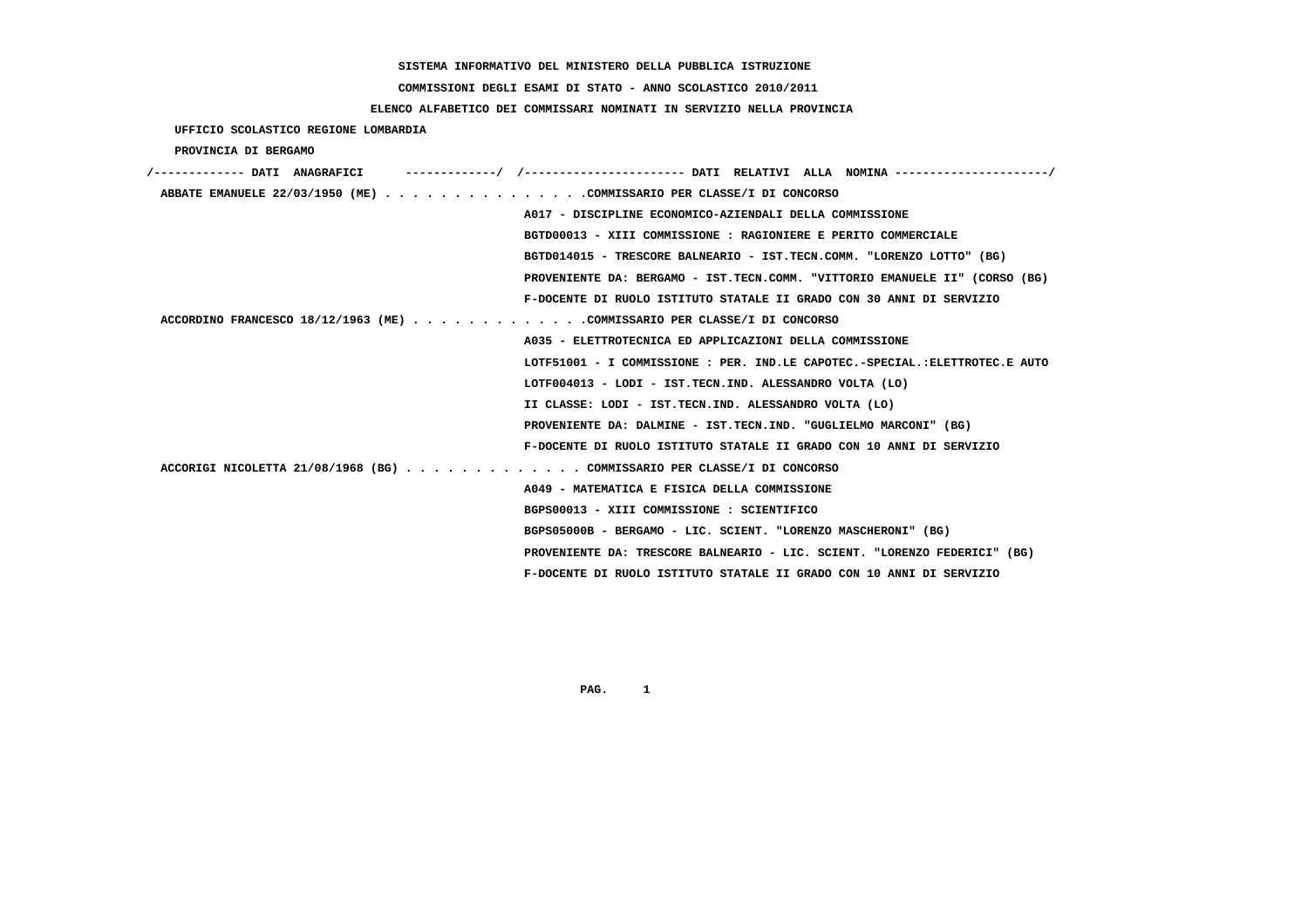# **COMMISSIONI DEGLI ESAMI DI STATO - ANNO SCOLASTICO 2010/2011**

## **ELENCO ALFABETICO DEI COMMISSARI NOMINATI IN SERVIZIO NELLA PROVINCIA**

 **UFFICIO SCOLASTICO REGIONE LOMBARDIA**

 **PROVINCIA DI BERGAMO**

| /------------- DATI ANAGRAFICI                                              | -/ /----------------------     DATI RELATIVI ALLA NOMINA ---------------------/ |
|-----------------------------------------------------------------------------|---------------------------------------------------------------------------------|
| ACQUISTO CALOGERO 20/03/1970 (EE) COMMISSARIO PER CLASSE/I DI CONCORSO      |                                                                                 |
| A019 - DISCIPLINE GIURIDICHE ED ECONOMIC. DELLA COMMISSIONE                 |                                                                                 |
| BGRR9A001 - I COMMISSIONE : TECNICO GESTIONE AZIENDALE LINGUISTICA          |                                                                                 |
| BGRC09000A - BERGAMO - IST.PROF.SERV.COM. "GUIDO GALLI" (BG)                |                                                                                 |
| II CLASSE: ALBINO - IS.PR.SERV.COM.TUR "OSCAR ARNULFO ROMERO" (BG)          |                                                                                 |
|                                                                             | PROVENIENTE DA: TREVIGLIO - IS.PR.SERV.COM.TUR "ZENALE E BUTINONE" (BG)         |
|                                                                             | I-DOCENTE NON DI RUOLO IN SERV. TERMINE ATTIV. DID. CON 13 ANNI DI SERVIZIO     |
| ALIBERTI ANTONELLA 12/06/1963 (BR) COMMISSARIO PER CLASSE/I DI CONCORSO     |                                                                                 |
| A017 - DISCIPLINE ECONOMICO-AZIENDALI DELLA COMMISSIONE                     |                                                                                 |
| BGRR9B003 - III COMMISSIONE : TECNICO GESTIONE AZIENDALE INFORMATICA        |                                                                                 |
|                                                                             | BGRC01401T - TRESCORE BALNEARIO - IST.PROF.SERV.COM. "LORENZO LOTTO" (BG)       |
| PROVENIENTE DA: BERGAMO - IST.PROF.SERV.COM. "GUIDO GALLI" (BG)             |                                                                                 |
| F-DOCENTE DI RUOLO ISTITUTO STATALE II GRADO CON 18 ANNI DI SERVIZIO        |                                                                                 |
| ALLARA ROSANNA CAMILLA 01/05/1956 (MI) COMMISSARIO PER CLASSE/I DI CONCORSO |                                                                                 |
| A039 - GEOGRAFIA DELLA COMMISSIONE                                          |                                                                                 |
| MITD00013 - XIII COMMISSIONE : RAGIONIERE E PERITO COMMERCIALE              |                                                                                 |
| MITD500016 - PIOLTELLO - IST.TECN.COMM. A.GRAMSCI (MI)                      |                                                                                 |
|                                                                             | PROVENIENTE DA: TREVIGLIO - IS.PR.SERV.COM.TUR "ZENALE E BUTINONE" (BG)         |
|                                                                             | E-DOCENTE DI RUOLO COLLAB. PRESIDE - MIN. UN ANNO CON 17 ANNI DI SERVIZIO       |
|                                                                             |                                                                                 |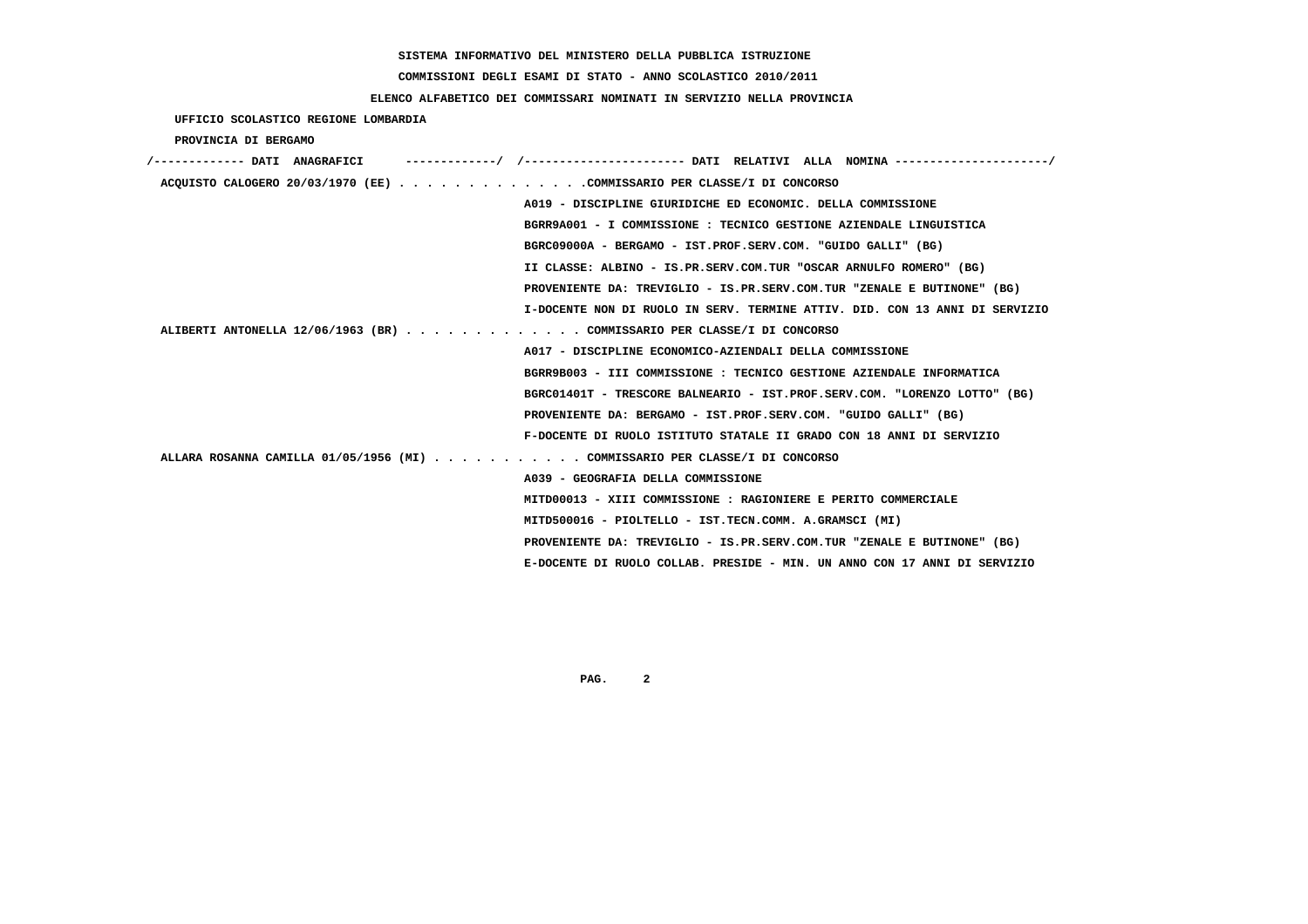# **COMMISSIONI DEGLI ESAMI DI STATO - ANNO SCOLASTICO 2010/2011**

## **ELENCO ALFABETICO DEI COMMISSARI NOMINATI IN SERVIZIO NELLA PROVINCIA**

|  |  | UFFICIO SCOLASTICO REGIONE LOMBARDIA |  |  |
|--|--|--------------------------------------|--|--|
|--|--|--------------------------------------|--|--|

 **PROVINCIA DI BERGAMO**

| /------------- DATI ANAGRAFICI                                                   | ----------/ /---------------------- DATI RELATIVI ALLA NOMINA --------------------/ |
|----------------------------------------------------------------------------------|-------------------------------------------------------------------------------------|
| ANANIA ROBERTA 31/08/1976 (CZ) COMMISSARIO PER CLASSE/I DI CONCORSO              |                                                                                     |
|                                                                                  | A060 - SC.NA., CH., GEOG., MIC. DELLA COMMISSIONE                                   |
|                                                                                  | BGPS00004 - IV COMMISSIONE : SCIENTIFICO                                            |
|                                                                                  | BGPS135006 - BERGAMO - L.R. PAR. LIC. SCIENT. LICEO SCIENTIFICO "MARIA IMMA         |
|                                                                                  | PROVENIENTE DA: TREVIGLIO - IS.PR.SERV.COM.TUR "ZENALE E BUTINONE" (BG)             |
|                                                                                  | I-DOCENTE NON DI RUOLO IN SERV. TERMINE ATTIV. DID. CON 6 ANNI DI SERVIZIO          |
| ANIGELLO ANGELO $10/04/1948$ (NA) COMMISSARIO PER CLASSE/I DI CONCORSO           |                                                                                     |
|                                                                                  | A017 - DISCIPLINE ECONOMICO-AZIENDALI DELLA COMMISSIONE                             |
|                                                                                  | BGRR9B002 - II COMMISSIONE : TECNICO GESTIONE AZIENDALE INFORMATICA                 |
|                                                                                  | BGRC00301B - PRESEZZO - IS.PR.SERV.COM.TUR "BETTY AMBIVERI" (BG)                    |
|                                                                                  | PROVENIENTE DA: DALMINE - IS.PR.SERV.COM.TUR "LUIGI EINAUDI" (BG)                   |
|                                                                                  | F-DOCENTE DI RUOLO ISTITUTO STATALE II GRADO CON 33 ANNI DI SERVIZIO                |
| ANTOGNOZZI FRANCESCA ROMANA 27/11/1970 (MC) COMMISSARIO PER CLASSE/I DI CONCORSO |                                                                                     |
|                                                                                  | A047 - MATEMATICA                                                                   |
|                                                                                  | A049 - MATEMATICA E FISICA DELLA COMMISSIONE                                        |
|                                                                                  | BGIA44003 - III COMMISSIONE SPERIMENTALE                                            |
|                                                                                  | BGPM010002 - BERGAMO - IST. MAG. "P. SECCO SUARDO" (BG)                             |
|                                                                                  | II CLASSE: SARNICO - LIC. SCIENT. "SERAFINO RIVA" (BG)                              |
|                                                                                  | PROVENIENTE DA: ROMANO DI LOMBARDIA - IST. MAG. "DON LORENZO MILANI" (BG)           |
|                                                                                  | F-DOCENTE DI RUOLO ISTITUTO STATALE II GRADO CON 3 ANNI DI SERVIZIO                 |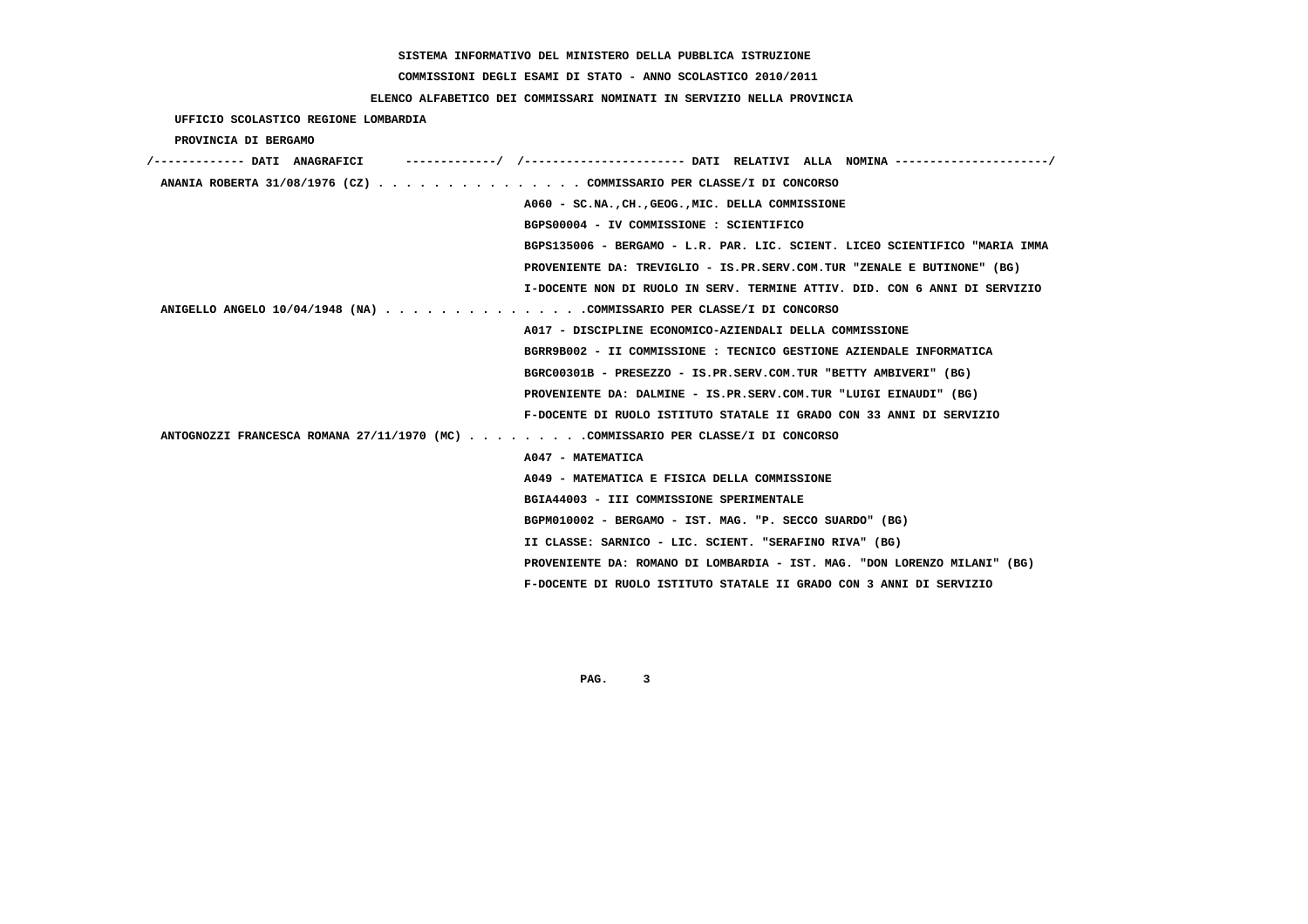**COMMISSIONI DEGLI ESAMI DI STATO - ANNO SCOLASTICO 2010/2011**

#### **ELENCO ALFABETICO DEI COMMISSARI NOMINATI IN SERVIZIO NELLA PROVINCIA**

 **UFFICIO SCOLASTICO REGIONE LOMBARDIA**

 **PROVINCIA DI BERGAMO**

| /------------- DATI ANAGRAFICI | ----------/ /--------------------- DATI RELATIVI ALLA NOMINA--------------------/ |
|--------------------------------|-----------------------------------------------------------------------------------|
|                                | ANTONICELLI VITA ANNA ROSA 06/11/1969 (BA) COMMISSARIO PER CLASSE/I DI CONCORSO   |
|                                | A042 - INFORMATICA DELLA COMMISSIONE                                              |
|                                | BGTD14004 - IV COMMISSIONE : RAGIONIERE PERITO COMMERCIALE E PROGRAMMATORE        |
|                                | BGTD02000B - TREVIGLIO - IST.TECN.COMM. GUGLIELMO OBERDAN (BG)                    |
|                                | PROVENIENTE DA: BERGAMO - IST.TECN.AGR. DI BERGAMO (BG)                           |
|                                | F-DOCENTE DI RUOLO ISTITUTO STATALE II GRADO CON 10 ANNI DI SERVIZIO              |
|                                | APICELLA VITTORIO 21/05/1964 (SA) COMMISSARIO PER CLASSE/I DI CONCORSO            |
|                                | A036 - FILOSOFIA, PSICOL. E SC. DELL'EDUCAZ. DELLA COMMISSIONE                    |
|                                | BGRR90006 - VI COMMISSIONE : TECNICO DEI SERVIZI TURISTICI                        |
|                                | BGRC033017 - TREVIGLIO - IS.PR.SERV.COM.TUR "ZENALE E BUTINONE" (BG)              |
|                                | PROVENIENTE DA: BERGAMO - I. P. SERV. SOC. "MAMOLI" PROF.DIURNO (BG)              |
|                                | F-DOCENTE DI RUOLO ISTITUTO STATALE II GRADO CON 10 ANNI DI SERVIZIO              |
|                                | ARESI LUCA 25/06/1973 (BG) COMMISSARIO PER CLASSE/I DI CONCORSO                   |
|                                | A036 - FILOSOFIA, PSICOL. E SC. DELL'EDUCAZ. DELLA COMMISSIONE                    |
|                                | MIRR9S001 - I COMMISSIONE : TECNICO SERVIZI SOCIALI                               |
|                                | MIRC061012 - INZAGO - IST.PROF.SERV.COM. "MARISA BELLISARIO" (MI)                 |
|                                | PROVENIENTE DA: BERGAMO - I. P. SERV. SOC. "MAMOLI" PROF.DIURNO (BG)              |
|                                | I-DOCENTE NON DI RUOLO IN SERV. TERMINE ATTIV. DID. CON 6 ANNI DI SERVIZIO        |
|                                |                                                                                   |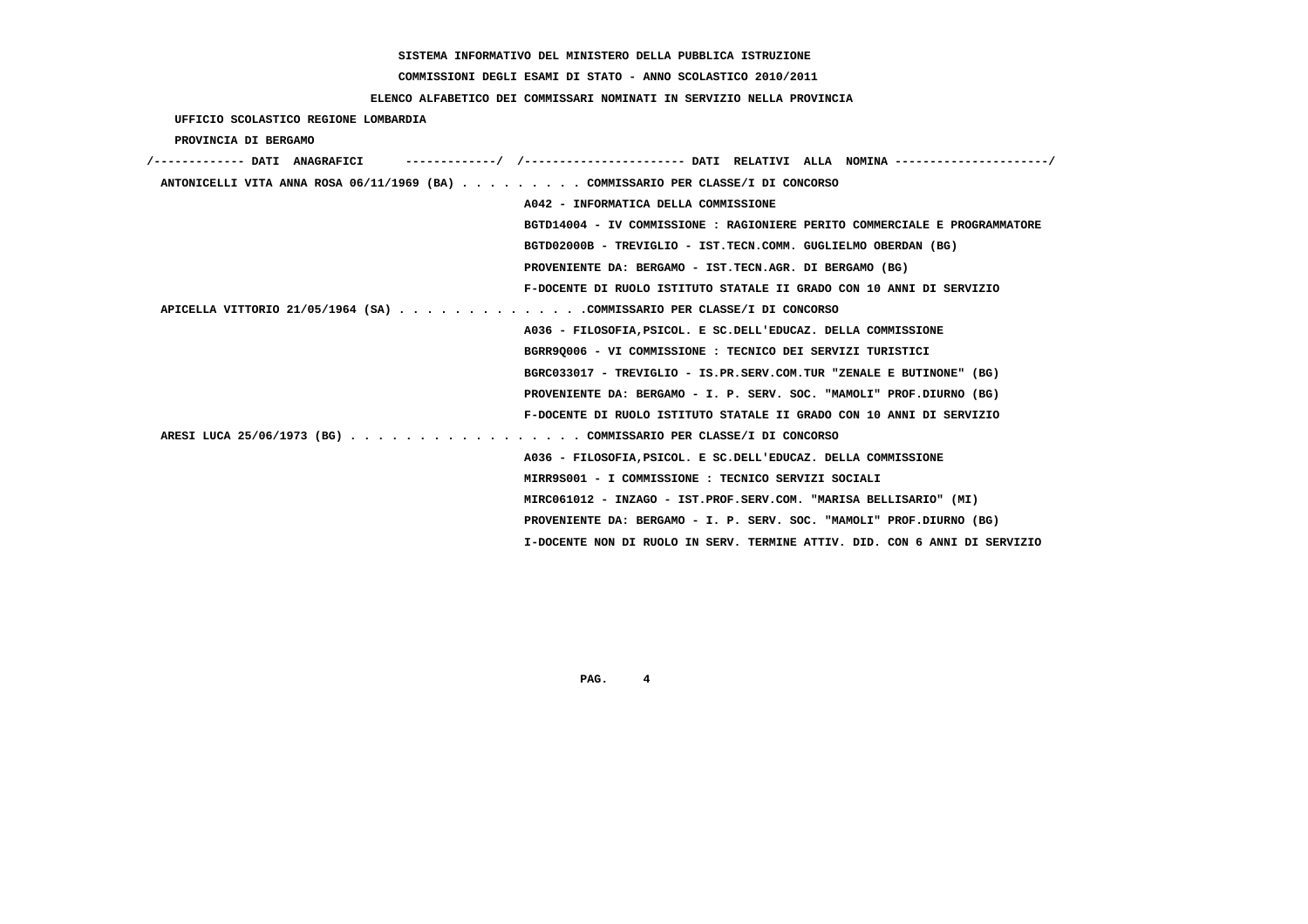# **COMMISSIONI DEGLI ESAMI DI STATO - ANNO SCOLASTICO 2010/2011**

## **ELENCO ALFABETICO DEI COMMISSARI NOMINATI IN SERVIZIO NELLA PROVINCIA**

 **UFFICIO SCOLASTICO REGIONE LOMBARDIA**

 **PROVINCIA DI BERGAMO**

| /------------- DATI ANAGRAFICI |                                                                             |
|--------------------------------|-----------------------------------------------------------------------------|
|                                | ARIENTI CRISTINA 18/02/1965 (MI) COMMISSARIO PER CLASSE/I DI CONCORSO       |
|                                | A049 - MATEMATICA E FISICA DELLA COMMISSIONE                                |
|                                | BGPS00031 - XXXI COMMISSIONE : SCIENTIFICO                                  |
|                                | BGPS008012 - PRESEZZO - LIC. SCIENT. "MAIRONI DA PONTE" (BG)                |
|                                | II CLASSE: ZOGNO - LIC. SCIENT. "DAVID MARIA TUROLDO" (BG)                  |
|                                | PROVENIENTE DA: DALMINE - LIC. SCIENT. "LUIGI EINAUDI" (BG)                 |
|                                | F-DOCENTE DI RUOLO ISTITUTO STATALE II GRADO CON 10 ANNI DI SERVIZIO        |
|                                | ARNOLDI LAURA 26/07/1980 (BG) COMMISSARIO PER CLASSE/I DI CONCORSO          |
|                                | A446 - LINGUA E CIV. STRANIERA (SPAGNOLO) DELLA COMMISSIONE                 |
|                                | BGTP02002 - II COMMISSIONE : PERITO AZIENDALE E CORRISPOND. IN LINGUE ESTER |
|                                | BGTD06000T - BERGAMO - IST.TECN.COMM. "BORTOLO BELOTTI" (BG)                |
|                                | PROVENIENTE DA: TRESCORE BALNEARIO - IST. MAG. "LORENZO FEDERICI" (BG)      |
|                                | I-DOCENTE NON DI RUOLO IN SERV. TERMINE ATTIV. DID. CON 3 ANNI DI SERVIZIO  |
|                                | ARRIGONI CATERINA 21/08/1959 (BG) COMMISSARIO PER CLASSE/I DI CONCORSO      |
|                                | A025 - DISEGNO E STORIA DELL'ARTE DELLA COMMISSIONE                         |
|                                | BGPS00029 - XXIX COMMISSIONE : SCIENTIFICO                                  |
|                                | BGPS008012 - PRESEZZO - LIC. SCIENT. "MAIRONI DA PONTE" (BG)                |
|                                | PROVENIENTE DA: DALMINE - LIC. SCIENT. "LUIGI EINAUDI" (BG)                 |
|                                | F-DOCENTE DI RUOLO ISTITUTO STATALE II GRADO CON 4 ANNI DI SERVIZIO         |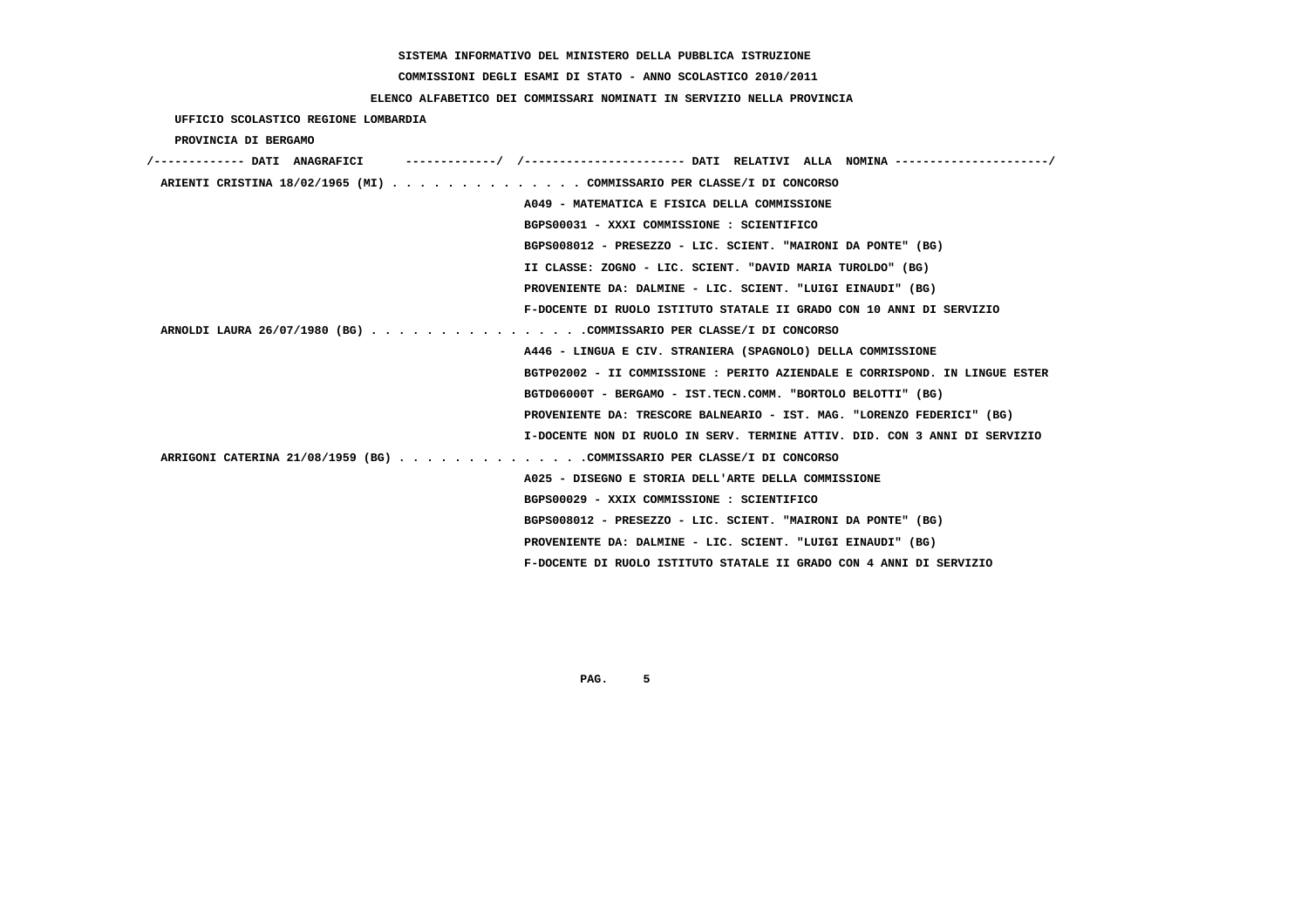# **COMMISSIONI DEGLI ESAMI DI STATO - ANNO SCOLASTICO 2010/2011**

## **ELENCO ALFABETICO DEI COMMISSARI NOMINATI IN SERVIZIO NELLA PROVINCIA**

 **UFFICIO SCOLASTICO REGIONE LOMBARDIA**

 **PROVINCIA DI BERGAMO**

| /------------- DATI ANAGRAFICI                                         | -----------/ /--------------------- DATI RELATIVI ALLA NOMINA --------------------/ |
|------------------------------------------------------------------------|-------------------------------------------------------------------------------------|
| ARROSTUTO CARMELO 02/11/1962 (PA) COMMISSARIO PER CLASSE/I DI CONCORSO |                                                                                     |
|                                                                        | A034 - ELETTRONICA DELLA COMMISSIONE                                                |
|                                                                        | BGTF51004 - IV COMMISSIONE : PER. IND.LE CAPOTEC.-SPECIAL.:ELETTROTEC.E AUT         |
|                                                                        | PROVENIENTE DA: CLUSONE - I.P.IND. E ART. ISTITUTO SUPERIORE "TARCISIO P (B         |
|                                                                        | F-DOCENTE DI RUOLO ISTITUTO STATALE II GRADO CON 10 ANNI DI SERVIZIO                |
| ARSUFFI PIERLUIGI 09/02/1959 (BG) COMMISSARIO PER CLASSE/I DI CONCORSO |                                                                                     |
|                                                                        | A061 - STORIA DELL'ARTE DELLA COMMISSIONE                                           |
|                                                                        | BGSL02002 - II COMMISSIONE : SECONDA SEZIONE ARCHITETTURA                           |
|                                                                        | BGSL001014 - LOVERE - LIC. ART. "DECIO CELERI" (BG)                                 |
|                                                                        | PROVENIENTE DA: TREVIGLIO - LIC. CLAS. "SIMONE WEIL" (BG)                           |
|                                                                        | F-DOCENTE DI RUOLO ISTITUTO STATALE II GRADO CON 11 ANNI DI SERVIZIO                |
| ARTUSO GIUSEPPE 01/06/1963 (MI) COMMISSARIO PER CLASSE/I DI CONCORSO   |                                                                                     |
|                                                                        | A072 - TOPOG. GEN., COSTR.RUR. E DISEGNO DELLA COMMISSIONE                          |
|                                                                        | BGTL01003 - III COMMISSIONE : GEOMETRA                                              |
|                                                                        | BGTD006016 - ROMANO DI LOMBARDIA - I.T.COMM E GEOM. "GIAMBATTISTA RUBINI" (         |
|                                                                        | PROVENIENTE DA: BERGAMO - IST.TECN.AGR. DI BERGAMO (BG)                             |
|                                                                        | H-DOCENTE NON DI RUOLO IN SERV. TERMINE ANNO SCOL. CON 18 ANNI DI SERVIZIO          |
|                                                                        |                                                                                     |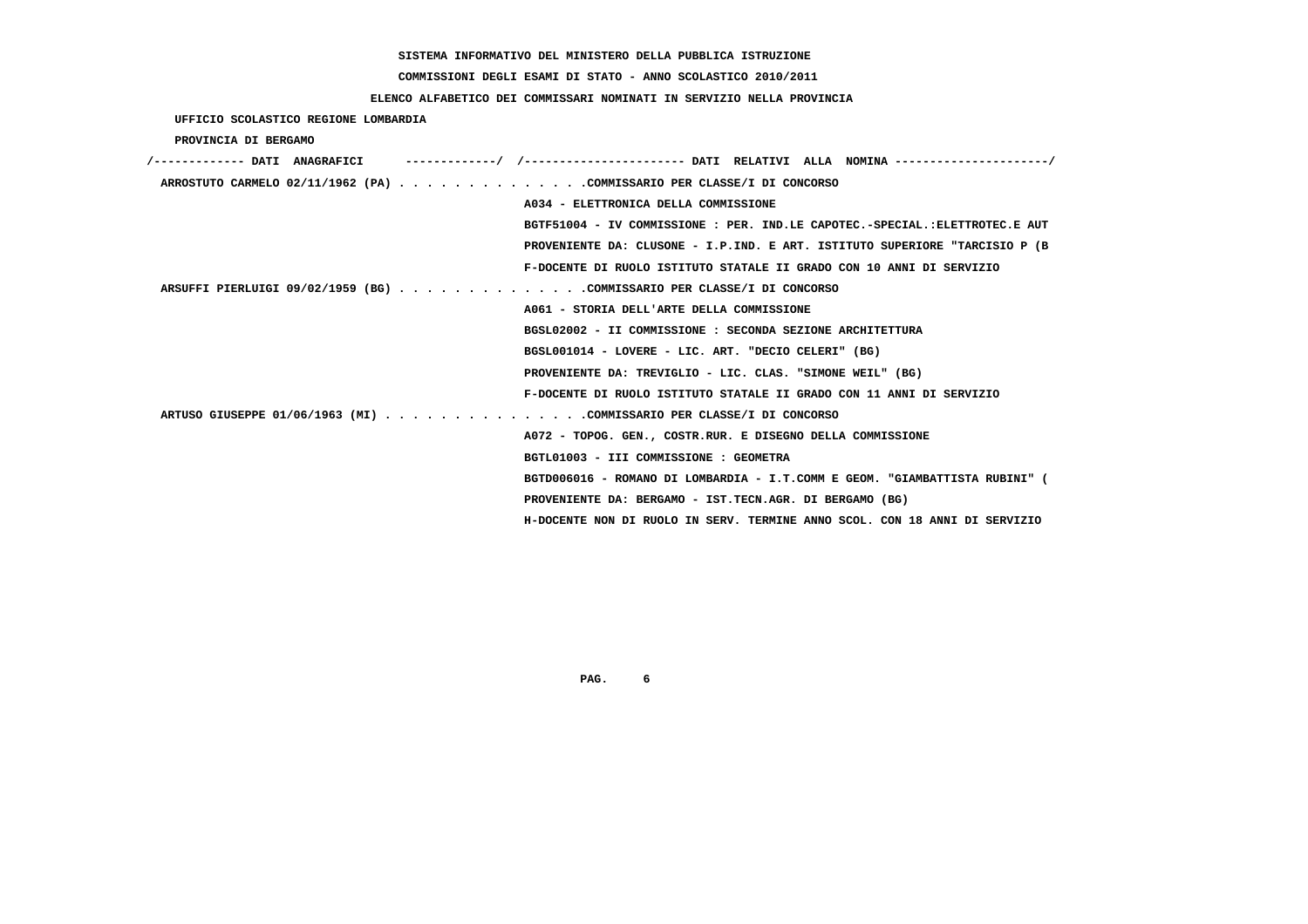**COMMISSIONI DEGLI ESAMI DI STATO - ANNO SCOLASTICO 2010/2011**

## **ELENCO ALFABETICO DEI COMMISSARI NOMINATI IN SERVIZIO NELLA PROVINCIA**

 **UFFICIO SCOLASTICO REGIONE LOMBARDIA**

 **PROVINCIA DI BERGAMO**

| /------------- DATT ANAGRAFICT                                        |                                                                             |
|-----------------------------------------------------------------------|-----------------------------------------------------------------------------|
| AVIGLIANO DONATO 17/05/1975 (PZ) COMMISSARIO PER CLASSE/I DI CONCORSO |                                                                             |
|                                                                       | A042 - INFORMATICA DELLA COMMISSIONE                                        |
|                                                                       | BGTD14003 - III COMMISSIONE : RAGIONIERE PERITO COMMERCIALE E PROGRAMMATORE |
|                                                                       | BGTD014015 - TRESCORE BALNEARIO - IST.TECN.COMM. "LORENZO LOTTO" (BG)       |
|                                                                       | PROVENIENTE DA: BERGAMO - IST.TECN.IND. "CATERINA CANIANA" (BG)             |
|                                                                       | I-DOCENTE NON DI RUOLO IN SERV. TERMINE ATTIV. DID. CON 4 ANNI DI SERVIZIO  |
| AZZONI ELENA 30/08/1964 (BS) COMMISSARIO PER CLASSE/I DI CONCORSO     |                                                                             |
|                                                                       | A017 - DISCIPLINE ECONOMICO-AZIENDALI DELLA COMMISSIONE                     |
|                                                                       | BGTD00008 - VIII COMMISSIONE : RAGIONIERE E PERITO COMMERCIALE              |
|                                                                       | BGTD01101N - DALMINE - I.T.COMM E GEOM. "LUIGI EINAUDI" (BG)                |
|                                                                       | PROVENIENTE DA: ROMANO DI LOMBARDIA - I.T.COMM E GEOM. "GIAMBATTISTA RUBINI |
|                                                                       | I-DOCENTE NON DI RUOLO IN SERV. TERMINE ATTIV. DID. CON 18 ANNI DI SERVIZIO |
| BALDUZZI DANIELA 13/08/1965 (MI) COMMISSARIO PER CLASSE/I DI CONCORSO |                                                                             |
|                                                                       | A446 - LINGUA E CIV. STRANIERA (SPAGNOLO) DELLA COMMISSIONE                 |
|                                                                       | BGISEX001 - I COMMISSIONE SPERIMENTALE                                      |
|                                                                       | PROVENIENTE DA: BERGAMO - IST.TECN.COMM. "BORTOLO BELOTTI" (BG)             |
|                                                                       | F-DOCENTE DI RUOLO ISTITUTO STATALE II GRADO CON 10 ANNI DI SERVIZIO        |
|                                                                       |                                                                             |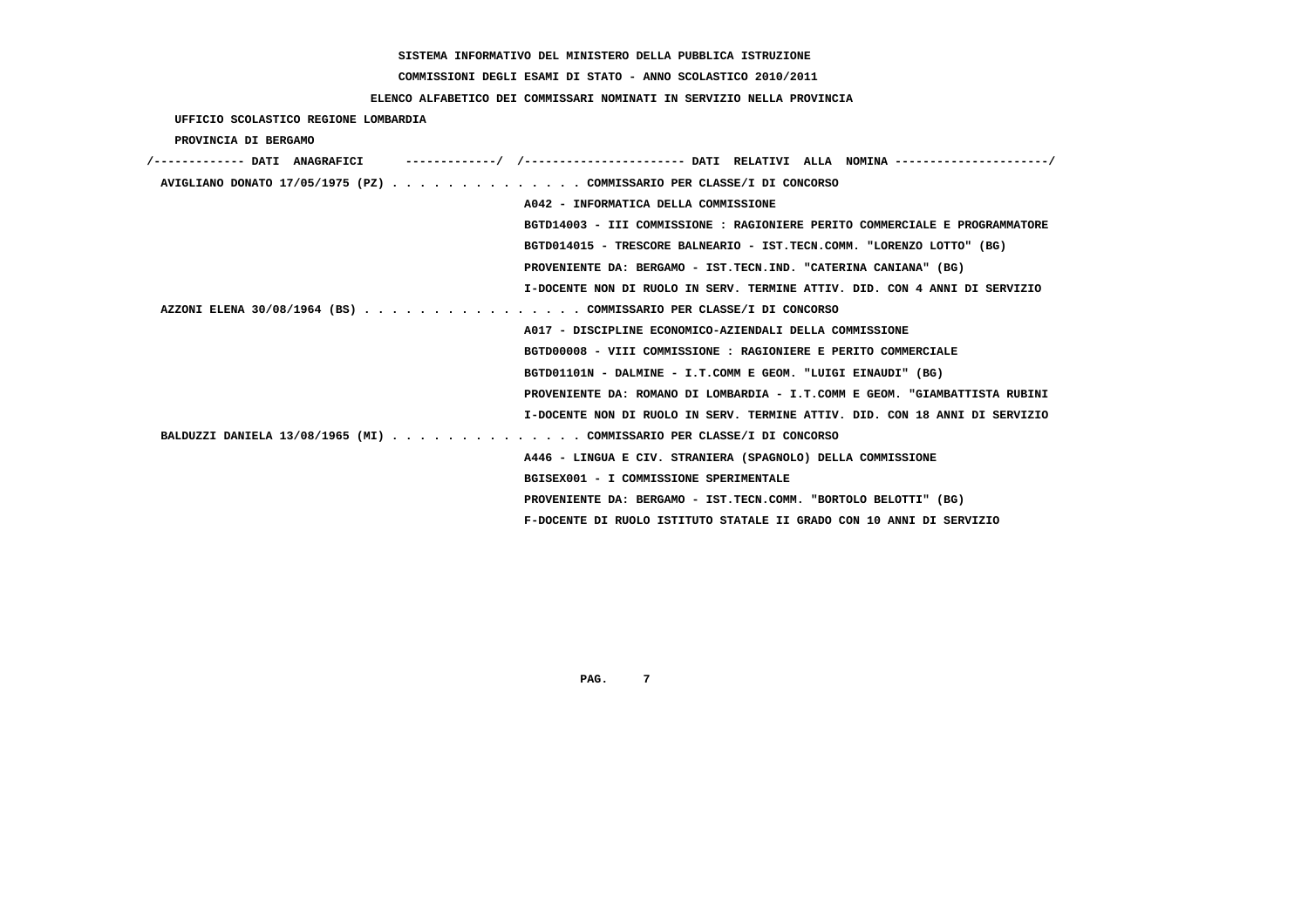# **COMMISSIONI DEGLI ESAMI DI STATO - ANNO SCOLASTICO 2010/2011**

## **ELENCO ALFABETICO DEI COMMISSARI NOMINATI IN SERVIZIO NELLA PROVINCIA**

 **UFFICIO SCOLASTICO REGIONE LOMBARDIA**

 **PROVINCIA DI BERGAMO**

| /------------- DATI ANAGRAFICI                                          | --------/ /--------------------- DATI RELATIVI ALLA NOMINA--------------------/ |
|-------------------------------------------------------------------------|---------------------------------------------------------------------------------|
| BALSAMELLO ROSALIA 23/01/1961 (PA) COMMISSARIO PER CLASSE/I DI CONCORSO |                                                                                 |
|                                                                         | A246 - LINGUA E CIV. STRANIERA (FRANCESE) DELLA COMMISSIONE                     |
|                                                                         | BGTP02001 - I COMMISSIONE : PERITO AZIENDALE E CORRISPOND. IN LINGUE ESTERE     |
|                                                                         | BGTD06000T - BERGAMO - IST.TECN.COMM. "BORTOLO BELOTTI" (BG)                    |
|                                                                         | II CLASSE: LOVERE - IST.TECN.COMM. "IVAN PIANA" (BG)                            |
|                                                                         | PROVENIENTE DA: PRESEZZO - IST.TECN.COMM. "MAIRONI DA PONTE" (BG)               |
|                                                                         | F-DOCENTE DI RUOLO ISTITUTO STATALE II GRADO CON 21 ANNI DI SERVIZIO            |
| BALZER MARIAGRAZIA 29/07/1968 (BS) COMMISSARIO PER CLASSE/I DI CONCORSO |                                                                                 |
|                                                                         | A017 - DISCIPLINE ECONOMICO-AZIENDALI DELLA COMMISSIONE                         |
|                                                                         | BGTD00004 - IV COMMISSIONE : RAGIONIERE E PERITO COMMERCIALE                    |
|                                                                         | BGTD030002 - BERGAMO - IST.TECN.COMM. "VITTORIO EMANUELE II" (BG)               |
|                                                                         | PROVENIENTE DA: ROMANO DI LOMBARDIA - I.T.COMM E GEOM. "GIAMBATTISTA RUBINI     |
|                                                                         | I-DOCENTE NON DI RUOLO IN SERV. TERMINE ATTIV. DID. CON 19 ANNI DI SERVIZIO     |
| BANDERA WILLIAM 09/06/1975 (BG) COMMISSARIO PER CLASSE/I DI CONCORSO    |                                                                                 |
|                                                                         | A025 - DISEGNO E STORIA DELL'ARTE DELLA COMMISSIONE                             |
|                                                                         | BGPS00013 - XIII COMMISSIONE : SCIENTIFICO                                      |
|                                                                         | BGPS05000B - BERGAMO - LIC. SCIENT. "LORENZO MASCHERONI" (BG)                   |
|                                                                         | PROVENIENTE DA: CARAVAGGIO - LIC. SCIENT. "GALILEO GALILEI" (BG)                |
|                                                                         | I-DOCENTE NON DI RUOLO IN SERV. TERMINE ATTIV. DID. CON 8 ANNI DI SERVIZIO      |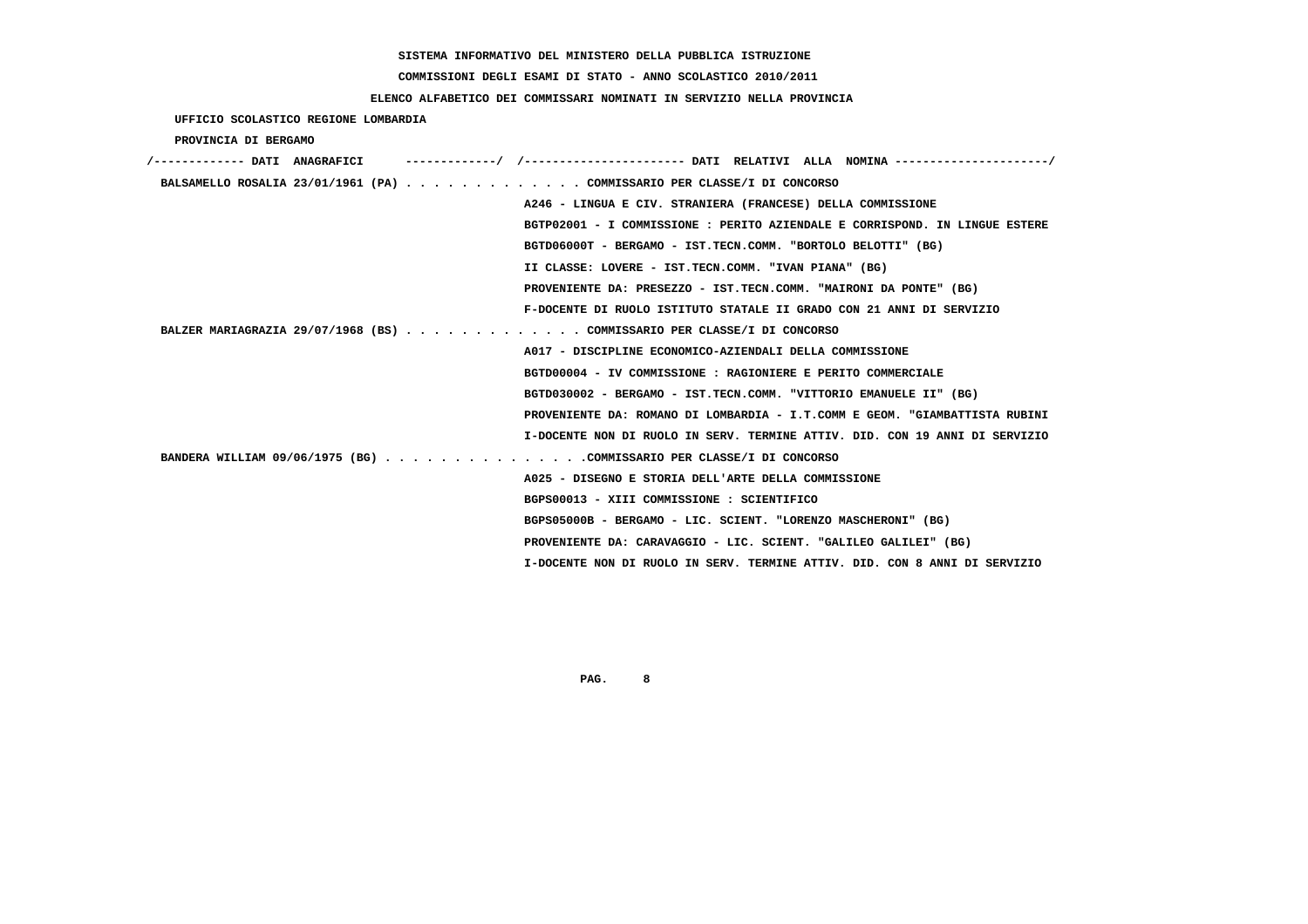**COMMISSIONI DEGLI ESAMI DI STATO - ANNO SCOLASTICO 2010/2011**

## **ELENCO ALFABETICO DEI COMMISSARI NOMINATI IN SERVIZIO NELLA PROVINCIA**

 **UFFICIO SCOLASTICO REGIONE LOMBARDIA**

 **PROVINCIA DI BERGAMO**

| /------------- DATI ANAGRAFICI                                              |                                                                             |
|-----------------------------------------------------------------------------|-----------------------------------------------------------------------------|
| BARONCINI SILVANA 21/02/1954 (BG) COMMISSARIO PER CLASSE/I DI CONCORSO      |                                                                             |
|                                                                             | A016 - COSTR., TECNOL. DELLE COST. E DIS. TEC. DELLA COMMISSIONE            |
|                                                                             | BGTD00007 - VII COMMISSIONE : RAGIONIERE E PERITO COMMERCIALE               |
|                                                                             | PROVENIENTE DA: BERGAMO - IST.TEC.GEOMETRI "GIACOMO OUARENGHI" (BG)         |
|                                                                             | F-DOCENTE DI RUOLO ISTITUTO STATALE II GRADO CON 22 ANNI DI SERVIZIO        |
| BATTAFARANO ANTONIETTA 30/08/1955 (MT) COMMISSARIO PER CLASSE/I DI CONCORSO |                                                                             |
|                                                                             | A060 - SC.NA., CH., GEOG., MIC. DELLA COMMISSIONE                           |
|                                                                             | BGISFP006 - VI COMMISSIONE SPERIMENTALE                                     |
|                                                                             | BGPM024011 - TRESCORE BALNEARIO - IST. MAG. "LORENZO FEDERICI" (BG)         |
|                                                                             | PROVENIENTE DA: BERGAMO - LIC. SCIENT. "LORENZO MASCHERONI" (BG)            |
|                                                                             | F-DOCENTE DI RUOLO ISTITUTO STATALE II GRADO CON 19 ANNI DI SERVIZIO        |
| BELLINI ANTONELLA 17/01/1959 (BG) COMMISSARIO PER CLASSE/I DI CONCORSO      |                                                                             |
|                                                                             | A047 - MATEMATICA                                                           |
|                                                                             | A048 - MATEMATICA APPLICATA DELLA COMMISSIONE                               |
|                                                                             | BGTD14003 - III COMMISSIONE : RAGIONIERE PERITO COMMERCIALE E PROGRAMMATORE |
|                                                                             | BGTD014015 - TRESCORE BALNEARIO - IST.TECN.COMM. "LORENZO LOTTO" (BG)       |
|                                                                             | PROVENIENTE DA: BERGAMO - IST.TECN.IND. "GIULIO NATTA" (BG)                 |
|                                                                             | F-DOCENTE DI RUOLO ISTITUTO STATALE II GRADO CON 23 ANNI DI SERVIZIO        |
|                                                                             |                                                                             |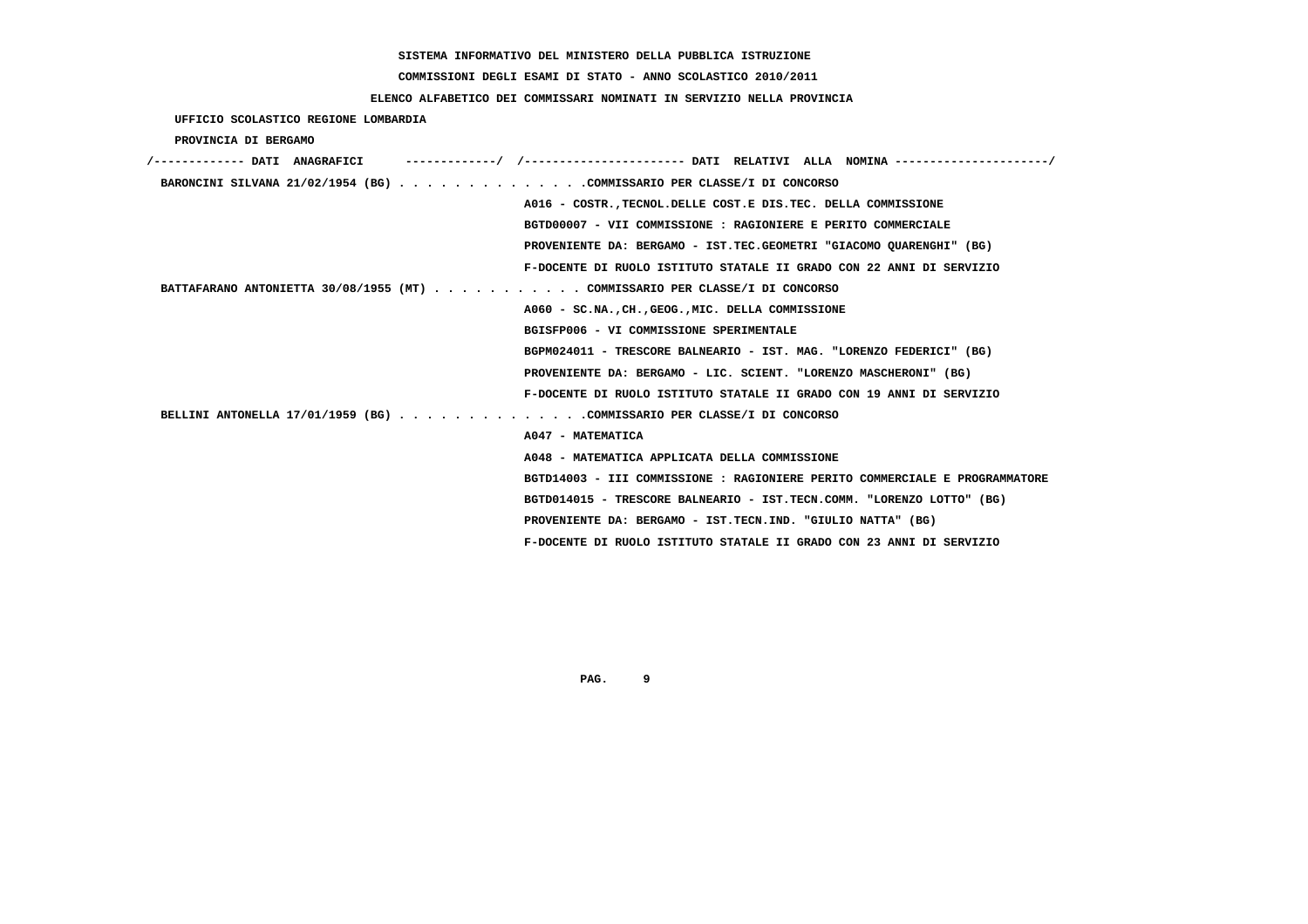# **COMMISSIONI DEGLI ESAMI DI STATO - ANNO SCOLASTICO 2010/2011**

## **ELENCO ALFABETICO DEI COMMISSARI NOMINATI IN SERVIZIO NELLA PROVINCIA**

 **UFFICIO SCOLASTICO REGIONE LOMBARDIA**

 **PROVINCIA DI BERGAMO**

| ------------------       DATI RELATIVI ALLA NOMINA----------------------/<br>/------------- DATI ANAGRAFICI |
|-------------------------------------------------------------------------------------------------------------|
| BELLINI BARBARA 21/08/1968 (BG) COMMISSARIO PER CLASSE/I DI CONCORSO                                        |
| A013 - CHIMICA E TECNOLOGIE CHIMICHE DELLA COMMISSIONE                                                      |
| BGTF25001 - I COMMISSIONE : PER. IND.LE CAPOTECNICO-SPECIALIZZ.NE: CHIMICO                                  |
| BGTF032011 - BERGAMO - IST.TECN.IND. "GIULIO NATTA" (BG)                                                    |
| PROVENIENTE DA: TRESCORE BALNEARIO - IST.TECN.COMM. "LORENZO LOTTO" (BG)                                    |
| F-DOCENTE DI RUOLO ISTITUTO STATALE II GRADO CON 12 ANNI DI SERVIZIO                                        |
| BELLISSIMA ELISA 24/10/1980 (CT) COMMISSARIO PER CLASSE/I DI CONCORSO                                       |
| A446 - LINGUA E CIV. STRANIERA (SPAGNOLO) DELLA COMMISSIONE                                                 |
| BGISFU003 - III COMMISSIONE SPERIMENTALE                                                                    |
| BGPM02000L - BERGAMO - IST. MAG. "GIOVANNI FALCONE" (BG)                                                    |
| PROVENIENTE DA: TRESCORE BALNEARIO - IST.TECN.COMM. "LORENZO LOTTO" (BG)                                    |
| H-DOCENTE NON DI RUOLO IN SERV. TERMINE ANNO SCOL. CON 2 ANNI DI SERVIZIO                                   |
| BELOTTI ANDREA 16/01/1952 (BG) COMMISSARIO PER CLASSE/I DI CONCORSO                                         |
| A037 - FILOSOFIA E STORIA DELLA COMMISSIONE                                                                 |
| BGPC00007 - VII COMMISSIONE : CLASSICO                                                                      |
| BGPC001014 - LOVERE - LIC. CLAS. "DECIO CELERI" (BG)                                                        |
| II CLASSE: BERGAMO - LIC. CLAS. "PAOLO SARPI" (BG)                                                          |
| PROVENIENTE DA: ALBINO - IST. MAG. "OSCAR ARNULFO ROMERO" (BG)                                              |
| F-DOCENTE DI RUOLO ISTITUTO STATALE II GRADO CON 26 ANNI DI SERVIZIO                                        |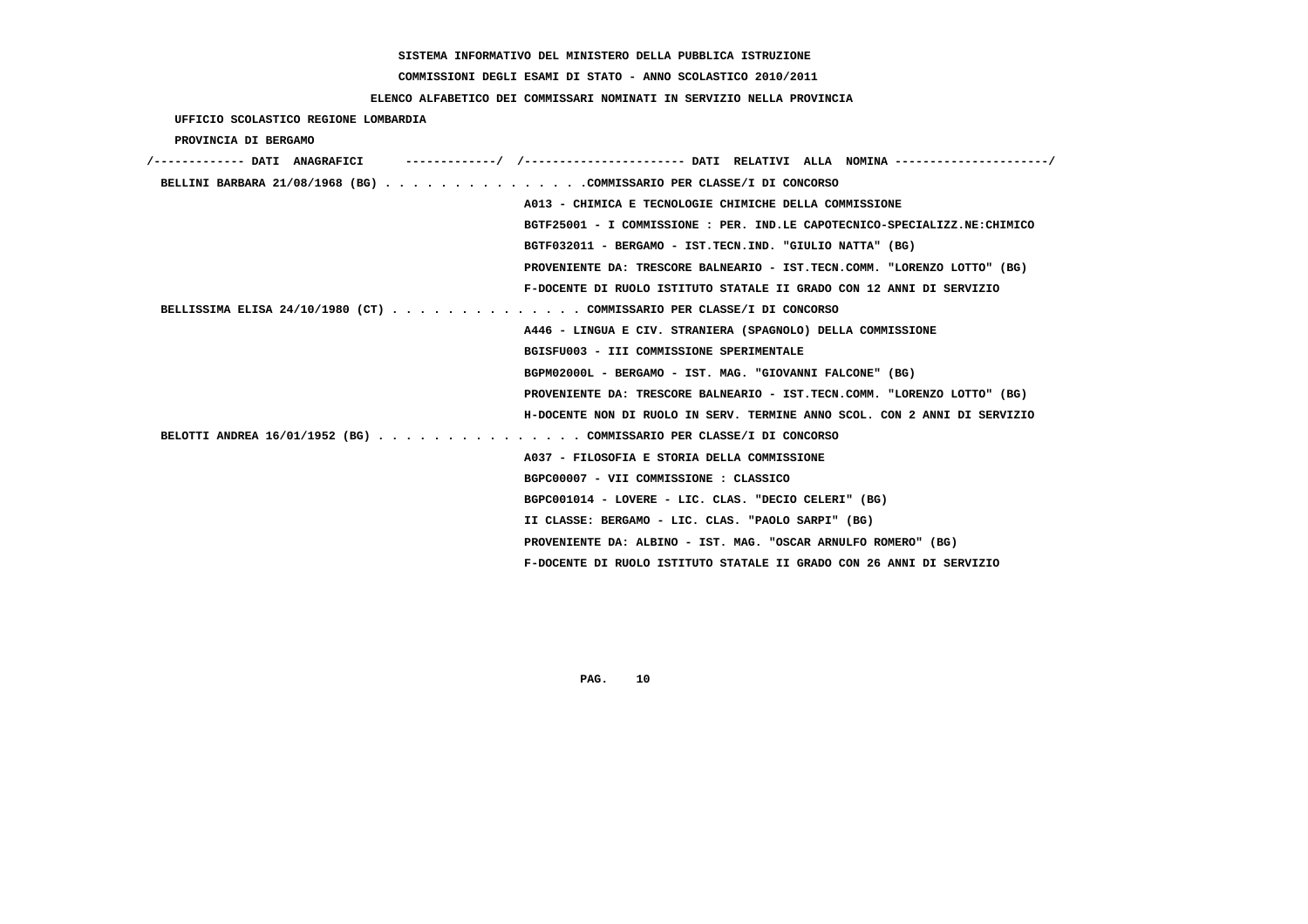**COMMISSIONI DEGLI ESAMI DI STATO - ANNO SCOLASTICO 2010/2011**

### **ELENCO ALFABETICO DEI COMMISSARI NOMINATI IN SERVIZIO NELLA PROVINCIA**

 **UFFICIO SCOLASTICO REGIONE LOMBARDIA**

 **PROVINCIA DI BERGAMO**

| /------------- DATI ANAGRAFICI |                                                                            |
|--------------------------------|----------------------------------------------------------------------------|
|                                | BELOTTI FRANCO 04/05/1963 (BG) COMMISSARIO PER CLASSE/I DI CONCORSO        |
|                                | A017 - DISCIPLINE ECONOMICO-AZIENDALI DELLA COMMISSIONE                    |
|                                | BGRR90003 - III COMMISSIONE : TECNICO DEI SERVIZI TURISTICI                |
|                                | BGRC00301B - PRESEZZO - IS.PR.SERV.COM.TUR "BETTY AMBIVERI" (BG)           |
|                                | PROVENIENTE DA: DALMINE - IS.PR.SERV.COM.TUR "LUIGI EINAUDI" (BG)          |
|                                | F-DOCENTE DI RUOLO ISTITUTO STATALE II GRADO CON 2 ANNI DI SERVIZIO        |
|                                | BELOTTI LUISA 24/07/1960 (BG) COMMISSARIO PER CLASSE/I DI CONCORSO         |
|                                | A017 - DISCIPLINE ECONOMICO-AZIENDALI DELLA COMMISSIONE                    |
|                                | BGRR9Q005 - V COMMISSIONE : TECNICO DEI SERVIZI TURISTICI                  |
|                                | BGRC01401T - TRESCORE BALNEARIO - IST.PROF.SERV.COM. "LORENZO LOTTO" (BG)  |
|                                | PROVENIENTE DA: SARNICO - IST.TECN.COMM. "SERAFINO RIVA" (BG)              |
|                                | F-DOCENTE DI RUOLO ISTITUTO STATALE II GRADO CON 15 ANNI DI SERVIZIO       |
|                                | BELTRAMI MANUELA 13/08/1962 (BG) COMMISSARIO PER CLASSE/I DI CONCORSO      |
|                                | A025 - DISEGNO E STORIA DELL'ARTE DELLA COMMISSIONE                        |
|                                | BGPS00031 - XXXI COMMISSIONE : SCIENTIFICO                                 |
|                                | BGPS008012 - PRESEZZO - LIC. SCIENT. "MAIRONI DA PONTE" (BG)               |
|                                | II CLASSE: ZOGNO - LIC. SCIENT. "DAVID MARIA TUROLDO" (BG)                 |
|                                | PROVENIENTE DA: DALMINE - LIC. SCIENT. "LUIGI EINAUDI" (BG)                |
|                                | I-DOCENTE NON DI RUOLO IN SERV. TERMINE ATTIV. DID. CON 8 ANNI DI SERVIZIO |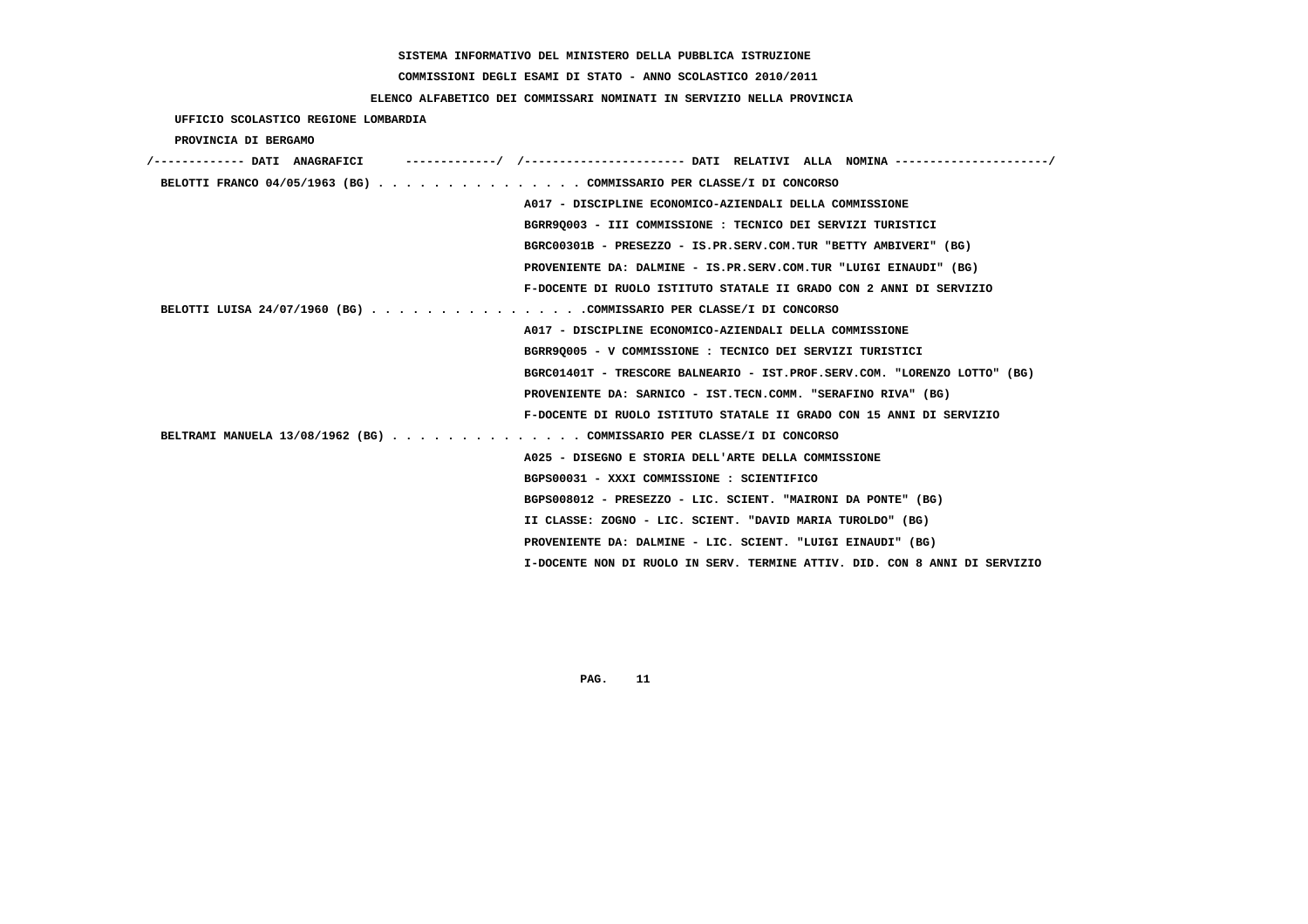# **COMMISSIONI DEGLI ESAMI DI STATO - ANNO SCOLASTICO 2010/2011**

## **ELENCO ALFABETICO DEI COMMISSARI NOMINATI IN SERVIZIO NELLA PROVINCIA**

 **UFFICIO SCOLASTICO REGIONE LOMBARDIA**

 **PROVINCIA DI BERGAMO**

| /------------- DATI ANAGRAFICI                                         |                                                                             |
|------------------------------------------------------------------------|-----------------------------------------------------------------------------|
| BENERECETTI LIVIO 12/01/1966 (VB) COMMISSARIO PER CLASSE/I DI CONCORSO |                                                                             |
|                                                                        | A546 - LINGUA E CIV. STRANIERA (TEDESCO) DELLA COMMISSIONE                  |
|                                                                        | BGISFU004 - IV COMMISSIONE SPERIMENTALE                                     |
|                                                                        | BGPM02000L - BERGAMO - IST. MAG. "GIOVANNI FALCONE" (BG)                    |
|                                                                        | PROVENIENTE DA: SARNICO - IST.TECN.COMM. "SERAFINO RIVA" (BG)               |
|                                                                        | F-DOCENTE DI RUOLO ISTITUTO STATALE II GRADO CON 17 ANNI DI SERVIZIO        |
| BENVENUTO ACHILLE 24/11/1969 (CS) COMMISSARIO PER CLASSE/I DI CONCORSO |                                                                             |
|                                                                        | A019 - DISCIPLINE GIURIDICHE ED ECONOMIC. DELLA COMMISSIONE                 |
|                                                                        | BGTD00001 - I COMMISSIONE : RAGIONIERE E PERITO COMMERCIALE                 |
|                                                                        | BGTD085006 - BERGAMO - L.R. PAR. IST.TECN.COMM. I.T.C. "LEONARDO DA VINCI"  |
|                                                                        | PROVENIENTE DA: SARNICO - IST.TECN.IND. "SERAFINO RIVA" (BG)                |
|                                                                        | I-DOCENTE NON DI RUOLO IN SERV. TERMINE ATTIV. DID. CON 11 ANNI DI SERVIZIO |
| BERBENNI GIOSUE 08/09/1954 (BG) COMMISSARIO PER CLASSE/I DI CONCORSO   |                                                                             |
|                                                                        | A019 - DISCIPLINE GIURIDICHE ED ECONOMIC. DELLA COMMISSIONE                 |
|                                                                        | BGRR9A002 - II COMMISSIONE : TECNICO GESTIONE AZIENDALE LINGUISTICA         |
|                                                                        | BGRC033017 - TREVIGLIO - IS.PR.SERV.COM.TUR "ZENALE E BUTINONE" (BG)        |
|                                                                        | PROVENIENTE DA: ROMANO DI LOMBARDIA - I.T.COMM E GEOM. "GIAMBATTISTA RUBINI |
|                                                                        | I-DOCENTE NON DI RUOLO IN SERV. TERMINE ATTIV. DID. CON 16 ANNI DI SERVIZIO |
|                                                                        |                                                                             |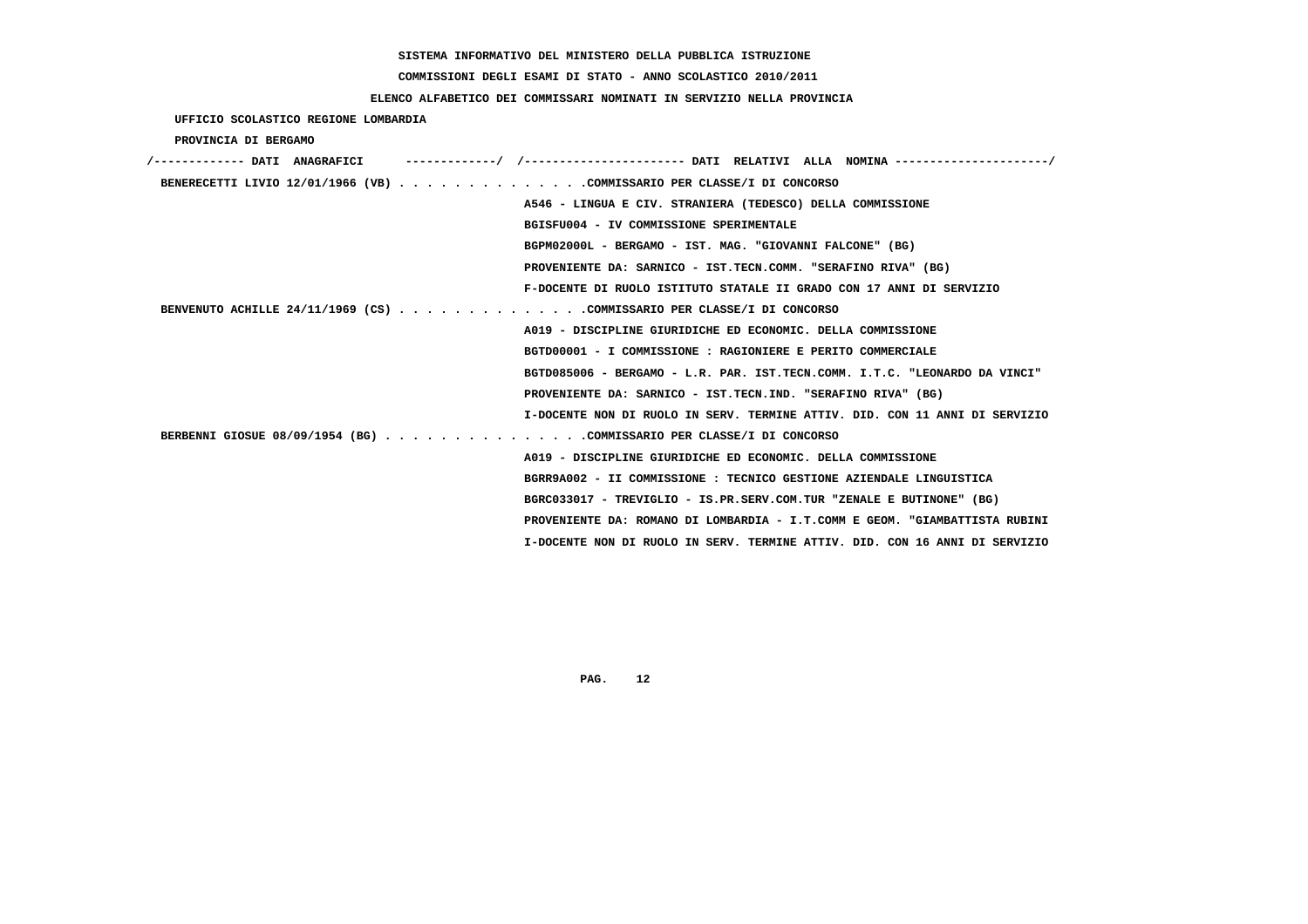# **COMMISSIONI DEGLI ESAMI DI STATO - ANNO SCOLASTICO 2010/2011**

## **ELENCO ALFABETICO DEI COMMISSARI NOMINATI IN SERVIZIO NELLA PROVINCIA**

 **UFFICIO SCOLASTICO REGIONE LOMBARDIA**

 **PROVINCIA DI BERGAMO**

| /------------- DATI ANAGRAFICI                                                   |
|----------------------------------------------------------------------------------|
| BERETTA CARLA 24/12/1975 (BG) COMMISSARIO PER CLASSE/I DI CONCORSO               |
| A049 - MATEMATICA E FISICA DELLA COMMISSIONE                                     |
| BGPS00017 - XVII COMMISSIONE : SCIENTIFICO                                       |
| BGPS05000B - BERGAMO - LIC. SCIENT. "LORENZO MASCHERONI" (BG)                    |
| PROVENIENTE DA: ROMANO DI LOMBARDIA - IST. MAG. "DON LORENZO MILANI" (BG)        |
| I-DOCENTE NON DI RUOLO IN SERV. TERMINE ATTIV. DID. CON 6 ANNI DI SERVIZIO       |
| BERGAMASCHI ROBERTA 24/07/1964 (BG) COMMISSARIO PER CLASSE/I DI CONCORSO         |
| A060 - SC.NA., CH., GEOG., MIC. DELLA COMMISSIONE                                |
| BGPS00010 - X COMMISSIONE : SCIENTIFICO                                          |
| BGPS02000G - BERGAMO - LIC. SCIENT. "FILIPPO LUSSANA" (BG)                       |
| PROVENIENTE DA: TRESCORE BALNEARIO - IST.TECN.COMM. "LORENZO LOTTO" (BG)         |
| H-DOCENTE NON DI RUOLO IN SERV. TERMINE ANNO SCOL. CON 11 ANNI DI SERVIZIO       |
| BERGAMASCHI SIMONA ANDREINA 15/09/1971 (BG) COMMISSARIO PER CLASSE/I DI CONCORSO |
| A037 - FILOSOFIA E STORIA DELLA COMMISSIONE                                      |
| BGPC00009 - IX COMMISSIONE: CLASSICO                                             |
| BGPC00201X - TREVIGLIO - LIC. CLAS. "SIMONE WEIL" (BG)                           |
| PROVENIENTE DA: ROMANO DI LOMBARDIA - IST. MAG. "DON LORENZO MILANI" (BG)        |
| F-DOCENTE DI RUOLO ISTITUTO STATALE II GRADO CON 19 ANNI DI SERVIZIO             |
|                                                                                  |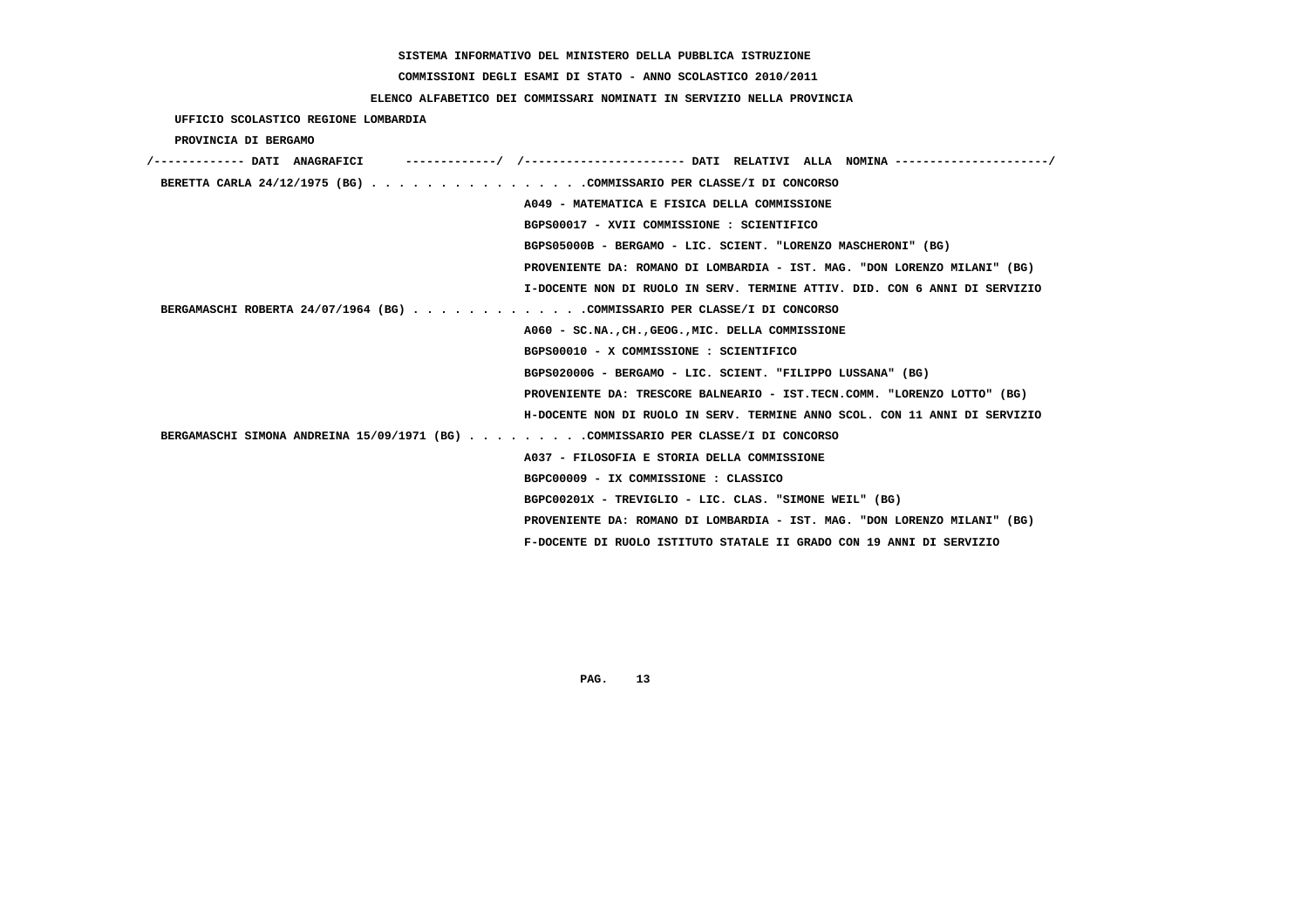**COMMISSIONI DEGLI ESAMI DI STATO - ANNO SCOLASTICO 2010/2011**

## **ELENCO ALFABETICO DEI COMMISSARI NOMINATI IN SERVIZIO NELLA PROVINCIA**

 **UFFICIO SCOLASTICO REGIONE LOMBARDIA**

 **PROVINCIA DI BERGAMO**

| /------------- DATI ANAGRAFICI                                        |                                                                             |
|-----------------------------------------------------------------------|-----------------------------------------------------------------------------|
| BERGAMINI LINO 14/01/1951 (BG) COMMISSARIO PER CLASSE/I DI CONCORSO   |                                                                             |
|                                                                       | A019 - DISCIPLINE GIURIDICHE ED ECONOMIC. DELLA COMMISSIONE                 |
|                                                                       | BGTD00010 - X COMMISSIONE : RAGIONIERE E PERITO COMMERCIALE                 |
|                                                                       | BGTD00801T - PRESEZZO - IST.TECN.COMM. "MAIRONI DA PONTE" (BG)              |
|                                                                       | PROVENIENTE DA: CLUSONE - I.T.COMM E GEOM. "ANDREA FANTONI" (BG)            |
|                                                                       | F-DOCENTE DI RUOLO ISTITUTO STATALE II GRADO CON 24 ANNI DI SERVIZIO        |
| BERNARDI PAOLO 10/05/1960 (BG) COMMISSARIO PER CLASSE/I DI CONCORSO   |                                                                             |
|                                                                       | A017 - DISCIPLINE ECONOMICO-AZIENDALI DELLA COMMISSIONE                     |
|                                                                       | BGRR9R004 - IV COMMISSIONE : TECNICO DEI SERVIZI DELLA RISTORAZIONE         |
|                                                                       | BGRH01000P - SAN PELLEGRINO TERME - I.P.SERV.ALB.TUR. DI SAN PELLEGRINO TER |
|                                                                       | PROVENIENTE DA: BERGAMO - IST.TECN.COMM. "VITTORIO EMANUELE II" (BG)        |
|                                                                       | F-DOCENTE DI RUOLO ISTITUTO STATALE II GRADO CON 23 ANNI DI SERVIZIO        |
| BERSELLI NATALIA 07/02/1959 (BG) COMMISSARIO PER CLASSE/I DI CONCORSO |                                                                             |
|                                                                       | A025 - DISEGNO E STORIA DELL'ARTE DELLA COMMISSIONE                         |
|                                                                       | BGPS00009 - IX COMMISSIONE : SCIENTIFICO                                    |
|                                                                       | BGPS02000G - BERGAMO - LIC. SCIENT. "FILIPPO LUSSANA" (BG)                  |
|                                                                       | PROVENIENTE DA: LOVERE - LIC. SCIENT. "DECIO CELERI" (BG)                   |
|                                                                       | F-DOCENTE DI RUOLO ISTITUTO STATALE II GRADO CON 24 ANNI DI SERVIZIO        |
|                                                                       |                                                                             |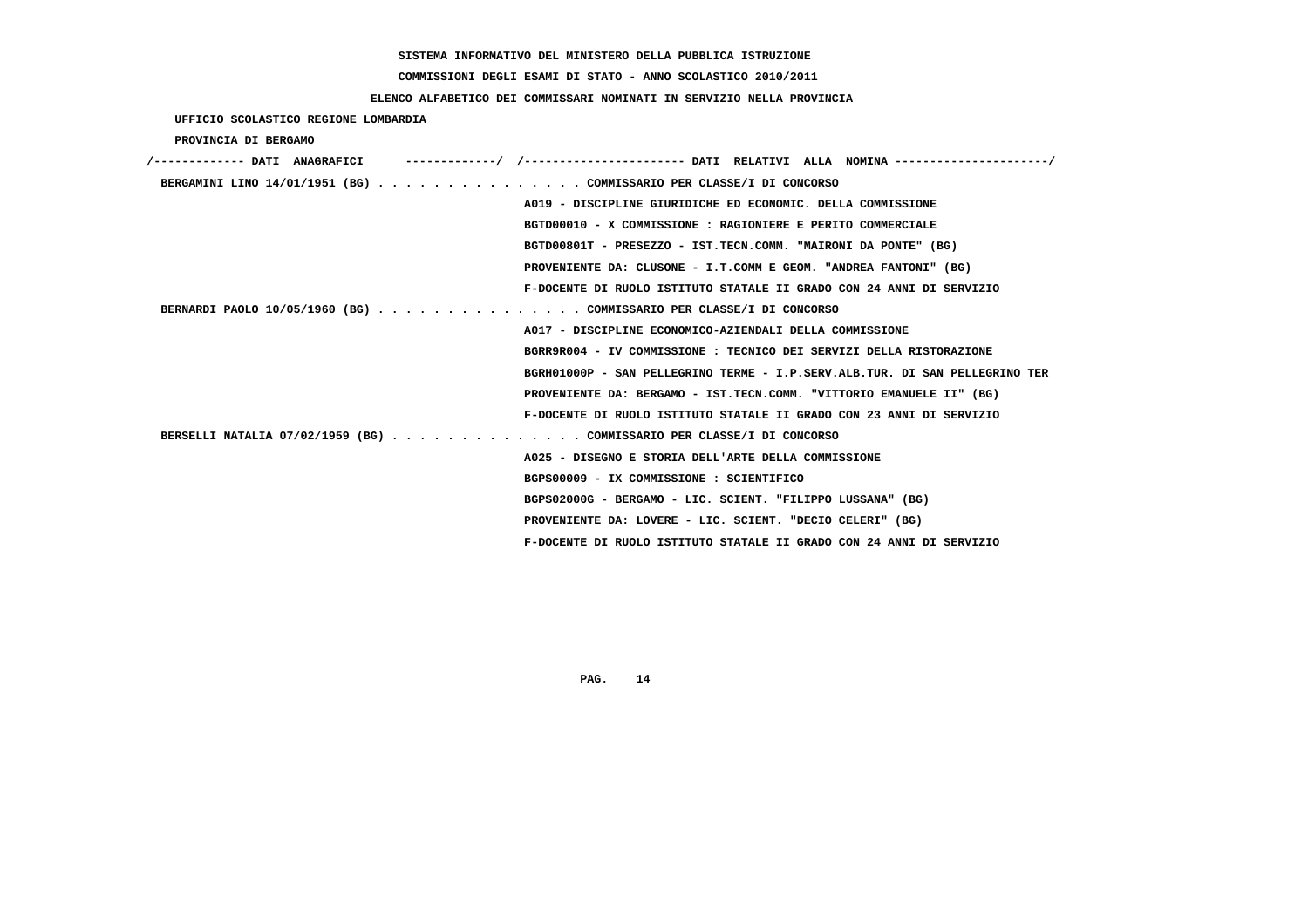# **COMMISSIONI DEGLI ESAMI DI STATO - ANNO SCOLASTICO 2010/2011**

## **ELENCO ALFABETICO DEI COMMISSARI NOMINATI IN SERVIZIO NELLA PROVINCIA**

 **UFFICIO SCOLASTICO REGIONE LOMBARDIA**

 **PROVINCIA DI BERGAMO**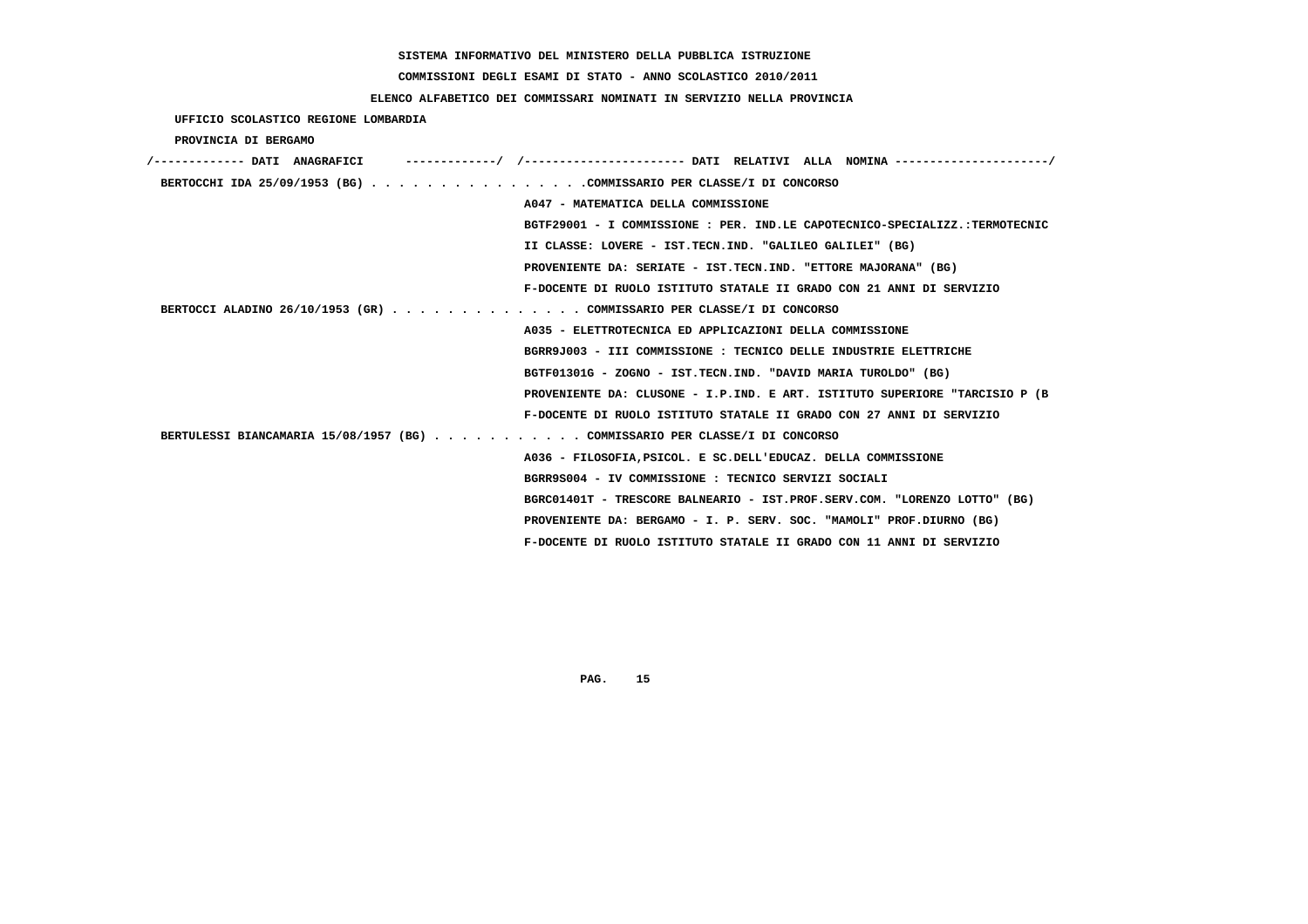# **COMMISSIONI DEGLI ESAMI DI STATO - ANNO SCOLASTICO 2010/2011**

## **ELENCO ALFABETICO DEI COMMISSARI NOMINATI IN SERVIZIO NELLA PROVINCIA**

 **UFFICIO SCOLASTICO REGIONE LOMBARDIA**

 **PROVINCIA DI BERGAMO**

| /------------- DATI ANAGRAFICI                                                    |                                                                             |
|-----------------------------------------------------------------------------------|-----------------------------------------------------------------------------|
| BETTINAGLIO VANDA 23/01/1975 (BG) COMMISSARIO PER CLASSE/I DI CONCORSO            |                                                                             |
|                                                                                   | A037 - FILOSOFIA E STORIA DELLA COMMISSIONE                                 |
|                                                                                   | BGIA44004 - IV COMMISSIONE SPERIMENTALE                                     |
|                                                                                   | BGPM010002 - BERGAMO - IST. MAG. "P. SECCO SUARDO" (BG)                     |
|                                                                                   | M-DOCENTE NON DI RUOLO MIN. UN ANNO SERV. SU II GR. CON 0 ANNI DI SERVIZIO  |
| BETTINELLI FRANCESCO SAVERIO 16/01/1956 (BS) COMMISSARIO PER CLASSE/I DI CONCORSO |                                                                             |
|                                                                                   | A058 - SC.E MEC.AGR.E T.GEST.AZ., FIT., ENT.                                |
|                                                                                   | A060 - SC.NA., CH., GEOG., MIC. DELLA COMMISSIONE                           |
|                                                                                   | BGTP02007 - VII COMMISSIONE : PERITO AZIENDALE E CORRISPOND. IN LINGUE ESTE |
|                                                                                   | II CLASSE: TREVIGLIO - IST.TECN.AGR. "GAETANO CANTONI" (BG)                 |
|                                                                                   | PROVENIENTE DA: BERGAMO - IST.TECN.AGR. DI BERGAMO (BG)                     |
|                                                                                   | F-DOCENTE DI RUOLO ISTITUTO STATALE II GRADO CON 27 ANNI DI SERVIZIO        |
| BETTONI UMBERTO 19/12/1946 (BS) COMMISSARIO PER CLASSE/I DI CONCORSO              |                                                                             |
|                                                                                   | A019 - DISCIPLINE GIURIDICHE ED ECONOMIC. DELLA COMMISSIONE                 |
|                                                                                   | BGTD00002 - II COMMISSIONE : RAGIONIERE E PERITO COMMERCIALE                |
|                                                                                   | BGTD105006 - GRUMELLO DEL MONTE - L.R. PAR. IST.TECN.COMM. I.T.C. "LUIGI EI |
|                                                                                   | PROVENIENTE DA: LOVERE - IST.TECN.COMM. "IVAN PIANA" (BG)                   |
|                                                                                   | F-DOCENTE DI RUOLO ISTITUTO STATALE II GRADO CON 14 ANNI DI SERVIZIO        |
|                                                                                   |                                                                             |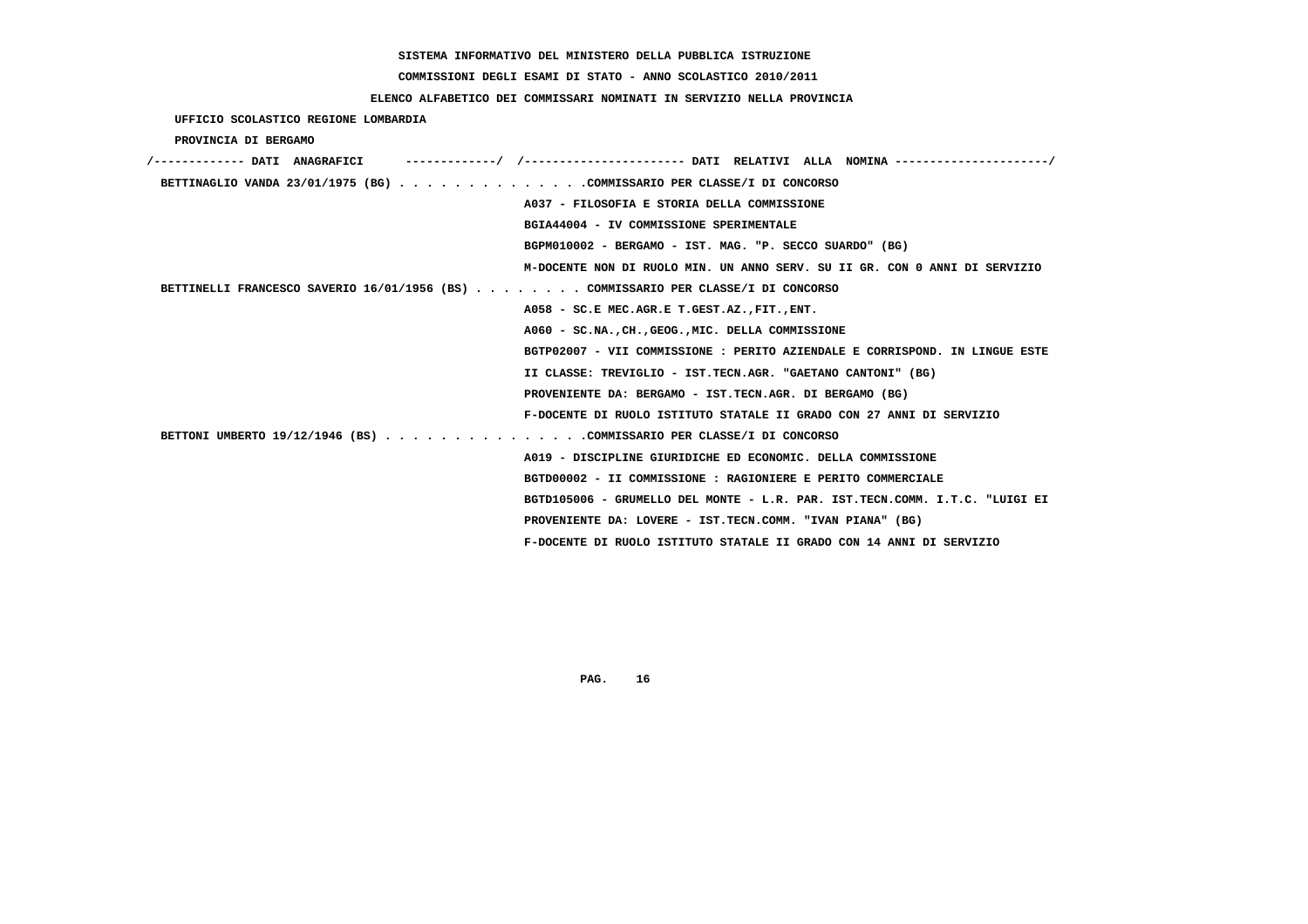# **COMMISSIONI DEGLI ESAMI DI STATO - ANNO SCOLASTICO 2010/2011**

## **ELENCO ALFABETICO DEI COMMISSARI NOMINATI IN SERVIZIO NELLA PROVINCIA**

 **UFFICIO SCOLASTICO REGIONE LOMBARDIA**

 **PROVINCIA DI BERGAMO**

| /------------- DATI ANAGRAFICI                                           | -----------/ /--------------------- DATI RELATIVI ALLA NOMINA --------------------/ |
|--------------------------------------------------------------------------|-------------------------------------------------------------------------------------|
| BIAGGI MARIA GRAZIA 29/06/1950 (BG) COMMISSARIO PER CLASSE/I DI CONCORSO |                                                                                     |
|                                                                          | A050 - LETTERE IST. ISTR. SECOND. DI II GR. DELLA COMMISSIONE                       |
|                                                                          | BGISFX001 - I COMMISSIONE SPERIMENTALE                                              |
|                                                                          | BGPL04500P - BERGAMO - L.R. PAR. LIC. LING. LICEO LINGUISTICO "S.BARTOLOME          |
|                                                                          | PROVENIENTE DA: SERIATE - IST.TECN.IND. "ETTORE MAJORANA" (BG)                      |
|                                                                          | F-DOCENTE DI RUOLO ISTITUTO STATALE II GRADO CON 29 ANNI DI SERVIZIO                |
| BIANCHI MARIA 23/04/1953 (RN) COMMISSARIO PER CLASSE/I DI CONCORSO       |                                                                                     |
|                                                                          | A017 - DISCIPLINE ECONOMICO-AZIENDALI DELLA COMMISSIONE                             |
|                                                                          | BGTD00015 - XV COMMISSIONE : RAGIONIERE E PERITO COMMERCIALE                        |
|                                                                          | BGTD02000B - TREVIGLIO - IST.TECN.COMM. GUGLIELMO OBERDAN (BG)                      |
|                                                                          | PROVENIENTE DA: BERGAMO - IST.TECN.COMM. "VITTORIO EMANUELE II" (BG)                |
|                                                                          | F-DOCENTE DI RUOLO ISTITUTO STATALE II GRADO CON 27 ANNI DI SERVIZIO                |
| BIANCHI ROSALIA 03/03/1964 (GE) COMMISSARIO PER CLASSE/I DI CONCORSO     |                                                                                     |
|                                                                          | A346 - LINGUA E CIV. STRANIERA (INGLESE) DELLA COMMISSIONE                          |
|                                                                          | BGTP02007 - VII COMMISSIONE : PERITO AZIENDALE E CORRISPOND. IN LINGUE ESTE         |
|                                                                          | BGTD02000B - TREVIGLIO - IST.TECN.COMM. GUGLIELMO OBERDAN (BG)                      |
|                                                                          | PROVENIENTE DA: BERGAMO - LIC. ART. " GIACOMO E PIO MANZU' " (BG)                   |
|                                                                          | F-DOCENTE DI RUOLO ISTITUTO STATALE II GRADO CON 13 ANNI DI SERVIZIO                |
|                                                                          |                                                                                     |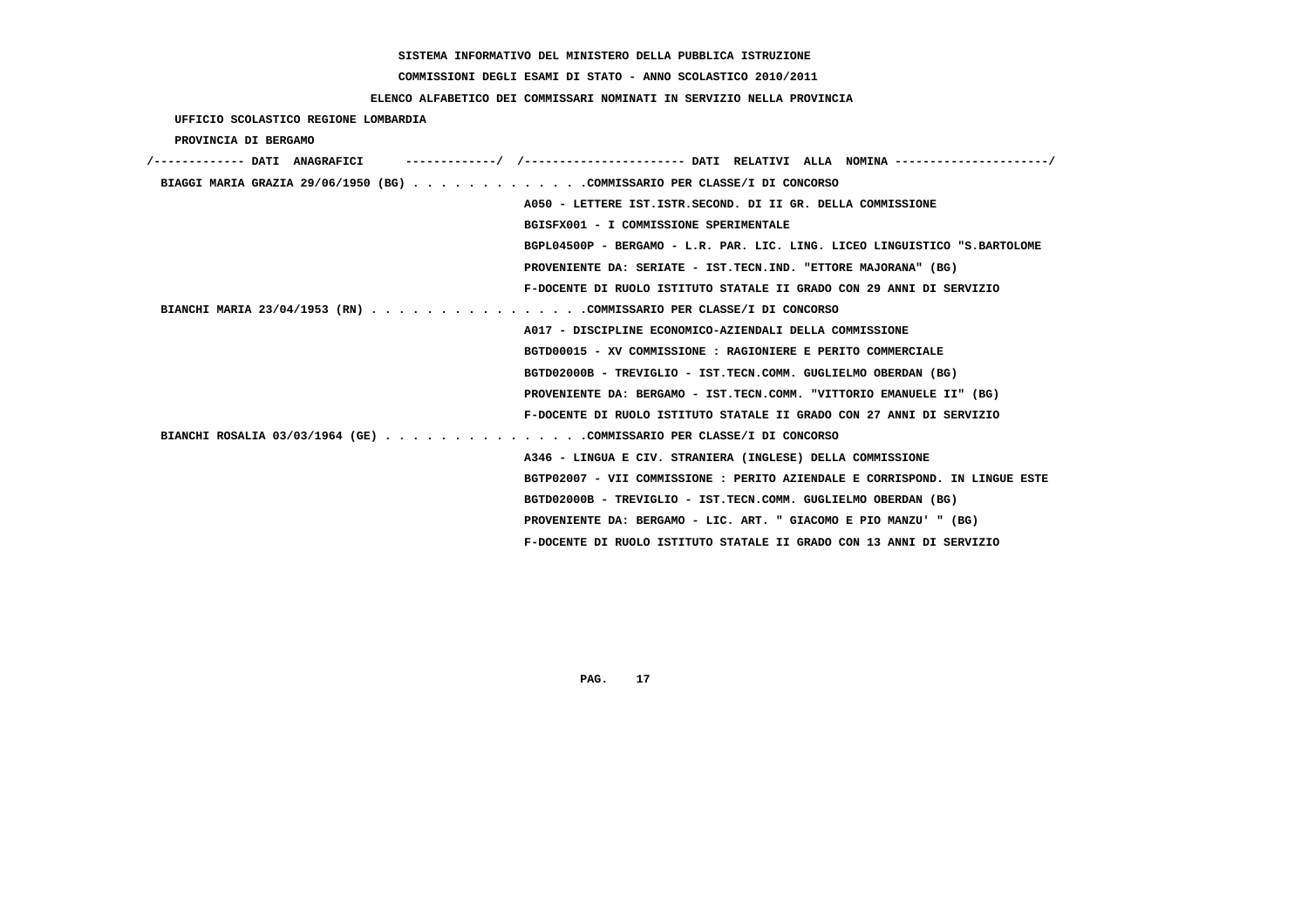**COMMISSIONI DEGLI ESAMI DI STATO - ANNO SCOLASTICO 2010/2011**

 **ELENCO ALFABETICO DEI COMMISSARI NOMINATI IN SERVIZIO NELLA PROVINCIA**

 **UFFICIO SCOLASTICO REGIONE LOMBARDIA**

 **PROVINCIA DI BERGAMO**

| /------------- DATI ANAGRAFICI                                           |                                                                             |
|--------------------------------------------------------------------------|-----------------------------------------------------------------------------|
|                                                                          | BIGNAMINI MARINA 07/04/1960 (BG) COMMISSARIO PER CLASSE/I DI CONCORSO       |
|                                                                          | A546 - LINGUA E CIV. STRANIERA (TEDESCO) DELLA COMMISSIONE                  |
|                                                                          | BGTP02003 - III COMMISSIONE : PERITO AZIENDALE E CORRISPOND. IN LINGUE ESTE |
|                                                                          | BGTD00901N - ALBINO - IST.TECN.COMM. "OSCAR ARNULFO ROMERO" (BG)            |
|                                                                          | PROVENIENTE DA: BERGAMO - IST. MAG. "GIOVANNI FALCONE" (BG)                 |
|                                                                          | F-DOCENTE DI RUOLO ISTITUTO STATALE II GRADO CON 22 ANNI DI SERVIZIO        |
| BIROLINI GRAZIELLA 03/07/1956 (EE) $\cdot \cdot \cdot \cdot \cdot \cdot$ | . COMMISSARIO PER CLASSE/I DI CONCORSO                                      |
|                                                                          | A017 - DISCIPLINE ECONOMICO-AZIENDALI DELLA COMMISSIONE                     |
|                                                                          | BGRR9R001 - I COMMISSIONE: TECNICO DEI SERVIZI DELLA RISTORAZIONE           |
|                                                                          | BGRH020009 - NEMBRO - I.P.SERV.ALB.TUR. "ALFREDO SONZOGNI" (BG)             |
|                                                                          | PROVENIENTE DA: TRESCORE BALNEARIO - IST.PROF.SERV.COM. "LORENZO LOTTO" (BG |
|                                                                          | F-DOCENTE DI RUOLO ISTITUTO STATALE II GRADO CON 4 ANNI DI SERVIZIO         |
|                                                                          | BOCCALARI ELENA 07/04/1962 (MI) COMMISSARIO PER CLASSE/I DI CONCORSO        |
|                                                                          | A050 - LETTERE IST.ISTR.SECOND. DI II GR. DELLA COMMISSIONE                 |
|                                                                          | BGTF29001 - I COMMISSIONE : PER. IND.LE CAPOTECNICO-SPECIALIZZ.:TERMOTECNIC |
|                                                                          | BGTF02101E - BERGAMO - IST.TECN.IND. "CESARE PESENTI" (BG)                  |
|                                                                          | PROVENIENTE DA: PRESEZZO - IS.PR.SERV.COM.TUR "BETTY AMBIVERI" (BG)         |
|                                                                          | F-DOCENTE DI RUOLO ISTITUTO STATALE II GRADO CON 21 ANNI DI SERVIZIO        |
|                                                                          |                                                                             |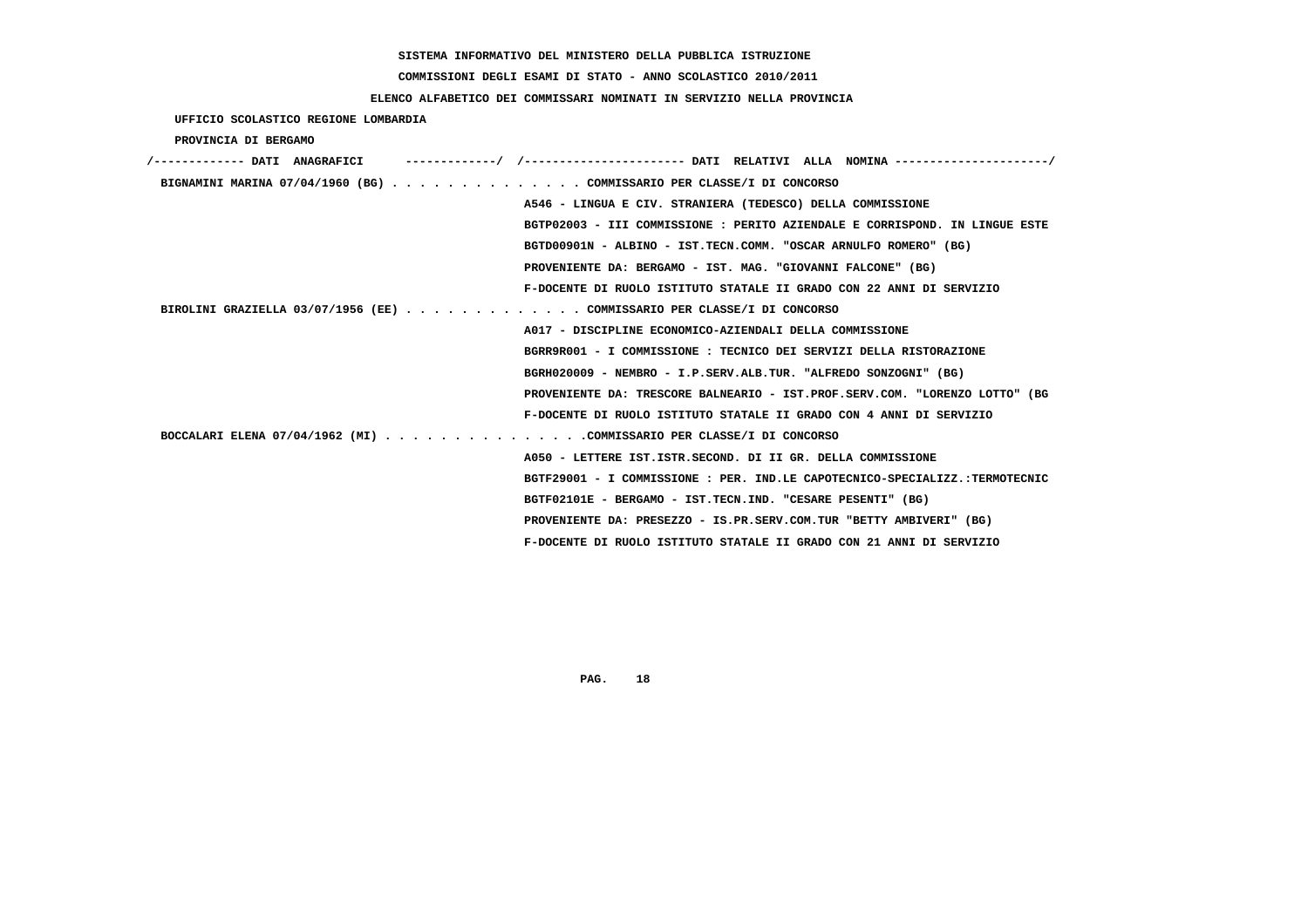**COMMISSIONI DEGLI ESAMI DI STATO - ANNO SCOLASTICO 2010/2011**

 **ELENCO ALFABETICO DEI COMMISSARI NOMINATI IN SERVIZIO NELLA PROVINCIA**

 **UFFICIO SCOLASTICO REGIONE LOMBARDIA**

 **PROVINCIA DI BERGAMO**

| /------------- DATI ANAGRAFICI                                                | -----------/ /---------------------- DATI RELATIVI ALLA NOMINA ---------------------/ |
|-------------------------------------------------------------------------------|---------------------------------------------------------------------------------------|
| BOMBARDIERI GIUSEPPINA 29/04/1963 (BG) COMMISSARIO PER CLASSE/I DI CONCORSO   |                                                                                       |
|                                                                               | A246 - LINGUA E CIV. STRANIERA (FRANCESE) DELLA COMMISSIONE                           |
|                                                                               | BGTP02003 - III COMMISSIONE : PERITO AZIENDALE E CORRISPOND. IN LINGUE ESTE           |
|                                                                               | BGTD00901N - ALBINO - IST.TECN.COMM. "OSCAR ARNULFO ROMERO" (BG)                      |
|                                                                               | PROVENIENTE DA: TRESCORE BALNEARIO - IST.PROF.SERV.COM. "LORENZO LOTTO" (BG           |
|                                                                               | F-DOCENTE DI RUOLO ISTITUTO STATALE II GRADO CON 18 ANNI DI SERVIZIO                  |
| BONA ANTONIA 13/10/1967 (SR) COMMISSARIO PER CLASSE/I DI CONCORSO             |                                                                                       |
|                                                                               | A048 - MATEMATICA APPLICATA DELLA COMMISSIONE                                         |
|                                                                               | BGTD18001 - I COMMISSIONE : RAGIONIERE E PERITO COMMERCIALE                           |
|                                                                               | BGTD030002 - BERGAMO - IST.TECN.COMM. "VITTORIO EMANUELE II" (BG)                     |
|                                                                               | PROVENIENTE DA: SERIATE - IST.TECN.IND. "ETTORE MAJORANA" (BG)                        |
|                                                                               | F-DOCENTE DI RUOLO ISTITUTO STATALE II GRADO CON 9 ANNI DI SERVIZIO                   |
| BONACINA DANIELA LILIANA 27/01/1965 (BG) COMMISSARIO PER CLASSE/I DI CONCORSO |                                                                                       |
|                                                                               | A019 - DISCIPLINE GIURIDICHE ED ECONOMIC. DELLA COMMISSIONE                           |
|                                                                               | BGTD00011 - XI COMMISSIONE : RAGIONIERE E PERITO COMMERCIALE                          |
|                                                                               | BGTD006016 - ROMANO DI LOMBARDIA - I.T.COMM E GEOM. "GIAMBATTISTA RUBINI" (           |
|                                                                               | II CLASSE: TREVIGLIO - L.R. PAR. IST.TECN.COMM. I.T.C. "COLLEGIO DEGLI ANGE           |
|                                                                               | PROVENIENTE DA: TRESCORE BALNEARIO - IST.TECN.COMM. "LORENZO LOTTO" (BG)              |
|                                                                               | F-DOCENTE DI RUOLO ISTITUTO STATALE II GRADO CON 11 ANNI DI SERVIZIO                  |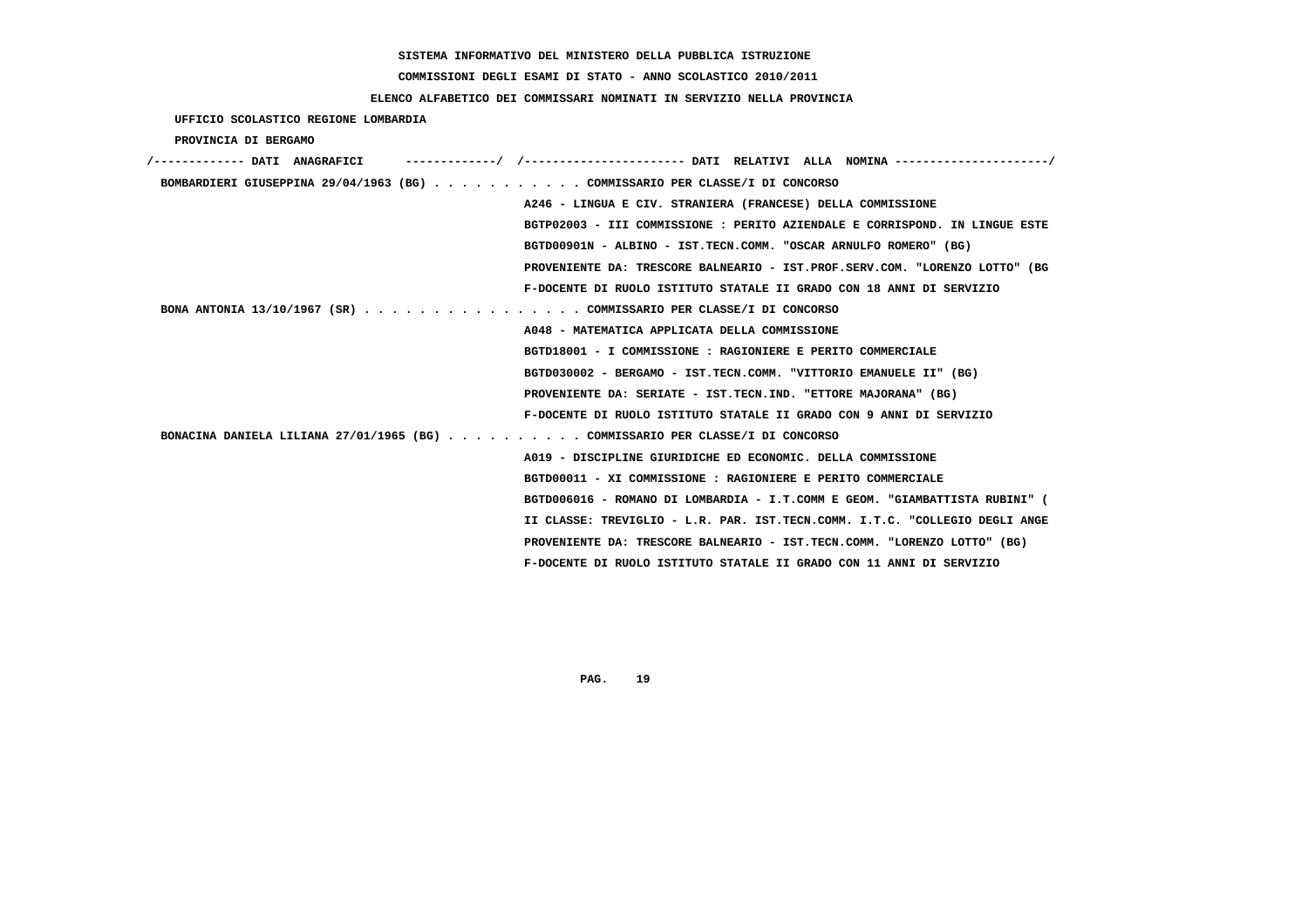# **COMMISSIONI DEGLI ESAMI DI STATO - ANNO SCOLASTICO 2010/2011**

## **ELENCO ALFABETICO DEI COMMISSARI NOMINATI IN SERVIZIO NELLA PROVINCIA**

 **UFFICIO SCOLASTICO REGIONE LOMBARDIA**

 **PROVINCIA DI BERGAMO**

| /------------- DATI ANAGRAFICI |  |  |                                                                                  |  |
|--------------------------------|--|--|----------------------------------------------------------------------------------|--|
|                                |  |  | BONALDI ANNA MARIA 04/09/1978 (BG) COMMISSARIO PER CLASSE/I DI CONCORSO          |  |
|                                |  |  | A060 - SC.NA., CH., GEOG., MIC. DELLA COMMISSIONE                                |  |
|                                |  |  | BGPS00018 - XVIII COMMISSIONE : SCIENTIFICO                                      |  |
|                                |  |  | BGPS028017 - ALZANO LOMBARDO - LIC. SCIENT. "EDOARDO AMALDI" (BG)                |  |
|                                |  |  | PROVENIENTE DA: ROMANO DI LOMBARDIA - IST. MAG. "DON LORENZO MILANI" (BG)        |  |
|                                |  |  | I-DOCENTE NON DI RUOLO IN SERV. TERMINE ATTIV. DID. CON 3 ANNI DI SERVIZIO       |  |
|                                |  |  | BONALUMI ANTONELLA CAROLINA 04/03/1957 (MI) COMMISSARIO PER CLASSE/I DI CONCORSO |  |
|                                |  |  | A039 - GEOGRAFIA DELLA COMMISSIONE                                               |  |
|                                |  |  | BGTD00006 - VI COMMISSIONE : RAGIONIERE E PERITO COMMERCIALE                     |  |
|                                |  |  | BGTD00901N - ALBINO - IST.TECN.COMM. "OSCAR ARNULFO ROMERO" (BG)                 |  |
|                                |  |  | PROVENIENTE DA: PRESEZZO - IST.TECN.COMM. "MAIRONI DA PONTE" (BG)                |  |
|                                |  |  | F-DOCENTE DI RUOLO ISTITUTO STATALE II GRADO CON 18 ANNI DI SERVIZIO             |  |
|                                |  |  | BONANNO ANTONIA 08/06/1955 (ME) COMMISSARIO PER CLASSE/I DI CONCORSO             |  |
|                                |  |  | A060 - SC.NA., CH., GEOG., MIC. DELLA COMMISSIONE                                |  |
|                                |  |  | BGPS00029 - XXIX COMMISSIONE : SCIENTIFICO                                       |  |
|                                |  |  | BGPS008012 - PRESEZZO - LIC. SCIENT. "MAIRONI DA PONTE" (BG)                     |  |
|                                |  |  | PROVENIENTE DA: BERGAMO - LIC. SCIENT. "FILIPPO LUSSANA" (BG)                    |  |
|                                |  |  | F-DOCENTE DI RUOLO ISTITUTO STATALE II GRADO CON 24 ANNI DI SERVIZIO             |  |
|                                |  |  |                                                                                  |  |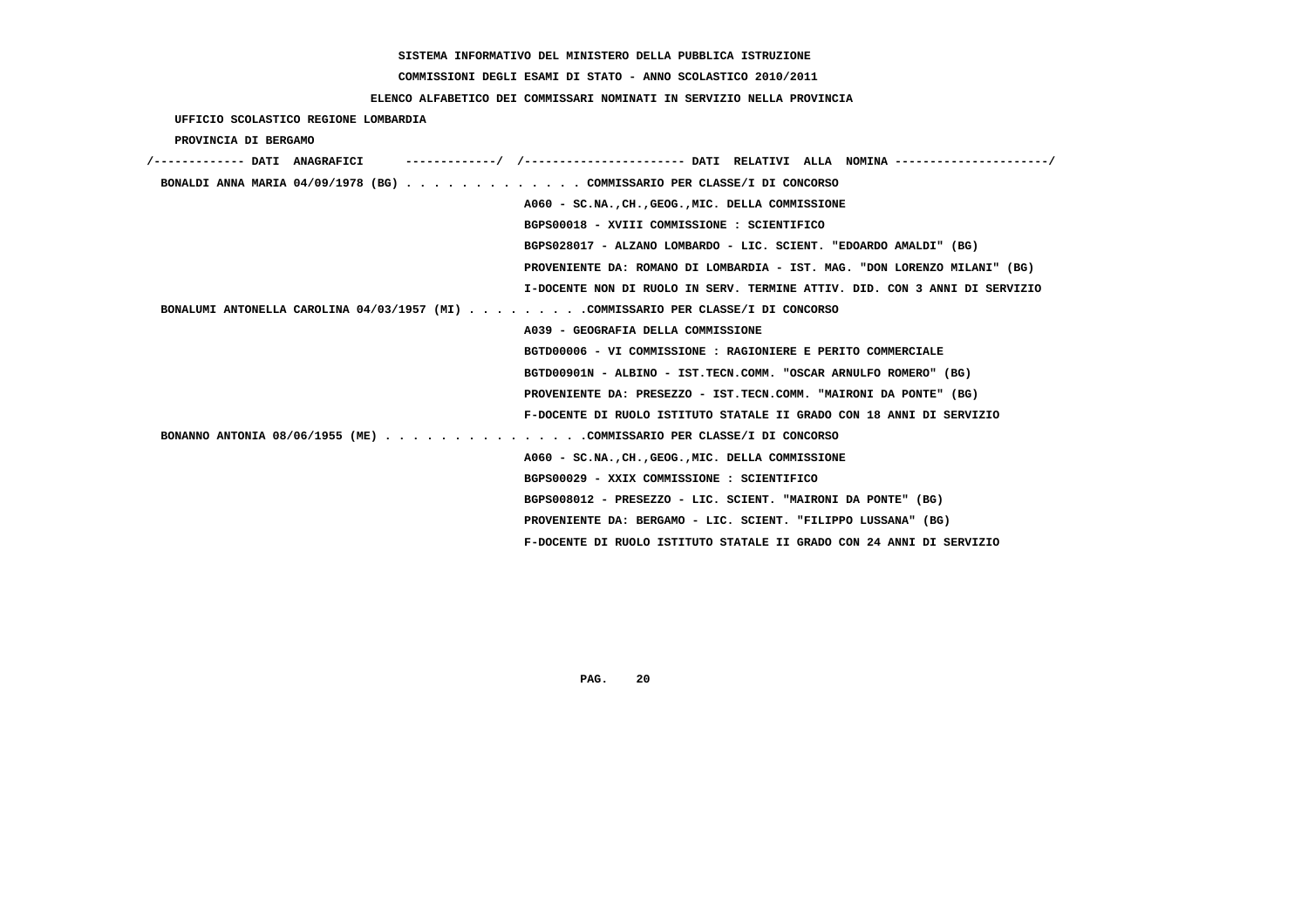# **COMMISSIONI DEGLI ESAMI DI STATO - ANNO SCOLASTICO 2010/2011**

### **ELENCO ALFABETICO DEI COMMISSARI NOMINATI IN SERVIZIO NELLA PROVINCIA**

 **UFFICIO SCOLASTICO REGIONE LOMBARDIA**

 **PROVINCIA DI BERGAMO**

| /------------- DATI ANAGRAFICI<br>-----------/ /---------------------- DATI RELATIVI ALLA NOMINA ---------------------/ |
|-------------------------------------------------------------------------------------------------------------------------|
| BONASSI MARIA TERESA 13/10/1957 (BS) COMMISSARIO PER CLASSE/I DI CONCORSO                                               |
| A047 - MATEMATICA DELLA COMMISSIONE                                                                                     |
| BGRR9T004 - IV COMMISSIONE : TECNICO DELLA GRAFICA PUBBLICITARIA                                                        |
| II CLASSE: BERGAMO - IST.PROF.SERV.COM. "CATERINA CANIANA" (BG)                                                         |
| PROVENIENTE DA: ROMANO DI LOMBARDIA - I.T.COMM E GEOM. "GIAMBATTISTA RUBINI                                             |
| F-DOCENTE DI RUOLO ISTITUTO STATALE II GRADO CON 30 ANNI DI SERVIZIO                                                    |
| BONFILIO MARGHERITA 02/03/1960 (PE) COMMISSARIO PER CLASSE/I DI CONCORSO                                                |
| A042 - INFORMATICA DELLA COMMISSIONE                                                                                    |
| BGTD00009 - IX COMMISSIONE : RAGIONIERE E PERITO COMMERCIALE                                                            |
| PROVENIENTE DA: CLUSONE - IST.TECN.IND. ISTITUTO SUPERIORE "TARCISIO P (BG)                                             |
| F-DOCENTE DI RUOLO ISTITUTO STATALE II GRADO CON 19 ANNI DI SERVIZIO                                                    |
| BONFISSUTO LUCIA 30/01/1975 (AG) COMMISSARIO PER CLASSE/I DI CONCORSO                                                   |
| A039 - GEOGRAFIA DELLA COMMISSIONE                                                                                      |
| BGTP03001 - I COMMISSIONE : PERITO AZIENDALE E CORRISPOND. IN LINGUE ESTERE                                             |
| BGTD05500A - BERGAMO - L.R. PAR. IST.TECN.COMM. I.T.C. "S.ANGELA MERICI" (B                                             |
| II CLASSE: S. OMOBONO TERME - L.R. PAR. IST.TECN.COMM. I.T.C. "M.CONSOLATRI                                             |
| PROVENIENTE DA: TRESCORE BALNEARIO - IST.TECN.COMM. "LORENZO LOTTO" (BG)                                                |
| I-DOCENTE NON DI RUOLO IN SERV. TERMINE ATTIV. DID. CON 1 ANNO DI SERVIZIO                                              |
|                                                                                                                         |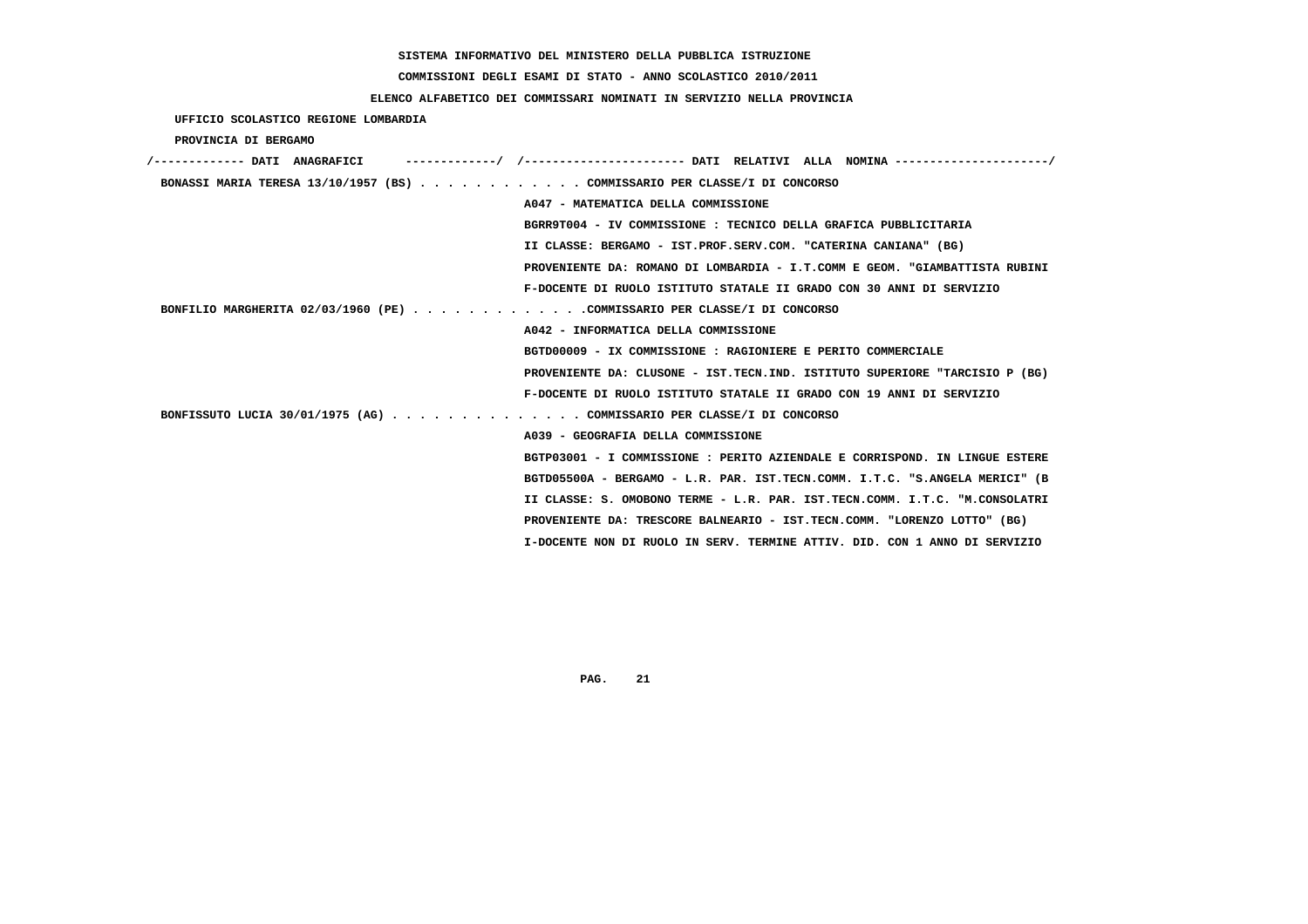# **COMMISSIONI DEGLI ESAMI DI STATO - ANNO SCOLASTICO 2010/2011**

## **ELENCO ALFABETICO DEI COMMISSARI NOMINATI IN SERVIZIO NELLA PROVINCIA**

 **UFFICIO SCOLASTICO REGIONE LOMBARDIA**

 **PROVINCIA DI BERGAMO**

| /------------- DATI ANAGRAFICI                                                  |                                                                             |
|---------------------------------------------------------------------------------|-----------------------------------------------------------------------------|
| BONIFACCIO DIEGO 21/03/1949 (BG) COMMISSARIO PER CLASSE/I DI CONCORSO           |                                                                             |
|                                                                                 | A061 - STORIA DELL'ARTE DELLA COMMISSIONE                                   |
|                                                                                 | BGTN01003 - III COMMISSIONE : PERITO PER IL TURISMO                         |
|                                                                                 | BGTD01201D - CLUSONE - I.T.COMM E GEOM. "ANDREA FANTONI" (BG)               |
|                                                                                 | PROVENIENTE DA: BERGAMO - IST.TECN.COMM. "VITTORIO EMANUELE II" (BG)        |
|                                                                                 | F-DOCENTE DI RUOLO ISTITUTO STATALE II GRADO CON 26 ANNI DI SERVIZIO        |
| BONINELLI LUIGI ALESSANDRO 08/05/1970 (BG) COMMISSARIO PER CLASSE/I DI CONCORSO |                                                                             |
|                                                                                 | A020 - DISCIPLINE MECCANICHE E TECNOLOGIA DELLA COMMISSIONE                 |
|                                                                                 | BGTF52002 - II COMMISSIONE : PER. IND.LE CAPOTECNICO-SPECIALIZZ.NE:MECCANIC |
|                                                                                 | BGTF010003 - BERGAMO - IST.TECN.IND. "PIETRO PALEOCAPA" (BG)                |
|                                                                                 | PROVENIENTE DA: GAZZANIGA - IST.TECN.IND. "VALLE SERIANA" (BG)              |
|                                                                                 | F-DOCENTE DI RUOLO ISTITUTO STATALE II GRADO CON 10 ANNI DI SERVIZIO        |
| BONOMELLI SIMONETTA 19/04/1961 (BG) COMMISSARIO PER CLASSE/I DI CONCORSO        |                                                                             |
|                                                                                 | A546 - LINGUA E CIV. STRANIERA (TEDESCO) DELLA COMMISSIONE                  |
|                                                                                 | BGISFU005 - V COMMISSIONE SPERIMENTALE                                      |
|                                                                                 | BGPS04000R - CARAVAGGIO - LIC. SCIENT. "GALILEO GALILEI" (BG)               |
|                                                                                 | PROVENIENTE DA: ROMANO DI LOMBARDIA - IST. MAG. "DON LORENZO MILANI" (BG)   |
|                                                                                 | F-DOCENTE DI RUOLO ISTITUTO STATALE II GRADO CON 14 ANNI DI SERVIZIO        |
|                                                                                 |                                                                             |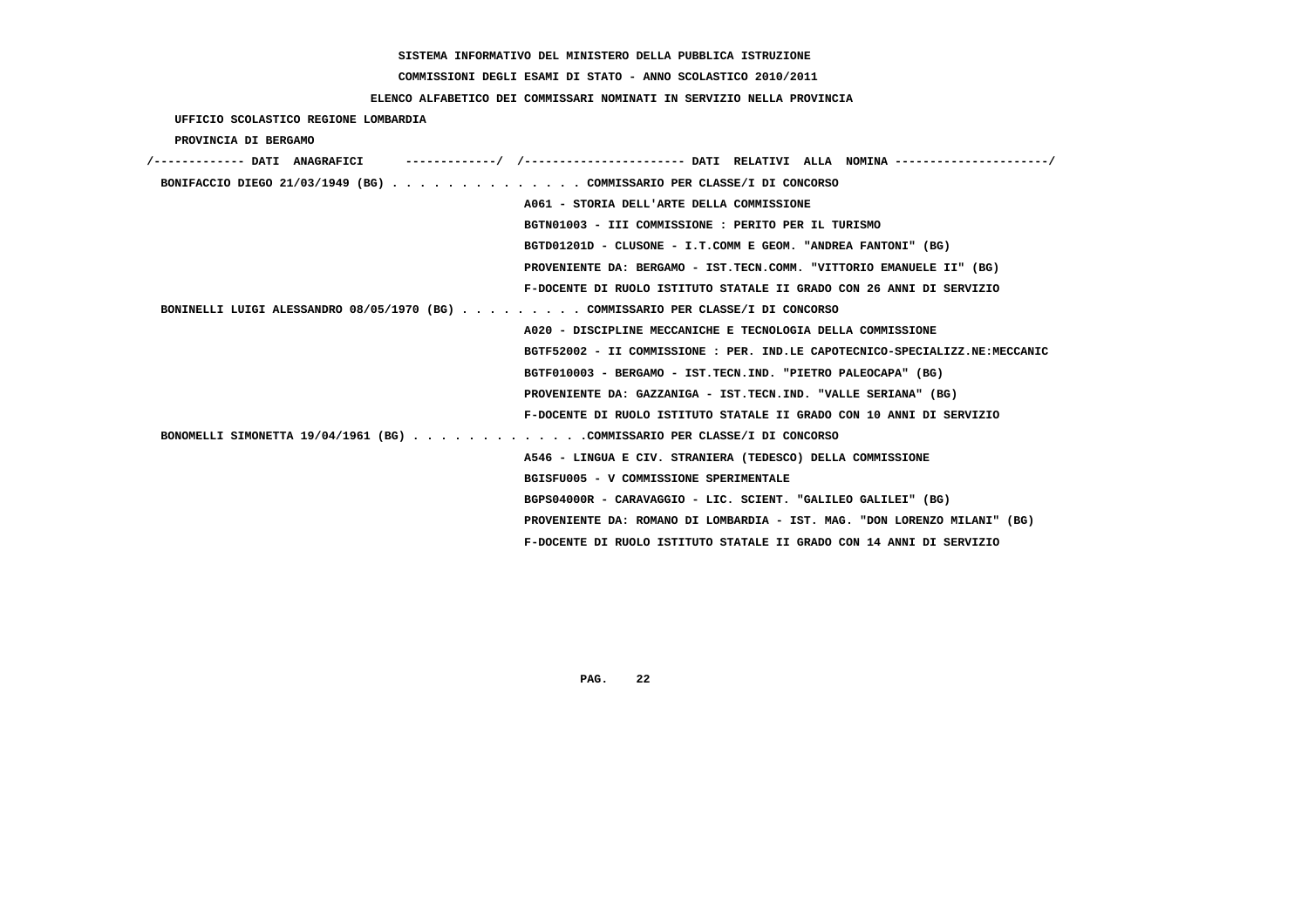# **COMMISSIONI DEGLI ESAMI DI STATO - ANNO SCOLASTICO 2010/2011**

## **ELENCO ALFABETICO DEI COMMISSARI NOMINATI IN SERVIZIO NELLA PROVINCIA**

 **UFFICIO SCOLASTICO REGIONE LOMBARDIA**

 **PROVINCIA DI BERGAMO**

| /------------- DATI ANAGRAFICI |  |                                                                             |  |
|--------------------------------|--|-----------------------------------------------------------------------------|--|
|                                |  | BORTOLOTTO ELIO SERGIO 25/01/1953 (LT) COMMISSARIO PER CLASSE/I DI CONCORSO |  |
|                                |  | A048 - MATEMATICA APPLICATA DELLA COMMISSIONE                               |  |
|                                |  | BGTF45002 - II COMMISSIONE : PER. IND.LE CAPOTECNICO-SPECIALIZZ.:INFORMATIC |  |
|                                |  | BGTF010003 - BERGAMO - IST.TECN.IND. "PIETRO PALEOCAPA" (BG)                |  |
|                                |  | PROVENIENTE DA: ZOGNO - I.T.COMM E GEOM. "DAVID MARIA TUROLDO" (BG)         |  |
|                                |  | I-DOCENTE NON DI RUOLO IN SERV. TERMINE ATTIV. DID. CON 27 ANNI DI SERVIZIO |  |
|                                |  | BORTOLOTTO MARTINE 12/03/1970 (EE) COMMISSARIO PER CLASSE/I DI CONCORSO     |  |
|                                |  | A246 - LINGUA E CIV. STRANIERA (FRANCESE) DELLA COMMISSIONE                 |  |
|                                |  | BGTP02004 - IV COMMISSIONE : PERITO AZIENDALE E CORRISPOND. IN LINGUE ESTER |  |
|                                |  | BGTD00801T - PRESEZZO - IST.TECN.COMM. "MAIRONI DA PONTE" (BG)              |  |
|                                |  | PROVENIENTE DA: BERGAMO - IST. MAG. "GIOVANNI FALCONE" (BG)                 |  |
|                                |  | F-DOCENTE DI RUOLO ISTITUTO STATALE II GRADO CON 3 ANNI DI SERVIZIO         |  |
|                                |  | BOSCHETTI PATRIZIA 19/07/1959 (CR) COMMISSARIO PER CLASSE/I DI CONCORSO     |  |
|                                |  | A346 - LINGUA E CIV. STRANIERA (INGLESE) DELLA COMMISSIONE                  |  |
|                                |  | BGPS00004 - IV COMMISSIONE : SCIENTIFICO                                    |  |
|                                |  | II CLASSE: BERGAMO - L.R. PAR. IST. MAG. IST. MAGISTRALE "SUORE SACRAME (BG |  |
|                                |  | PROVENIENTE DA: PRESEZZO - IST.TECN.COMM. "MAIRONI DA PONTE" (BG)           |  |
|                                |  | F-DOCENTE DI RUOLO ISTITUTO STATALE II GRADO CON 24 ANNI DI SERVIZIO        |  |
|                                |  |                                                                             |  |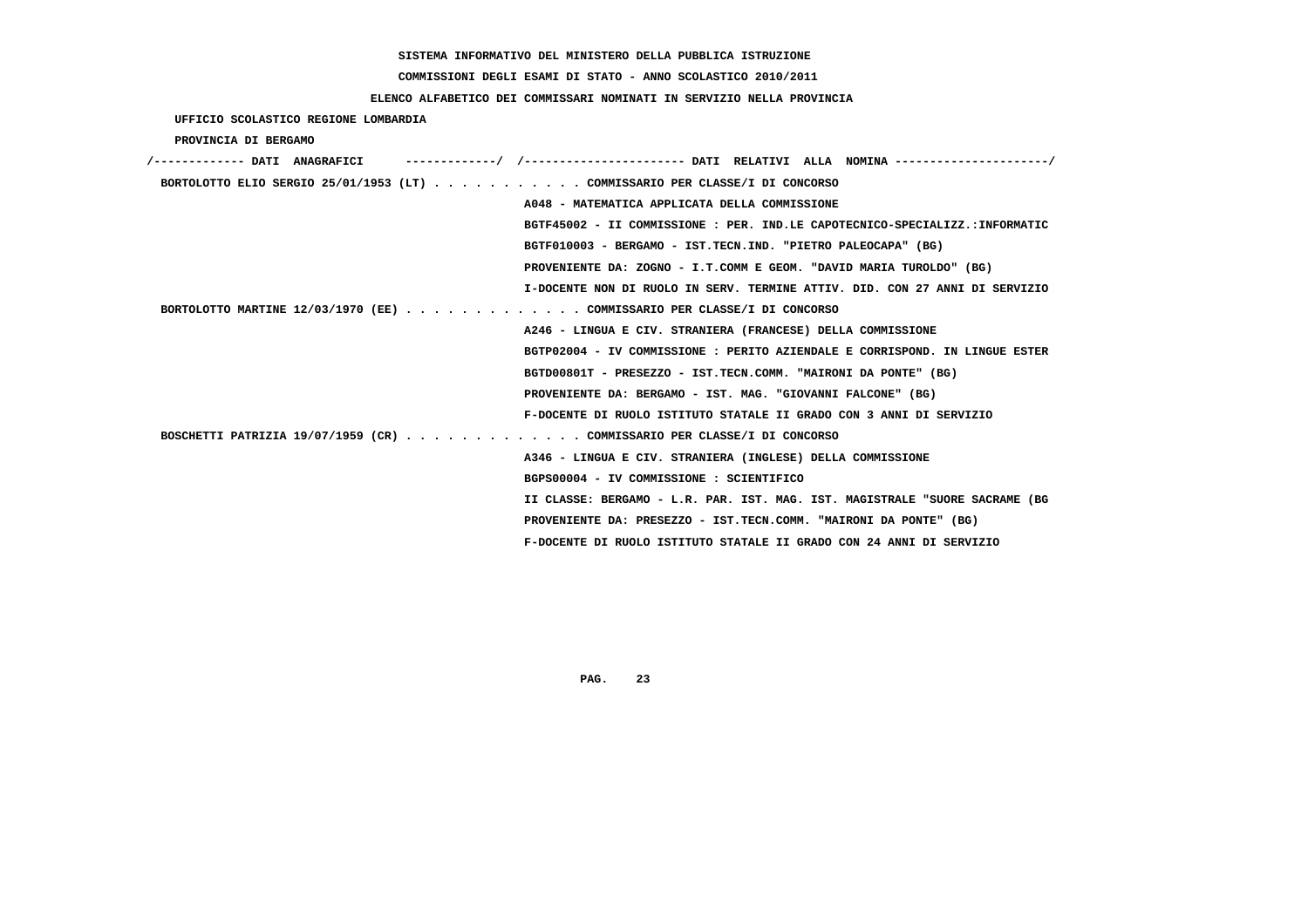# **COMMISSIONI DEGLI ESAMI DI STATO - ANNO SCOLASTICO 2010/2011**

## **ELENCO ALFABETICO DEI COMMISSARI NOMINATI IN SERVIZIO NELLA PROVINCIA**

 **UFFICIO SCOLASTICO REGIONE LOMBARDIA**

 **PROVINCIA DI BERGAMO**

| /------------- DATI ANAGRAFICI                                            |                                                                            |
|---------------------------------------------------------------------------|----------------------------------------------------------------------------|
| BOSCO LILIANA 26/02/1955 (CT) COMMISSARIO PER CLASSE/I DI CONCORSO        |                                                                            |
|                                                                           | A025 - DISEGNO E STORIA DELL'ARTE DELLA COMMISSIONE                        |
|                                                                           | BGPS00032 - XXXII COMMISSIONE : SCIENTIFICO                                |
|                                                                           | BGPS02401X - TRESCORE BALNEARIO - LIC. SCIENT. "LORENZO FEDERICI" (BG)     |
|                                                                           | PROVENIENTE DA: ZOGNO - LIC. SCIENT. "DAVID MARIA TUROLDO" (BG)            |
|                                                                           | I-DOCENTE NON DI RUOLO IN SERV. TERMINE ATTIV. DID. CON 5 ANNI DI SERVIZIO |
| BOSONI NICOLETTA 20/09/1962 (LO) COMMISSARIO PER CLASSE/I DI CONCORSO     |                                                                            |
|                                                                           | A037 - FILOSOFIA E STORIA DELLA COMMISSIONE                                |
|                                                                           | BSC005001 - I COMMISSIONE : DURATA QUINQUENNALE                            |
|                                                                           | BSSL05000R - BRESCIA - LIC. ART. "OLIVIERI MAFFEO" - BRESCIA (BS)          |
|                                                                           | PROVENIENTE DA: BERGAMO - LIC. ART. " GIACOMO E PIO MANZU' " (BG)          |
|                                                                           | F-DOCENTE DI RUOLO ISTITUTO STATALE II GRADO CON 0 ANNI DI SERVIZIO        |
| BRANCIFORTE GIUSEPPA 04/06/1959 (CT) COMMISSARIO PER CLASSE/I DI CONCORSO |                                                                            |
|                                                                           | A049 - MATEMATICA E FISICA DELLA COMMISSIONE                               |
|                                                                           | BGPS00032 - XXXII COMMISSIONE : SCIENTIFICO                                |
|                                                                           | BGPS02401X - TRESCORE BALNEARIO - LIC. SCIENT. "LORENZO FEDERICI" (BG)     |
|                                                                           | PROVENIENTE DA: PRESEZZO - IST. MAG. "BETTY AMBIVERI" (BG)                 |
|                                                                           | F-DOCENTE DI RUOLO ISTITUTO STATALE II GRADO CON 23 ANNI DI SERVIZIO       |
|                                                                           |                                                                            |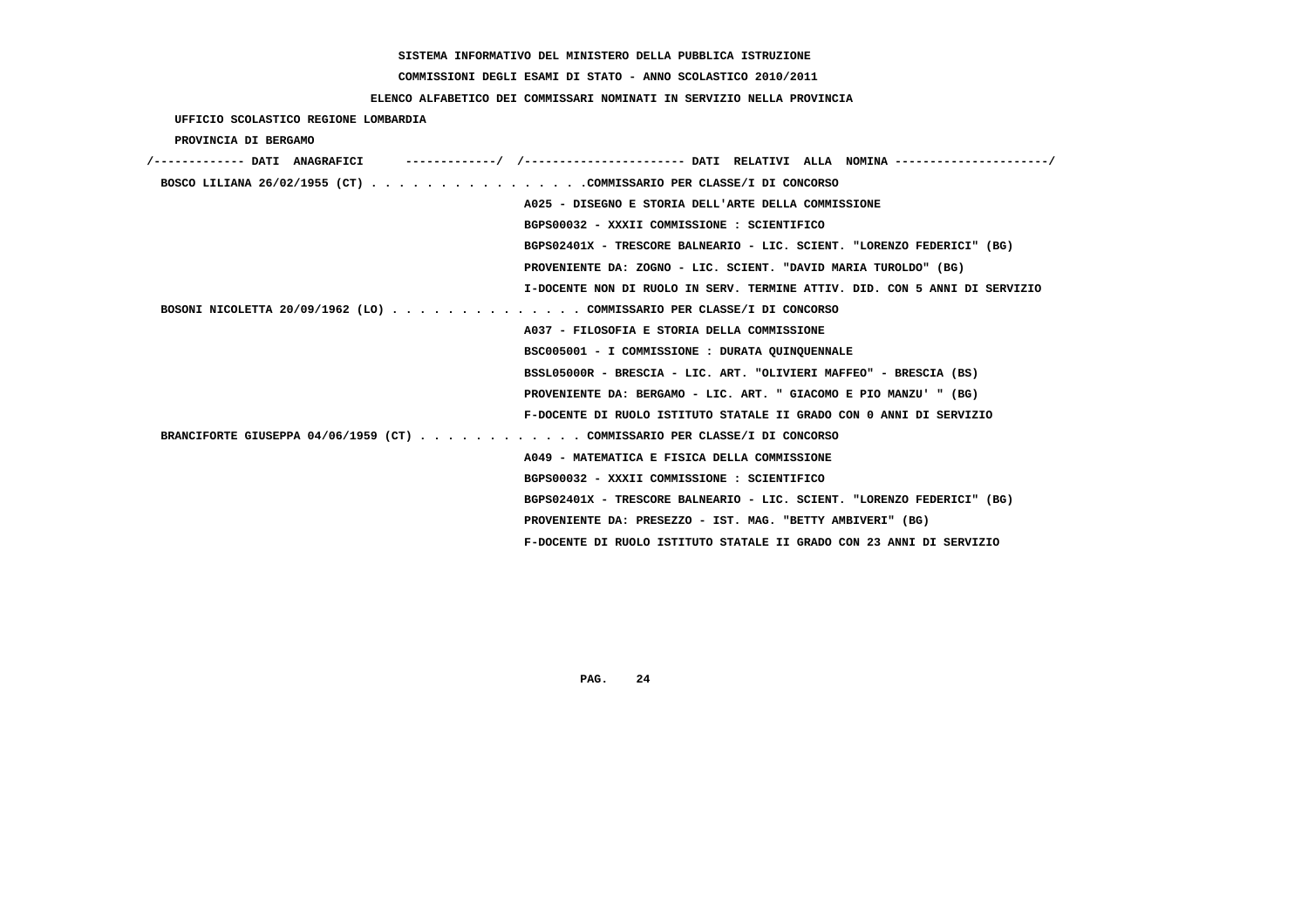**COMMISSIONI DEGLI ESAMI DI STATO - ANNO SCOLASTICO 2010/2011**

## **ELENCO ALFABETICO DEI COMMISSARI NOMINATI IN SERVIZIO NELLA PROVINCIA**

 **UFFICIO SCOLASTICO REGIONE LOMBARDIA**

 **PROVINCIA DI BERGAMO**

| /------------- DATI ANAGRAFICI                                         | ./ /---------------------- DATI RELATIVI ALLA NOMINA ----------------------/ |
|------------------------------------------------------------------------|------------------------------------------------------------------------------|
| BREMBILLA DANIELA 27/05/1979 (BG) COMMISSARIO PER CLASSE/I DI CONCORSO |                                                                              |
|                                                                        | A546 - LINGUA E CIV. STRANIERA (TEDESCO) DELLA COMMISSIONE                   |
|                                                                        | BGTP02006 - VI COMMISSIONE : PERITO AZIENDALE E CORRISPOND. IN LINGUE ESTER  |
|                                                                        | BGTD014015 - TRESCORE BALNEARIO - IST.TECN.COMM. "LORENZO LOTTO" (BG)        |
|                                                                        | PROVENIENTE DA: BERGAMO - IST.TECN.COMM. "VITTORIO EMANUELE II" (BG)         |
|                                                                        | F-DOCENTE DI RUOLO ISTITUTO STATALE II GRADO CON 10 ANNI DI SERVIZIO         |
| BREMBILLA DANILO 06/05/1959 (BG) COMMISSARIO PER CLASSE/I DI CONCORSO  |                                                                              |
|                                                                        | A019 - DISCIPLINE GIURIDICHE ED ECONOMIC. DELLA COMMISSIONE                  |
|                                                                        | BGIM07001 - I COMMISSIONE SPERIMENTALE                                       |
|                                                                        | BGTD006016 - ROMANO DI LOMBARDIA - I.T.COMM E GEOM. "GIAMBATTISTA RUBINI" (  |
|                                                                        | II CLASSE: TREVIGLIO - L.R. PAR. IST.TEC.GEOMETRI I.T.G. "DON BOSCO" (BG)    |
|                                                                        | PROVENIENTE DA: PRESEZZO - IST.TECN.COMM. "MAIRONI DA PONTE" (BG)            |
|                                                                        | F-DOCENTE DI RUOLO ISTITUTO STATALE II GRADO CON 18 ANNI DI SERVIZIO         |
| BRENA MONICA 19/10/1965 (BG) COMMISSARIO PER CLASSE/I DI CONCORSO      |                                                                              |
|                                                                        | A346 - LINGUA E CIV. STRANIERA (INGLESE) DELLA COMMISSIONE                   |
|                                                                        | BGIB70001 - I COMMISSIONE SPERIMENTALE                                       |
|                                                                        | II CLASSE: BERGAMO - L.R. PAR. LIC. CLAS. LICEO CLASSICO "GIOVANNI XXIII (B  |
|                                                                        | PROVENIENTE DA: ZOGNO - I.P.IND. E ART. "DAVID MARIA TUROLDO" (BG)           |
|                                                                        | H-DOCENTE NON DI RUOLO IN SERV. TERMINE ANNO SCOL. CON 12 ANNI DI SERVIZIO   |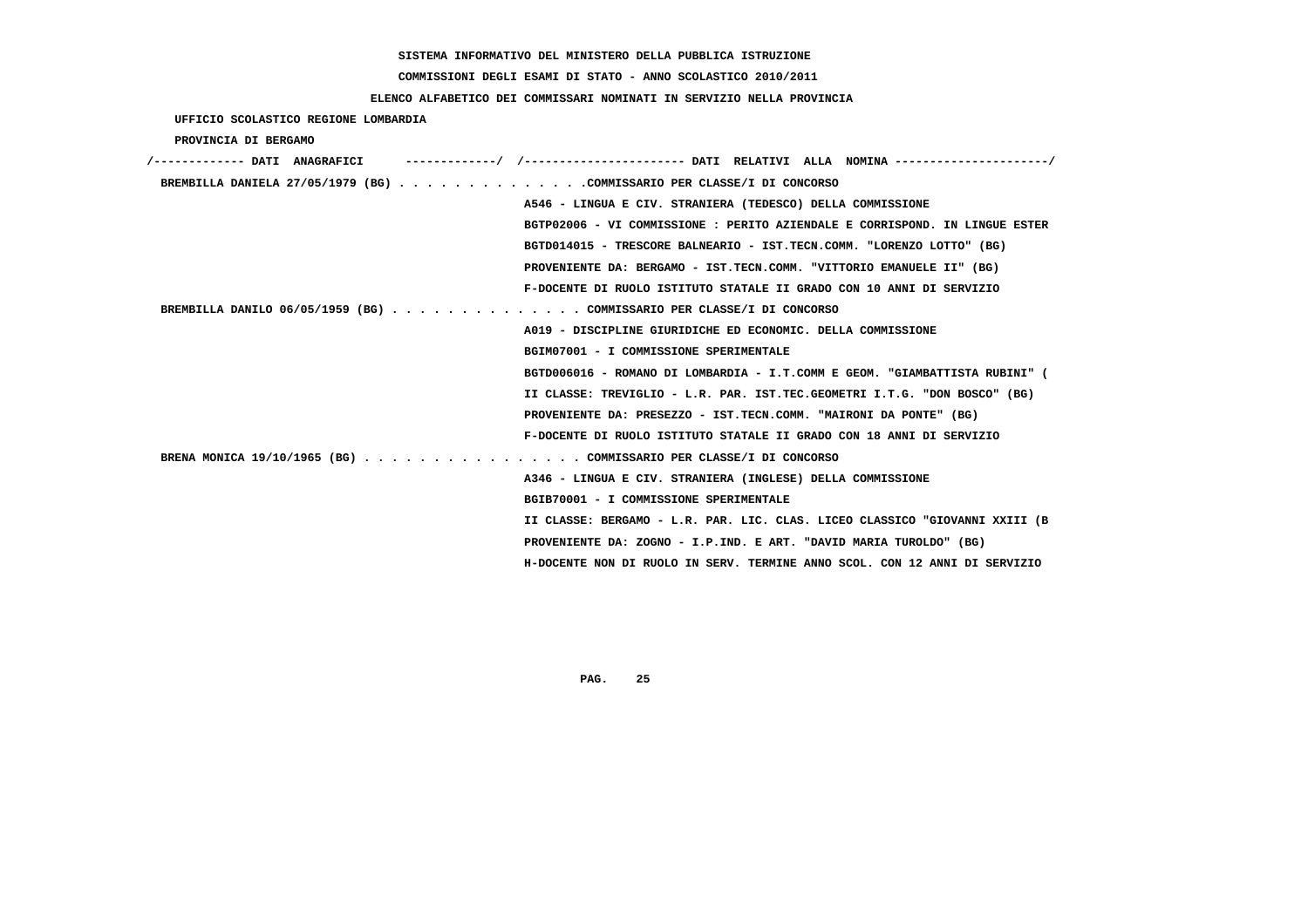# **COMMISSIONI DEGLI ESAMI DI STATO - ANNO SCOLASTICO 2010/2011**

## **ELENCO ALFABETICO DEI COMMISSARI NOMINATI IN SERVIZIO NELLA PROVINCIA**

 **UFFICIO SCOLASTICO REGIONE LOMBARDIA**

 **PROVINCIA DI BERGAMO**

| BRIGATTI DONATELLA 04/08/1974 (BG) COMMISSARIO PER CLASSE/I DI CONCORSO     |  |
|-----------------------------------------------------------------------------|--|
|                                                                             |  |
| A060 - SC.NA., CH., GEOG., MIC. DELLA COMMISSIONE                           |  |
| BGPS00005 - V COMMISSIONE : SCIENTIFICO                                     |  |
| BGPS02500P - BERGAMO - L.R. PAR. LIC. SCIENT. LICEO SCIENTIFICO "S. ALESSAN |  |
| PROVENIENTE DA: TREVIGLIO - IST.TECN.AGR. "GAETANO CANTONI" (BG)            |  |
| H-DOCENTE NON DI RUOLO IN SERV. TERMINE ANNO SCOL. CON 1 ANNO DI SERVIZIO   |  |
| BRITTI VINCENZO 06/06/1972 (EE) COMMISSARIO PER CLASSE/I DI CONCORSO        |  |
| A047 - MATEMATICA DELLA COMMISSIONE                                         |  |
| BGRR9J003 - III COMMISSIONE : TECNICO DELLE INDUSTRIE ELETTRICHE            |  |
| BGTF01301G - ZOGNO - IST.TECN.IND. "DAVID MARIA TUROLDO" (BG)               |  |
| PROVENIENTE DA: BERGAMO - IST.PROF.SERV.COM. "CATERINA CANIANA" (BG)        |  |
| I-DOCENTE NON DI RUOLO IN SERV. TERMINE ATTIV. DID. CON 11 ANNI DI SERVIZIO |  |
| BRIZIO MARINA 18/07/1954 (BG) COMMISSARIO PER CLASSE/I DI CONCORSO          |  |
| A060 - SC.NA., CH., GEOG., MIC. DELLA COMMISSIONE                           |  |
| BGISFA001 - I COMMISSIONE SPERIMENTALE                                      |  |
| BGTF032011 - BERGAMO - IST.TECN.IND. "GIULIO NATTA" (BG)                    |  |
| II CLASSE: BERGAMO - LIC. SCIENT. "LORENZO MASCHERONI" (BG)                 |  |
| PROVENIENTE DA: SAN PELLEGRINO TERME - I.P.SERV.ALB.TUR. DI SAN PELLEGRINO  |  |
| I-DOCENTE NON DI RUOLO IN SERV. TERMINE ATTIV. DID. CON 24 ANNI DI SERVIZIO |  |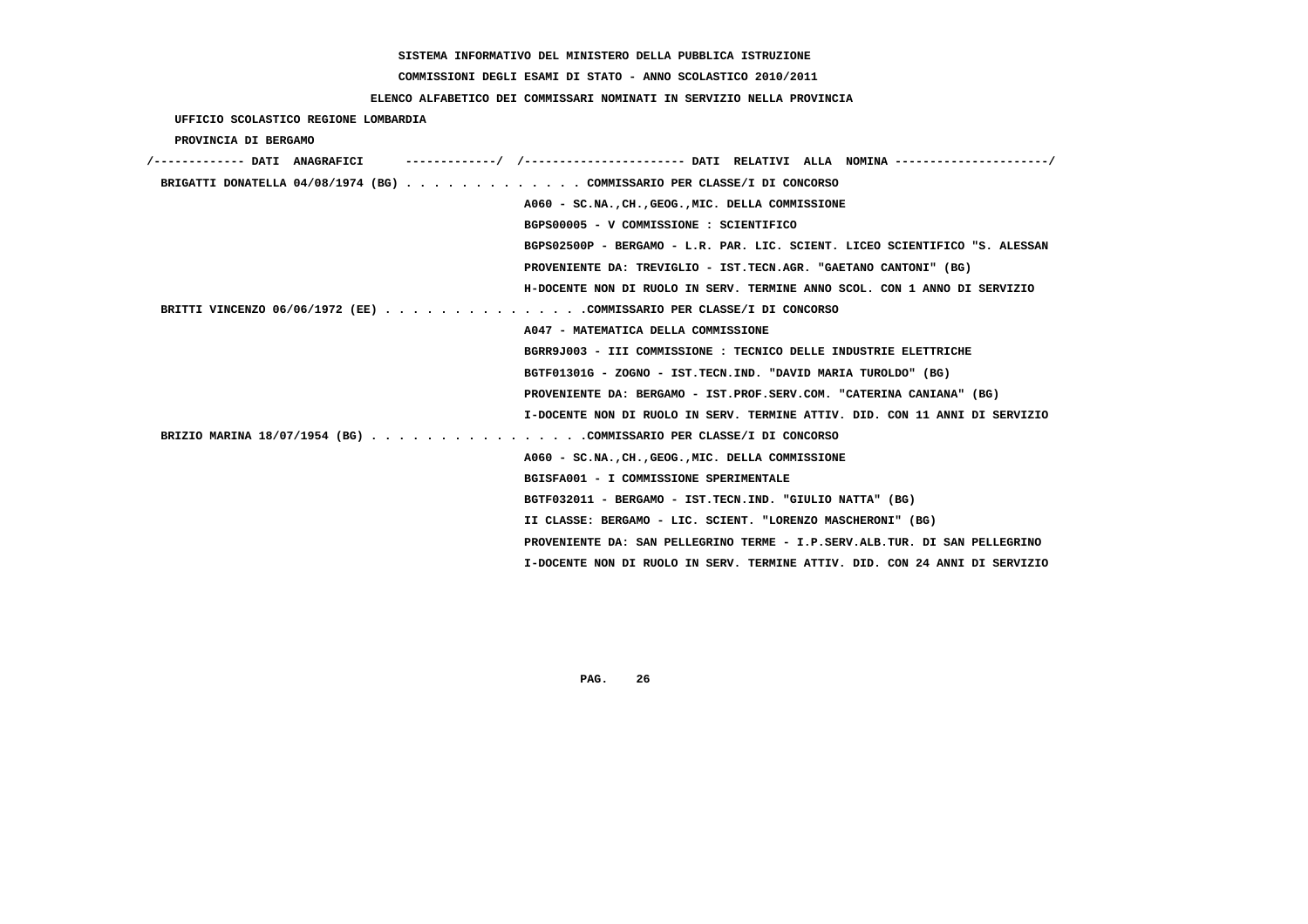**COMMISSIONI DEGLI ESAMI DI STATO - ANNO SCOLASTICO 2010/2011**

## **ELENCO ALFABETICO DEI COMMISSARI NOMINATI IN SERVIZIO NELLA PROVINCIA**

 **UFFICIO SCOLASTICO REGIONE LOMBARDIA**

 **PROVINCIA DI BERGAMO**

| /------------- DATI ANAGRAFICI                                            |                                                                             |
|---------------------------------------------------------------------------|-----------------------------------------------------------------------------|
| BULLA PIERO GIUSEPPE 26/02/1952 (BG) COMMISSARIO PER CLASSE/I DI CONCORSO |                                                                             |
|                                                                           | A025 - DISEGNO E STORIA DELL'ARTE DELLA COMMISSIONE                         |
| BGPS00034 - XXXIV COMMISSIONE : SCIENTIFICO                               |                                                                             |
|                                                                           | BGPS02401X - TRESCORE BALNEARIO - LIC. SCIENT. "LORENZO FEDERICI" (BG)      |
|                                                                           | PROVENIENTE DA: PRESEZZO - LIC. SCIENT. "MAIRONI DA PONTE" (BG)             |
|                                                                           | F-DOCENTE DI RUOLO ISTITUTO STATALE II GRADO CON 20 ANNI DI SERVIZIO        |
| BUONINCONTRI NICOLA 08/09/1962 (NA) COMMISSARIO PER CLASSE/I DI CONCORSO  |                                                                             |
|                                                                           | A072 - TOPOG. GEN., COSTR.RUR. E DISEGNO DELLA COMMISSIONE                  |
| MITL01010 - X COMMISSIONE : GEOMETRA                                      |                                                                             |
|                                                                           | MITD02701T - COLOGNO MONZESE - I.T.COMM E GEOM. LEONARDO DA VINCI (MI)      |
|                                                                           | II CLASSE: MILANO - L.R. PAR. IST.TEC.GEOMETRI ISTITUTO TECNICO PER GEOMETR |
|                                                                           | PROVENIENTE DA: BERGAMO - IST.TEC.GEOMETRI "GIACOMO OUARENGHI" (BG)         |
|                                                                           | I-DOCENTE NON DI RUOLO IN SERV. TERMINE ATTIV. DID. CON 15 ANNI DI SERVIZIO |
| BUONO ANNUNZIATA 20/03/1965 (MT) COMMISSARIO PER CLASSE/I DI CONCORSO     |                                                                             |
| A060 - SC.NA., CH., GEOG., MIC. DELLA COMMISSIONE                         |                                                                             |
| BGPS00033 - XXXIII COMMISSIONE : SCIENTIFICO                              |                                                                             |
|                                                                           | BGPS02401X - TRESCORE BALNEARIO - LIC. SCIENT. "LORENZO FEDERICI" (BG)      |
|                                                                           | PROVENIENTE DA: DALMINE - LIC. SCIENT. "LUIGI EINAUDI" (BG)                 |
|                                                                           | F-DOCENTE DI RUOLO ISTITUTO STATALE II GRADO CON 15 ANNI DI SERVIZIO        |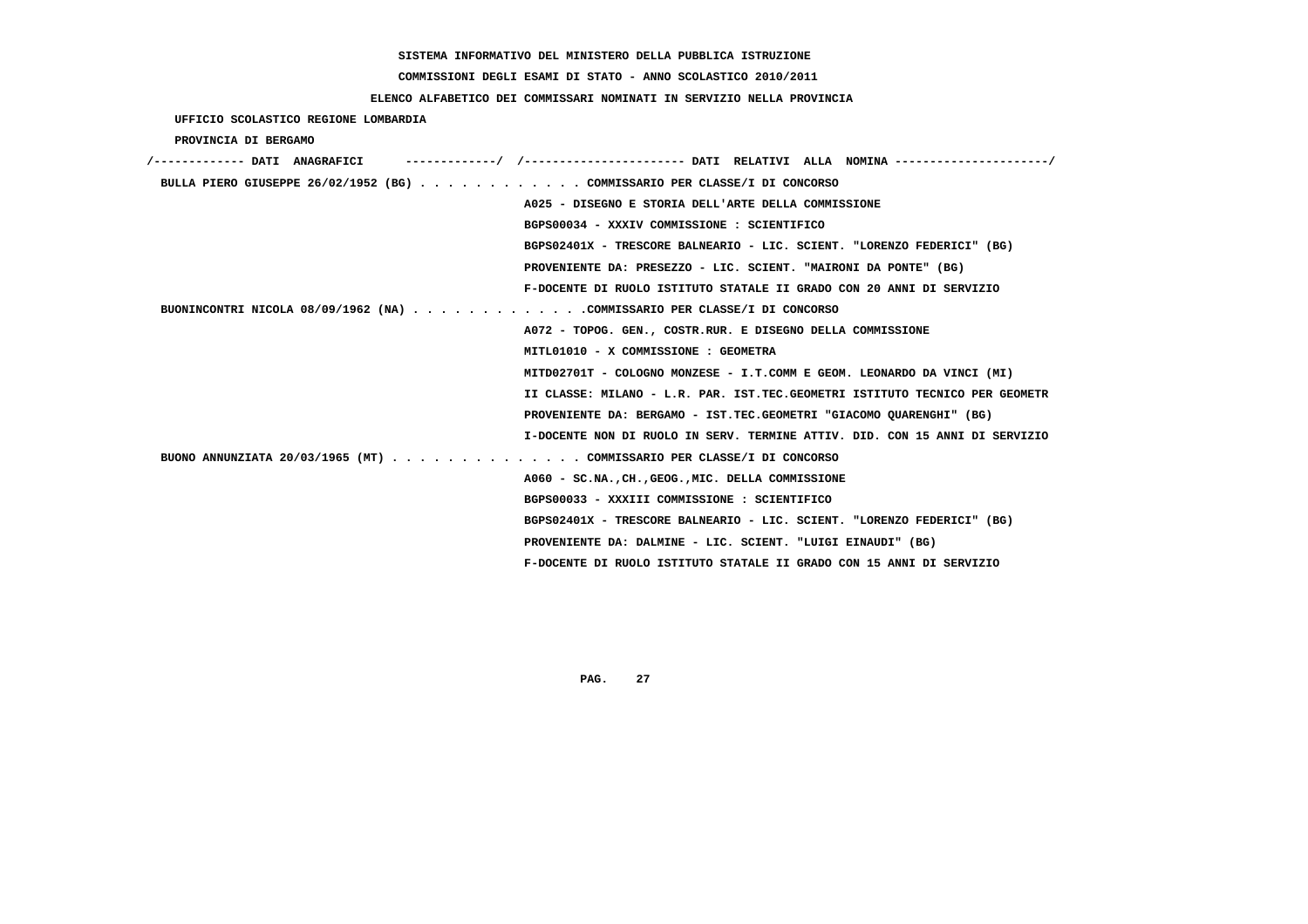# **COMMISSIONI DEGLI ESAMI DI STATO - ANNO SCOLASTICO 2010/2011**

## **ELENCO ALFABETICO DEI COMMISSARI NOMINATI IN SERVIZIO NELLA PROVINCIA**

 **UFFICIO SCOLASTICO REGIONE LOMBARDIA**

 **PROVINCIA DI BERGAMO**

| /------------- DATI ANAGRAFICI                                        |                                                                          |
|-----------------------------------------------------------------------|--------------------------------------------------------------------------|
| BURGO ANTONIO 22/06/1963 (CZ) COMMISSARIO PER CLASSE/I DI CONCORSO    |                                                                          |
|                                                                       | A060 - SC.NA., CH., GEOG., MIC. DELLA COMMISSIONE                        |
|                                                                       | BGPC00006 - VI COMMISSIONE : CLASSICO                                    |
|                                                                       | BGPC02000C - BERGAMO - LIC. CLAS. "PAOLO SARPI" (BG)                     |
|                                                                       | PROVENIENTE DA: NEMBRO - I.P.SERV.ALB.TUR. "ALFREDO SONZOGNI" (BG)       |
|                                                                       | F-DOCENTE DI RUOLO ISTITUTO STATALE II GRADO CON 10 ANNI DI SERVIZIO     |
| BUSCEMI DOMENICA 30/01/1954 (CL) COMMISSARIO PER CLASSE/I DI CONCORSO |                                                                          |
|                                                                       | A049 - MATEMATICA E FISICA DELLA COMMISSIONE                             |
|                                                                       | BGISFN001 - I COMMISSIONE SPERIMENTALE                                   |
|                                                                       | BGPM03401G - ROMANO DI LOMBARDIA - IST. MAG. "DON LORENZO MILANI" (BG)   |
|                                                                       | II CLASSE: CARAVAGGIO - LIC. SCIENT. "GALILEO GALILEI" (BG)              |
|                                                                       | PROVENIENTE DA: BERGAMO - IST. MAG. "P. SECCO SUARDO" (BG)               |
|                                                                       | F-DOCENTE DI RUOLO ISTITUTO STATALE II GRADO CON 27 ANNI DI SERVIZIO     |
| BUSCEMI ENZO 26/06/1952 (CL) COMMISSARIO PER CLASSE/I DI CONCORSO     |                                                                          |
|                                                                       | A016 - COSTR., TECNOL. DELLE COST. E DIS. TEC. DELLA COMMISSIONE         |
|                                                                       | BGTL00002 - II COMMISSIONE : GEOMETRA                                    |
|                                                                       | BGTL02000T - BERGAMO - IST.TEC.GEOMETRI "GIACOMO QUARENGHI" (BG)         |
|                                                                       | PROVENIENTE DA: TRESCORE BALNEARIO - IST.TECN.COMM. "LORENZO LOTTO" (BG) |
|                                                                       | F-DOCENTE DI RUOLO ISTITUTO STATALE II GRADO CON 24 ANNI DI SERVIZIO     |
|                                                                       |                                                                          |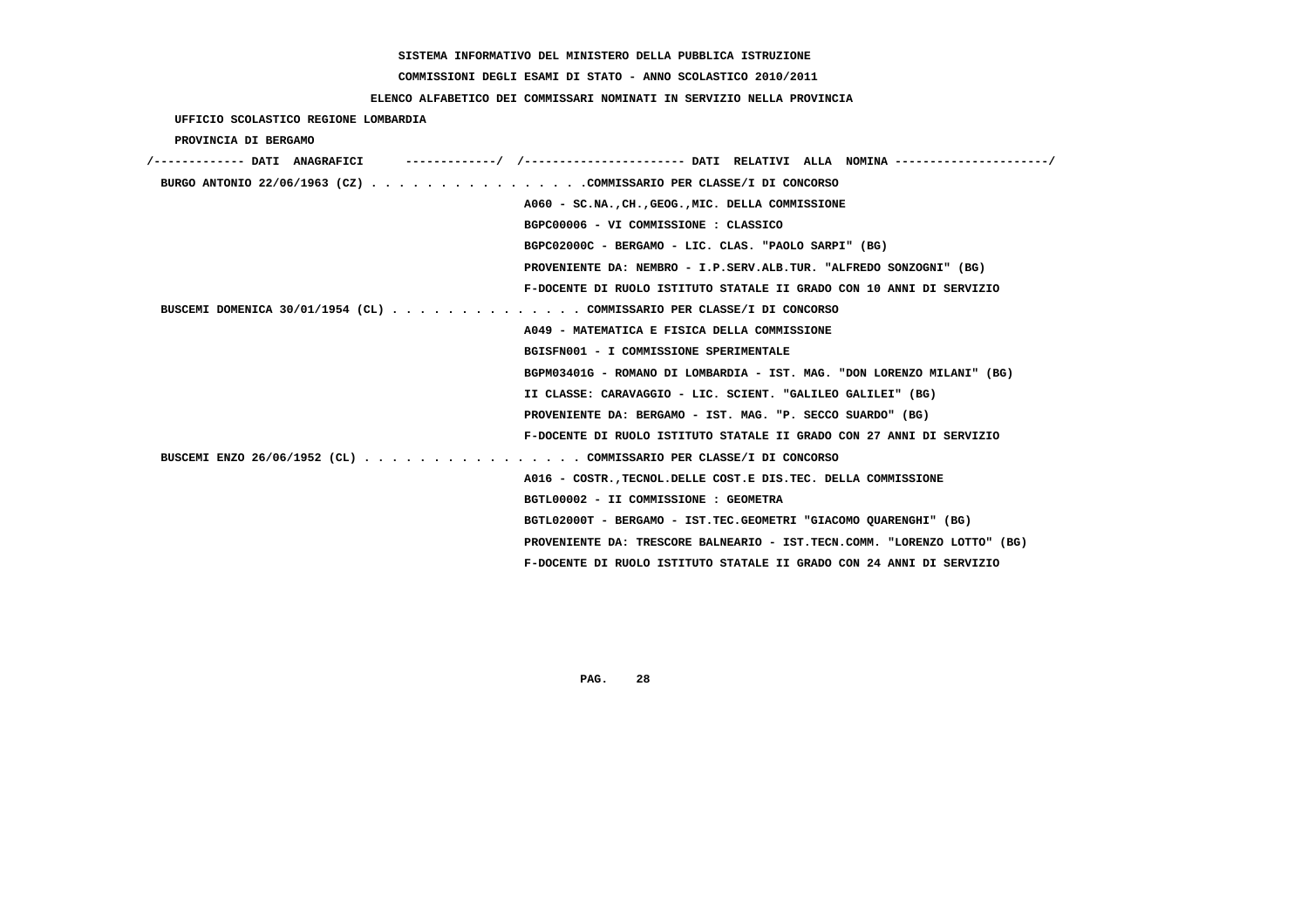# **COMMISSIONI DEGLI ESAMI DI STATO - ANNO SCOLASTICO 2010/2011**

## **ELENCO ALFABETICO DEI COMMISSARI NOMINATI IN SERVIZIO NELLA PROVINCIA**

 **UFFICIO SCOLASTICO REGIONE LOMBARDIA**

 **PROVINCIA DI BERGAMO**

| /------------- DATI ANAGRAFICI | ---------/ /---------------------- DATI RELATIVI ALLA NOMINA --------------------/ |
|--------------------------------|------------------------------------------------------------------------------------|
|                                | CACCIOLA STEFANO $16/08/1971$ (VR) COMMISSARIO PER CLASSE/I DI CONCORSO            |
|                                | A047 - MATEMATICA DELLA COMMISSIONE                                                |
|                                | BGRR9L001 - I COMMISSIONE: TECNICO INDUSTRIE MECCANICHE                            |
|                                | BGRI02101N - BERGAMO - I.P.IND. E ART. "CESARE PESENTI" (BG)                       |
|                                | PROVENIENTE DA: ROMANO DI LOMBARDIA - I.P.IND. E ART. "GIAMBATTISTA RUBINI"        |
|                                | I-DOCENTE NON DI RUOLO IN SERV. TERMINE ATTIV. DID. CON 5 ANNI DI SERVIZIO         |
|                                | CAFFIO MASSIMO 13/06/1971 (TA) COMMISSARIO PER CLASSE/I DI CONCORSO                |
|                                | A036 - FILOSOFIA, PSICOL. E SC. DELL'EDUCAZ. DELLA COMMISSIONE                     |
|                                | SORR90001 - I COMMISSIONE : TECNICO DEI SERVIZI TURISTICI                          |
|                                | $SORC007018$ - $SONDRIO$ - $IST.PROF.SERV.COM. F. BESTA (SO)$                      |
|                                | PROVENIENTE DA: BERGAMO - IST.PROF.SERV.COM. "GUIDO GALLI" (BG)                    |
|                                | I-DOCENTE NON DI RUOLO IN SERV. TERMINE ATTIV. DID. CON 1 ANNO DI SERVIZIO         |
|                                | CAGLIANI VERA 18/10/1971 (LC) COMMISSARIO PER CLASSE/I DI CONCORSO                 |
|                                | A034 - ELETTRONICA DELLA COMMISSIONE                                               |
|                                | BGRR9K001 - I COMMISSIONE : TECNICO DELLE INDUSTRIE ELETTRONICHE                   |
|                                | BGRI01901N - CLUSONE - I.P.IND. E ART. ISTITUTO SUPERIORE "TARCISIO P (BG)         |
|                                | PROVENIENTE DA: BERGAMO - I.P.IND. E ART. "CESARE PESENTI" (CORSO SERALE (B        |
|                                | F-DOCENTE DI RUOLO ISTITUTO STATALE II GRADO CON 5 ANNI DI SERVIZIO                |
|                                |                                                                                    |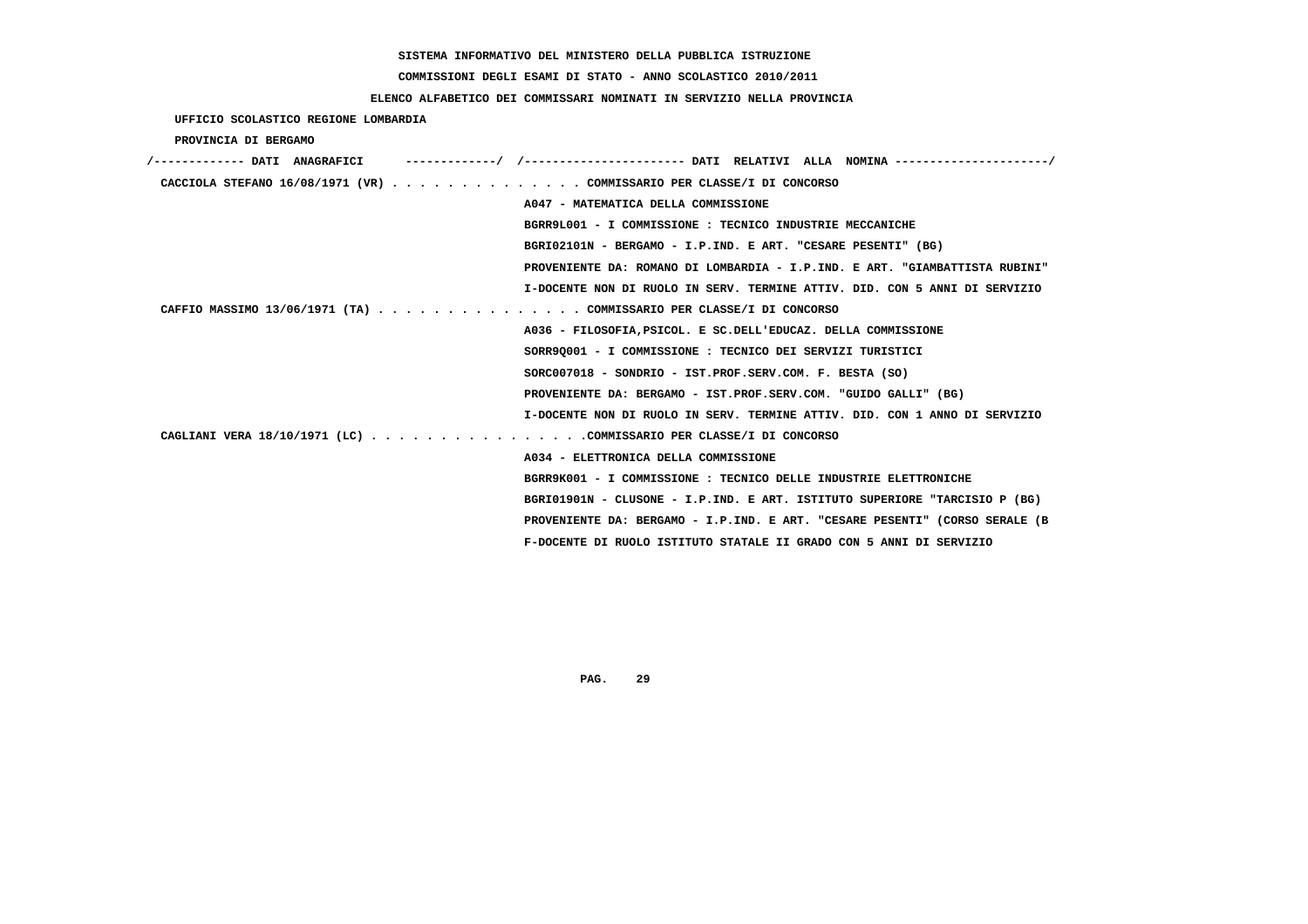# **COMMISSIONI DEGLI ESAMI DI STATO - ANNO SCOLASTICO 2010/2011**

## **ELENCO ALFABETICO DEI COMMISSARI NOMINATI IN SERVIZIO NELLA PROVINCIA**

 **UFFICIO SCOLASTICO REGIONE LOMBARDIA**

 **PROVINCIA DI BERGAMO**

| /------------- DATI ANAGRAFICI |                                                                             |
|--------------------------------|-----------------------------------------------------------------------------|
|                                | CAGNOLI ANNALISA 12/11/1951 (BG) COMMISSARIO PER CLASSE/I DI CONCORSO       |
|                                | A246 - LINGUA E CIV. STRANIERA (FRANCESE) DELLA COMMISSIONE                 |
|                                | BGPS00007 - VII COMMISSIONE : SCIENTIFICO                                   |
|                                | II CLASSE: TREVIGLIO - L.R. PAR. LIC. LING. LICEO LINGUISTICO "FACCHETTI" ( |
|                                | PROVENIENTE DA: BERGAMO - LIC. SCIENT. "FILIPPO LUSSANA" (BG)               |
|                                | F-DOCENTE DI RUOLO ISTITUTO STATALE II GRADO CON 26 ANNI DI SERVIZIO        |
|                                | CALAMIDA GIOVANNI 28/06/1950 (ME) COMMISSARIO PER CLASSE/I DI CONCORSO      |
|                                | A034 - ELETTRONICA DELLA COMMISSIONE                                        |
|                                | BGTP02005 - V COMMISSIONE: PERITO AZIENDALE E CORRISPOND. IN LINGUE ESTERE  |
|                                | PROVENIENTE DA: ZOGNO - I.P.IND. E ART. "DAVID MARIA TUROLDO" (BG)          |
|                                | F-DOCENTE DI RUOLO ISTITUTO STATALE II GRADO CON 23 ANNI DI SERVIZIO        |
|                                | CALATOZZO CATERINA 01/05/1958 (ME) COMMISSARIO PER CLASSE/I DI CONCORSO     |
|                                | A047 - MATEMATICA DELLA COMMISSIONE                                         |
|                                | BGTF52002 - II COMMISSIONE : PER. IND.LE CAPOTECNICO-SPECIALIZZ.NE:MECCANIC |
|                                | BGTF010003 - BERGAMO - IST.TECN.IND. "PIETRO PALEOCAPA" (BG)                |
|                                | PROVENIENTE DA: ZOGNO - I.P.IND. E ART. "DAVID MARIA TUROLDO" (BG)          |
|                                | I-DOCENTE NON DI RUOLO IN SERV. TERMINE ATTIV. DID. CON 27 ANNI DI SERVIZIO |
|                                |                                                                             |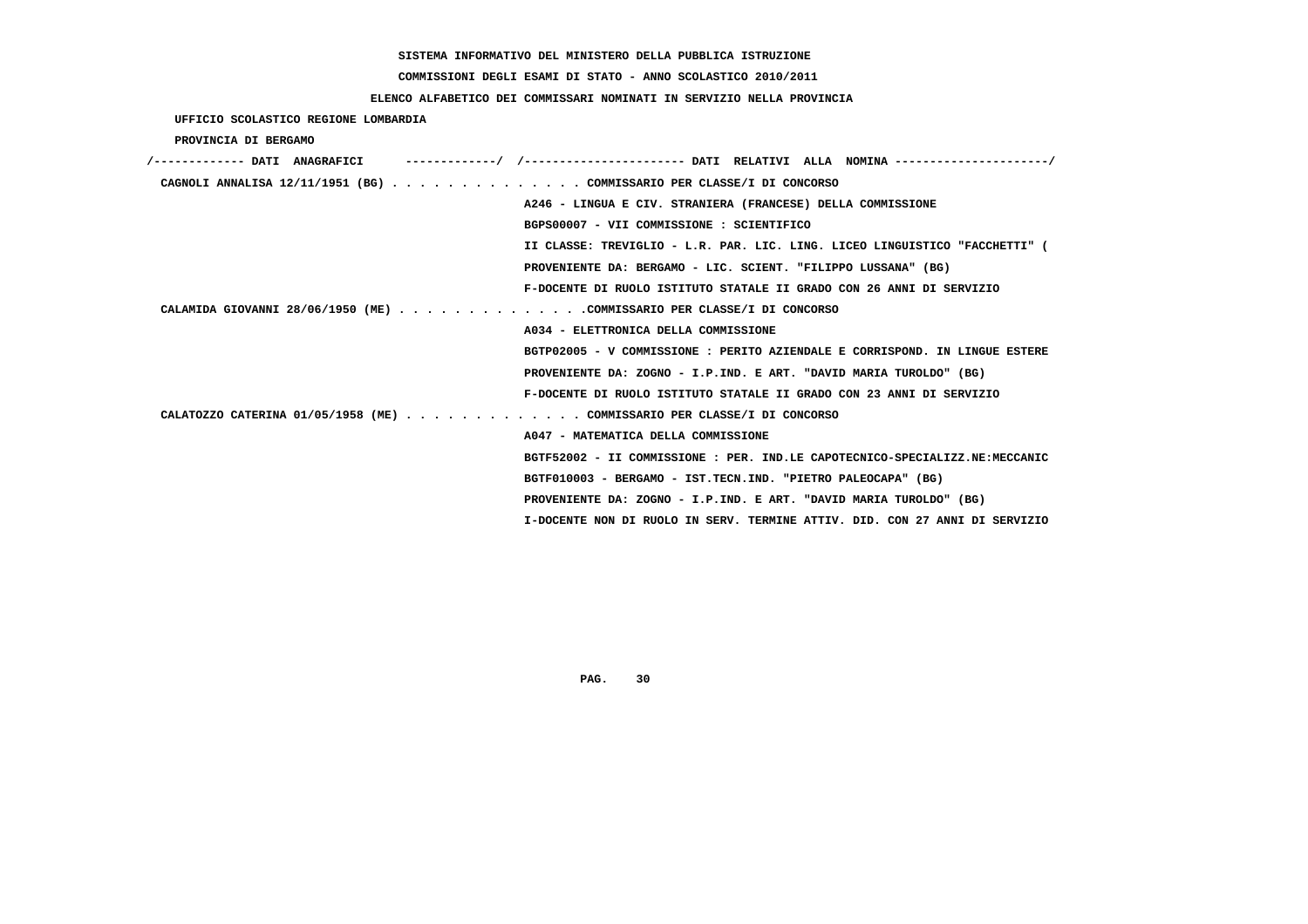# **COMMISSIONI DEGLI ESAMI DI STATO - ANNO SCOLASTICO 2010/2011**

## **ELENCO ALFABETICO DEI COMMISSARI NOMINATI IN SERVIZIO NELLA PROVINCIA**

 **UFFICIO SCOLASTICO REGIONE LOMBARDIA**

 **PROVINCIA DI BERGAMO**

| /------------- DATI ANAGRAFICI | -----------/ /--------------------- DATI RELATIVI ALLA NOMINA --------------------/ |
|--------------------------------|-------------------------------------------------------------------------------------|
|                                | CALOGERO VERONICA 15/05/1972 (BG) COMMISSARIO PER CLASSE/I DI CONCORSO              |
|                                | A346 - LINGUA E CIV. STRANIERA (INGLESE) DELLA COMMISSIONE                          |
|                                | BGTF51001 - I COMMISSIONE : PER. IND.LE CAPOTEC.-SPECIAL.:ELETTROTEC.E AUTO         |
|                                | BGTF010003 - BERGAMO - IST.TECN.IND. "PIETRO PALEOCAPA" (BG)                        |
|                                | PROVENIENTE DA: SARNICO - IST.TECN.COMM. "SERAFINO RIVA" (BG)                       |
|                                | I-DOCENTE NON DI RUOLO IN SERV. TERMINE ATTIV. DID. CON 11 ANNI DI SERVIZIO         |
|                                | CAMBARERI ANTONIA 02/10/1959 (RC) COMMISSARIO PER CLASSE/I DI CONCORSO              |
|                                | A019 - DISCIPLINE GIURIDICHE ED ECONOMIC. DELLA COMMISSIONE                         |
|                                | BGTF50002 - II COMMISSIONE : PER. IND.LE CAPOTEC.-SPECIAL:ELETTRON.E TELECO         |
|                                | BGTF010003 - BERGAMO - IST.TECN.IND. "PIETRO PALEOCAPA" (BG)                        |
|                                | PROVENIENTE DA: SERIATE - I.P.IND. E ART. "ETTORE MAJORANA" (BG)                    |
|                                | F-DOCENTE DI RUOLO ISTITUTO STATALE II GRADO CON 21 ANNI DI SERVIZIO                |
|                                | CAMBIERI BRUNO 31/10/1960 (BG) COMMISSARIO PER CLASSE/I DI CONCORSO                 |
|                                | A060 - SC.NA., CH., GEOG., MIC. DELLA COMMISSIONE                                   |
|                                | BGPS00015 - XV COMMISSIONE : SCIENTIFICO                                            |
|                                | BGPS05000B - BERGAMO - LIC. SCIENT. "LORENZO MASCHERONI" (BG)                       |
|                                | PROVENIENTE DA: LOVERE - LIC. SCIENT. "DECIO CELERI" (BG)                           |
|                                | F-DOCENTE DI RUOLO ISTITUTO STATALE II GRADO CON 23 ANNI DI SERVIZIO                |
|                                |                                                                                     |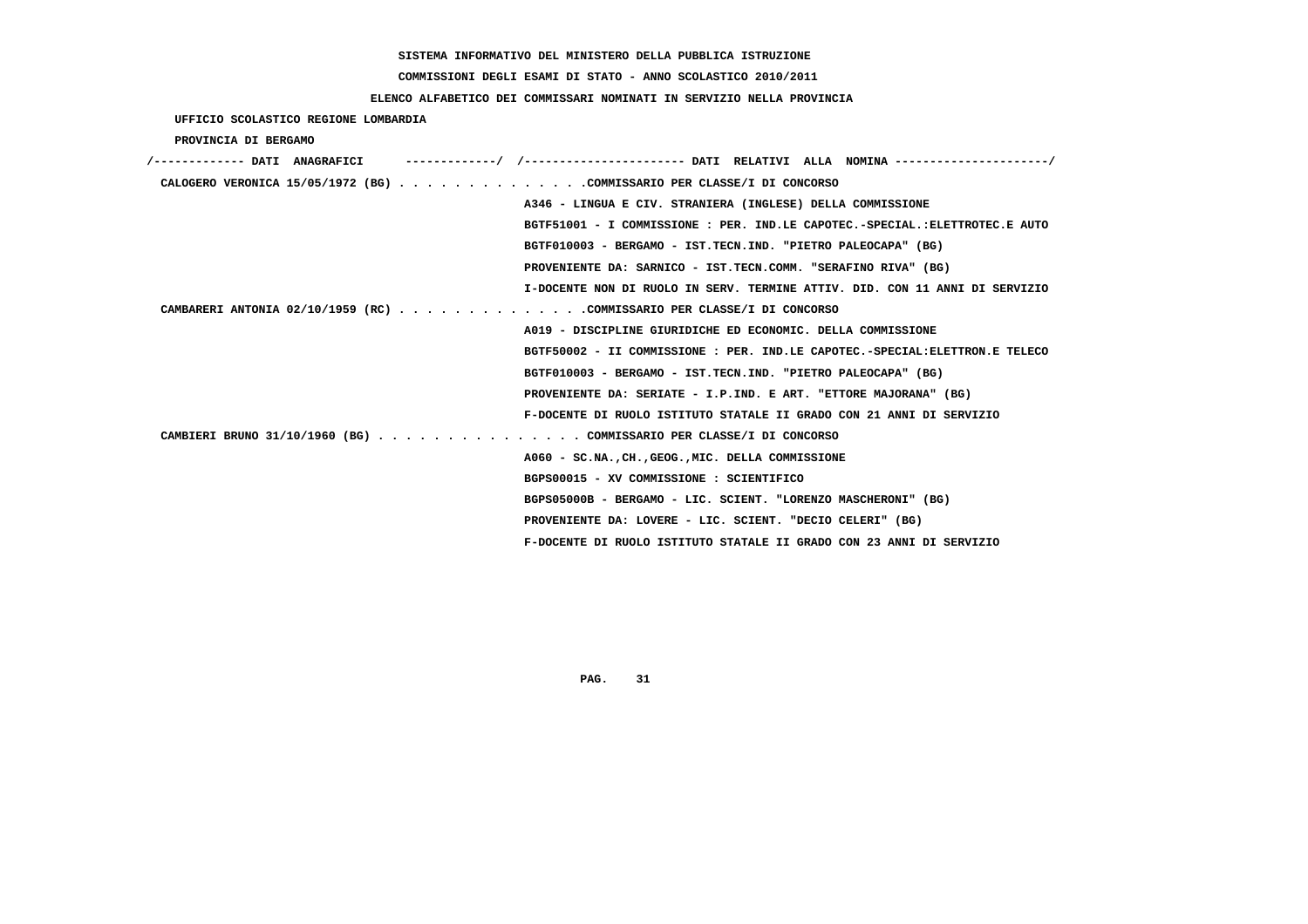**COMMISSIONI DEGLI ESAMI DI STATO - ANNO SCOLASTICO 2010/2011**

 **ELENCO ALFABETICO DEI COMMISSARI NOMINATI IN SERVIZIO NELLA PROVINCIA**

 **UFFICIO SCOLASTICO REGIONE LOMBARDIA**

 **PROVINCIA DI BERGAMO**

| /------------- DATI ANAGRAFICI                                            | ---------/ /---------------------- DATI RELATIVI ALLA NOMINA --------------------/ |
|---------------------------------------------------------------------------|------------------------------------------------------------------------------------|
| CAMERA ROSANNA 30/11/1957 (SA) COMMISSARIO PER CLASSE/I DI CONCORSO       |                                                                                    |
|                                                                           | A019 - DISCIPLINE GIURIDICHE ED ECONOMIC. DELLA COMMISSIONE                        |
|                                                                           | BGTF25001 - I COMMISSIONE : PER. IND.LE CAPOTECNICO-SPECIALIZZ.NE:CHIMICO          |
|                                                                           | BGTF032011 - BERGAMO - IST.TECN.IND. "GIULIO NATTA" (BG)                           |
|                                                                           | PROVENIENTE DA: SERIATE - IST.TECN.IND. "ETTORE MAJORANA" (BG)                     |
|                                                                           | F-DOCENTE DI RUOLO ISTITUTO STATALE II GRADO CON 22 ANNI DI SERVIZIO               |
| CAMPAGNOLA SILVIA 03/06/1961 (MI) COMMISSARIO PER CLASSE/I DI CONCORSO    |                                                                                    |
|                                                                           | A546 - LINGUA E CIV. STRANIERA (TEDESCO) DELLA COMMISSIONE                         |
|                                                                           | BGISFU002 - II COMMISSIONE SPERIMENTALE                                            |
|                                                                           | BGPM02000L - BERGAMO - IST. MAG. "GIOVANNI FALCONE" (BG)                           |
|                                                                           | PROVENIENTE DA: SARNICO - IST.TECN.COMM. "SERAFINO RIVA" (BG)                      |
|                                                                           | I-DOCENTE NON DI RUOLO IN SERV. TERMINE ATTIV. DID. CON 8 ANNI DI SERVIZIO         |
| CAMPOLONGO FRANCESCO 03/01/1967 (CS) COMMISSARIO PER CLASSE/I DI CONCORSO |                                                                                    |
|                                                                           | A049 - MATEMATICA E FISICA DELLA COMMISSIONE                                       |
|                                                                           | BGPS00003 - III COMMISSIONE : SCIENTIFICO                                          |
|                                                                           | BGPS015004 - BERGAMO - L.R. PAR. LIC. SCIENT. LICEO SCIENTIFICO "FERMI" (BG        |
|                                                                           | PROVENIENTE DA: CARAVAGGIO - LIC. SCIENT. "GALILEO GALILEI" (BG)                   |
|                                                                           | I-DOCENTE NON DI RUOLO IN SERV. TERMINE ATTIV. DID. CON 5 ANNI DI SERVIZIO         |
|                                                                           |                                                                                    |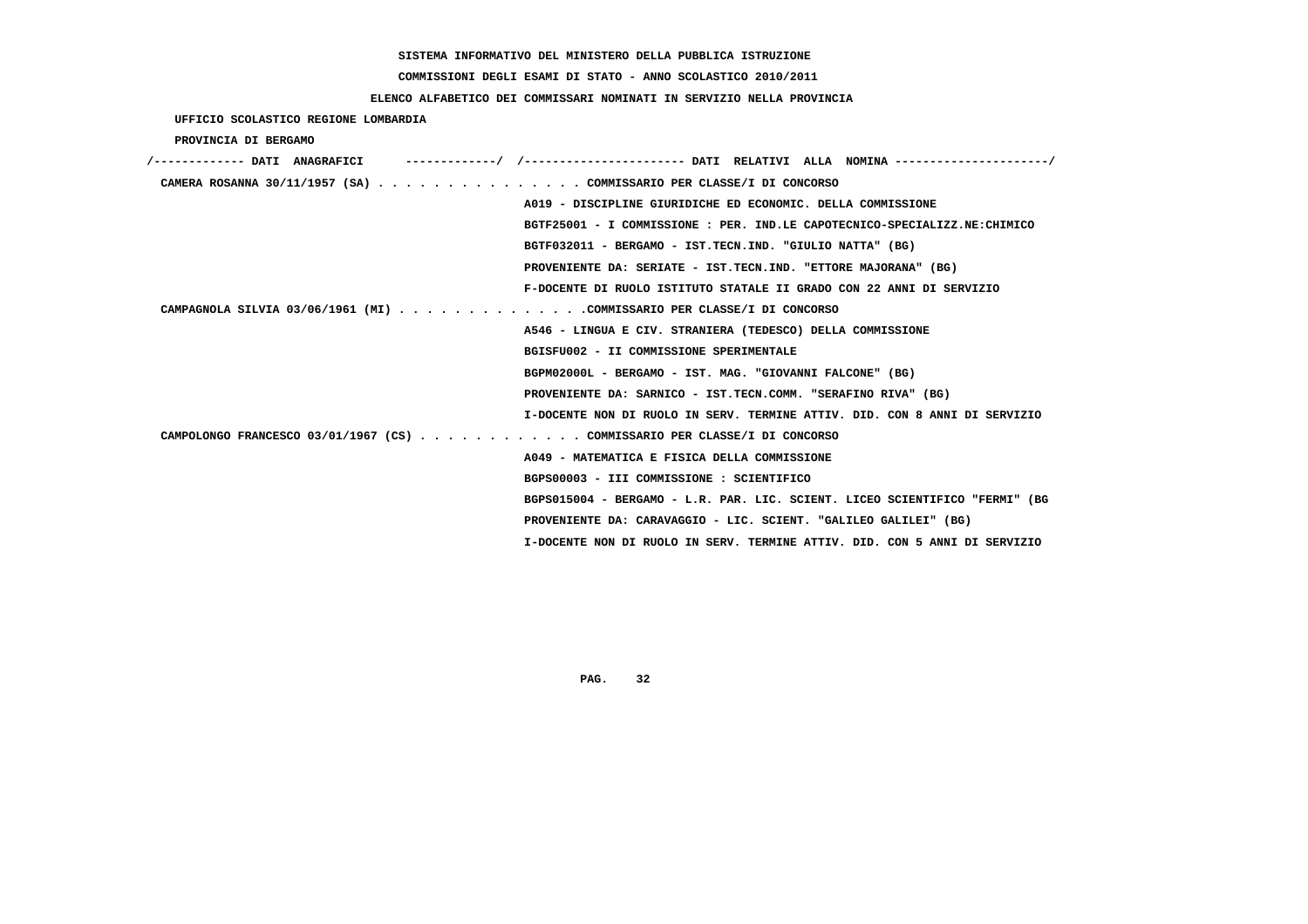# **COMMISSIONI DEGLI ESAMI DI STATO - ANNO SCOLASTICO 2010/2011**

## **ELENCO ALFABETICO DEI COMMISSARI NOMINATI IN SERVIZIO NELLA PROVINCIA**

 **UFFICIO SCOLASTICO REGIONE LOMBARDIA**

 **PROVINCIA DI BERGAMO**

| /------------- DATI ANAGRAFICI                                                 |
|--------------------------------------------------------------------------------|
| CANCELLIERE CARLO ALBERTO 23/11/1959 (ME) COMMISSARIO PER CLASSE/I DI CONCORSO |
| A040 - IGIENE, ANAT., FIS., PAT. GEN. E APP. MA. DELLA COMMISSIONE             |
| BSTE01002 - II COMMISSIONE : ATTIVITA' SOCIALI -SPECIALIZZ. DIRIG. COMUNITA    |
| BSPC020001 - DESENZANO DEL GARDA - LIC. CLAS. "BAGATTA" - DESENZANO (BS)       |
| PROVENIENTE DA: BERGAMO - I. P. SERV. SOC. "MAMOLI" PROF.DIURNO (BG)           |
| H-DOCENTE NON DI RUOLO IN SERV. TERMINE ANNO SCOL. CON 11 ANNI DI SERVIZIO     |
| CANDELORO GIORGIO 05/04/1958 (EE) COMMISSARIO PER CLASSE/I DI CONCORSO         |
| A025 - DISEGNO E STORIA DELL'ARTE DELLA COMMISSIONE                            |
| BGPS00035 - XXXV COMMISSIONE : SCIENTIFICO                                     |
| BGPS01301D - ZOGNO - LIC. SCIENT. "DAVID MARIA TUROLDO" (BG)                   |
| PROVENIENTE DA: BERGAMO - IST.PROF.SERV.COM. "CATERINA CANIANA" (BG)           |
| F-DOCENTE DI RUOLO ISTITUTO STATALE II GRADO CON 23 ANNI DI SERVIZIO           |
| CAPELLI SILVANA 27/03/1949 (BG) COMMISSARIO PER CLASSE/I DI CONCORSO           |
| A024 - DISEGNO E STORIA DEL COSTUME DELLA COMMISSIONE                          |
| BGRR9K001 - I COMMISSIONE : TECNICO DELLE INDUSTRIE ELETTRONICHE               |
| PROVENIENTE DA: BERGAMO - IST.PROF.SERV.COM. "CATERINA CANIANA" (BG)           |
| F-DOCENTE DI RUOLO ISTITUTO STATALE II GRADO CON 21 ANNI DI SERVIZIO           |
|                                                                                |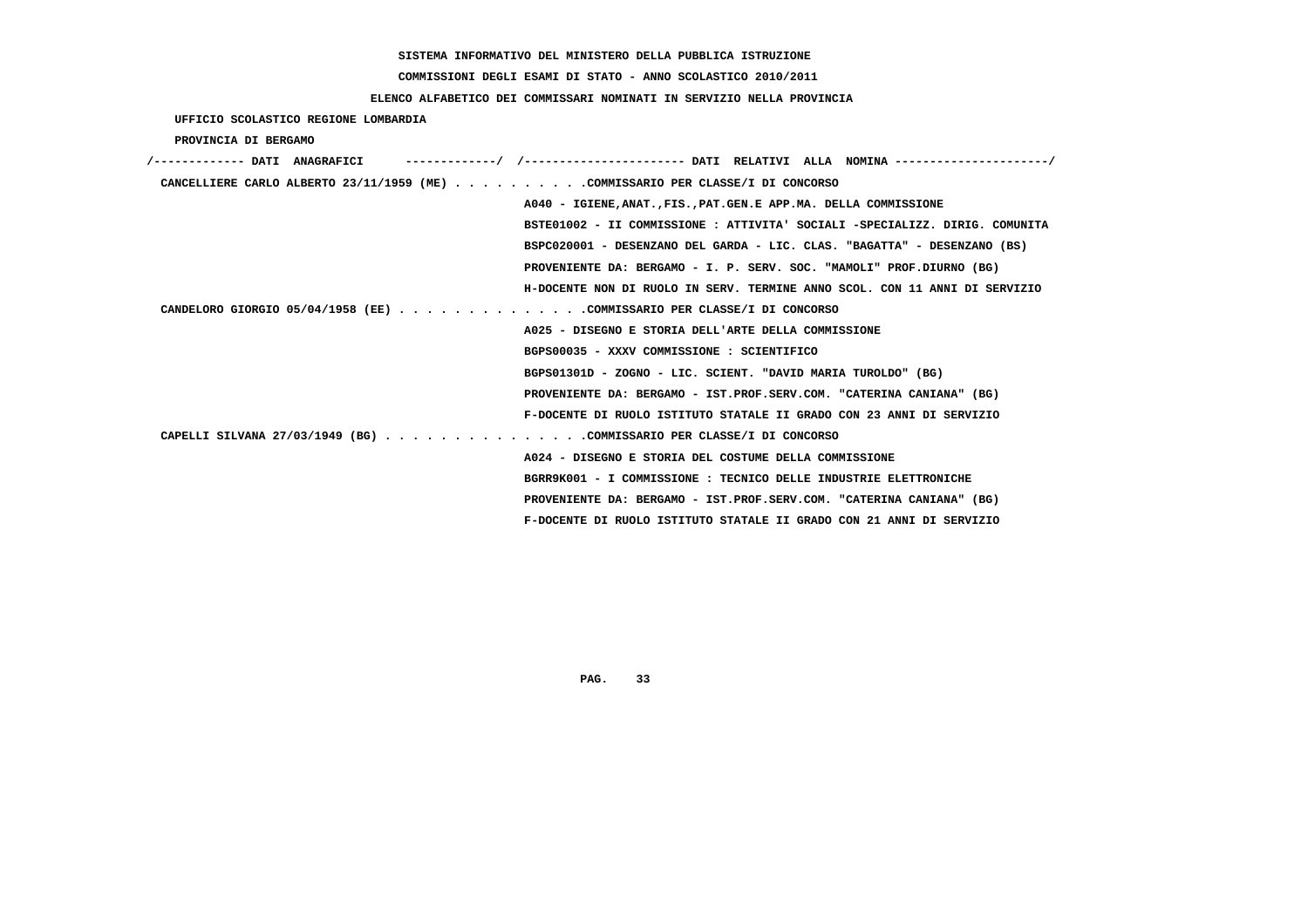# **COMMISSIONI DEGLI ESAMI DI STATO - ANNO SCOLASTICO 2010/2011**

## **ELENCO ALFABETICO DEI COMMISSARI NOMINATI IN SERVIZIO NELLA PROVINCIA**

 **UFFICIO SCOLASTICO REGIONE LOMBARDIA**

 **PROVINCIA DI BERGAMO**

| /------------- DATI ANAGRAFICI | ----------/ /---------------------- DATI RELATIVI ALLA NOMINA --------------------/ |
|--------------------------------|-------------------------------------------------------------------------------------|
|                                | CARANNANTE GIUSEPPINA 25/08/1958 (NA) COMMISSARIO PER CLASSE/I DI CONCORSO          |
|                                | A346 - LINGUA E CIV. STRANIERA (INGLESE) DELLA COMMISSIONE                          |
|                                | BGPL00001 - I COMMISSIONE : LINGUISTICO                                             |
|                                | BGPL055009 - BERGAMO - L.R. PAR. LIC. LING. LICEO LINGUISTICO "LEONARDO DA          |
|                                | II CLASSE: BERGAMO - L.R. PAR. LIC. LING. LICEO LINGUISTICO "FERMI" (BG)            |
|                                | PROVENIENTE DA: PRESEZZO - LIC. SCIENT. "MAIRONI DA PONTE" (BG)                     |
|                                | F-DOCENTE DI RUOLO ISTITUTO STATALE II GRADO CON 20 ANNI DI SERVIZIO                |
|                                | CARBONCINI PIERLUIGI 06/10/1963 (BG) COMMISSARIO PER CLASSE/I DI CONCORSO           |
|                                | A049 - MATEMATICA E FISICA DELLA COMMISSIONE                                        |
|                                | BGPS00029 - XXIX COMMISSIONE : SCIENTIFICO                                          |
|                                | BGPS008012 - PRESEZZO - LIC. SCIENT. "MAIRONI DA PONTE" (BG)                        |
|                                | PROVENIENTE DA: DALMINE - LIC. SCIENT. "LUIGI EINAUDI" (BG)                         |
|                                | F-DOCENTE DI RUOLO ISTITUTO STATALE II GRADO CON 11 ANNI DI SERVIZIO                |
|                                | CARMINATI ALESSANDRA 16/06/1958 (BG) COMMISSARIO PER CLASSE/I DI CONCORSO           |
|                                | A016 - COSTR., TECNOL. DELLE COST. E DIS. TEC. DELLA COMMISSIONE                    |
|                                | BGTL01004 - IV COMMISSIONE : GEOMETRA                                               |
|                                | BGTD006016 - ROMANO DI LOMBARDIA - I.T.COMM E GEOM. "GIAMBATTISTA RUBINI" (         |
|                                | PROVENIENTE DA: ZOGNO - I.T.COMM E GEOM. "DAVID MARIA TUROLDO" (BG)                 |
|                                | F-DOCENTE DI RUOLO ISTITUTO STATALE II GRADO CON 17 ANNI DI SERVIZIO                |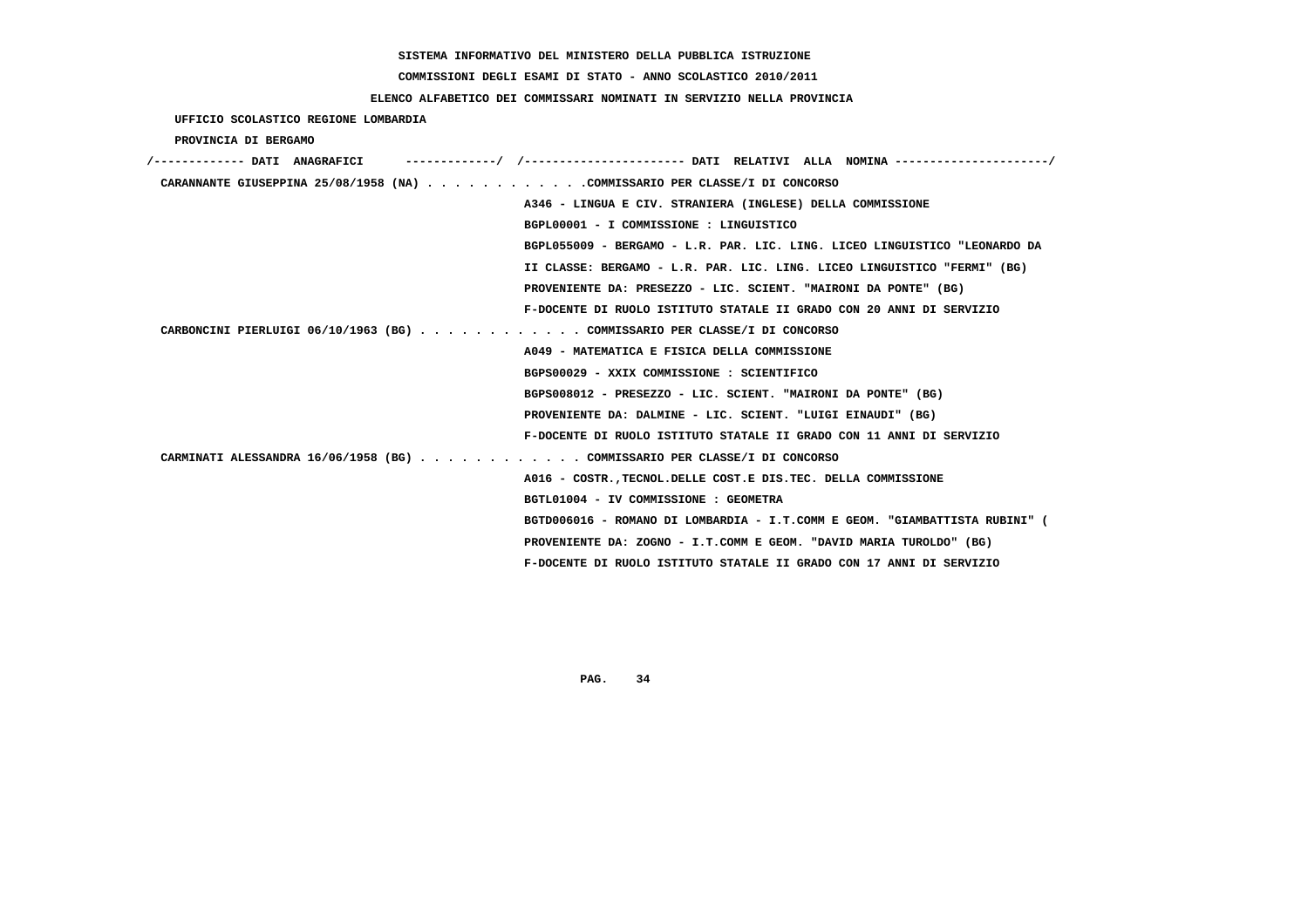**COMMISSIONI DEGLI ESAMI DI STATO - ANNO SCOLASTICO 2010/2011**

### **ELENCO ALFABETICO DEI COMMISSARI NOMINATI IN SERVIZIO NELLA PROVINCIA**

 **UFFICIO SCOLASTICO REGIONE LOMBARDIA**

 **PROVINCIA DI BERGAMO**

| /------------- DATI ANAGRAFICI |                                                                         |  |
|--------------------------------|-------------------------------------------------------------------------|--|
|                                | CARNELOS MAURO 30/01/1960 (EE) COMMISSARIO PER CLASSE/I DI CONCORSO     |  |
|                                | A019 - DISCIPLINE GIURIDICHE ED ECONOMIC. DELLA COMMISSIONE             |  |
|                                | BGRR9R002 - II COMMISSIONE : TECNICO DEI SERVIZI DELLA RISTORAZIONE     |  |
|                                | BGRH020009 - NEMBRO - I.P.SERV.ALB.TUR. "ALFREDO SONZOGNI" (BG)         |  |
|                                | PROVENIENTE DA: PRESEZZO - IS.PR.SERV.COM.TUR "BETTY AMBIVERI" (BG)     |  |
|                                | F-DOCENTE DI RUOLO ISTITUTO STATALE II GRADO CON 18 ANNI DI SERVIZIO    |  |
|                                | CARRARA LUIGI 11/04/1958 (BG) COMMISSARIO PER CLASSE/I DI CONCORSO      |  |
|                                | A049 - MATEMATICA E FISICA DELLA COMMISSIONE                            |  |
|                                | BGPS00025 - XXV COMMISSIONE : SCIENTIFICO                               |  |
|                                | BGPS01201N - CLUSONE - LIC. SCIENT. "ANDREA FANTONI" (BG)               |  |
|                                | PROVENIENTE DA: ALZANO LOMBARDO - LIC. SCIENT. "EDOARDO AMALDI" (BG)    |  |
|                                | F-DOCENTE DI RUOLO ISTITUTO STATALE II GRADO CON 19 ANNI DI SERVIZIO    |  |
|                                | CARRIERE NATALIZIA 06/10/1958 (TA) COMMISSARIO PER CLASSE/I DI CONCORSO |  |
|                                | A017 - DISCIPLINE ECONOMICO-AZIENDALI DELLA COMMISSIONE                 |  |
|                                | BGRR9S002 - II COMMISSIONE : TECNICO SERVIZI SOCIALI                    |  |
|                                | BGPM02601L - BERGAMO - IST. MAG. "MAMOLI" LICEO (BG)                    |  |
|                                | PROVENIENTE DA: TREVIGLIO - IST.TECN.COMM. GUGLIELMO OBERDAN (BG)       |  |
|                                | F-DOCENTE DI RUOLO ISTITUTO STATALE II GRADO CON 3 ANNI DI SERVIZIO     |  |
|                                |                                                                         |  |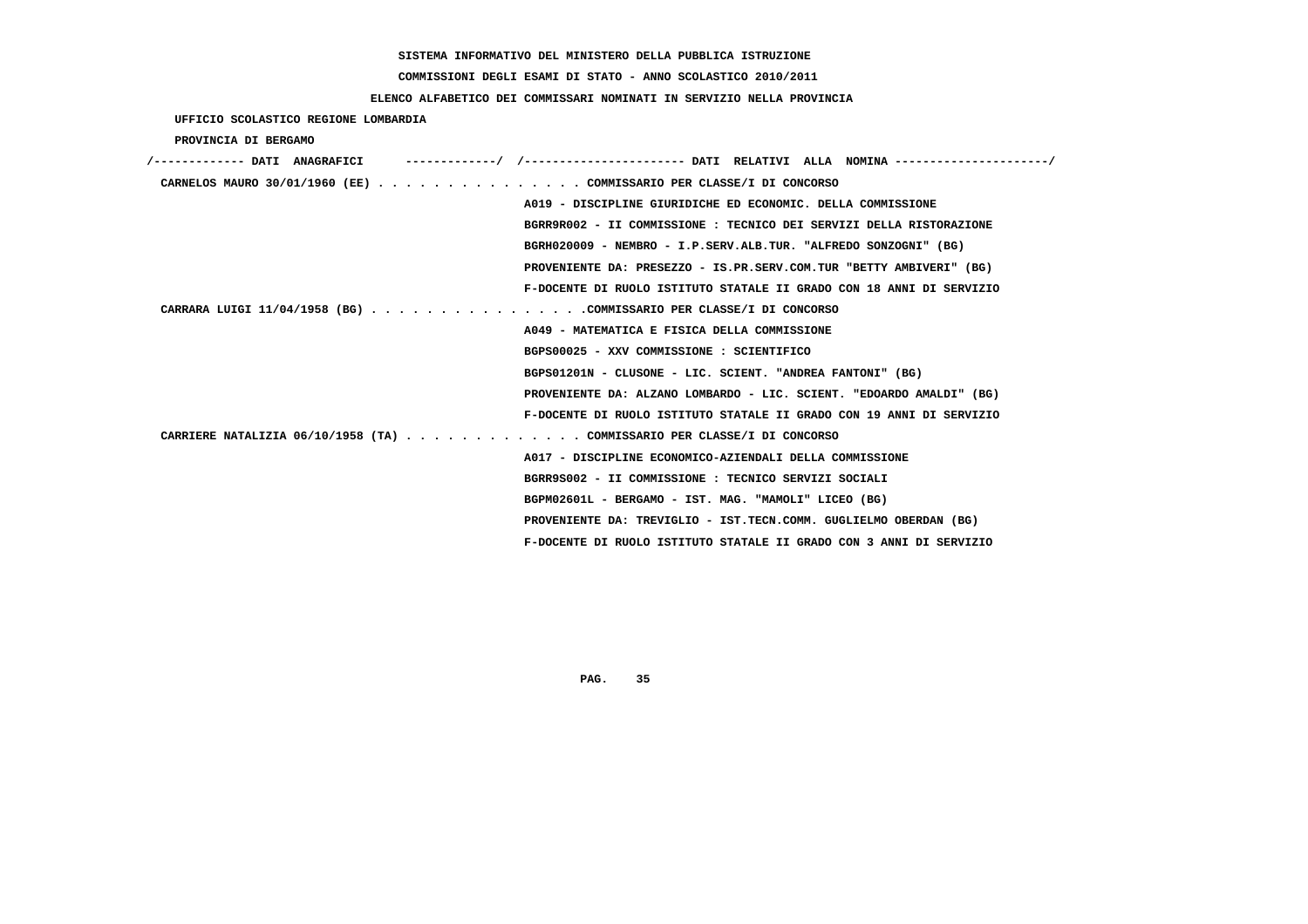**COMMISSIONI DEGLI ESAMI DI STATO - ANNO SCOLASTICO 2010/2011**

### **ELENCO ALFABETICO DEI COMMISSARI NOMINATI IN SERVIZIO NELLA PROVINCIA**

 **UFFICIO SCOLASTICO REGIONE LOMBARDIA**

 **PROVINCIA DI BERGAMO**

| /------------- DATI ANAGRAFICI                                                   | -----------/ /---------------------- DATT RELATTVT ALLA NOMTNA ---------------------/ |
|----------------------------------------------------------------------------------|---------------------------------------------------------------------------------------|
| CASALICCHIO FRANCESCO MARIA 26/04/1964 (AG) COMMISSARIO PER CLASSE/I DI CONCORSO |                                                                                       |
|                                                                                  | A047 - MATEMATICA                                                                     |
|                                                                                  | A048 - MATEMATICA APPLICATA DELLA COMMISSIONE                                         |
|                                                                                  | BGTD14004 - IV COMMISSIONE : RAGIONIERE PERITO COMMERCIALE E PROGRAMMATORE            |
|                                                                                  | BGTD02000B - TREVIGLIO - IST.TECN.COMM. GUGLIELMO OBERDAN (BG)                        |
|                                                                                  | PROVENIENTE DA: BERGAMO - LIC. SCIENT. "LORENZO MASCHERONI" (BG)                      |
|                                                                                  | F-DOCENTE DI RUOLO ISTITUTO STATALE II GRADO CON 8 ANNI DI SERVIZIO                   |
| CASSARINO EMANUELE 07/06/1958 (CL) COMMISSARIO PER CLASSE/I DI CONCORSO          |                                                                                       |
|                                                                                  | A058 - SC.E MEC.AGR.E T.GEST.AZ., FIT., ENT. DELLA COMMISSIONE                        |
|                                                                                  | BGTA07002 - II COMMISSIONE : PERITO AGRARIO                                           |
|                                                                                  | BGTA02701R - TREVIGLIO - IST.TECN.AGR. "GAETANO CANTONI" (BG)                         |
|                                                                                  | PROVENIENTE DA: BERGAMO - IST.TECN.AGR. DI BERGAMO (BG)                               |
|                                                                                  | F-DOCENTE DI RUOLO ISTITUTO STATALE II GRADO CON 16 ANNI DI SERVIZIO                  |
| CASTELMENZANO ANGELA 17/12/1967 (MI) COMMISSARIO PER CLASSE/I DI CONCORSO        |                                                                                       |
|                                                                                  | A060 - SC.NA., CH., GEOG., MIC. DELLA COMMISSIONE                                     |
|                                                                                  | BGPS00006 - VI COMMISSIONE : SCIENTIFICO                                              |
|                                                                                  | BGPS00500D - CALCINATE - L.R. PAR. LIC. SCIENT. LICEO SCIENTIFICO "LA TRACC           |
|                                                                                  | II CLASSE: CALCINATE - L.R. PAR. LIC. LING. LICEO LINGUISTICO "LA TRACCIA"            |
|                                                                                  | PROVENIENTE DA: ROMANO DI LOMBARDIA - LIC. SCIENT. "DON LORENZO MILANI" (BG           |
|                                                                                  | F-DOCENTE DI RUOLO ISTITUTO STATALE II GRADO CON 9 ANNI DI SERVIZIO                   |
|                                                                                  |                                                                                       |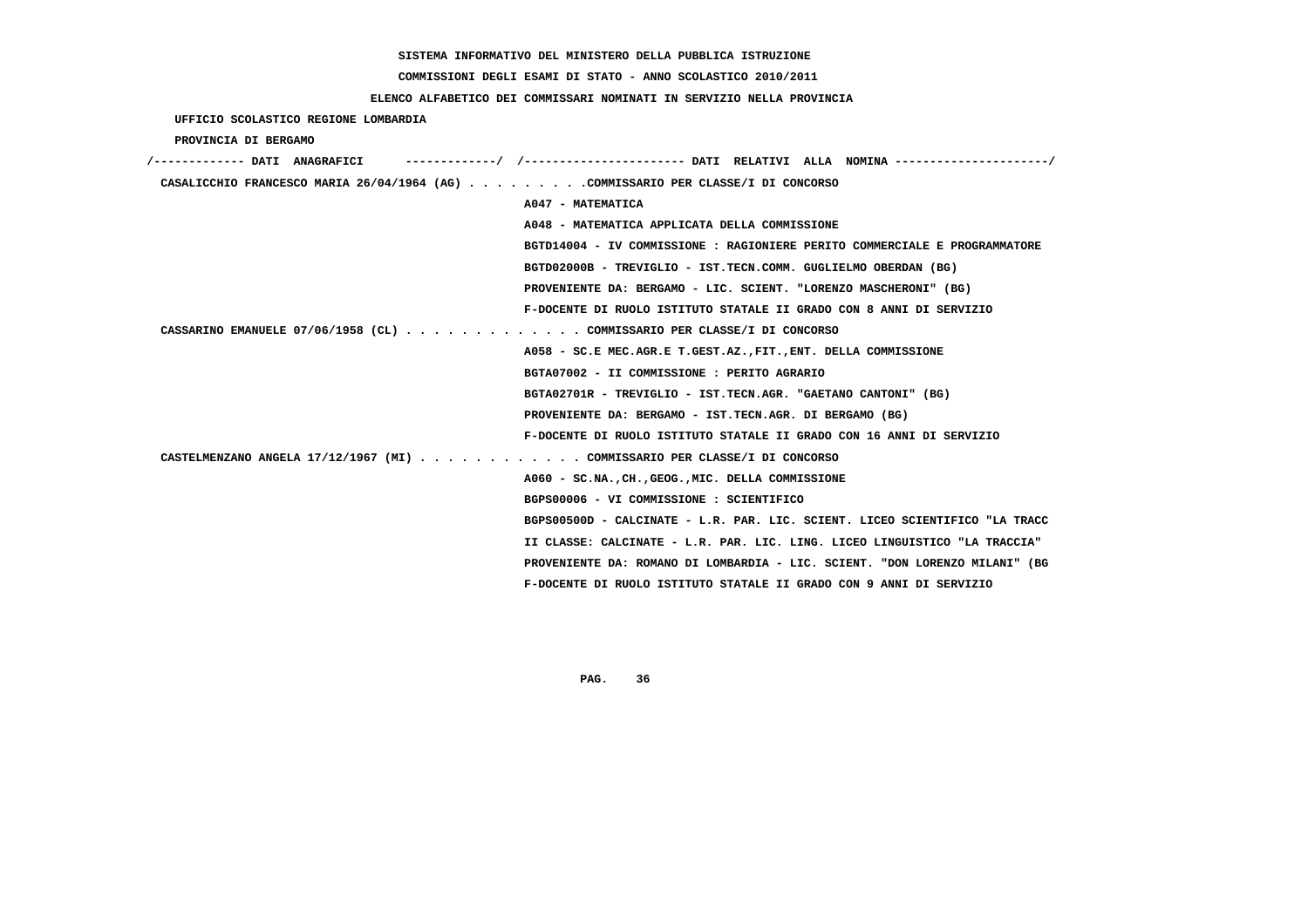**COMMISSIONI DEGLI ESAMI DI STATO - ANNO SCOLASTICO 2010/2011**

### **ELENCO ALFABETICO DEI COMMISSARI NOMINATI IN SERVIZIO NELLA PROVINCIA**

 **UFFICIO SCOLASTICO REGIONE LOMBARDIA**

 **PROVINCIA DI BERGAMO**

| /------------- DATI ANAGRAFICI                                          | ----------/ /---------------------- DATI RELATIVI ALLA NOMINA---------------------/ |
|-------------------------------------------------------------------------|-------------------------------------------------------------------------------------|
| CASU SONIA 28/11/1963 (GE) COMMISSARIO PER CLASSE/I DI CONCORSO         |                                                                                     |
|                                                                         | A039 - GEOGRAFIA DELLA COMMISSIONE                                                  |
|                                                                         | BGTD00009 - IX COMMISSIONE : RAGIONIERE E PERITO COMMERCIALE                        |
|                                                                         | BGTD007012 - LOVERE - IST.TECN.COMM. "IVAN PIANA" (BG)                              |
|                                                                         | PROVENIENTE DA: CLUSONE - I.T.COMM E GEOM. "ANDREA FANTONI" (BG)                    |
|                                                                         | F-DOCENTE DI RUOLO ISTITUTO STATALE II GRADO CON 23 ANNI DI SERVIZIO                |
| CATANZARO CALOGERO 01/01/1964 (AG) COMMISSARIO PER CLASSE/I DI CONCORSO |                                                                                     |
|                                                                         | A035 - ELETTROTECNICA ED APPLICAZIONI DELLA COMMISSIONE                             |
|                                                                         | BGRR9K001 - I COMMISSIONE : TECNICO DELLE INDUSTRIE ELETTRONICHE                    |
|                                                                         | BGRI01901N - CLUSONE - I.P.IND. E ART. ISTITUTO SUPERIORE "TARCISIO P (BG)          |
|                                                                         | PROVENIENTE DA: ZOGNO - I.P.IND. E ART. "DAVID MARIA TUROLDO" (BG)                  |
|                                                                         | F-DOCENTE DI RUOLO ISTITUTO STATALE II GRADO CON 0 ANNI DI SERVIZIO                 |
| CAVAGNA GIANCARLO 18/08/1965 (BG) COMMISSARIO PER CLASSE/I DI CONCORSO  |                                                                                     |
|                                                                         | A049 - MATEMATICA E FISICA DELLA COMMISSIONE                                        |
|                                                                         | BGPS00012 - XII COMMISSIONE : SCIENTIFICO                                           |
|                                                                         | BGPS02000G - BERGAMO - LIC. SCIENT. "FILIPPO LUSSANA" (BG)                          |
|                                                                         | PROVENIENTE DA: ALBINO - IST. MAG. "OSCAR ARNULFO ROMERO" (BG)                      |
|                                                                         | F-DOCENTE DI RUOLO ISTITUTO STATALE II GRADO CON 10 ANNI DI SERVIZIO                |
|                                                                         |                                                                                     |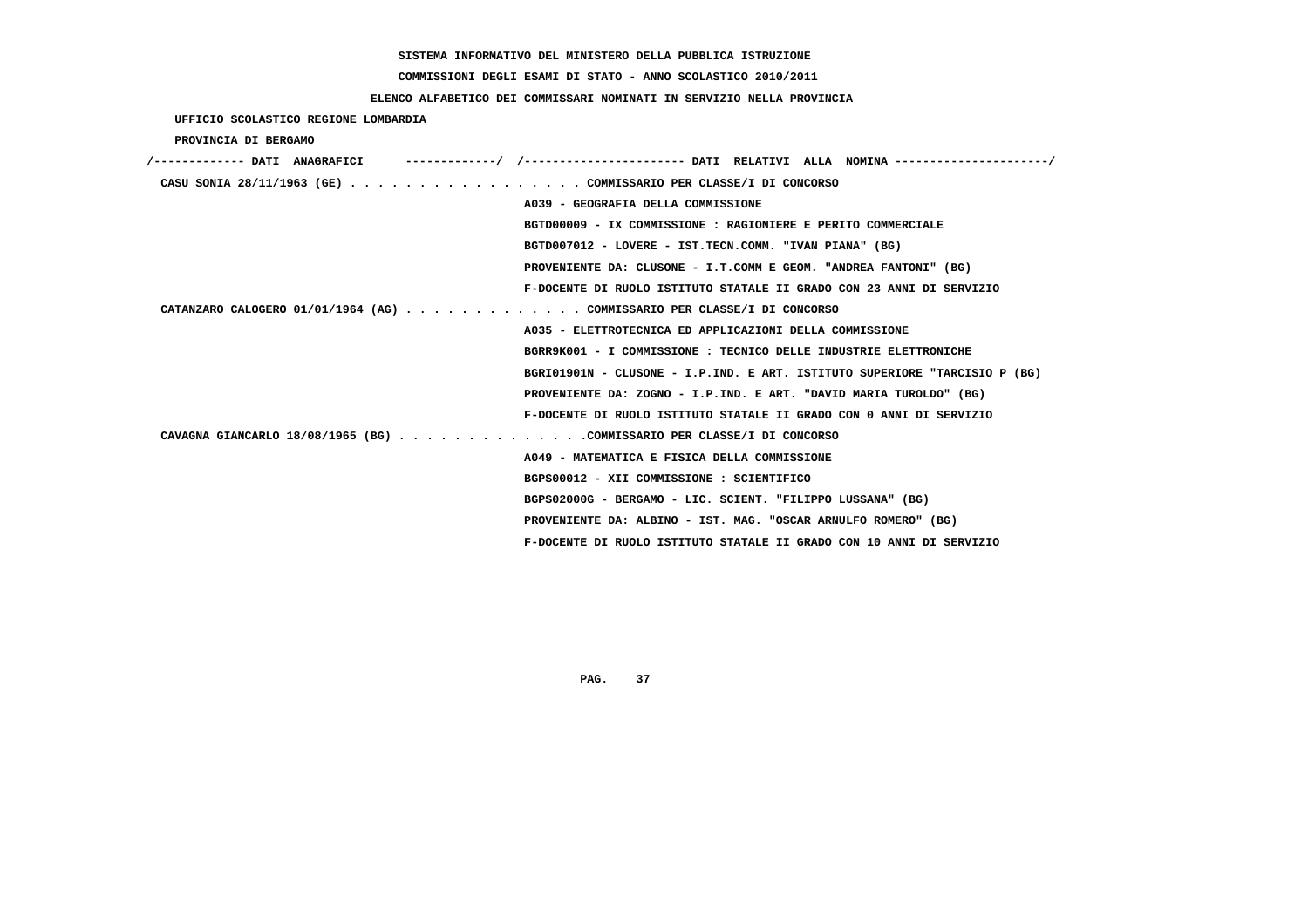# **COMMISSIONI DEGLI ESAMI DI STATO - ANNO SCOLASTICO 2010/2011**

## **ELENCO ALFABETICO DEI COMMISSARI NOMINATI IN SERVIZIO NELLA PROVINCIA**

 **UFFICIO SCOLASTICO REGIONE LOMBARDIA**

 **PROVINCIA DI BERGAMO**

| /------------- DATI ANAGRAFICI |                                                                             |
|--------------------------------|-----------------------------------------------------------------------------|
|                                | CAVALLO VITA 31/03/1982 (TA) COMMISSARIO PER CLASSE/I DI CONCORSO           |
|                                | A025 - DISEGNO E STORIA DELL'ARTE DELLA COMMISSIONE                         |
|                                | BGPS00014 - XIV COMMISSIONE : SCIENTIFICO                                   |
|                                | BGPS05000B - BERGAMO - LIC. SCIENT. "LORENZO MASCHERONI" (BG)               |
|                                | PROVENIENTE DA: TRESCORE BALNEARIO - IST.PROF.SERV.COM. "LORENZO LOTTO" (BG |
|                                | I-DOCENTE NON DI RUOLO IN SERV. TERMINE ATTIV. DID. CON 2 ANNI DI SERVIZIO  |
|                                | CAVAZZANA DANIELA 28/11/1963 (BG) COMMISSARIO PER CLASSE/I DI CONCORSO      |
|                                | A017 - DISCIPLINE ECONOMICO-AZIENDALI DELLA COMMISSIONE                     |
|                                | BGTN01001 - I COMMISSIONE : PERITO PER IL TURISMO                           |
|                                | BGTD030002 - BERGAMO - IST.TECN.COMM. "VITTORIO EMANUELE II" (BG)           |
|                                | II CLASSE: BERGAMO - L.R. PAR. IST.TEC.TURISMO I.T.T. "LEOPARDI" (BG)       |
|                                | PROVENIENTE DA: TRESCORE BALNEARIO - IST.PROF.SERV.COM. "LORENZO LOTTO" (BG |
|                                | I-DOCENTE NON DI RUOLO IN SERV. TERMINE ATTIV. DID. CON 21 ANNI DI SERVIZIO |
|                                | CAVENAGHI CARLO 30/06/1962 (BG) COMMISSARIO PER CLASSE/I DI CONCORSO        |
|                                | A049 - MATEMATICA E FISICA DELLA COMMISSIONE                                |
|                                | BGISFN002 - II COMMISSIONE SPERIMENTALE                                     |
|                                | BGPM03401G - ROMANO DI LOMBARDIA - IST. MAG. "DON LORENZO MILANI" (BG)      |
|                                | PROVENIENTE DA: CARAVAGGIO - LIC. SCIENT. "GALILEO GALILEI" (BG)            |
|                                | F-DOCENTE DI RUOLO ISTITUTO STATALE II GRADO CON 19 ANNI DI SERVIZIO        |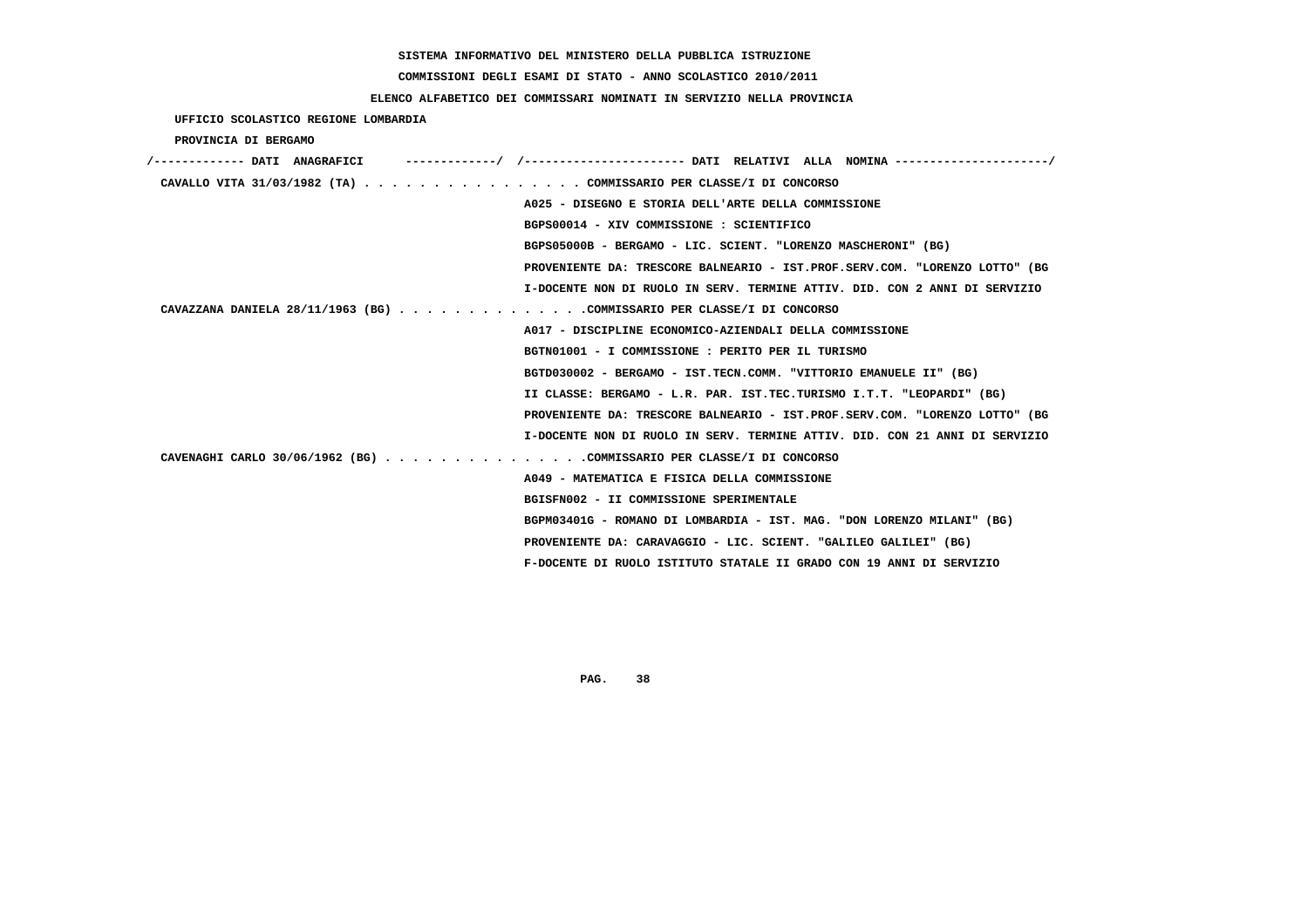# **COMMISSIONI DEGLI ESAMI DI STATO - ANNO SCOLASTICO 2010/2011**

## **ELENCO ALFABETICO DEI COMMISSARI NOMINATI IN SERVIZIO NELLA PROVINCIA**

 **UFFICIO SCOLASTICO REGIONE LOMBARDIA**

 **PROVINCIA DI BERGAMO**

| /------------- DATI ANAGRAFICI                                              |  |
|-----------------------------------------------------------------------------|--|
| CECCONI CARLA 23/07/1956 (PS) COMMISSARIO PER CLASSE/I DI CONCORSO          |  |
| A019 - DISCIPLINE GIURIDICHE ED ECONOMIC. DELLA COMMISSIONE                 |  |
| BGTD00016 - XVI COMMISSIONE : RAGIONIERE E PERITO COMMERCIALE               |  |
| BGTD013019 - ZOGNO - I.T.COMM E GEOM. "DAVID MARIA TUROLDO" (BG)            |  |
| PROVENIENTE DA: BERGAMO - IST.TECN.COMM. "VITTORIO EMANUELE II" (BG)        |  |
| F-DOCENTE DI RUOLO ISTITUTO STATALE II GRADO CON 23 ANNI DI SERVIZIO        |  |
| CENSORE LILIANA $14/10/1950$ (CZ) COMMISSARIO PER CLASSE/I DI CONCORSO      |  |
| A019 - DISCIPLINE GIURIDICHE ED ECONOMIC. DELLA COMMISSIONE                 |  |
| BGRR9R001 - I COMMISSIONE : TECNICO DEI SERVIZI DELLA RISTORAZIONE          |  |
| BGRH020009 - NEMBRO - I.P.SERV.ALB.TUR. "ALFREDO SONZOGNI" (BG)             |  |
| PROVENIENTE DA: SAN PELLEGRINO TERME - I.P.SERV.ALB.TUR. DI SAN PELLEGRINO  |  |
| I-DOCENTE NON DI RUOLO IN SERV. TERMINE ATTIV. DID. CON 16 ANNI DI SERVIZIO |  |
| CENTEMERO MARIADELE 20/04/1961 (MI) COMMISSARIO PER CLASSE/I DI CONCORSO    |  |
| A047 - MATEMATICA DELLA COMMISSIONE                                         |  |
| BGRR9L002 - II COMMISSIONE : TECNICO INDUSTRIE MECCANICHE                   |  |
| BGRI003014 - PRESEZZO - I.P.IND. E ART. "BETTY AMBIVERI" (BG)               |  |
| PROVENIENTE DA: SAN PELLEGRINO TERME - I.P.SERV.ALB.TUR. DI SAN PELLEGRINO  |  |
| F-DOCENTE DI RUOLO ISTITUTO STATALE II GRADO CON 18 ANNI DI SERVIZIO        |  |
|                                                                             |  |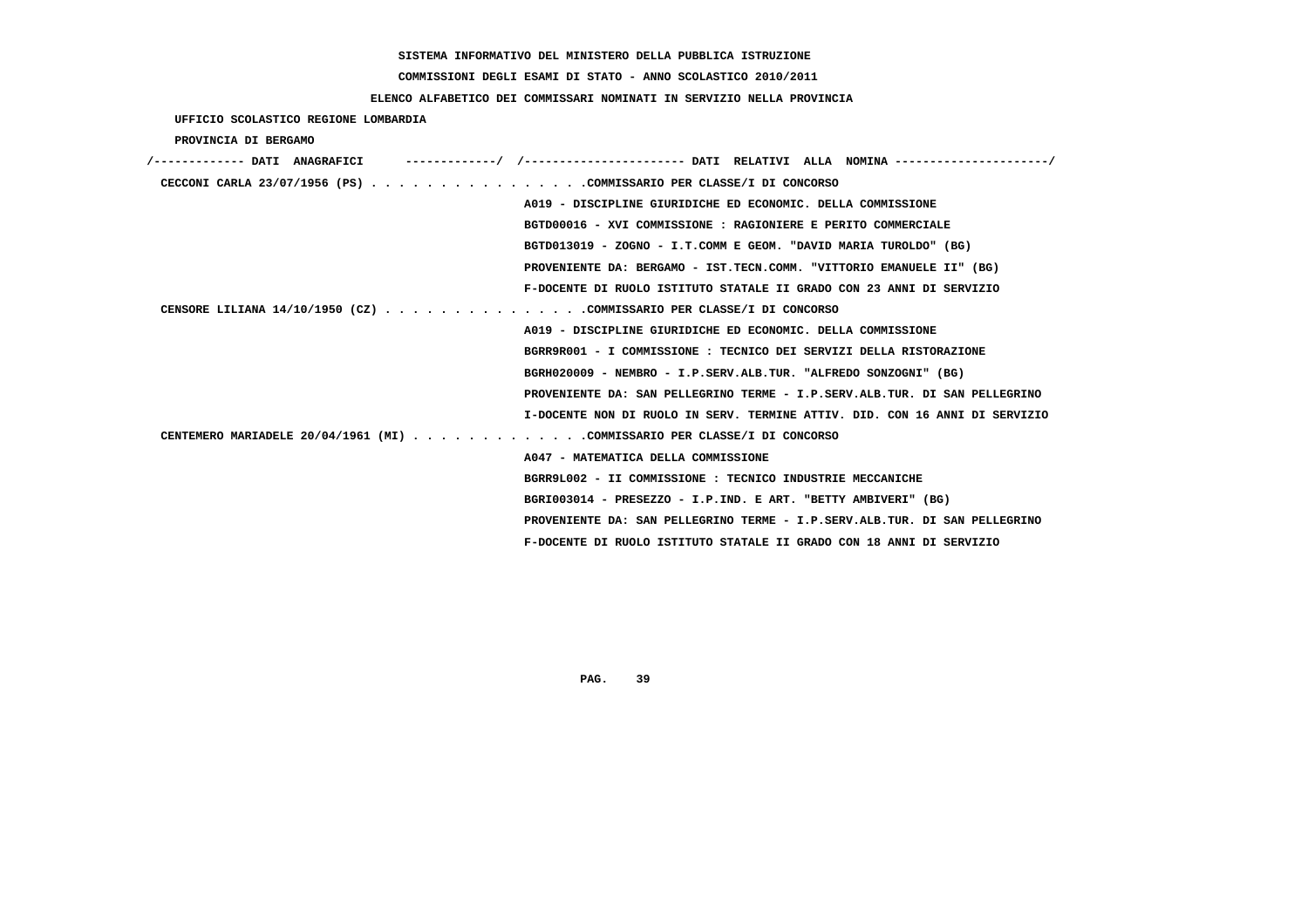# **COMMISSIONI DEGLI ESAMI DI STATO - ANNO SCOLASTICO 2010/2011**

### **ELENCO ALFABETICO DEI COMMISSARI NOMINATI IN SERVIZIO NELLA PROVINCIA**

 **UFFICIO SCOLASTICO REGIONE LOMBARDIA**

 **PROVINCIA DI BERGAMO**

| /------------- DATI ANAGRAFICI                                              |
|-----------------------------------------------------------------------------|
| CERAVOLO FERNANDO 02/02/1979 (EE)COMMISSARIO PER CLASSE/I DI CONCORSO       |
| A446 - LINGUA E CIV. STRANIERA (SPAGNOLO) DELLA COMMISSIONE                 |
| BGPL00001 - I COMMISSIONE : LINGUISTICO                                     |
| BGPL055009 - BERGAMO - L.R. PAR. LIC. LING. LICEO LINGUISTICO "LEONARDO DA  |
| PROVENIENTE DA: ALBINO - IST. MAG. "OSCAR ARNULFO ROMERO" (BG)              |
| H-DOCENTE NON DI RUOLO IN SERV. TERMINE ANNO SCOL. CON 5 ANNI DI SERVIZIO   |
| CERIBELLI ELISABETTA 10/10/1955 (BG) COMMISSARIO PER CLASSE/I DI CONCORSO   |
| A060 - SC.NA., CH., GEOG., MIC. DELLA COMMISSIONE                           |
| BGPS00024 - XXIV COMMISSIONE : SCIENTIFICO                                  |
| BGPS01201N - CLUSONE - LIC. SCIENT. "ANDREA FANTONI" (BG)                   |
| PROVENIENTE DA: LOVERE - LIC. CLAS. "DECIO CELERI" (BG)                     |
| F-DOCENTE DI RUOLO ISTITUTO STATALE II GRADO CON 27 ANNI DI SERVIZIO        |
| CERIOLI GIULIO 06/04/1963 (CR) COMMISSARIO PER CLASSE/I DI CONCORSO         |
| A020 - DISCIPLINE MECCANICHE E TECNOLOGIA DELLA COMMISSIONE                 |
| CRTF52001 - I COMMISSIONE : PER. IND.LE CAPOTECNICO-SPECIALIZZ.NE:MECCANICA |
| CRTF00901T - CREMA - IST.TECN.IND. "G. GALILEI" (CR)                        |
| PROVENIENTE DA: TREVIGLIO - I.P.IND. E ART. "ORESTE MOZZALI" (BG)           |
| F-DOCENTE DI RUOLO ISTITUTO STATALE II GRADO CON 9 ANNI DI SERVIZIO         |
|                                                                             |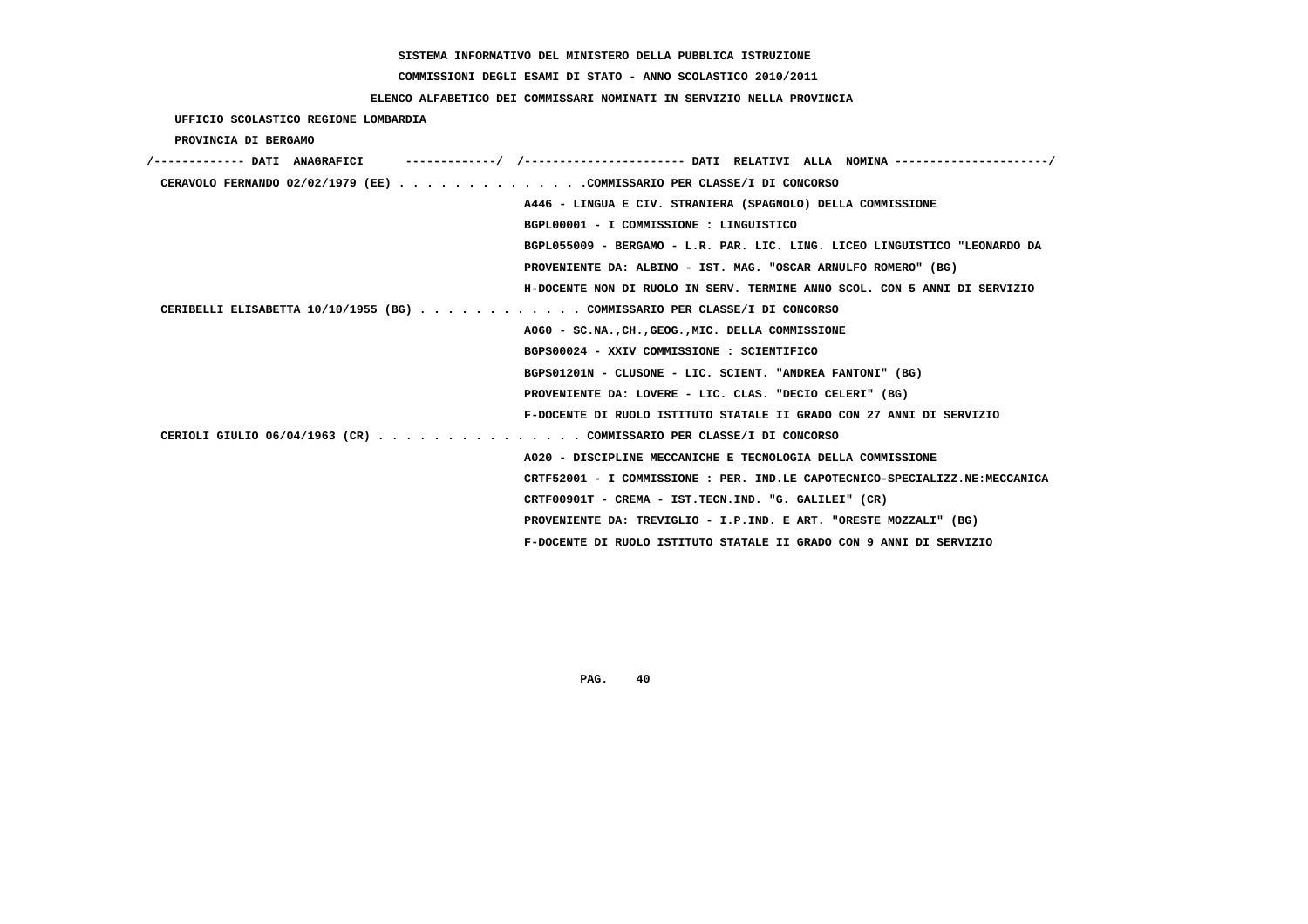# **COMMISSIONI DEGLI ESAMI DI STATO - ANNO SCOLASTICO 2010/2011**

## **ELENCO ALFABETICO DEI COMMISSARI NOMINATI IN SERVIZIO NELLA PROVINCIA**

 **UFFICIO SCOLASTICO REGIONE LOMBARDIA**

 **PROVINCIA DI BERGAMO**

| /------------- DATI ANAGRAFICI |                                                                             |
|--------------------------------|-----------------------------------------------------------------------------|
|                                | CERONI BRUNA 01/02/1974 (BG) COMMISSARIO PER CLASSE/I DI CONCORSO           |
|                                | A048 - MATEMATICA APPLICATA DELLA COMMISSIONE                               |
|                                | BGTF45001 - I COMMISSIONE : PER. IND.LE CAPOTECNICO-SPECIALIZZ.:INFORMATICA |
|                                | BGTF010003 - BERGAMO - IST.TECN.IND. "PIETRO PALEOCAPA" (BG)                |
|                                | PROVENIENTE DA: LOVERE - IST.TECN.COMM. "IVAN PIANA" (BG)                   |
|                                | I-DOCENTE NON DI RUOLO IN SERV. TERMINE ATTIV. DID. CON 9 ANNI DI SERVIZIO  |
|                                | CERVO GUIDO 19/02/1952 (BG) COMMISSARIO PER CLASSE/I DI CONCORSO            |
|                                | A019 - DISCIPLINE GIURIDICHE ED ECONOMIC. DELLA COMMISSIONE                 |
|                                | BGTD18001 - I COMMISSIONE : RAGIONIERE E PERITO COMMERCIALE                 |
|                                | BGTD030002 - BERGAMO - IST.TECN.COMM. "VITTORIO EMANUELE II" (BG)           |
|                                | PROVENIENTE DA: PRESEZZO - IST.TECN.COMM. "MAIRONI DA PONTE" (BG)           |
|                                | F-DOCENTE DI RUOLO ISTITUTO STATALE II GRADO CON 32 ANNI DI SERVIZIO        |
|                                | CHERILLO MICHELE 05/07/1970 (NA) COMMISSARIO PER CLASSE/I DI CONCORSO       |
|                                | A049 - MATEMATICA E FISICA DELLA COMMISSIONE                                |
|                                | BGPS00033 - XXXIII COMMISSIONE : SCIENTIFICO                                |
|                                | BGPS02401X - TRESCORE BALNEARIO - LIC. SCIENT. "LORENZO FEDERICI" (BG)      |
|                                | PROVENIENTE DA: BERGAMO - LIC. SCIENT. "LORENZO MASCHERONI" (BG)            |
|                                | F-DOCENTE DI RUOLO ISTITUTO STATALE II GRADO CON 10 ANNI DI SERVIZIO        |
|                                |                                                                             |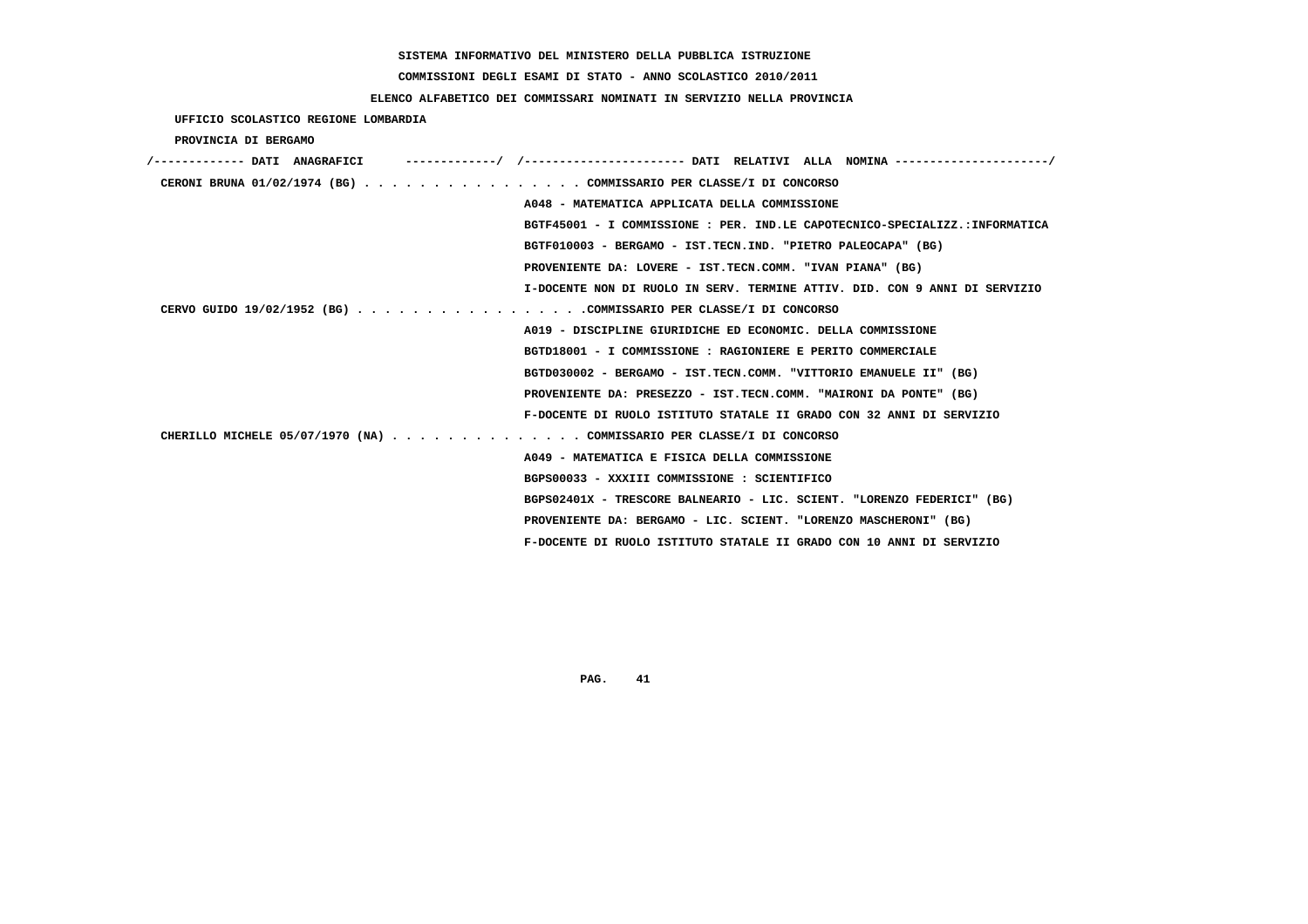# **COMMISSIONI DEGLI ESAMI DI STATO - ANNO SCOLASTICO 2010/2011**

## **ELENCO ALFABETICO DEI COMMISSARI NOMINATI IN SERVIZIO NELLA PROVINCIA**

 **UFFICIO SCOLASTICO REGIONE LOMBARDIA**

 **PROVINCIA DI BERGAMO**

| /------------- DATI ANAGRAFICI                                          |                                                                             |
|-------------------------------------------------------------------------|-----------------------------------------------------------------------------|
| CHIARA MARIA LUCIA 07/09/1972 (BG) COMMISSARIO PER CLASSE/I DI CONCORSO |                                                                             |
|                                                                         | A060 - SC.NA., CH., GEOG., MIC. DELLA COMMISSIONE                           |
|                                                                         | BGPS00002 - II COMMISSIONE : SCIENTIFICO                                    |
|                                                                         | BGPS095001 - BERGAMO - L.R. PAR. LIC. SCIENT. LICEO SCIENTIFICO "LEONARDO D |
|                                                                         | II CLASSE: BERGAMO - L.R. PAR. LIC. SCIENT. LICEO SCIENTIFICO "ANTONIO LOC  |
|                                                                         | PROVENIENTE DA: SARNICO - LIC. SCIENT. "SERAFINO RIVA" (BG)                 |
|                                                                         | I-DOCENTE NON DI RUOLO IN SERV. TERMINE ATTIV. DID. CON 6 ANNI DI SERVIZIO  |
| CHIAVETTA LUCA 10/07/1967 (RM) COMMISSARIO PER CLASSE/I DI CONCORSO     |                                                                             |
|                                                                         | A019 - DISCIPLINE GIURIDICHE ED ECONOMIC. DELLA COMMISSIONE                 |
|                                                                         | BGRR9S002 - II COMMISSIONE : TECNICO SERVIZI SOCIALI                        |
|                                                                         | BGPM02601L - BERGAMO - IST. MAG. "MAMOLI" LICEO (BG)                        |
|                                                                         | PROVENIENTE DA: NEMBRO - I.P.SERV.ALB.TUR. "ALFREDO SONZOGNI" (BG)          |
|                                                                         | F-DOCENTE DI RUOLO ISTITUTO STATALE II GRADO CON 9 ANNI DI SERVIZIO         |
| CHIESA SILVIA 06/08/1974 (BG) COMMISSARIO PER CLASSE/I DI CONCORSO      |                                                                             |
|                                                                         | A061 - STORIA DELL'ARTE DELLA COMMISSIONE                                   |
|                                                                         | BGRR9T001 - I COMMISSIONE : TECNICO DELLA GRAFICA PUBBLICITARIA             |
|                                                                         | BGRC02901G - BERGAMO - IST.PROF.SERV.COM. "CATERINA CANIANA" (BG)           |
|                                                                         | PROVENIENTE DA: CLUSONE - I.P.IND. E ART. ISTITUTO SUPERIORE "TARCISIO P (B |
|                                                                         | H-DOCENTE NON DI RUOLO IN SERV. TERMINE ANNO SCOL. CON 8 ANNI DI SERVIZIO   |
|                                                                         |                                                                             |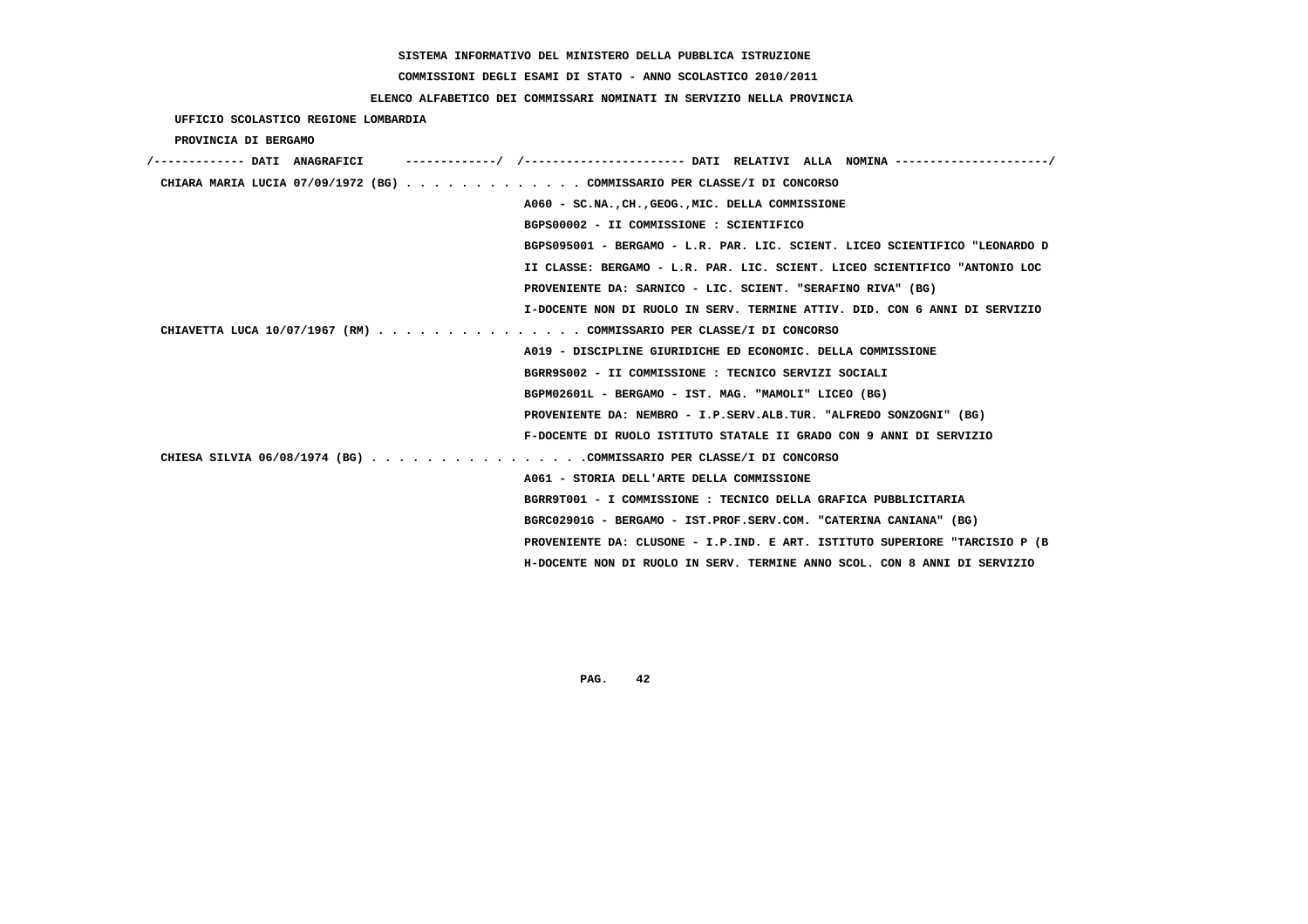# **COMMISSIONI DEGLI ESAMI DI STATO - ANNO SCOLASTICO 2010/2011**

### **ELENCO ALFABETICO DEI COMMISSARI NOMINATI IN SERVIZIO NELLA PROVINCIA**

 **UFFICIO SCOLASTICO REGIONE LOMBARDIA**

 **PROVINCIA DI BERGAMO**

| /------------- DATI ANAGRAFICI                                           |                                                                             |
|--------------------------------------------------------------------------|-----------------------------------------------------------------------------|
| CHIODAROLI GIOVANNA 05/09/1968 (MI) COMMISSARIO PER CLASSE/I DI CONCORSO |                                                                             |
|                                                                          | A040 - IGIENE, ANAT., FIS., PAT. GEN. E APP. MA. DELLA COMMISSIONE          |
|                                                                          | BGTE01002 - II COMMISSIONE : ATTIVITA' SOCIALI -SPECIALIZZ. DIRIG. COMUNITA |
|                                                                          | BGTD01101N - DALMINE - I.T.COMM E GEOM. "LUIGI EINAUDI" (BG)                |
|                                                                          | PROVENIENTE DA: TRESCORE BALNEARIO - IST.PROF.SERV.COM. "LORENZO LOTTO" (BG |
|                                                                          | I-DOCENTE NON DI RUOLO IN SERV. TERMINE ATTIV. DID. CON 6 ANNI DI SERVIZIO  |
| CICCI CLELIA MARIA 11/02/1954 (BS) COMMISSARIO PER CLASSE/I DI CONCORSO  |                                                                             |
|                                                                          | A060 - SC.NA., CH., GEOG., MIC. DELLA COMMISSIONE                           |
|                                                                          | BGISFP007 - VII COMMISSIONE SPERIMENTALE                                    |
|                                                                          | BGTD013019 - ZOGNO - I.T.COMM E GEOM. "DAVID MARIA TUROLDO" (BG)            |
|                                                                          | PROVENIENTE DA: BERGAMO - LIC. SCIENT. "FILIPPO LUSSANA" (BG)               |
|                                                                          | F-DOCENTE DI RUOLO ISTITUTO STATALE II GRADO CON 25 ANNI DI SERVIZIO        |
| CICETTI LARA 12/11/1967 (PS) COMMISSARIO PER CLASSE/I DI CONCORSO        |                                                                             |
|                                                                          | A050 - LETTERE IST. ISTR. SECOND. DI II GR. DELLA COMMISSIONE               |
|                                                                          | BGTB03001 - I COMMISSIONE : PER. AERON. SPEC.: ASS. NAVIG. AER. E NAVIG. AE |
|                                                                          | BGTB015001 - BERGAMO - L.R. PAR. IST.TECN.AERON. IST.TEC. AERONAUTICO "ANTO |
|                                                                          | PROVENIENTE DA: ALBINO - IST.TECN.COMM. "OSCAR ARNULFO ROMERO" (BG)         |
|                                                                          | F-DOCENTE DI RUOLO ISTITUTO STATALE II GRADO CON 9 ANNI DI SERVIZIO         |
|                                                                          |                                                                             |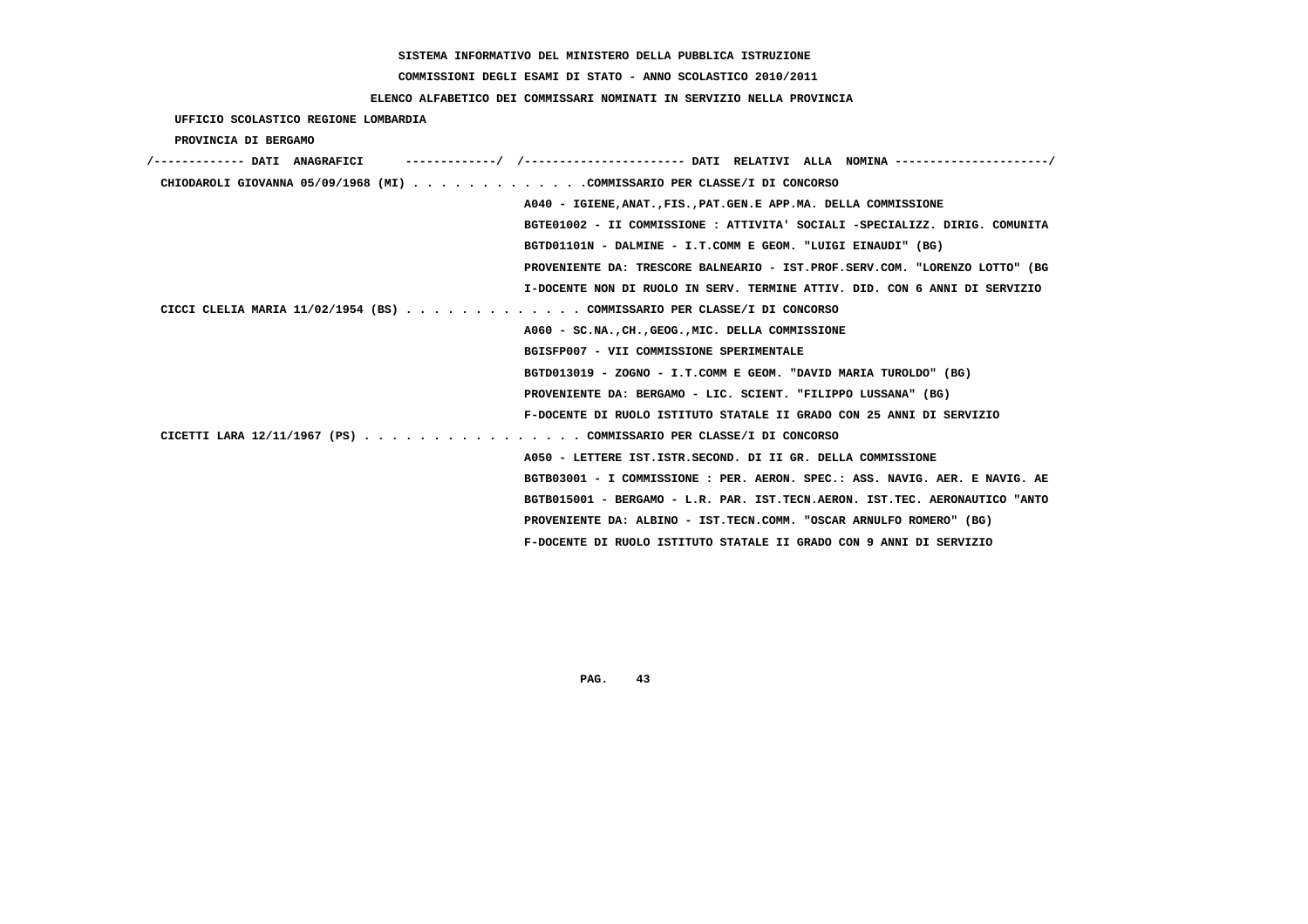# **COMMISSIONI DEGLI ESAMI DI STATO - ANNO SCOLASTICO 2010/2011**

## **ELENCO ALFABETICO DEI COMMISSARI NOMINATI IN SERVIZIO NELLA PROVINCIA**

 **UFFICIO SCOLASTICO REGIONE LOMBARDIA**

 **PROVINCIA DI BERGAMO**

| /------------- DATI ANAGRAFICI |                                                                             |
|--------------------------------|-----------------------------------------------------------------------------|
|                                | CIMARELLI TONINO 29/09/1952 (RM) COMMISSARIO PER CLASSE/I DI CONCORSO       |
|                                | A060 - SC.NA., CH., GEOG., MIC. DELLA COMMISSIONE                           |
|                                | BGPS00003 - III COMMISSIONE : SCIENTIFICO                                   |
|                                | BGPS015004 - BERGAMO - L.R. PAR. LIC. SCIENT. LICEO SCIENTIFICO "FERMI" (BG |
|                                | PROVENIENTE DA: SERIATE - I.P.IND. E ART. "ETTORE MAJORANA" (BG)            |
|                                | F-DOCENTE DI RUOLO ISTITUTO STATALE II GRADO CON 14 ANNI DI SERVIZIO        |
|                                | CIOCCA SIMONE 27/03/1976 (BG) COMMISSARIO PER CLASSE/I DI CONCORSO          |
|                                | A040 - IGIENE, ANAT., FIS., PAT. GEN. E APP. MA. DELLA COMMISSIONE          |
|                                | MITE01001 - I COMMISSIONE : ATTIVITA' SOCIALI -SPECIALIZZ. DIRIG. COMUNITA' |
|                                | MITD04301Q - MILANO - IST.TECN.COMM. F.BESTA (MI)                           |
|                                | PROVENIENTE DA: BERGAMO - I. P. SERV. SOC. "MAMOLI" PROF.DIURNO (BG)        |
|                                | I-DOCENTE NON DI RUOLO IN SERV. TERMINE ATTIV. DID. CON 2 ANNI DI SERVIZIO  |
|                                | COLNAGO ERNESTINO 29/04/1957 (BG) COMMISSARIO PER CLASSE/I DI CONCORSO      |
|                                | A047 - MATEMATICA DELLA COMMISSIONE                                         |
|                                | BGTF50004 - IV COMMISSIONE : PER. IND.LE CAPOTEC.-SPECIAL:ELETTRON.E TELECO |
|                                | BGTF016013 - GAZZANIGA - IST.TECN.IND. "VALLE SERIANA" (BG)                 |
|                                | PROVENIENTE DA: BERGAMO - IST.TECN.IND. "PIETRO PALEOCAPA" (CORSO SERA (BG) |
|                                | F-DOCENTE DI RUOLO ISTITUTO STATALE II GRADO CON 17 ANNI DI SERVIZIO        |
|                                |                                                                             |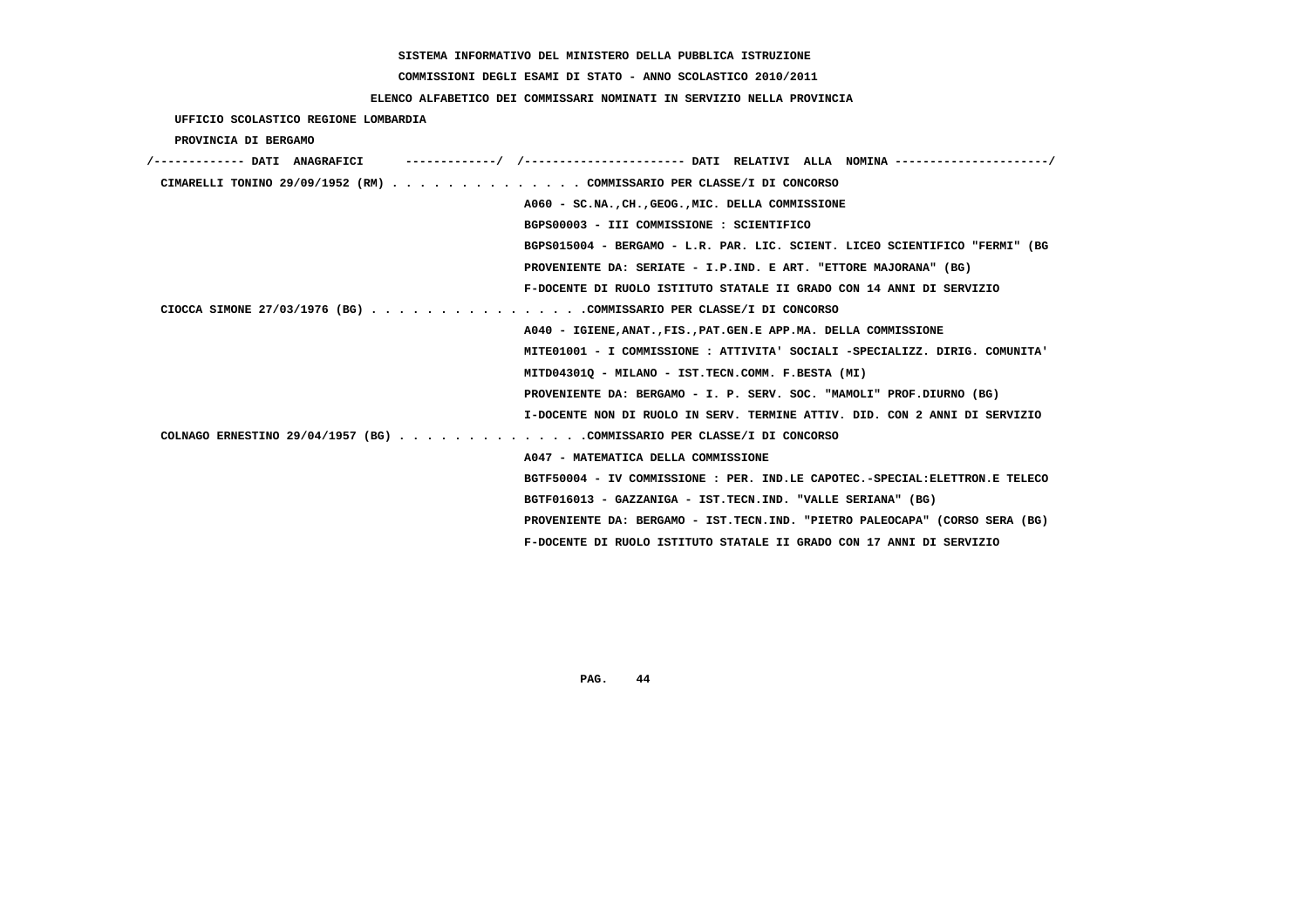# **COMMISSIONI DEGLI ESAMI DI STATO - ANNO SCOLASTICO 2010/2011**

## **ELENCO ALFABETICO DEI COMMISSARI NOMINATI IN SERVIZIO NELLA PROVINCIA**

 **UFFICIO SCOLASTICO REGIONE LOMBARDIA**

 **PROVINCIA DI BERGAMO**

| /------------- DATI ANAGRAFICI |  |                                                                         |
|--------------------------------|--|-------------------------------------------------------------------------|
|                                |  | COLOMBO GIAMPAOLO 09/07/1959 (BG) COMMISSARIO PER CLASSE/I DI CONCORSO  |
|                                |  | A060 - SC.NACHGEOGMIC. DELLA COMMISSIONE                                |
|                                |  | BGISFP002 - II COMMISSIONE SPERIMENTALE                                 |
|                                |  | BGPM00301X - PRESEZZO - IST. MAG. "BETTY AMBIVERI" (BG)                 |
|                                |  | PROVENIENTE DA: BERGAMO - LIC. SCIENT. "FILIPPO LUSSANA" (BG)           |
|                                |  | F-DOCENTE DI RUOLO ISTITUTO STATALE II GRADO CON 25 ANNI DI SERVIZIO    |
|                                |  | COLOMBO GIANMARIO 15/03/1962 (BG) COMMISSARIO PER CLASSE/I DI CONCORSO  |
|                                |  | A049 - MATEMATICA E FISICA DELLA COMMISSIONE                            |
|                                |  | BGIB92002 - II COMMISSIONE SPERIMENTALE                                 |
|                                |  | BGPM010002 - BERGAMO - IST. MAG. "P. SECCO SUARDO" (BG)                 |
|                                |  | PROVENIENTE DA: PRESEZZO - LIC. SCIENT. "MAIRONI DA PONTE" (BG)         |
|                                |  | F-DOCENTE DI RUOLO ISTITUTO STATALE II GRADO CON 18 ANNI DI SERVIZIO    |
|                                |  | COLUCCI GIOSUE ' $25/02/1961$ (TA) COMMISSARIO PER CLASSE/I DI CONCORSO |
|                                |  | A039 - GEOGRAFIA DELLA COMMISSIONE                                      |
|                                |  | BGRR90003 - III COMMISSIONE : TECNICO DEI SERVIZI TURISTICI             |
|                                |  | BGRC00301B - PRESEZZO - IS.PR.SERV.COM.TUR "BETTY AMBIVERI" (BG)        |
|                                |  | PROVENIENTE DA: BERGAMO - IST.PROF.SERV.COM. "GUIDO GALLI" (BG)         |
|                                |  | F-DOCENTE DI RUOLO ISTITUTO STATALE II GRADO CON 4 ANNI DI SERVIZIO     |
|                                |  |                                                                         |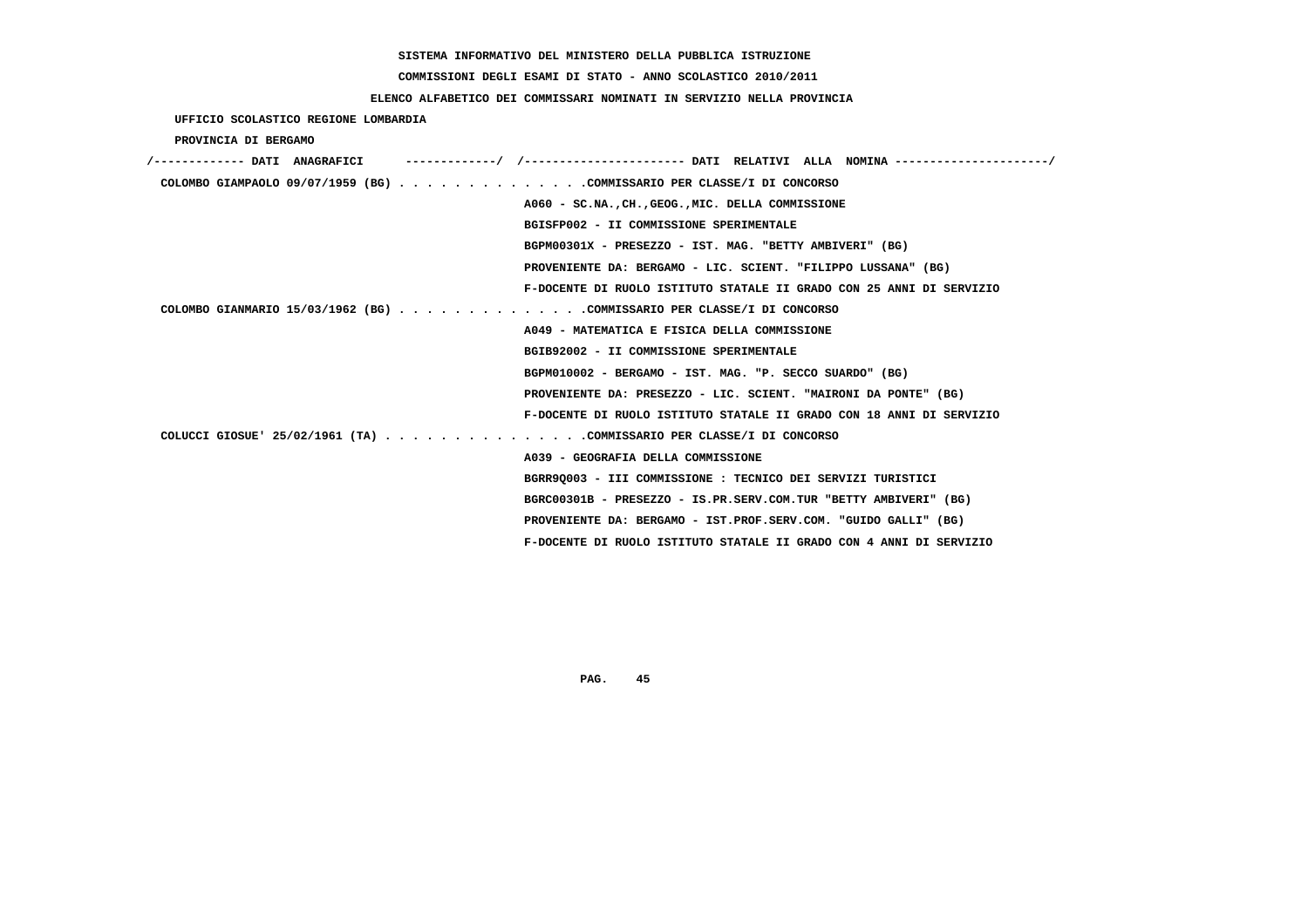# **COMMISSIONI DEGLI ESAMI DI STATO - ANNO SCOLASTICO 2010/2011**

## **ELENCO ALFABETICO DEI COMMISSARI NOMINATI IN SERVIZIO NELLA PROVINCIA**

 **UFFICIO SCOLASTICO REGIONE LOMBARDIA**

 **PROVINCIA DI BERGAMO**

| /------------- DATI ANAGRAFICI                                              |
|-----------------------------------------------------------------------------|
| CONSOLI BRUNO 01/05/1953 (BG) COMMISSARIO PER CLASSE/I DI CONCORSO          |
| A246 - LINGUA E CIV. STRANIERA (FRANCESE) DELLA COMMISSIONE                 |
| BGTP02007 - VII COMMISSIONE : PERITO AZIENDALE E CORRISPOND. IN LINGUE ESTE |
| BGTD02000B - TREVIGLIO - IST.TECN.COMM. GUGLIELMO OBERDAN (BG)              |
| PROVENIENTE DA: BERGAMO - IST.TECN.COMM. "VITTORIO EMANUELE II" (BG)        |
| F-DOCENTE DI RUOLO ISTITUTO STATALE II GRADO CON 29 ANNI DI SERVIZIO        |
| CONSONNI FULVIO 18/11/1970 (MI) COMMISSARIO PER CLASSE/I DI CONCORSO        |
| A049 - MATEMATICA E FISICA DELLA COMMISSIONE                                |
| BSPS00029 - XXIX COMMISSIONE : SCIENTIFICO                                  |
| BSPS018015 - PALAZZOLO SULL'OGLIO - LIC. SCIENT. PALAZZOLO S/O (SEZ.ASS.I.I |
| PROVENIENTE DA: ROMANO DI LOMBARDIA - IST. MAG. "DON LORENZO MILANI" (BG)   |
| F-DOCENTE DI RUOLO ISTITUTO STATALE II GRADO CON 10 ANNI DI SERVIZIO        |
| CONSONNI MARIO 30/01/1949 (CR) COMMISSARIO PER CLASSE/I DI CONCORSO         |
| A019 - DISCIPLINE GIURIDICHE ED ECONOMIC. DELLA COMMISSIONE                 |
| BGTD14002 - II COMMISSIONE : RAGIONIERE PERITO COMMERCIALE E PROGRAMMATORE  |
| BGTD006016 - ROMANO DI LOMBARDIA - I.T.COMM E GEOM. "GIAMBATTISTA RUBINI" ( |
| PROVENIENTE DA: TREVIGLIO - IST.TECN.COMM. GUGLIELMO OBERDAN (BG)           |
| F-DOCENTE DI RUOLO ISTITUTO STATALE II GRADO CON 27 ANNI DI SERVIZIO        |
|                                                                             |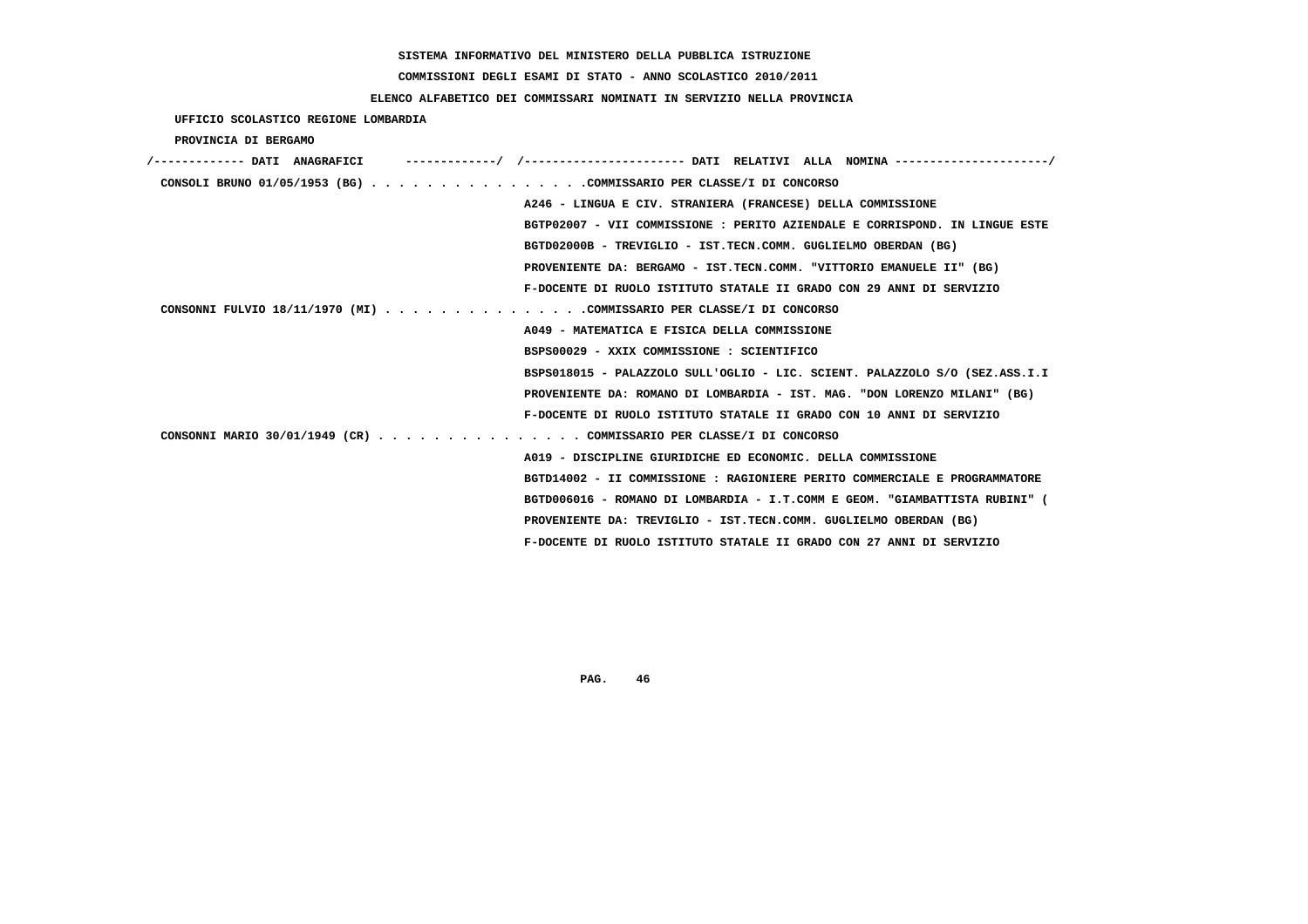# **COMMISSIONI DEGLI ESAMI DI STATO - ANNO SCOLASTICO 2010/2011**

## **ELENCO ALFABETICO DEI COMMISSARI NOMINATI IN SERVIZIO NELLA PROVINCIA**

 **UFFICIO SCOLASTICO REGIONE LOMBARDIA**

 **PROVINCIA DI BERGAMO**

| /------------- DATI ANAGRAFICI                                          |                                                                            |
|-------------------------------------------------------------------------|----------------------------------------------------------------------------|
| CONTE MAURO 04/12/1962 (IS) COMMISSARIO PER CLASSE/I DI CONCORSO        |                                                                            |
|                                                                         | A017 - DISCIPLINE ECONOMICO-AZIENDALI DELLA COMMISSIONE                    |
|                                                                         | BGTD00005 - V COMMISSIONE : RAGIONIERE E PERITO COMMERCIALE                |
|                                                                         | BGTD030002 - BERGAMO - IST.TECN.COMM. "VITTORIO EMANUELE II" (BG)          |
|                                                                         | PROVENIENTE DA: SARNICO - IST.TECN.COMM. "SERAFINO RIVA" (BG)              |
|                                                                         | I-DOCENTE NON DI RUOLO IN SERV. TERMINE ATTIV. DID. CON 7 ANNI DI SERVIZIO |
| CONTE ROBERTO 12/08/1955 (FG) COMMISSARIO PER CLASSE/I DI CONCORSO      |                                                                            |
|                                                                         | A072 - TOPOG. GEN., COSTR.RUR. E DISEGNO DELLA COMMISSIONE                 |
|                                                                         | BGTD00007 - VII COMMISSIONE : RAGIONIERE E PERITO COMMERCIALE              |
|                                                                         | PROVENIENTE DA: BERGAMO - IST.TECN.AGR. DI BERGAMO (BG)                    |
|                                                                         | F-DOCENTE DI RUOLO ISTITUTO STATALE II GRADO CON 17 ANNI DI SERVIZIO       |
| CONTESSI NICOLETTA 11/10/1960 (BG) COMMISSARIO PER CLASSE/I DI CONCORSO |                                                                            |
|                                                                         | A346 - LINGUA E CIV. STRANIERA (INGLESE) DELLA COMMISSIONE                 |
|                                                                         | BSIB96001 - I COMMISSIONE SPERIMENTALE                                     |
|                                                                         | BSPS03000P - BRENO - LIC. SCIENT. ISTITUTO D'ISTRUZIONE SUPERIOR (BS)      |
|                                                                         | PROVENIENTE DA: LOVERE - LIC. SCIENT. "DECIO CELERI" (BG)                  |
|                                                                         | F-DOCENTE DI RUOLO ISTITUTO STATALE II GRADO CON 23 ANNI DI SERVIZIO       |
|                                                                         |                                                                            |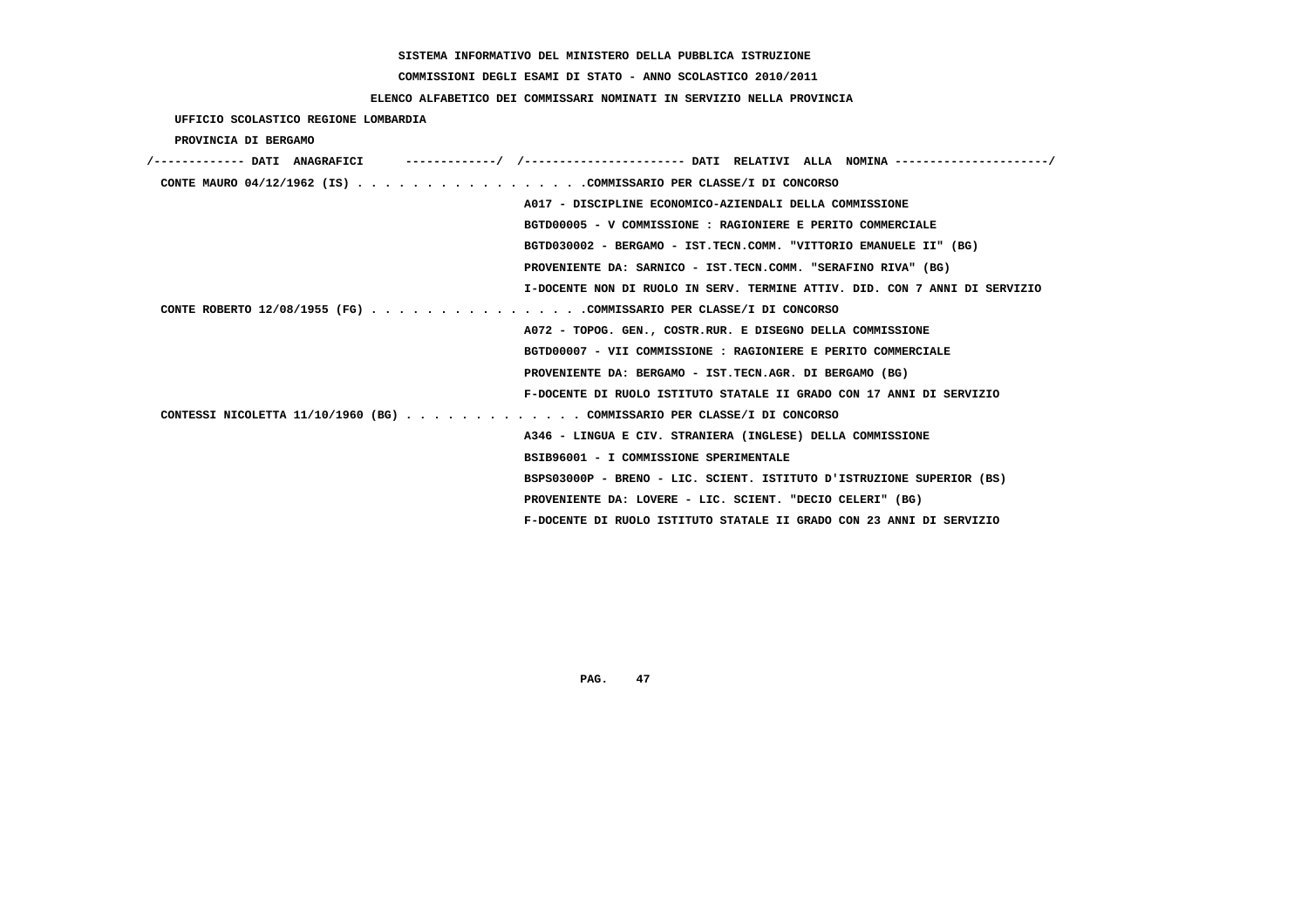**COMMISSIONI DEGLI ESAMI DI STATO - ANNO SCOLASTICO 2010/2011**

### **ELENCO ALFABETICO DEI COMMISSARI NOMINATI IN SERVIZIO NELLA PROVINCIA**

 **UFFICIO SCOLASTICO REGIONE LOMBARDIA**

 **PROVINCIA DI BERGAMO**

| ------------- DATI ANAGRAFICI                                           | -------/ /---------------------- DATI RELATIVI ALLA NOMINA ----------       |
|-------------------------------------------------------------------------|-----------------------------------------------------------------------------|
| CORIGLIANO GAETANO 21/09/1970 (KR) COMMISSARIO PER CLASSE/I DI CONCORSO |                                                                             |
|                                                                         | A042 - INFORMATICA DELLA COMMISSIONE                                        |
|                                                                         | BGRR9A002 - II COMMISSIONE : TECNICO GESTIONE AZIENDALE LINGUISTICA         |
|                                                                         | PROVENIENTE DA: BERGAMO - IST.TEC.GEOMETRI "GIACOMO OUARENGHI" (BG)         |
|                                                                         | H-DOCENTE NON DI RUOLO IN SERV. TERMINE ANNO SCOL. CON 6 ANNI DI SERVIZIO   |
| CORNALI FABIO 04/06/1959 (BG) COMMISSARIO PER CLASSE/I DI CONCORSO      |                                                                             |
|                                                                         | A017 - DISCIPLINE ECONOMICO-AZIENDALI DELLA COMMISSIONE                     |
|                                                                         | BGRR9A001 - I COMMISSIONE : TECNICO GESTIONE AZIENDALE LINGUISTICA          |
|                                                                         | BGRC09000A - BERGAMO - IST.PROF.SERV.COM. "GUIDO GALLI" (BG)                |
|                                                                         | II CLASSE: ALBINO - IS.PR.SERV.COM.TUR "OSCAR ARNULFO ROMERO" (BG)          |
|                                                                         | PROVENIENTE DA: PRESEZZO - IS.PR.SERV.COM.TUR "BETTY AMBIVERI" (BG)         |
|                                                                         | F-DOCENTE DI RUOLO ISTITUTO STATALE II GRADO CON 18 ANNI DI SERVIZIO        |
| CORRADINO IGNAZIO 22/02/1962 (TA) COMMISSARIO PER CLASSE/I DI CONCORSO  |                                                                             |
|                                                                         | A035 - ELETTROTECNICA ED APPLICAZIONI DELLA COMMISSIONE                     |
|                                                                         | BGTF51004 - IV COMMISSIONE : PER. IND.LE CAPOTEC.-SPECIAL.:ELETTROTEC.E AUT |
|                                                                         | BGTF01701V - SERIATE - IST.TECN.IND. "ETTORE MAJORANA" (BG)                 |
|                                                                         | PROVENIENTE DA: GAZZANIGA - IST.TECN.IND. "VALLE SERIANA" (BG)              |
|                                                                         | F-DOCENTE DI RUOLO ISTITUTO STATALE II GRADO CON 17 ANNI DI SERVIZIO        |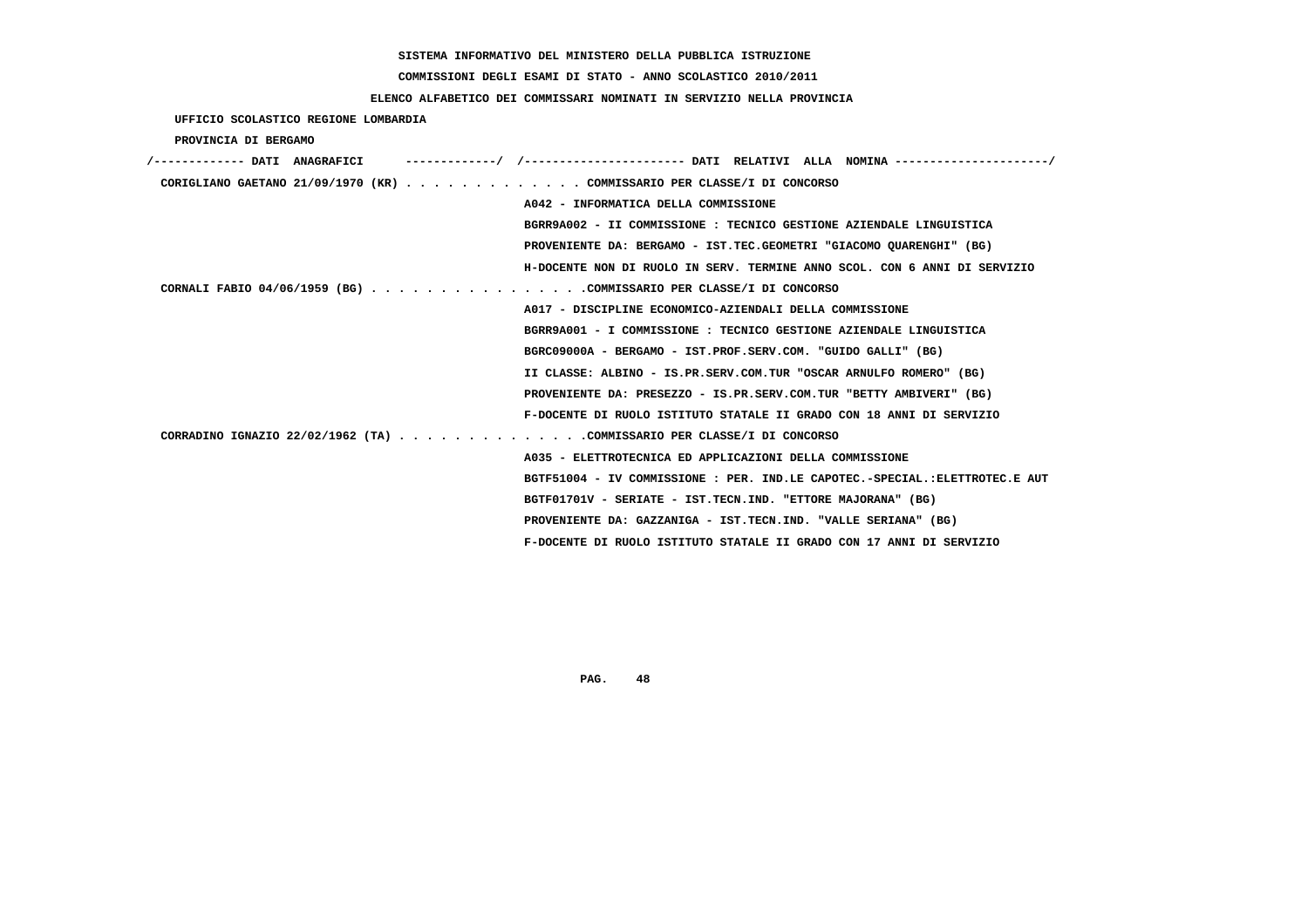# **COMMISSIONI DEGLI ESAMI DI STATO - ANNO SCOLASTICO 2010/2011**

## **ELENCO ALFABETICO DEI COMMISSARI NOMINATI IN SERVIZIO NELLA PROVINCIA**

 **UFFICIO SCOLASTICO REGIONE LOMBARDIA**

 **PROVINCIA DI BERGAMO**

| CORSI VIOLETTA 31/05/1963 (LE) COMMISSARIO PER CLASSE/I DI CONCORSO        |                                                                             |
|----------------------------------------------------------------------------|-----------------------------------------------------------------------------|
|                                                                            | A019 - DISCIPLINE GIURIDICHE ED ECONOMIC. DELLA COMMISSIONE                 |
|                                                                            | BGTD00004 - IV COMMISSIONE : RAGIONIERE E PERITO COMMERCIALE                |
|                                                                            | BGTD030002 - BERGAMO - IST.TECN.COMM. "VITTORIO EMANUELE II" (BG)           |
|                                                                            | PROVENIENTE DA: TRESCORE BALNEARIO - IST.TECN.COMM. "LORENZO LOTTO" (BG)    |
|                                                                            | I-DOCENTE NON DI RUOLO IN SERV, TERMINE ATTIV, DID, CON 22 ANNI DI SERVIZIO |
| CORTESI LUCIA SANTINA 13/03/1966 (BG) COMMISSARIO PER CLASSE/I DI CONCORSO |                                                                             |
|                                                                            | A546 - LINGUA E CIV. STRANIERA (TEDESCO) DELLA COMMISSIONE                  |
|                                                                            | BGTP02002 - II COMMISSIONE : PERITO AZIENDALE E CORRISPOND. IN LINGUE ESTER |
|                                                                            | PROVENIENTE DA: LOVERE - IST.TECN.COMM. "IVAN PIANA" (BG)                   |
|                                                                            | I-DOCENTE NON DI RUOLO IN SERV. TERMINE ATTIV. DID. CON 12 ANNI DI SERVIZIO |
| COSTA GIANCARLA 24/03/1958 (BG) COMMISSARIO PER CLASSE/I DI CONCORSO       |                                                                             |
|                                                                            | A246 - LINGUA E CIV. STRANIERA (FRANCESE) DELLA COMMISSIONE                 |
|                                                                            | BGISFU005 - V COMMISSIONE SPERIMENTALE                                      |
|                                                                            | BGPS04000R - CARAVAGGIO - LIC. SCIENT. "GALILEO GALILEI" (BG)               |
|                                                                            | PROVENIENTE DA: ROMANO DI LOMBARDIA - IST. MAG. "DON LORENZO MILANI" (BG)   |
|                                                                            | F-DOCENTE DI RUOLO ISTITUTO STATALE II GRADO CON 20 ANNI DI SERVIZIO        |
|                                                                            |                                                                             |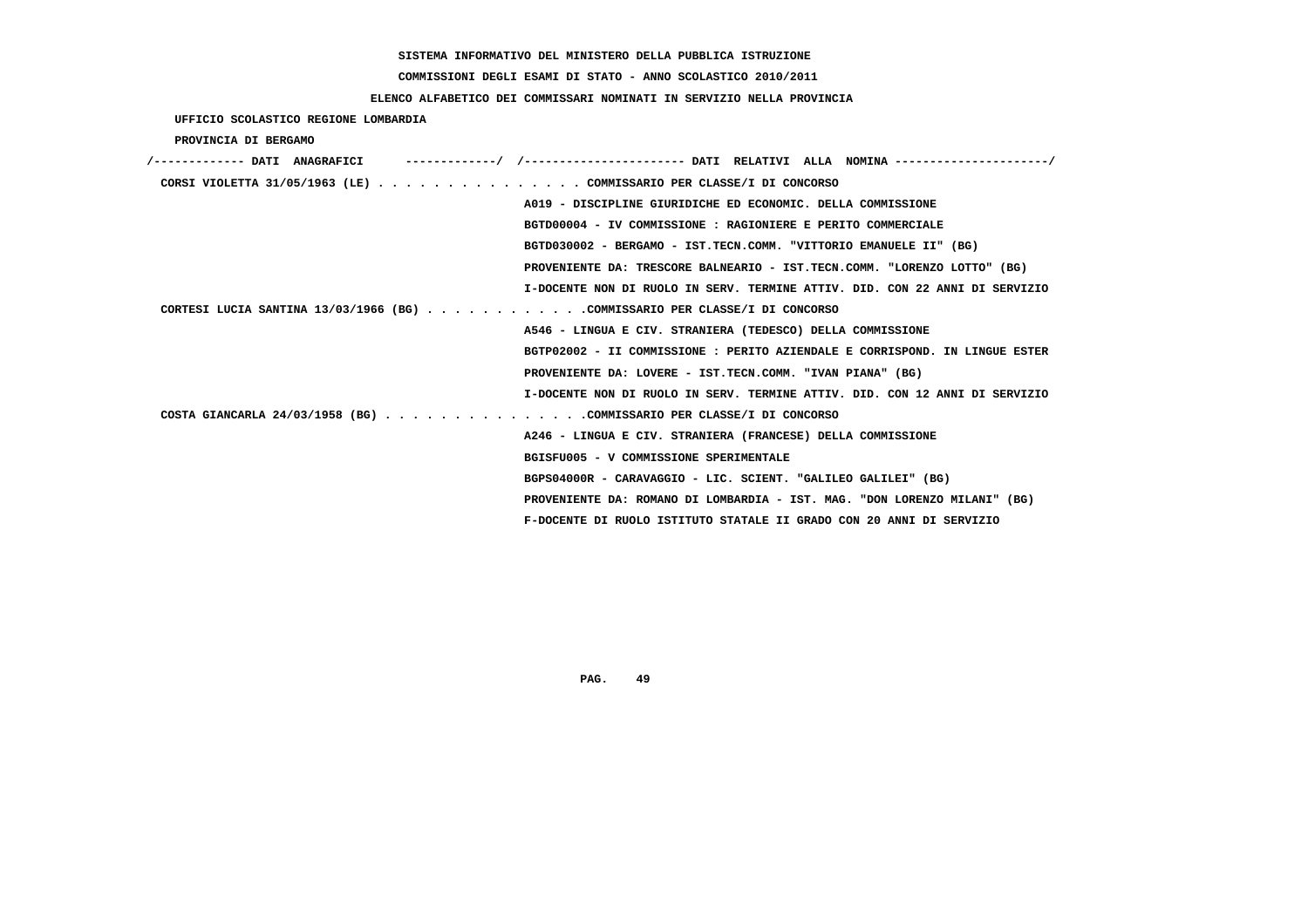# **COMMISSIONI DEGLI ESAMI DI STATO - ANNO SCOLASTICO 2010/2011**

## **ELENCO ALFABETICO DEI COMMISSARI NOMINATI IN SERVIZIO NELLA PROVINCIA**

|  | UFFICIO SCOLASTICO REGIONE LOMBARDIA |  |  |
|--|--------------------------------------|--|--|
|--|--------------------------------------|--|--|

 **PROVINCIA DI BERGAMO**

| /------------- DATI ANAGRAFICI                                              |
|-----------------------------------------------------------------------------|
| COSTANZO ANGELA $06/10/1954$ (BA) COMMISSARIO PER CLASSE/I DI CONCORSO      |
| A060 - SC.NACHGEOGMIC. DELLA COMMISSIONE                                    |
| BGPS00031 - XXXI COMMISSIONE : SCIENTIFICO                                  |
| BGPS008012 - PRESEZZO - LIC. SCIENT. "MAIRONI DA PONTE" (BG)                |
| II CLASSE: ZOGNO - LIC. SCIENT. "DAVID MARIA TUROLDO" (BG)                  |
| PROVENIENTE DA: BERGAMO - IST.TECN.COMM. "BORTOLO BELOTTI" (BG)             |
| F-DOCENTE DI RUOLO ISTITUTO STATALE II GRADO CON 27 ANNI DI SERVIZIO        |
| CRIPPA VIVIANA 22/05/1965 (BG) COMMISSARIO PER CLASSE/I DI CONCORSO         |
| A446 - LINGUA E CIV. STRANIERA (SPAGNOLO) DELLA COMMISSIONE                 |
| BGTP02006 - VI COMMISSIONE : PERITO AZIENDALE E CORRISPOND. IN LINGUE ESTER |
| BGTD014015 - TRESCORE BALNEARIO - IST.TECN.COMM. "LORENZO LOTTO" (BG)       |
| PROVENIENTE DA: BERGAMO - IST.TECN.COMM. "BORTOLO BELOTTI" (BG)             |
| F-DOCENTE DI RUOLO ISTITUTO STATALE II GRADO CON 11 ANNI DI SERVIZIO        |
| CROTTI FRANCESCA 27/08/1962 (BG) COMMISSARIO PER CLASSE/I DI CONCORSO       |
| A017 - DISCIPLINE ECONOMICO-AZIENDALI DELLA COMMISSIONE                     |
| BGTN01003 - III COMMISSIONE : PERITO PER IL TURISMO                         |
| BGTD01201D - CLUSONE - I.T.COMM E GEOM. "ANDREA FANTONI" (BG)               |
| PROVENIENTE DA: ALBINO - IST.TECN.COMM. "OSCAR ARNULFO ROMERO" (BG)         |
| F-DOCENTE DI RUOLO ISTITUTO STATALE II GRADO CON 19 ANNI DI SERVIZIO        |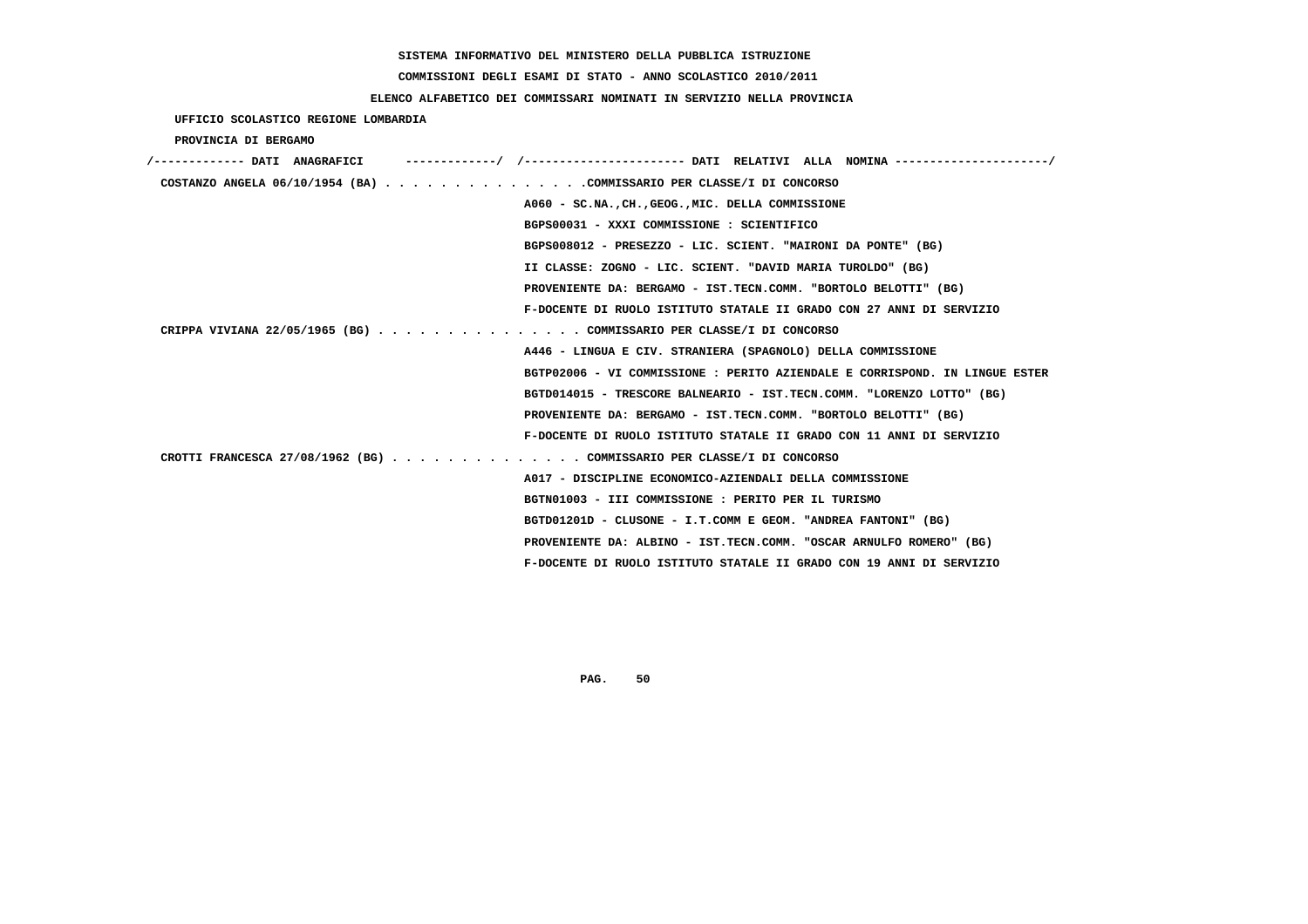# **COMMISSIONI DEGLI ESAMI DI STATO - ANNO SCOLASTICO 2010/2011**

### **ELENCO ALFABETICO DEI COMMISSARI NOMINATI IN SERVIZIO NELLA PROVINCIA**

 **UFFICIO SCOLASTICO REGIONE LOMBARDIA**

 **PROVINCIA DI BERGAMO**

| /------------- DATI ANAGRAFICI |                                                                             |
|--------------------------------|-----------------------------------------------------------------------------|
|                                | CURCIO ANTONIO 14/08/1971 (PE) COMMISSARIO PER CLASSE/I DI CONCORSO         |
|                                | A072 - TOPOG. GEN., COSTR.RUR. E DISEGNO DELLA COMMISSIONE                  |
|                                | BGTD00012 - XII COMMISSIONE : RAGIONIERE E PERITO COMMERCIALE               |
|                                | II CLASSE: GRUMELLO DEL MONTE - L.R. PAR. IST.TEC.GEOMETRI I.T.G. "LUIGI EI |
|                                | PROVENIENTE DA: BERGAMO - IST.TEC.GEOMETRI "GIACOMO OUARENGHI" (CORSO SE (B |
|                                | I-DOCENTE NON DI RUOLO IN SERV. TERMINE ATTIV. DID. CON 4 ANNI DI SERVIZIO  |
|                                | CURTO ANNAMARIA 24/06/1962 (BG) COMMISSARIO PER CLASSE/I DI CONCORSO        |
|                                | A060 - SC.NA., CH., GEOG., MIC. DELLA COMMISSIONE                           |
|                                | BGPS00011 - XI COMMISSIONE : SCIENTIFICO                                    |
|                                | BGPS02000G - BERGAMO - LIC. SCIENT. "FILIPPO LUSSANA" (BG)                  |
|                                | PROVENIENTE DA: TRESCORE BALNEARIO - LIC. SCIENT. "LORENZO FEDERICI" (BG)   |
|                                | I-DOCENTE NON DI RUOLO IN SERV. TERMINE ATTIV. DID. CON 18 ANNI DI SERVIZIO |
|                                | DA CAMPO DANIELA 27/07/1974 (LC) COMMISSARIO PER CLASSE/I DI CONCORSO       |
|                                | A039 - GEOGRAFIA DELLA COMMISSIONE                                          |
|                                | MNRR9B002 - II COMMISSIONE : TECNICO GESTIONE AZIENDALE INFORMATICA         |
|                                | PROVENIENTE DA: TRESCORE BALNEARIO - IST.PROF.SERV.COM. "LORENZO LOTTO" (BG |
|                                | H-DOCENTE NON DI RUOLO IN SERV. TERMINE ANNO SCOL. CON 5 ANNI DI SERVIZIO   |
|                                |                                                                             |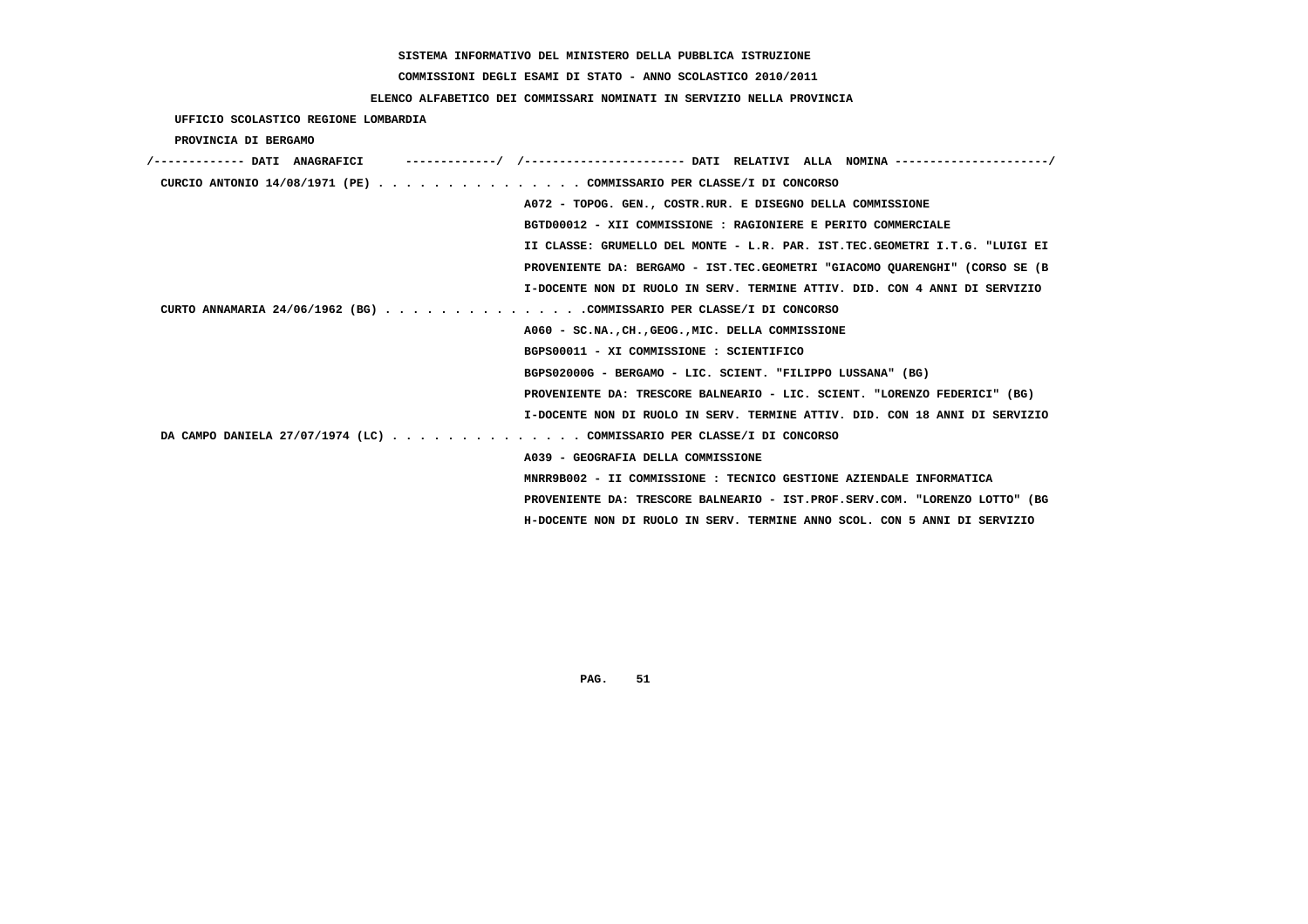# **COMMISSIONI DEGLI ESAMI DI STATO - ANNO SCOLASTICO 2010/2011**

## **ELENCO ALFABETICO DEI COMMISSARI NOMINATI IN SERVIZIO NELLA PROVINCIA**

 **UFFICIO SCOLASTICO REGIONE LOMBARDIA**

 **PROVINCIA DI BERGAMO**

| /------------- DATI ANAGRAFICI                                         |                                                                             |
|------------------------------------------------------------------------|-----------------------------------------------------------------------------|
| DAL TOSO GIUSEPPE 22/06/1955 (BS) COMMISSARIO PER CLASSE/I DI CONCORSO |                                                                             |
|                                                                        | A060 - SC.NA., CH., GEOG., MIC. DELLA COMMISSIONE                           |
|                                                                        | BSPC00002 - II COMMISSIONE : CLASSICO                                       |
|                                                                        | BSPC01000A - BRESCIA - LIC. CLAS. "ARNALDO" - BRESCIA (BS)                  |
|                                                                        | PROVENIENTE DA: ROMANO DI LOMBARDIA - I.T.COMM E GEOM. "GIAMBATTISTA RUBINI |
|                                                                        | F-DOCENTE DI RUOLO ISTITUTO STATALE II GRADO CON 6 ANNI DI SERVIZIO         |
| DAMETTI RENATO 22/02/1974 (PR) COMMISSARIO PER CLASSE/I DI CONCORSO    |                                                                             |
|                                                                        | A049 - MATEMATICA E FISICA DELLA COMMISSIONE                                |
|                                                                        | BGC003001 - I COMMISSIONE : DURATA QUINQUENNALE                             |
|                                                                        | II CLASSE: BERGAMO - L.R. PAR. IST. D'ARTE ISTITUTO D'ARTE "ANDREA FANTON ( |
|                                                                        | PROVENIENTE DA: CARAVAGGIO - LIC. SCIENT. "GALILEO GALILEI" (BG)            |
|                                                                        | I-DOCENTE NON DI RUOLO IN SERV. TERMINE ATTIV. DID. CON 10 ANNI DI SERVIZIO |
| D'AMICO GIANLUCA 28/05/1976 (SA) COMMISSARIO PER CLASSE/I DI CONCORSO  |                                                                             |
|                                                                        | A035 - ELETTROTECNICA ED APPLICAZIONI DELLA COMMISSIONE                     |
|                                                                        | BGRR9J002 - II COMMISSIONE : TECNICO DELLE INDUSTRIE ELETTRICHE             |
|                                                                        | BGRI00401X - TREVIGLIO - I.P.IND. E ART. "ORESTE MOZZALI" (BG)              |
|                                                                        | PROVENIENTE DA: PRESEZZO - I.P.IND. E ART. "BETTY AMBIVERI" (BG)            |
|                                                                        | F-DOCENTE DI RUOLO ISTITUTO STATALE II GRADO CON 6 ANNI DI SERVIZIO         |
|                                                                        |                                                                             |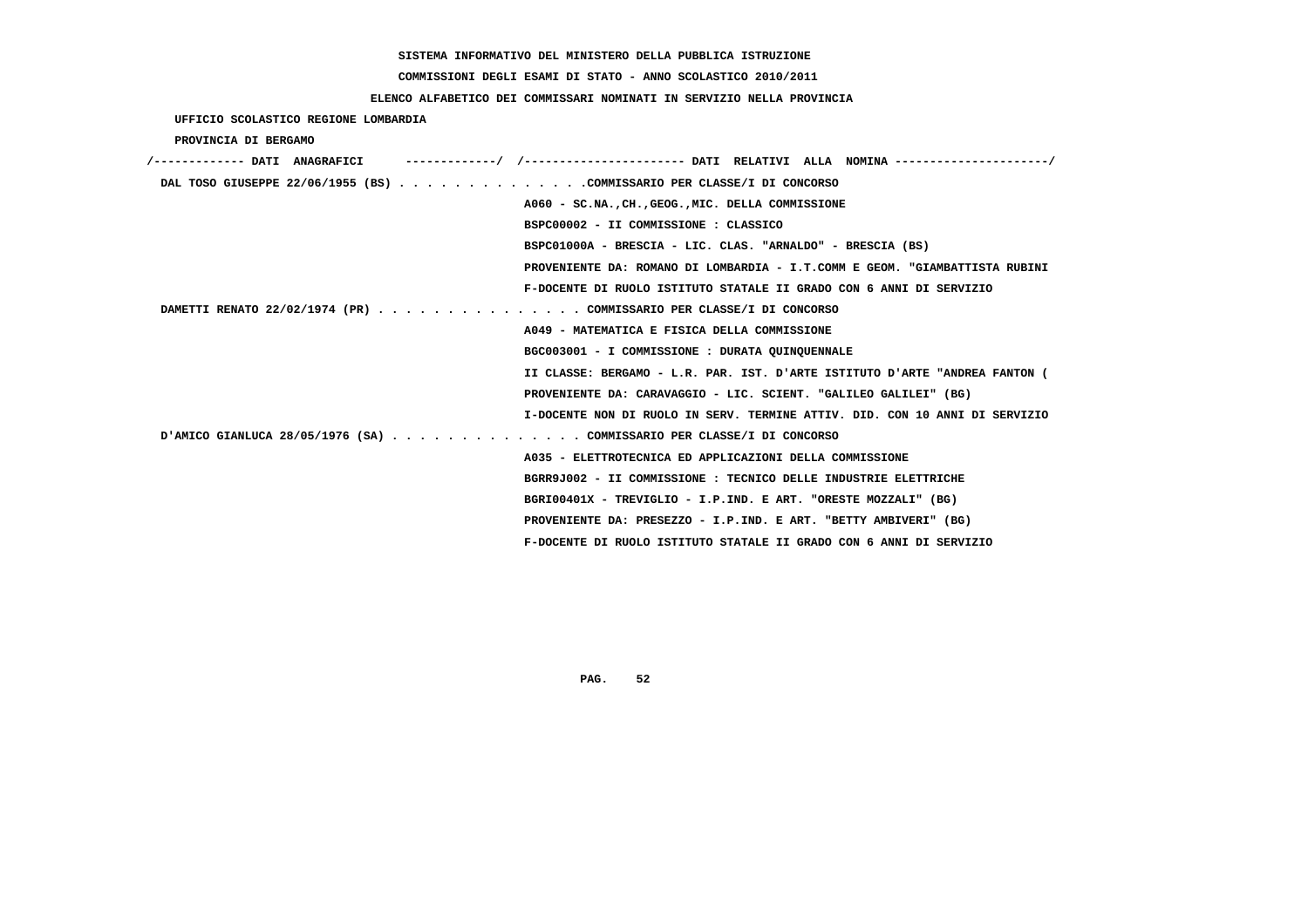**COMMISSIONI DEGLI ESAMI DI STATO - ANNO SCOLASTICO 2010/2011**

### **ELENCO ALFABETICO DEI COMMISSARI NOMINATI IN SERVIZIO NELLA PROVINCIA**

 **UFFICIO SCOLASTICO REGIONE LOMBARDIA**

 **PROVINCIA DI BERGAMO**

| /------------- DATI ANAGRAFICI                                       |                                                                            |
|----------------------------------------------------------------------|----------------------------------------------------------------------------|
| D'AMICO GIUSEPPE 11/07/1963 (ME)COMMISSARIO PER CLASSE/I DI CONCORSO |                                                                            |
|                                                                      | A035 - ELETTROTECNICA ED APPLICAZIONI DELLA COMMISSIONE                    |
|                                                                      | BGRR9J001 - I COMMISSIONE : TECNICO DELLE INDUSTRIE ELETTRICHE             |
|                                                                      | BGRI02101N - BERGAMO - I.P.IND. E ART. "CESARE PESENTI" (BG)               |
|                                                                      | PROVENIENTE DA: TREVIGLIO - I.P.IND. E ART. "ORESTE MOZZALI" (BG)          |
|                                                                      | F-DOCENTE DI RUOLO ISTITUTO STATALE II GRADO CON 10 ANNI DI SERVIZIO       |
| D'ANTUONO ANNA 20/02/1976 (SA) COMMISSARIO PER CLASSE/I DI CONCORSO  |                                                                            |
|                                                                      | A049 - MATEMATICA E FISICA DELLA COMMISSIONE                               |
|                                                                      | BGPS00010 - X COMMISSIONE : SCIENTIFICO                                    |
|                                                                      | BGPS02000G - BERGAMO - LIC. SCIENT. "FILIPPO LUSSANA" (BG)                 |
|                                                                      | PROVENIENTE DA: ROMANO DI LOMBARDIA - IST. MAG. "DON LORENZO MILANI" (BG)  |
|                                                                      | F-DOCENTE DI RUOLO ISTITUTO STATALE II GRADO CON 4 ANNI DI SERVIZIO        |
| DE ANGELIS LINA 31/05/1981 (TA) COMMISSARIO PER CLASSE/I DI CONCORSO |                                                                            |
|                                                                      | A025 - DISEGNO E STORIA DELL'ARTE DELLA COMMISSIONE                        |
|                                                                      | BGPS00030 - XXX COMMISSIONE : SCIENTIFICO                                  |
|                                                                      | BGPS008012 - PRESEZZO - LIC. SCIENT. "MAIRONI DA PONTE" (BG)               |
|                                                                      | PROVENIENTE DA: BERGAMO - LIC. SCIENT. "FILIPPO LUSSANA" (BG)              |
|                                                                      | I-DOCENTE NON DI RUOLO IN SERV. TERMINE ATTIV. DID. CON 4 ANNI DI SERVIZIO |
|                                                                      |                                                                            |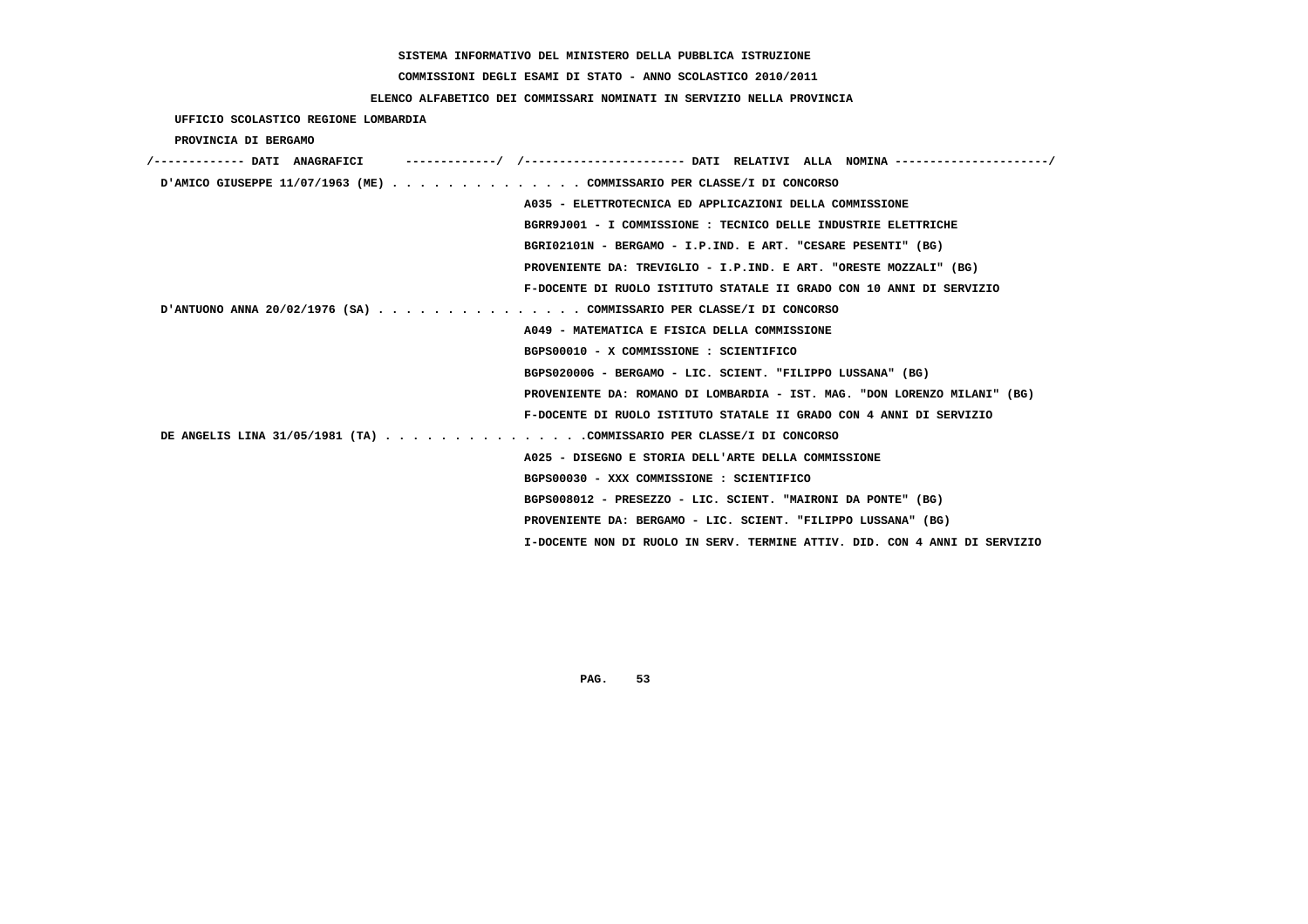# **COMMISSIONI DEGLI ESAMI DI STATO - ANNO SCOLASTICO 2010/2011**

## **ELENCO ALFABETICO DEI COMMISSARI NOMINATI IN SERVIZIO NELLA PROVINCIA**

 **UFFICIO SCOLASTICO REGIONE LOMBARDIA**

 **PROVINCIA DI BERGAMO**

| /------------- DATI ANAGRAFICI                                     |                                                                             |
|--------------------------------------------------------------------|-----------------------------------------------------------------------------|
| DE BIASE VITO 18/01/1952 (PZ) COMMISSARIO PER CLASSE/I DI CONCORSO |                                                                             |
|                                                                    | A019 - DISCIPLINE GIURIDICHE ED ECONOMIC. DELLA COMMISSIONE                 |
|                                                                    | BGTD00007 - VII COMMISSIONE : RAGIONIERE E PERITO COMMERCIALE               |
|                                                                    | BGTD01201D - CLUSONE - I.T.COMM E GEOM. "ANDREA FANTONI" (BG)               |
|                                                                    | PROVENIENTE DA: DALMINE - I.T.COMM E GEOM. "LUIGI EINAUDI" (BG)             |
|                                                                    | F-DOCENTE DI RUOLO ISTITUTO STATALE II GRADO CON 20 ANNI DI SERVIZIO        |
| DE CARO ANNA 09/08/1963 (NA) COMMISSARIO PER CLASSE/I DI CONCORSO  |                                                                             |
|                                                                    | A546 - LINGUA E CIV. STRANIERA (TEDESCO) DELLA COMMISSIONE                  |
|                                                                    | BGPL00001 - I COMMISSIONE : LINGUISTICO                                     |
|                                                                    | BGPL055009 - BERGAMO - L.R. PAR. LIC. LING. LICEO LINGUISTICO "LEONARDO DA  |
|                                                                    | II CLASSE: BERGAMO - L.R. PAR. LIC. LING. LICEO LINGUISTICO "FERMI" (BG)    |
|                                                                    | PROVENIENTE DA: TRESCORE BALNEARIO - IST.TECN.COMM. "LORENZO LOTTO" (BG)    |
|                                                                    | F-DOCENTE DI RUOLO ISTITUTO STATALE II GRADO CON 14 ANNI DI SERVIZIO        |
| DECE' GUIDO 08/04/1972 (BG) COMMISSARIO PER CLASSE/I DI CONCORSO   |                                                                             |
|                                                                    | A058 - SC.E MEC.AGR.E T.GEST.AZ., FIT., ENT. DELLA COMMISSIONE              |
|                                                                    | BGTA00001 - I COMMISSIONE : PERITO AGRARIO                                  |
|                                                                    | BGTA03101C - BERGAMO - IST.TECN.AGR. DI BERGAMO (BG)                        |
|                                                                    | PROVENIENTE DA: ROMANO DI LOMBARDIA - I.T.COMM E GEOM. "GIAMBATTISTA RUBINI |
|                                                                    | H-DOCENTE NON DI RUOLO IN SERV. TERMINE ANNO SCOL. CON 10 ANNI DI SERVIZIO  |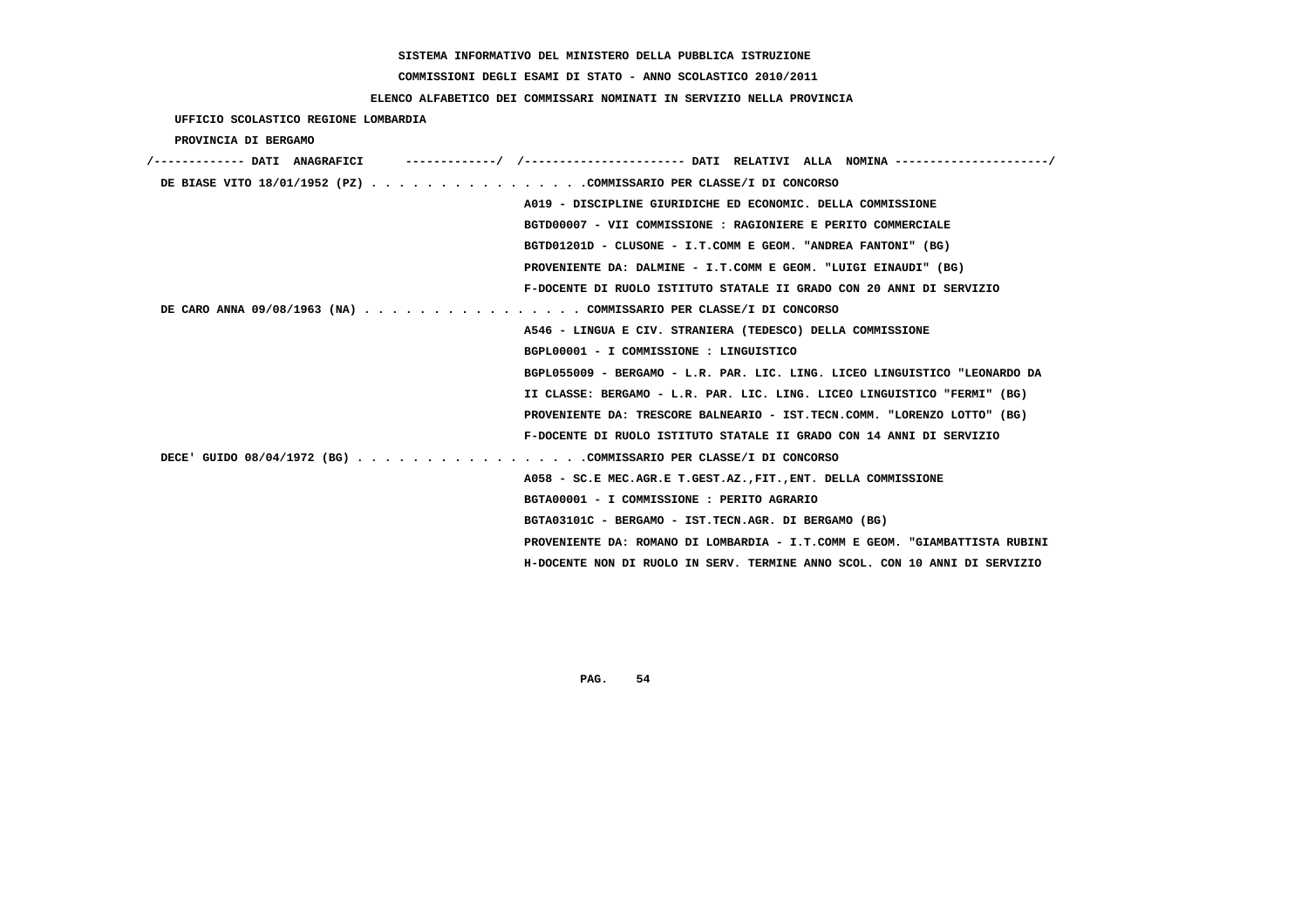# **COMMISSIONI DEGLI ESAMI DI STATO - ANNO SCOLASTICO 2010/2011**

## **ELENCO ALFABETICO DEI COMMISSARI NOMINATI IN SERVIZIO NELLA PROVINCIA**

 **UFFICIO SCOLASTICO REGIONE LOMBARDIA**

 **PROVINCIA DI BERGAMO**

| /------------- DATI ANAGRAFICI<br>------------/ /---------------------- DATT RRT.ATTVT AT.T.A NOMTNA ---------------------/ |
|-----------------------------------------------------------------------------------------------------------------------------|
| DEGLI ANTONI MARINA 05/05/1955 (BG) COMMISSARIO PER CLASSE/I DI CONCORSO                                                    |
| A017 - DISCIPLINE ECONOMICO-AZIENDALI DELLA COMMISSIONE                                                                     |
| BGTD14004 - IV COMMISSIONE : RAGIONIERE PERITO COMMERCIALE E PROGRAMMATORE                                                  |
| BGTD02000B - TREVIGLIO - IST.TECN.COMM. GUGLIELMO OBERDAN (BG)                                                              |
| PROVENIENTE DA: BERGAMO - IST.TECN.COMM. "VITTORIO EMANUELE II" (BG)                                                        |
| F-DOCENTE DI RUOLO ISTITUTO STATALE II GRADO CON 25 ANNI DI SERVIZIO                                                        |
| DEHO' DANIELA MARIA 30/04/1966 (BG) COMMISSARIO PER CLASSE/I DI CONCORSO                                                    |
| A036 - FILOSOFIA, PSICOL. E SC.DELL'EDUCAZ.                                                                                 |
| A037 - FILOSOFIA E STORIA DELLA COMMISSIONE                                                                                 |
| BGIB92001 - I COMMISSIONE SPERIMENTALE                                                                                      |
| BGPM010002 - BERGAMO - IST. MAG. "P. SECCO SUARDO" (BG)                                                                     |
| PROVENIENTE DA: ROMANO DI LOMBARDIA - IST. MAG. "DON LORENZO MILANI" (BG)                                                   |
| F-DOCENTE DI RUOLO ISTITUTO STATALE II GRADO CON 5 ANNI DI SERVIZIO                                                         |
| DELFINO ROSARIA 15/04/1963 (RC) COMMISSARIO PER CLASSE/I DI CONCORSO                                                        |
| A060 - SC.NA., CH., GEOG., MIC. DELLA COMMISSIONE                                                                           |
| BGPS00030 - XXX COMMISSIONE : SCIENTIFICO                                                                                   |
| BGPS008012 - PRESEZZO - LIC. SCIENT. "MAIRONI DA PONTE" (BG)                                                                |
| PROVENIENTE DA: BERGAMO - LIC. SCIENT. "FILIPPO LUSSANA" (BG)                                                               |
| F-DOCENTE DI RUOLO ISTITUTO STATALE II GRADO CON 23 ANNI DI SERVIZIO                                                        |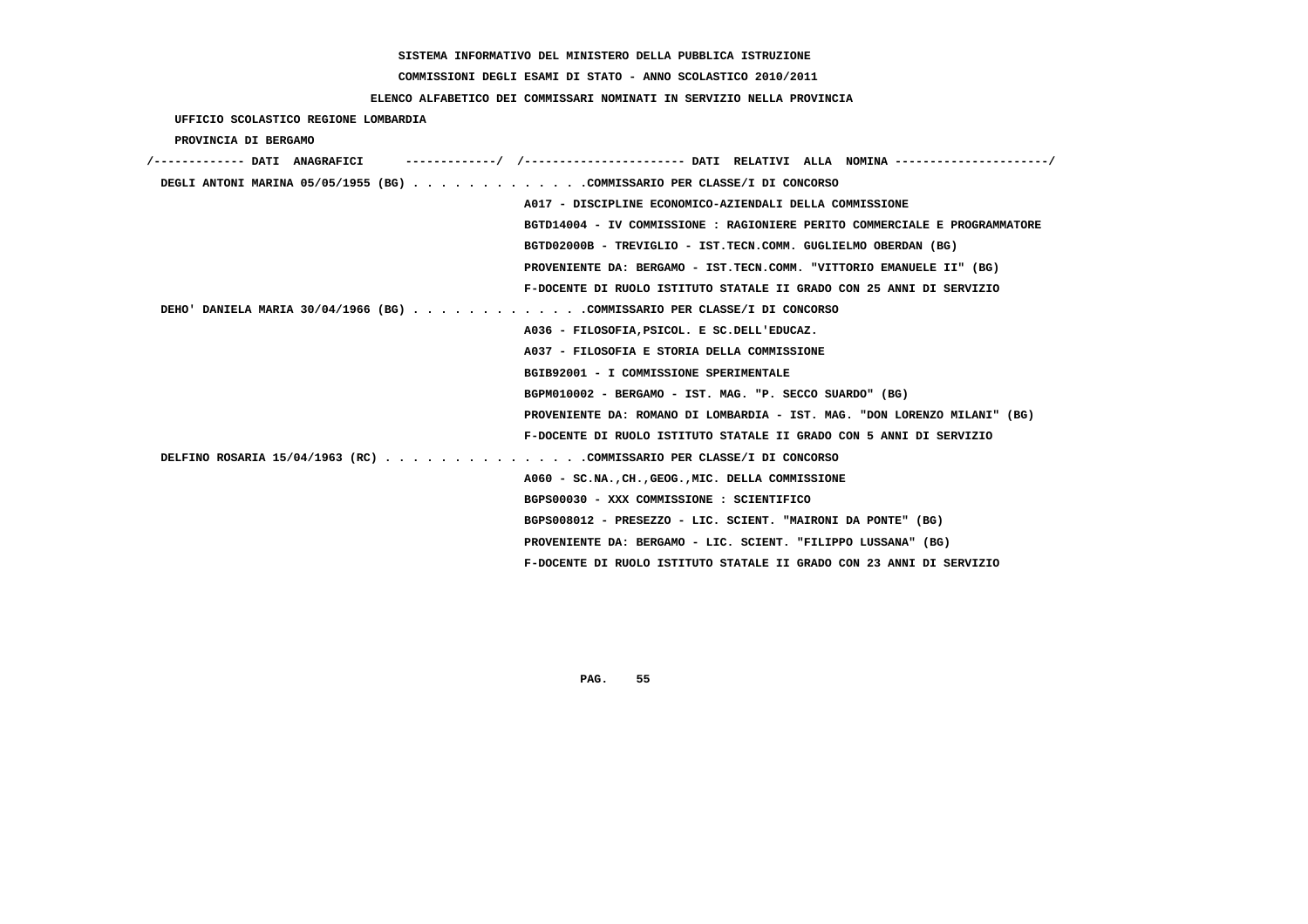# **COMMISSIONI DEGLI ESAMI DI STATO - ANNO SCOLASTICO 2010/2011**

## **ELENCO ALFABETICO DEI COMMISSARI NOMINATI IN SERVIZIO NELLA PROVINCIA**

 **UFFICIO SCOLASTICO REGIONE LOMBARDIA**

 **PROVINCIA DI BERGAMO**

| /------------- DATI ANAGRAFICI<br>-/ /----------------------    DATI RELATIVI ALLA NOMINA ---------------------/ |
|------------------------------------------------------------------------------------------------------------------|
| DELLA VALLE ANTONIO 27/07/1970 (TA) COMMISSARIO PER CLASSE/I DI CONCORSO                                         |
| A035 - ELETTROTECNICA ED APPLICAZIONI DELLA COMMISSIONE                                                          |
| BGTF51003 - III COMMISSIONE : PER. IND.LE CAPOTEC.-SPECIAL.:ELETTROTEC.E AU                                      |
| BGTF016013 - GAZZANIGA - IST.TECN.IND. "VALLE SERIANA" (BG)                                                      |
| PROVENIENTE DA: DALMINE - IST.TECN.IND. "GUGLIELMO MARCONI" (BG)                                                 |
| I-DOCENTE NON DI RUOLO IN SERV. TERMINE ATTIV. DID. CON 11 ANNI DI SERVIZIO                                      |
| DELLO BUONO GIULIO 08/01/1966 (AV) COMMISSARIO PER CLASSE/I DI CONCORSO                                          |
| A346 - LINGUA E CIV. STRANIERA (INGLESE) DELLA COMMISSIONE                                                       |
| BGRR9A001 - I COMMISSIONE : TECNICO GESTIONE AZIENDALE LINGUISTICA                                               |
| BGRC09000A - BERGAMO - IST.PROF.SERV.COM. "GUIDO GALLI" (BG)                                                     |
| PROVENIENTE DA: TRESCORE BALNEARIO - IST.PROF.SERV.COM. "LORENZO LOTTO" (BG                                      |
| I-DOCENTE NON DI RUOLO IN SERV. TERMINE ATTIV. DID. CON 14 ANNI DI SERVIZIO                                      |
| DE LUCIA RENATO 30/03/1954 (CE) COMMISSARIO PER CLASSE/I DI CONCORSO                                             |
| A037 - FILOSOFIA E STORIA DELLA COMMISSIONE                                                                      |
| BSIA44008 - VIII COMMISSIONE SPERIMENTALE                                                                        |
| BSPS03000P - BRENO - LIC. SCIENT. ISTITUTO D'ISTRUZIONE SUPERIOR (BS)                                            |
| II CLASSE: CAPO DI PONTE - L.R. PAR. LIC. LING. LICEO LINGUISTICO PARITARIO                                      |
| PROVENIENTE DA: BERGAMO - IST. MAG. "P. SECCO SUARDO" (BG)                                                       |
| F-DOCENTE DI RUOLO ISTITUTO STATALE II GRADO CON 20 ANNI DI SERVIZIO                                             |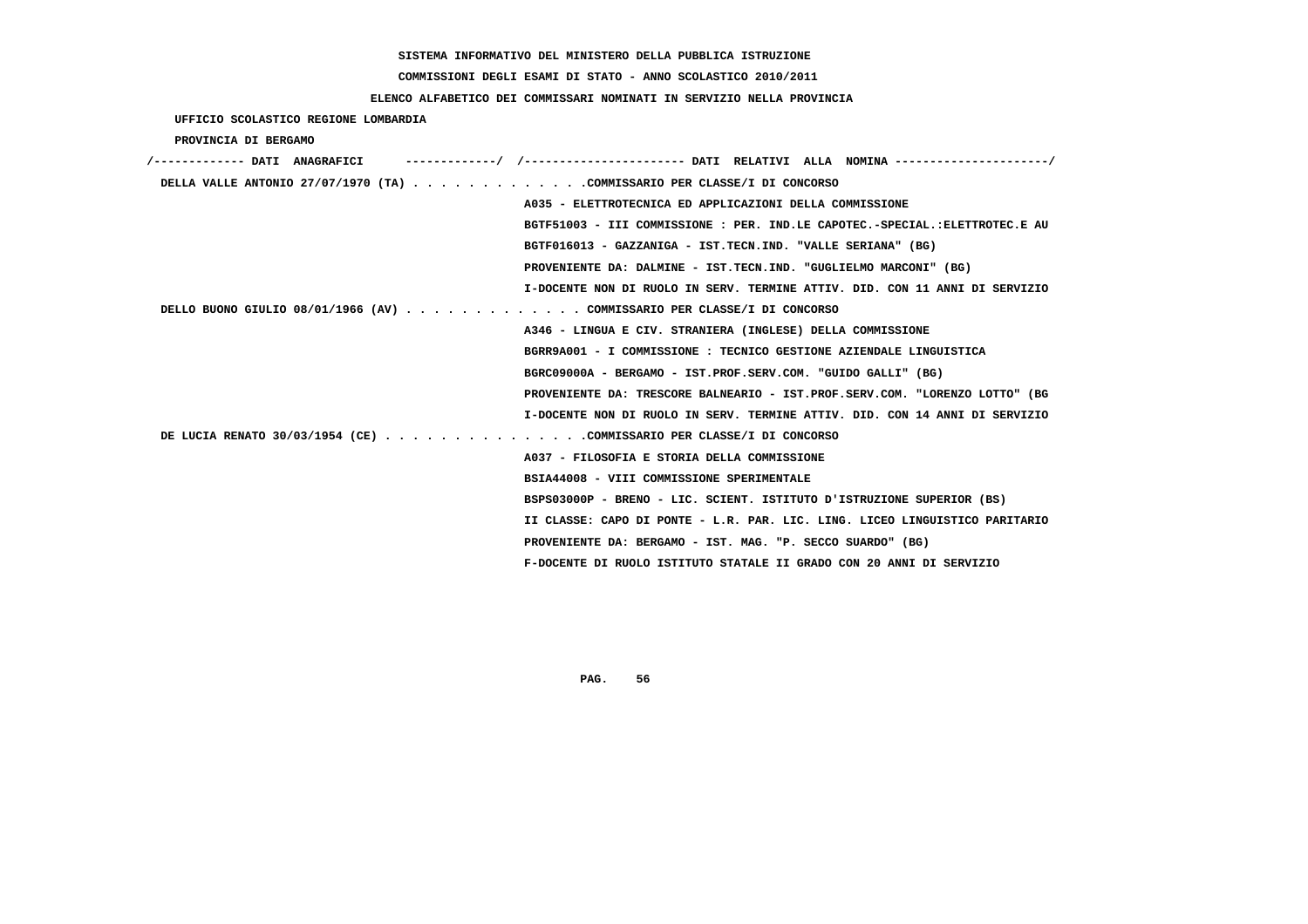# **COMMISSIONI DEGLI ESAMI DI STATO - ANNO SCOLASTICO 2010/2011**

## **ELENCO ALFABETICO DEI COMMISSARI NOMINATI IN SERVIZIO NELLA PROVINCIA**

 **UFFICIO SCOLASTICO REGIONE LOMBARDIA**

 **PROVINCIA DI BERGAMO**

| /------------- DATI ANAGRAFICI                                              | ----------/ /--------------------- DATI RELATIVI ALLA NOMINA--------------------/ |
|-----------------------------------------------------------------------------|-----------------------------------------------------------------------------------|
| DELUSO DOMENICO 21/02/1960 (BA) COMMISSARIO PER CLASSE/I DI CONCORSO        |                                                                                   |
|                                                                             | A042 - INFORMATICA DELLA COMMISSIONE                                              |
|                                                                             | BGTF45002 - II COMMISSIONE : PER. IND.LE CAPOTECNICO-SPECIALIZZ.:INFORMATIC       |
|                                                                             | BGTF010003 - BERGAMO - IST.TECN.IND. "PIETRO PALEOCAPA" (BG)                      |
|                                                                             | PROVENIENTE DA: TREVIGLIO - IST.TECN.COMM. GUGLIELMO OBERDAN (BG)                 |
|                                                                             | F-DOCENTE DI RUOLO ISTITUTO STATALE II GRADO CON 5 ANNI DI SERVIZIO               |
| DE MATTEIS LUCIA ANTONIA 05/09/1964 (LE)OMMISSARIO PER CLASSE/I DI CONCORSO |                                                                                   |
|                                                                             | A050 - LETTERE IST. ISTR. SECOND. DI II GR. DELLA COMMISSIONE                     |
|                                                                             | BGC017001 - I COMMISSIONE : ARTE APPL. - SEZ. ARTI GRAFICHE                       |
|                                                                             | BGSL01000T - BERGAMO - LIC. ART. " GIACOMO E PIO MANZU' " (BG)                    |
|                                                                             | PROVENIENTE DA: SERIATE - I.P.IND. E ART. "ETTORE MAJORANA" (BG)                  |
|                                                                             | F-DOCENTE DI RUOLO ISTITUTO STATALE II GRADO CON 3 ANNI DI SERVIZIO               |
| DE PASCALE ENRICO 29/09/1953 (BG) COMMISSARIO PER CLASSE/I DI CONCORSO      |                                                                                   |
|                                                                             | A061 - STORIA DELL'ARTE DELLA COMMISSIONE                                         |
|                                                                             | BSC005001 - I COMMISSIONE : DURATA QUINQUENNALE                                   |
|                                                                             | BSSL05000R - BRESCIA - LIC. ART. "OLIVIERI MAFFEO" - BRESCIA (BS)                 |
|                                                                             | PROVENIENTE DA: BERGAMO - LIC. ART. " GIACOMO E PIO MANZU' " (BG)                 |
|                                                                             | F-DOCENTE DI RUOLO ISTITUTO STATALE II GRADO CON 26 ANNI DI SERVIZIO              |
|                                                                             |                                                                                   |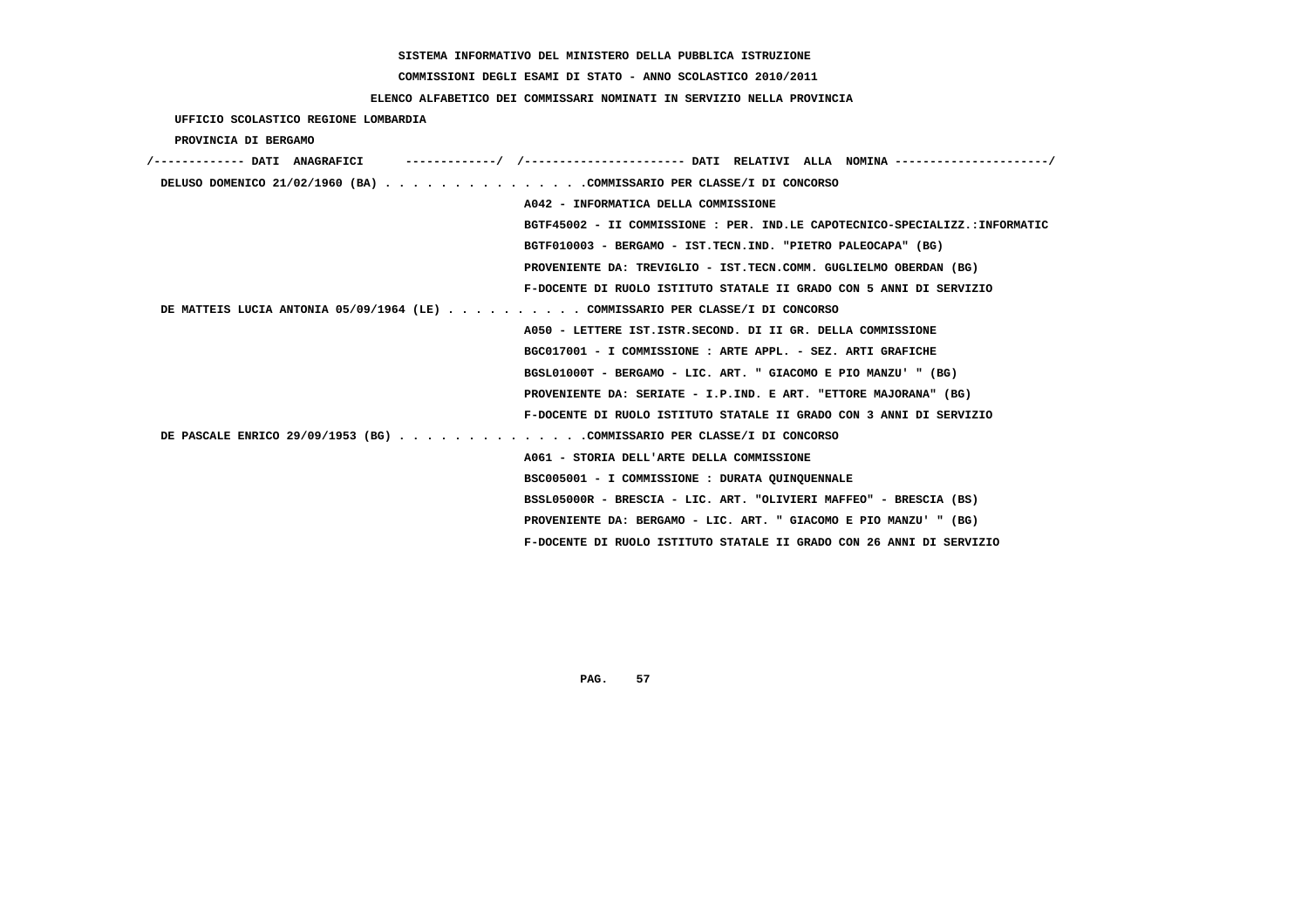# **COMMISSIONI DEGLI ESAMI DI STATO - ANNO SCOLASTICO 2010/2011**

## **ELENCO ALFABETICO DEI COMMISSARI NOMINATI IN SERVIZIO NELLA PROVINCIA**

 **UFFICIO SCOLASTICO REGIONE LOMBARDIA**

 **PROVINCIA DI BERGAMO**

| /------------- DATI ANAGRAFICI                                              |                                                                             |
|-----------------------------------------------------------------------------|-----------------------------------------------------------------------------|
| DE SIMONE TIZIANA 03/06/1953 (VI) COMMISSARIO PER CLASSE/I DI CONCORSO      |                                                                             |
|                                                                             | A060 - SC.NA., CH., GEOG., MIC. DELLA COMMISSIONE                           |
|                                                                             | BGPS00035 - XXXV COMMISSIONE : SCIENTIFICO                                  |
|                                                                             | BGPS01301D - ZOGNO - LIC. SCIENT. "DAVID MARIA TUROLDO" (BG)                |
|                                                                             | PROVENIENTE DA: BERGAMO - LIC. SCIENT. "FILIPPO LUSSANA" (BG)               |
|                                                                             | F-DOCENTE DI RUOLO ISTITUTO STATALE II GRADO CON 26 ANNI DI SERVIZIO        |
| DE VECCHI DANIELA 30/11/1976 (BG) COMMISSARIO PER CLASSE/I DI CONCORSO      |                                                                             |
|                                                                             | A047 - MATEMATICA DELLA COMMISSIONE                                         |
|                                                                             | BGRR9J002 - II COMMISSIONE : TECNICO DELLE INDUSTRIE ELETTRICHE             |
|                                                                             | BGRI00401X - TREVIGLIO - I.P.IND. E ART. "ORESTE MOZZALI" (BG)              |
|                                                                             | PROVENIENTE DA: SARNICO - I.P.IND. E ART. "SERAFINO RIVA" (BG)              |
|                                                                             | I-DOCENTE NON DI RUOLO IN SERV. TERMINE ATTIV. DID. CON 9 ANNI DI SERVIZIO  |
| DE VINCENTIS FRANCESCO 24/11/1952 (MI) COMMISSARIO PER CLASSE/I DI CONCORSO |                                                                             |
|                                                                             | A072 - TOPOG. GEN., COSTR.RUR. E DISEGNO DELLA COMMISSIONE                  |
|                                                                             | BGTL01004 - IV COMMISSIONE : GEOMETRA                                       |
|                                                                             | BGTD006016 - ROMANO DI LOMBARDIA - I.T.COMM E GEOM. "GIAMBATTISTA RUBINI" ( |
|                                                                             | PROVENIENTE DA: BERGAMO - IST.TEC.GEOMETRI "GIACOMO OUARENGHI" (BG)         |
|                                                                             | F-DOCENTE DI RUOLO ISTITUTO STATALE II GRADO CON 24 ANNI DI SERVIZIO        |
|                                                                             |                                                                             |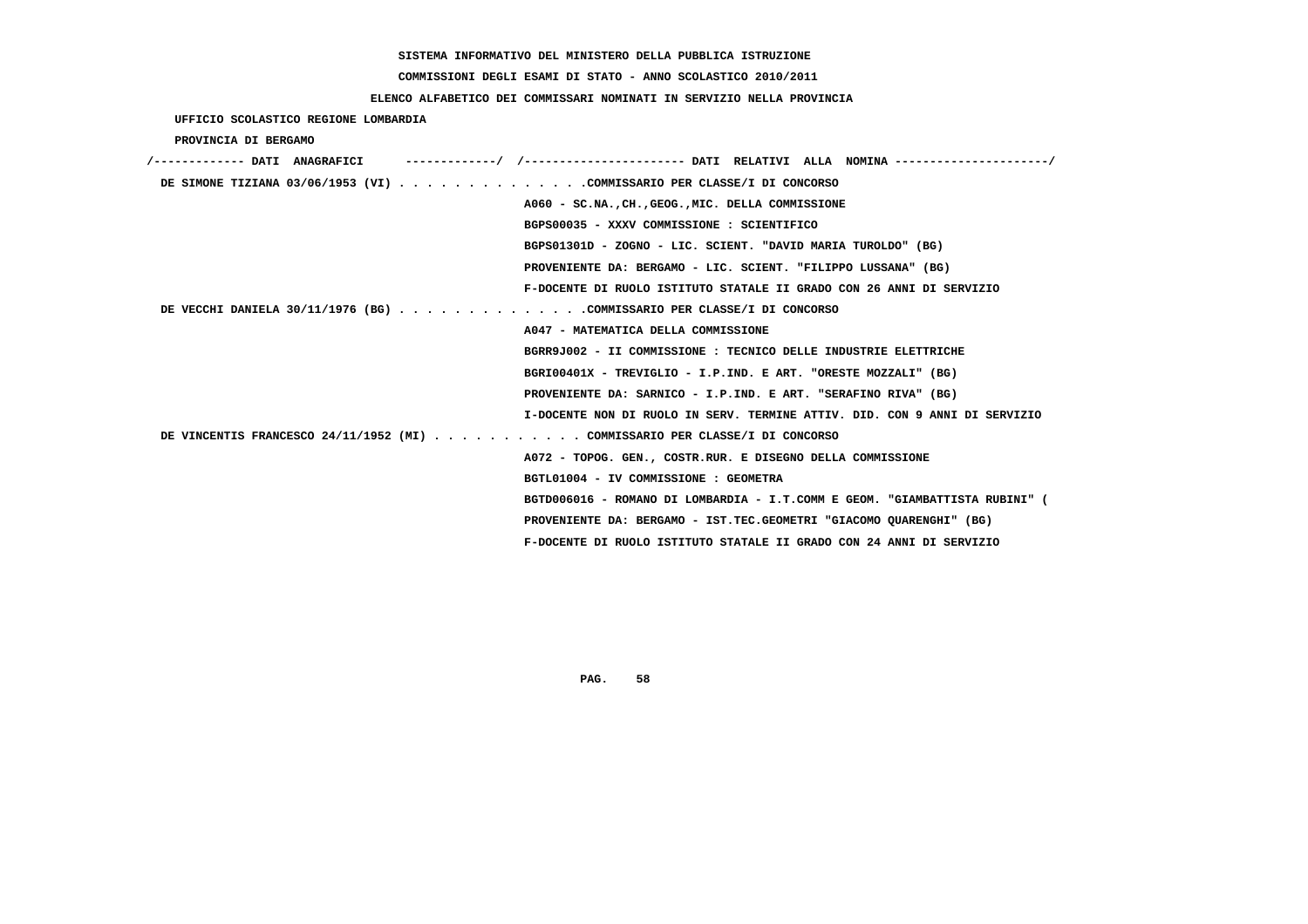**COMMISSIONI DEGLI ESAMI DI STATO - ANNO SCOLASTICO 2010/2011**

### **ELENCO ALFABETICO DEI COMMISSARI NOMINATI IN SERVIZIO NELLA PROVINCIA**

 **UFFICIO SCOLASTICO REGIONE LOMBARDIA**

 **PROVINCIA DI BERGAMO**

| /------------- DATI ANAGRAFICI | ----------/ /--------------------- DATI RELATIVI ALLA NOMINA--------------------/ |
|--------------------------------|-----------------------------------------------------------------------------------|
|                                | DIANA MARIA TERESA 08/08/1966 (CL) COMMISSARIO PER CLASSE/I DI CONCORSO           |
|                                | A036 - FILOSOFIA, PSICOL. E SC. DELL'EDUCAZ. DELLA COMMISSIONE                    |
|                                | BGISFP002 - II COMMISSIONE SPERIMENTALE                                           |
|                                | BGPM00301X - PRESEZZO - IST. MAG. "BETTY AMBIVERI" (BG)                           |
|                                | PROVENIENTE DA: ZOGNO - IST. MAG. "DAVID MARIA TUROLDO" (BG)                      |
|                                | F-DOCENTE DI RUOLO ISTITUTO STATALE II GRADO CON 2 ANNI DI SERVIZIO               |
|                                | DI BACCO ROBERTO 12/08/1956 (VA) COMMISSARIO PER CLASSE/I DI CONCORSO             |
|                                | A072 - TOPOG. GEN., COSTR.RUR. E DISEGNO DELLA COMMISSIONE                        |
|                                | BGIM07001 - I COMMISSIONE SPERIMENTALE                                            |
|                                | BGTD006016 - ROMANO DI LOMBARDIA - I.T.COMM E GEOM. "GIAMBATTISTA RUBINI" (       |
|                                | II CLASSE: TREVIGLIO - L.R. PAR. IST.TEC.GEOMETRI I.T.G. "DON BOSCO" (BG)         |
|                                | PROVENIENTE DA: BERGAMO - IST.TEC.GEOMETRI "GIACOMO OUARENGHI" (BG)               |
|                                | F-DOCENTE DI RUOLO ISTITUTO STATALE II GRADO CON 18 ANNI DI SERVIZIO              |
|                                | DI FEDERICO LINA 04/07/1954 (CE) COMMISSARIO PER CLASSE/I DI CONCORSO             |
|                                | A019 - DISCIPLINE GIURIDICHE ED ECONOMIC. DELLA COMMISSIONE                       |
|                                | BGTF51004 - IV COMMISSIONE : PER. IND.LE CAPOTEC.-SPECIAL.:ELETTROTEC.E AUT       |
|                                | PROVENIENTE DA: BERGAMO - IST.PROF.SERV.COM. "GUIDO GALLI" (BG)                   |
|                                | F-DOCENTE DI RUOLO ISTITUTO STATALE II GRADO CON 19 ANNI DI SERVIZIO              |
|                                |                                                                                   |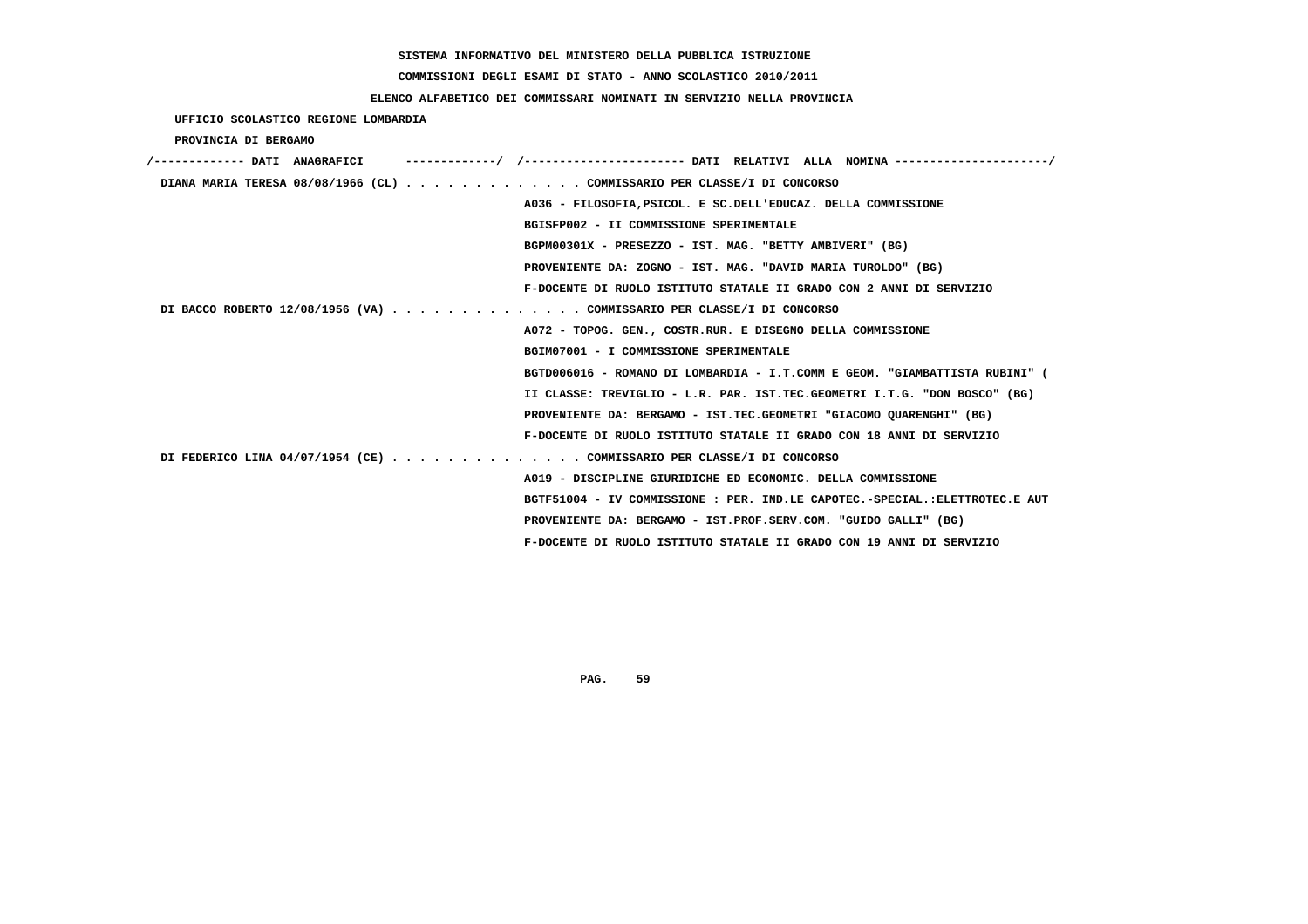# **COMMISSIONI DEGLI ESAMI DI STATO - ANNO SCOLASTICO 2010/2011**

## **ELENCO ALFABETICO DEI COMMISSARI NOMINATI IN SERVIZIO NELLA PROVINCIA**

 **UFFICIO SCOLASTICO REGIONE LOMBARDIA**

 **PROVINCIA DI BERGAMO**

| /------------- DATI ANAGRAFICI | -----------/ /----------------------- DATI RELATIVI ALLA NOMINA ---------------------/ |
|--------------------------------|----------------------------------------------------------------------------------------|
|                                | DI FRANCO CALOGERO 21/02/1965 (AG) COMMISSARIO PER CLASSE/I DI CONCORSO                |
|                                | A047 - MATEMATICA DELLA COMMISSIONE                                                    |
|                                | BGTF25001 - I COMMISSIONE : PER. IND.LE CAPOTECNICO-SPECIALIZZ.NE:CHIMICO              |
|                                | BGTF032011 - BERGAMO - IST.TECN.IND. "GIULIO NATTA" (BG)                               |
|                                | PROVENIENTE DA: CLUSONE - I.T.COMM E GEOM. "ANDREA FANTONI" (BG)                       |
|                                | F-DOCENTE DI RUOLO ISTITUTO STATALE II GRADO CON 6 ANNI DI SERVIZIO                    |
|                                | DI MARCO LORENZA 25/10/1976 (TE) COMMISSARIO PER CLASSE/I DI CONCORSO                  |
|                                | A049 - MATEMATICA E FISICA DELLA COMMISSIONE                                           |
|                                | BGISCM001 - I COMMISSIONE SPERIMENTALE                                                 |
|                                | BGPC05500B - TREVIGLIO - L.R. PAR. LIC. CLAS. LICEO CLASSICO "DON BOSCO" (B            |
|                                | PROVENIENTE DA: BERGAMO - LIC. CLAS. "PAOLO SARPI" (BG)                                |
|                                | H-DOCENTE NON DI RUOLO IN SERV. TERMINE ANNO SCOL. CON 4 ANNI DI SERVIZIO              |
|                                | DI MARZO ANGELINA 03/02/1963 (CB) COMMISSARIO PER CLASSE/I DI CONCORSO                 |
|                                | A047 - MATEMATICA                                                                      |
|                                | A049 - MATEMATICA E FISICA DELLA COMMISSIONE                                           |
|                                | BGIA44001 - I COMMISSIONE SPERIMENTALE                                                 |
|                                | BGPM02000L - BERGAMO - IST. MAG. "GIOVANNI FALCONE" (BG)                               |
|                                | PROVENIENTE DA: GAZZANIGA - I.P.IND. E ART. "VALLE SERIANA" (BG)                       |
|                                | F-DOCENTE DI RUOLO ISTITUTO STATALE II GRADO CON 11 ANNI DI SERVIZIO                   |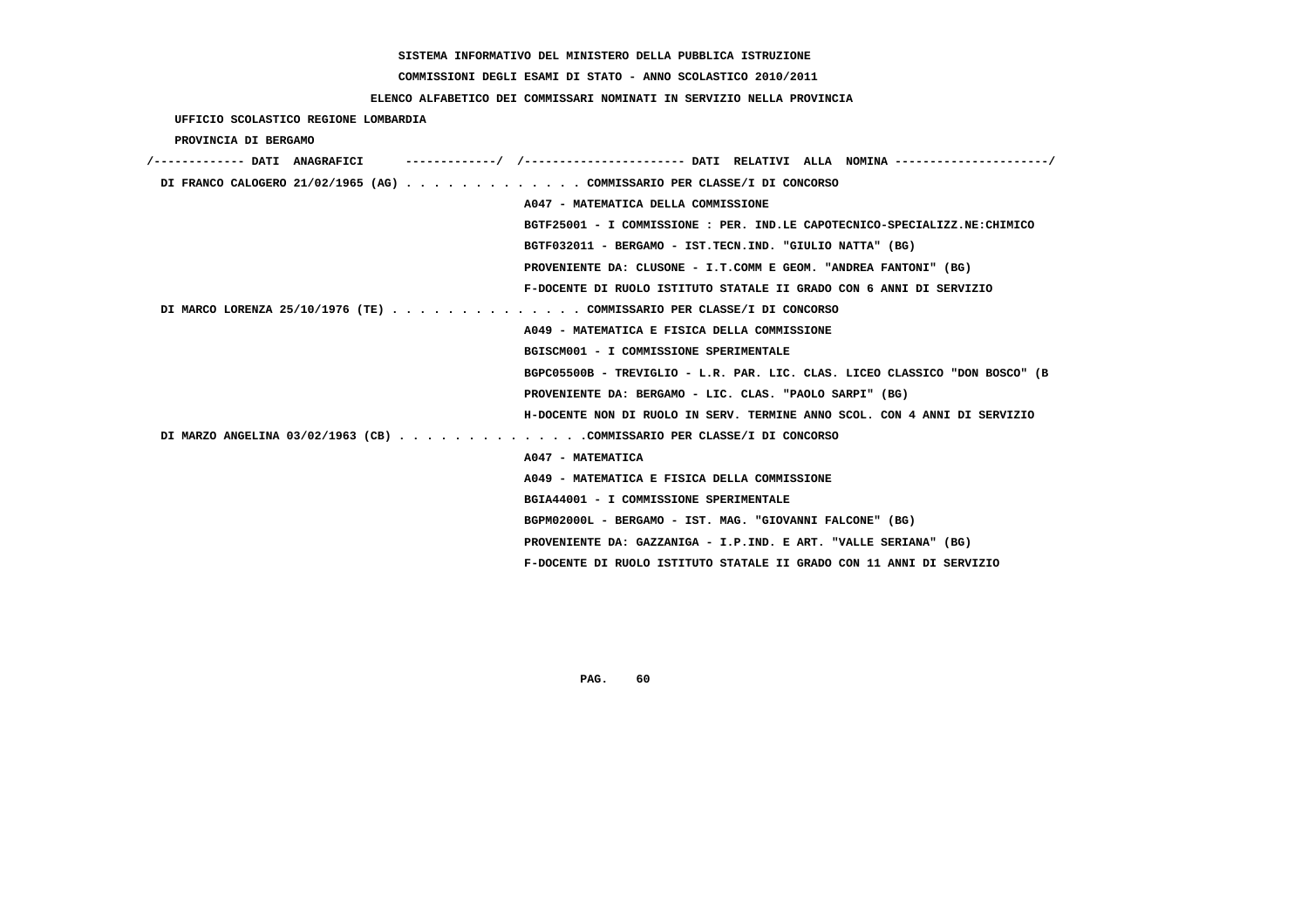**COMMISSIONI DEGLI ESAMI DI STATO - ANNO SCOLASTICO 2010/2011**

## **ELENCO ALFABETICO DEI COMMISSARI NOMINATI IN SERVIZIO NELLA PROVINCIA**

 **UFFICIO SCOLASTICO REGIONE LOMBARDIA**

 **PROVINCIA DI BERGAMO**

| /------------- DATI ANAGRAFICI |                                                                             |
|--------------------------------|-----------------------------------------------------------------------------|
|                                | DI MICCO ROBERTO 07/07/1972 (EE) COMMISSARIO PER CLASSE/I DI CONCORSO       |
|                                | A035 - ELETTROTECNICA ED APPLICAZIONI DELLA COMMISSIONE                     |
|                                | BGRR9K001 - I COMMISSIONE : TECNICO DELLE INDUSTRIE ELETTRONICHE            |
|                                | BGRI01901N - CLUSONE - I.P.IND. E ART. ISTITUTO SUPERIORE "TARCISIO P (BG)  |
|                                | PROVENIENTE DA: TREVIGLIO - I.P.IND. E ART. "ORESTE MOZZALI" (BG)           |
|                                | F-DOCENTE DI RUOLO ISTITUTO STATALE II GRADO CON 4 ANNI DI SERVIZIO         |
|                                | DI MINICO ANGELO 18/08/1957 (AV) COMMISSARIO PER CLASSE/I DI CONCORSO       |
|                                | A017 - DISCIPLINE ECONOMICO-AZIENDALI DELLA COMMISSIONE                     |
|                                | BGTD00009 - IX COMMISSIONE : RAGIONIERE E PERITO COMMERCIALE                |
|                                | BGTD007012 - LOVERE - IST.TECN.COMM. "IVAN PIANA" (BG)                      |
|                                | PROVENIENTE DA: DALMINE - I.T.COMM E GEOM. "LUIGI EINAUDI" (BG)             |
|                                | F-DOCENTE DI RUOLO ISTITUTO STATALE II GRADO CON 20 ANNI DI SERVIZIO        |
|                                | DI NATALE IDA 29/06/1975 (AQ) COMMISSARIO PER CLASSE/I DI CONCORSO          |
|                                | A017 - DISCIPLINE ECONOMICO-AZIENDALI DELLA COMMISSIONE                     |
|                                | BGTD14002 - II COMMISSIONE : RAGIONIERE PERITO COMMERCIALE E PROGRAMMATORE  |
|                                | BGTD006016 - ROMANO DI LOMBARDIA - I.T.COMM E GEOM. "GIAMBATTISTA RUBINI" ( |
|                                | PROVENIENTE DA: TREVIGLIO - IST.TECN.COMM. "GUGLIELMO OBERDAN " (CORSO SE ( |
|                                | I-DOCENTE NON DI RUOLO IN SERV. TERMINE ATTIV. DID. CON 6 ANNI DI SERVIZIO  |
|                                |                                                                             |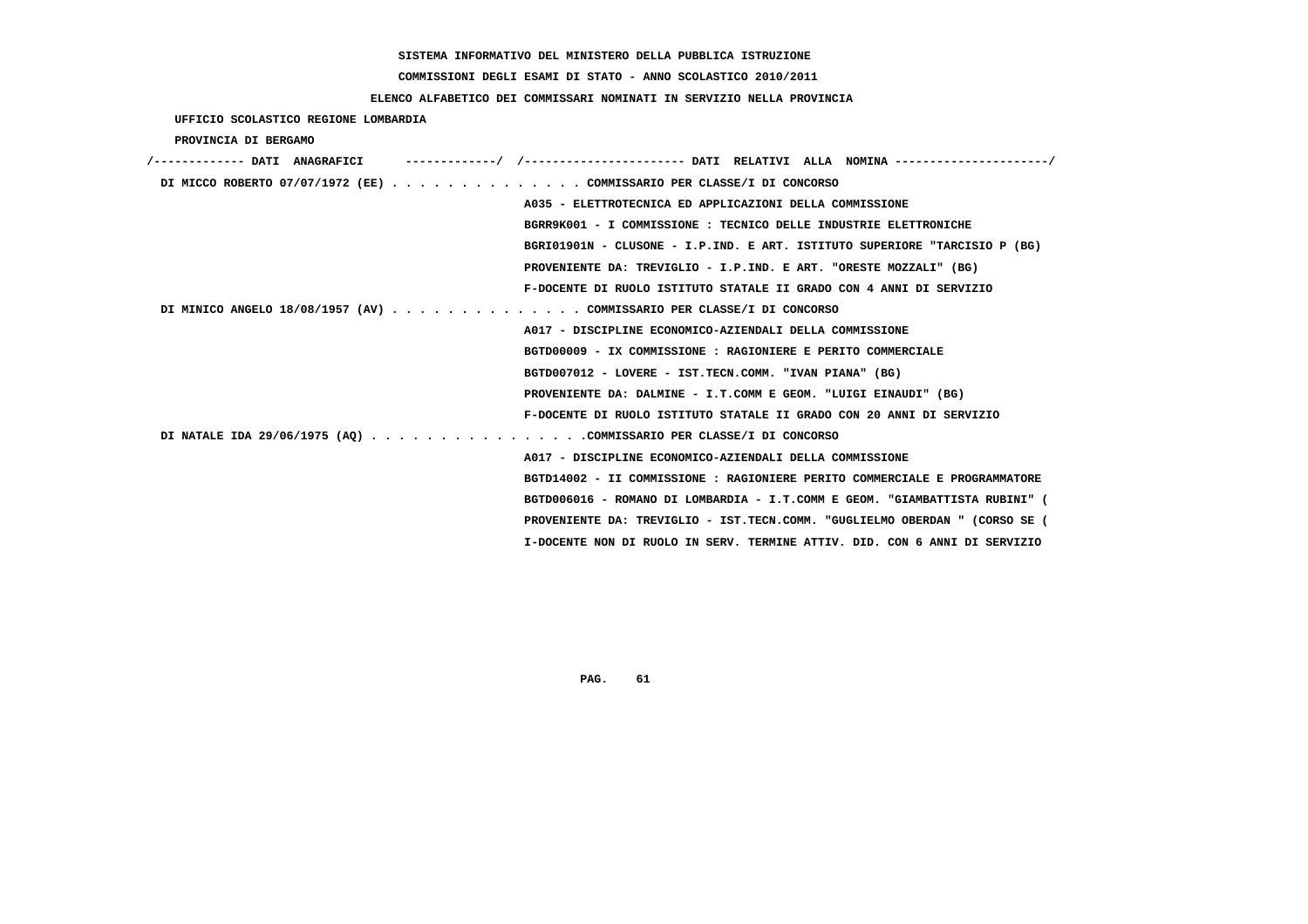# **COMMISSIONI DEGLI ESAMI DI STATO - ANNO SCOLASTICO 2010/2011**

## **ELENCO ALFABETICO DEI COMMISSARI NOMINATI IN SERVIZIO NELLA PROVINCIA**

 **UFFICIO SCOLASTICO REGIONE LOMBARDIA**

 **PROVINCIA DI BERGAMO**

| /------------- DATI ANAGRAFICI                                            |
|---------------------------------------------------------------------------|
| DI PAOLA FABRIZIO 26/02/1964 (TE) COMMISSARIO PER CLASSE/I DI CONCORSO    |
| A049 - MATEMATICA E FISICA DELLA COMMISSIONE                              |
| BGIB92003 - III COMMISSIONE SPERIMENTALE                                  |
| BGPM010002 - BERGAMO - IST. MAG. "P. SECCO SUARDO" (BG)                   |
| PROVENIENTE DA: ZOGNO - LIC. SCIENT. "DAVID MARIA TUROLDO" (BG)           |
| F-DOCENTE DI RUOLO ISTITUTO STATALE II GRADO CON 9 ANNI DI SERVIZIO       |
| DI PIERRO ANNA MARIA 22/09/1954 (BA) COMMISSARIO PER CLASSE/I DI CONCORSO |
| A019 - DISCIPLINE GIURIDICHE ED ECONOMIC. DELLA COMMISSIONE               |
| BGRR9B003 - III COMMISSIONE : TECNICO GESTIONE AZIENDALE INFORMATICA      |
| BGRC01401T - TRESCORE BALNEARIO - IST.PROF.SERV.COM. "LORENZO LOTTO" (BG) |
| PROVENIENTE DA: TREVIGLIO - IS.PR.SERV.COM.TUR "ZENALE E BUTINONE" (BG)   |
| F-DOCENTE DI RUOLO ISTITUTO STATALE II GRADO CON 10 ANNI DI SERVIZIO      |
| DI PRAZZA VINCENZO 18/03/1956 (AG) COMMISSARIO PER CLASSE/I DI CONCORSO   |
| A025 - DISEGNO E STORIA DELL'ARTE DELLA COMMISSIONE                       |
| BGPS00010 - X COMMISSIONE : SCIENTIFICO                                   |
| BGPS02000G - BERGAMO - LIC. SCIENT. "FILIPPO LUSSANA" (BG)                |
| PROVENIENTE DA: ZOGNO - LIC. SCIENT. "DAVID MARIA TUROLDO" (BG)           |
| F-DOCENTE DI RUOLO ISTITUTO STATALE II GRADO CON 2 ANNI DI SERVIZIO       |
|                                                                           |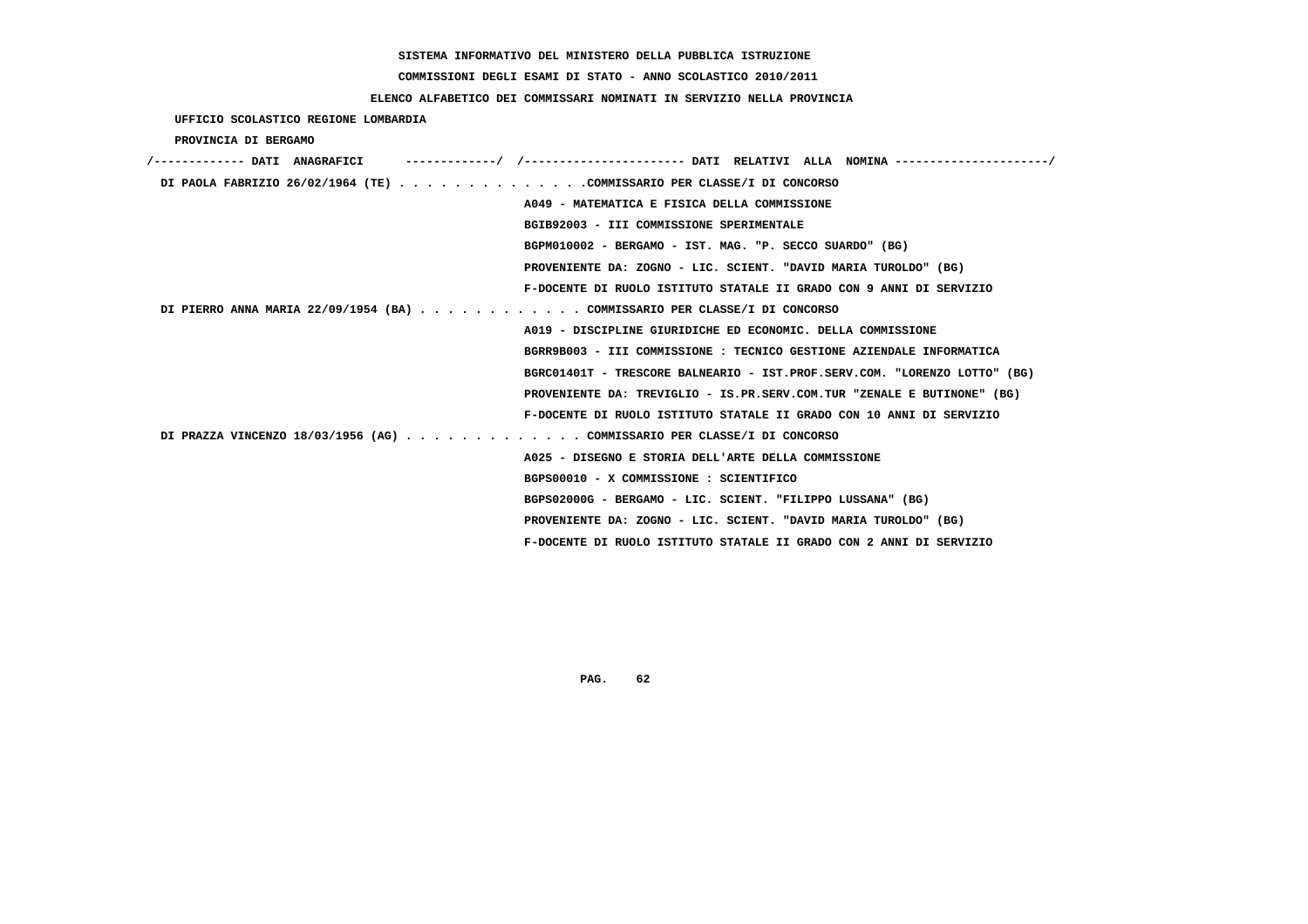# **COMMISSIONI DEGLI ESAMI DI STATO - ANNO SCOLASTICO 2010/2011**

## **ELENCO ALFABETICO DEI COMMISSARI NOMINATI IN SERVIZIO NELLA PROVINCIA**

 **UFFICIO SCOLASTICO REGIONE LOMBARDIA**

 **PROVINCIA DI BERGAMO**

| /------------- DATI ANAGRAFICI                                             |                                                                             |
|----------------------------------------------------------------------------|-----------------------------------------------------------------------------|
| DI RAIMONDO ADRIANA 01/08/1951 (RG) COMMISSARIO PER CLASSE/I DI CONCORSO   |                                                                             |
|                                                                            | A060 - SC.NACHGEOGMIC. DELLA COMMISSIONE                                    |
|                                                                            | BGISCM001 - I COMMISSIONE SPERIMENTALE                                      |
|                                                                            | BGPC05500B - TREVIGLIO - L.R. PAR. LIC. CLAS. LICEO CLASSICO "DON BOSCO" (B |
|                                                                            | PROVENIENTE DA: ROMANO DI LOMBARDIA - IST. MAG. "DON LORENZO MILANI" (BG)   |
|                                                                            | F-DOCENTE DI RUOLO ISTITUTO STATALE II GRADO CON 17 ANNI DI SERVIZIO        |
| DI RENZO GIUSEPPE 08/12/1970 (VV) COMMISSARIO PER CLASSE/I DI CONCORSO     |                                                                             |
|                                                                            | A016 - COSTR., TECNOL. DELLE COST. E DIS. TEC. DELLA COMMISSIONE            |
|                                                                            | BGTL00001 - I COMMISSIONE : GEOMETRA                                        |
|                                                                            | BGTL025001 - BERGAMO - L.R. PAR. IST.TEC.GEOMETRI I.T.G. "LEONARDO DA VINCI |
|                                                                            | II CLASSE: CAPRINO BERGAMASCO - L.R. PAR. IST.TEC.GEOMETRI I.T.G. "CELANA"  |
|                                                                            | PROVENIENTE DA: CLUSONE - I.T.COMM E GEOM. "ANDREA FANTONI" (BG)            |
|                                                                            | I-DOCENTE NON DI RUOLO IN SERV. TERMINE ATTIV. DID. CON 4 ANNI DI SERVIZIO  |
| DI SILVESTRO VINCENZO 02/11/1952 (NA) COMMISSARIO PER CLASSE/I DI CONCORSO |                                                                             |
|                                                                            | A034 - ELETTRONICA DELLA COMMISSIONE                                        |
|                                                                            | BGRR9L001 - I COMMISSIONE : TECNICO INDUSTRIE MECCANICHE                    |
|                                                                            | BGRI02101N - BERGAMO - I.P.IND. E ART. "CESARE PESENTI" (BG)                |
|                                                                            | PROVENIENTE DA: SERIATE - IST.TECN.IND. "ETTORE MAJORANA" (BG)              |
|                                                                            | F-DOCENTE DI RUOLO ISTITUTO STATALE II GRADO CON 30 ANNI DI SERVIZIO        |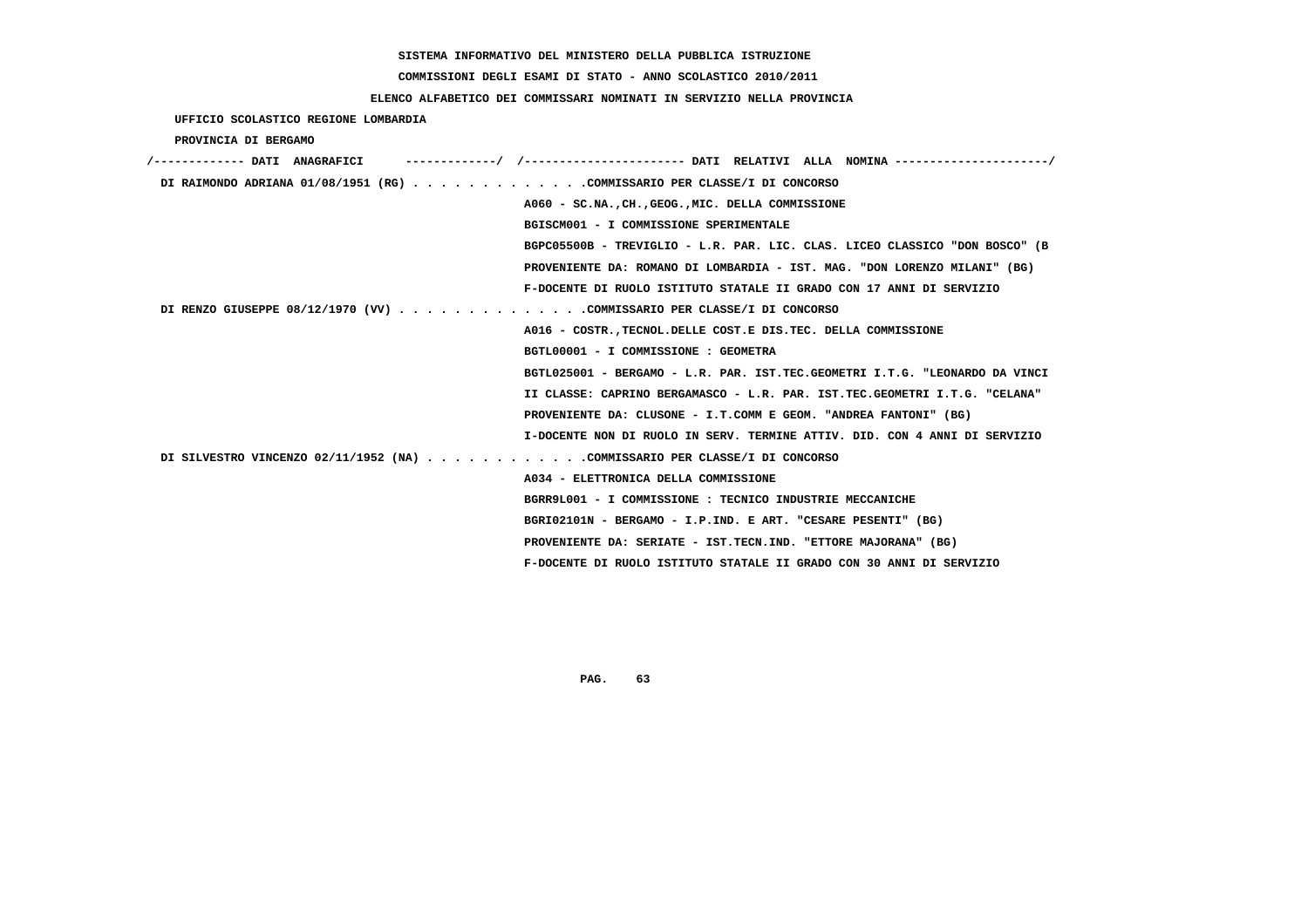#### **COMMISSIONI DEGLI ESAMI DI STATO - ANNO SCOLASTICO 2010/2011**

#### **ELENCO ALFABETICO DEI COMMISSARI NOMINATI IN SERVIZIO NELLA PROVINCIA**

 **UFFICIO SCOLASTICO REGIONE LOMBARDIA PROVINCIA DI BERGAMO /------------- DATI ANAGRAFICI -------------/ /----------------------- DATI RELATIVI ALLA NOMINA ----------------------/ DI VITA ANGELO 15/07/1974 (EN) . . . . . . . . . . . . . . . COMMISSARIO PER CLASSE/I DI CONCORSO A060 - SC.NA.,CH.,GEOG.,MIC. DELLA COMMISSIONE BGISFN001 - I COMMISSIONE SPERIMENTALE BGPM03401G - ROMANO DI LOMBARDIA - IST. MAG. "DON LORENZO MILANI" (BG) II CLASSE: CARAVAGGIO - LIC. SCIENT. "GALILEO GALILEI" (BG) PROVENIENTE DA: DALMINE - IS.PR.SERV.COM.TUR "LUIGI EINAUDI" (BG) I-DOCENTE NON DI RUOLO IN SERV. TERMINE ATTIV. DID. CON 7 ANNI DI SERVIZIO DODESINI CATERINA 13/05/1963 (BG) . . . . . . . . . . . . . .COMMISSARIO PER CLASSE/I DI CONCORSO A047 - MATEMATICA DELLA COMMISSIONE BGPS00004 - IV COMMISSIONE : SCIENTIFICO II CLASSE: BERGAMO - L.R. PAR. IST. MAG. IST. MAGISTRALE "SUORE SACRAME (BG PROVENIENTE DA: ALZANO LOMBARDO - LIC. SCIENT. "EDOARDO AMALDI" (BG) I-DOCENTE NON DI RUOLO IN SERV. TERMINE ATTIV. DID. CON 15 ANNI DI SERVIZIO DOLCI CESARE 22/06/1953 (BG) . . . . . . . . . . . . . . . . COMMISSARIO PER CLASSE/I DI CONCORSO A020 - DISCIPLINE MECCANICHE E TECNOLOGIA DELLA COMMISSIONE BGRR9L003 - III COMMISSIONE : TECNICO INDUSTRIE MECCANICHE BGRI00401X - TREVIGLIO - I.P.IND. E ART. "ORESTE MOZZALI" (BG) II CLASSE: ROMANO DI LOMBARDIA - I.P.IND. E ART. "GIAMBATTISTA RUBINI" (BG) PROVENIENTE DA: BERGAMO - IST.TECN.IND. "PIETRO PALEOCAPA" (BG) F-DOCENTE DI RUOLO ISTITUTO STATALE II GRADO CON 19 ANNI DI SERVIZIO**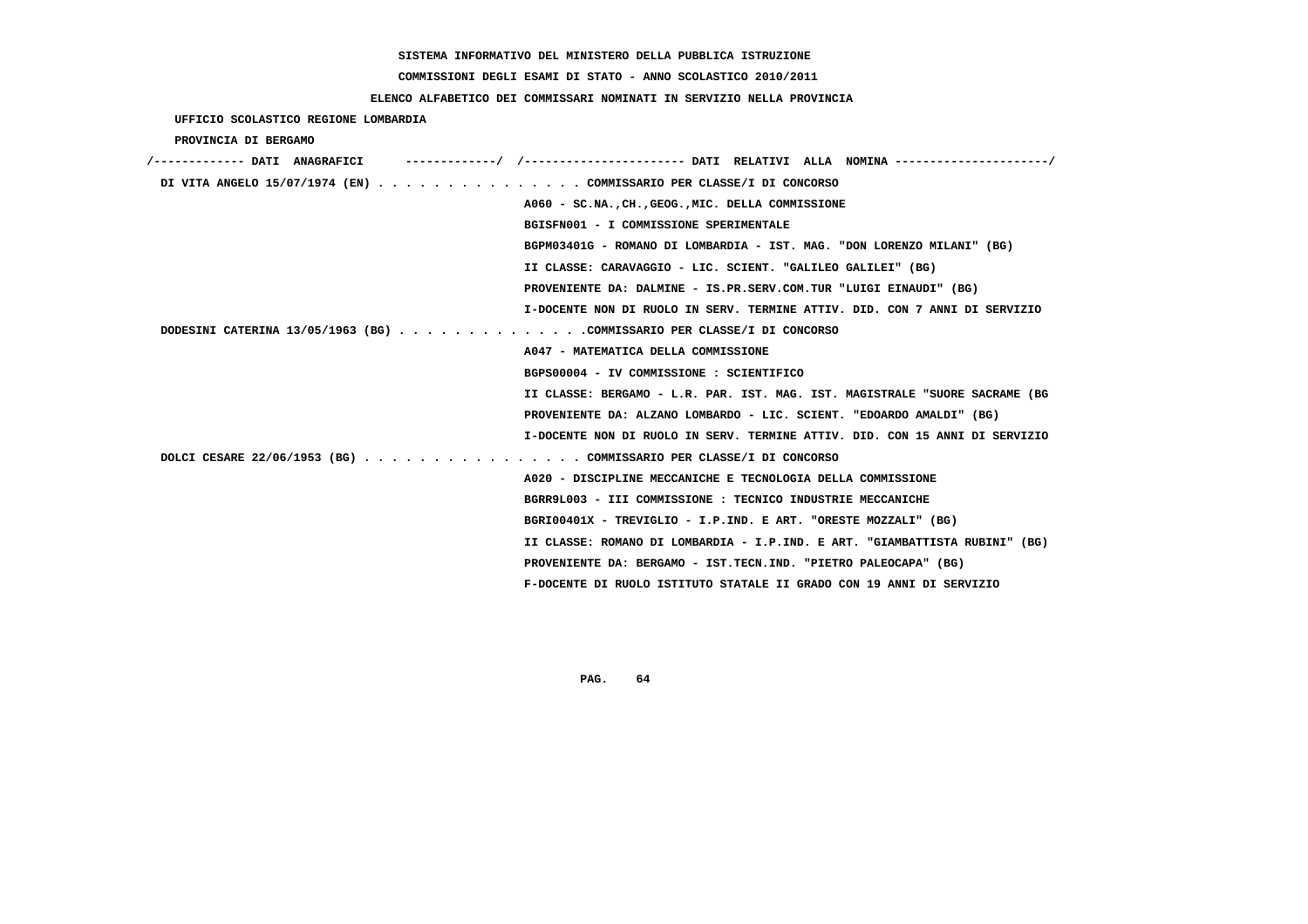**COMMISSIONI DEGLI ESAMI DI STATO - ANNO SCOLASTICO 2010/2011**

### **ELENCO ALFABETICO DEI COMMISSARI NOMINATI IN SERVIZIO NELLA PROVINCIA**

 **UFFICIO SCOLASTICO REGIONE LOMBARDIA**

 **PROVINCIA DI BERGAMO**

| DONADONI GIULIANO 24/10/1946 (BG) COMMISSARIO PER CLASSE/I DI CONCORSO |                                                                             |
|------------------------------------------------------------------------|-----------------------------------------------------------------------------|
|                                                                        | A017 - DISCIPLINE ECONOMICO-AZIENDALI DELLA COMMISSIONE                     |
|                                                                        | BGTD00016 - XVI COMMISSIONE : RAGIONIERE E PERITO COMMERCIALE               |
|                                                                        | BGTD013019 - ZOGNO - I.T.COMM E GEOM. "DAVID MARIA TUROLDO" (BG)            |
|                                                                        | PROVENIENTE DA: BERGAMO - IST.TECN.COMM. "BORTOLO BELOTTI" (BG)             |
|                                                                        | F-DOCENTE DI RUOLO ISTITUTO STATALE II GRADO CON 31 ANNI DI SERVIZIO        |
| DONATO ANTONINO 01/12/1964 (TP) COMMISSARIO PER CLASSE/I DI CONCORSO   |                                                                             |
|                                                                        | A017 - DISCIPLINE ECONOMICO-AZIENDALI DELLA COMMISSIONE                     |
|                                                                        | BGRR90002 - II COMMISSIONE : TECNICO DEI SERVIZI TURISTICI                  |
|                                                                        | BGRC01101A - DALMINE - IS.PR.SERV.COM.TUR "LUIGI EINAUDI" (BG)              |
|                                                                        | PROVENIENTE DA: TREVIGLIO - IS.PR.SERV.COM.TUR "ZENALE E BUTINONE" (BG)     |
|                                                                        | I-DOCENTE NON DI RUOLO IN SERV. TERMINE ATTIV. DID. CON 16 ANNI DI SERVIZIO |
| DONATO PASQUALE 09/09/1972 (VV) COMMISSARIO PER CLASSE/I DI CONCORSO   |                                                                             |
|                                                                        | A019 - DISCIPLINE GIURIDICHE ED ECONOMIC. DELLA COMMISSIONE                 |
|                                                                        | BGTF51005 - V COMMISSIONE : PER. IND.LE CAPOTEC.-SPECIAL.:ELETTROTEC.E AUTO |
|                                                                        | PROVENIENTE DA: DALMINE - IST.TECN.IND. "GUGLIELMO MARCONI" (BG)            |
|                                                                        | I-DOCENTE NON DI RUOLO IN SERV. TERMINE ATTIV. DID. CON 10 ANNI DI SERVIZIO |
|                                                                        |                                                                             |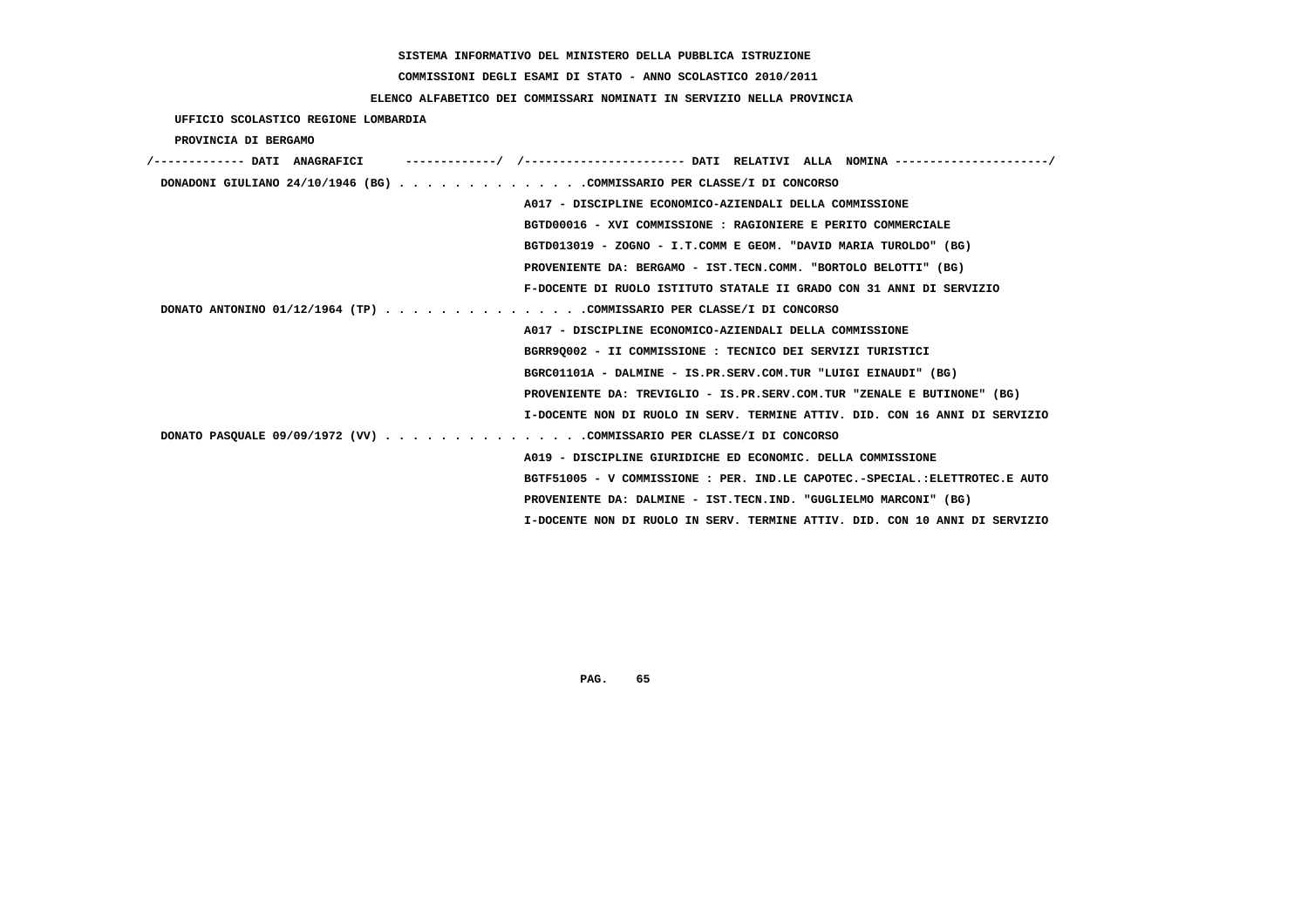# **COMMISSIONI DEGLI ESAMI DI STATO - ANNO SCOLASTICO 2010/2011**

## **ELENCO ALFABETICO DEI COMMISSARI NOMINATI IN SERVIZIO NELLA PROVINCIA**

 **UFFICIO SCOLASTICO REGIONE LOMBARDIA**

 **PROVINCIA DI BERGAMO**

| /------------- DATI ANAGRAFICI                                       |                                                                             |
|----------------------------------------------------------------------|-----------------------------------------------------------------------------|
| DONATO PIETRO 04/10/1952 (ME) COMMISSARIO PER CLASSE/I DI CONCORSO   |                                                                             |
|                                                                      | A035 - ELETTROTECNICA ED APPLICAZIONI DELLA COMMISSIONE                     |
|                                                                      | BGRR9J003 - III COMMISSIONE : TECNICO DELLE INDUSTRIE ELETTRICHE            |
|                                                                      | BGTF01301G - ZOGNO - IST.TECN.IND. "DAVID MARIA TUROLDO" (BG)               |
|                                                                      | PROVENIENTE DA: BERGAMO - I.P.IND. E ART. "CESARE PESENTI" (BG)             |
|                                                                      | F-DOCENTE DI RUOLO ISTITUTO STATALE II GRADO CON 11 ANNI DI SERVIZIO        |
| DONINI GIOVANNA 25/01/1965 (BG) COMMISSARIO PER CLASSE/I DI CONCORSO |                                                                             |
|                                                                      | A060 - SC.NA., CH., GEOG., MIC. DELLA COMMISSIONE                           |
|                                                                      | BGPS00032 - XXXII COMMISSIONE : SCIENTIFICO                                 |
|                                                                      | BGPS02401X - TRESCORE BALNEARIO - LIC. SCIENT. "LORENZO FEDERICI" (BG)      |
|                                                                      | PROVENIENTE DA: SARNICO - IST.TECN.COMM. "SERAFINO RIVA" (BG)               |
|                                                                      | I-DOCENTE NON DI RUOLO IN SERV. TERMINE ATTIV. DID. CON 11 ANNI DI SERVIZIO |
| DORATA ANGELO 16/06/1965 (SR) COMMISSARIO PER CLASSE/I DI CONCORSO   |                                                                             |
|                                                                      | A034 - ELETTRONICA DELLA COMMISSIONE                                        |
|                                                                      | BGRR9K002 - II COMMISSIONE : TECNICO DELLE INDUSTRIE ELETTRONICHE           |
|                                                                      | BGRI017023 - SERIATE - I.P.IND. E ART. "ETTORE MAJORANA" (BG)               |
|                                                                      | PROVENIENTE DA: BERGAMO - IST.TECN.IND. "PIETRO PALEOCAPA" (CORSO SERA (BG) |
|                                                                      | F-DOCENTE DI RUOLO ISTITUTO STATALE II GRADO CON 10 ANNI DI SERVIZIO        |
|                                                                      |                                                                             |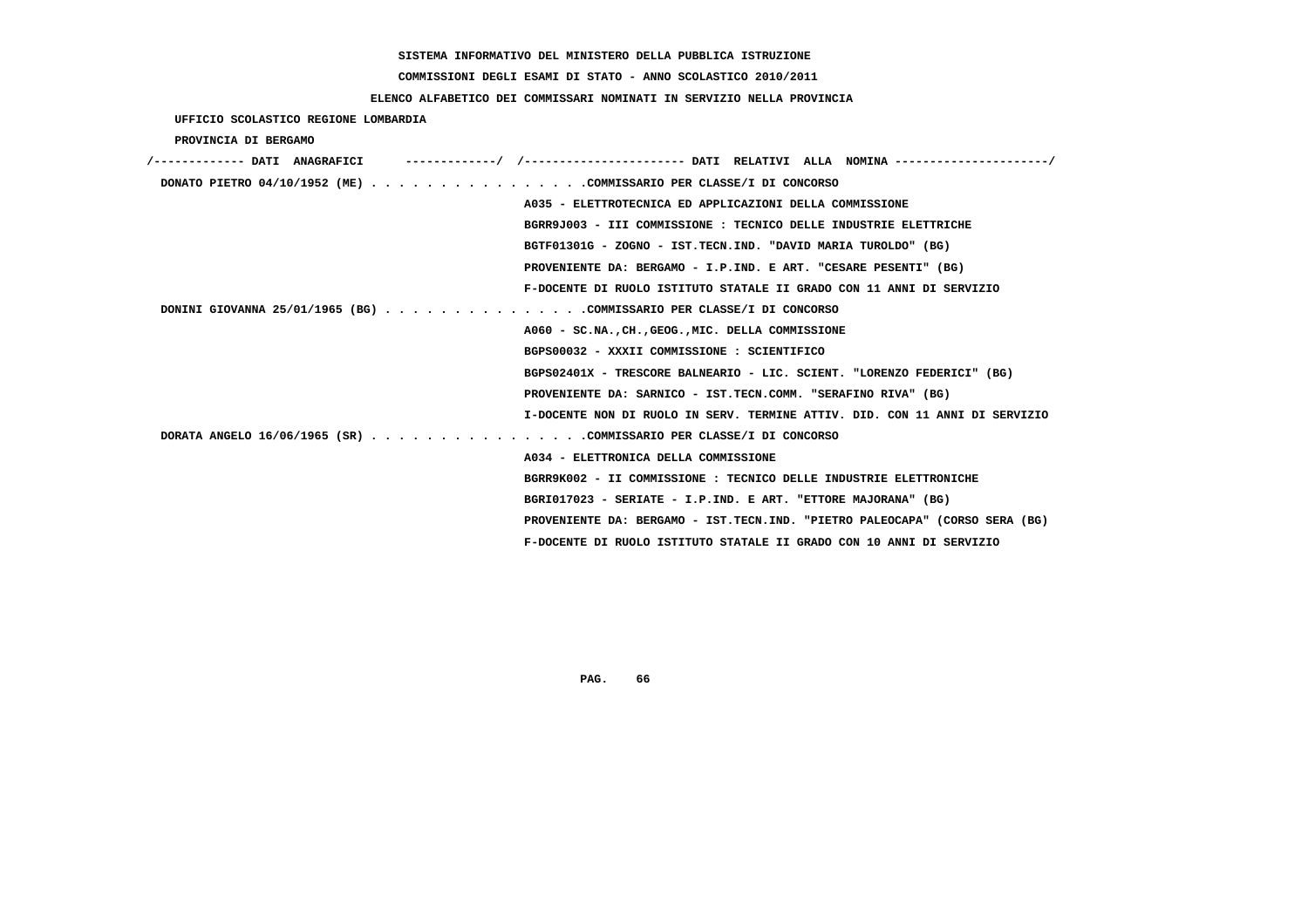# **COMMISSIONI DEGLI ESAMI DI STATO - ANNO SCOLASTICO 2010/2011**

## **ELENCO ALFABETICO DEI COMMISSARI NOMINATI IN SERVIZIO NELLA PROVINCIA**

 **UFFICIO SCOLASTICO REGIONE LOMBARDIA**

 **PROVINCIA DI BERGAMO**

| -------/ /----------------------- DATI RELATIVI ALLA NOMINA ---------------------/<br>'------------- DATI ANAGRAFICI |
|----------------------------------------------------------------------------------------------------------------------|
| DOSSENA LAURA 10/08/1979 (BG) COMMISSARIO PER CLASSE/I DI CONCORSO                                                   |
| A446 - LINGUA E CIV. STRANIERA (SPAGNOLO) DELLA COMMISSIONE                                                          |
| BGISFU005 - V COMMISSIONE SPERIMENTALE                                                                               |
| PROVENIENTE DA: BERGAMO - IST. MAG. "GIOVANNI FALCONE" (BG)                                                          |
| I-DOCENTE NON DI RUOLO IN SERV. TERMINE ATTIV. DID. CON 4 ANNI DI SERVIZIO                                           |
| DRAGO PLACIDINO 25/05/1954 (CT) COMMISSARIO PER CLASSE/I DI CONCORSO                                                 |
| A035 - ELETTROTECNICA ED APPLICAZIONI DELLA COMMISSIONE                                                              |
| BGRR9J002 - II COMMISSIONE : TECNICO DELLE INDUSTRIE ELETTRICHE                                                      |
| BGRI00401X - TREVIGLIO - I.P.IND. E ART. "ORESTE MOZZALI" (BG)                                                       |
| PROVENIENTE DA: BERGAMO - I.P.IND. E ART. "CESARE PESENTI" (BG)                                                      |
| F-DOCENTE DI RUOLO ISTITUTO STATALE II GRADO CON 17 ANNI DI SERVIZIO                                                 |
| URSI ELISA 28/02/1966 (CS) COMMISSARIO PER CLASSE/I DI CONCORSO                                                      |
| A050 - LETTERE IST.ISTR.SECOND. DI II GR. DELLA COMMISSIONE                                                          |
| BGC003001 - I COMMISSIONE : DURATA QUINQUENNALE                                                                      |
| BGSL01000T - BERGAMO - LIC. ART. " GIACOMO E PIO MANZU' " (BG)                                                       |
| II CLASSE: BERGAMO - L.R. PAR. IST. D'ARTE ISTITUTO D'ARTE "ANDREA FANTON (                                          |
| PROVENIENTE DA: TREVIGLIO - IS.PR.SERV.COM.TUR "ZENALE E BUTINONE" (BG)                                              |
| F-DOCENTE DI RUOLO ISTITUTO STATALE II GRADO CON 2 ANNI DI SERVIZIO                                                  |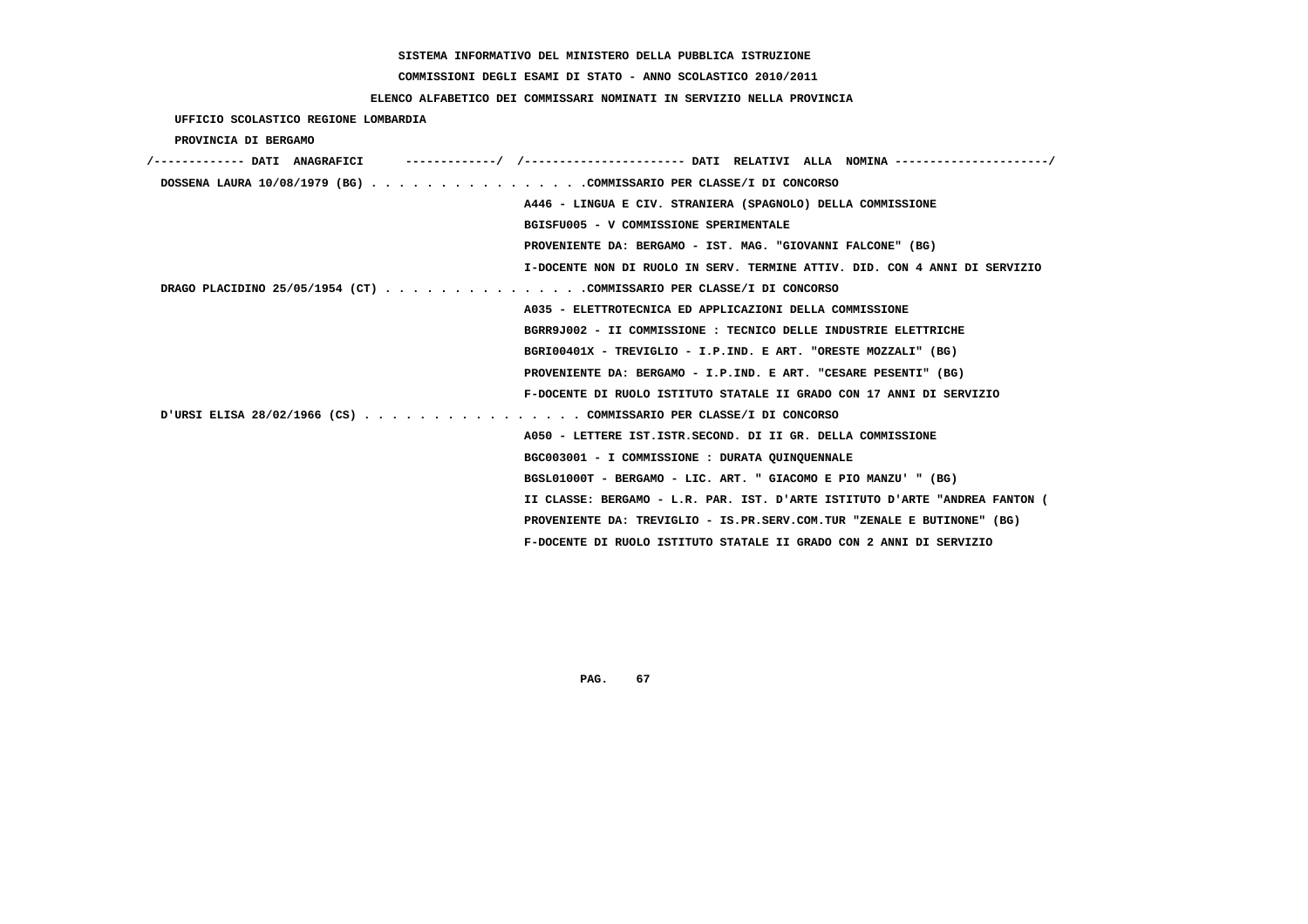**COMMISSIONI DEGLI ESAMI DI STATO - ANNO SCOLASTICO 2010/2011**

### **ELENCO ALFABETICO DEI COMMISSARI NOMINATI IN SERVIZIO NELLA PROVINCIA**

 **UFFICIO SCOLASTICO REGIONE LOMBARDIA**

 **PROVINCIA DI BERGAMO**

| /------------- DATI ANAGRAFICI                                             | ---------/ /---------------------- DATI RELATIVI ALLA NOMINA --------------------/ |
|----------------------------------------------------------------------------|------------------------------------------------------------------------------------|
| DURSO ANGELO 02/06/1952 (SA) COMMISSARIO PER CLASSE/I DI CONCORSO          |                                                                                    |
|                                                                            | A039 - GEOGRAFIA DELLA COMMISSIONE                                                 |
|                                                                            | BGTD00002 - II COMMISSIONE : RAGIONIERE E PERITO COMMERCIALE                       |
|                                                                            | BGTD105006 - GRUMELLO DEL MONTE - L.R. PAR. IST.TECN.COMM. I.T.C. "LUIGI EI        |
|                                                                            | PROVENIENTE DA: BERGAMO - IST.PROF.SERV.COM. "GUIDO GALLI" (BG)                    |
|                                                                            | F-DOCENTE DI RUOLO ISTITUTO STATALE II GRADO CON 24 ANNI DI SERVIZIO               |
| ERMACORA MARIA GIULIA 03/10/1963 (BG) COMMISSARIO PER CLASSE/I DI CONCORSO |                                                                                    |
|                                                                            | A017 - DISCIPLINE ECONOMICO-AZIENDALI DELLA COMMISSIONE                            |
|                                                                            | BGRR9R003 - III COMMISSIONE : TECNICO DEI SERVIZI DELLA RISTORAZIONE               |
|                                                                            | BGRH01000P - SAN PELLEGRINO TERME - I.P.SERV.ALB.TUR. DI SAN PELLEGRINO TER        |
|                                                                            | PROVENIENTE DA: PRESEZZO - IS.PR.SERV.COM.TUR "BETTY AMBIVERI" (BG)                |
|                                                                            | F-DOCENTE DI RUOLO ISTITUTO STATALE II GRADO CON 23 ANNI DI SERVIZIO               |
| EVOLA LAURA 05/02/1967 (PA) COMMISSARIO PER CLASSE/I DI CONCORSO           |                                                                                    |
|                                                                            | A017 - DISCIPLINE ECONOMICO-AZIENDALI DELLA COMMISSIONE                            |
|                                                                            | BGTD00001 - I COMMISSIONE : RAGIONIERE E PERITO COMMERCIALE                        |
|                                                                            | BGTD085006 - BERGAMO - L.R. PAR. IST.TECN.COMM. I.T.C. "LEONARDO DA VINCI"         |
|                                                                            | PROVENIENTE DA: TREVIGLIO - IST.TECN.COMM. GUGLIELMO OBERDAN (BG)                  |
|                                                                            | I-DOCENTE NON DI RUOLO IN SERV. TERMINE ATTIV. DID. CON 15 ANNI DI SERVIZIO        |
|                                                                            |                                                                                    |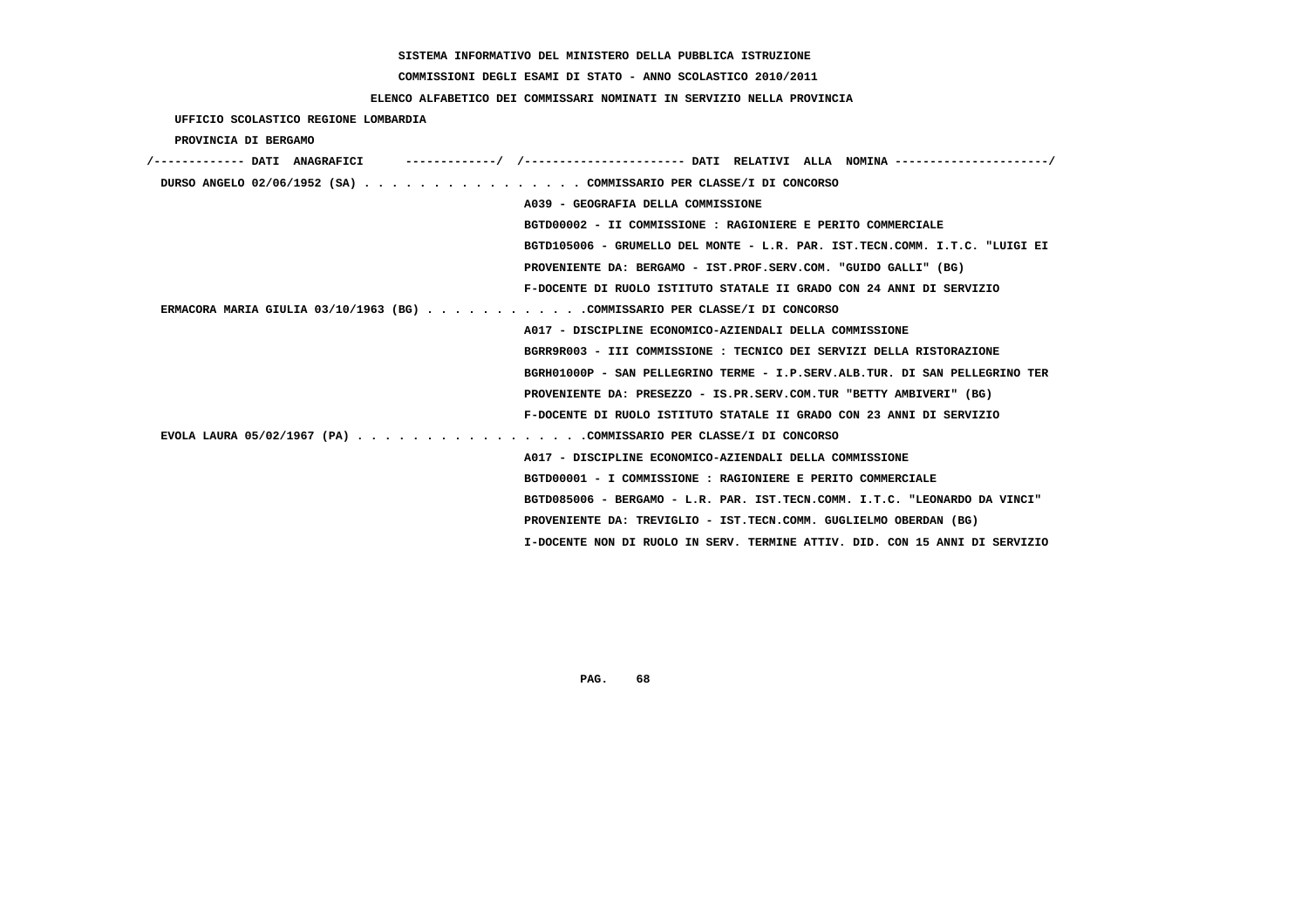# **COMMISSIONI DEGLI ESAMI DI STATO - ANNO SCOLASTICO 2010/2011**

### **ELENCO ALFABETICO DEI COMMISSARI NOMINATI IN SERVIZIO NELLA PROVINCIA**

 **UFFICIO SCOLASTICO REGIONE LOMBARDIA**

 **PROVINCIA DI BERGAMO**

| /------------- DATI ANAGRAFICI |                                                                             |  |
|--------------------------------|-----------------------------------------------------------------------------|--|
|                                | FACCHETTI VIVIANA 13/03/1973 (MI) COMMISSARIO PER CLASSE/I DI CONCORSO      |  |
|                                | A060 - SC.NA., CH., GEOG., MIC. DELLA COMMISSIONE                           |  |
|                                | BGISFP005 - V COMMISSIONE SPERIMENTALE                                      |  |
|                                | BGPM03401G - ROMANO DI LOMBARDIA - IST. MAG. "DON LORENZO MILANI" (BG)      |  |
|                                | PROVENIENTE DA: CARAVAGGIO - LIC. SCIENT. "GALILEO GALILEI" (BG)            |  |
|                                | I-DOCENTE NON DI RUOLO IN SERV. TERMINE ATTIV. DID. CON 9 ANNI DI SERVIZIO  |  |
|                                | FACCHINI MASSIMO 23/06/1961 (BS) COMMISSARIO PER CLASSE/I DI CONCORSO       |  |
|                                | A021 - DISCIPLINE PITTORICHE DELLA COMMISSIONE                              |  |
|                                | BSSL01001 - I COMMISSIONE : PRIMA SEZIONE ACCADEMIA                         |  |
|                                | BSSL05000R - BRESCIA - LIC. ART. "OLIVIERI MAFFEO" - BRESCIA (BS)           |  |
|                                | PROVENIENTE DA: LOVERE - LIC. ART. "DECIO CELERI" (BG)                      |  |
|                                | F-DOCENTE DI RUOLO ISTITUTO STATALE II GRADO CON 24 ANNI DI SERVIZIO        |  |
|                                | FACCI GRAZIA 26/09/1971 (BG) COMMISSARIO PER CLASSE/I DI CONCORSO           |  |
|                                | A047 - MATEMATICA DELLA COMMISSIONE                                         |  |
|                                | BGTF50001 - I COMMISSIONE : PER. IND.LE CAPOTEC.-SPECIAL:ELETTRON.E TELECOM |  |
|                                | BGTF015006 - BERGAMO - L.R. PAR. IST.TECN.IND. I.T.I. "LEONARDO DA VINCI" ( |  |
|                                | PROVENIENTE DA: SAN PELLEGRINO TERME - I.P.SERV.ALB.TUR. DI SAN PELLEGRINO  |  |
|                                | I-DOCENTE NON DI RUOLO IN SERV. TERMINE ATTIV. DID. CON 11 ANNI DI SERVIZIO |  |
|                                |                                                                             |  |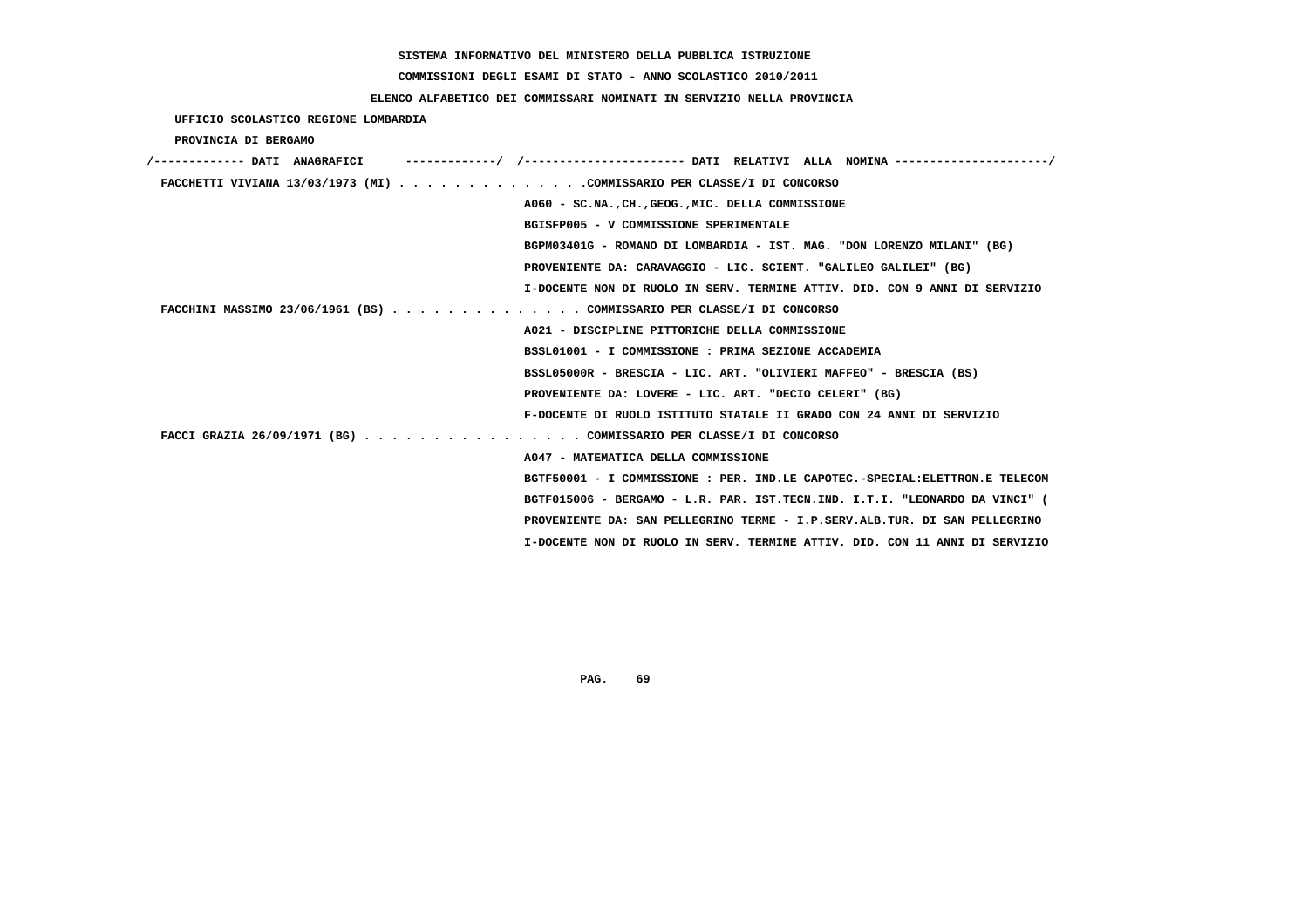**COMMISSIONI DEGLI ESAMI DI STATO - ANNO SCOLASTICO 2010/2011**

### **ELENCO ALFABETICO DEI COMMISSARI NOMINATI IN SERVIZIO NELLA PROVINCIA**

 **UFFICIO SCOLASTICO REGIONE LOMBARDIA**

 **PROVINCIA DI BERGAMO**

| /------------- DATI ANAGRAFICI                                        |                                                                      |
|-----------------------------------------------------------------------|----------------------------------------------------------------------|
| FACHERIS MASSIMO 11/06/1957 (BG) COMMISSARIO PER CLASSE/I DI CONCORSO |                                                                      |
|                                                                       | A017 - DISCIPLINE ECONOMICO-AZIENDALI DELLA COMMISSIONE              |
|                                                                       | BGTD00010 - X COMMISSIONE : RAGIONIERE E PERITO COMMERCIALE          |
|                                                                       | BGTD00801T - PRESEZZO - IST.TECN.COMM. "MAIRONI DA PONTE" (BG)       |
|                                                                       | PROVENIENTE DA: ZOGNO - I.T.COMM E GEOM. "DAVID MARIA TUROLDO" (BG)  |
|                                                                       | F-DOCENTE DI RUOLO ISTITUTO STATALE II GRADO CON 26 ANNI DI SERVIZIO |
| FALCI VITTORIO 26/10/1960 (BG) COMMISSARIO PER CLASSE/I DI CONCORSO   |                                                                      |
|                                                                       | A034 - ELETTRONICA DELLA COMMISSIONE                                 |
|                                                                       | BGRR9J001 - I COMMISSIONE : TECNICO DELLE INDUSTRIE ELETTRICHE       |
|                                                                       | PROVENIENTE DA: SERIATE - IST.TECN.IND. "ETTORE MAJORANA" (BG)       |
|                                                                       | F-DOCENTE DI RUOLO ISTITUTO STATALE II GRADO CON 10 ANNI DI SERVIZIO |
| FALCONE CARLA $04/03/1957$ (CE) COMMISSARIO PER CLASSE/I DI CONCORSO  |                                                                      |
|                                                                       | A060 - SC.NA., CH., GEOG., MIC. DELLA COMMISSIONE                    |
|                                                                       | BGPS00013 - XIII COMMISSIONE : SCIENTIFICO                           |
|                                                                       | BGPS05000B - BERGAMO - LIC. SCIENT. "LORENZO MASCHERONI" (BG)        |
|                                                                       | PROVENIENTE DA: PRESEZZO - LIC. SCIENT. "MAIRONI DA PONTE" (BG)      |
|                                                                       | F-DOCENTE DI RUOLO ISTITUTO STATALE II GRADO CON 25 ANNI DI SERVIZIO |
|                                                                       |                                                                      |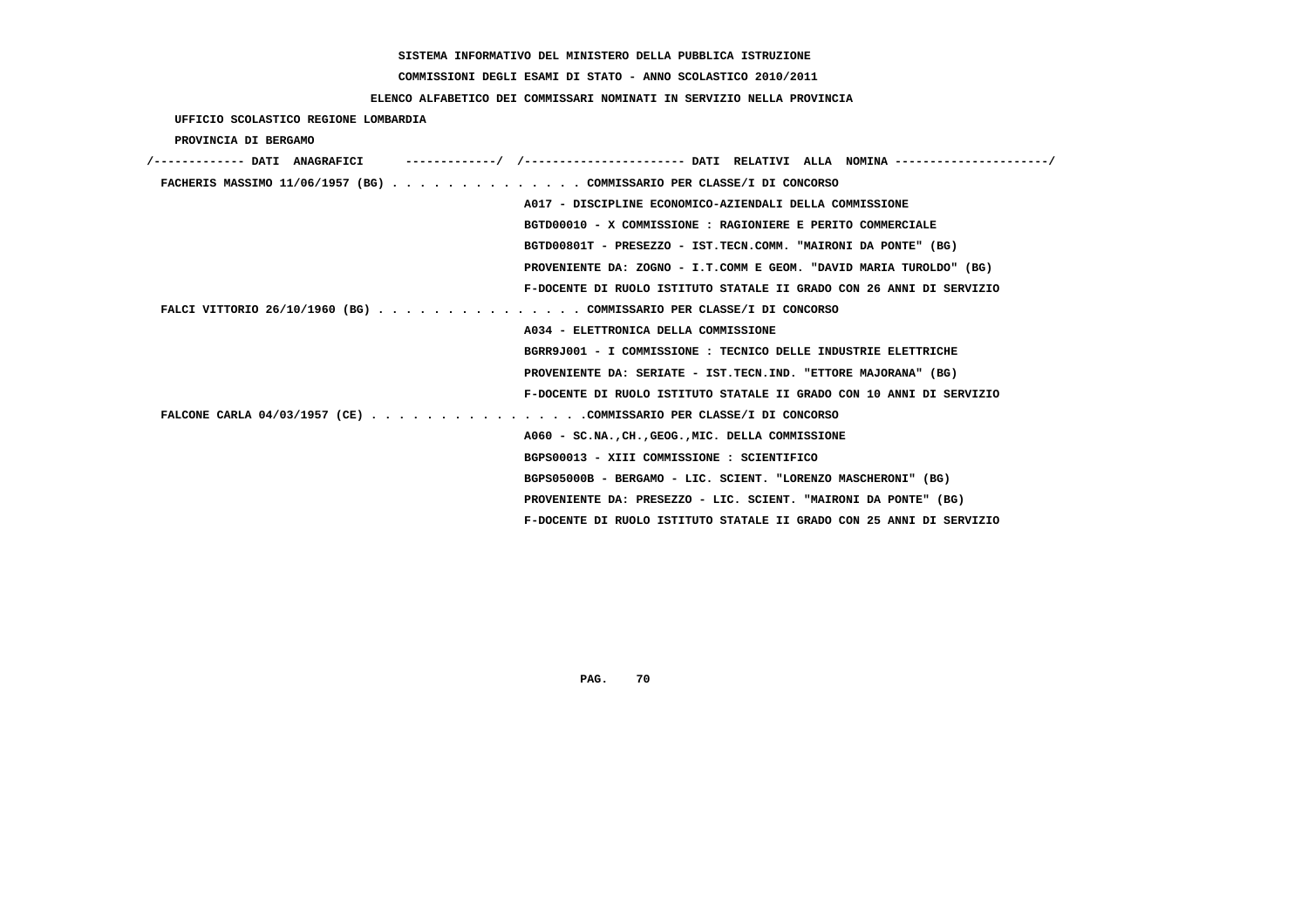# **COMMISSIONI DEGLI ESAMI DI STATO - ANNO SCOLASTICO 2010/2011**

## **ELENCO ALFABETICO DEI COMMISSARI NOMINATI IN SERVIZIO NELLA PROVINCIA**

 **UFFICIO SCOLASTICO REGIONE LOMBARDIA**

 **PROVINCIA DI BERGAMO**

| /------------- DATI ANAGRAFICI | -----------/ /---------------------- DATI RELATIVI ALLA NOMINA ---------------------/ |
|--------------------------------|---------------------------------------------------------------------------------------|
|                                | FALLACARA MICHELE 07/04/1973 (BA) COMMISSARIO PER CLASSE/I DI CONCORSO                |
|                                | A047 - MATEMATICA DELLA COMMISSIONE                                                   |
|                                | BGTF51002 - II COMMISSIONE : PER. IND.LE CAPOTEC.-SPECIAL.:ELETTROTEC.E AUT           |
|                                | BGTF05000D - DALMINE - IST.TECN.IND. "GUGLIELMO MARCONI" (BG)                         |
|                                | PROVENIENTE DA: SAN PELLEGRINO TERME - I.P.SERV.ALB.TUR. DI SAN PELLEGRINO            |
|                                | I-DOCENTE NON DI RUOLO IN SERV. TERMINE ATTIV. DID. CON 8 ANNI DI SERVIZIO            |
|                                | FANULI MARISTELLA 07/04/1961 (LE) COMMISSARIO PER CLASSE/I DI CONCORSO                |
|                                | A040 - IGIENE, ANAT., FIS., PAT. GEN. E APP. MA. DELLA COMMISSIONE                    |
|                                | MITE01002 - II COMMISSIONE : ATTIVITA' SOCIALI -SPECIALIZZ. DIRIG. COMUNITA           |
|                                | MITE01000V - MILANO - I.T.A.S. (GIA'ITF) "GIULIO NATTA" (MI)                          |
|                                | PROVENIENTE DA: DALMINE - IS.PR.SERV.COM.TUR "LUIGI EINAUDI" (BG)                     |
|                                | I-DOCENTE NON DI RUOLO IN SERV. TERMINE ATTIV. DID. CON 3 ANNI DI SERVIZIO            |
|                                | FASOLINI FABRIZIO 19/11/1963 (BG) COMMISSARIO PER CLASSE/I DI CONCORSO                |
|                                | A016 - COSTR. TECNOL. DELLE COST. E DIS. TEC. DELLA COMMISSIONE                       |
|                                | BGTL03001 - I COMMISSIONE : GEOMETRA                                                  |
|                                | BGTD01201D - CLUSONE - I.T.COMM E GEOM. "ANDREA FANTONI" (BG)                         |
|                                | PROVENIENTE DA: ROMANO DI LOMBARDIA - I.T.COMM E GEOM. "GIAMBATTISTA RUBINI           |
|                                | F-DOCENTE DI RUOLO ISTITUTO STATALE II GRADO CON 17 ANNI DI SERVIZIO                  |
|                                |                                                                                       |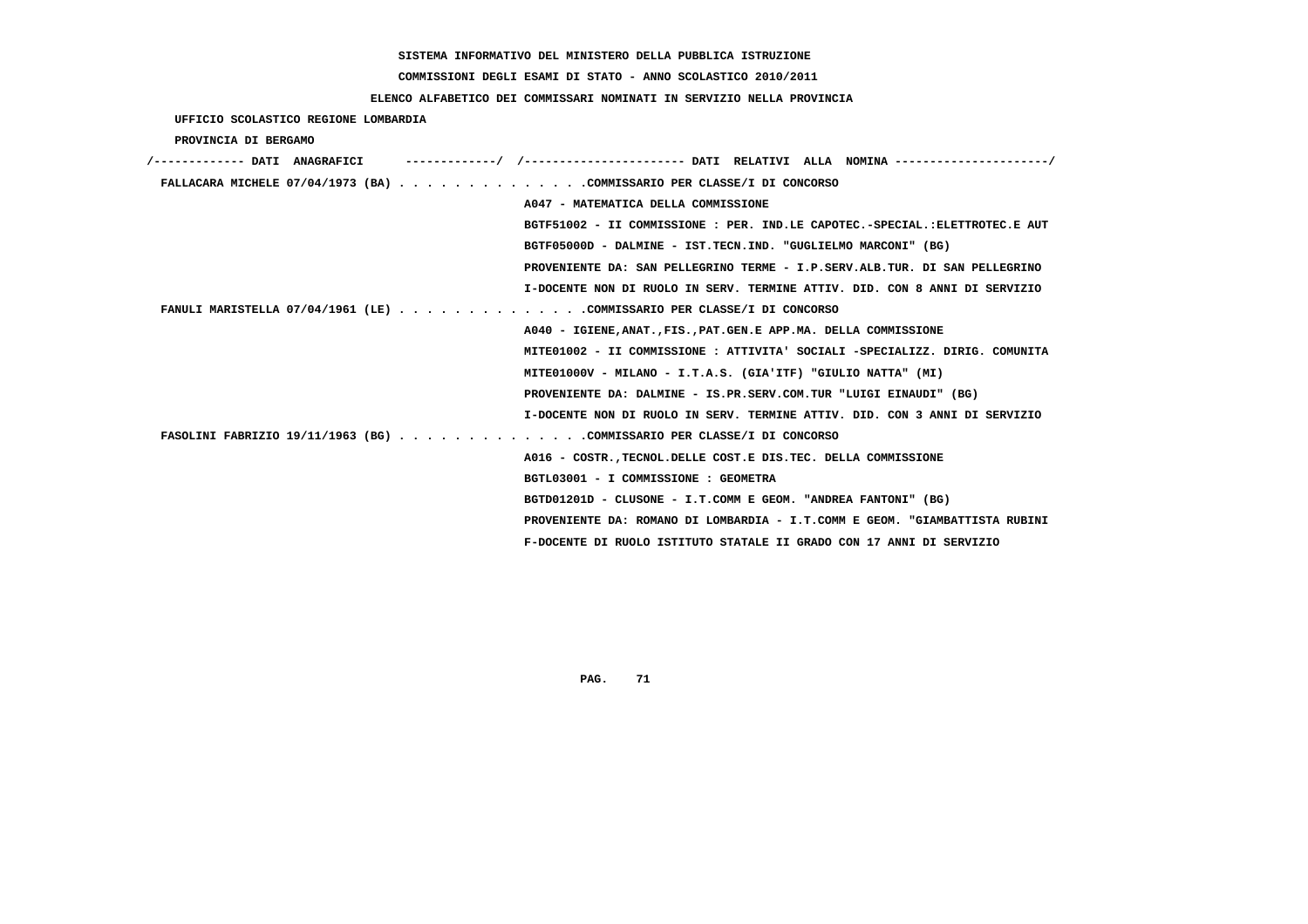# **COMMISSIONI DEGLI ESAMI DI STATO - ANNO SCOLASTICO 2010/2011**

## **ELENCO ALFABETICO DEI COMMISSARI NOMINATI IN SERVIZIO NELLA PROVINCIA**

 **UFFICIO SCOLASTICO REGIONE LOMBARDIA**

 **PROVINCIA DI BERGAMO**

| /------------- DATI ANAGRAFICI |                                                                             |
|--------------------------------|-----------------------------------------------------------------------------|
|                                | FAVALLI GIAMPIERO 19/11/1956 (GE) COMMISSARIO PER CLASSE/I DI CONCORSO      |
|                                | A017 - DISCIPLINE ECONOMICO-AZIENDALI DELLA COMMISSIONE                     |
|                                | BGTD00002 - II COMMISSIONE : RAGIONIERE E PERITO COMMERCIALE                |
|                                | BGTD105006 - GRUMELLO DEL MONTE - L.R. PAR. IST.TECN.COMM. I.T.C. "LUIGI EI |
|                                | PROVENIENTE DA: LOVERE - IST.TECN.COMM. "IVAN PIANA" (BG)                   |
|                                | F-DOCENTE DI RUOLO ISTITUTO STATALE II GRADO CON 28 ANNI DI SERVIZIO        |
|                                | FAZIO ROBERTO 25/12/1957 (BG) COMMISSARIO PER CLASSE/I DI CONCORSO          |
|                                | A058 - SC.E MEC.AGR.E T.GEST.AZ., FIT., ENT. DELLA COMMISSIONE              |
|                                | BGTA00003 - III COMMISSIONE : PERITO AGRARIO                                |
|                                | BGTA02701R - TREVIGLIO - IST.TECN.AGR. "GAETANO CANTONI" (BG)               |
|                                | PROVENIENTE DA: BERGAMO - IST.TECN.AGR. DI BERGAMO (BG)                     |
|                                | F-DOCENTE DI RUOLO ISTITUTO STATALE II GRADO CON 25 ANNI DI SERVIZIO        |
|                                | FERRARI LUISA 23/12/1959 (CT) COMMISSARIO PER CLASSE/I DI CONCORSO          |
|                                | A058 - SC.E MEC.AGR.E T.GEST.AZ., FIT., ENT. DELLA COMMISSIONE              |
|                                | BGTD00007 - VII COMMISSIONE : RAGIONIERE E PERITO COMMERCIALE               |
|                                | PROVENIENTE DA: TREVIGLIO - IST.TECN.AGR. "GAETANO CANTONI" (BG)            |
|                                | F-DOCENTE DI RUOLO ISTITUTO STATALE II GRADO CON 18 ANNI DI SERVIZIO        |
|                                |                                                                             |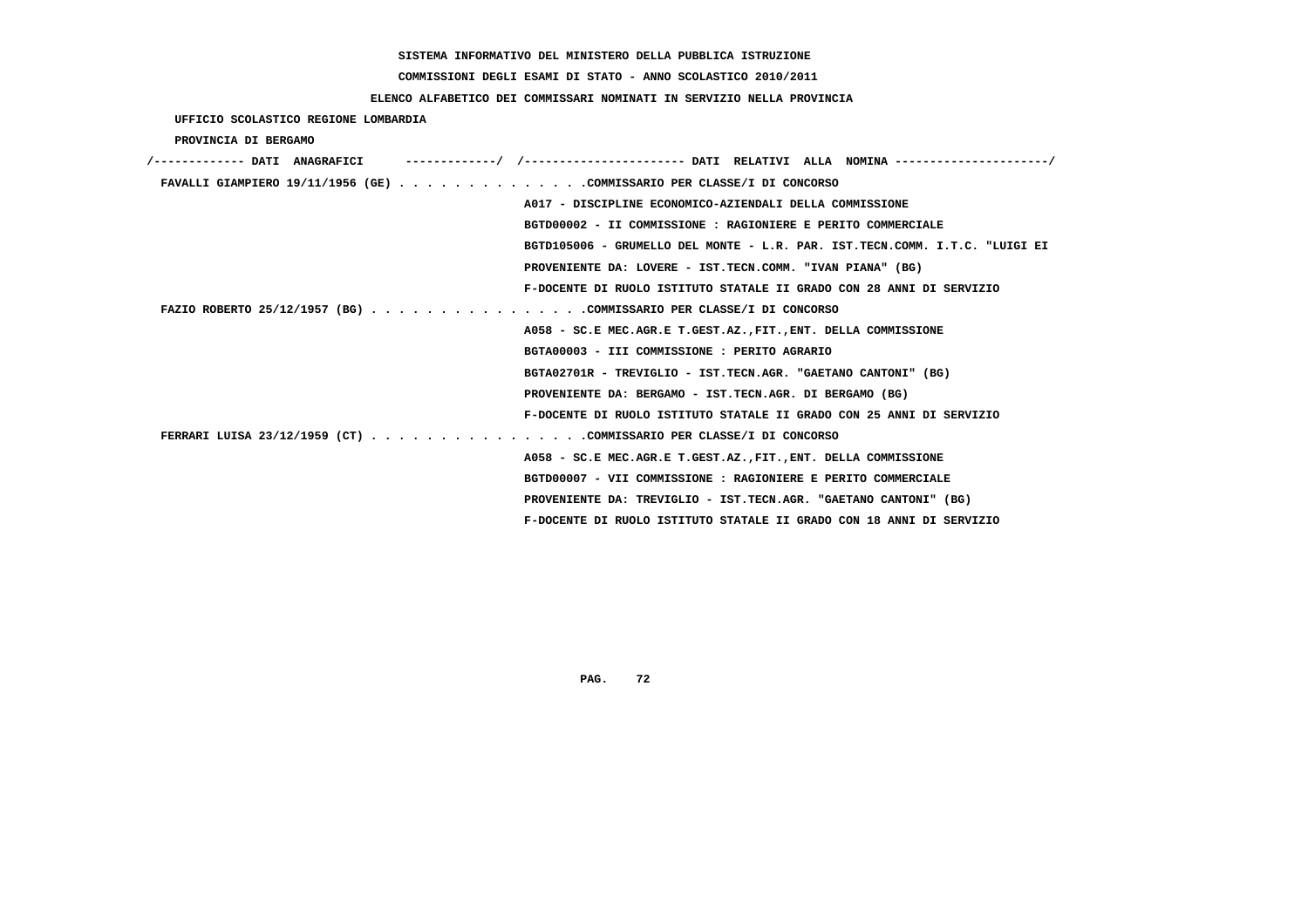# **COMMISSIONI DEGLI ESAMI DI STATO - ANNO SCOLASTICO 2010/2011**

## **ELENCO ALFABETICO DEI COMMISSARI NOMINATI IN SERVIZIO NELLA PROVINCIA**

 **UFFICIO SCOLASTICO REGIONE LOMBARDIA**

 **PROVINCIA DI BERGAMO**

| /------------- DATI ANAGRAFICI                                              |
|-----------------------------------------------------------------------------|
| FERRARI MARIA ANGELA 10/09/1961 (PC) COMMISSARIO PER CLASSE/I DI CONCORSO   |
| A049 - MATEMATICA E FISICA DELLA COMMISSIONE                                |
| BGIB92004 - IV COMMISSIONE SPERIMENTALE                                     |
| BGPM010002 - BERGAMO - IST. MAG. "P. SECCO SUARDO" (BG)                     |
| PROVENIENTE DA: ALZANO LOMBARDO - LIC. SCIENT. "EDOARDO AMALDI" (BG)        |
| F-DOCENTE DI RUOLO ISTITUTO STATALE II GRADO CON 4 ANNI DI SERVIZIO         |
| FERRARIO RENATA 19/10/1960 (MI) COMMISSARIO PER CLASSE/I DI CONCORSO        |
| A346 - LINGUA E CIV. STRANIERA (INGLESE) DELLA COMMISSIONE                  |
| BGTP02004 - IV COMMISSIONE : PERITO AZIENDALE E CORRISPOND. IN LINGUE ESTER |
| BGTD00801T - PRESEZZO - IST.TECN.COMM. "MAIRONI DA PONTE" (BG)              |
| PROVENIENTE DA: BERGAMO - IST.TECN.COMM. "BORTOLO BELOTTI" (BG)             |
| F-DOCENTE DI RUOLO ISTITUTO STATALE II GRADO CON 17 ANNI DI SERVIZIO        |
| FERRERI TIZIANA 04/09/1971 (NA) COMMISSARIO PER CLASSE/I DI CONCORSO        |
| A039 - GEOGRAFIA DELLA COMMISSIONE                                          |
| BGTD14002 - II COMMISSIONE : RAGIONIERE PERITO COMMERCIALE E PROGRAMMATORE  |
| BGTD006016 - ROMANO DI LOMBARDIA - I.T.COMM E GEOM. "GIAMBATTISTA RUBINI" ( |
| PROVENIENTE DA: ALBINO - IS.PR.SERV.COM.TUR "OSCAR ARNULFO ROMERO" (BG)     |
| I-DOCENTE NON DI RUOLO IN SERV. TERMINE ATTIV. DID. CON 0 ANNI DI SERVIZIO  |
|                                                                             |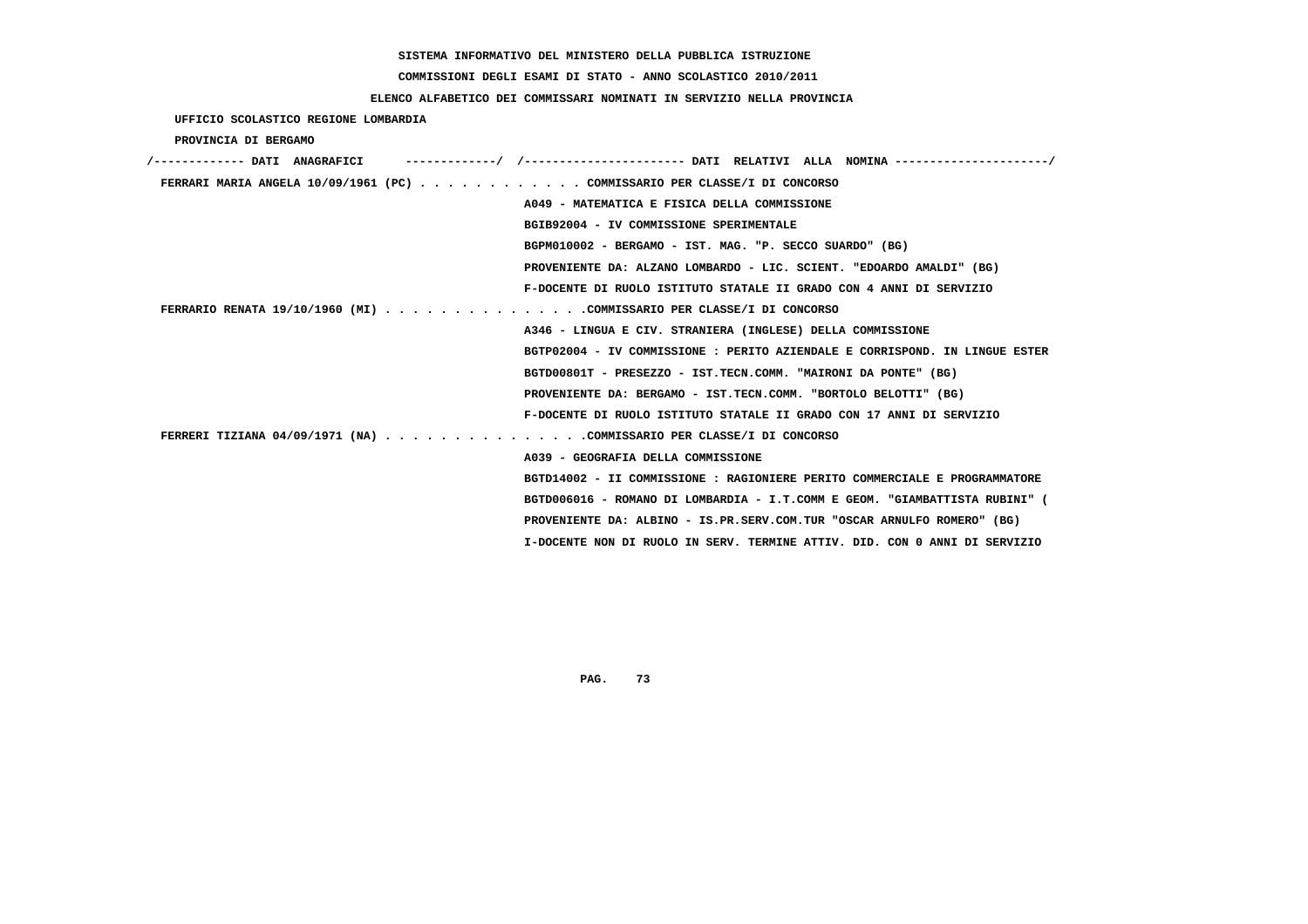# **COMMISSIONI DEGLI ESAMI DI STATO - ANNO SCOLASTICO 2010/2011**

## **ELENCO ALFABETICO DEI COMMISSARI NOMINATI IN SERVIZIO NELLA PROVINCIA**

 **UFFICIO SCOLASTICO REGIONE LOMBARDIA**

 **PROVINCIA DI BERGAMO**

| /------------- DATI ANAGRAFICI                                        |                                                                             |
|-----------------------------------------------------------------------|-----------------------------------------------------------------------------|
| FERRETTI LUCIA 26/01/1959 (BG) COMMISSARIO PER CLASSE/I DI CONCORSO   |                                                                             |
|                                                                       | A047 - MATEMATICA DELLA COMMISSIONE                                         |
|                                                                       | BGTSS3001 - I COMMISSIONE SPERIMENTALE                                      |
|                                                                       | BGTF032011 - BERGAMO - IST.TECN.IND. "GIULIO NATTA" (BG)                    |
|                                                                       | PROVENIENTE DA: SERIATE - IST.TECN.IND. "ETTORE MAJORANA" (BG)              |
|                                                                       | F-DOCENTE DI RUOLO ISTITUTO STATALE II GRADO CON 23 ANNI DI SERVIZIO        |
| FETI ANTONINO 25/03/1956 (ME) COMMISSARIO PER CLASSE/I DI CONCORSO    |                                                                             |
|                                                                       | A048 - MATEMATICA APPLICATA DELLA COMMISSIONE                               |
|                                                                       | BGTD00009 - IX COMMISSIONE : RAGIONIERE E PERITO COMMERCIALE                |
|                                                                       | PROVENIENTE DA: CLUSONE - I.T.COMM E GEOM. "ANDREA FANTONI" (BG)            |
|                                                                       | F-DOCENTE DI RUOLO ISTITUTO STATALE II GRADO CON 27 ANNI DI SERVIZIO        |
| FIERRO ANNAMARIA 01/01/1971 (BG) COMMISSARIO PER CLASSE/I DI CONCORSO |                                                                             |
|                                                                       | A013 - CHIMICA E TECNOLOGIE CHIMICHE DELLA COMMISSIONE                      |
|                                                                       | BGTF50002 - II COMMISSIONE : PER. IND.LE CAPOTEC.-SPECIAL:ELETTRON.E TELECO |
|                                                                       | BGTF010003 - BERGAMO - IST.TECN.IND. "PIETRO PALEOCAPA" (BG)                |
|                                                                       | PROVENIENTE DA: SERIATE - IST.TECN.IND. "ETTORE MAJORANA" (BG)              |
|                                                                       | H-DOCENTE NON DI RUOLO IN SERV. TERMINE ANNO SCOL. CON 4 ANNI DI SERVIZIO   |
|                                                                       |                                                                             |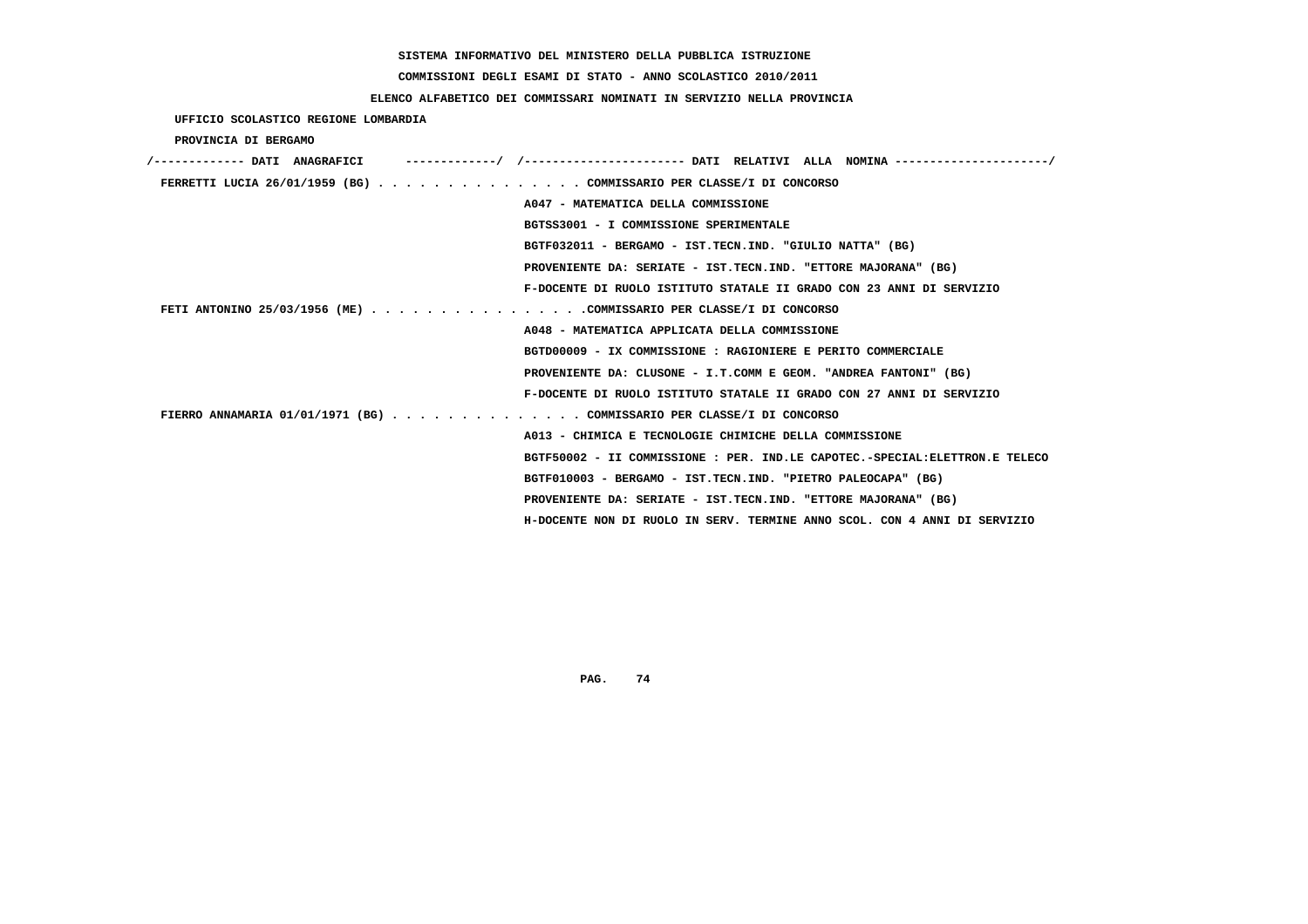**COMMISSIONI DEGLI ESAMI DI STATO - ANNO SCOLASTICO 2010/2011**

## **ELENCO ALFABETICO DEI COMMISSARI NOMINATI IN SERVIZIO NELLA PROVINCIA**

|  | UFFICIO SCOLASTICO REGIONE LOMBARDIA |  |  |  |
|--|--------------------------------------|--|--|--|
|--|--------------------------------------|--|--|--|

 **PROVINCIA DI BERGAMO**

| /------------- DATI ANAGRAFICI                                           | ---------/ /--------------------- DATI RELATIVI ALLA NOMINA--------------------/ |
|--------------------------------------------------------------------------|----------------------------------------------------------------------------------|
| FIGONI LAURA 15/07/1967 (RM) COMMISSARIO PER CLASSE/I DI CONCORSO        |                                                                                  |
|                                                                          | A007 - ARTE DELLA FOTOGR. E GRAFICA PUBBL.                                       |
|                                                                          | A025 - DISEGNO E STORIA DELL'ARTE DELLA COMMISSIONE                              |
|                                                                          | BGRR9T003 - III COMMISSIONE : TECNICO DELLA GRAFICA PUBBLICITARIA                |
|                                                                          | BGRC033017 - TREVIGLIO - IS.PR.SERV.COM.TUR "ZENALE E BUTINONE" (BG)             |
|                                                                          | PROVENIENTE DA: BERGAMO - IST.PROF.SERV.COM. "CATERINA CANIANA" (BG)             |
|                                                                          | F-DOCENTE DI RUOLO ISTITUTO STATALE II GRADO CON 10 ANNI DI SERVIZIO             |
| FINAZZI MARIA TOSCA 07/02/1964 (BG) COMMISSARIO PER CLASSE/I DI CONCORSO |                                                                                  |
|                                                                          | A546 - LINGUA E CIV. STRANIERA (TEDESCO) DELLA COMMISSIONE                       |
|                                                                          | BGISFU001 - I COMMISSIONE SPERIMENTALE                                           |
|                                                                          | BGPM02000L - BERGAMO - IST. MAG. "GIOVANNI FALCONE" (BG)                         |
|                                                                          | PROVENIENTE DA: ALBINO - IST.TECN.COMM. "OSCAR ARNULFO ROMERO" (BG)              |
|                                                                          | F-DOCENTE DI RUOLO ISTITUTO STATALE II GRADO CON 9 ANNI DI SERVIZIO              |
| FINAZZI STEFANIA 06/01/1955 (BG) COMMISSARIO PER CLASSE/I DI CONCORSO    |                                                                                  |
|                                                                          | A047 - MATEMATICA DELLA COMMISSIONE                                              |
|                                                                          | BGTF51004 - IV COMMISSIONE : PER. IND.LE CAPOTEC.-SPECIAL.:ELETTROTEC.E AUT      |
|                                                                          | BGTF01701V - SERIATE - IST.TECN.IND. "ETTORE MAJORANA" (BG)                      |
|                                                                          | PROVENIENTE DA: BERGAMO - IST.TECN.IND. "GIULIO NATTA" (BG)                      |
|                                                                          | F-DOCENTE DI RUOLO ISTITUTO STATALE II GRADO CON 25 ANNI DI SERVIZIO             |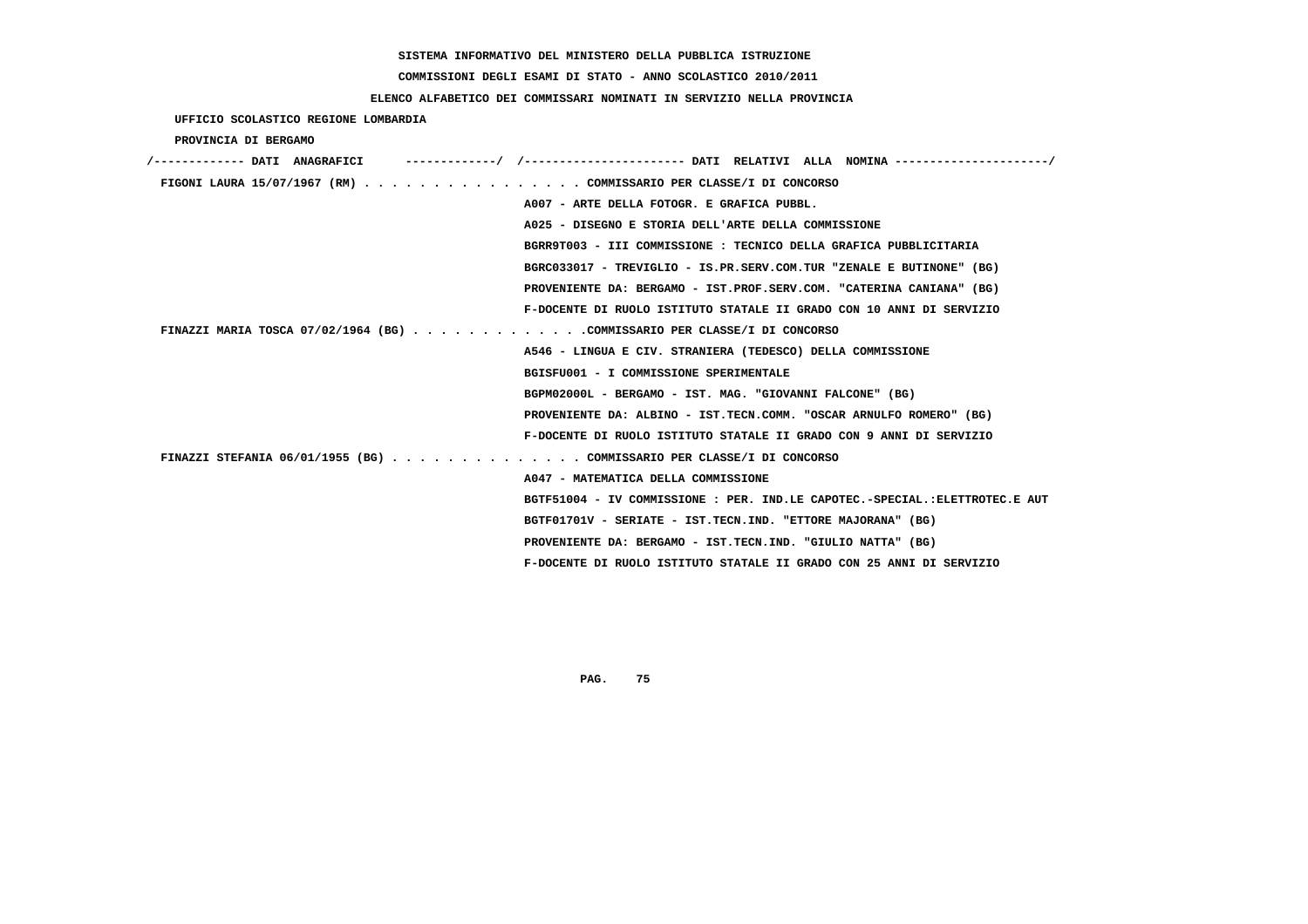**COMMISSIONI DEGLI ESAMI DI STATO - ANNO SCOLASTICO 2010/2011**

## **ELENCO ALFABETICO DEI COMMISSARI NOMINATI IN SERVIZIO NELLA PROVINCIA**

| UFFICIO SCOLASTICO REGIONE LOMBARDIA                                  |                                                                             |
|-----------------------------------------------------------------------|-----------------------------------------------------------------------------|
| PROVINCIA DI BERGAMO                                                  |                                                                             |
| /------------- DATI ANAGRAFICI                                        |                                                                             |
| FIORE GAETANO 03/11/1960 (NA) COMMISSARIO PER CLASSE/I DI CONCORSO    |                                                                             |
|                                                                       | A007 - ARTE DELLA FOTOGR. E GRAFICA PUBBL.                                  |
|                                                                       | A025 - DISEGNO E STORIA DELL'ARTE DELLA COMMISSIONE                         |
|                                                                       | LCRR9T001 - I COMMISSIONE : TECNICO DELLA GRAFICA PUBBLICITARIA             |
|                                                                       | LCRC00500E - LECCO - L.R. PAR. IST.PROF.SERV.PUB. IST.PROF."CASA DEGLI ANGE |
|                                                                       | PROVENIENTE DA: TREVIGLIO - IS.PR.SERV.COM.TUR "ZENALE E BUTINONE" (BG)     |
|                                                                       | F-DOCENTE DI RUOLO ISTITUTO STATALE II GRADO CON 11 ANNI DI SERVIZIO        |
| FONDA EDOARDO 26/06/1968 (TS) COMMISSARIO PER CLASSE/I DI CONCORSO    |                                                                             |
|                                                                       | A049 - MATEMATICA E FISICA DELLA COMMISSIONE                                |
|                                                                       | BGPS00009 - IX COMMISSIONE : SCIENTIFICO                                    |
|                                                                       | BGPS02000G - BERGAMO - LIC. SCIENT. "FILIPPO LUSSANA" (BG)                  |
|                                                                       | PROVENIENTE DA: CARAVAGGIO - LIC. SCIENT. "GALILEO GALILEI" (BG)            |
|                                                                       | F-DOCENTE DI RUOLO ISTITUTO STATALE II GRADO CON 9 ANNI DI SERVIZIO         |
| FORCELLA ZELINDA 23/09/1968 (BG) COMMISSARIO PER CLASSE/I DI CONCORSO |                                                                             |
|                                                                       | A050 - LETTERE IST. ISTR. SECOND. DI II GR. DELLA COMMISSIONE               |
|                                                                       | BGC005001 - I COMMISSIONE : DURATA QUINQUENNALE                             |
|                                                                       | BGSL01000T - BERGAMO - LIC. ART. " GIACOMO E PIO MANZU' " (BG)              |
|                                                                       | PROVENIENTE DA: TRESCORE BALNEARIO - IST.PROF.SERV.COM. "LORENZO LOTTO" (BG |
|                                                                       | F-DOCENTE DI RUOLO ISTITUTO STATALE II GRADO CON 4 ANNI DI SERVIZIO         |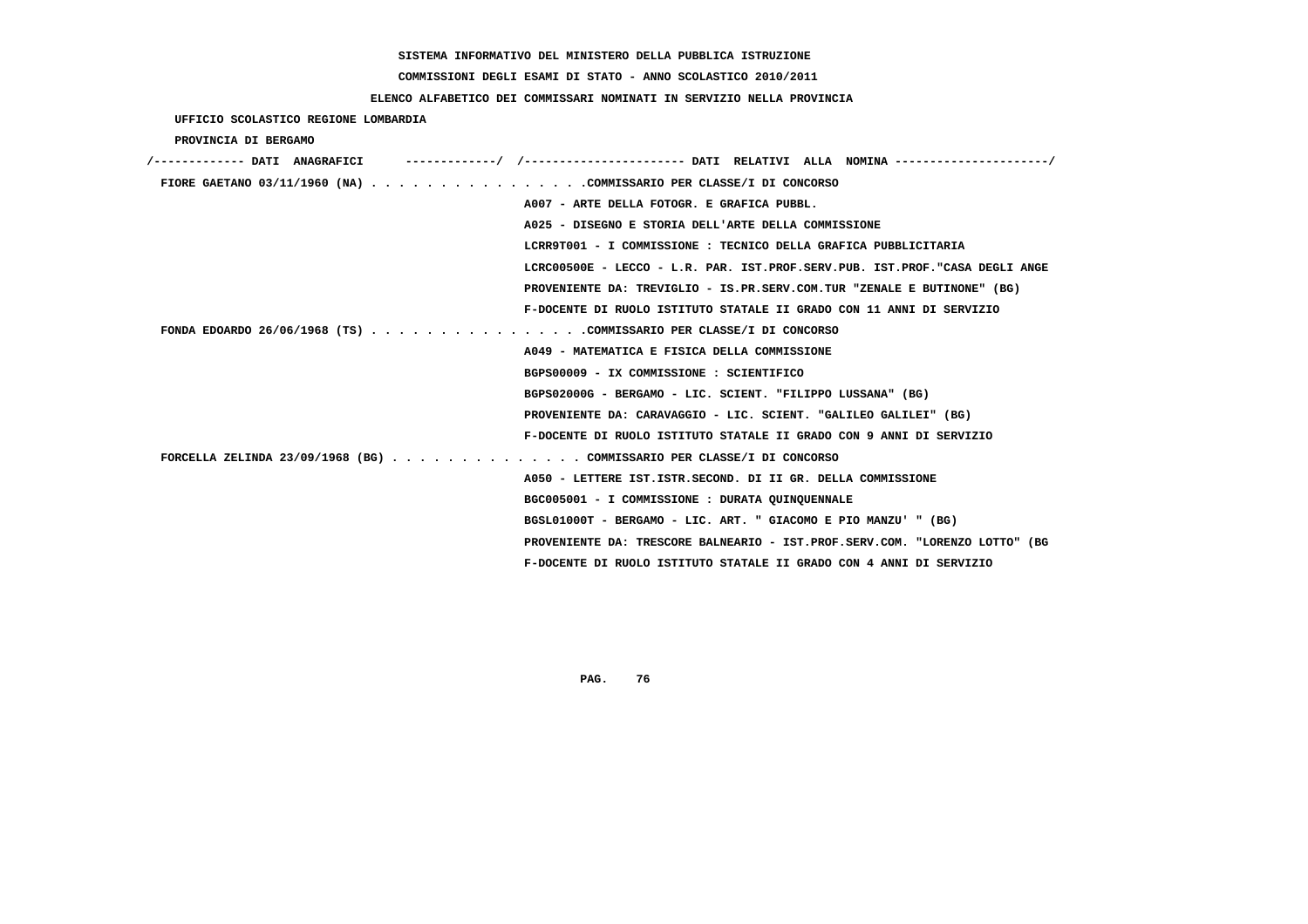# **COMMISSIONI DEGLI ESAMI DI STATO - ANNO SCOLASTICO 2010/2011**

## **ELENCO ALFABETICO DEI COMMISSARI NOMINATI IN SERVIZIO NELLA PROVINCIA**

 **UFFICIO SCOLASTICO REGIONE LOMBARDIA**

 **PROVINCIA DI BERGAMO**

| /------------- DATI ANAGRAFICI                                              |                                                                             |
|-----------------------------------------------------------------------------|-----------------------------------------------------------------------------|
| FORESTI EUGENIA 08/01/1975 (BG) COMMISSARIO PER CLASSE/I DI CONCORSO        |                                                                             |
|                                                                             | A052 - LETTERE, LATINO, GRECO LICEO CLASSICO DELLA COMMISSIONE              |
|                                                                             | BGPC00006 - VI COMMISSIONE : CLASSICO                                       |
|                                                                             | BGPC02000C - BERGAMO - LIC. CLAS. "PAOLO SARPI" (BG)                        |
|                                                                             | PROVENIENTE DA: TREVIGLIO - LIC. CLAS. "SIMONE WEIL" (BG)                   |
|                                                                             | H-DOCENTE NON DI RUOLO IN SERV. TERMINE ANNO SCOL. CON 9 ANNI DI SERVIZIO   |
| FORTE MARIA 20/03/1965 (LT) COMMISSARIO PER CLASSE/I DI CONCORSO            |                                                                             |
|                                                                             | A017 - DISCIPLINE ECONOMICO-AZIENDALI DELLA COMMISSIONE                     |
|                                                                             | BGRR9S001 - I COMMISSIONE : TECNICO SERVIZI SOCIALI                         |
|                                                                             | BGPM02601L - BERGAMO - IST. MAG. "MAMOLI" LICEO (BG)                        |
|                                                                             | PROVENIENTE DA: TRESCORE BALNEARIO - IST.PROF.SERV.COM. "LORENZO LOTTO" (BG |
|                                                                             | F-DOCENTE DI RUOLO ISTITUTO STATALE II GRADO CON 14 ANNI DI SERVIZIO        |
| FRACASSETTI GIUSEPPINA 14/09/1955 (BG) COMMISSARIO PER CLASSE/I DI CONCORSO |                                                                             |
|                                                                             | A049 - MATEMATICA E FISICA DELLA COMMISSIONE                                |
|                                                                             | BGPS00035 - XXXV COMMISSIONE : SCIENTIFICO                                  |
|                                                                             | BGPS01301D - ZOGNO - LIC. SCIENT. "DAVID MARIA TUROLDO" (BG)                |
|                                                                             | PROVENIENTE DA: BERGAMO - LIC. SCIENT. "FILIPPO LUSSANA" (BG)               |
|                                                                             | F-DOCENTE DI RUOLO ISTITUTO STATALE II GRADO CON 27 ANNI DI SERVIZIO        |
|                                                                             |                                                                             |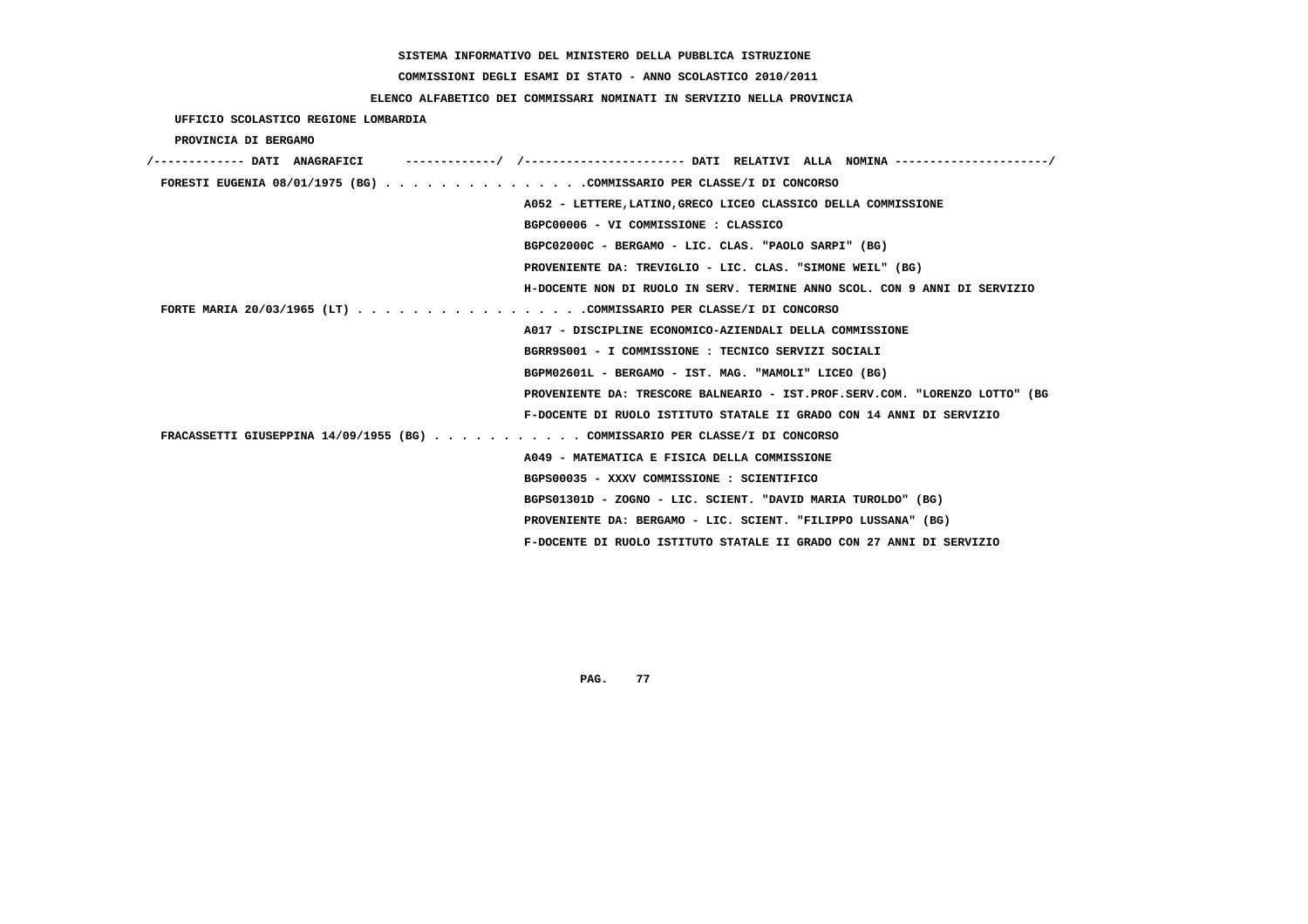# **COMMISSIONI DEGLI ESAMI DI STATO - ANNO SCOLASTICO 2010/2011**

## **ELENCO ALFABETICO DEI COMMISSARI NOMINATI IN SERVIZIO NELLA PROVINCIA**

 **UFFICIO SCOLASTICO REGIONE LOMBARDIA PROVINCIA DI BERGAMO**

| -------------------- DATI RELATIVI ALLA NOMINA --------------------/<br>/------------- DATI ANAGRAFICI |
|--------------------------------------------------------------------------------------------------------|
| FRAGAPANE CARMELA 01/06/1956 (AG) COMMISSARIO PER CLASSE/I DI CONCORSO                                 |
| A019 - DISCIPLINE GIURIDICHE ED ECONOMIC. DELLA COMMISSIONE                                            |
| BGTP03001 - I COMMISSIONE : PERITO AZIENDALE E CORRISPOND. IN LINGUE ESTERE                            |
| BGTD05500A - BERGAMO - L.R. PAR. IST.TECN.COMM. I.T.C. "S.ANGELA MERICI" (B                            |
| II CLASSE: S. OMOBONO TERME - L.R. PAR. IST.TECN.COMM. I.T.C. "M.CONSOLATRI                            |
| PROVENIENTE DA: ZOGNO - IST. MAG. "DAVID MARIA TUROLDO" (BG)                                           |
| I-DOCENTE NON DI RUOLO IN SERV. TERMINE ATTIV. DID. CON 25 ANNI DI SERVIZIO                            |
| FRANCI ANDREA 04/02/1964 (FI) COMMISSARIO PER CLASSE/I DI CONCORSO                                     |
| A061 - STORIA DELL'ARTE DELLA COMMISSIONE                                                              |
| BGSL02001 - I COMMISSIONE : SECONDA SEZIONE ARCHITETTURA                                               |
| BGSL01000T - BERGAMO - LIC. ART. " GIACOMO E PIO MANZU' " (BG)                                         |
| II CLASSE: BERGAMO - LIC. ART. " GIACOMO E PIO MANZU' " (CORS (BG)                                     |
| PROVENIENTE DA: LOVERE - LIC. ART. "DECIO CELERI" (BG)                                                 |
| H-DOCENTE NON DI RUOLO IN SERV. TERMINE ANNO SCOL. CON 8 ANNI DI SERVIZIO                              |
| FRATELLI MONICA ELISA 07/08/1965 (BG) COMMISSARIO PER CLASSE/I DI CONCORSO                             |
| A346 - LINGUA E CIV. STRANIERA (INGLESE) DELLA COMMISSIONE                                             |
| BGTN01001 - I COMMISSIONE : PERITO PER IL TURISMO                                                      |
| BGTD030002 - BERGAMO - IST.TECN.COMM. "VITTORIO EMANUELE II" (BG)                                      |
| II CLASSE: BERGAMO - L.R. PAR. IST.TEC.TURISMO I.T.T. "LEOPARDI" (BG)                                  |
| PROVENIENTE DA: CARAVAGGIO - LIC. SCIENT. "GALILEO GALILEI" (BG)                                       |
| I-DOCENTE NON DI RUOLO IN SERV. TERMINE ATTIV. DID. CON 14 ANNI DI SERVIZIO                            |
|                                                                                                        |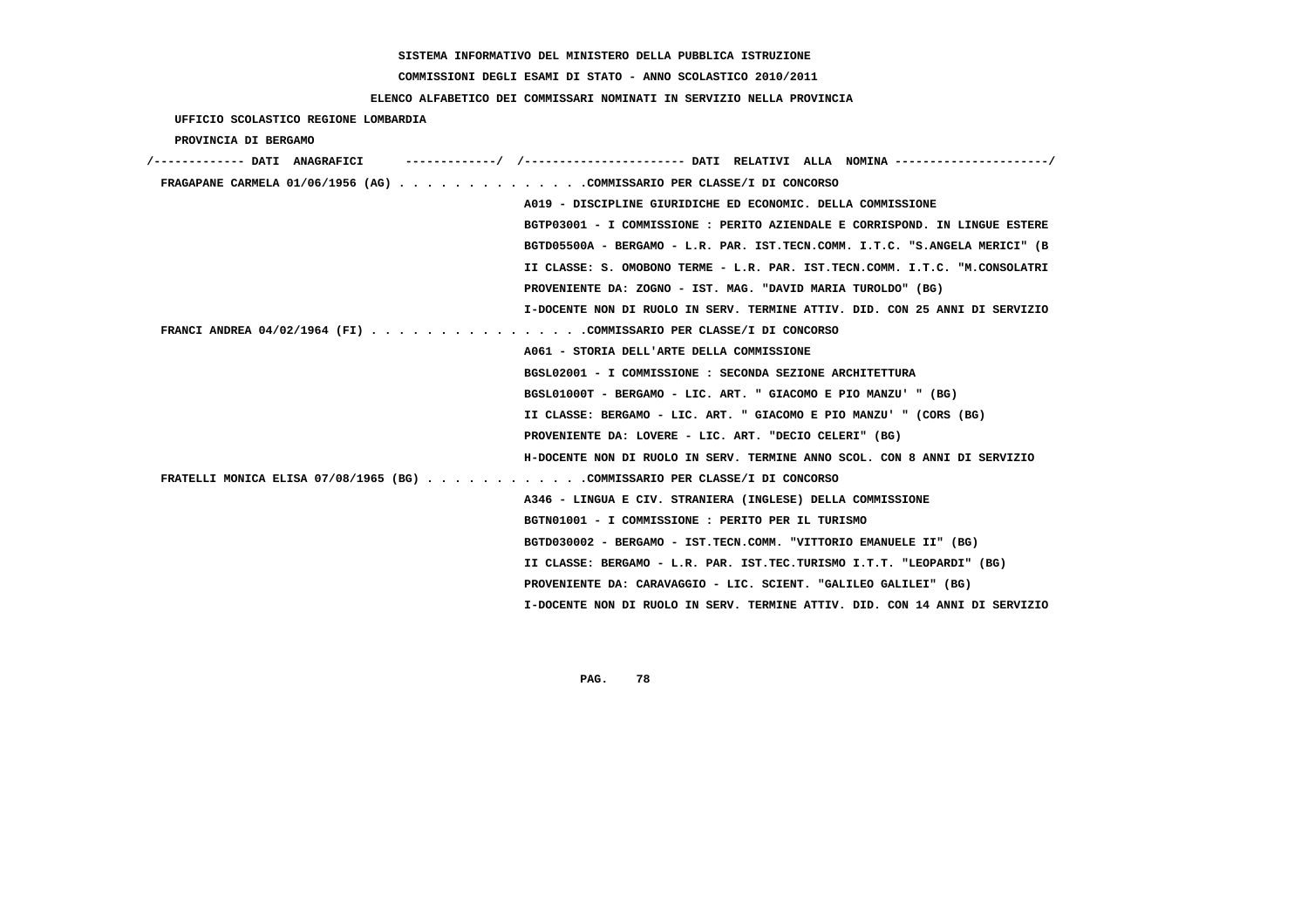# **COMMISSIONI DEGLI ESAMI DI STATO - ANNO SCOLASTICO 2010/2011**

## **ELENCO ALFABETICO DEI COMMISSARI NOMINATI IN SERVIZIO NELLA PROVINCIA**

 **UFFICIO SCOLASTICO REGIONE LOMBARDIA**

 **PROVINCIA DI BERGAMO**

| /------------- DATI ANAGRAFICI | -----------/ /---------------------- DATI RELATIVI ALLA NOMINA --------------------/ |
|--------------------------------|--------------------------------------------------------------------------------------|
|                                | FRATUS GIANMARIO 23/04/1957 (BG) COMMISSARIO PER CLASSE/I DI CONCORSO                |
|                                | A020 - DISCIPLINE MECCANICHE E TECNOLOGIA DELLA COMMISSIONE                          |
|                                | BGTF52003 - III COMMISSIONE : PER. IND.LE CAPOTECNICO-SPECIALIZZ.NE:MECCANI          |
|                                | BGTF007018 - LOVERE - IST.TECN.IND. "GALILEO GALILEI" (BG)                           |
|                                | PROVENIENTE DA: VILMINORE DI SCALVE - I.P.IND. E ART. I.P.I.A. DI VILMINORE          |
|                                | F-DOCENTE DI RUOLO ISTITUTO STATALE II GRADO CON 3 ANNI DI SERVIZIO                  |
|                                | FRUGIUELE CESARE $14/04/1953$ (CS) COMMISSARIO PER CLASSE/I DI CONCORSO              |
|                                | A025 - DISEGNO E STORIA DELL'ARTE DELLA COMMISSIONE                                  |
|                                | BGPS00023 - XXIII COMMISSIONE : SCIENTIFICO                                          |
|                                | BGPS04000R - CARAVAGGIO - LIC. SCIENT. "GALILEO GALILEI" (BG)                        |
|                                | PROVENIENTE DA: DALMINE - IST.TECN.IND. "GUGLIELMO MARCONI" (BG)                     |
|                                | I-DOCENTE NON DI RUOLO IN SERV. TERMINE ATTIV. DID. CON 6 ANNI DI SERVIZIO           |
|                                | FRUGUGLIETTI SALVATORE 26/10/1960 (PZ) COMMISSARIO PER CLASSE/I DI CONCORSO          |
|                                | A060 - SC.NA., CH., GEOG., MIC. DELLA COMMISSIONE                                    |
|                                | BGPC00002 - II COMMISSIONE : CLASSICO                                                |
|                                | BGPC04500R - CAPRINO BERGAMASCO - L.R. PAR. LIC. CLAS. LICEO CLASSICO "CELA          |
|                                | II CLASSE: CAPRINO BERGAMASCO - L.R. PAR. LIC. SCIENT. LICEO SCIENTIFICO "C          |
|                                | PROVENIENTE DA: ZOGNO - IST. MAG. "DAVID MARIA TUROLDO" (BG)                         |
|                                | F-DOCENTE DI RUOLO ISTITUTO STATALE II GRADO CON 23 ANNI DI SERVIZIO                 |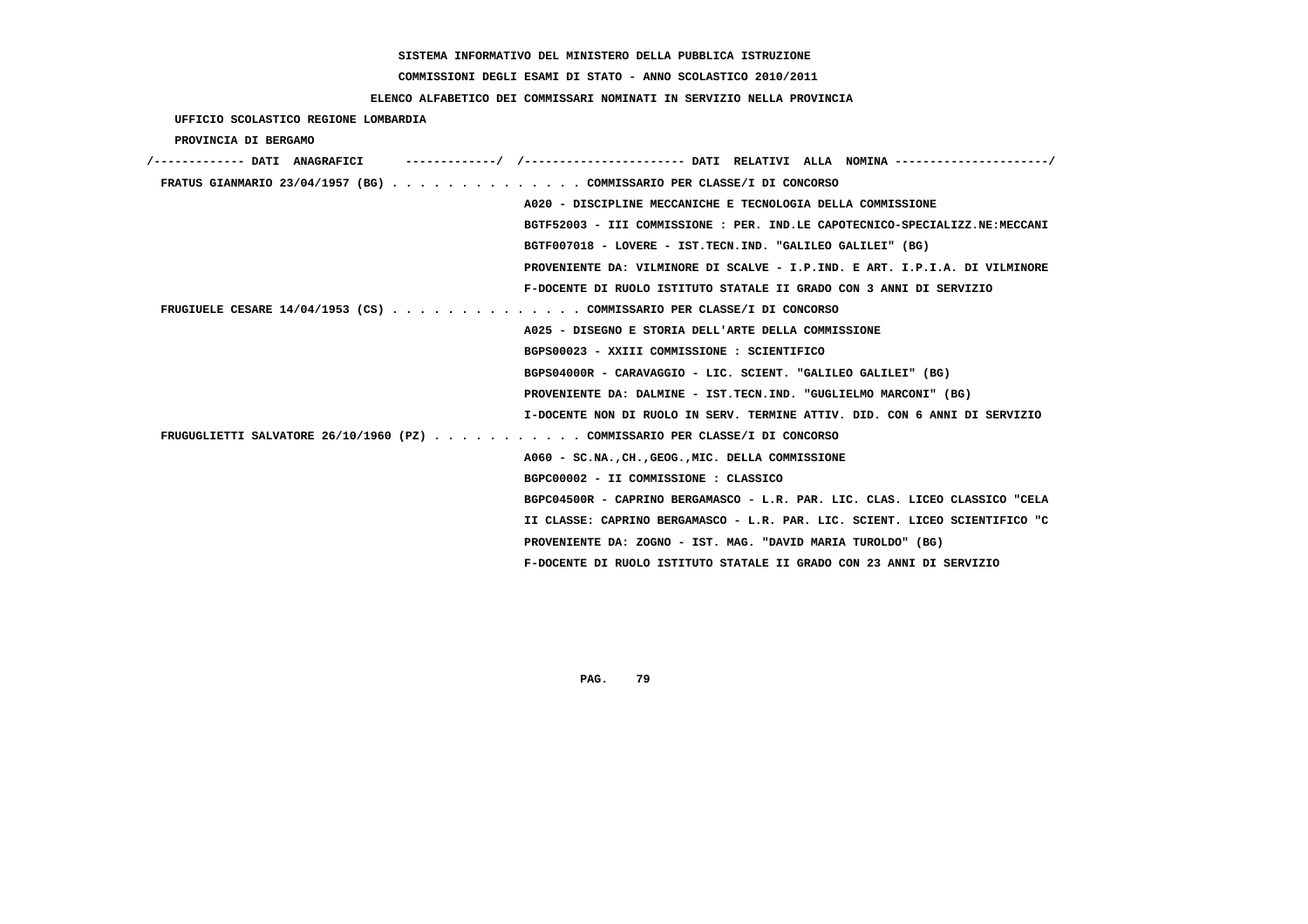**COMMISSIONI DEGLI ESAMI DI STATO - ANNO SCOLASTICO 2010/2011**

## **ELENCO ALFABETICO DEI COMMISSARI NOMINATI IN SERVIZIO NELLA PROVINCIA**

 **UFFICIO SCOLASTICO REGIONE LOMBARDIA**

 **PROVINCIA DI BERGAMO**

| /------------- DATI ANAGRAFICI                                          | -/ /----------------------- DATI RELATIVI ALLA NOMINA ---------------------/ |
|-------------------------------------------------------------------------|------------------------------------------------------------------------------|
| FUOTI JOSE 02/12/1951 (EE) COMMISSARIO PER CLASSE/I DI CONCORSO         |                                                                              |
|                                                                         | A039 - GEOGRAFIA DELLA COMMISSIONE                                           |
|                                                                         | BGTD00010 - X COMMISSIONE : RAGIONIERE E PERITO COMMERCIALE                  |
|                                                                         | BGTD00801T - PRESEZZO - IST.TECN.COMM. "MAIRONI DA PONTE" (BG)               |
|                                                                         | PROVENIENTE DA: DALMINE - I.T.COMM E GEOM. "LUIGI EINAUDI" (BG)              |
|                                                                         | F-DOCENTE DI RUOLO ISTITUTO STATALE II GRADO CON 18 ANNI DI SERVIZIO         |
| FUSINI SIMONA 23/01/1966 (BG) COMMISSARIO PER CLASSE/I DI CONCORSO      |                                                                              |
|                                                                         | A060 - SC.NA., CH., GEOG., MIC. DELLA COMMISSIONE                            |
|                                                                         | BGISFP003 - III COMMISSIONE SPERIMENTALE                                     |
|                                                                         | BGPM03401G - ROMANO DI LOMBARDIA - IST. MAG. "DON LORENZO MILANI" (BG)       |
|                                                                         | II CLASSE: TREVIGLIO - L.R. PAR. IST.TECN.COMM. I.T.C. "COLLEGIO DEGLI ANGE  |
|                                                                         | PROVENIENTE DA: BERGAMO - IST. MAG. "GIOVANNI FALCONE" (BG)                  |
|                                                                         | I-DOCENTE NON DI RUOLO IN SERV. TERMINE ATTIV. DID. CON 3 ANNI DI SERVIZIO   |
| GABRIELE SALVATORE 14/09/1962 (EE) COMMISSARIO PER CLASSE/I DI CONCORSO |                                                                              |
|                                                                         | A039 - GEOGRAFIA DELLA COMMISSIONE                                           |
|                                                                         | BGTD00013 - XIII COMMISSIONE : RAGIONIERE E PERITO COMMERCIALE               |
|                                                                         | BGTD014015 - TRESCORE BALNEARIO - IST.TECN.COMM. "LORENZO LOTTO" (BG)        |
|                                                                         | PROVENIENTE DA: BERGAMO - IST.TECN.COMM. "BORTOLO BELOTTI" (BG)              |
|                                                                         | H-DOCENTE NON DI RUOLO IN SERV. TERMINE ANNO SCOL. CON 16 ANNI DI SERVIZIO   |
|                                                                         |                                                                              |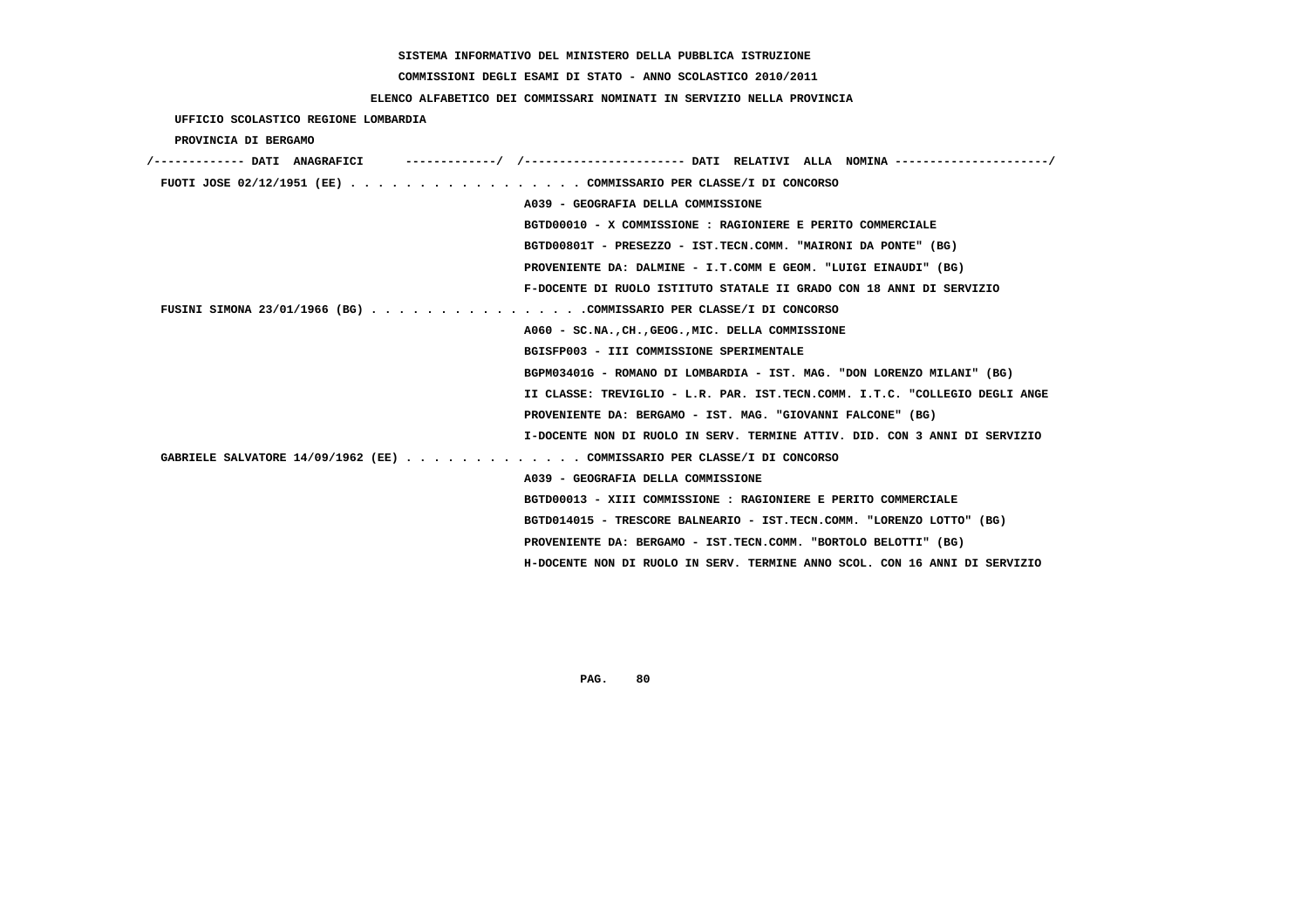# **COMMISSIONI DEGLI ESAMI DI STATO - ANNO SCOLASTICO 2010/2011**

## **ELENCO ALFABETICO DEI COMMISSARI NOMINATI IN SERVIZIO NELLA PROVINCIA**

 **UFFICIO SCOLASTICO REGIONE LOMBARDIA**

 **PROVINCIA DI BERGAMO**

| /------------- DATI ANAGRAFICI | -----------/ /--------------------- DATI RELATIVI ALLA NOMINA--------------------/ |
|--------------------------------|------------------------------------------------------------------------------------|
|                                | GABRIELLI RINALDO 05/02/1954 (BG) COMMISSARIO PER CLASSE/I DI CONCORSO             |
|                                | A036 - FILOSOFIA, PSICOL. E SC. DELL'EDUCAZ. DELLA COMMISSIONE                     |
|                                | BGISFP006 - VI COMMISSIONE SPERIMENTALE                                            |
|                                | BGPM024011 - TRESCORE BALNEARIO - IST. MAG. "LORENZO FEDERICI" (BG)                |
|                                | PROVENIENTE DA: ROMANO DI LOMBARDIA - IST. MAG. "DON LORENZO MILANI" (BG)          |
|                                | F-DOCENTE DI RUOLO ISTITUTO STATALE II GRADO CON 27 ANNI DI SERVIZIO               |
|                                | GALATI ANTONELLA 30/04/1976 (RC) COMMISSARIO PER CLASSE/I DI CONCORSO              |
|                                | A036 - FILOSOFIA, PSICOL. E SC. DELL'EDUCAZ. DELLA COMMISSIONE                     |
|                                | BGISFP005 - V COMMISSIONE SPERIMENTALE                                             |
|                                | BGPM03401G - ROMANO DI LOMBARDIA - IST. MAG. "DON LORENZO MILANI" (BG)             |
|                                | PROVENIENTE DA: BERGAMO - I. P. SERV. SOC. "MAMOLI" PROF.DIURNO (BG)               |
|                                | F-DOCENTE DI RUOLO ISTITUTO STATALE II GRADO CON 4 ANNI DI SERVIZIO                |
|                                | GAMBA ANTONELLA 18/02/1958 (BG) COMMISSARIO PER CLASSE/I DI CONCORSO               |
|                                | A060 - SC.NA., CH., GEOG., MIC. DELLA COMMISSIONE                                  |
|                                | BGISFN002 - II COMMISSIONE SPERIMENTALE                                            |
|                                | BGPM03401G - ROMANO DI LOMBARDIA - IST. MAG. "DON LORENZO MILANI" (BG)             |
|                                | PROVENIENTE DA: BERGAMO - LIC. SCIENT. "GIULIO NATTA" (BG)                         |
|                                | F-DOCENTE DI RUOLO ISTITUTO STATALE II GRADO CON 24 ANNI DI SERVIZIO               |
|                                |                                                                                    |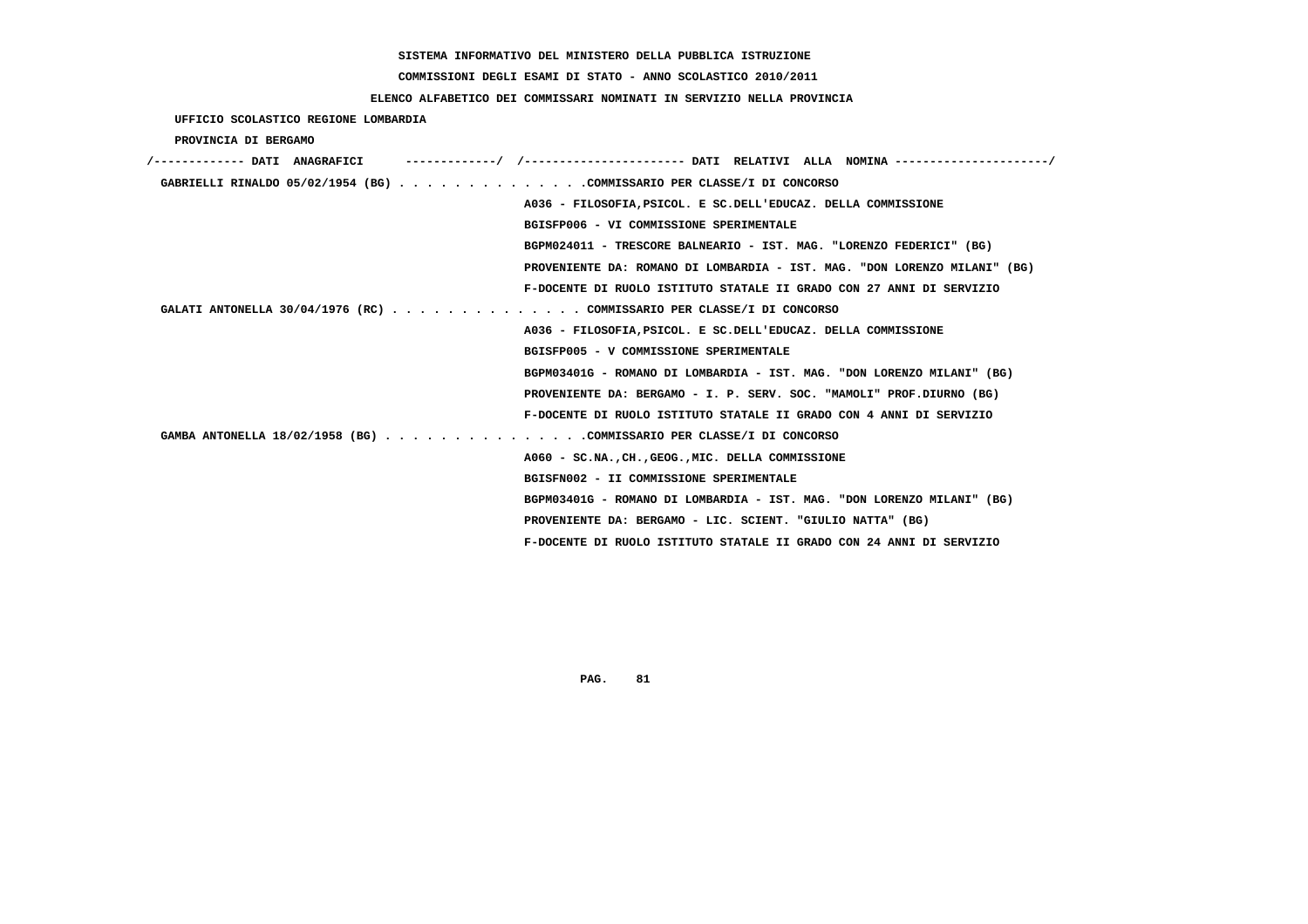# **COMMISSIONI DEGLI ESAMI DI STATO - ANNO SCOLASTICO 2010/2011**

## **ELENCO ALFABETICO DEI COMMISSARI NOMINATI IN SERVIZIO NELLA PROVINCIA**

 **UFFICIO SCOLASTICO REGIONE LOMBARDIA**

 **PROVINCIA DI BERGAMO**

| /------------- DATI ANAGRAFICI                                              |
|-----------------------------------------------------------------------------|
| GAMBA ELENA 20/03/1975 (BG) COMMISSARIO PER CLASSE/I DI CONCORSO            |
| A036 - FILOSOFIA, PSICOL. E SC. DELL'EDUCAZ. DELLA COMMISSIONE              |
| BGIA44004 - IV COMMISSIONE SPERIMENTALE                                     |
| BGPM010002 - BERGAMO - IST. MAG. "P. SECCO SUARDO" (BG)                     |
| PROVENIENTE DA: TRESCORE BALNEARIO - IST.PROF.SERV.COM. "LORENZO LOTTO" (BG |
| I-DOCENTE NON DI RUOLO IN SERV. TERMINE ATTIV. DID. CON 6 ANNI DI SERVIZIO  |
| GAMBA PIETRO ENRICO 13/07/1964 (BG) COMMISSARIO PER CLASSE/I DI CONCORSO    |
| A034 - ELETTRONICA DELLA COMMISSIONE                                        |
| BGRR9L002 - II COMMISSIONE : TECNICO INDUSTRIE MECCANICHE                   |
| BGRI003014 - PRESEZZO - I.P.IND. E ART. "BETTY AMBIVERI" (BG)               |
| PROVENIENTE DA: BERGAMO - I.P.IND. E ART. "CESARE PESENTI" (BG)             |
| F-DOCENTE DI RUOLO ISTITUTO STATALE II GRADO CON 10 ANNI DI SERVIZIO        |
| GAMBA SIMONE 31/05/1974 (BG) COMMISSARIO PER CLASSE/I DI CONCORSO           |
| A039 - GEOGRAFIA DELLA COMMISSIONE                                          |
| BGTD00014 - XIV COMMISSIONE : RAGIONIERE E PERITO COMMERCIALE               |
| BGTD02000B - TREVIGLIO - IST.TECN.COMM. GUGLIELMO OBERDAN (BG)              |
| PROVENIENTE DA: DALMINE - IS.PR.SERV.COM.TUR "LUIGI EINAUDI" (BG)           |
| I-DOCENTE NON DI RUOLO IN SERV. TERMINE ATTIV. DID. CON 4 ANNI DI SERVIZIO  |
|                                                                             |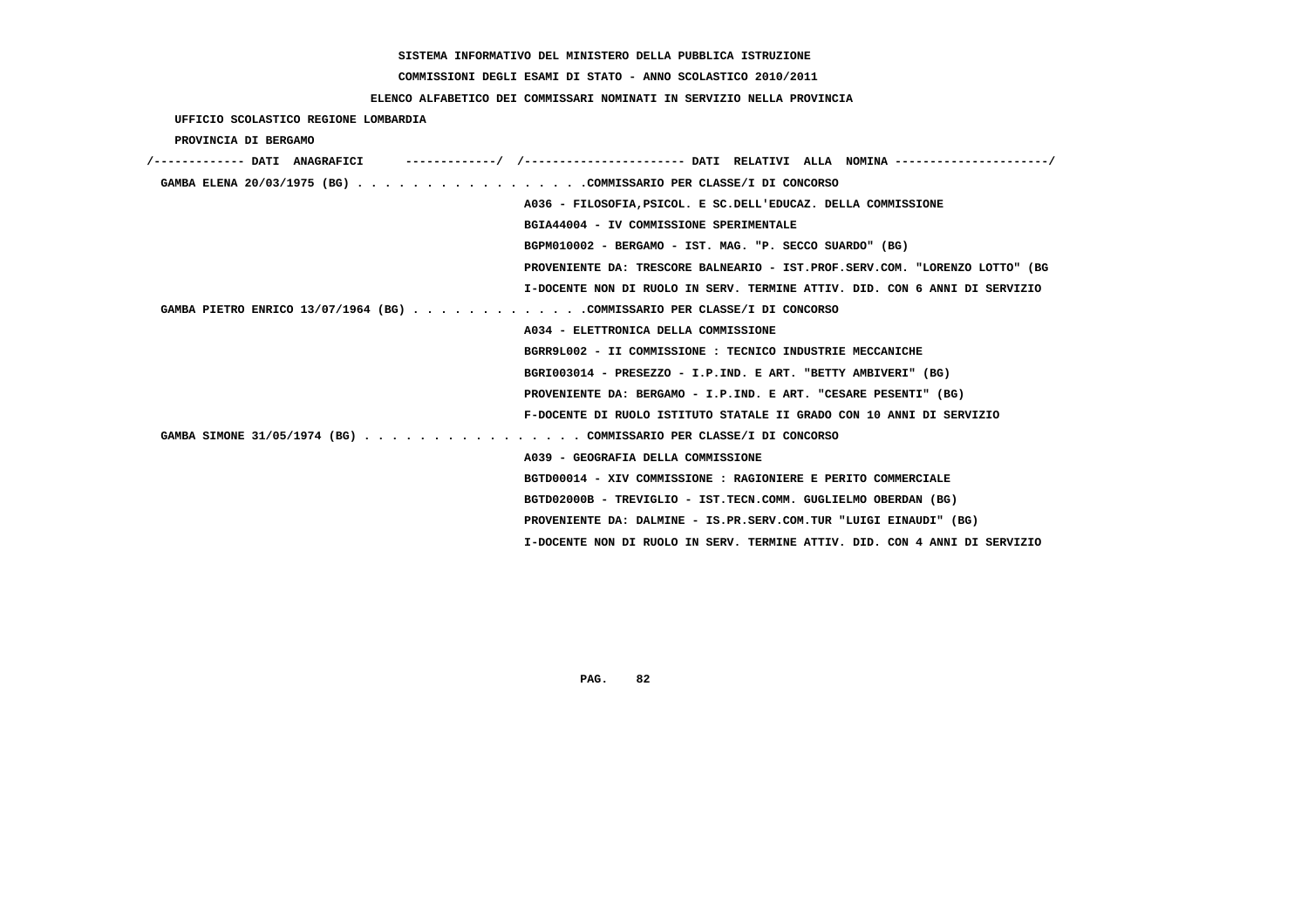**COMMISSIONI DEGLI ESAMI DI STATO - ANNO SCOLASTICO 2010/2011**

 **ELENCO ALFABETICO DEI COMMISSARI NOMINATI IN SERVIZIO NELLA PROVINCIA**

 **UFFICIO SCOLASTICO REGIONE LOMBARDIA**

 **PROVINCIA DI BERGAMO**

| /------------- DATI ANAGRAFICI                                              |
|-----------------------------------------------------------------------------|
| GAMBARELLI FRANCESCA 13/09/1964 (BG) COMMISSARIO PER CLASSE/I DI CONCORSO   |
| A346 - LINGUA E CIV. STRANIERA (INGLESE) DELLA COMMISSIONE                  |
| BGTP02002 - II COMMISSIONE : PERITO AZIENDALE E CORRISPOND. IN LINGUE ESTER |
| BGTD06000T - BERGAMO - IST.TECN.COMM. "BORTOLO BELOTTI" (BG)                |
| PROVENIENTE DA: ZOGNO - LIC. SCIENT. "DAVID MARIA TUROLDO" (BG)             |
| I-DOCENTE NON DI RUOLO IN SERV. TERMINE ATTIV. DID. CON 11 ANNI DI SERVIZIO |
| GANDOLFI GIGLIOLA 27/11/1953 (MI) COMMISSARIO PER CLASSE/I DI CONCORSO      |
| A060 - SC.NA., CH., GEOG., MIC. DELLA COMMISSIONE                           |
| BGPS00023 - XXIII COMMISSIONE : SCIENTIFICO                                 |
| BGPS04000R - CARAVAGGIO - LIC. SCIENT. "GALILEO GALILEI" (BG)               |
| PROVENIENTE DA: BERGAMO - LIC. SCIENT. "LORENZO MASCHERONI" (BG)            |
| F-DOCENTE DI RUOLO ISTITUTO STATALE II GRADO CON 25 ANNI DI SERVIZIO        |
| GANZERLA CLAUDIA 21/04/1967 (BG) COMMISSARIO PER CLASSE/I DI CONCORSO       |
| A049 - MATEMATICA E FISICA DELLA COMMISSIONE                                |
| BGPS00011 - XI COMMISSIONE : SCIENTIFICO                                    |
| BGPS02000G - BERGAMO - LIC. SCIENT. "FILIPPO LUSSANA" (BG)                  |
| PROVENIENTE DA: CARAVAGGIO - LIC. SCIENT. "GALILEO GALILEI" (BG)            |
| F-DOCENTE DI RUOLO ISTITUTO STATALE II GRADO CON 3 ANNI DI SERVIZIO         |
|                                                                             |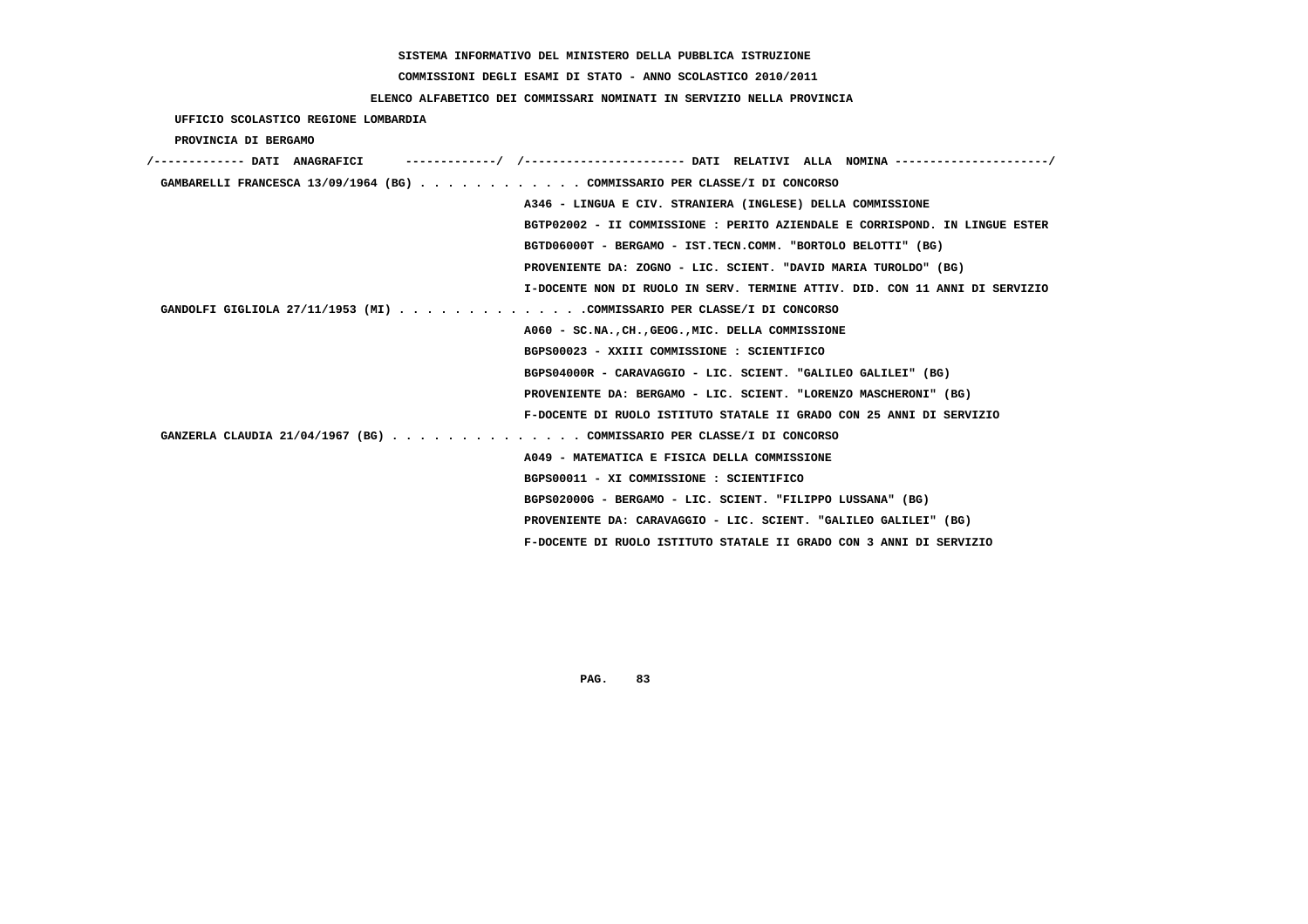# **COMMISSIONI DEGLI ESAMI DI STATO - ANNO SCOLASTICO 2010/2011**

## **ELENCO ALFABETICO DEI COMMISSARI NOMINATI IN SERVIZIO NELLA PROVINCIA**

 **UFFICIO SCOLASTICO REGIONE LOMBARDIA**

 **PROVINCIA DI BERGAMO**

| /------------- DATI ANAGRAFICI                                              |  |
|-----------------------------------------------------------------------------|--|
| GARATTINI GIANBEPPE 17/03/1956 (BG) COMMISSARIO PER CLASSE/I DI CONCORSO    |  |
| A060 - SC.NA., CH., GEOG., MIC. DELLA COMMISSIONE                           |  |
| BGPS00020 - XX COMMISSIONE : SCIENTIFICO                                    |  |
| BGPS028017 - ALZANO LOMBARDO - LIC. SCIENT. "EDOARDO AMALDI" (BG)           |  |
| PROVENIENTE DA: BERGAMO - LIC. SCIENT. "LORENZO MASCHERONI" (BG)            |  |
| F-DOCENTE DI RUOLO ISTITUTO STATALE II GRADO CON 25 ANNI DI SERVIZIO        |  |
| GARGANO ROSITA 02/05/1974 (FR) COMMISSARIO PER CLASSE/I DI CONCORSO         |  |
| A035 - ELETTROTECNICA ED APPLICAZIONI DELLA COMMISSIONE                     |  |
| BGTF51002 - II COMMISSIONE : PER. IND.LE CAPOTEC.-SPECIAL.:ELETTROTEC.E AUT |  |
| BGTF05000D - DALMINE - IST.TECN.IND. "GUGLIELMO MARCONI" (BG)               |  |
| PROVENIENTE DA: CLUSONE - I.P.IND. E ART. ISTITUTO SUPERIORE "TARCISIO P (B |  |
| H-DOCENTE NON DI RUOLO IN SERV. TERMINE ANNO SCOL. CON 6 ANNI DI SERVIZIO   |  |
| GELSOMINI EMMA 29/08/1965 (RO) COMMISSARIO PER CLASSE/I DI CONCORSO         |  |
| A049 - MATEMATICA E FISICA DELLA COMMISSIONE                                |  |
| BGPC00008 - VIII COMMISSIONE : CLASSICO                                     |  |
| II CLASSE: TREVIGLIO - L.R. PAR. LIC. CLAS. LICEO CLASSICO "DON BOSCO" (BG) |  |
| PROVENIENTE DA: ROMANO DI LOMBARDIA - LIC. SCIENT. "DON LORENZO MILANI" (BG |  |
| F-DOCENTE DI RUOLO ISTITUTO STATALE II GRADO CON 9 ANNI DI SERVIZIO         |  |
|                                                                             |  |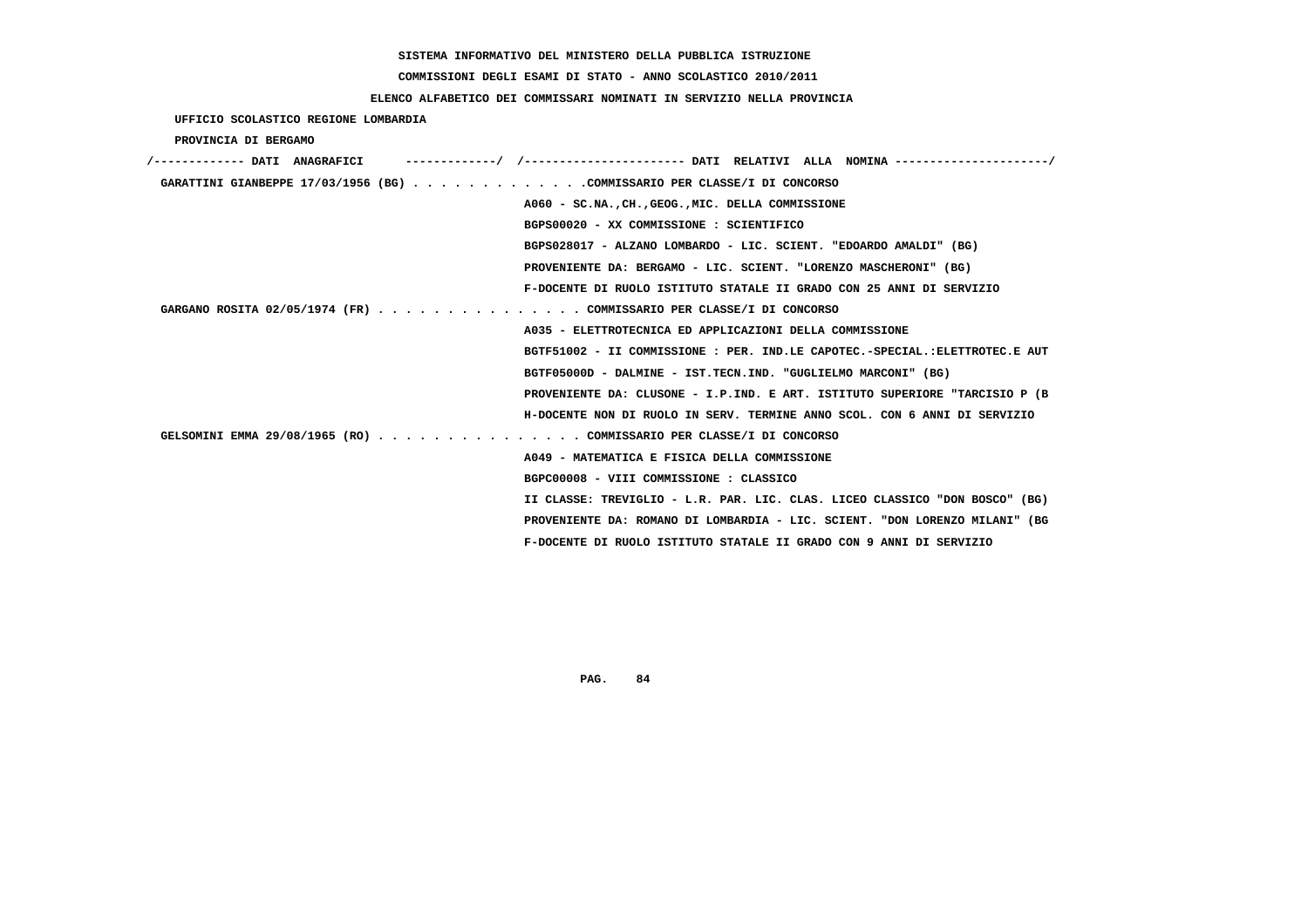**COMMISSIONI DEGLI ESAMI DI STATO - ANNO SCOLASTICO 2010/2011**

## **ELENCO ALFABETICO DEI COMMISSARI NOMINATI IN SERVIZIO NELLA PROVINCIA**

 **UFFICIO SCOLASTICO REGIONE LOMBARDIA**

 **PROVINCIA DI BERGAMO**

| /------------- DATI ANAGRAFICI |                                                                             |
|--------------------------------|-----------------------------------------------------------------------------|
|                                | GENOVESE SAVERIO 16/04/1963 (CS) COMMISSARIO PER CLASSE/I DI CONCORSO       |
|                                | A035 - ELETTROTECNICA ED APPLICAZIONI DELLA COMMISSIONE                     |
|                                | BSRR9L001 - I COMMISSIONE : TECNICO INDUSTRIE MECCANICHE                    |
|                                | PROVENIENTE DA: ZOGNO - I.P.IND. E ART. "DAVID MARIA TUROLDO" (BG)          |
|                                | F-DOCENTE DI RUOLO ISTITUTO STATALE II GRADO CON 5 ANNI DI SERVIZIO         |
|                                | GERVASONI GIUSEPPE 10/11/1955 (BG) COMMISSARIO PER CLASSE/I DI CONCORSO     |
|                                | A019 - DISCIPLINE GIURIDICHE ED ECONOMIC. DELLA COMMISSIONE                 |
|                                | BGTD00012 - XII COMMISSIONE : RAGIONIERE E PERITO COMMERCIALE               |
|                                | BGTD02301X - SARNICO - IST.TECN.COMM. "SERAFINO RIVA" (BG)                  |
|                                | II CLASSE: GRUMELLO DEL MONTE - L.R. PAR. IST.TEC.GEOMETRI I.T.G. "LUIGI EI |
|                                | PROVENIENTE DA: ROMANO DI LOMBARDIA - LIC. SCIENT. "DON LORENZO MILANI" (BG |
|                                | F-DOCENTE DI RUOLO ISTITUTO STATALE II GRADO CON 17 ANNI DI SERVIZIO        |
|                                | GHILARDI ANNA 10/01/1955 (BG) COMMISSARIO PER CLASSE/I DI CONCORSO          |
|                                | A036 - FILOSOFIA, PSICOL. E SC. DELL'EDUCAZ. DELLA COMMISSIONE              |
|                                | BGPS00034 - XXXIV COMMISSIONE: SCIENTIFICO                                  |
|                                | II CLASSE: TRESCORE BALNEARIO - IST. MAG. "LORENZO FEDERICI" (BG)           |
|                                | PROVENIENTE DA: ALBINO - IST. MAG. "OSCAR ARNULFO ROMERO" (BG)              |
|                                | F-DOCENTE DI RUOLO ISTITUTO STATALE II GRADO CON 27 ANNI DI SERVIZIO        |
|                                |                                                                             |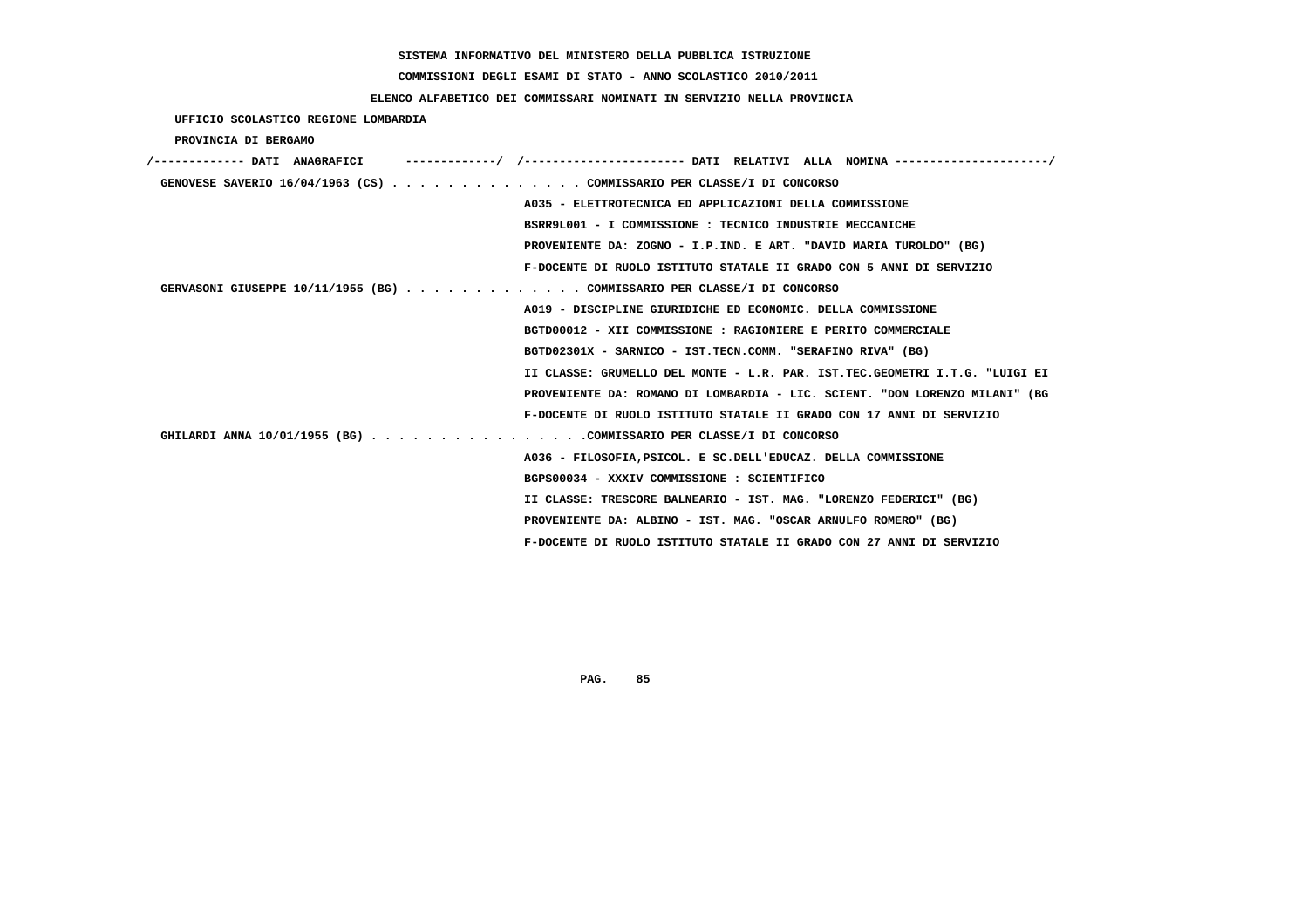**COMMISSIONI DEGLI ESAMI DI STATO - ANNO SCOLASTICO 2010/2011**

## **ELENCO ALFABETICO DEI COMMISSARI NOMINATI IN SERVIZIO NELLA PROVINCIA**

 **UFFICIO SCOLASTICO REGIONE LOMBARDIA**

 **PROVINCIA DI BERGAMO**

| /------------- DATI ANAGRAFICI | ----------/ /---------------------- DATI RELATIVI ALLA NOMINA---------------------/ |
|--------------------------------|-------------------------------------------------------------------------------------|
|                                | GHIRARDI NADIA 12/03/1972 (BG) COMMISSARIO PER CLASSE/I DI CONCORSO                 |
|                                | A034 - ELETTRONICA DELLA COMMISSIONE                                                |
|                                | BGRR9K001 - I COMMISSIONE : TECNICO DELLE INDUSTRIE ELETTRONICHE                    |
|                                | BGRI01901N - CLUSONE - I.P.IND. E ART. ISTITUTO SUPERIORE "TARCISIO P (BG)          |
|                                | PROVENIENTE DA: SARNICO - IST.TECN.IND. "SERAFINO RIVA" (BG)                        |
|                                | I-DOCENTE NON DI RUOLO IN SERV. TERMINE ATTIV. DID. CON 9 ANNI DI SERVIZIO          |
|                                | GHISALBERTI GIULIA 24/07/1961 (BG) COMMISSARIO PER CLASSE/I DI CONCORSO             |
|                                | A546 - LINGUA E CIV. STRANIERA (TEDESCO) DELLA COMMISSIONE                          |
|                                | BGTP02004 - IV COMMISSIONE : PERITO AZIENDALE E CORRISPOND. IN LINGUE ESTER         |
|                                | BGTD00801T - PRESEZZO - IST.TECN.COMM. "MAIRONI DA PONTE" (BG)                      |
|                                | PROVENIENTE DA: BERGAMO - IST.TECN.COMM. "BORTOLO BELOTTI" (BG)                     |
|                                | F-DOCENTE DI RUOLO ISTITUTO STATALE II GRADO CON 22 ANNI DI SERVIZIO                |
|                                | GIACONIA GIUSEPPE 30/04/1960 (AP) COMMISSARIO PER CLASSE/I DI CONCORSO              |
|                                | A037 - FILOSOFIA E STORIA DELLA COMMISSIONE                                         |
|                                | BGISFP001 - I COMMISSIONE SPERIMENTALE                                              |
|                                | BGPM00901V - ALBINO - IST. MAG. "OSCAR ARNULFO ROMERO" (BG)                         |
|                                | PROVENIENTE DA: BERGAMO - LIC. CLAS. "PAOLO SARPI" (BG)                             |
|                                | F-DOCENTE DI RUOLO ISTITUTO STATALE II GRADO CON 17 ANNI DI SERVIZIO                |
|                                |                                                                                     |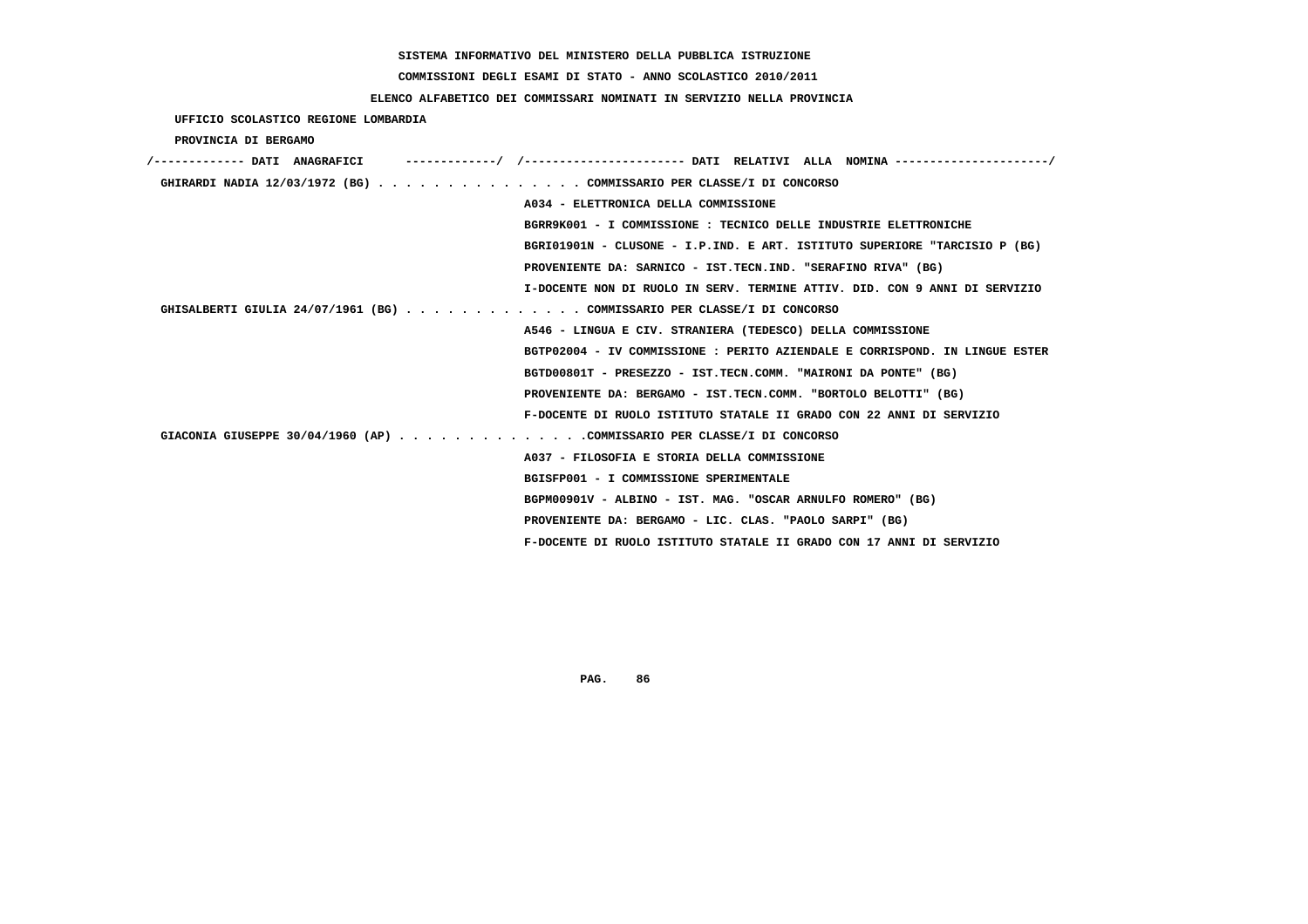**COMMISSIONI DEGLI ESAMI DI STATO - ANNO SCOLASTICO 2010/2011**

 **ELENCO ALFABETICO DEI COMMISSARI NOMINATI IN SERVIZIO NELLA PROVINCIA**

 **UFFICIO SCOLASTICO REGIONE LOMBARDIA**

 **PROVINCIA DI BERGAMO**

| /------------- DATI ANAGRAFICI |                                                                               |
|--------------------------------|-------------------------------------------------------------------------------|
|                                | GIAVARINI DANILA 24/07/1952 (BG) COMMISSARIO PER CLASSE/I DI CONCORSO         |
|                                | A346 - LINGUA E CIV. STRANIERA (INGLESE) DELLA COMMISSIONE                    |
|                                | BGTP02006 - VI COMMISSIONE : PERITO AZIENDALE E CORRISPOND. IN LINGUE ESTER   |
|                                | BGTD014015 - TRESCORE BALNEARIO - IST.TECN.COMM. "LORENZO LOTTO" (BG)         |
|                                | PROVENIENTE DA: BERGAMO - IST. MAG. "GIOVANNI FALCONE" (BG)                   |
|                                | F-DOCENTE DI RUOLO ISTITUTO STATALE II GRADO CON 24 ANNI DI SERVIZIO          |
|                                | GIAVARINI ROBERTA 06/02/1976 (BG) COMMISSARIO PER CLASSE/I DI CONCORSO        |
|                                | A037 - FILOSOFIA E STORIA DELLA COMMISSIONE                                   |
|                                | BGPC00001 - I COMMISSIONE : CLASSICO                                          |
|                                | BGPC02500G - BERGAMO - L.R. PAR. LIC. CLAS. LICEO CLASSICO "S. ALESSANDRO"    |
|                                | PROVENIENTE DA: PRESEZZO - LIC. SCIENT. "MAIRONI DA PONTE" (BG)               |
|                                | I-DOCENTE NON DI RUOLO IN SERV. TERMINE ATTIV. DID. CON 5 ANNI DI SERVIZIO    |
|                                | GIAVAZZI MARIA GABRIELLA 28/11/1953 (BS) COMMISSARIO PER CLASSE/I DI CONCORSO |
|                                | A246 - LINGUA E CIV. STRANIERA (FRANCESE) DELLA COMMISSIONE                   |
|                                | BGISFU001 - I COMMISSIONE SPERIMENTALE                                        |
|                                | BGPM02000L - BERGAMO - IST. MAG. "GIOVANNI FALCONE" (BG)                      |
|                                | PROVENIENTE DA: PRESEZZO - IST.TECN.COMM. "MAIRONI DA PONTE" (BG)             |
|                                | F-DOCENTE DI RUOLO ISTITUTO STATALE II GRADO CON 19 ANNI DI SERVIZIO          |
|                                |                                                                               |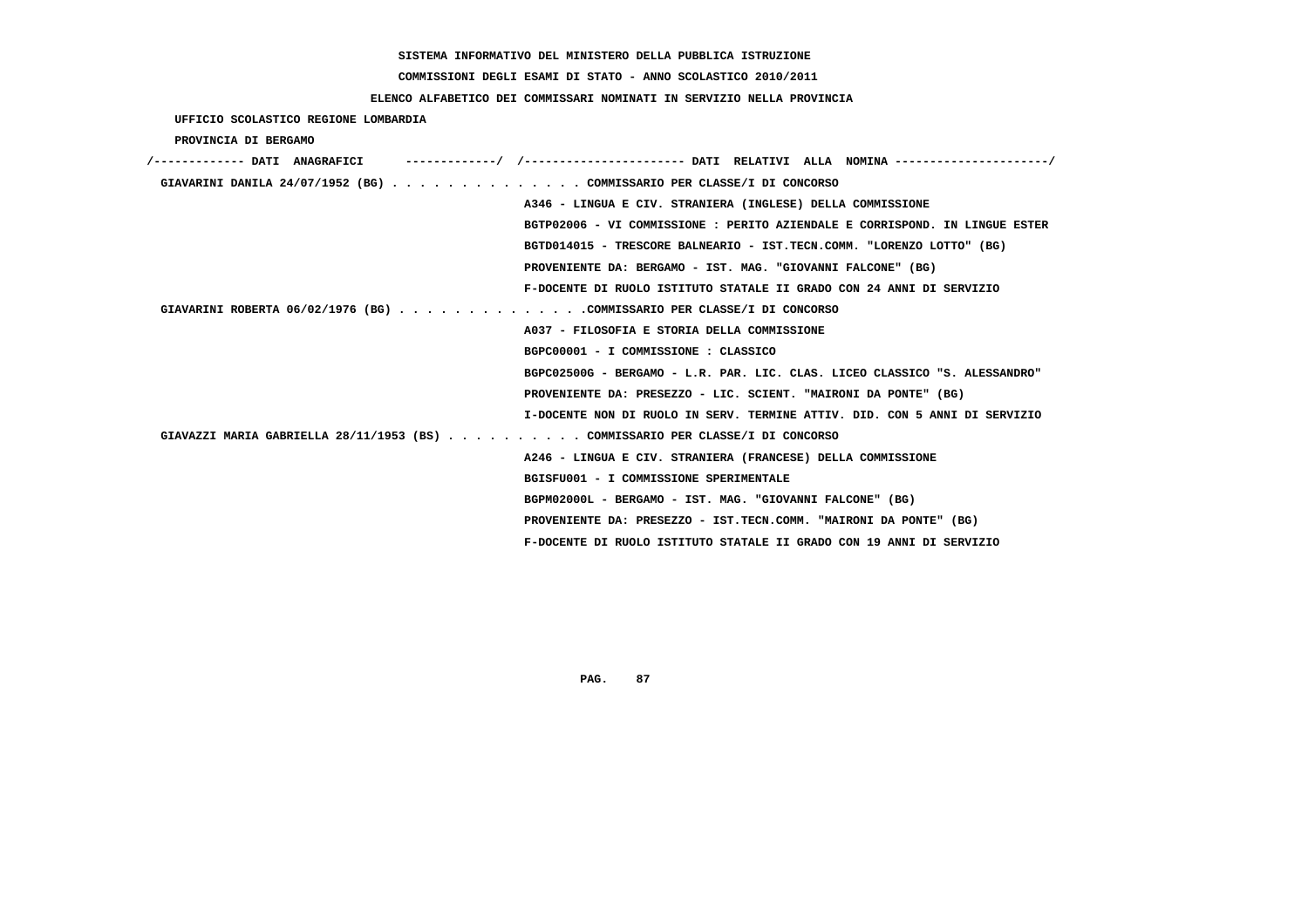# **COMMISSIONI DEGLI ESAMI DI STATO - ANNO SCOLASTICO 2010/2011**

## **ELENCO ALFABETICO DEI COMMISSARI NOMINATI IN SERVIZIO NELLA PROVINCIA**

 **UFFICIO SCOLASTICO REGIONE LOMBARDIA**

 **PROVINCIA DI BERGAMO**

| /------------- DATI ANAGRAFICI                                        |                                                                             |
|-----------------------------------------------------------------------|-----------------------------------------------------------------------------|
| GIOCO ALFIO 28/10/1960 (CT) COMMISSARIO PER CLASSE/I DI CONCORSO      |                                                                             |
|                                                                       | A020 - DISCIPLINE MECCANICHE E TECNOLOGIA DELLA COMMISSIONE                 |
|                                                                       | BGTF52001 - I COMMISSIONE : PER. IND.LE CAPOTECNICO-SPECIALIZZ.NE:MECCANICA |
|                                                                       | BGTF010003 - BERGAMO - IST.TECN.IND. "PIETRO PALEOCAPA" (BG)                |
|                                                                       | PROVENIENTE DA: GAZZANIGA - IST. TECN. IND. "VALLE SERIANA" (BG)            |
|                                                                       | F-DOCENTE DI RUOLO ISTITUTO STATALE II GRADO CON 18 ANNI DI SERVIZIO        |
| GIORNO ADA 25/06/1968 (CS) COMMISSARIO PER CLASSE/I DI CONCORSO       |                                                                             |
| A039 - GEOGRAFIA DELLA COMMISSIONE                                    |                                                                             |
|                                                                       | BGTD00007 - VII COMMISSIONE : RAGIONIERE E PERITO COMMERCIALE               |
|                                                                       | BGTD01201D - CLUSONE - I.T.COMM E GEOM. "ANDREA FANTONI" (BG)               |
|                                                                       | PROVENIENTE DA: ROMANO DI LOMBARDIA - I.T.COMM E GEOM. "GIAMBATTISTA RUBINI |
|                                                                       | F-DOCENTE DI RUOLO ISTITUTO STATALE II GRADO CON 4 ANNI DI SERVIZIO         |
| GIOVINE GIOVANNI 13/12/1963 (BG) COMMISSARIO PER CLASSE/I DI CONCORSO |                                                                             |
|                                                                       | A060 - SC.NACHGEOGMIC. DELLA COMMISSIONE                                    |
| BGPS00009 - IX COMMISSIONE : SCIENTIFICO                              |                                                                             |
|                                                                       | BGPS02000G - BERGAMO - LIC. SCIENT. "FILIPPO LUSSANA" (BG)                  |
|                                                                       | PROVENIENTE DA: TRESCORE BALNEARIO - IST.PROF.SERV.COM. "LORENZO LOTTO" (BG |
|                                                                       | H-DOCENTE NON DI RUOLO IN SERV. TERMINE ANNO SCOL. CON 12 ANNI DI SERVIZIO  |
|                                                                       |                                                                             |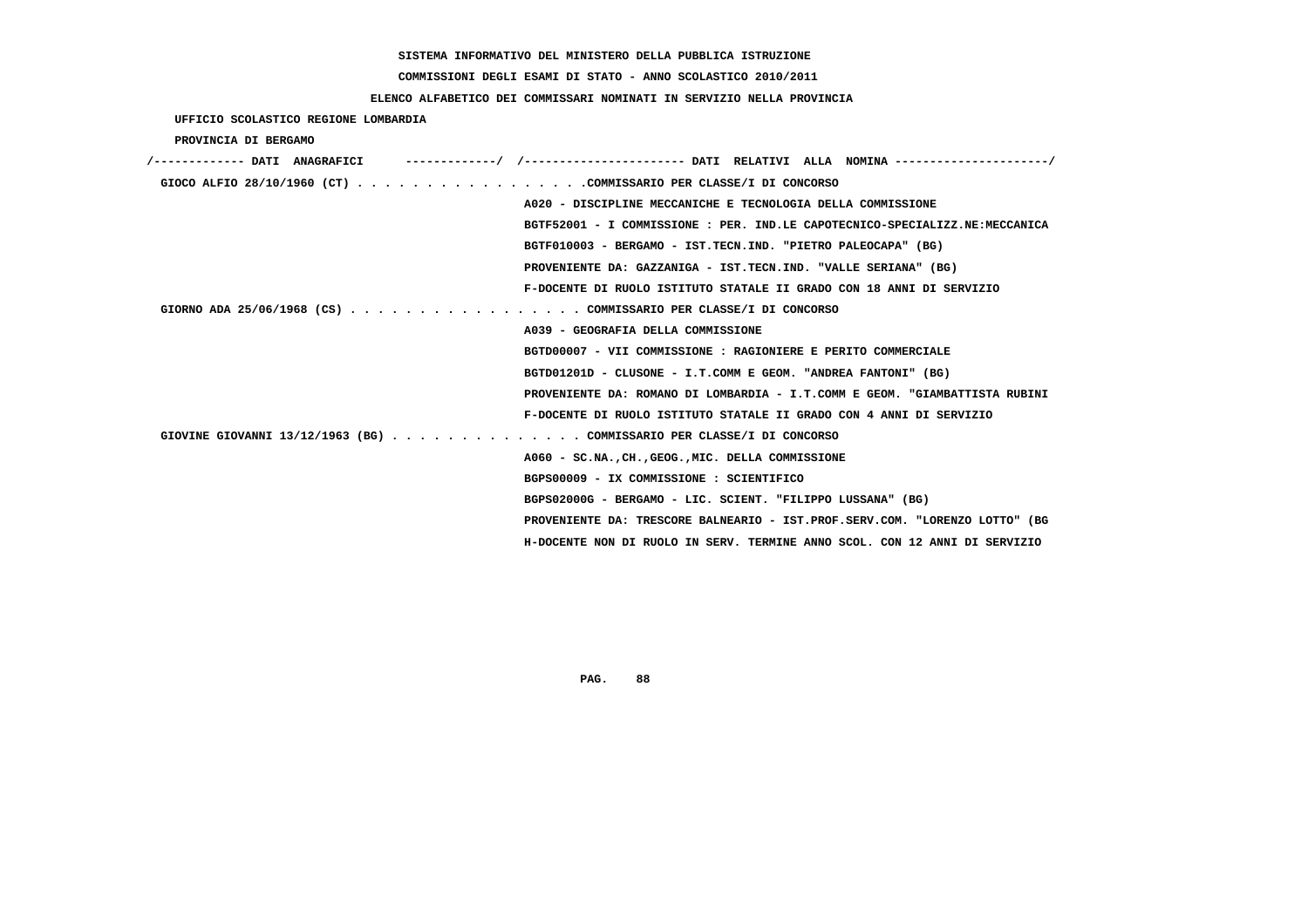# **COMMISSIONI DEGLI ESAMI DI STATO - ANNO SCOLASTICO 2010/2011**

## **ELENCO ALFABETICO DEI COMMISSARI NOMINATI IN SERVIZIO NELLA PROVINCIA**

 **UFFICIO SCOLASTICO REGIONE LOMBARDIA**

 **PROVINCIA DI BERGAMO**

| /------------- DATI ANAGRAFICI                                            |                                                                             |
|---------------------------------------------------------------------------|-----------------------------------------------------------------------------|
| GIRONI LUIGI 04/10/1953 (MI) COMMISSARIO PER CLASSE/I DI CONCORSO         |                                                                             |
|                                                                           | A060 - SC.NA., CH., GEOG., MIC. DELLA COMMISSIONE                           |
|                                                                           | MIISGJ015 - XV COMMISSIONE SPERIMENTALE                                     |
|                                                                           | MITF21000B - GORGONZOLA - IST.TECN.IND. ITI G. MARCONI (MI)                 |
|                                                                           | PROVENIENTE DA: TREVIGLIO - LIC. ART. "SIMONE WEIL" (BG)                    |
|                                                                           | F-DOCENTE DI RUOLO ISTITUTO STATALE II GRADO CON 27 ANNI DI SERVIZIO        |
| GIUA MARGHERITA 01/04/1971 (BG) COMMISSARIO PER CLASSE/I DI CONCORSO      |                                                                             |
|                                                                           | A019 - DISCIPLINE GIURIDICHE ED ECONOMIC. DELLA COMMISSIONE                 |
|                                                                           | BGTD00008 - VIII COMMISSIONE : RAGIONIERE E PERITO COMMERCIALE              |
|                                                                           | BGTD01101N - DALMINE - I.T.COMM E GEOM. "LUIGI EINAUDI" (BG)                |
|                                                                           | PROVENIENTE DA: TREVIGLIO - I.P.IND. E ART. "ORESTE MOZZALI" (CORSO SERALE  |
|                                                                           | H-DOCENTE NON DI RUOLO IN SERV. TERMINE ANNO SCOL. CON 0 ANNI DI SERVIZIO   |
| GIULIANI GIANACHILLE 20/05/1969 (BG) COMMISSARIO PER CLASSE/I DI CONCORSO |                                                                             |
|                                                                           | A013 - CHIMICA E TECNOLOGIE CHIMICHE DELLA COMMISSIONE                      |
|                                                                           | BGTF51005 - V COMMISSIONE : PER. IND.LE CAPOTEC.-SPECIAL.:ELETTROTEC.E AUTO |
|                                                                           | PROVENIENTE DA: BERGAMO - IST.TECN.IND. "GIULIO NATTA" (BG)                 |
|                                                                           | I-DOCENTE NON DI RUOLO IN SERV. TERMINE ATTIV. DID. CON 7 ANNI DI SERVIZIO  |
|                                                                           |                                                                             |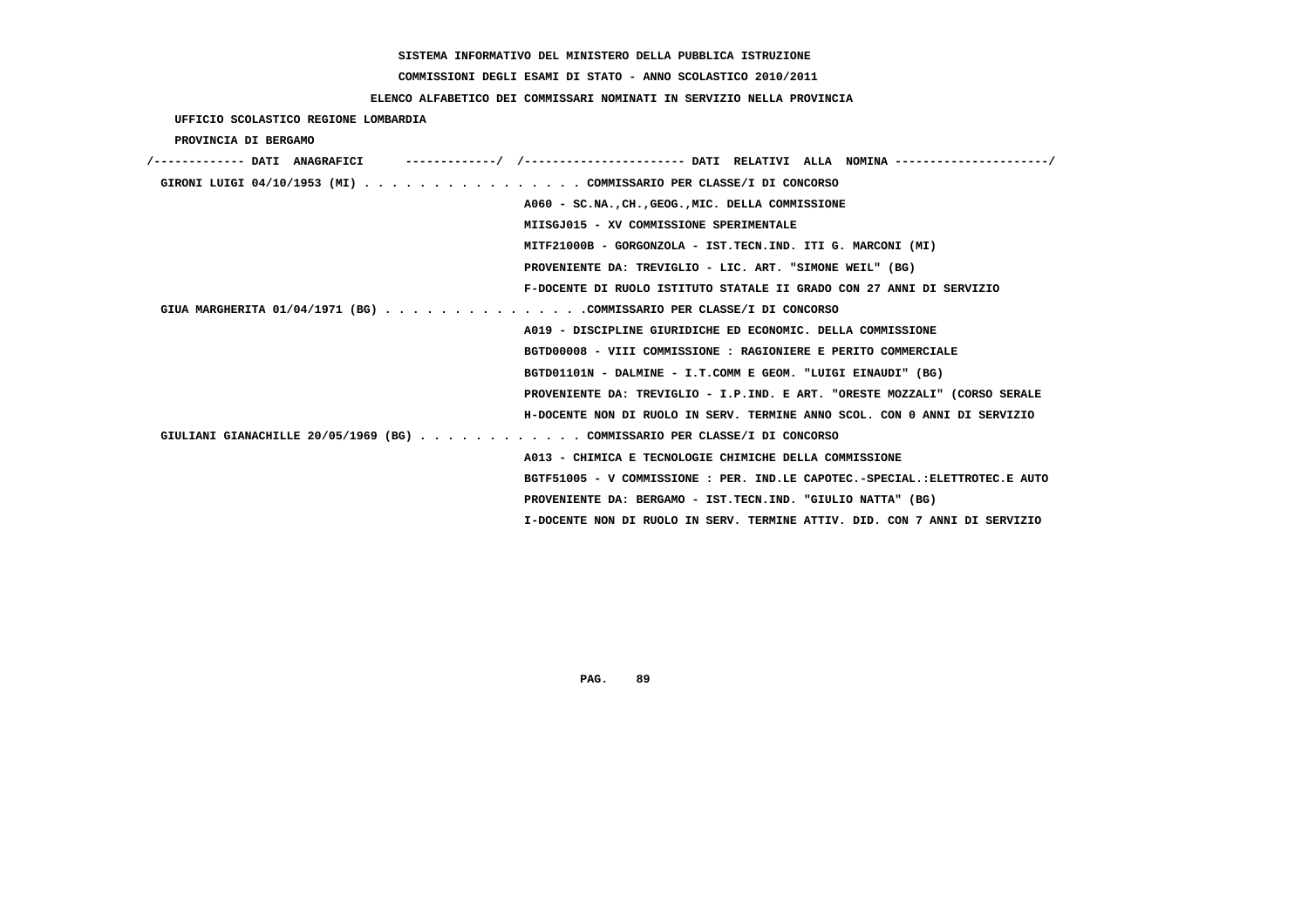**COMMISSIONI DEGLI ESAMI DI STATO - ANNO SCOLASTICO 2010/2011**

## **ELENCO ALFABETICO DEI COMMISSARI NOMINATI IN SERVIZIO NELLA PROVINCIA**

 **UFFICIO SCOLASTICO REGIONE LOMBARDIA**

 **PROVINCIA DI BERGAMO**

| /------------- DATI ANAGRAFICI                                        |                                                                             |
|-----------------------------------------------------------------------|-----------------------------------------------------------------------------|
| GLISONI FEDERICA 15/03/1963 (BS) COMMISSARIO PER CLASSE/I DI CONCORSO |                                                                             |
|                                                                       | A047 - MATEMATICA DELLA COMMISSIONE                                         |
|                                                                       | BSTF50001 - I COMMISSIONE : PER. IND.LE CAPOTEC.-SPECIAL:ELETTRON.E TELECOM |
|                                                                       | BSTF00101T - BRENO - IST.TECN.IND. BRENO (SEZ.ASS.I.S."TASSARA") (BS)       |
|                                                                       | PROVENIENTE DA: LOVERE - IST.TECN.IND. "GALILEO GALILEI" (BG)               |
|                                                                       | F-DOCENTE DI RUOLO ISTITUTO STATALE II GRADO CON 22 ANNI DI SERVIZIO        |
| GONA ROSETTA 02/12/1951 (CT) COMMISSARIO PER CLASSE/I DI CONCORSO     |                                                                             |
|                                                                       | A036 - FILOSOFIA, PSICOL, E SC. DELL'EDUCAZ. DELLA COMMISSIONE              |
|                                                                       | BGRR90003 - III COMMISSIONE : TECNICO DEI SERVIZI TURISTICI                 |
|                                                                       | BGRC00301B - PRESEZZO - IS.PR.SERV.COM.TUR "BETTY AMBIVERI" (BG)            |
|                                                                       | PROVENIENTE DA: BERGAMO - I. P. SERV. SOC. "MAMOLI" PROF.DIURNO (BG)        |
|                                                                       | F-DOCENTE DI RUOLO ISTITUTO STATALE II GRADO CON 27 ANNI DI SERVIZIO        |
| GORLA ALDO 08/10/1953 (MI) COMMISSARIO PER CLASSE/I DI CONCORSO       |                                                                             |
|                                                                       | A007 - ARTE DELLA FOTOGR. E GRAFICA PUBBL.                                  |
|                                                                       | A025 - DISEGNO E STORIA DELL'ARTE DELLA COMMISSIONE                         |
|                                                                       | CRRR9T002 - II COMMISSIONE : TECNICO DELLA GRAFICA PUBBLICITARIA            |
|                                                                       | $CRRC011018$ - $CREMA$ - $IS.PR.SERV.COM.TUR$ "P. $SRAFFA"$ (CR)            |
|                                                                       | PROVENIENTE DA: TREVIGLIO - IS.PR.SERV.COM.TUR "ZENALE E BUTINONE" (BG)     |
|                                                                       | F-DOCENTE DI RUOLO ISTITUTO STATALE II GRADO CON 26 ANNI DI SERVIZIO        |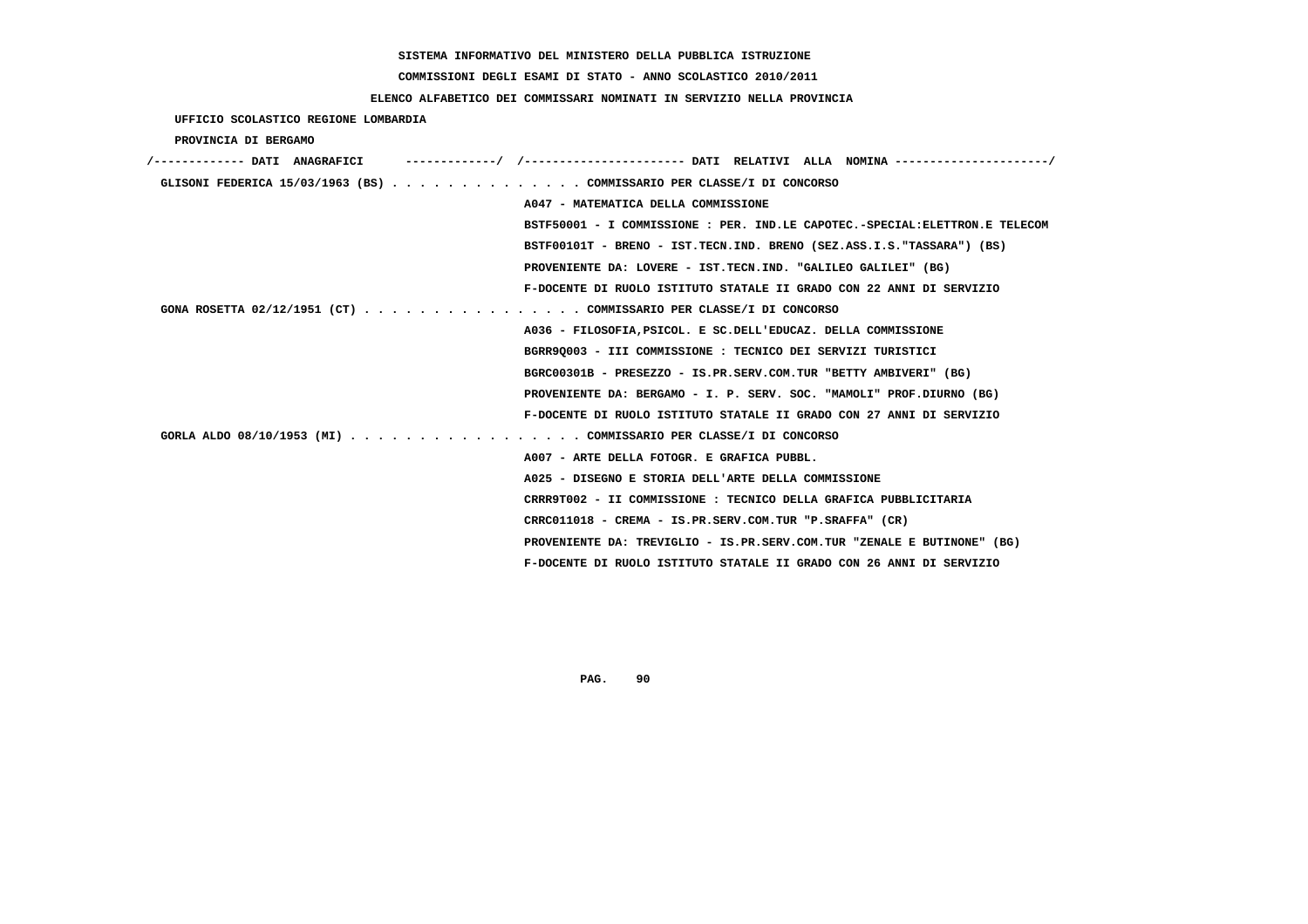# **COMMISSIONI DEGLI ESAMI DI STATO - ANNO SCOLASTICO 2010/2011**

## **ELENCO ALFABETICO DEI COMMISSARI NOMINATI IN SERVIZIO NELLA PROVINCIA**

 **UFFICIO SCOLASTICO REGIONE LOMBARDIA**

 **PROVINCIA DI BERGAMO**

| /------------- DATI ANAGRAFICI |  |                                                                        |
|--------------------------------|--|------------------------------------------------------------------------|
|                                |  | GOVONI MASSIMO 03/05/1949 (BG) COMMISSARIO PER CLASSE/I DI CONCORSO    |
|                                |  | A049 - MATEMATICA E FISICA DELLA COMMISSIONE                           |
|                                |  | BGPS00018 - XVIII COMMISSIONE : SCIENTIFICO                            |
|                                |  | BGPS028017 - ALZANO LOMBARDO - LIC. SCIENT. "EDOARDO AMALDI" (BG)      |
|                                |  | PROVENIENTE DA: BERGAMO - LIC. SCIENT. "LORENZO MASCHERONI" (BG)       |
|                                |  | F-DOCENTE DI RUOLO ISTITUTO STATALE II GRADO CON 32 ANNI DI SERVIZIO   |
|                                |  | GRANZIERA ROSANNA 02/08/1950 (TV) COMMISSARIO PER CLASSE/I DI CONCORSO |
|                                |  | A019 - DISCIPLINE GIURIDICHE ED ECONOMIC. DELLA COMMISSIONE            |
|                                |  | BGTL00004 - IV COMMISSIONE : GEOMETRA                                  |
|                                |  | BGTD013019 - ZOGNO - I.T.COMM E GEOM. "DAVID MARIA TUROLDO" (BG)       |
|                                |  | PROVENIENTE DA: ALBINO - IST.TECN.COMM. "OSCAR ARNULFO ROMERO" (BG)    |
|                                |  | F-DOCENTE DI RUOLO ISTITUTO STATALE II GRADO CON 26 ANNI DI SERVIZIO   |
|                                |  | GRASSI DONATELLA 23/01/1954 (LC) COMMISSARIO PER CLASSE/I DI CONCORSO  |
|                                |  | A060 - SC.NACHGEOGMIC. DELLA COMMISSIONE                               |
|                                |  | BGISFP001 - I COMMISSIONE SPERIMENTALE                                 |
|                                |  | BGPM00901V - ALBINO - IST. MAG. "OSCAR ARNULFO ROMERO" (BG)            |
|                                |  | PROVENIENTE DA: BERGAMO - LIC. SCIENT. "LORENZO MASCHERONI" (BG)       |
|                                |  | F-DOCENTE DI RUOLO ISTITUTO STATALE II GRADO CON 25 ANNI DI SERVIZIO   |
|                                |  |                                                                        |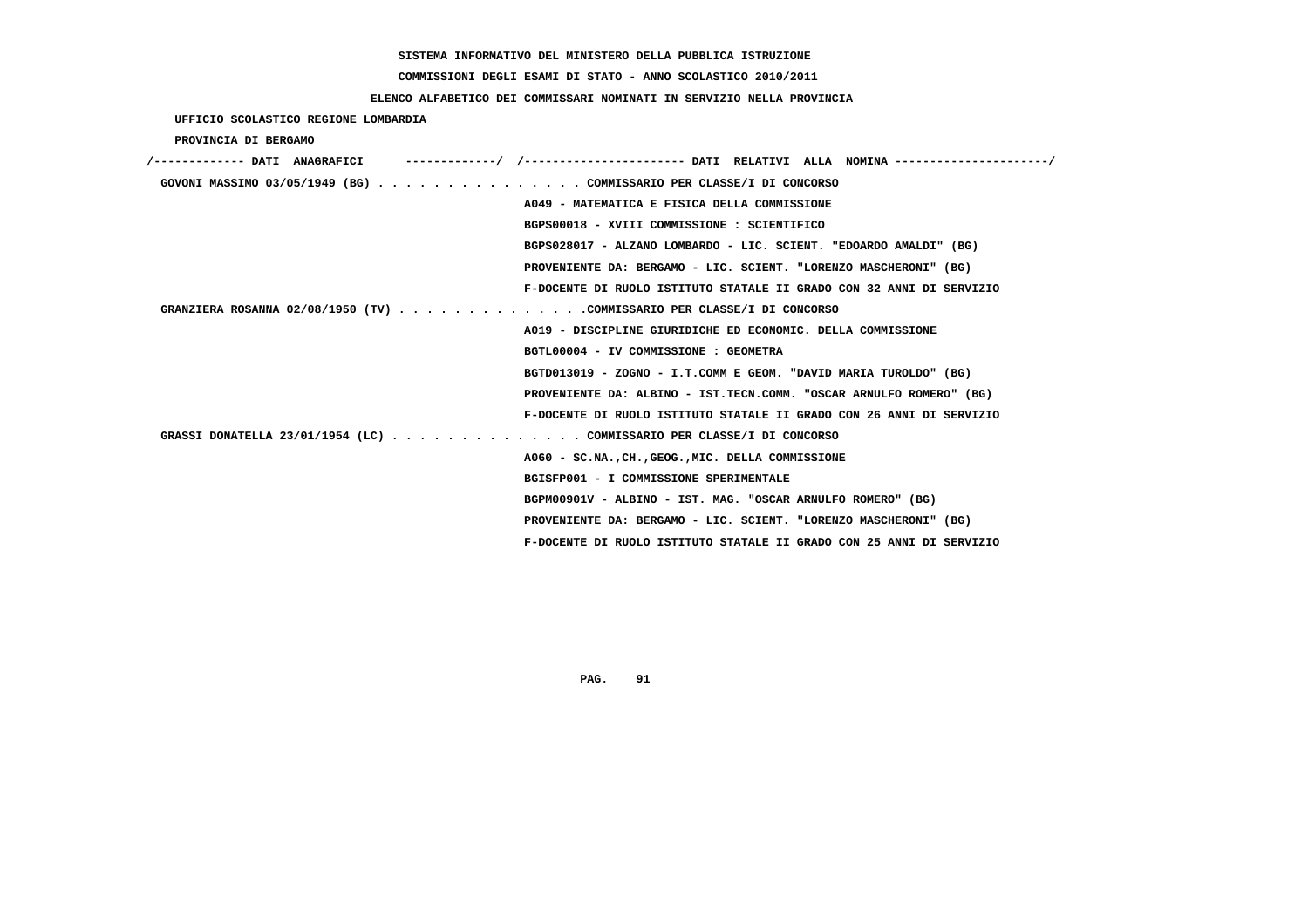**COMMISSIONI DEGLI ESAMI DI STATO - ANNO SCOLASTICO 2010/2011**

 **ELENCO ALFABETICO DEI COMMISSARI NOMINATI IN SERVIZIO NELLA PROVINCIA**

| UFFICIO SCOLASTICO REGIONE LOMBARDIA                                 |                                                                             |
|----------------------------------------------------------------------|-----------------------------------------------------------------------------|
| PROVINCIA DI BERGAMO                                                 |                                                                             |
|                                                                      |                                                                             |
| GRASSI LUIGI 29/09/1957 (CR) COMMISSARIO PER CLASSE/I DI CONCORSO    |                                                                             |
|                                                                      | A047 - MATEMATICA                                                           |
|                                                                      | A049 - MATEMATICA E FISICA DELLA COMMISSIONE                                |
|                                                                      | CRIA44004 - IV COMMISSIONE SPERIMENTALE                                     |
|                                                                      | CRPM02000E - CREMONA - IST. MAG. "S. ANGUISSOLA" (CR)                       |
|                                                                      | II CLASSE: CREMA - LIC. CLAS. "A. RACCHETTI" (CR)                           |
|                                                                      | PROVENIENTE DA: TREVIGLIO - IST.TECN.IND. "AUGUSTO RIGHI" (BG)              |
|                                                                      | F-DOCENTE DI RUOLO ISTITUTO STATALE II GRADO CON 19 ANNI DI SERVIZIO        |
| GRAZIANO LUISA 29/05/1957 (ME) COMMISSARIO PER CLASSE/I DI CONCORSO  |                                                                             |
|                                                                      | A060 - SC.NA., CH., GEOG., MIC. DELLA COMMISSIONE                           |
|                                                                      | BGPS00025 - XXV COMMISSIONE : SCIENTIFICO                                   |
|                                                                      | BGPS01201N - CLUSONE - LIC. SCIENT. "ANDREA FANTONI" (BG)                   |
|                                                                      | II CLASSE: CLUSONE - L.R. PAR. IST. MAG. IST. MAGISTRALE "FIGLIE DELLA (BG) |
|                                                                      | PROVENIENTE DA: BERGAMO - LIC. SCIENT. "LORENZO MASCHERONI" (BG)            |
|                                                                      | F-DOCENTE DI RUOLO ISTITUTO STATALE II GRADO CON 24 ANNI DI SERVIZIO        |
| GRAZIOLI ILENIA 20/12/1976 (BG) COMMISSARIO PER CLASSE/I DI CONCORSO |                                                                             |
|                                                                      | A016 - COSTR., TECNOL. DELLE COST. E DIS. TEC. DELLA COMMISSIONE            |
|                                                                      | BGTL01002 - II COMMISSIONE : GEOMETRA                                       |
|                                                                      | BGTL02000T - BERGAMO - IST.TEC.GEOMETRI "GIACOMO QUARENGHI" (BG)            |
|                                                                      | PROVENIENTE DA: TRESCORE BALNEARIO - IST.TECN.COMM. "LORENZO LOTTO" (BG)    |
|                                                                      | I-DOCENTE NON DI RUOLO IN SERV. TERMINE ATTIV. DID. CON 10 ANNI DI SERVIZIO |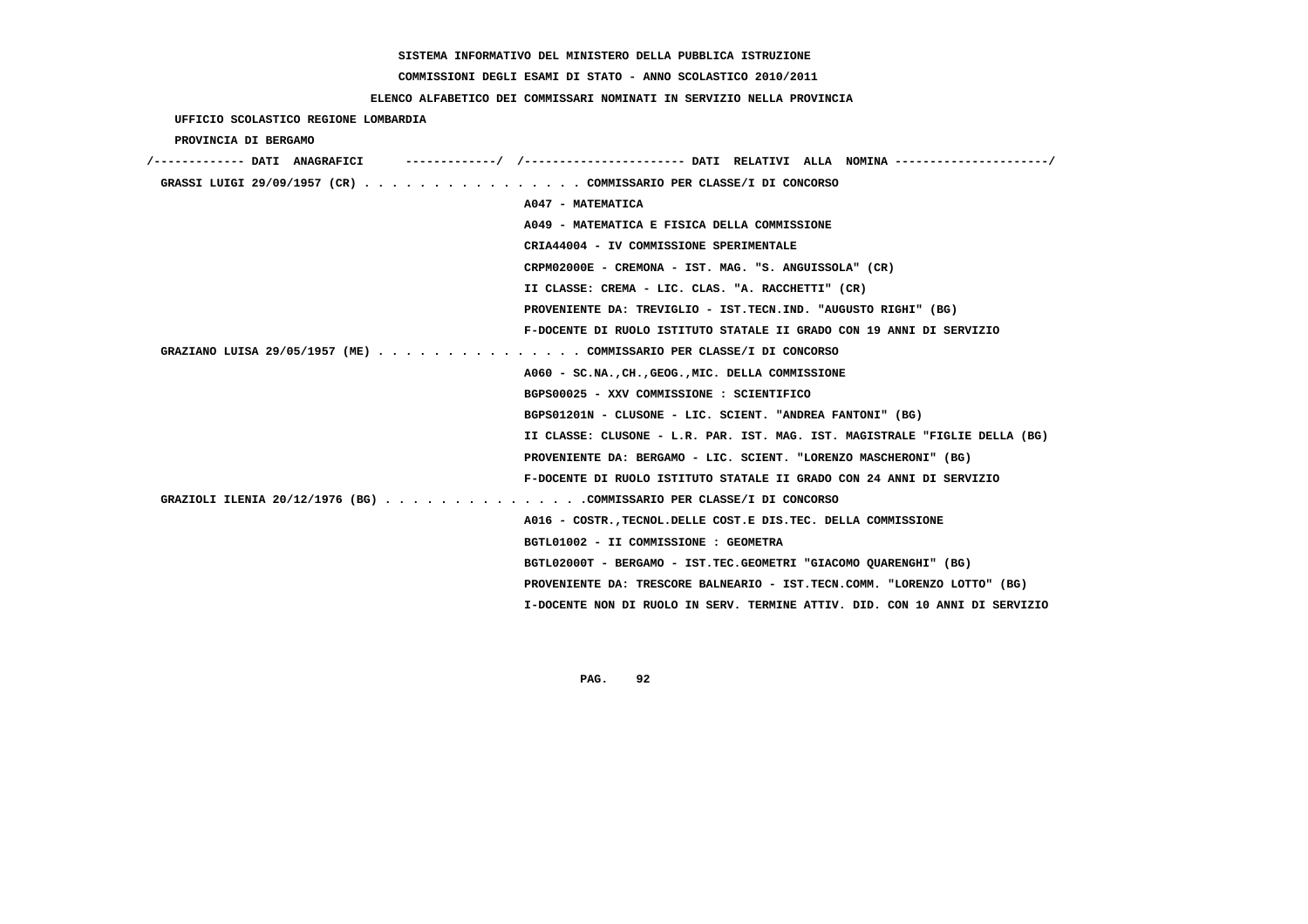# **COMMISSIONI DEGLI ESAMI DI STATO - ANNO SCOLASTICO 2010/2011**

## **ELENCO ALFABETICO DEI COMMISSARI NOMINATI IN SERVIZIO NELLA PROVINCIA**

 **UFFICIO SCOLASTICO REGIONE LOMBARDIA**

 **PROVINCIA DI BERGAMO**

| /------------- DATI ANAGRAFICI                                         | -------------/ /--------------------- DATI RELATIVI ALLA NOMINA--------------------/ |
|------------------------------------------------------------------------|--------------------------------------------------------------------------------------|
| GRAZIUSO VINCENZO 10/02/1971 (BG) COMMISSARIO PER CLASSE/I DI CONCORSO |                                                                                      |
|                                                                        | A049 - MATEMATICA E FISICA DELLA COMMISSIONE                                         |
|                                                                        | BGISFA001 - I COMMISSIONE SPERIMENTALE                                               |
|                                                                        | BGTF032011 - BERGAMO - IST.TECN.IND. "GIULIO NATTA" (BG)                             |
|                                                                        | II CLASSE: BERGAMO - LIC. SCIENT. "LORENZO MASCHERONI" (BG)                          |
|                                                                        | PROVENIENTE DA: ZOGNO - IST. MAG. "DAVID MARIA TUROLDO" (BG)                         |
|                                                                        | H-DOCENTE NON DI RUOLO IN SERV. TERMINE ANNO SCOL. CON 7 ANNI DI SERVIZIO            |
| GRECO ANTONIO 28/10/1964 (CS) COMMISSARIO PER CLASSE/I DI CONCORSO     |                                                                                      |
|                                                                        | A019 - DISCIPLINE GIURIDICHE ED ECONOMIC. DELLA COMMISSIONE                          |
|                                                                        | BGTL01002 - II COMMISSIONE : GEOMETRA                                                |
|                                                                        | BGTL02000T - BERGAMO - IST.TEC.GEOMETRI "GIACOMO OUARENGHI" (BG)                     |
|                                                                        | PROVENIENTE DA: ZOGNO - I.P.IND. E ART. "DAVID MARIA TUROLDO" (BG)                   |
|                                                                        | I-DOCENTE NON DI RUOLO IN SERV. TERMINE ATTIV. DID. CON 16 ANNI DI SERVIZIO          |
| GRECO FRIDA 07/06/1973 (AV) COMMISSARIO PER CLASSE/I DI CONCORSO       |                                                                                      |
|                                                                        | A050 - LETTERE IST.ISTR.SECOND. DI II GR. DELLA COMMISSIONE                          |
|                                                                        | BGTD00004 - IV COMMISSIONE : RAGIONIERE E PERITO COMMERCIALE                         |
|                                                                        | PROVENIENTE DA: TRESCORE BALNEARIO - IST.TECN.COMM. "LORENZO LOTTO" (BG)             |
|                                                                        | I-DOCENTE NON DI RUOLO IN SERV. TERMINE ATTIV. DID. CON 8 ANNI DI SERVIZIO           |
|                                                                        |                                                                                      |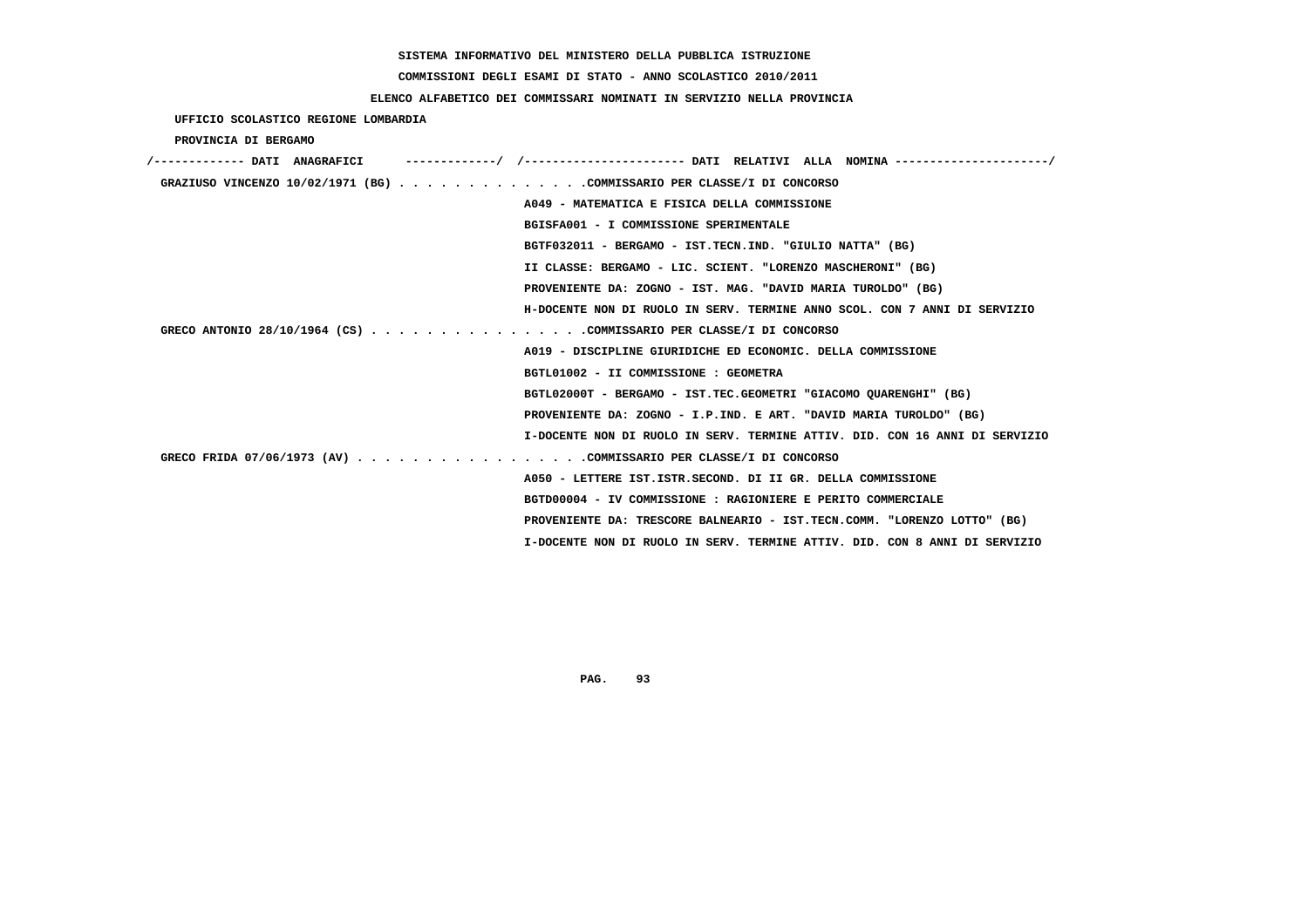# **COMMISSIONI DEGLI ESAMI DI STATO - ANNO SCOLASTICO 2010/2011**

## **ELENCO ALFABETICO DEI COMMISSARI NOMINATI IN SERVIZIO NELLA PROVINCIA**

 **UFFICIO SCOLASTICO REGIONE LOMBARDIA**

 **PROVINCIA DI BERGAMO**

| /------------- DATI ANAGRAFICI                                         |                                                                             |
|------------------------------------------------------------------------|-----------------------------------------------------------------------------|
| GRECO TIZIANA 21/04/1963 (LE) COMMISSARIO PER CLASSE/I DI CONCORSO     |                                                                             |
|                                                                        | A047 - MATEMATICA DELLA COMMISSIONE                                         |
|                                                                        | BGRR9K001 - I COMMISSIONE : TECNICO DELLE INDUSTRIE ELETTRONICHE            |
|                                                                        | BGRI01901N - CLUSONE - I.P.IND. E ART. ISTITUTO SUPERIORE "TARCISIO P (BG)  |
|                                                                        | PROVENIENTE DA: SAN PELLEGRINO TERME - I.P.SERV.ALB.TUR. DI SAN PELLEGRINO  |
|                                                                        | F-DOCENTE DI RUOLO ISTITUTO STATALE II GRADO CON 19 ANNI DI SERVIZIO        |
| GREGIS PIERLUIGI 04/07/1952 (BG) COMMISSARIO PER CLASSE/I DI CONCORSO  |                                                                             |
|                                                                        | A035 - ELETTROTECNICA ED APPLICAZIONI DELLA COMMISSIONE                     |
|                                                                        | BGRR9L002 - II COMMISSIONE : TECNICO INDUSTRIE MECCANICHE                   |
|                                                                        | PROVENIENTE DA: BERGAMO - I.P.IND. E ART. "CESARE PESENTI" (BG)             |
|                                                                        | F-DOCENTE DI RUOLO ISTITUTO STATALE II GRADO CON 26 ANNI DI SERVIZIO        |
| GRISOLIA EMANUELA 24/02/1963 (CS) COMMISSARIO PER CLASSE/I DI CONCORSO |                                                                             |
|                                                                        | A346 - LINGUA E CIV. STRANIERA (INGLESE) DELLA COMMISSIONE                  |
|                                                                        | BGTP02005 - V COMMISSIONE : PERITO AZIENDALE E CORRISPOND. IN LINGUE ESTERE |
|                                                                        | BGTD02301X - SARNICO - IST.TECN.COMM. "SERAFINO RIVA" (BG)                  |
|                                                                        | PROVENIENTE DA: BERGAMO - IST.TECN.COMM. "BORTOLO BELOTTI" (BG)             |
|                                                                        | F-DOCENTE DI RUOLO ISTITUTO STATALE II GRADO CON 11 ANNI DI SERVIZIO        |
|                                                                        |                                                                             |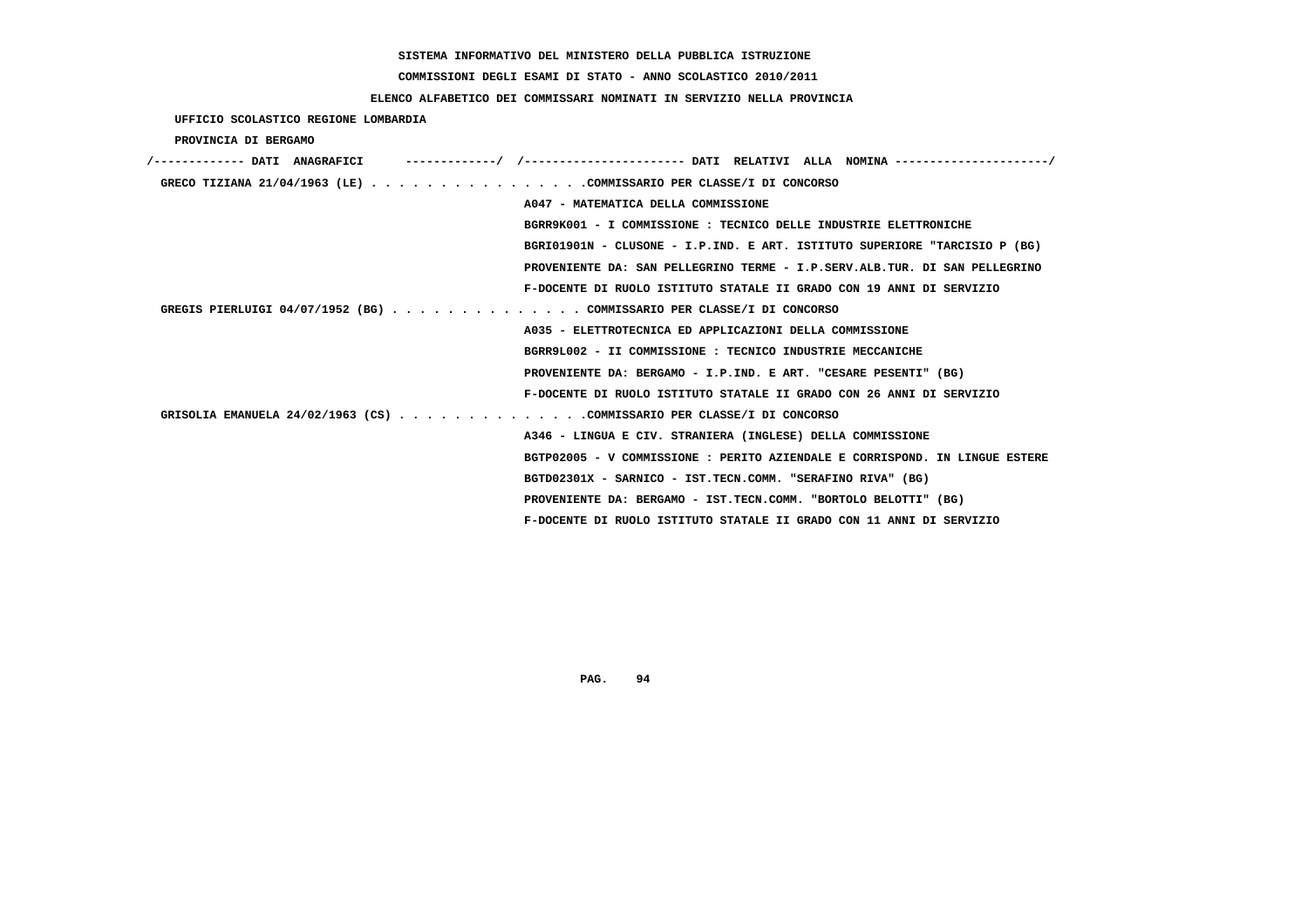# **COMMISSIONI DEGLI ESAMI DI STATO - ANNO SCOLASTICO 2010/2011**

## **ELENCO ALFABETICO DEI COMMISSARI NOMINATI IN SERVIZIO NELLA PROVINCIA**

 **UFFICIO SCOLASTICO REGIONE LOMBARDIA**

 **PROVINCIA DI BERGAMO**

| GUALANDRIS BARBARA 03/08/1961 (BG) COMMISSARIO PER CLASSE/I DI CONCORSO     |
|-----------------------------------------------------------------------------|
| A017 - DISCIPLINE ECONOMICO-AZIENDALI DELLA COMMISSIONE                     |
| BGTN01002 - II COMMISSIONE : PERITO PER IL TURISMO                          |
| BGTD030002 - BERGAMO - IST.TECN.COMM. "VITTORIO EMANUELE II" (BG)           |
| PROVENIENTE DA: TREVIGLIO - IS.PR.SERV.COM.TUR "ZENALE E BUTINONE" (BG)     |
| I-DOCENTE NON DI RUOLO IN SERV. TERMINE ATTIV. DID. CON 12 ANNI DI SERVIZIO |
| GUALTERONI ANTONELLA 25/02/1963 (BG) COMMISSARIO PER CLASSE/I DI CONCORSO   |
| A042 - INFORMATICA DELLA COMMISSIONE                                        |
| BGTF45004 - IV COMMISSIONE : PER. IND.LE CAPOTECNICO-SPECIALIZZ.:INFORMATIC |
| BGTF01701V - SERIATE - IST.TECN.IND. "ETTORE MAJORANA" (BG)                 |
| II CLASSE: SARNICO - IST.TECN.IND. "SERAFINO RIVA" (BG)                     |
| PROVENIENTE DA: BERGAMO - IST.TECN.IND. "PIETRO PALEOCAPA" (BG)             |
| F-DOCENTE DI RUOLO ISTITUTO STATALE II GRADO CON 17 ANNI DI SERVIZIO        |
| GUARASCIO ISABELLA 01/07/1950 (CS) COMMISSARIO PER CLASSE/I DI CONCORSO     |
| A060 - SC.NA., CH., GEOG., MIC. DELLA COMMISSIONE                           |
| BGPS00008 - VIII COMMISSIONE : SCIENTIFICO                                  |
| BGPS02000G - BERGAMO - LIC. SCIENT. "FILIPPO LUSSANA" (BG)                  |
| PROVENIENTE DA: PRESEZZO - LIC. SCIENT. "MAIRONI DA PONTE" (BG)             |
| F-DOCENTE DI RUOLO ISTITUTO STATALE II GRADO CON 13 ANNI DI SERVIZIO        |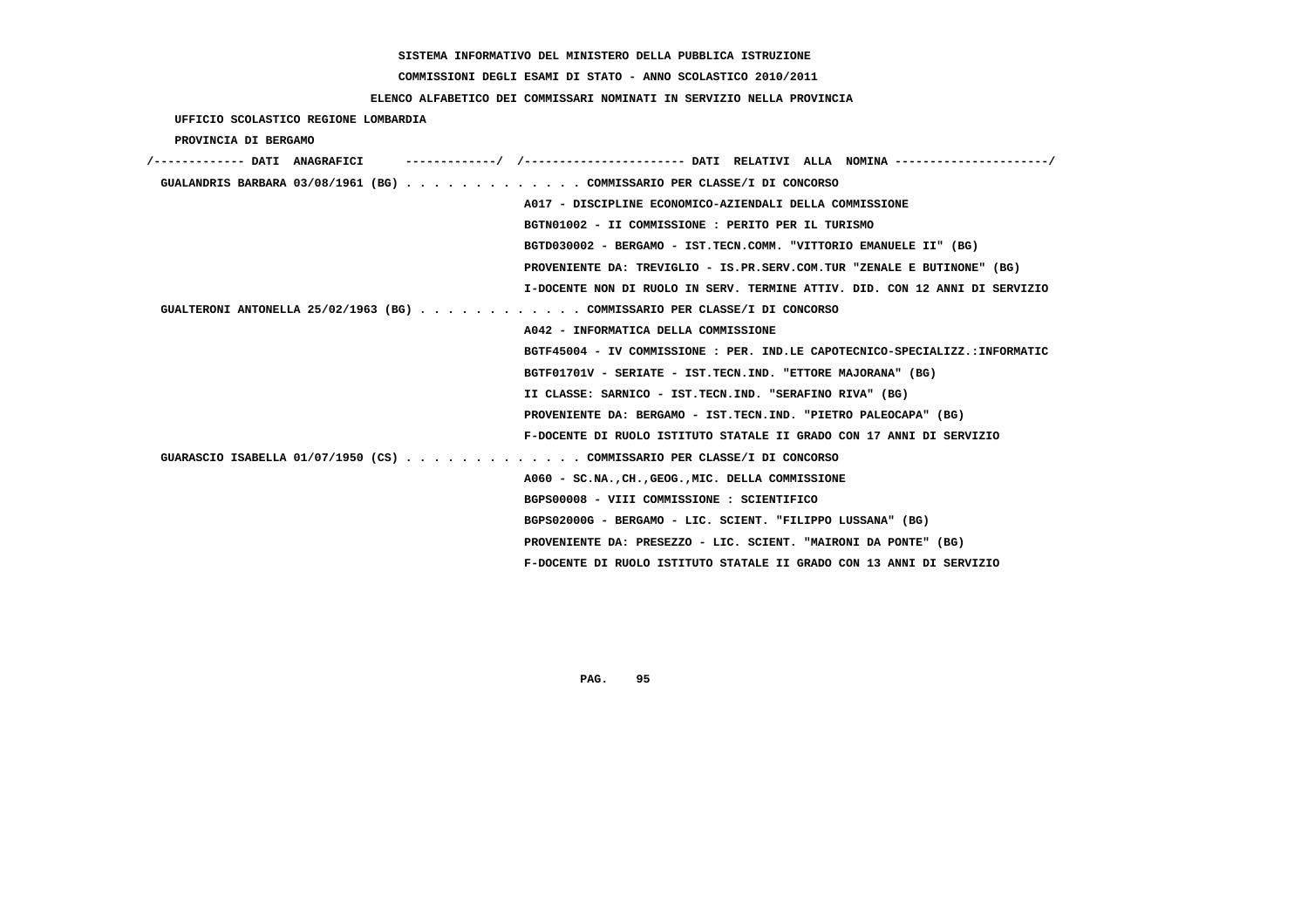# **COMMISSIONI DEGLI ESAMI DI STATO - ANNO SCOLASTICO 2010/2011**

## **ELENCO ALFABETICO DEI COMMISSARI NOMINATI IN SERVIZIO NELLA PROVINCIA**

 **UFFICIO SCOLASTICO REGIONE LOMBARDIA**

 **PROVINCIA DI BERGAMO**

| /------------- DATI ANAGRAFICI |                                                                                                  |
|--------------------------------|--------------------------------------------------------------------------------------------------|
|                                | GUARNACCIA FRANCESCO 12/04/1958 (EE) COMMISSARIO PER CLASSE/I DI CONCORSO                        |
|                                | A072 - TOPOG. GEN., COSTR.RUR. E DISEGNO DELLA COMMISSIONE                                       |
|                                | SOTL01004 - IV COMMISSIONE : GEOMETRA                                                            |
|                                | SOTD05000R - MORBEGNO - I.T.COMM E GEOM. ITCG P. SARACENO DI MORBEGNO (SO)                       |
|                                | PROVENIENTE DA: BERGAMO - IST.TEC.GEOMETRI "GIACOMO OUARENGHI" (BG)                              |
|                                | F-DOCENTE DI RUOLO ISTITUTO STATALE II GRADO CON 10 ANNI DI SERVIZIO                             |
|                                | GUIZZETTI ALESSANDRO 02/08/1954 (BG) COMMISSARIO PER CLASSE/I DI CONCORSO                        |
|                                | A020 - DISCIPLINE MECCANICHE E TECNOLOGIA DELLA COMMISSIONE                                      |
|                                | BGTP02005 - V COMMISSIONE : PERITO AZIENDALE E CORRISPOND. IN LINGUE ESTERE                      |
|                                | PROVENIENTE DA: GAZZANIGA - IST.TECN.IND. "VALLE SERIANA" (BG)                                   |
|                                | F-DOCENTE DI RUOLO ISTITUTO STATALE II GRADO CON 22 ANNI DI SERVIZIO                             |
|                                | GUSMINI STEFANIA ANNA $14/02/1968$ (BG) $\ldots$ ,,,,,,,,,,,COMMISSARIO PER CLASSE/I DI CONCORSO |
|                                | A346 - LINGUA E CIV. STRANIERA (INGLESE) DELLA COMMISSIONE                                       |
|                                | BGTP02003 - III COMMISSIONE : PERITO AZIENDALE E CORRISPOND. IN LINGUE ESTE                      |
|                                | BGTD00901N - ALBINO - IST.TECN.COMM. "OSCAR ARNULFO ROMERO" (BG)                                 |
|                                | PROVENIENTE DA: CLUSONE - I.T.COMM E GEOM. "ANDREA FANTONI" (BG)                                 |
|                                | F-DOCENTE DI RUOLO ISTITUTO STATALE II GRADO CON 16 ANNI DI SERVIZIO                             |
|                                |                                                                                                  |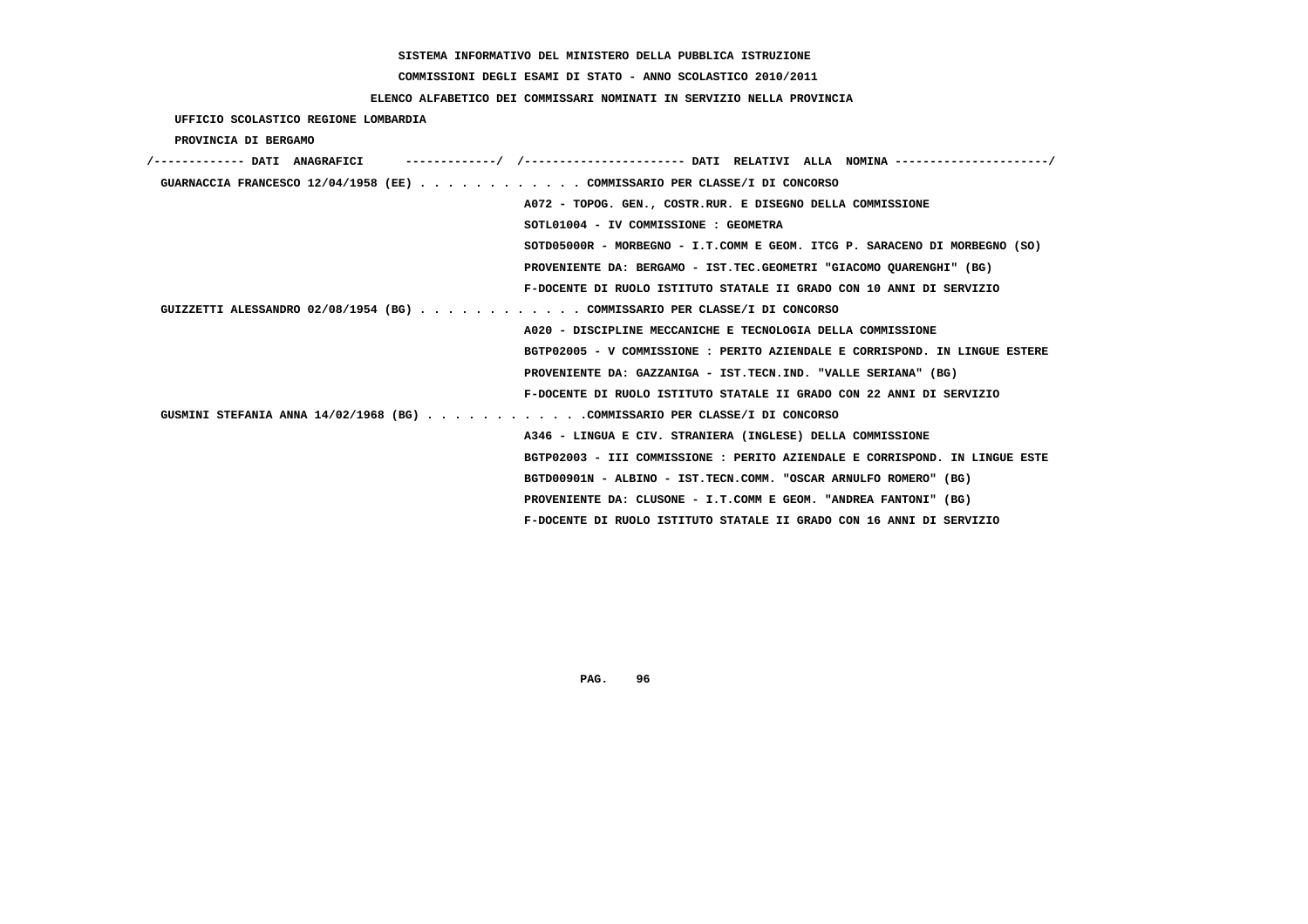# **COMMISSIONI DEGLI ESAMI DI STATO - ANNO SCOLASTICO 2010/2011**

## **ELENCO ALFABETICO DEI COMMISSARI NOMINATI IN SERVIZIO NELLA PROVINCIA**

 **UFFICIO SCOLASTICO REGIONE LOMBARDIA**

 **PROVINCIA DI BERGAMO**

| /------------- DATI ANAGRAFICI | ---------/ /---------------------- DATI RELATIVI ALLA NOMINA --------------------/ |
|--------------------------------|------------------------------------------------------------------------------------|
|                                | IANNUCCI MARCO 17/01/1955 (BG) COMMISSARIO PER CLASSE/I DI CONCORSO                |
|                                | A037 - FILOSOFIA E STORIA DELLA COMMISSIONE                                        |
|                                | BGISFP007 - VII COMMISSIONE SPERIMENTALE                                           |
|                                | BGTD013019 - ZOGNO - I.T.COMM E GEOM. "DAVID MARIA TUROLDO" (BG)                   |
|                                | PROVENIENTE DA: BERGAMO - IST. MAG. "GIOVANNI FALCONE" (BG)                        |
|                                | F-DOCENTE DI RUOLO ISTITUTO STATALE II GRADO CON 29 ANNI DI SERVIZIO               |
|                                | IAPICHINO MARIA 30/03/1966 (AG) COMMISSARIO PER CLASSE/I DI CONCORSO               |
|                                | A019 - DISCIPLINE GIURIDICHE ED ECONOMIC. DELLA COMMISSIONE                        |
|                                | LOTF52001 - I COMMISSIONE : PER. IND.LE CAPOTECNICO-SPECIALIZZ.NE:MECCANICA        |
|                                | LOTF004013 - LODI - IST.TECN.IND. ALESSANDRO VOLTA (LO)                            |
|                                | PROVENIENTE DA: DALMINE - IST.TECN.IND. "GUGLIELMO MARCONI" (BG)                   |
|                                | F-DOCENTE DI RUOLO ISTITUTO STATALE II GRADO CON 3 ANNI DI SERVIZIO                |
|                                | IGINI MARIA CONCETTA 23/05/1969 (LE) COMMISSARIO PER CLASSE/I DI CONCORSO          |
|                                | A050 - LETTERE IST.ISTR.SECOND. DI II GR. DELLA COMMISSIONE                        |
|                                | MIIS4E001 - I COMMISSIONE SPERIMENTALE                                             |
|                                | MISL055002 - MONZA - L.R. PAR. LIC. ART. LICEO ARTISTICO PREZIOSISSIMO (MI)        |
|                                | PROVENIENTE DA: TREVIGLIO - IST.TECN.COMM. GUGLIELMO OBERDAN (BG)                  |
|                                | F-DOCENTE DI RUOLO ISTITUTO STATALE II GRADO CON 5 ANNI DI SERVIZIO                |
|                                |                                                                                    |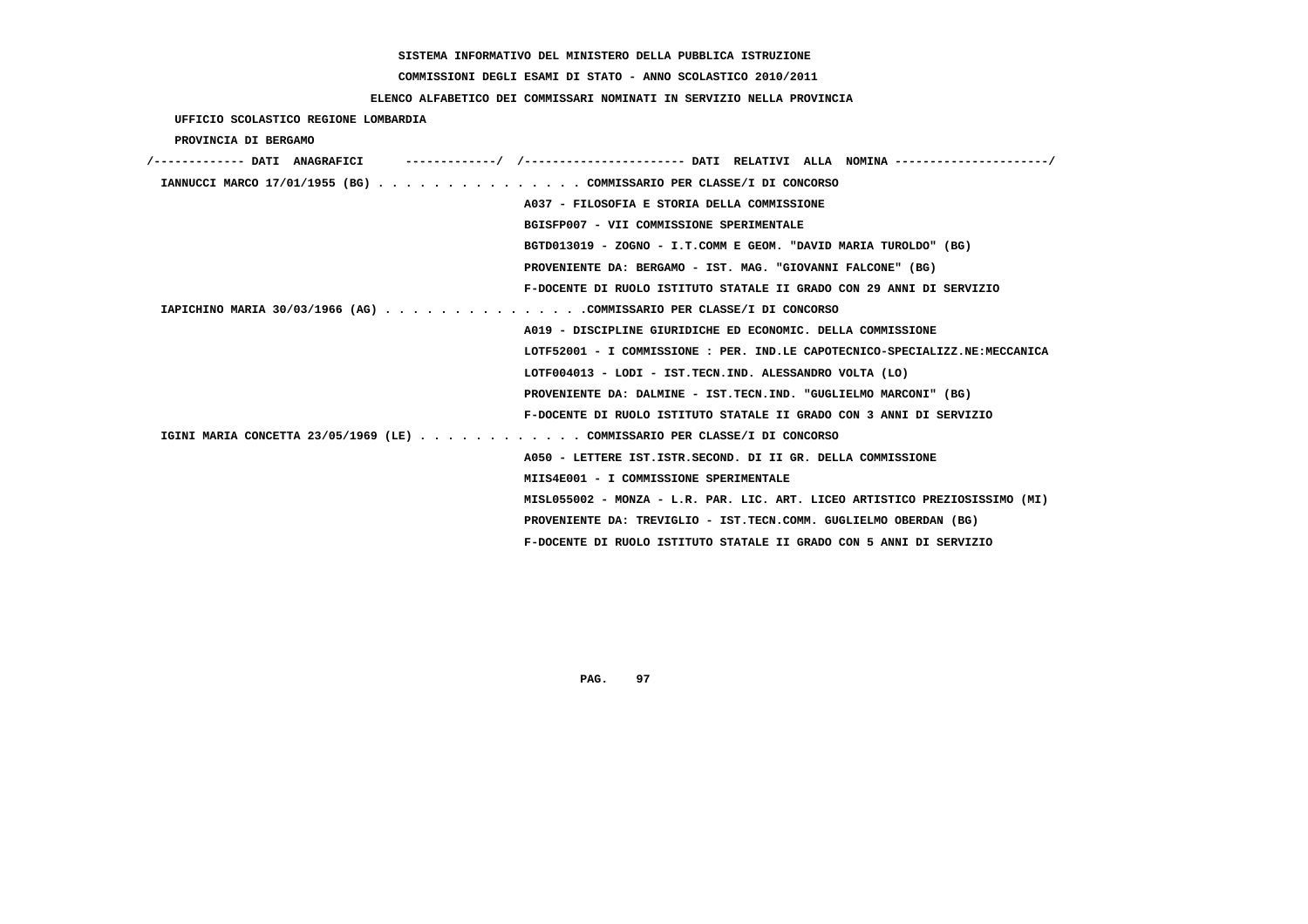**COMMISSIONI DEGLI ESAMI DI STATO - ANNO SCOLASTICO 2010/2011**

## **ELENCO ALFABETICO DEI COMMISSARI NOMINATI IN SERVIZIO NELLA PROVINCIA**

 **UFFICIO SCOLASTICO REGIONE LOMBARDIA**

 **PROVINCIA DI BERGAMO**

| /------------- DATI ANAGRAFICI |                                                                             |
|--------------------------------|-----------------------------------------------------------------------------|
|                                | IMPICCICHE' ANTONINO 03/10/1954 (TP) COMMISSARIO PER CLASSE/I DI CONCORSO   |
|                                | A016 - COSTR., TECNOL. DELLE COST. E DIS. TEC. DELLA COMMISSIONE            |
|                                | BGTL01003 - III COMMISSIONE : GEOMETRA                                      |
|                                | BGTD006016 - ROMANO DI LOMBARDIA - I.T.COMM E GEOM. "GIAMBATTISTA RUBINI" ( |
|                                | PROVENIENTE DA: BERGAMO - IST.TEC.GEOMETRI "GIACOMO QUARENGHI" (CORSO SE (B |
|                                | F-DOCENTE DI RUOLO ISTITUTO STATALE II GRADO CON 20 ANNI DI SERVIZIO        |
|                                | INGLIMA SALVATORE 05/07/1971 (AG) COMMISSARIO PER CLASSE/I DI CONCORSO      |
|                                | A019 - DISCIPLINE GIURIDICHE ED ECONOMIC. DELLA COMMISSIONE                 |
|                                | BGTD00013 - XIII COMMISSIONE : RAGIONIERE E PERITO COMMERCIALE              |
|                                | BGTD014015 - TRESCORE BALNEARIO - IST.TECN.COMM. "LORENZO LOTTO" (BG)       |
|                                | PROVENIENTE DA: LOVERE - IST.TECN.COMM. "IVAN PIANA" (BG)                   |
|                                | F-DOCENTE DI RUOLO ISTITUTO STATALE II GRADO CON 9 ANNI DI SERVIZIO         |
|                                | INGRASSIA ANTONINO 09/04/1973 (PA) COMMISSARIO PER CLASSE/I DI CONCORSO     |
|                                | A035 - ELETTROTECNICA ED APPLICAZIONI DELLA COMMISSIONE                     |
|                                | BGTF29001 - I COMMISSIONE : PER. IND.LE CAPOTECNICO-SPECIALIZZ.:TERMOTECNIC |
|                                | II CLASSE: LOVERE - IST.TECN.IND. "GALILEO GALILEI" (BG)                    |
|                                | PROVENIENTE DA: ZOGNO - I.P.IND. E ART. "DAVID MARIA TUROLDO" (BG)          |
|                                | F-DOCENTE DI RUOLO ISTITUTO STATALE II GRADO CON 4 ANNI DI SERVIZIO         |
|                                |                                                                             |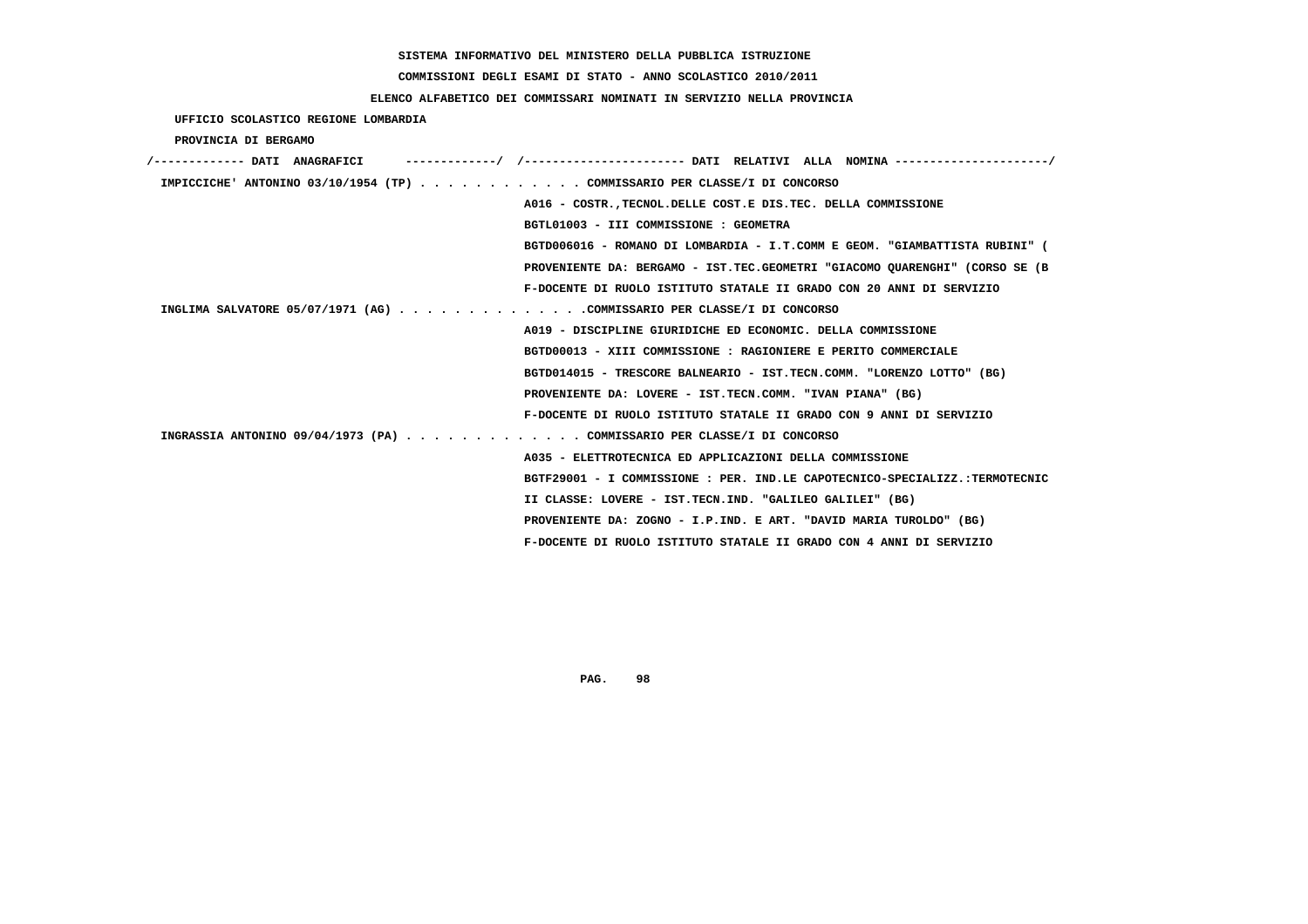# **COMMISSIONI DEGLI ESAMI DI STATO - ANNO SCOLASTICO 2010/2011**

## **ELENCO ALFABETICO DEI COMMISSARI NOMINATI IN SERVIZIO NELLA PROVINCIA**

 **UFFICIO SCOLASTICO REGIONE LOMBARDIA**

 **PROVINCIA DI BERGAMO**

| /------------- DATI ANAGRAFICI                                         |                                                                             |
|------------------------------------------------------------------------|-----------------------------------------------------------------------------|
| INVERNICCI CINZIA 03/02/1963 (BG) COMMISSARIO PER CLASSE/I DI CONCORSO |                                                                             |
|                                                                        | A017 - DISCIPLINE ECONOMICO-AZIENDALI DELLA COMMISSIONE                     |
|                                                                        | BGRR9B001 - I COMMISSIONE : TECNICO GESTIONE AZIENDALE INFORMATICA          |
|                                                                        | BGRC09000A - BERGAMO - IST.PROF.SERV.COM. "GUIDO GALLI" (BG)                |
|                                                                        | PROVENIENTE DA: TRESCORE BALNEARIO - IST.PROF.SERV.COM. "LORENZO LOTTO" (BG |
|                                                                        | F-DOCENTE DI RUOLO ISTITUTO STATALE II GRADO CON 4 ANNI DI SERVIZIO         |
| IOVINO LUIGI 20/11/1952 (NA) COMMISSARIO PER CLASSE/I DI CONCORSO      |                                                                             |
|                                                                        | A021 - DISCIPLINE PITTORICHE DELLA COMMISSIONE                              |
|                                                                        | BGSL02001 - I COMMISSIONE : SECONDA SEZIONE ARCHITETTURA                    |
|                                                                        | BGSL01000T - BERGAMO - LIC. ART. " GIACOMO E PIO MANZU' " (BG)              |
|                                                                        | II CLASSE: BERGAMO - LIC. ART. " GIACOMO E PIO MANZU' " (CORS (BG)          |
|                                                                        | PROVENIENTE DA: TREVIGLIO - LIC. ART. "SIMONE WEIL" (BG)                    |
|                                                                        | F-DOCENTE DI RUOLO ISTITUTO STATALE II GRADO CON 17 ANNI DI SERVIZIO        |
| IULIUCCI GEREMIA 15/09/1959 (NA) COMMISSARIO PER CLASSE/I DI CONCORSO  |                                                                             |
|                                                                        | A246 - LINGUA E CIV. STRANIERA (FRANCESE) DELLA COMMISSIONE                 |
|                                                                        | BGISFU003 - III COMMISSIONE SPERIMENTALE                                    |
|                                                                        | BGPM02000L - BERGAMO - IST. MAG. "GIOVANNI FALCONE" (BG)                    |
|                                                                        | PROVENIENTE DA: PRESEZZO - IS.PR.SERV.COM.TUR "BETTY AMBIVERI" (BG)         |
|                                                                        | F-DOCENTE DI RUOLO ISTITUTO STATALE II GRADO CON 25 ANNI DI SERVIZIO        |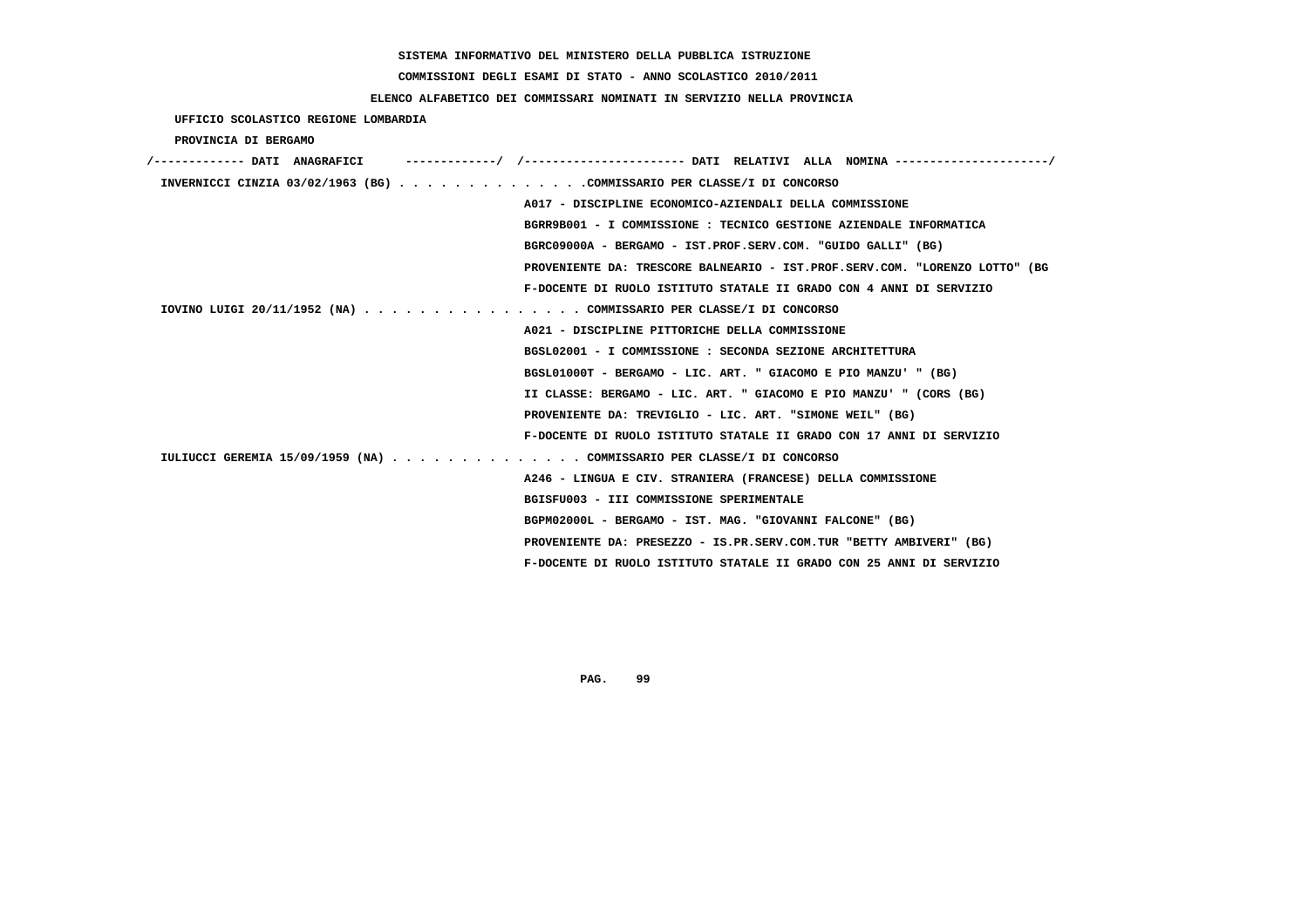# **COMMISSIONI DEGLI ESAMI DI STATO - ANNO SCOLASTICO 2010/2011**

## **ELENCO ALFABETICO DEI COMMISSARI NOMINATI IN SERVIZIO NELLA PROVINCIA**

 **UFFICIO SCOLASTICO REGIONE LOMBARDIA**

 **PROVINCIA DI BERGAMO**

| /------------- DATI ANAGRAFICI                                                  |                                                                            |
|---------------------------------------------------------------------------------|----------------------------------------------------------------------------|
| JACONO QUARANTINO MARCELLA 28/10/1951 (KR) COMMISSARIO PER CLASSE/I DI CONCORSO |                                                                            |
|                                                                                 | A060 - SC.NA., CH., GEOG., MIC. DELLA COMMISSIONE                          |
|                                                                                 | BGPS00019 - XIX COMMISSIONE : SCIENTIFICO                                  |
|                                                                                 | BGPS028017 - ALZANO LOMBARDO - LIC. SCIENT. "EDOARDO AMALDI" (BG)          |
|                                                                                 | PROVENIENTE DA: BERGAMO - LIC. SCIENT. "FILIPPO LUSSANA" (BG)              |
|                                                                                 | F-DOCENTE DI RUOLO ISTITUTO STATALE II GRADO CON 28 ANNI DI SERVIZIO       |
| KUMMER FRANCO 13/05/1957 (BG) COMMISSARIO PER CLASSE/I DI CONCORSO              |                                                                            |
|                                                                                 | A025 - DISEGNO E STORIA DELL'ARTE DELLA COMMISSIONE                        |
|                                                                                 | BGPC00001 - I COMMISSIONE : CLASSICO                                       |
|                                                                                 | II CLASSE: BERGAMO - L.R. PAR. LIC. SCIENT. LICEO SCIENTIFICO "S. ALESSAND |
|                                                                                 | PROVENIENTE DA: ALZANO LOMBARDO - LIC. SCIENT. "EDOARDO AMALDI" (BG)       |
|                                                                                 | F-DOCENTE DI RUOLO ISTITUTO STATALE II GRADO CON 28 ANNI DI SERVIZIO       |
| LACATENA GIOVANNA 10/02/1974 (BA) COMMISSARIO PER CLASSE/I DI CONCORSO          |                                                                            |
|                                                                                 | A050 - LETTERE IST. ISTR. SECOND. DI II GR. DELLA COMMISSIONE              |
|                                                                                 | BGC006001 - I COMMISSIONE : DURATA QUINQUENNALE                            |
|                                                                                 | BGSL01000T - BERGAMO - LIC. ART. " GIACOMO E PIO MANZU' " (BG)             |
|                                                                                 | PROVENIENTE DA: TREVIGLIO - IST.TECN.COMM. GUGLIELMO OBERDAN (BG)          |
|                                                                                 | F-DOCENTE DI RUOLO ISTITUTO STATALE II GRADO CON 4 ANNI DI SERVIZIO        |
|                                                                                 |                                                                            |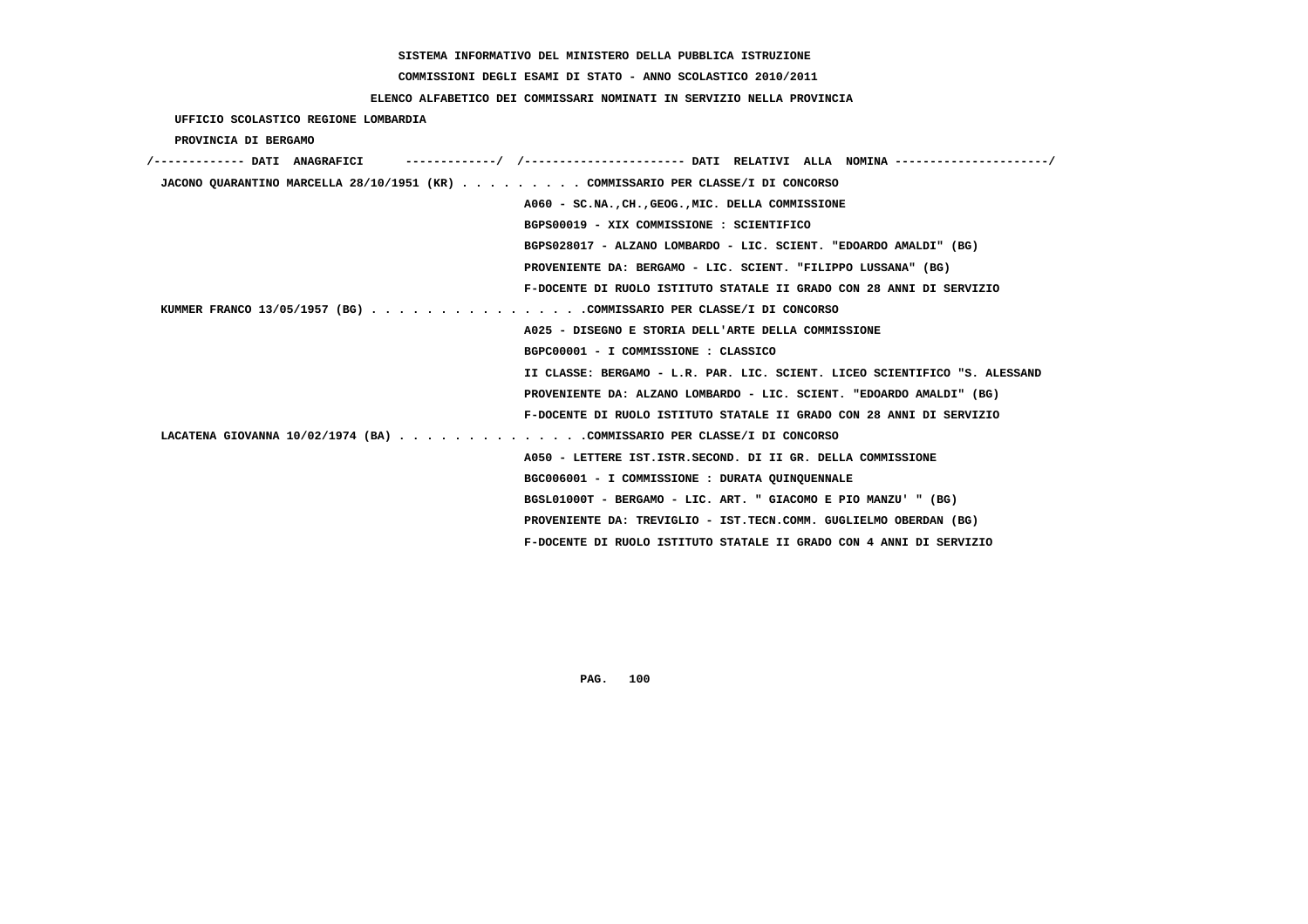**COMMISSIONI DEGLI ESAMI DI STATO - ANNO SCOLASTICO 2010/2011**

## **ELENCO ALFABETICO DEI COMMISSARI NOMINATI IN SERVIZIO NELLA PROVINCIA**

 **UFFICIO SCOLASTICO REGIONE LOMBARDIA**

 **PROVINCIA DI BERGAMO**

| /------------- DATI ANAGRAFICI |                                                                             |
|--------------------------------|-----------------------------------------------------------------------------|
|                                | LACERENZA GIUSEPPE 09/12/1977 (AV) COMMISSARIO PER CLASSE/I DI CONCORSO     |
|                                | A039 - GEOGRAFIA DELLA COMMISSIONE                                          |
|                                | BGTD00008 - VIII COMMISSIONE : RAGIONIERE E PERITO COMMERCIALE              |
|                                | BGTD01101N - DALMINE - I.T.COMM E GEOM. "LUIGI EINAUDI" (BG)                |
|                                | PROVENIENTE DA: TREVIGLIO - IST.TECN.COMM. "ZENALE E BUTINONE" (BG)         |
|                                | I-DOCENTE NON DI RUOLO IN SERV. TERMINE ATTIV. DID. CON 3 ANNI DI SERVIZIO  |
|                                | LAMPUGNANI PAOLA 24/04/1967 (BG) COMMISSARIO PER CLASSE/I DI CONCORSO       |
|                                | A060 - SC.NA., CH., GEOG., MIC. DELLA COMMISSIONE                           |
|                                | BGTSS3001 - I COMMISSIONE SPERIMENTALE                                      |
|                                | BGTF032011 - BERGAMO - IST.TECN.IND. "GIULIO NATTA" (BG)                    |
|                                | PROVENIENTE DA: TRESCORE BALNEARIO - LIC. SCIENT. "LORENZO FEDERICI" (BG)   |
|                                | I-DOCENTE NON DI RUOLO IN SERV. TERMINE ATTIV. DID. CON 15 ANNI DI SERVIZIO |
|                                | LANZINI GIULIANO 15/04/1949 (BG) COMMISSARIO PER CLASSE/I DI CONCORSO       |
|                                | A017 - DISCIPLINE ECONOMICO-AZIENDALI DELLA COMMISSIONE                     |
|                                | BGRR9R002 - II COMMISSIONE : TECNICO DEI SERVIZI DELLA RISTORAZIONE         |
|                                | BGRH020009 - NEMBRO - I.P.SERV.ALB.TUR. "ALFREDO SONZOGNI" (BG)             |
|                                | PROVENIENTE DA: TRESCORE BALNEARIO - IST.PROF.SERV.COM. "LORENZO LOTTO" (BG |
|                                | F-DOCENTE DI RUOLO ISTITUTO STATALE II GRADO CON 20 ANNI DI SERVIZIO        |
|                                |                                                                             |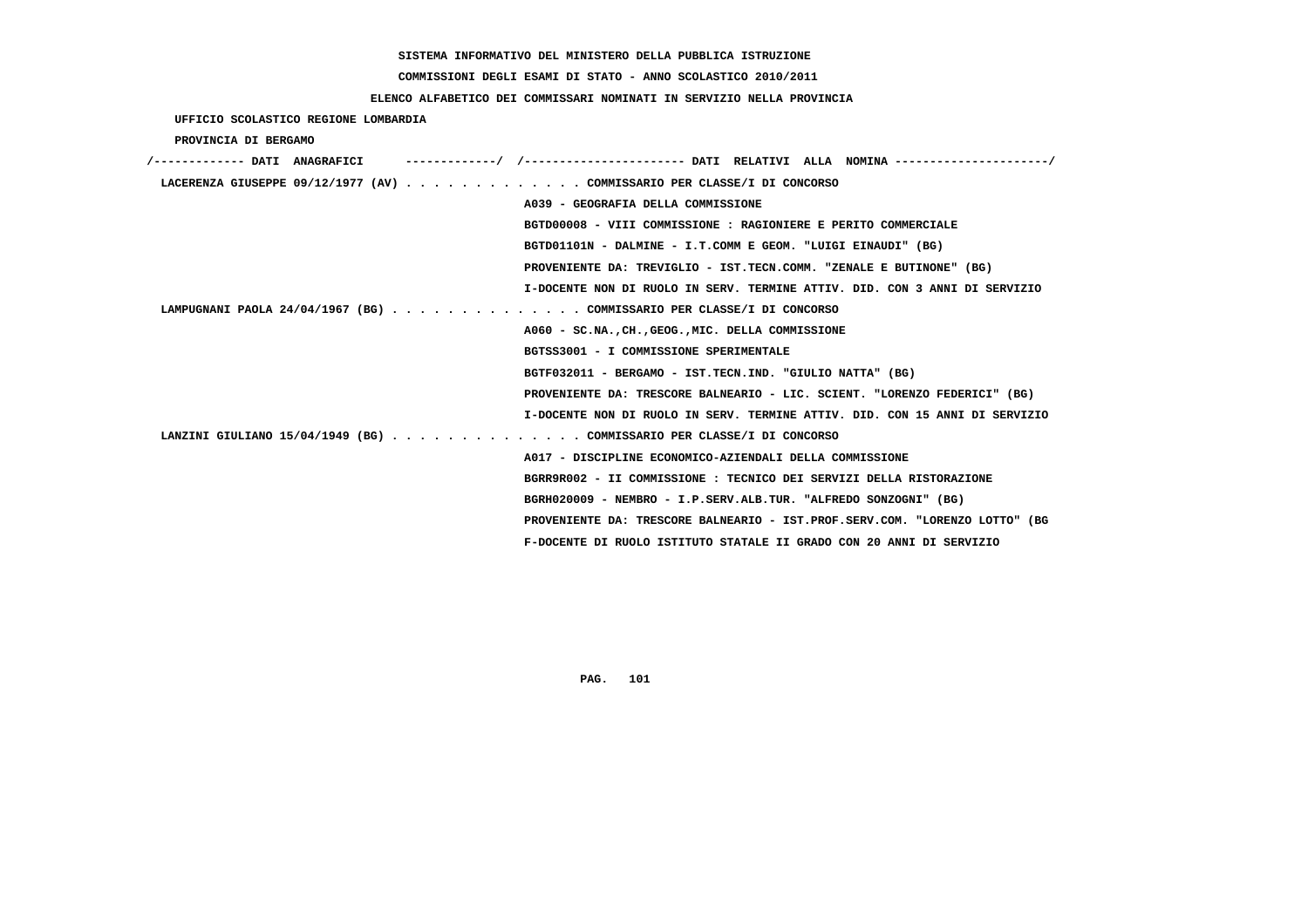# **COMMISSIONI DEGLI ESAMI DI STATO - ANNO SCOLASTICO 2010/2011**

## **ELENCO ALFABETICO DEI COMMISSARI NOMINATI IN SERVIZIO NELLA PROVINCIA**

 **UFFICIO SCOLASTICO REGIONE LOMBARDIA**

 **PROVINCIA DI BERGAMO**

| LA POLLA DOMENICO 15/05/1980 (CS) COMMISSARIO PER CLASSE/I DI CONCORSO   |                                                                              |
|--------------------------------------------------------------------------|------------------------------------------------------------------------------|
|                                                                          | A050 - LETTERE IST.ISTR.SECOND. DI II GR. DELLA COMMISSIONE                  |
|                                                                          | BGTF50002 - II COMMISSIONE : PER. IND.LE CAPOTEC.-SPECIAL: ELETTRON.E TELECO |
|                                                                          | BGTF010003 - BERGAMO - IST.TECN.IND. "PIETRO PALEOCAPA" (BG)                 |
|                                                                          | PROVENIENTE DA: TREVIGLIO - IS.PR.SERV.COM.TUR "ZENALE E BUTINONE" (BG)      |
|                                                                          | I-DOCENTE NON DI RUOLO IN SERV. TERMINE ATTIV. DID. CON 6 ANNI DI SERVIZIO   |
| LA RICCIA MICHELE 22/02/1968 (FG) COMMISSARIO PER CLASSE/I DI CONCORSO   |                                                                              |
|                                                                          | A035 - ELETTROTECNICA ED APPLICAZIONI DELLA COMMISSIONE                      |
|                                                                          | BGRR9K002 - II COMMISSIONE : TECNICO DELLE INDUSTRIE ELETTRONICHE            |
|                                                                          | PROVENIENTE DA: TREVIGLIO - IST.TECN.IND. "AUGUSTO RIGHI" (BG)               |
|                                                                          | F-DOCENTE DI RUOLO ISTITUTO STATALE II GRADO CON 5 ANNI DI SERVIZIO          |
| LASTELLA ALESSANDRO 01/01/1976 (BA) COMMISSARIO PER CLASSE/I DI CONCORSO |                                                                              |
|                                                                          | A039 - GEOGRAFIA DELLA COMMISSIONE                                           |
|                                                                          | BGRR90002 - II COMMISSIONE : TECNICO DEI SERVIZI TURISTICI                   |
|                                                                          | BGRC01101A - DALMINE - IS.PR.SERV.COM.TUR "LUIGI EINAUDI" (BG)               |
|                                                                          | PROVENIENTE DA: SAN PELLEGRINO TERME - I.P.SERV.ALB.TUR. DI SAN PELLEGRINO   |
|                                                                          | I-DOCENTE NON DI RUOLO IN SERV. TERMINE ATTIV. DID. CON 1 ANNO DI SERVIZIO   |
|                                                                          |                                                                              |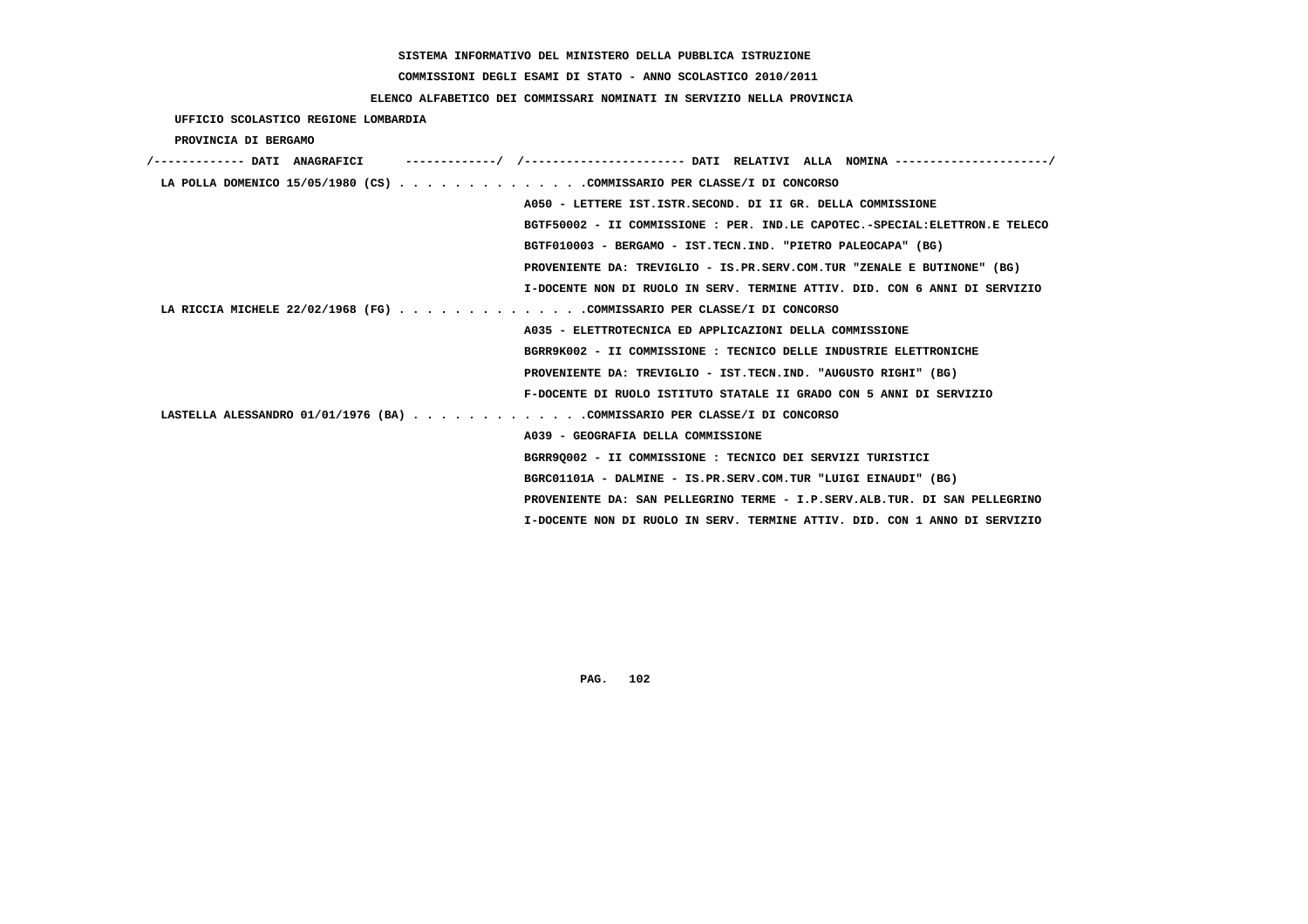**COMMISSIONI DEGLI ESAMI DI STATO - ANNO SCOLASTICO 2010/2011**

 **ELENCO ALFABETICO DEI COMMISSARI NOMINATI IN SERVIZIO NELLA PROVINCIA**

 **UFFICIO SCOLASTICO REGIONE LOMBARDIA**

 **PROVINCIA DI BERGAMO**

| /------------- DATI ANAGRAFICI | -/ /----------------------- DATI RELATIVI ALLA NOMINA ---------------------/ |
|--------------------------------|------------------------------------------------------------------------------|
|                                | LATASSA ILARIO 19/11/1976 (CZ) COMMISSARIO PER CLASSE/I DI CONCORSO          |
|                                | A035 - ELETTROTECNICA ED APPLICAZIONI DELLA COMMISSIONE                      |
|                                | BGRR9J001 - I COMMISSIONE : TECNICO DELLE INDUSTRIE ELETTRICHE               |
|                                | BGRI02101N - BERGAMO - I.P.IND. E ART. "CESARE PESENTI" (BG)                 |
|                                | PROVENIENTE DA: ZOGNO - I.P.IND. E ART. "DAVID MARIA TUROLDO" (BG)           |
|                                | I-DOCENTE NON DI RUOLO IN SERV. TERMINE ATTIV. DID. CON 11 ANNI DI SERVIZIO  |
|                                | LAVIANO GIUSI 01/03/1972 (ME) COMMISSARIO PER CLASSE/I DI CONCORSO           |
|                                | A047 - MATEMATICA DELLA COMMISSIONE                                          |
|                                | BGTF52001 - I COMMISSIONE : PER. IND.LE CAPOTECNICO-SPECIALIZZ.NE:MECCANICA  |
|                                | BGTF010003 - BERGAMO - IST.TECN.IND. "PIETRO PALEOCAPA" (BG)                 |
|                                | PROVENIENTE DA: SARNICO - IST.TECN.IND. "SERAFINO RIVA" (BG)                 |
|                                | I-DOCENTE NON DI RUOLO IN SERV. TERMINE ATTIV. DID. CON 8 ANNI DI SERVIZIO   |
|                                | LAVORE LAURA 08/11/1959 (PA) COMMISSARIO PER CLASSE/I DI CONCORSO            |
|                                | A037 - FILOSOFIA E STORIA DELLA COMMISSIONE                                  |
|                                | BGPC00008 - VIII COMMISSIONE : CLASSICO                                      |
|                                | BGPC00201X - TREVIGLIO - LIC. CLAS. "SIMONE WEIL" (BG)                       |
|                                | II CLASSE: TREVIGLIO - L.R. PAR. LIC. CLAS. LICEO CLASSICO "DON BOSCO" (BG)  |
|                                | PROVENIENTE DA: BERGAMO - LIC. SCIENT. "FILIPPO LUSSANA" (BG)                |
|                                | F-DOCENTE DI RUOLO ISTITUTO STATALE II GRADO CON 15 ANNI DI SERVIZIO         |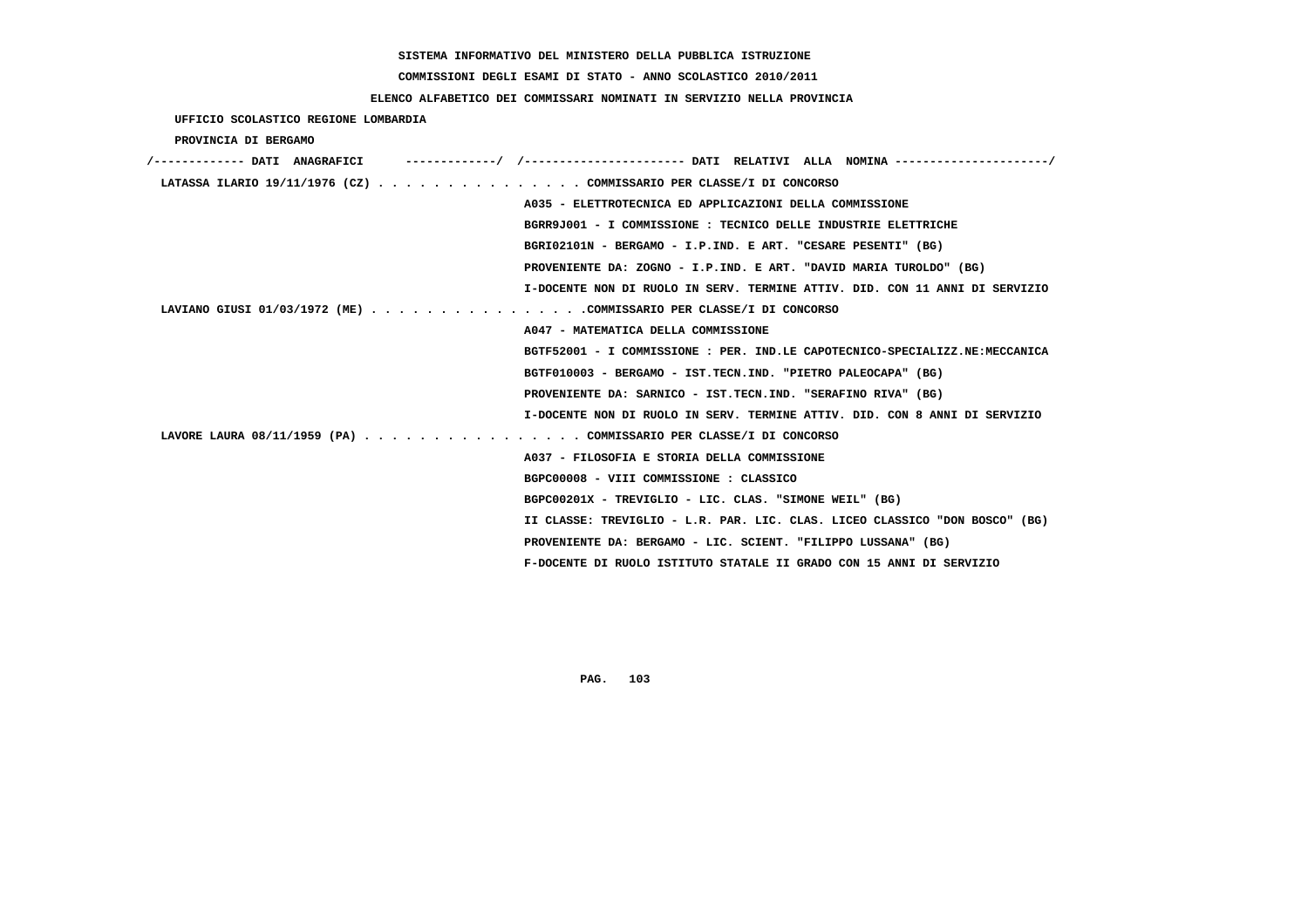**COMMISSIONI DEGLI ESAMI DI STATO - ANNO SCOLASTICO 2010/2011**

## **ELENCO ALFABETICO DEI COMMISSARI NOMINATI IN SERVIZIO NELLA PROVINCIA**

 **UFFICIO SCOLASTICO REGIONE LOMBARDIA**

 **PROVINCIA DI BERGAMO**

| /------------- DATI ANAGRAFICI                                                   |                                                                             |
|----------------------------------------------------------------------------------|-----------------------------------------------------------------------------|
| LAZZARI ANNA MARIA 02/01/1956 (GE) COMMISSARIO PER CLASSE/I DI CONCORSO          |                                                                             |
|                                                                                  | A047 - MATEMATICA DELLA COMMISSIONE                                         |
|                                                                                  | BGTF50002 - II COMMISSIONE : PER. IND.LE CAPOTEC.-SPECIAL:ELETTRON.E TELECO |
|                                                                                  | BGTF010003 - BERGAMO - IST.TECN.IND. "PIETRO PALEOCAPA" (BG)                |
|                                                                                  | PROVENIENTE DA: SERIATE - IST.TECN.IND. "ETTORE MAJORANA" (BG)              |
|                                                                                  | F-DOCENTE DI RUOLO ISTITUTO STATALE II GRADO CON 12 ANNI DI SERVIZIO        |
| LAZZERINI ALESSANDRA CESIRA 15/06/1963 (MI) COMMISSARIO PER CLASSE/I DI CONCORSO |                                                                             |
|                                                                                  | A037 - FILOSOFIA E STORIA DELLA COMMISSIONE                                 |
|                                                                                  | MIIS2B002 - II COMMISSIONE SPERIMENTALE                                     |
|                                                                                  | MITD00601R - BESANA IN BRIANZA - IST.TECN.COMM. GANDHI MOHANDAS KARAMCHAND  |
|                                                                                  | II CLASSE: MILANO - L.R. PAR. LIC. SCIENT. LICEO SCIENTIFICO MARIA CONSOL ( |
|                                                                                  | PROVENIENTE DA: TREVIGLIO - LIC. CLAS. "SIMONE WEIL" (BG)                   |
|                                                                                  | F-DOCENTE DI RUOLO ISTITUTO STATALE II GRADO CON 6 ANNI DI SERVIZIO         |
| LENZINI VALERIA 12/11/1969 (BG) COMMISSARIO PER CLASSE/I DI CONCORSO             |                                                                             |
|                                                                                  | A036 - FILOSOFIA, PSICOL, E SC. DELL'EDUCAZ. DELLA COMMISSIONE              |
|                                                                                  | BGRR9T003 - III COMMISSIONE : TECNICO DELLA GRAFICA PUBBLICITARIA           |
|                                                                                  | BGRC033017 - TREVIGLIO - IS.PR.SERV.COM.TUR "ZENALE E BUTINONE" (BG)        |
|                                                                                  | PROVENIENTE DA: BERGAMO - IST. MAG. "MAMOLI" LICEO (BG)                     |
|                                                                                  | F-DOCENTE DI RUOLO ISTITUTO STATALE II GRADO CON 9 ANNI DI SERVIZIO         |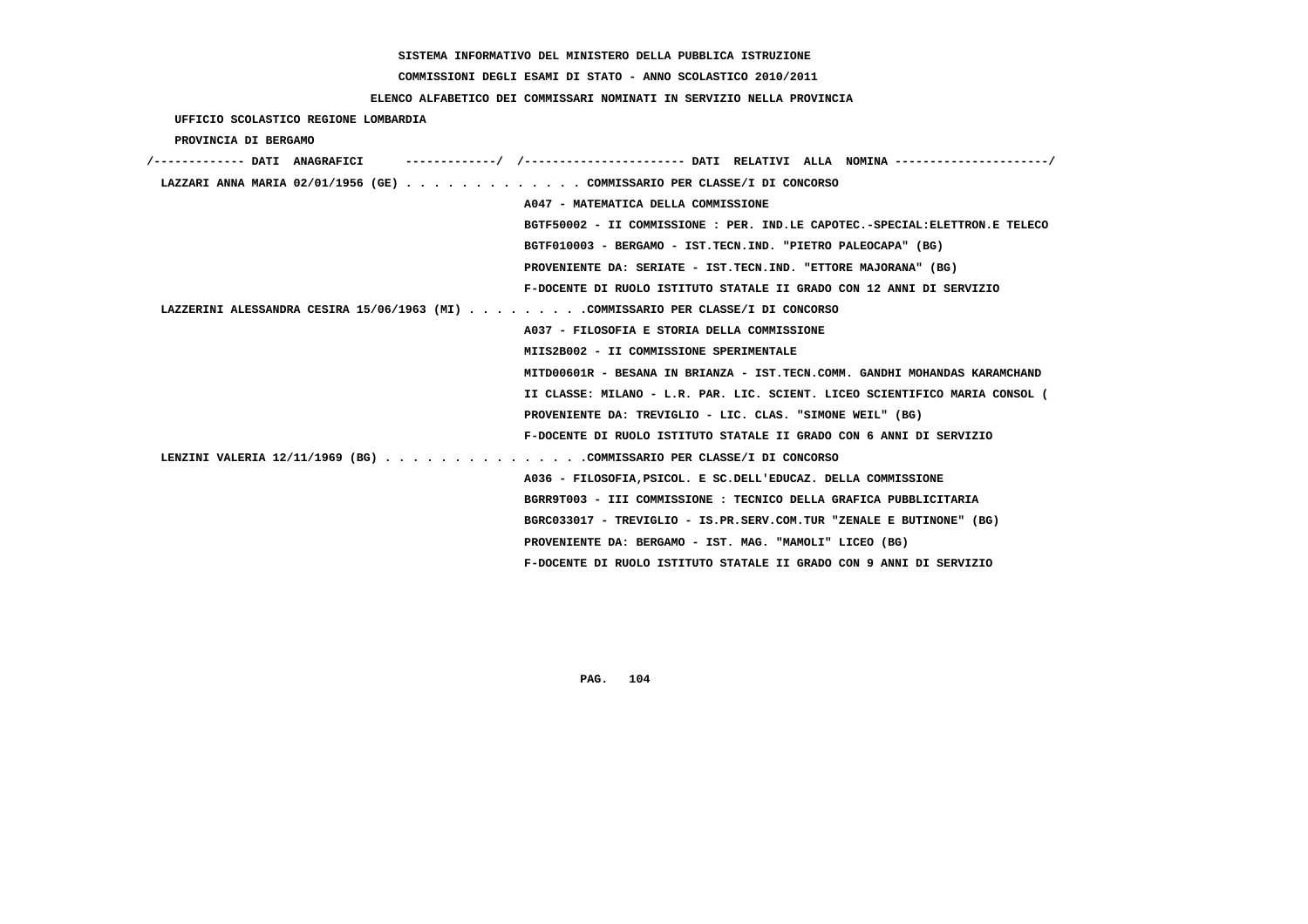# **COMMISSIONI DEGLI ESAMI DI STATO - ANNO SCOLASTICO 2010/2011**

## **ELENCO ALFABETICO DEI COMMISSARI NOMINATI IN SERVIZIO NELLA PROVINCIA**

 **UFFICIO SCOLASTICO REGIONE LOMBARDIA**

 **PROVINCIA DI BERGAMO**

| -----------/ /---------------------- DATI RELATIVI ALLA NOMINA ---------------------/<br>/------------- DATI ANAGRAFICI |
|-------------------------------------------------------------------------------------------------------------------------|
| LEUZZI ELSA MARIA STEFANI 04/01/1966 (BR) COMMISSARIO PER CLASSE/I DI CONCORSO                                          |
| A019 - DISCIPLINE GIURIDICHE ED ECONOMIC. DELLA COMMISSIONE                                                             |
| BGTL00003 - III COMMISSIONE : GEOMETRA                                                                                  |
| BGTL02000T - BERGAMO - IST.TEC.GEOMETRI "GIACOMO OUARENGHI" (BG)                                                        |
| PROVENIENTE DA: TRESCORE BALNEARIO - IST.TECN.COMM. "LORENZO LOTTO" (BG)                                                |
| F-DOCENTE DI RUOLO ISTITUTO STATALE II GRADO CON 15 ANNI DI SERVIZIO                                                    |
| LICARI GIAMPIETRO 16/06/1968 (TP) COMMISSARIO PER CLASSE/I DI CONCORSO                                                  |
| A017 - DISCIPLINE ECONOMICO-AZIENDALI DELLA COMMISSIONE                                                                 |
| BGTD18001 - I COMMISSIONE : RAGIONIERE E PERITO COMMERCIALE                                                             |
| BGTD030002 - BERGAMO - IST.TECN.COMM. "VITTORIO EMANUELE II" (BG)                                                       |
| PROVENIENTE DA: TREVIGLIO - IS.PR.SERV.COM.TUR "ZENALE E BUTINONE" (BG)                                                 |
| I-DOCENTE NON DI RUOLO IN SERV. TERMINE ATTIV. DID. CON 14 ANNI DI SERVIZIO                                             |
| LICINI NADIA 28/10/1955 (BG) COMMISSARIO PER CLASSE/I DI CONCORSO                                                       |
| A025 - DISEGNO E STORIA DELL'ARTE DELLA COMMISSIONE                                                                     |
| BGPS00024 - XXIV COMMISSIONE : SCIENTIFICO                                                                              |
| BGPS01201N - CLUSONE - LIC. SCIENT. "ANDREA FANTONI" (BG)                                                               |
| PROVENIENTE DA: ALZANO LOMBARDO - LIC. SCIENT. "EDOARDO AMALDI" (BG)                                                    |
| F-DOCENTE DI RUOLO ISTITUTO STATALE II GRADO CON 28 ANNI DI SERVIZIO                                                    |
|                                                                                                                         |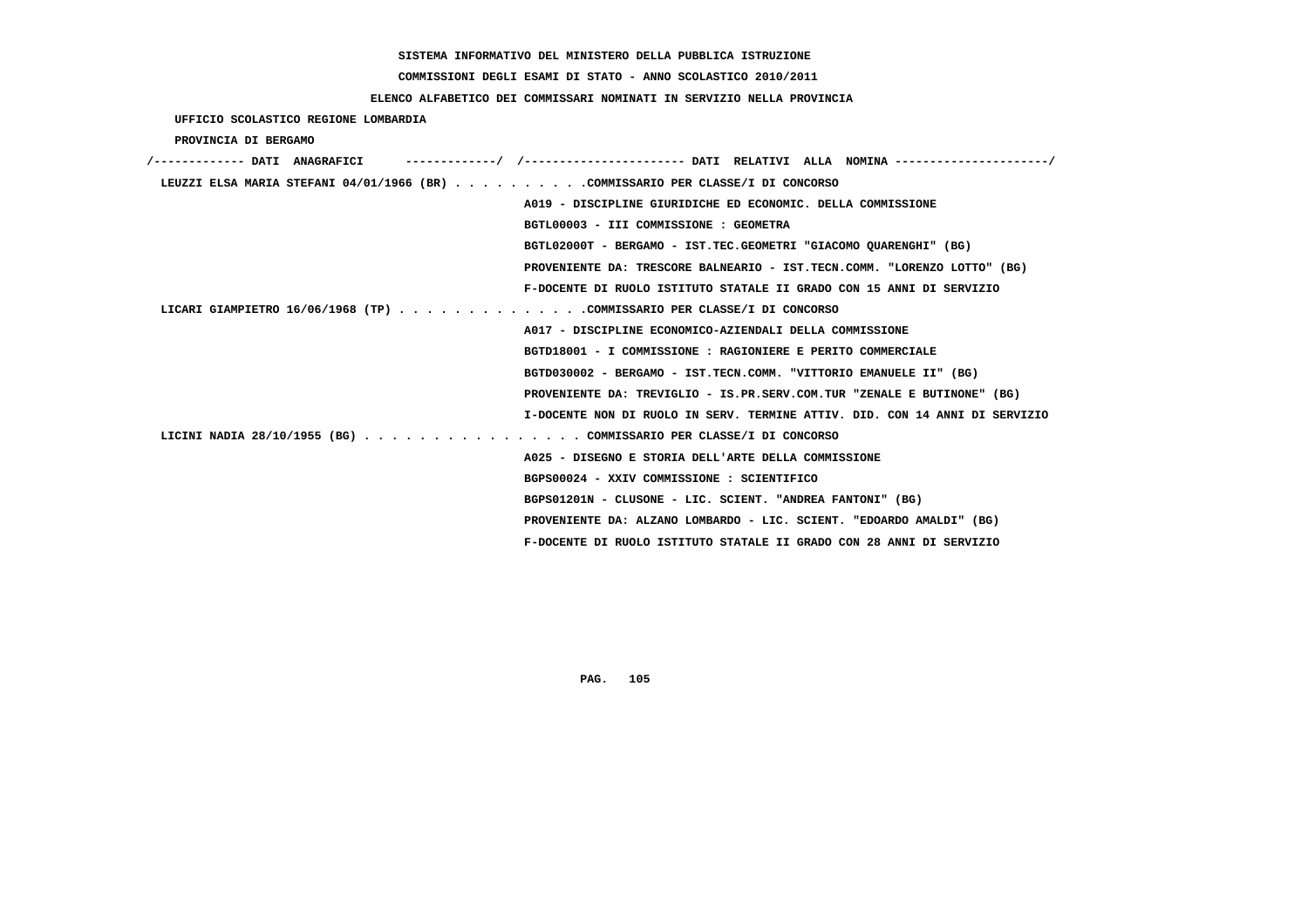**COMMISSIONI DEGLI ESAMI DI STATO - ANNO SCOLASTICO 2010/2011**

## **ELENCO ALFABETICO DEI COMMISSARI NOMINATI IN SERVIZIO NELLA PROVINCIA**

 **UFFICIO SCOLASTICO REGIONE LOMBARDIA**

 **PROVINCIA DI BERGAMO**

| /------------- DATI ANAGRAFICI                                             | -/ /----------------------- DATI RELATIVI ALLA NOMINA ---------------------/ |
|----------------------------------------------------------------------------|------------------------------------------------------------------------------|
| LICONTI CLAUDIA 23/03/1972 (MI) COMMISSARIO PER CLASSE/I DI CONCORSO       |                                                                              |
|                                                                            | A007 - ARTE DELLA FOTOGR. E GRAFICA PUBBL.                                   |
|                                                                            | A025 - DISEGNO E STORIA DELL'ARTE DELLA COMMISSIONE                          |
|                                                                            | BGRR9T002 - II COMMISSIONE : TECNICO DELLA GRAFICA PUBBLICITARIA             |
|                                                                            | BGRC02901G - BERGAMO - IST.PROF.SERV.COM. "CATERINA CANIANA" (BG)            |
|                                                                            | PROVENIENTE DA: TREVIGLIO - IS.PR.SERV.COM.TUR "ZENALE E BUTINONE" (BG)      |
|                                                                            | I-DOCENTE NON DI RUOLO IN SERV. TERMINE ATTIV. DID. CON 5 ANNI DI SERVIZIO   |
| LILLI ROBERTA 31/07/1970 (BG) COMMISSARIO PER CLASSE/I DI CONCORSO         |                                                                              |
|                                                                            | A060 - SC.NA., CH., GEOG., MIC. DELLA COMMISSIONE                            |
|                                                                            | BGPS00012 - XII COMMISSIONE : SCIENTIFICO                                    |
|                                                                            | BGPS02000G - BERGAMO - LIC. SCIENT. "FILIPPO LUSSANA" (BG)                   |
|                                                                            | PROVENIENTE DA: SARNICO - LIC. SCIENT. "SERAFINO RIVA" (BG)                  |
|                                                                            | I-DOCENTE NON DI RUOLO IN SERV. TERMINE ATTIV. DID. CON 8 ANNI DI SERVIZIO   |
| LITTERA ROSA MAURIZIA 22/09/1961 (CA) COMMISSARIO PER CLASSE/I DI CONCORSO |                                                                              |
|                                                                            | A017 - DISCIPLINE ECONOMICO-AZIENDALI DELLA COMMISSIONE                      |
|                                                                            | BGTD00012 - XII COMMISSIONE : RAGIONIERE E PERITO COMMERCIALE                |
|                                                                            | BGTD02301X - SARNICO - IST.TECN.COMM. "SERAFINO RIVA" (BG)                   |
|                                                                            | PROVENIENTE DA: ROMANO DI LOMBARDIA - I.T.COMM E GEOM. "GIAMBATTISTA RUBINI  |
|                                                                            | F-DOCENTE DI RUOLO ISTITUTO STATALE II GRADO CON 4 ANNI DI SERVIZIO          |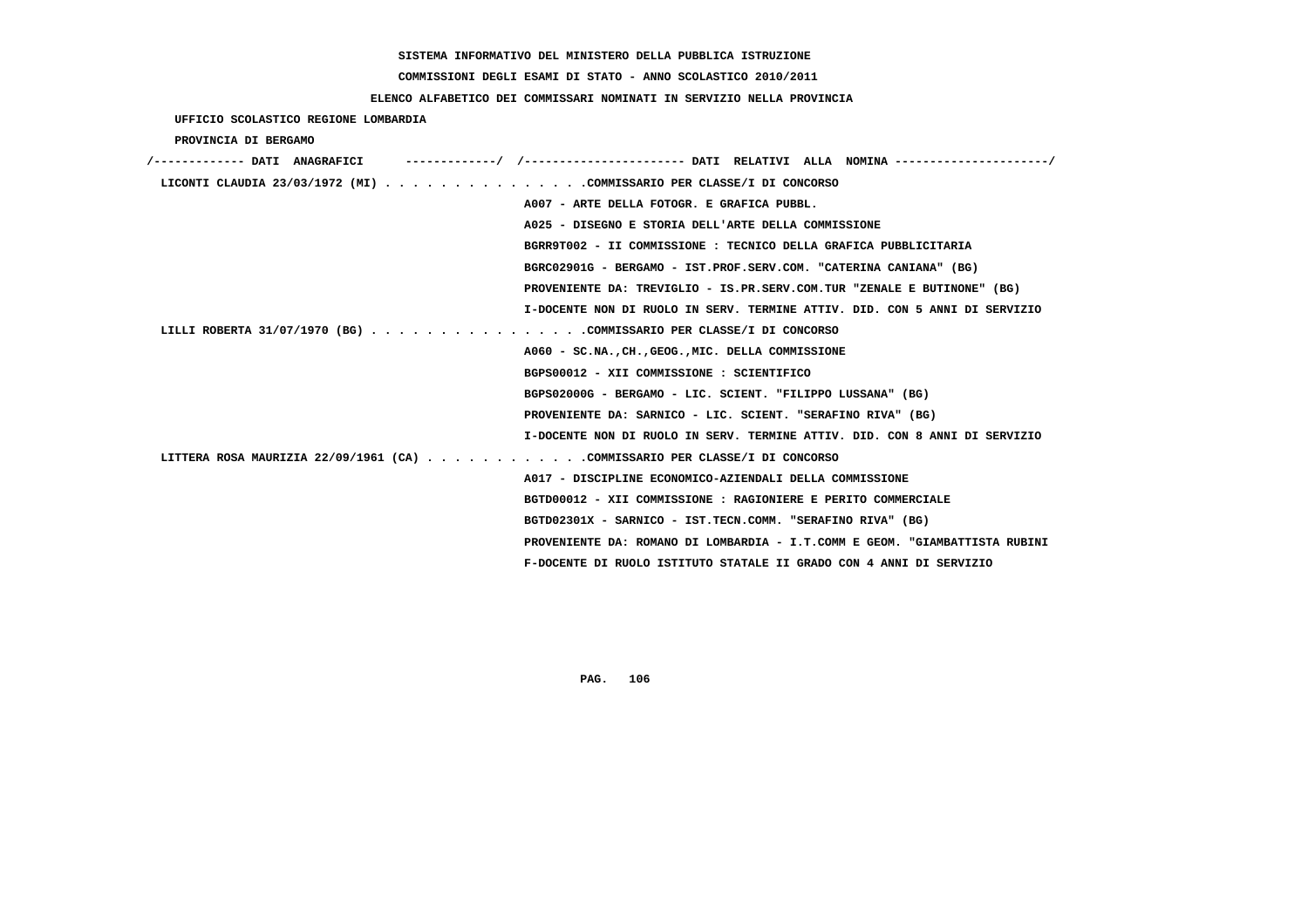# **COMMISSIONI DEGLI ESAMI DI STATO - ANNO SCOLASTICO 2010/2011**

## **ELENCO ALFABETICO DEI COMMISSARI NOMINATI IN SERVIZIO NELLA PROVINCIA**

 **UFFICIO SCOLASTICO REGIONE LOMBARDIA**

 **PROVINCIA DI BERGAMO**

| /------------- DATI ANAGRAFICI                                         |                                                                             |
|------------------------------------------------------------------------|-----------------------------------------------------------------------------|
| LOCATELLI EDITH $18/04/1974$ (BG) COMMISSARIO PER CLASSE/I DI CONCORSO |                                                                             |
|                                                                        | A049 - MATEMATICA E FISICA DELLA COMMISSIONE                                |
|                                                                        | BGPS00006 - VI COMMISSIONE : SCIENTIFICO                                    |
|                                                                        | BGPS00500D - CALCINATE - L.R. PAR. LIC. SCIENT. LICEO SCIENTIFICO "LA TRACC |
|                                                                        | PROVENIENTE DA: DALMINE - LIC. SCIENT. "LUIGI EINAUDI" (BG)                 |
|                                                                        | I-DOCENTE NON DI RUOLO IN SERV. TERMINE ATTIV. DID. CON 11 ANNI DI SERVIZIO |
| LOCATELLI SILVIA 18/05/1960 (BG) COMMISSARIO PER CLASSE/I DI CONCORSO  |                                                                             |
|                                                                        | A060 - SC.NA., CH., GEOG., MIC. DELLA COMMISSIONE                           |
|                                                                        | BGISFA002 - II COMMISSIONE SPERIMENTALE                                     |
|                                                                        | BGTF032011 - BERGAMO - IST.TECN.IND. "GIULIO NATTA" (BG)                    |
|                                                                        | PROVENIENTE DA: TRESCORE BALNEARIO - IST. MAG. "LORENZO FEDERICI" (BG)      |
|                                                                        | I-DOCENTE NON DI RUOLO IN SERV. TERMINE ATTIV. DID. CON 24 ANNI DI SERVIZIO |
| LOCOCO GIOVANNI 19/01/1966 (BG) COMMISSARIO PER CLASSE/I DI CONCORSO   |                                                                             |
|                                                                        | A049 - MATEMATICA E FISICA DELLA COMMISSIONE                                |
|                                                                        | BGPS00034 - XXXIV COMMISSIONE : SCIENTIFICO                                 |
|                                                                        | BGPS02401X - TRESCORE BALNEARIO - LIC. SCIENT. "LORENZO FEDERICI" (BG)      |
|                                                                        | PROVENIENTE DA: LOVERE - LIC. SCIENT. "DECIO CELERI" (BG)                   |
|                                                                        | F-DOCENTE DI RUOLO ISTITUTO STATALE II GRADO CON 5 ANNI DI SERVIZIO         |
|                                                                        |                                                                             |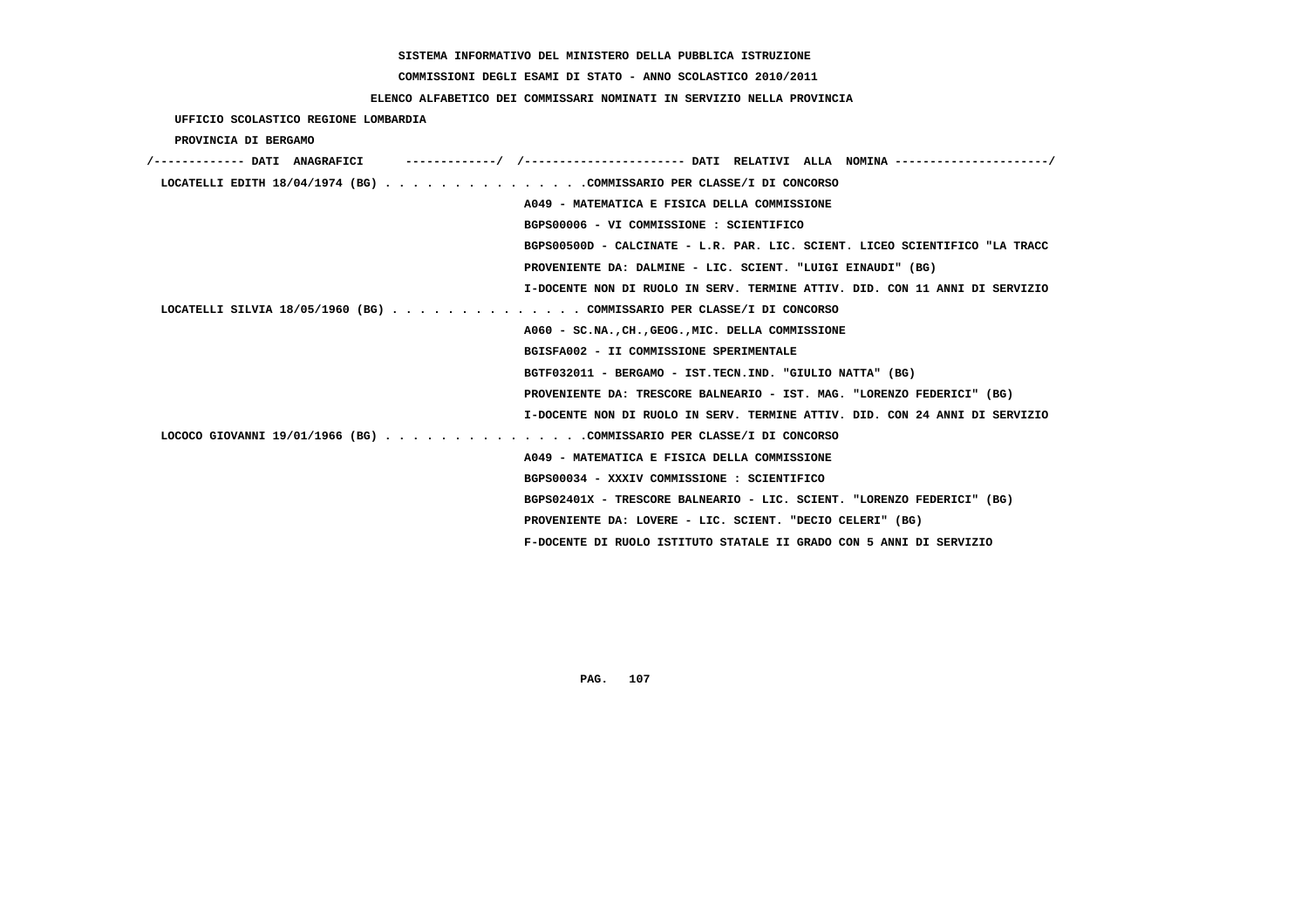# **COMMISSIONI DEGLI ESAMI DI STATO - ANNO SCOLASTICO 2010/2011**

## **ELENCO ALFABETICO DEI COMMISSARI NOMINATI IN SERVIZIO NELLA PROVINCIA**

 **UFFICIO SCOLASTICO REGIONE LOMBARDIA**

 **PROVINCIA DI BERGAMO**

| /------------- DATI ANAGRAFICI                                              |                                                                             |
|-----------------------------------------------------------------------------|-----------------------------------------------------------------------------|
| LOMBARDI MARIA MICHELA 23/05/1955 (SA) COMMISSARIO PER CLASSE/I DI CONCORSO |                                                                             |
|                                                                             | A025 - DISEGNO E STORIA DELL'ARTE DELLA COMMISSIONE                         |
|                                                                             | BGIB70001 - I COMMISSIONE SPERIMENTALE                                      |
|                                                                             | BGP0235008 - BERGAMO - L.R. PAR. SC. MAG. LICEO DELLA COMUNICAZIONE "GIO (B |
|                                                                             | PROVENIENTE DA: PRESEZZO - LIC. SCIENT. "MAIRONI DA PONTE" (BG)             |
|                                                                             | F-DOCENTE DI RUOLO ISTITUTO STATALE II GRADO CON 21 ANNI DI SERVIZIO        |
| LO RE TINA 30/09/1973 (CT) COMMISSARIO PER CLASSE/I DI CONCORSO             |                                                                             |
|                                                                             | A025 - DISEGNO E STORIA DELL'ARTE DELLA COMMISSIONE                         |
|                                                                             | BGPC00002 - II COMMISSIONE : CLASSICO                                       |
|                                                                             | II CLASSE: CAPRINO BERGAMASCO - L.R. PAR. LIC. SCIENT. LICEO SCIENTIFICO "C |
|                                                                             | PROVENIENTE DA: TREVIGLIO - IS.PR.SERV.COM.TUR "ZENALE E BUTINONE" (BG)     |
|                                                                             | I-DOCENTE NON DI RUOLO IN SERV. TERMINE ATTIV. DID. CON 7 ANNI DI SERVIZIO  |
| LORENZI ROBERTO 08/07/1955 (BG) COMMISSARIO PER CLASSE/I DI CONCORSO        |                                                                             |
|                                                                             | A036 - FILOSOFIA, PSICOL. E SC. DELL'EDUCAZ. DELLA COMMISSIONE              |
|                                                                             | BGRR9S001 - I COMMISSIONE : TECNICO SERVIZI SOCIALI                         |
|                                                                             | BGPM02601L - BERGAMO - IST. MAG. "MAMOLI" LICEO (BG)                        |
|                                                                             | PROVENIENTE DA: TRESCORE BALNEARIO - IST.PROF.SERV.COM. "LORENZO LOTTO" (BG |
|                                                                             | H-DOCENTE NON DI RUOLO IN SERV. TERMINE ANNO SCOL. CON 14 ANNI DI SERVIZIO  |
|                                                                             |                                                                             |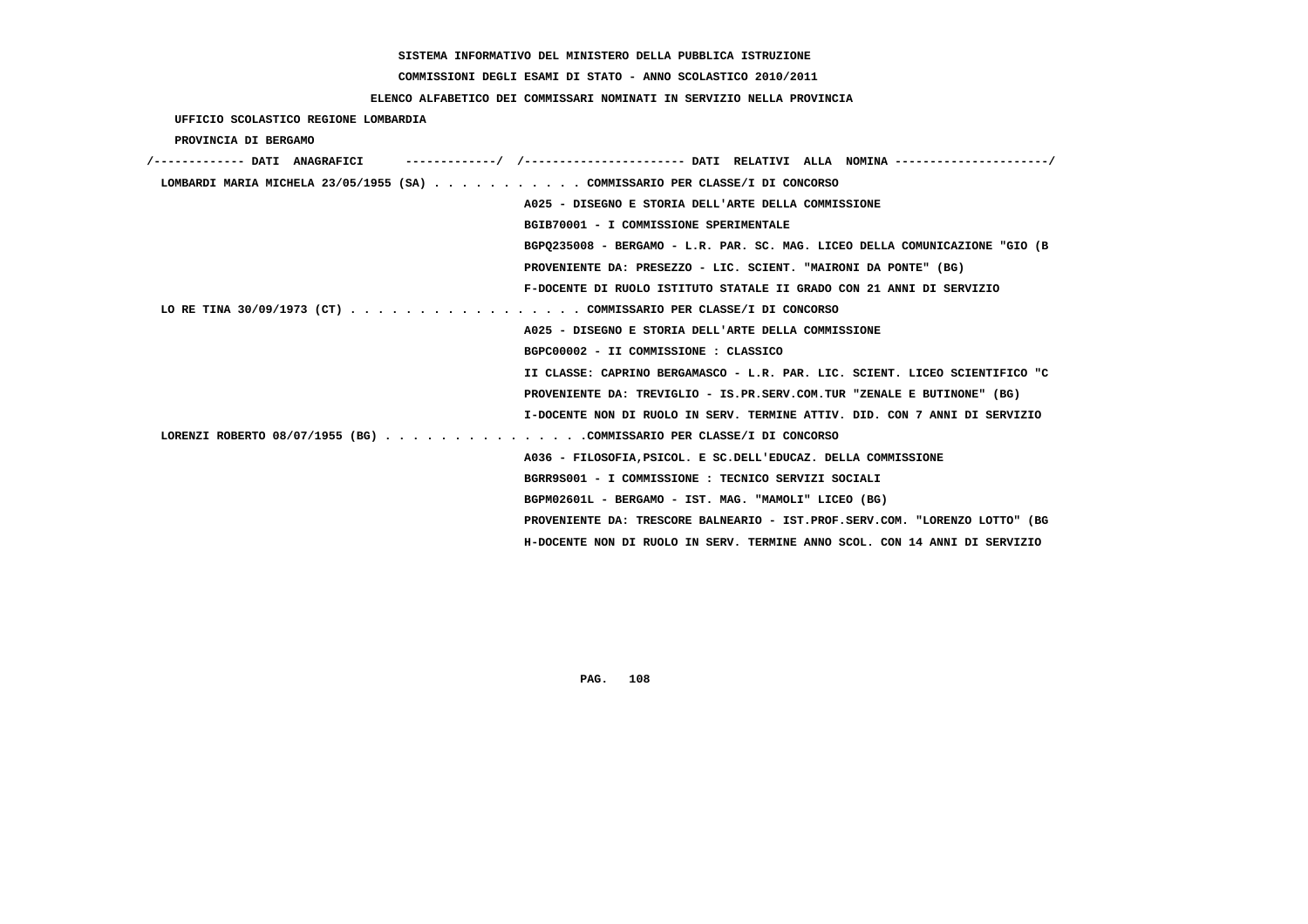# **COMMISSIONI DEGLI ESAMI DI STATO - ANNO SCOLASTICO 2010/2011**

### **ELENCO ALFABETICO DEI COMMISSARI NOMINATI IN SERVIZIO NELLA PROVINCIA**

 **UFFICIO SCOLASTICO REGIONE LOMBARDIA**

 **PROVINCIA DI BERGAMO**

| /------------- DATI ANAGRAFICI |                                                                             |
|--------------------------------|-----------------------------------------------------------------------------|
|                                | LORENZI ROMANA 03/05/1957 (MI) COMMISSARIO PER CLASSE/I DI CONCORSO         |
|                                | A060 - SC.NA., CH., GEOG., MIC. DELLA COMMISSIONE                           |
|                                | MIPS00002 - II COMMISSIONE : SCIENTIFICO                                    |
|                                | MIPS09500G - MILANO - L.R. PAR. LIC. SCIENT. LICEO SCIENTIFICO LEONE XIII ( |
|                                | PROVENIENTE DA: TREVIGLIO - IST.TECN.COMM. GUGLIELMO OBERDAN (BG)           |
|                                | F-DOCENTE DI RUOLO ISTITUTO STATALE II GRADO CON 25 ANNI DI SERVIZIO        |
|                                | LUPPINO ROSARIA 13/07/1968 (RC) COMMISSARIO PER CLASSE/I DI CONCORSO        |
|                                | A049 - MATEMATICA E FISICA DELLA COMMISSIONE                                |
|                                | BGPS00015 - XV COMMISSIONE : SCIENTIFICO                                    |
|                                | BGPS05000B - BERGAMO - LIC. SCIENT. "LORENZO MASCHERONI" (BG)               |
|                                | PROVENIENTE DA: ROMANO DI LOMBARDIA - IST. MAG. "DON LORENZO MILANI" (BG)   |
|                                | F-DOCENTE DI RUOLO ISTITUTO STATALE II GRADO CON 3 ANNI DI SERVIZIO         |
|                                | MACCOPPI ATTILIO 25/02/1969 (CR) COMMISSARIO PER CLASSE/I DI CONCORSO       |
|                                | A058 - SC.E MEC.AGR.E T.GEST.AZ., FIT., ENT. DELLA COMMISSIONE              |
|                                | CRRRCY002 - II COMMISSIONE : AGROTECNICO                                    |
|                                | CRRA00203L - PANDINO - IST.PROF.AGR.AMB. PANDINO (CR)                       |
|                                | PROVENIENTE DA: TREVIGLIO - IST.TECN.AGR. "GAETANO CANTONI" (BG)            |
|                                | F-DOCENTE DI RUOLO ISTITUTO STATALE II GRADO CON 17 ANNI DI SERVIZIO        |
|                                |                                                                             |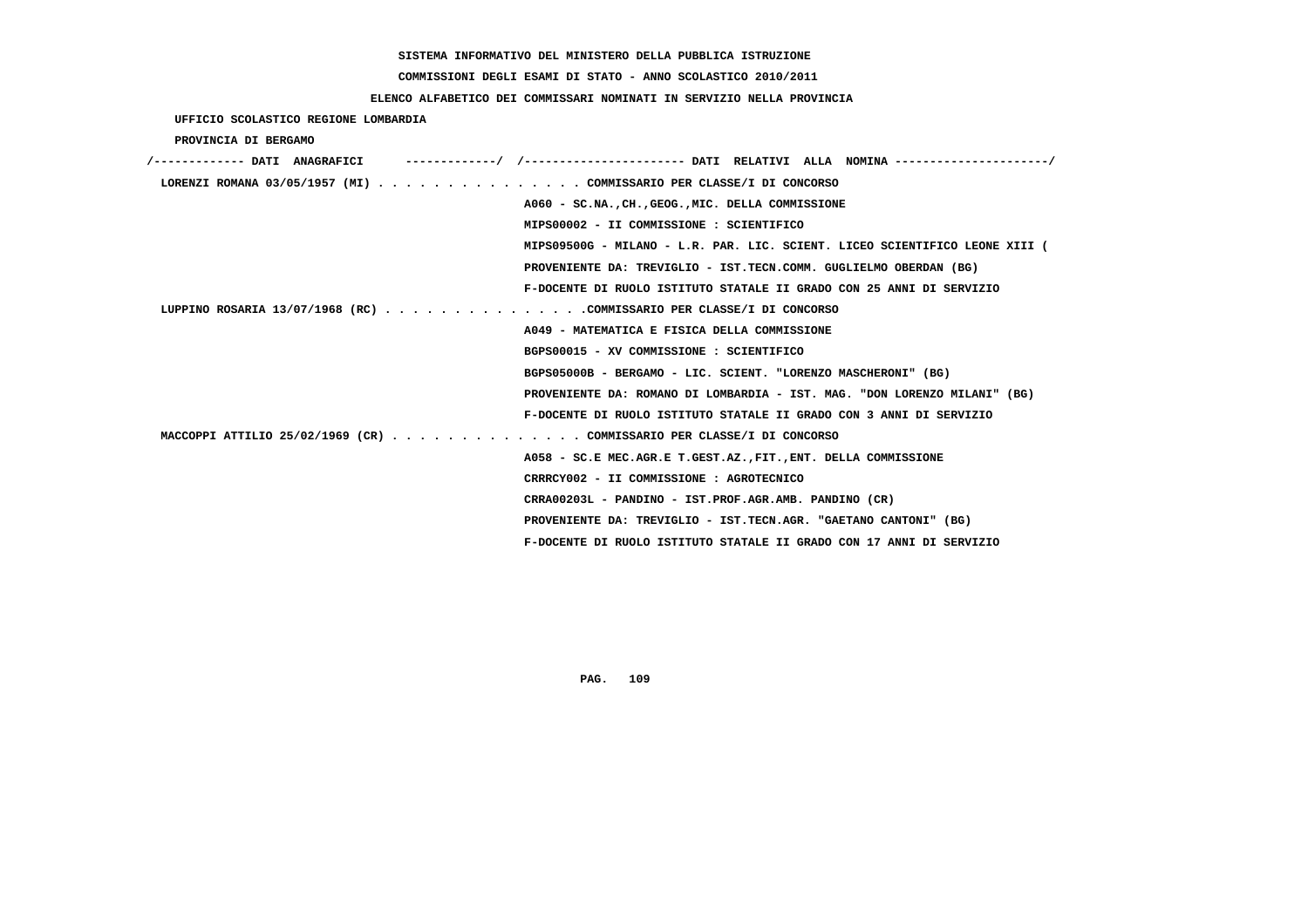# **COMMISSIONI DEGLI ESAMI DI STATO - ANNO SCOLASTICO 2010/2011**

### **ELENCO ALFABETICO DEI COMMISSARI NOMINATI IN SERVIZIO NELLA PROVINCIA**

 **UFFICIO SCOLASTICO REGIONE LOMBARDIA**

 **PROVINCIA DI BERGAMO**

| /------------- DATI ANAGRAFICI                                              |
|-----------------------------------------------------------------------------|
| MAFFESSANTI STEFANO 01/08/1975 (BG) COMMISSARIO PER CLASSE/I DI CONCORSO    |
| A025 - DISEGNO E STORIA DELL'ARTE DELLA COMMISSIONE                         |
| BGPS00025 - XXV COMMISSIONE : SCIENTIFICO                                   |
| BGPS01201N - CLUSONE - LIC. SCIENT. "ANDREA FANTONI" (BG)                   |
| PROVENIENTE DA: LOVERE - LIC. SCIENT. "DECIO CELERI" (BG)                   |
| I-DOCENTE NON DI RUOLO IN SERV. TERMINE ATTIV. DID. CON 10 ANNI DI SERVIZIO |
| MAFFIOLETTI ELENA 04/12/1958 (BG) COMMISSARIO PER CLASSE/I DI CONCORSO      |
| A019 - DISCIPLINE GIURIDICHE ED ECONOMIC. DELLA COMMISSIONE                 |
| BGTL01004 - IV COMMISSIONE : GEOMETRA                                       |
| BGTD006016 - ROMANO DI LOMBARDIA - I.T.COMM E GEOM. "GIAMBATTISTA RUBINI" ( |
| PROVENIENTE DA: BERGAMO - IST.TECN.COMM. "BORTOLO BELOTTI" (BG)             |
| F-DOCENTE DI RUOLO ISTITUTO STATALE II GRADO CON 18 ANNI DI SERVIZIO        |
| MAGARO' EUGENIA 27/05/1968 (CS) COMMISSARIO PER CLASSE/I DI CONCORSO        |
| A012 - CHIMICA AGRARIA DELLA COMMISSIONE                                    |
| BGTA00002 - II COMMISSIONE : PERITO AGRARIO                                 |
| BGTA03101C - BERGAMO - IST.TECN.AGR. DI BERGAMO (BG)                        |
| PROVENIENTE DA: TREVIGLIO - IST.TECN.AGR. "GAETANO CANTONI" (BG)            |
| H-DOCENTE NON DI RUOLO IN SERV. TERMINE ANNO SCOL. CON 2 ANNI DI SERVIZIO   |
|                                                                             |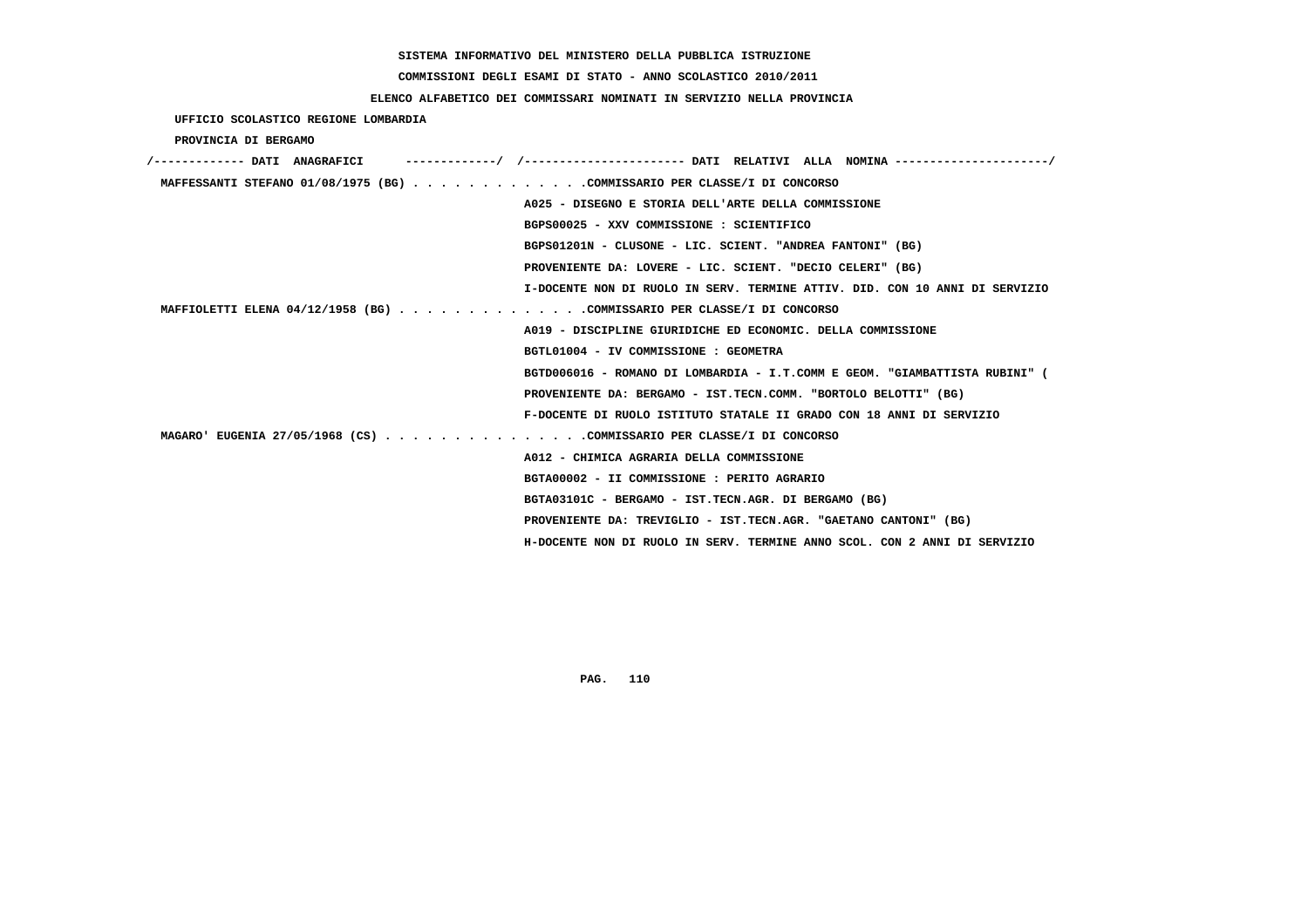# **COMMISSIONI DEGLI ESAMI DI STATO - ANNO SCOLASTICO 2010/2011**

### **ELENCO ALFABETICO DEI COMMISSARI NOMINATI IN SERVIZIO NELLA PROVINCIA**

 **UFFICIO SCOLASTICO REGIONE LOMBARDIA**

 **PROVINCIA DI BERGAMO**

| ---------/ /--------------------- DATI RELATIVI ALLA NOMINA --------------------/<br>/------------- DATI ANAGRAFICI |
|---------------------------------------------------------------------------------------------------------------------|
| MAGAZZU' CLEMENTINA 22/10/1976 (ME) COMMISSARIO PER CLASSE/I DI CONCORSO                                            |
| A047 - MATEMATICA DELLA COMMISSIONE                                                                                 |
| BGTF50003 - III COMMISSIONE : PER. IND.LE CAPOTEC.-SPECIAL:ELETTRON.E TELEC                                         |
| BGTF05000D - DALMINE - IST.TECN.IND. "GUGLIELMO MARCONI" (BG)                                                       |
| PROVENIENTE DA: ROMANO DI LOMBARDIA - IST. MAG. "DON LORENZO MILANI" (BG)                                           |
| I-DOCENTE NON DI RUOLO IN SERV. TERMINE ATTIV. DID. CON 5 ANNI DI SERVIZIO                                          |
| MAGLIOCCA ANTONIA 27/06/1953 (BA) COMMISSARIO PER CLASSE/I DI CONCORSO                                              |
| A025 - DISEGNO E STORIA DELL'ARTE DELLA COMMISSIONE                                                                 |
| BGPS00006 - VI COMMISSIONE : SCIENTIFICO                                                                            |
| BGPS00500D - CALCINATE - L.R. PAR. LIC. SCIENT. LICEO SCIENTIFICO "LA TRACC                                         |
| PROVENIENTE DA: BERGAMO - IST. MAG. "P. SECCO SUARDO" (BG)                                                          |
| F-DOCENTE DI RUOLO ISTITUTO STATALE II GRADO CON 20 ANNI DI SERVIZIO                                                |
| MAGNO CLAUDIO 01/10/1947 (TN) COMMISSARIO PER CLASSE/I DI CONCORSO                                                  |
| A049 - MATEMATICA E FISICA DELLA COMMISSIONE                                                                        |
| LCPS00004 - IV COMMISSIONE : SCIENTIFICO                                                                            |
| LCPS01000D - LECCO - LIC. SCIENT. LS G. B. GRASSI (LC)                                                              |
| PROVENIENTE DA: BERGAMO - LIC. SCIENT. "LORENZO MASCHERONI" (BG)                                                    |
| F-DOCENTE DI RUOLO ISTITUTO STATALE II GRADO CON 20 ANNI DI SERVIZIO                                                |
|                                                                                                                     |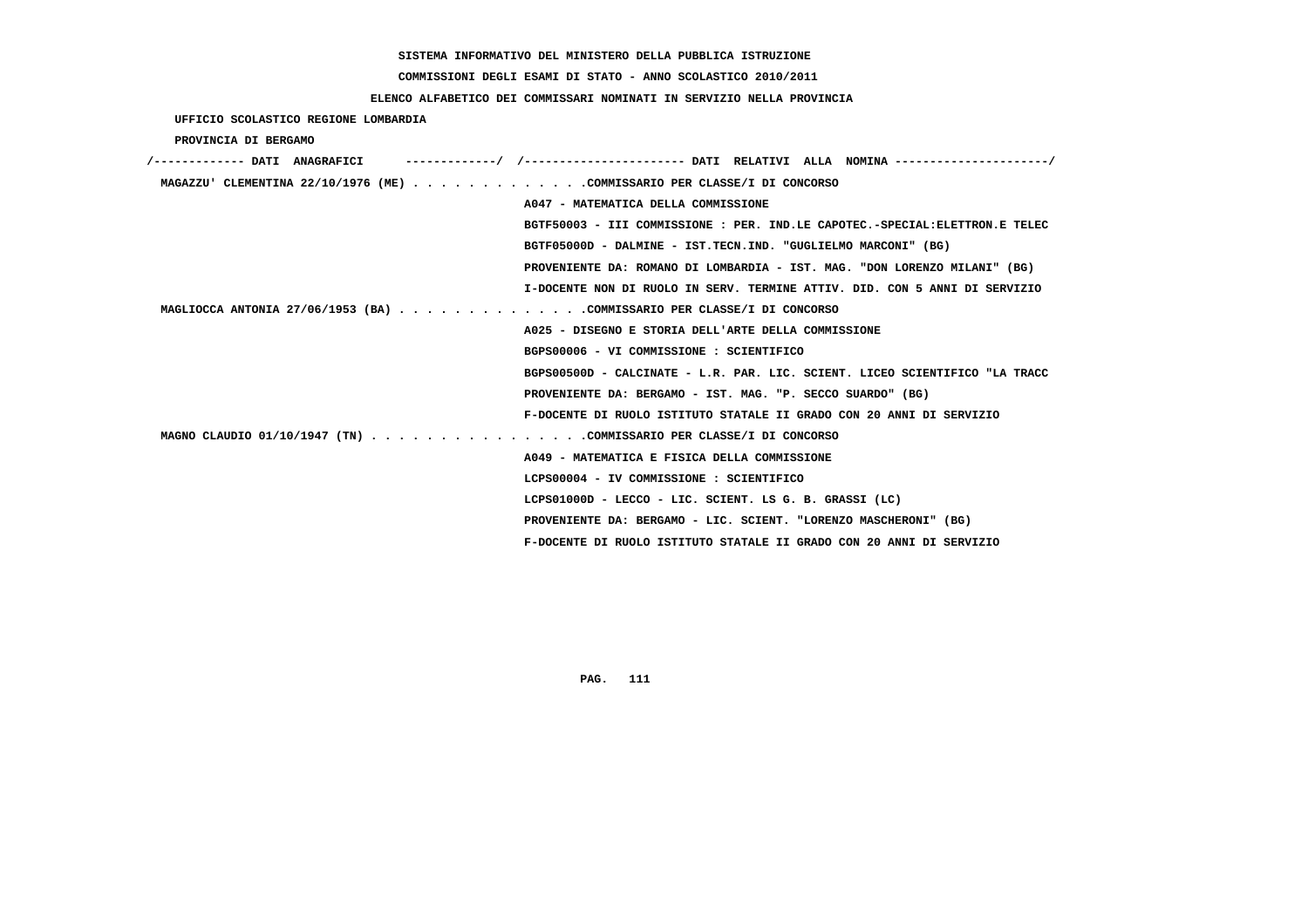# **COMMISSIONI DEGLI ESAMI DI STATO - ANNO SCOLASTICO 2010/2011**

### **ELENCO ALFABETICO DEI COMMISSARI NOMINATI IN SERVIZIO NELLA PROVINCIA**

 **UFFICIO SCOLASTICO REGIONE LOMBARDIA**

 **PROVINCIA DI BERGAMO**

| /------------- DATI ANAGRAFICI                                            | ------------------- DATI RELATIVI ALLA NOMINA ---------------------/        |
|---------------------------------------------------------------------------|-----------------------------------------------------------------------------|
| MAIORANO MARIA 24/08/1970 (NA) COMMISSARIO PER CLASSE/I DI CONCORSO       |                                                                             |
|                                                                           | A039 - GEOGRAFIA DELLA COMMISSIONE                                          |
|                                                                           | BGTD00003 - III COMMISSIONE : RAGIONIERE E PERITO COMMERCIALE               |
|                                                                           | BGTD06000T - BERGAMO - IST.TECN.COMM. "BORTOLO BELOTTI" (BG)                |
|                                                                           | II CLASSE: BERGAMO - L.R. PAR. IST.TECN.COMM. I.T.C "MARIA IMMACOLATA - IMI |
|                                                                           | PROVENIENTE DA: ZOGNO - I.T.COMM E GEOM. "DAVID MARIA TUROLDO" (BG)         |
|                                                                           | I-DOCENTE NON DI RUOLO IN SERV. TERMINE ATTIV. DID. CON 7 ANNI DI SERVIZIO  |
| MALARA LORENZA SANTA 12/11/1978 (RC) COMMISSARIO PER CLASSE/I DI CONCORSO |                                                                             |
|                                                                           | A060 - SC.NA., CH., GEOG., MIC. DELLA COMMISSIONE                           |
|                                                                           | BGISFX001 - I COMMISSIONE SPERIMENTALE                                      |
|                                                                           | BGPL04500P - BERGAMO - L.R. PAR. LIC. LING. LICEO LINGUISTICO "S.BARTOLOME  |
|                                                                           | PROVENIENTE DA: SERIATE - IST.TECN.IND. "ETTORE MAJORANA" (BG)              |
|                                                                           | I-DOCENTE NON DI RUOLO IN SERV. TERMINE ATTIV. DID. CON 5 ANNI DI SERVIZIO  |
| MALARA SANTA 01/08/1951 (RC) COMMISSARIO PER CLASSE/I DI CONCORSO         |                                                                             |
|                                                                           | A025 - DISEGNO E STORIA DELL'ARTE DELLA COMMISSIONE                         |
|                                                                           | BGISFN001 - I COMMISSIONE SPERIMENTALE                                      |
|                                                                           | BGPM03401G - ROMANO DI LOMBARDIA - IST. MAG. "DON LORENZO MILANI" (BG)      |
|                                                                           | II CLASSE: CARAVAGGIO - LIC. SCIENT. "GALILEO GALILEI" (BG)                 |
|                                                                           | PROVENIENTE DA: BERGAMO - IST.PROF.SERV.COM. "CATERINA CANIANA" (BG)        |
|                                                                           | F-DOCENTE DI RUOLO ISTITUTO STATALE II GRADO CON 21 ANNI DI SERVIZIO        |
|                                                                           |                                                                             |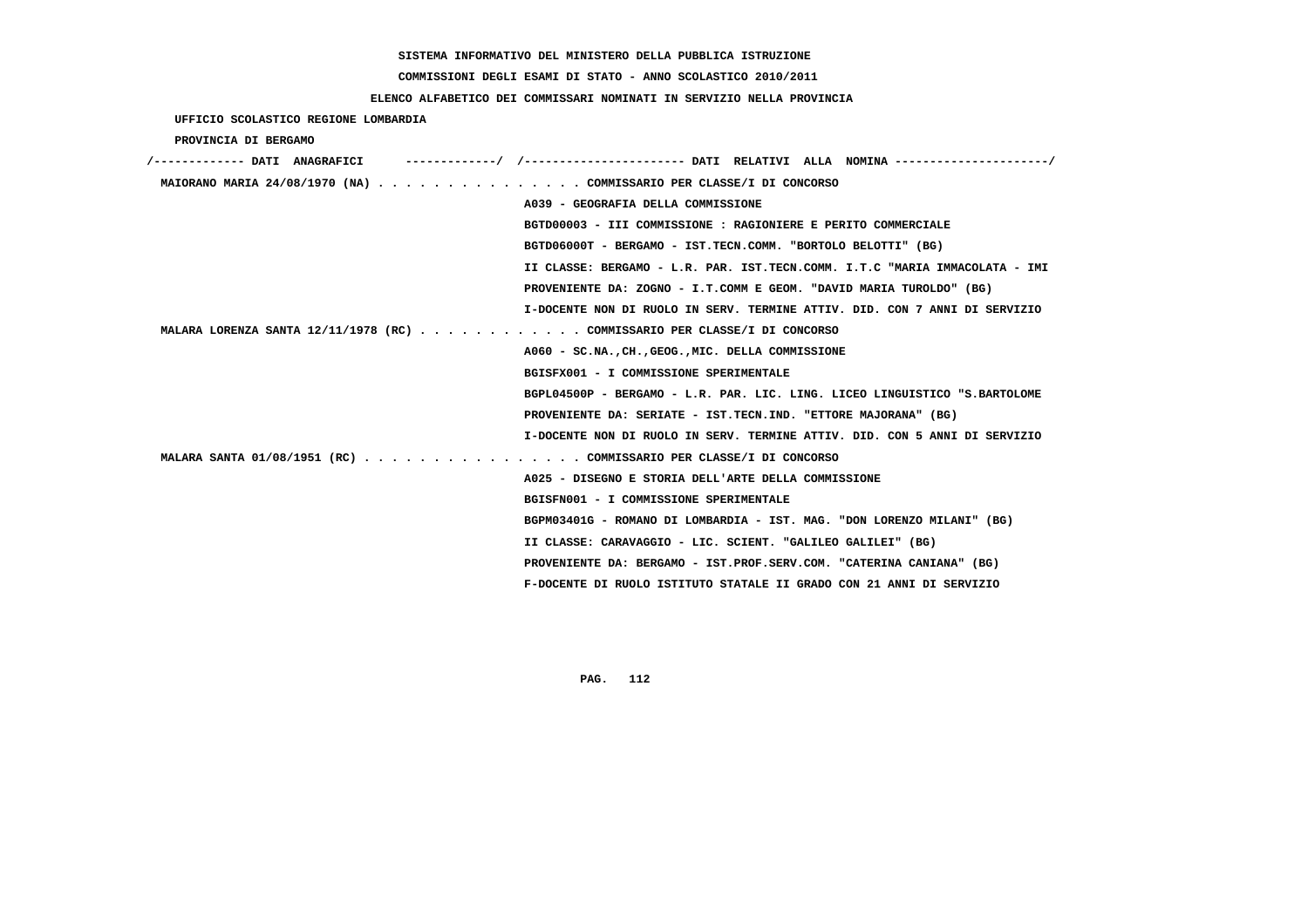# **COMMISSIONI DEGLI ESAMI DI STATO - ANNO SCOLASTICO 2010/2011**

### **ELENCO ALFABETICO DEI COMMISSARI NOMINATI IN SERVIZIO NELLA PROVINCIA**

 **UFFICIO SCOLASTICO REGIONE LOMBARDIA**

 **PROVINCIA DI BERGAMO**

| /------------- DATI ANAGRAFICI<br>------------/ /---------------------- DATI RELATIVI ALLA NOMINA ---------------------/ |
|--------------------------------------------------------------------------------------------------------------------------|
| MALENA MARGHERITA 23/05/1960 (CS) COMMISSARIO PER CLASSE/I DI CONCORSO                                                   |
| A061 - STORIA DELL'ARTE DELLA COMMISSIONE                                                                                |
| BGRR9K001 - I COMMISSIONE : TECNICO DELLE INDUSTRIE ELETTRONICHE                                                         |
| PROVENIENTE DA: DALMINE - IS.PR.SERV.COM.TUR "LUIGI EINAUDI" (BG)                                                        |
| I-DOCENTE NON DI RUOLO IN SERV. TERMINE ATTIV. DID. CON 14 ANNI DI SERVIZIO                                              |
| MALIGHETTI DIEGO 14/11/1955 (BG) COMMISSARIO PER CLASSE/I DI CONCORSO                                                    |
| A048 - MATEMATICA APPLICATA DELLA COMMISSIONE                                                                            |
| LCTF45001 - I COMMISSIONE : PER. IND.LE CAPOTECNICO-SPECIALIZZ.:INFORMATICA                                              |
| LCTF00101T - MERATE - IST.TECN.IND. I.T.I.S. DI MERATE (LC)                                                              |
| II CLASSE: LECCO - IST.TECN.IND. S.TEN.VASC. A.BADONI (LC)                                                               |
| PROVENIENTE DA: PRESEZZO - IST.TECN.COMM. "MAIRONI DA PONTE" (BG)                                                        |
| F-DOCENTE DI RUOLO ISTITUTO STATALE II GRADO CON 24 ANNI DI SERVIZIO                                                     |
| MAMO MARIA CONCETTA 05/07/1960 (AG) COMMISSARIO PER CLASSE/I DI CONCORSO                                                 |
| A039 - GEOGRAFIA DELLA COMMISSIONE                                                                                       |
| BGRR9R001 - I COMMISSIONE : TECNICO DEI SERVIZI DELLA RISTORAZIONE                                                       |
| PROVENIENTE DA: BERGAMO - IST.TECN.COMM. "VITTORIO EMANUELE II" (BG)                                                     |
| F-DOCENTE DI RUOLO ISTITUTO STATALE II GRADO CON 23 ANNI DI SERVIZIO                                                     |
|                                                                                                                          |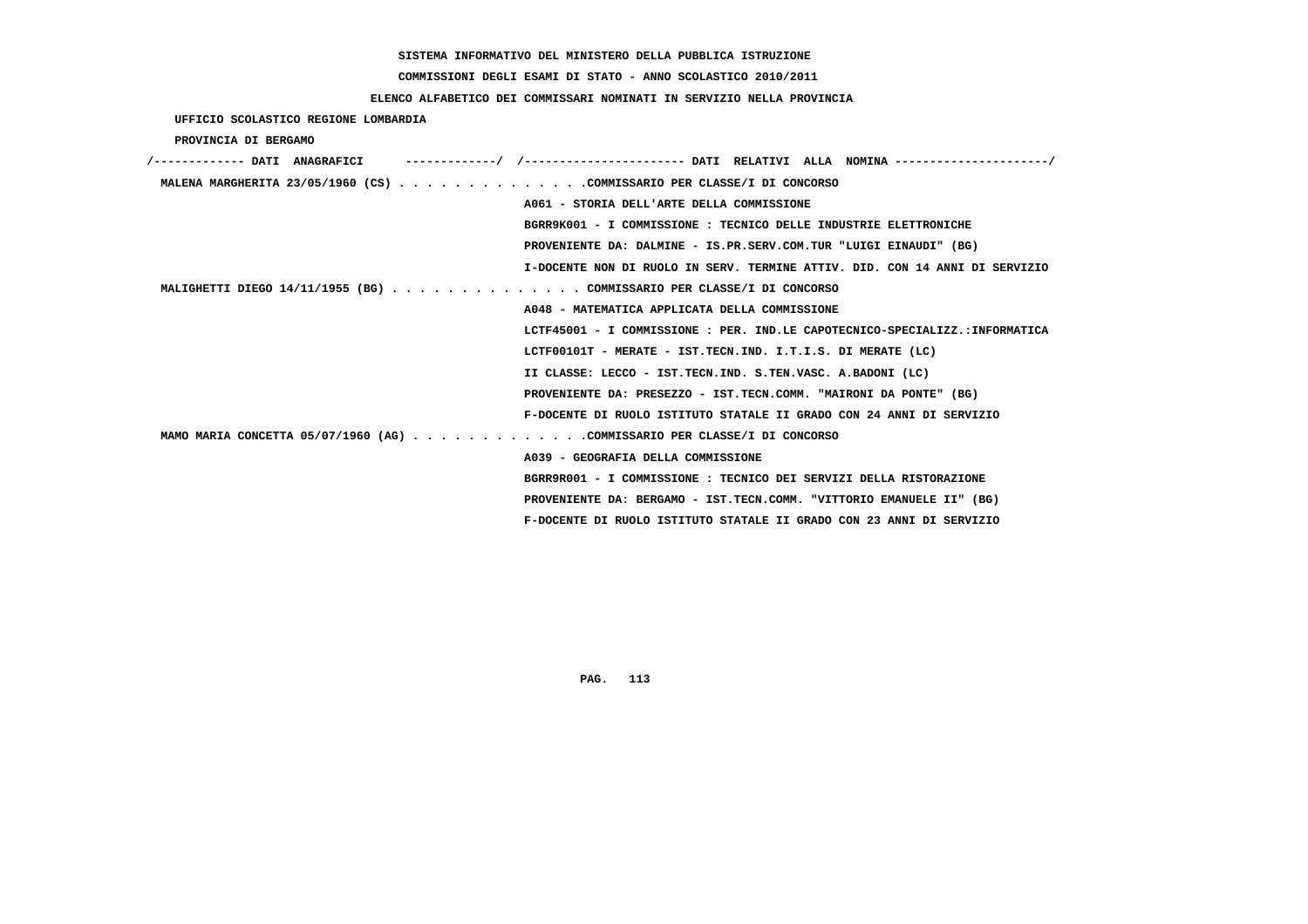# **COMMISSIONI DEGLI ESAMI DI STATO - ANNO SCOLASTICO 2010/2011**

## **ELENCO ALFABETICO DEI COMMISSARI NOMINATI IN SERVIZIO NELLA PROVINCIA**

 **UFFICIO SCOLASTICO REGIONE LOMBARDIA**

 **PROVINCIA DI BERGAMO**

| /------------- DATI ANAGRAFICI                                             |
|----------------------------------------------------------------------------|
| MANARA GIULIANA MARIA 14/05/1961 (BG) COMMISSARIO PER CLASSE/I DI CONCORSO |
| A060 - SC.NA., CH., GEOG., MIC. DELLA COMMISSIONE                          |
| BGPS00034 - XXXIV COMMISSIONE : SCIENTIFICO                                |
| BGPS02401X - TRESCORE BALNEARIO - LIC. SCIENT. "LORENZO FEDERICI" (BG)     |
| II CLASSE: TRESCORE BALNEARIO - IST. MAG. "LORENZO FEDERICI" (BG)          |
| PROVENIENTE DA: ALBINO - IST. MAG. "OSCAR ARNULFO ROMERO" (BG)             |
| F-DOCENTE DI RUOLO ISTITUTO STATALE II GRADO CON 10 ANNI DI SERVIZIO       |
| MANCINI GIUSEPPE 14/08/1967 (CS) COMMISSARIO PER CLASSE/I DI CONCORSO      |
| A034 - ELETTRONICA DELLA COMMISSIONE                                       |
| BGRR9J003 - III COMMISSIONE : TECNICO DELLE INDUSTRIE ELETTRICHE           |
| PROVENIENTE DA: TREVIGLIO - I.P.IND. E ART. "ORESTE MOZZALI" (BG)          |
| I-DOCENTE NON DI RUOLO IN SERV. TERMINE ATTIV. DID. CON 9 ANNI DI SERVIZIO |
| MANGINI GIORGIO 30/01/1953 (BG) COMMISSARIO PER CLASSE/I DI CONCORSO       |
| A037 - FILOSOFIA E STORIA DELLA COMMISSIONE                                |
| BGISFP002 - II COMMISSIONE SPERIMENTALE                                    |
| BGPM00301X - PRESEZZO - IST. MAG. "BETTY AMBIVERI" (BG)                    |
| PROVENIENTE DA: BERGAMO - LIC. CLAS. "PAOLO SARPI" (BG)                    |
| F-DOCENTE DI RUOLO ISTITUTO STATALE II GRADO CON 31 ANNI DI SERVIZIO       |
|                                                                            |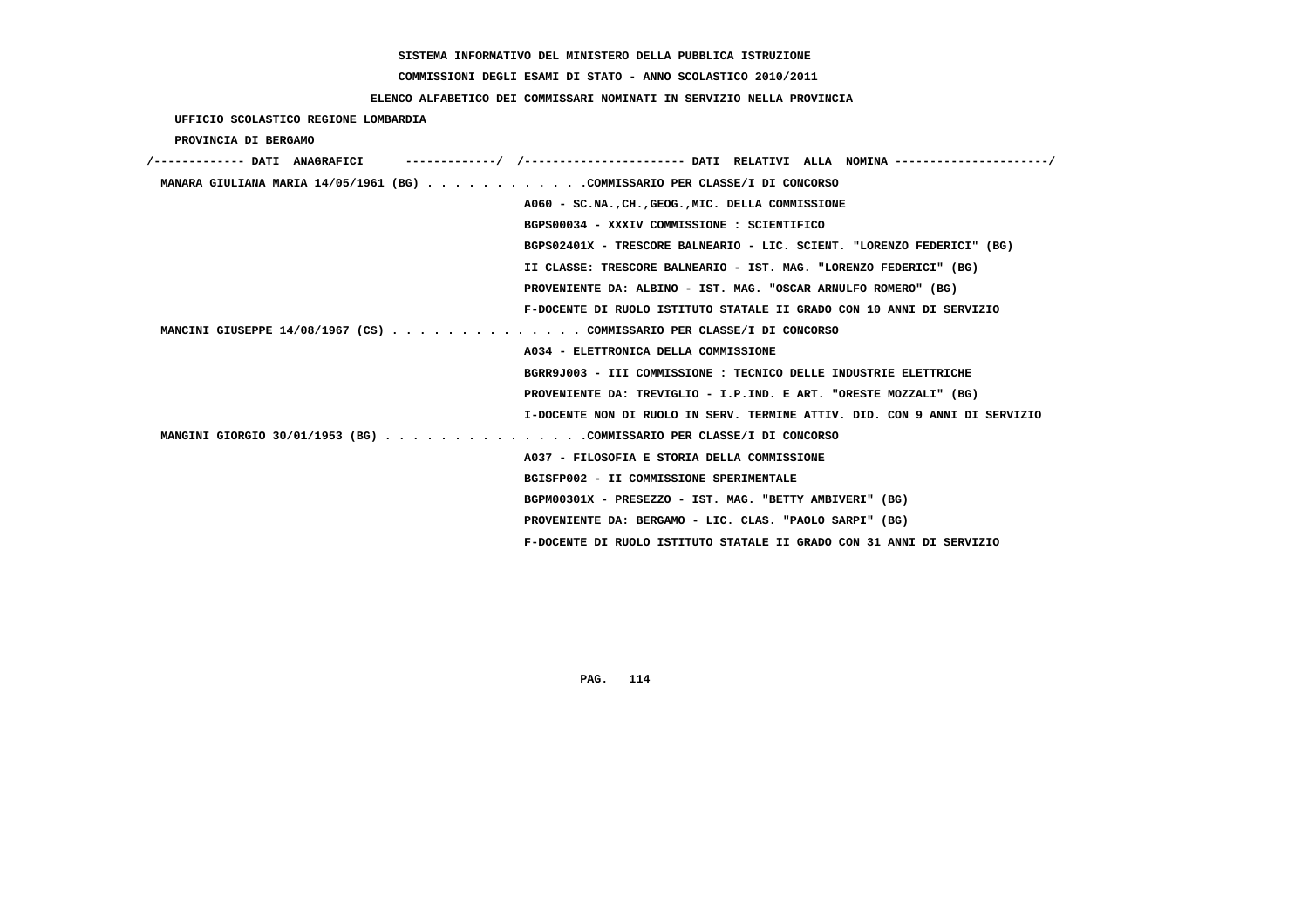# **COMMISSIONI DEGLI ESAMI DI STATO - ANNO SCOLASTICO 2010/2011**

### **ELENCO ALFABETICO DEI COMMISSARI NOMINATI IN SERVIZIO NELLA PROVINCIA**

 **UFFICIO SCOLASTICO REGIONE LOMBARDIA**

 **PROVINCIA DI BERGAMO**

| /------------- DATI ANAGRAFICI                                        | -------------------- DATI RELATIVI ALLA NOMINA ---------------------/       |
|-----------------------------------------------------------------------|-----------------------------------------------------------------------------|
| MANZONI MARCO 19/09/1953 (BG) COMMISSARIO PER CLASSE/I DI CONCORSO    |                                                                             |
|                                                                       | A037 - FILOSOFIA E STORIA DELLA COMMISSIONE                                 |
|                                                                       | BGISFP003 - III COMMISSIONE SPERIMENTALE                                    |
|                                                                       | BGPM03401G - ROMANO DI LOMBARDIA - IST. MAG. "DON LORENZO MILANI" (BG)      |
|                                                                       | II CLASSE: TREVIGLIO - L.R. PAR. IST.TECN.COMM. I.T.C. "COLLEGIO DEGLI ANGE |
|                                                                       | PROVENIENTE DA: BERGAMO - LIC. CLAS. "PAOLO SARPI" (BG)                     |
|                                                                       | F-DOCENTE DI RUOLO ISTITUTO STATALE II GRADO CON 27 ANNI DI SERVIZIO        |
| MARANTO VINCENZO 28/02/1967 (ME) COMMISSARIO PER CLASSE/I DI CONCORSO |                                                                             |
|                                                                       | A019 - DISCIPLINE GIURIDICHE ED ECONOMIC. DELLA COMMISSIONE                 |
|                                                                       | BGTL01001 - I COMMISSIONE : GEOMETRA                                        |
|                                                                       | BGTL02000T - BERGAMO - IST.TEC.GEOMETRI "GIACOMO QUARENGHI" (BG)            |
|                                                                       | PROVENIENTE DA: ZOGNO - I.T.COMM E GEOM. "DAVID MARIA TUROLDO" (BG)         |
|                                                                       | F-DOCENTE DI RUOLO ISTITUTO STATALE II GRADO CON 3 ANNI DI SERVIZIO         |
| MARCHESI EUGENIO 14/05/1952 (BG) COMMISSARIO PER CLASSE/I DI CONCORSO |                                                                             |
|                                                                       | A060 - SC.NA., CH., GEOG., MIC. DELLA COMMISSIONE                           |
|                                                                       | BGPS00016 - XVI COMMISSIONE : SCIENTIFICO                                   |
|                                                                       | BGPS05000B - BERGAMO - LIC. SCIENT. "LORENZO MASCHERONI" (BG)               |
|                                                                       | PROVENIENTE DA: ALBINO - IST.TECN.COMM. "OSCAR ARNULFO ROMERO" (BG)         |
|                                                                       | F-DOCENTE DI RUOLO ISTITUTO STATALE II GRADO CON 27 ANNI DI SERVIZIO        |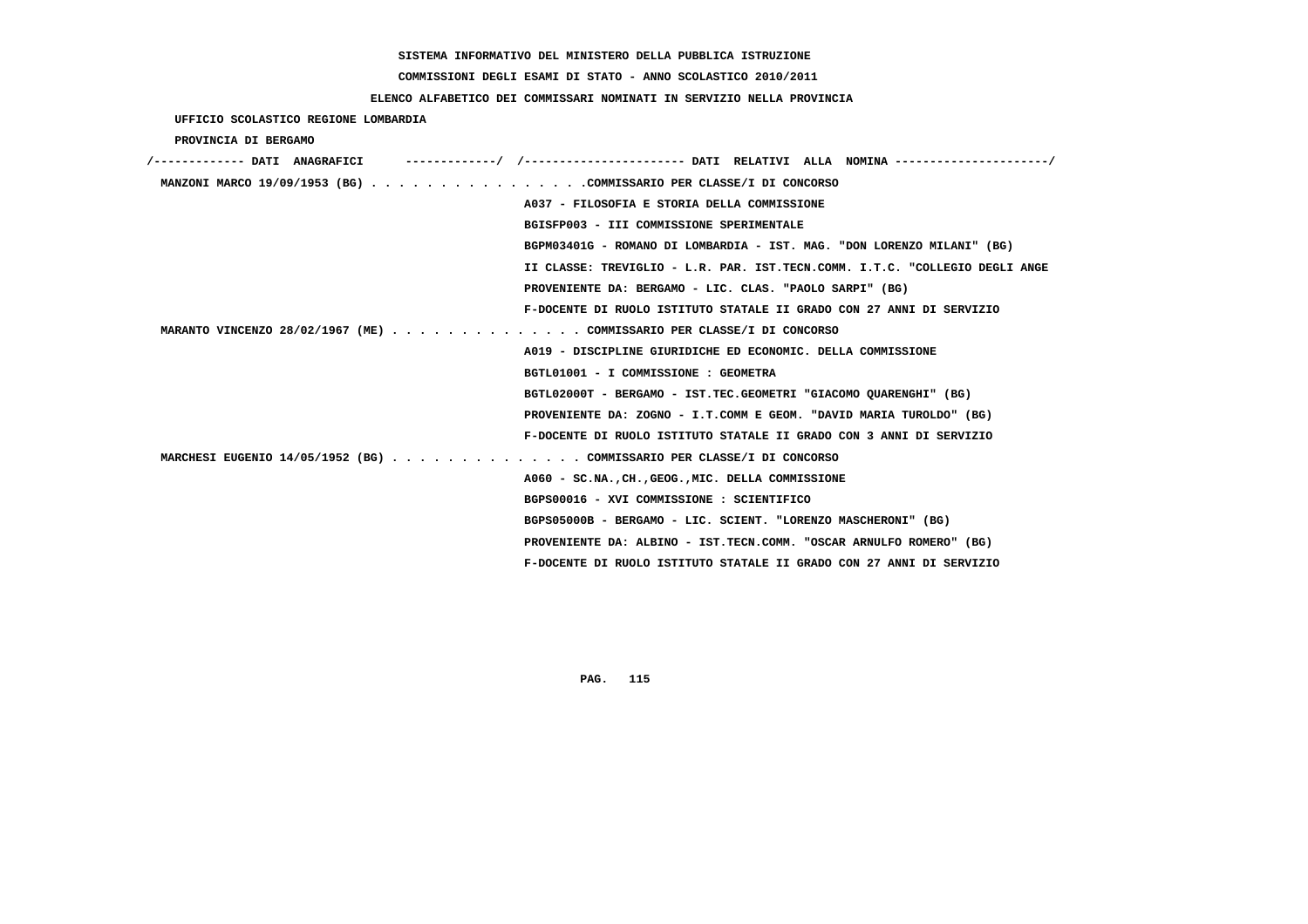# **COMMISSIONI DEGLI ESAMI DI STATO - ANNO SCOLASTICO 2010/2011**

### **ELENCO ALFABETICO DEI COMMISSARI NOMINATI IN SERVIZIO NELLA PROVINCIA**

 **UFFICIO SCOLASTICO REGIONE LOMBARDIA**

 **PROVINCIA DI BERGAMO**

| /------------- DATI ANAGRAFICI                                              |  |
|-----------------------------------------------------------------------------|--|
| MARCHETTI ALESSANDRO 24/11/1965 (BG) COMMISSARIO PER CLASSE/I DI CONCORSO   |  |
| A017 - DISCIPLINE ECONOMICO-AZIENDALI DELLA COMMISSIONE                     |  |
| BGRR9S004 - IV COMMISSIONE : TECNICO SERVIZI SOCIALI                        |  |
| BGRC01401T - TRESCORE BALNEARIO - IST.PROF.SERV.COM. "LORENZO LOTTO" (BG)   |  |
| PROVENIENTE DA: TREVIGLIO - IST.TECN.COMM. GUGLIELMO OBERDAN (BG)           |  |
| I-DOCENTE NON DI RUOLO IN SERV. TERMINE ATTIV. DID. CON 17 ANNI DI SERVIZIO |  |
| MARCONI MARCO 15/03/1955 (BG) COMMISSARIO PER CLASSE/I DI CONCORSO          |  |
| A074 - ZOOTECNICA E SCIENZA PROD. ANIMALE DELLA COMMISSIONE                 |  |
| BGTA07002 - II COMMISSIONE : PERITO AGRARIO                                 |  |
| BGTA02701R - TREVIGLIO - IST.TECN.AGR. "GAETANO CANTONI" (BG)               |  |
| PROVENIENTE DA: BERGAMO - IST.TECN.AGR. DI BERGAMO (BG)                     |  |
| F-DOCENTE DI RUOLO ISTITUTO STATALE II GRADO CON 15 ANNI DI SERVIZIO        |  |
| MARENGONI ALBERTO 30/11/1957 (BG) COMMISSARIO PER CLASSE/I DI CONCORSO      |  |
| A025 - DISEGNO E STORIA DELL'ARTE DELLA COMMISSIONE                         |  |
| BGPS00008 - VIII COMMISSIONE : SCIENTIFICO                                  |  |
| BGPS02000G - BERGAMO - LIC. SCIENT. "FILIPPO LUSSANA" (BG)                  |  |
| PROVENIENTE DA: ALZANO LOMBARDO - LIC. SCIENT. "EDOARDO AMALDI" (BG)        |  |
| F-DOCENTE DI RUOLO ISTITUTO STATALE II GRADO CON 29 ANNI DI SERVIZIO        |  |
|                                                                             |  |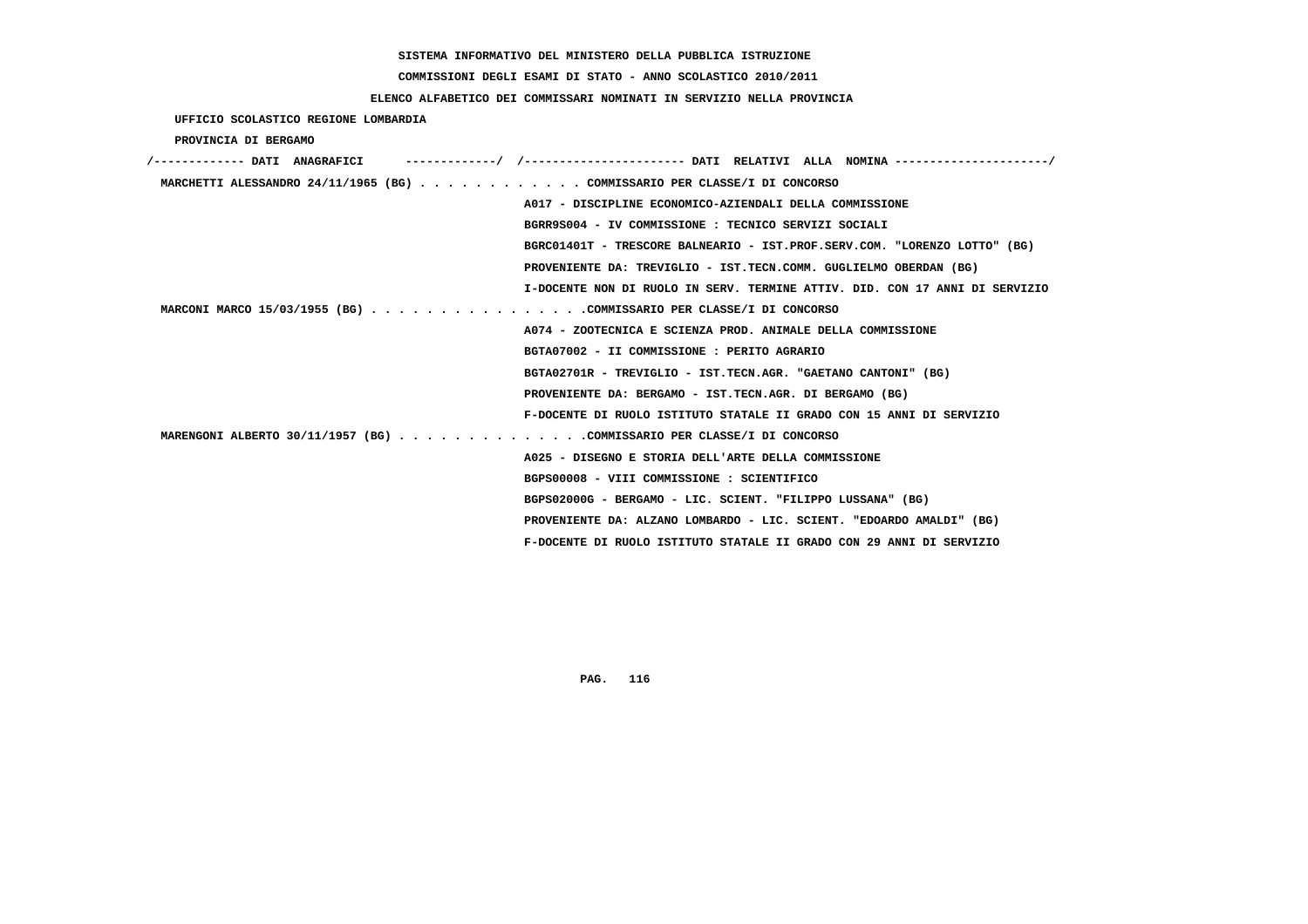# **COMMISSIONI DEGLI ESAMI DI STATO - ANNO SCOLASTICO 2010/2011**

## **ELENCO ALFABETICO DEI COMMISSARI NOMINATI IN SERVIZIO NELLA PROVINCIA**

 **UFFICIO SCOLASTICO REGIONE LOMBARDIA**

 **PROVINCIA DI BERGAMO**

| /------------- DATI ANAGRAFICI                                             |                                                                             |
|----------------------------------------------------------------------------|-----------------------------------------------------------------------------|
| MARINONI SILVIA MARIA 17/03/1961 (BG) COMMISSARIO PER CLASSE/I DI CONCORSO |                                                                             |
|                                                                            | A060 - SC.NA., CH., GEOG., MIC. DELLA COMMISSIONE                           |
|                                                                            | BGPS00028 - XXVIII COMMISSIONE : SCIENTIFICO                                |
|                                                                            | BGPS001017 - LOVERE - LIC. SCIENT. "DECIO CELERI" (BG)                      |
|                                                                            | PROVENIENTE DA: CLUSONE - I.T.COMM E GEOM. "ANDREA FANTONI" (BG)            |
|                                                                            | F-DOCENTE DI RUOLO ISTITUTO STATALE II GRADO CON 15 ANNI DI SERVIZIO        |
| MARMORANO ROSELLA 18/02/1965 (AN) COMMISSARIO PER CLASSE/I DI CONCORSO     |                                                                             |
|                                                                            | A035 - ELETTROTECNICA ED APPLICAZIONI DELLA COMMISSIONE                     |
|                                                                            | BGRR9L002 - II COMMISSIONE : TECNICO INDUSTRIE MECCANICHE                   |
|                                                                            | PROVENIENTE DA: TREVIGLIO - I.P.IND. E ART. "ORESTE MOZZALI" (BG)           |
|                                                                            | F-DOCENTE DI RUOLO ISTITUTO STATALE II GRADO CON 9 ANNI DI SERVIZIO         |
| MARRELLA CARMELA 22/02/1956 (VV) COMMISSARIO PER CLASSE/I DI CONCORSO      |                                                                             |
|                                                                            | A024 - DISEGNO E STORIA DEL COSTUME DELLA COMMISSIONE                       |
|                                                                            | MNRR9M001 - I COMMISSIONE : TECNICO DELL'ABBIGLIAMENTO E DELLA MODA         |
|                                                                            | MNRC01000L - MANTOVA - IST.PROF.SERV.COM. ISTITUTO SUPERIORE BONOMI-MAZZ (M |
|                                                                            | PROVENIENTE DA: BERGAMO - IST.PROF.SERV.COM. "CATERINA CANIANA" (BG)        |
|                                                                            | F-DOCENTE DI RUOLO ISTITUTO STATALE II GRADO CON 9 ANNI DI SERVIZIO         |
|                                                                            |                                                                             |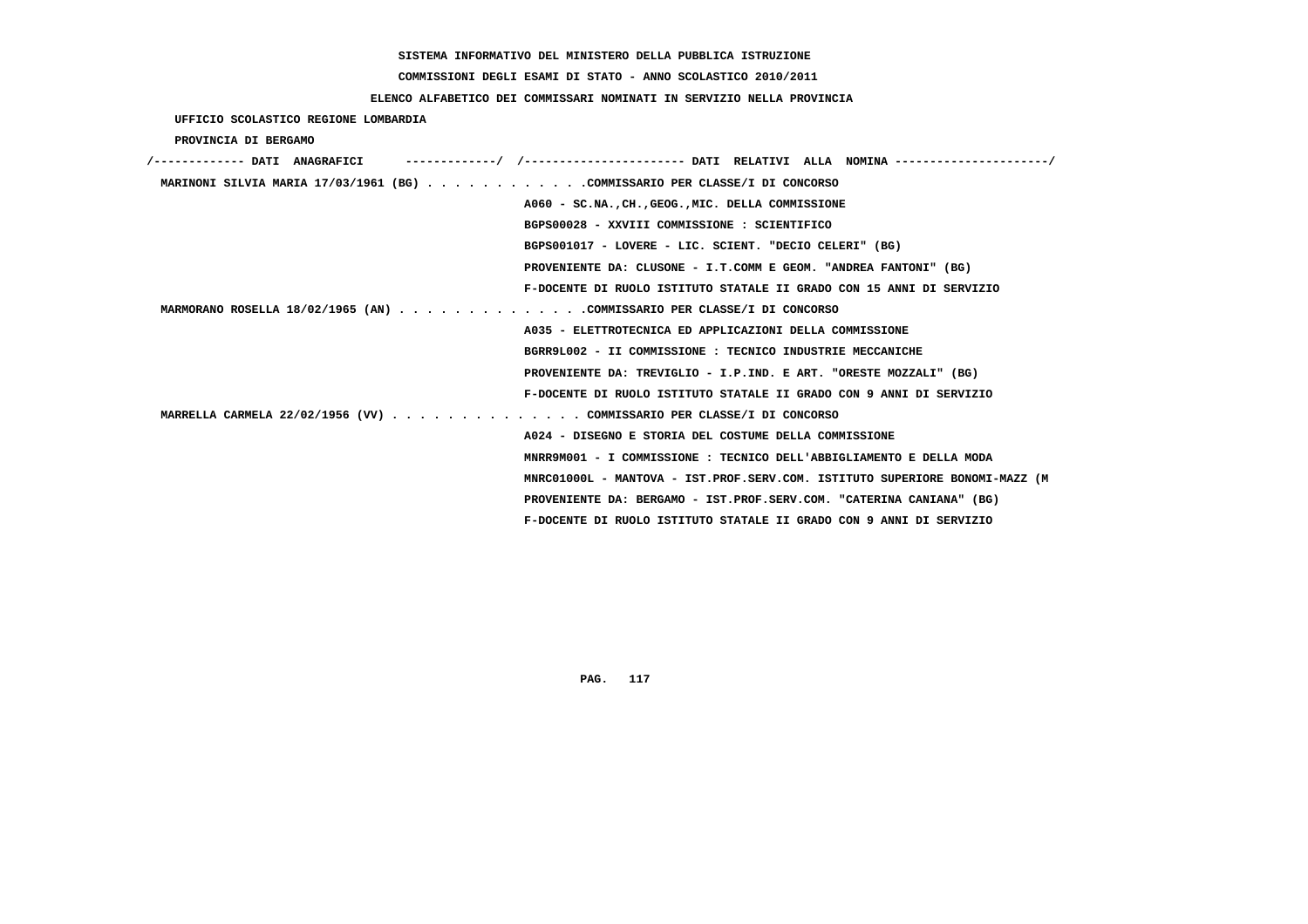# **COMMISSIONI DEGLI ESAMI DI STATO - ANNO SCOLASTICO 2010/2011**

## **ELENCO ALFABETICO DEI COMMISSARI NOMINATI IN SERVIZIO NELLA PROVINCIA**

 **UFFICIO SCOLASTICO REGIONE LOMBARDIA**

 **PROVINCIA DI BERGAMO**

| /------------- DATI ANAGRAFICI |                                                                             |
|--------------------------------|-----------------------------------------------------------------------------|
|                                | MARRI CARMEN 17/03/1948 (GE) COMMISSARIO PER CLASSE/I DI CONCORSO           |
|                                | A037 - FILOSOFIA E STORIA DELLA COMMISSIONE                                 |
|                                | BGISFP004 - IV COMMISSIONE SPERIMENTALE                                     |
|                                | BGPM03401G - ROMANO DI LOMBARDIA - IST. MAG. "DON LORENZO MILANI" (BG)      |
|                                | PROVENIENTE DA: CARAVAGGIO - LIC. SCIENT. "GALILEO GALILEI" (BG)            |
|                                | F-DOCENTE DI RUOLO ISTITUTO STATALE II GRADO CON 19 ANNI DI SERVIZIO        |
|                                | MARTALO' MASSIMO 12/08/1977 (LE) COMMISSARIO PER CLASSE/I DI CONCORSO       |
|                                | A037 - FILOSOFIA E STORIA DELLA COMMISSIONE                                 |
|                                | BGPC00005 - V COMMISSIONE : CLASSICO                                        |
|                                | BGPC02000C - BERGAMO - LIC. CLAS. "PAOLO SARPI" (BG)                        |
|                                | PROVENIENTE DA: PRESEZZO - IST. MAG. "BETTY AMBIVERI" (BG)                  |
|                                | I-DOCENTE NON DI RUOLO IN SERV. TERMINE ATTIV. DID. CON 6 ANNI DI SERVIZIO  |
|                                | MARTELLO GIOVANNI 27/07/1974 (SA) COMMISSARIO PER CLASSE/I DI CONCORSO      |
|                                | A037 - FILOSOFIA E STORIA DELLA COMMISSIONE                                 |
|                                | BGPS00025 - XXV COMMISSIONE : SCIENTIFICO                                   |
|                                | II CLASSE: CLUSONE - L.R. PAR. IST. MAG. IST. MAGISTRALE "FIGLIE DELLA (BG) |
|                                | PROVENIENTE DA: DALMINE - LIC. SCIENT. "LUIGI EINAUDI" (BG)                 |
|                                | H-DOCENTE NON DI RUOLO IN SERV. TERMINE ANNO SCOL. CON 8 ANNI DI SERVIZIO   |
|                                |                                                                             |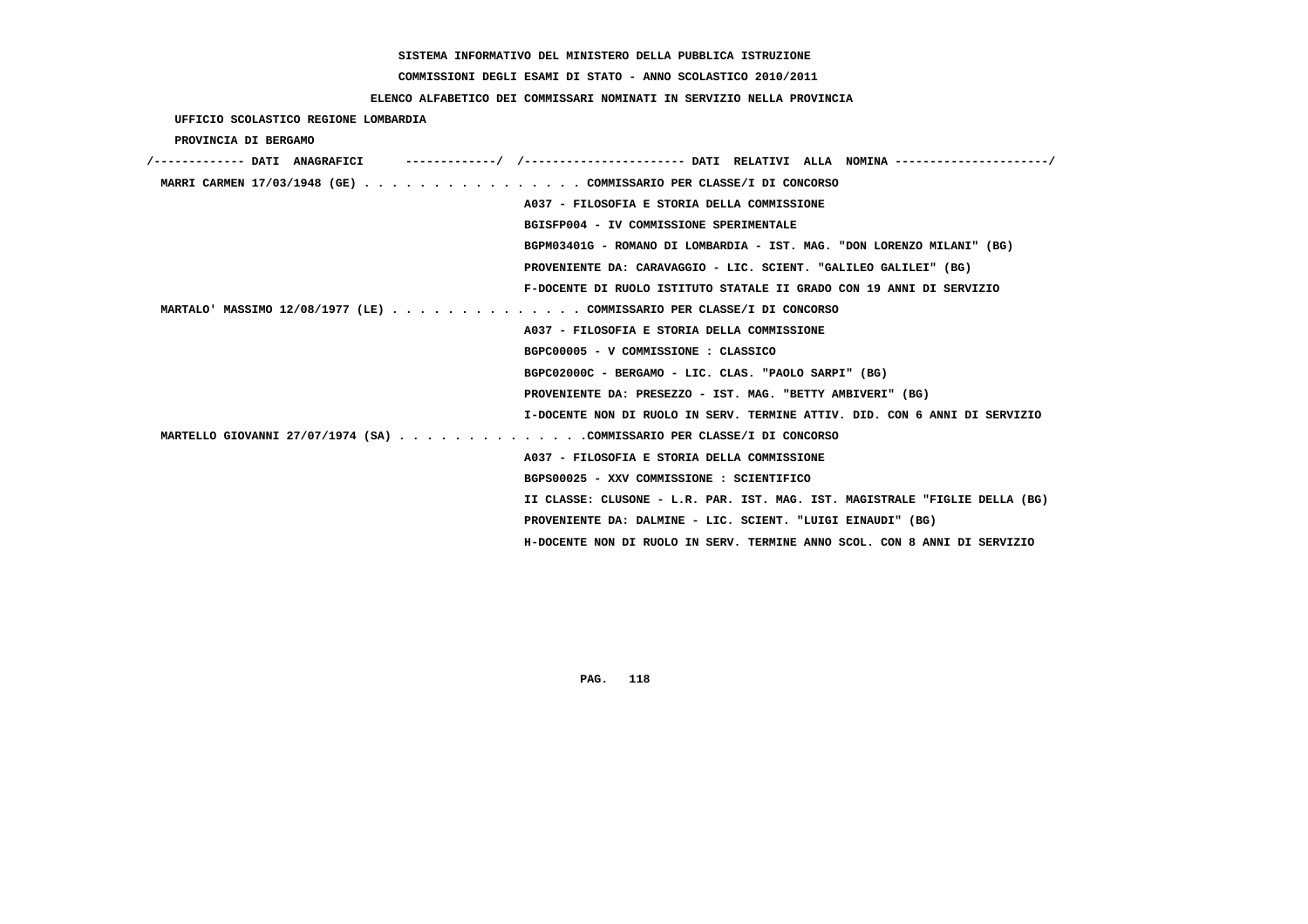# **COMMISSIONI DEGLI ESAMI DI STATO - ANNO SCOLASTICO 2010/2011**

### **ELENCO ALFABETICO DEI COMMISSARI NOMINATI IN SERVIZIO NELLA PROVINCIA**

 **UFFICIO SCOLASTICO REGIONE LOMBARDIA**

 **PROVINCIA DI BERGAMO**

| /------------- DATI ANAGRAFICI                                             | -----------/ /---------------------- DATI RELATIVI ALLA NOMINA ---------------------/ |
|----------------------------------------------------------------------------|---------------------------------------------------------------------------------------|
| MARTIGNONI MARGHERITA 15/01/1963 (MI) COMMISSARIO PER CLASSE/I DI CONCORSO |                                                                                       |
|                                                                            | A060 - SC.NA., CH., GEOG., MIC. DELLA COMMISSIONE                                     |
|                                                                            | BGISFP004 - IV COMMISSIONE SPERIMENTALE                                               |
|                                                                            | BGPM03401G - ROMANO DI LOMBARDIA - IST. MAG. "DON LORENZO MILANI" (BG)                |
|                                                                            | PROVENIENTE DA: TRESCORE BALNEARIO - IST.TECN.COMM. "LORENZO LOTTO" (BG)              |
|                                                                            | F-DOCENTE DI RUOLO ISTITUTO STATALE II GRADO CON 9 ANNI DI SERVIZIO                   |
| MARTINO DEMETRIO 09/09/1962 (CH) COMMISSARIO PER CLASSE/I DI CONCORSO      |                                                                                       |
|                                                                            | A019 - DISCIPLINE GIURIDICHE ED ECONOMIC. DELLA COMMISSIONE                           |
|                                                                            | BGTL00002 - II COMMISSIONE : GEOMETRA                                                 |
|                                                                            | BGTL02000T - BERGAMO - IST.TEC.GEOMETRI "GIACOMO OUARENGHI" (BG)                      |
|                                                                            | PROVENIENTE DA: CLUSONE - I.T.COMM E GEOM. "ANDREA FANTONI" (BG)                      |
|                                                                            | F-DOCENTE DI RUOLO ISTITUTO STATALE II GRADO CON 16 ANNI DI SERVIZIO                  |
| MASCELLO ANTONIO 14/09/1965 (EE) COMMISSARIO PER CLASSE/I DI CONCORSO      |                                                                                       |
|                                                                            | A042 - INFORMATICA DELLA COMMISSIONE                                                  |
|                                                                            | BGRR9B003 - III COMMISSIONE : TECNICO GESTIONE AZIENDALE INFORMATICA                  |
|                                                                            | BGRC01401T - TRESCORE BALNEARIO - IST.PROF.SERV.COM. "LORENZO LOTTO" (BG)             |
|                                                                            | PROVENIENTE DA: ROMANO DI LOMBARDIA - I.T.COMM E GEOM. "GIAMBATTISTA RUBINI           |
|                                                                            | F-DOCENTE DI RUOLO ISTITUTO STATALE II GRADO CON 12 ANNI DI SERVIZIO                  |
|                                                                            |                                                                                       |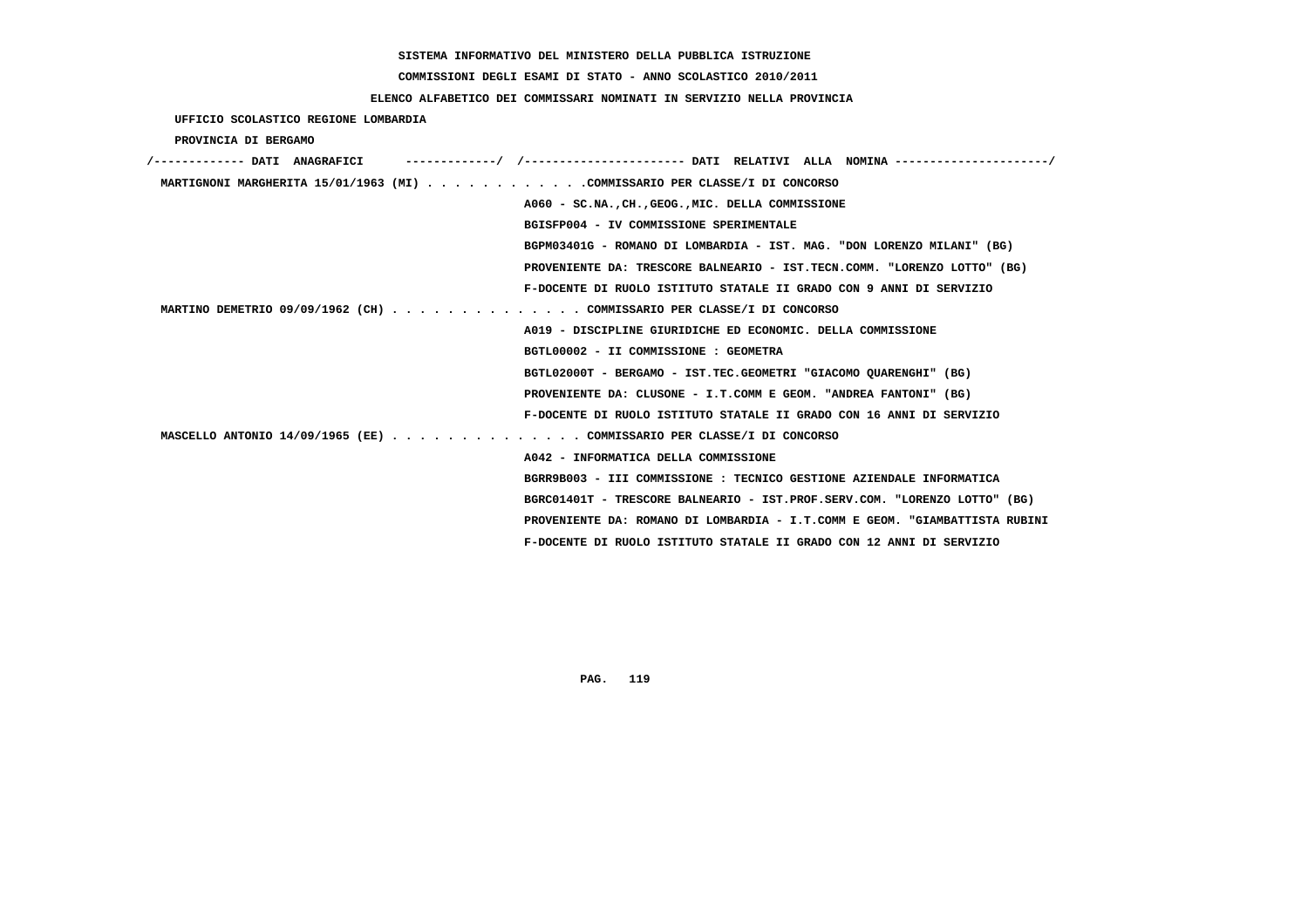**COMMISSIONI DEGLI ESAMI DI STATO - ANNO SCOLASTICO 2010/2011**

### **ELENCO ALFABETICO DEI COMMISSARI NOMINATI IN SERVIZIO NELLA PROVINCIA**

 **UFFICIO SCOLASTICO REGIONE LOMBARDIA**

 **PROVINCIA DI BERGAMO**

| /------------- DATI ANAGRAFICI |                                                                               |
|--------------------------------|-------------------------------------------------------------------------------|
|                                | MASSERINI MARIO GIUSEPPE 02/11/1967 (BG) COMMISSARIO PER CLASSE/I DI CONCORSO |
|                                | A034 - ELETTRONICA DELLA COMMISSIONE                                          |
|                                | BGTF45004 - IV COMMISSIONE : PER. IND.LE CAPOTECNICO-SPECIALIZZ.:INFORMATIC   |
|                                | BGTF01701V - SERIATE - IST.TECN.IND. "ETTORE MAJORANA" (BG)                   |
|                                | II CLASSE: SARNICO - IST.TECN.IND. "SERAFINO RIVA" (BG)                       |
|                                | PROVENIENTE DA: BERGAMO - IST.TECN.IND. "PIETRO PALEOCAPA" (BG)               |
|                                | F-DOCENTE DI RUOLO ISTITUTO STATALE II GRADO CON 10 ANNI DI SERVIZIO          |
|                                | MATTIOLI LAURA 13/03/1958 (BG) COMMISSARIO PER CLASSE/I DI CONCORSO           |
|                                | A049 - MATEMATICA E FISICA DELLA COMMISSIONE                                  |
|                                | BGPS00021 - XXI COMMISSIONE : SCIENTIFICO                                     |
|                                | BGPS028017 - ALZANO LOMBARDO - LIC. SCIENT. "EDOARDO AMALDI" (BG)             |
|                                | PROVENIENTE DA: BERGAMO - LIC. SCIENT. "LORENZO MASCHERONI" (BG)              |
|                                | F-DOCENTE DI RUOLO ISTITUTO STATALE II GRADO CON 19 ANNI DI SERVIZIO          |
|                                | MAURI MARILIA 27/07/1957 (LC) COMMISSARIO PER CLASSE/I DI CONCORSO            |
|                                | A013 - CHIMICA E TECNOLOGIE CHIMICHE DELLA COMMISSIONE                        |
|                                | BGTSS3001 - I COMMISSIONE SPERIMENTALE                                        |
|                                | BGTF032011 - BERGAMO - IST.TECN.IND. "GIULIO NATTA" (BG)                      |
|                                | PROVENIENTE DA: SERIATE - IST.TECN.IND. "ETTORE MAJORANA" (BG)                |
|                                | F-DOCENTE DI RUOLO ISTITUTO STATALE II GRADO CON 3 ANNI DI SERVIZIO           |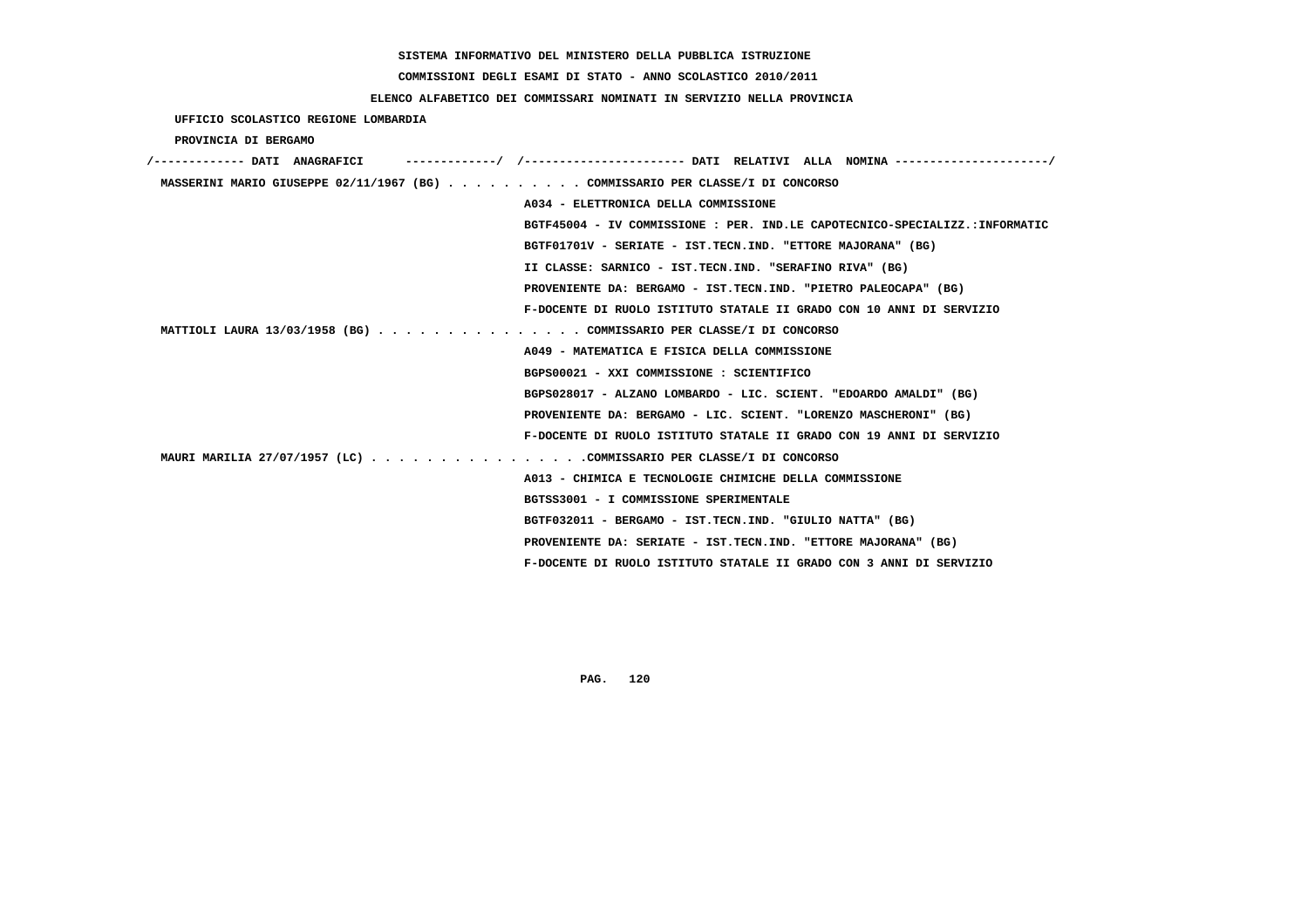**COMMISSIONI DEGLI ESAMI DI STATO - ANNO SCOLASTICO 2010/2011**

### **ELENCO ALFABETICO DEI COMMISSARI NOMINATI IN SERVIZIO NELLA PROVINCIA**

 **UFFICIO SCOLASTICO REGIONE LOMBARDIA**

 **PROVINCIA DI BERGAMO**

| /------------- DATI ANAGRAFICI                                                  |
|---------------------------------------------------------------------------------|
| MAZZA GIANFRANCO 29/02/1952 (BG) COMMISSARIO PER CLASSE/I DI CONCORSO           |
| A025 - DISEGNO E STORIA DELL'ARTE DELLA COMMISSIONE                             |
| BGPS00028 - XXVIII COMMISSIONE : SCIENTIFICO                                    |
| BGPS001017 - LOVERE - LIC. SCIENT. "DECIO CELERI" (BG)                          |
| PROVENIENTE DA: CARAVAGGIO - LIC. SCIENT. "GALILEO GALILEI" (BG)                |
| F-DOCENTE DI RUOLO ISTITUTO STATALE II GRADO CON 6 ANNI DI SERVIZIO             |
| MAZZAGLIA GIUSEPPE MASSIMO 19/01/1959 (CT) COMMISSARIO PER CLASSE/I DI CONCORSO |
| A025 - DISEGNO E STORIA DELL'ARTE DELLA COMMISSIONE                             |
| BGPS00033 - XXXIII COMMISSIONE : SCIENTIFICO                                    |
| BGPS02401X - TRESCORE BALNEARIO - LIC. SCIENT. "LORENZO FEDERICI" (BG)          |
| PROVENIENTE DA: BERGAMO - IST. MAG. "GIOVANNI FALCONE" (BG)                     |
| F-DOCENTE DI RUOLO ISTITUTO STATALE II GRADO CON 22 ANNI DI SERVIZIO            |
| MELANDRI ELENA 13/03/1964 (RA) COMMISSARIO PER CLASSE/I DI CONCORSO             |
| A060 - SC.NA., CH., GEOG., MIC. DELLA COMMISSIONE                               |
| BGPS00027 - XXVII COMMISSIONE : SCIENTIFICO                                     |
| BGPS001017 - LOVERE - LIC. SCIENT. "DECIO CELERI" (BG)                          |
| PROVENIENTE DA: CLUSONE - LIC. SCIENT. "ANDREA FANTONI" (BG)                    |
| F-DOCENTE DI RUOLO ISTITUTO STATALE II GRADO CON 18 ANNI DI SERVIZIO            |
|                                                                                 |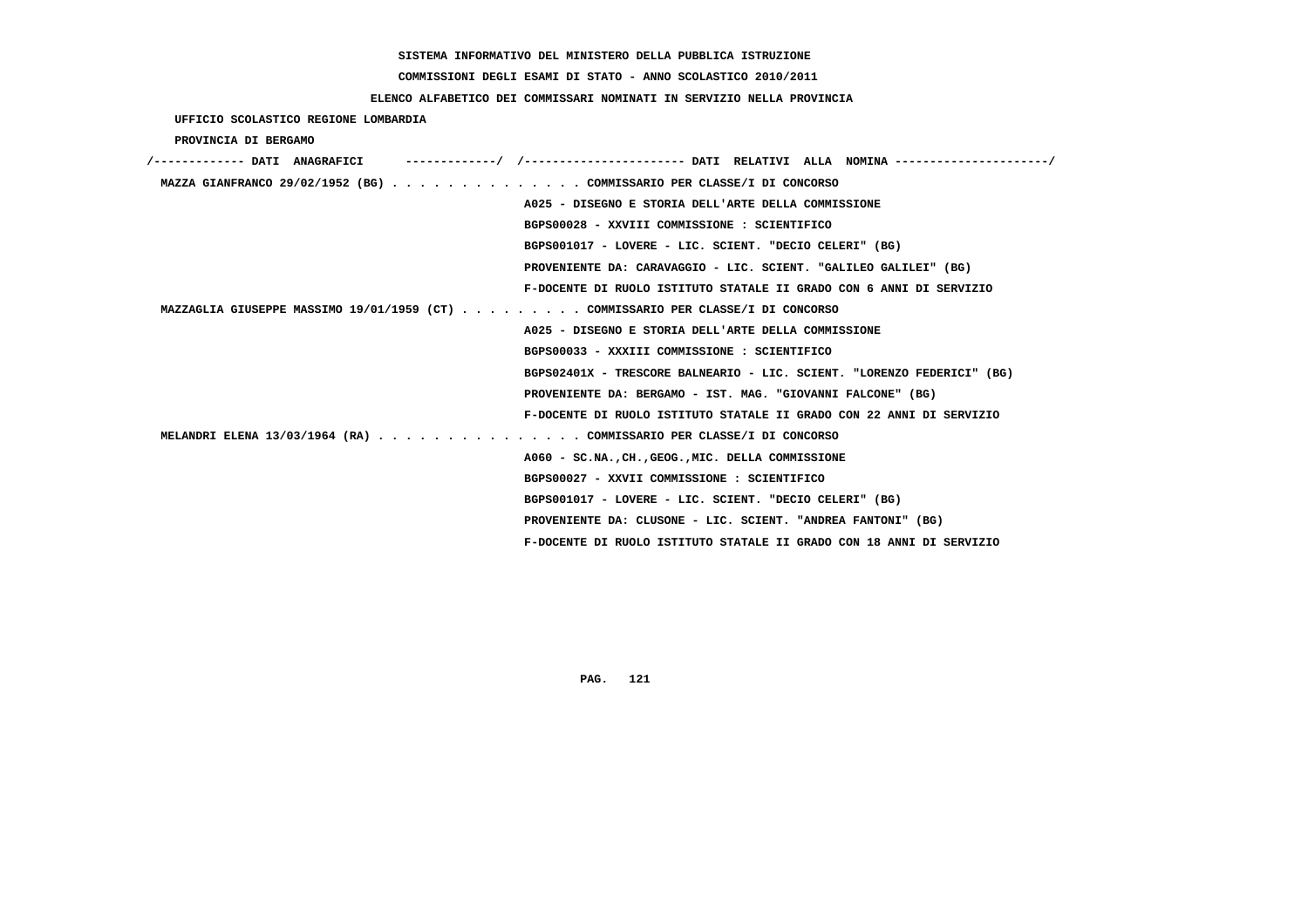# **COMMISSIONI DEGLI ESAMI DI STATO - ANNO SCOLASTICO 2010/2011**

### **ELENCO ALFABETICO DEI COMMISSARI NOMINATI IN SERVIZIO NELLA PROVINCIA**

 **UFFICIO SCOLASTICO REGIONE LOMBARDIA**

 **PROVINCIA DI BERGAMO**

| /------------- DATI ANAGRAFICI                                             | ---------/ /--------------------- DATI RELATIVI ALLA NOMINA---------------------/ |
|----------------------------------------------------------------------------|-----------------------------------------------------------------------------------|
| MELONI MARIA GRAZIA 27/06/1972 (CA) COMMISSARIO PER CLASSE/I DI CONCORSO   |                                                                                   |
|                                                                            | A039 - GEOGRAFIA DELLA COMMISSIONE                                                |
|                                                                            | BGRR9Q004 - IV COMMISSIONE : TECNICO DEI SERVIZI TURISTICI                        |
|                                                                            | BGRH01000P - SAN PELLEGRINO TERME - I.P.SERV.ALB.TUR. DI SAN PELLEGRINO TER       |
|                                                                            | PROVENIENTE DA: CLUSONE - I.T.COMM E GEOM. "ANDREA FANTONI" (BG)                  |
|                                                                            | I-DOCENTE NON DI RUOLO IN SERV. TERMINE ATTIV. DID. CON 1 ANNO DI SERVIZIO        |
| MENGA LUCIANA CARMELA 20/10/1961 (BA) COMMISSARIO PER CLASSE/I DI CONCORSO |                                                                                   |
|                                                                            | A047 - MATEMATICA DELLA COMMISSIONE                                               |
|                                                                            | BGRR9J001 - I COMMISSIONE : TECNICO DELLE INDUSTRIE ELETTRICHE                    |
|                                                                            | BGRI02101N - BERGAMO - I.P.IND. E ART. "CESARE PESENTI" (BG)                      |
|                                                                            | PROVENIENTE DA: SAN PELLEGRINO TERME - I.P.SERV.ALB.TUR. DI SAN PELLEGRINO        |
|                                                                            | H-DOCENTE NON DI RUOLO IN SERV. TERMINE ANNO SCOL. CON 13 ANNI DI SERVIZIO        |
| MESSI MAURO 16/07/1974 (BG) COMMISSARIO PER CLASSE/I DI CONCORSO           |                                                                                   |
|                                                                            | A052 - LETTERE, LATINO, GRECO LICEO CLASSICO DELLA COMMISSIONE                    |
|                                                                            | BGPC00001 - I COMMISSIONE : CLASSICO                                              |
|                                                                            | BGPC02500G - BERGAMO - L.R. PAR. LIC. CLAS. LICEO CLASSICO "S. ALESSANDRO"        |
|                                                                            | PROVENIENTE DA: LOVERE - LIC. CLAS. "DECIO CELERI" (BG)                           |
|                                                                            | F-DOCENTE DI RUOLO ISTITUTO STATALE II GRADO CON 9 ANNI DI SERVIZIO               |
|                                                                            |                                                                                   |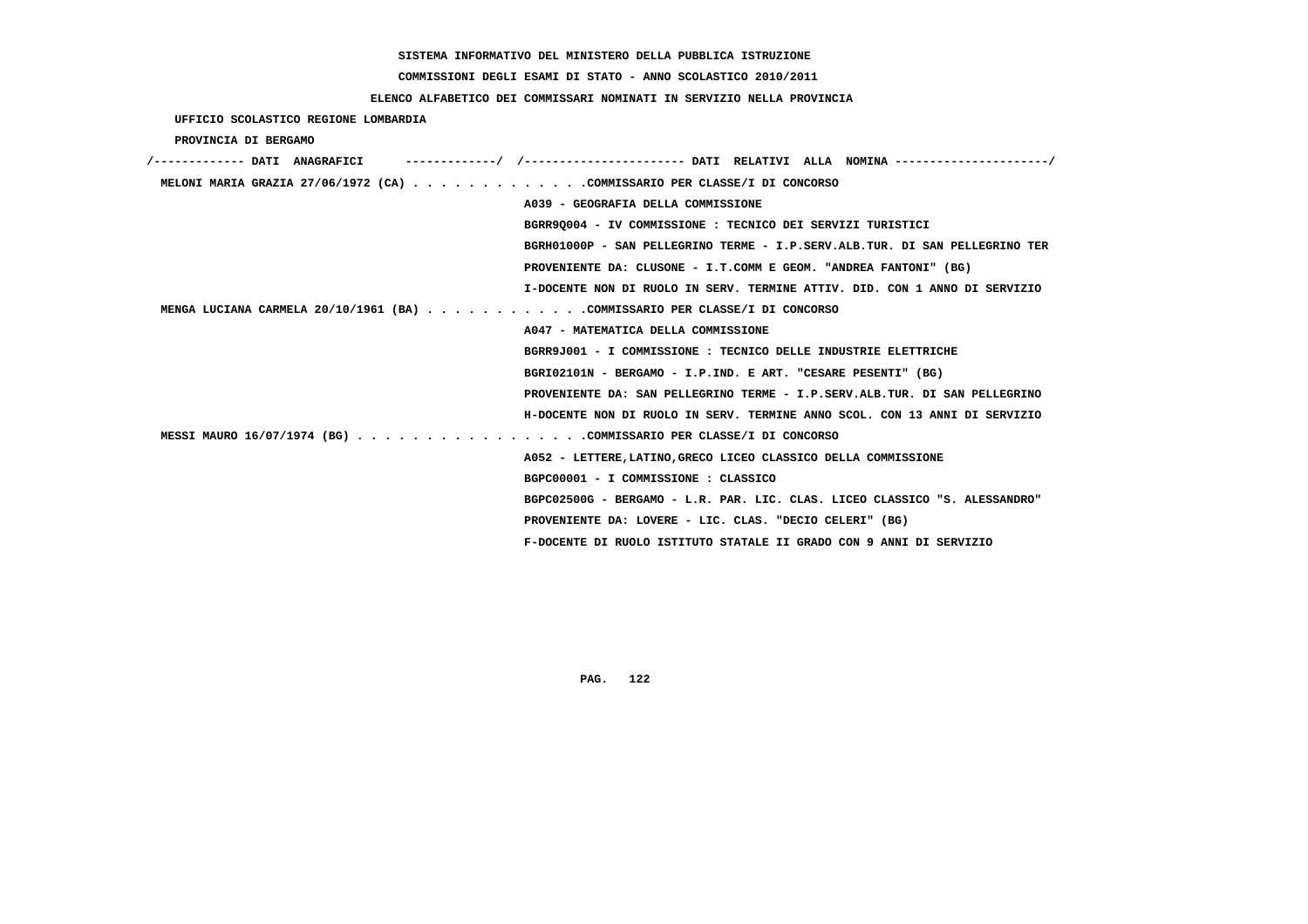# **COMMISSIONI DEGLI ESAMI DI STATO - ANNO SCOLASTICO 2010/2011**

### **ELENCO ALFABETICO DEI COMMISSARI NOMINATI IN SERVIZIO NELLA PROVINCIA**

 **UFFICIO SCOLASTICO REGIONE LOMBARDIA**

 **PROVINCIA DI BERGAMO**

| /------------- DATI ANAGRAFICI | -/ /----------------------    DATI RELATIVI ALLA NOMINA ----------------------/ |
|--------------------------------|---------------------------------------------------------------------------------|
|                                | MESSINA LOREDANA 24/02/1969 (ME) COMMISSARIO PER CLASSE/I DI CONCORSO           |
|                                | A024 - DISEGNO E STORIA DEL COSTUME DELLA COMMISSIONE                           |
|                                | BGRR9T004 - IV COMMISSIONE : TECNICO DELLA GRAFICA PUBBLICITARIA                |
|                                | II CLASSE: BERGAMO - IST.PROF.SERV.COM. "CATERINA CANIANA" (BG)                 |
|                                | PROVENIENTE DA: CLUSONE - I.P.IND. E ART. ISTITUTO SUPERIORE "TARCISIO P (B     |
|                                | H-DOCENTE NON DI RUOLO IN SERV. TERMINE ANNO SCOL. CON 7 ANNI DI SERVIZIO       |
|                                | MESSINA MICHELE 13/08/1957 (ME) COMMISSARIO PER CLASSE/I DI CONCORSO            |
|                                | A060 - SC.NA., CH., GEOG., MIC. DELLA COMMISSIONE                               |
|                                | BGPC00005 - V COMMISSIONE : CLASSICO                                            |
|                                | BGPC02000C - BERGAMO - LIC. CLAS. "PAOLO SARPI" (BG)                            |
|                                | PROVENIENTE DA: ALBINO - IST.TECN.COMM. "OSCAR ARNULFO ROMERO" (BG)             |
|                                | F-DOCENTE DI RUOLO ISTITUTO STATALE II GRADO CON 19 ANNI DI SERVIZIO            |
|                                | MICHELATO CAMILLA 13/03/1965 (BG) COMMISSARIO PER CLASSE/I DI CONCORSO          |
|                                | A047 - MATEMATICA                                                               |
|                                | A048 - MATEMATICA APPLICATA DELLA COMMISSIONE                                   |
|                                | BGTD14001 - I COMMISSIONE : RAGIONIERE PERITO COMMERCIALE E PROGRAMMATORE       |
|                                | BGTD06000T - BERGAMO - IST.TECN.COMM. "BORTOLO BELOTTI" (BG)                    |
|                                | PROVENIENTE DA: TRESCORE BALNEARIO - IST.TECN.COMM. "LORENZO LOTTO" (BG)        |
|                                | I-DOCENTE NON DI RUOLO IN SERV. TERMINE ATTIV. DID. CON 20 ANNI DI SERVIZIO     |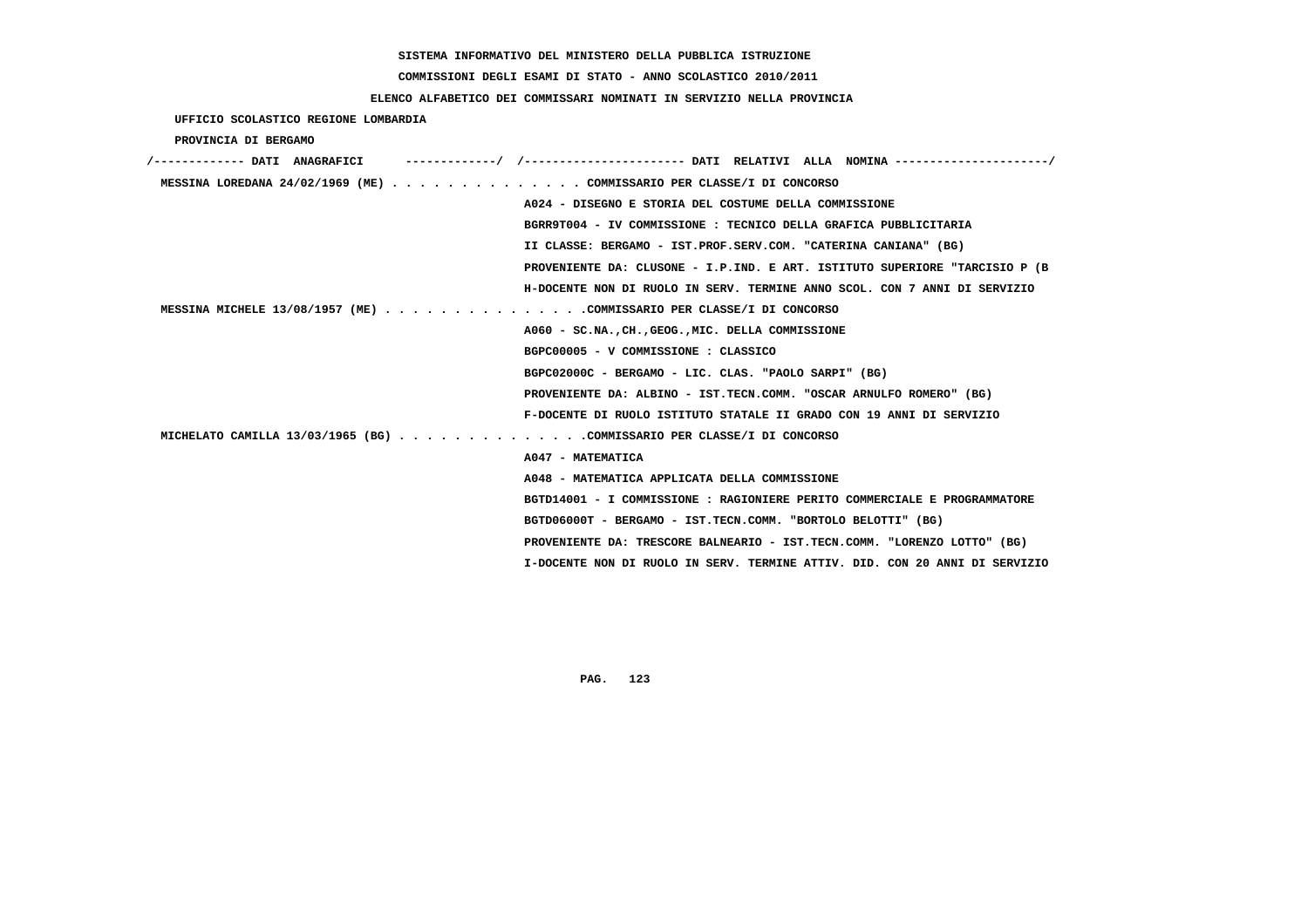# **COMMISSIONI DEGLI ESAMI DI STATO - ANNO SCOLASTICO 2010/2011**

### **ELENCO ALFABETICO DEI COMMISSARI NOMINATI IN SERVIZIO NELLA PROVINCIA**

 **UFFICIO SCOLASTICO REGIONE LOMBARDIA**

 **PROVINCIA DI BERGAMO**

| /------------- DATI ANAGRAFICI |  | ----------/ /--------------------- DATI RELATIVI ALLA NOMINA --------------------/ |
|--------------------------------|--|------------------------------------------------------------------------------------|
|                                |  | MILIA CALOGERO 17/01/1965 (CL) COMMISSARIO PER CLASSE/I DI CONCORSO                |
|                                |  | A072 - TOPOG. GEN., COSTR.RUR. E DISEGNO DELLA COMMISSIONE                         |
|                                |  | BGTL00004 - IV COMMISSIONE : GEOMETRA                                              |
|                                |  | BGTD013019 - ZOGNO - I.T.COMM E GEOM. "DAVID MARIA TUROLDO" (BG)                   |
|                                |  | PROVENIENTE DA: BERGAMO - IST.TEC.GEOMETRI "GIACOMO OUARENGHI" (BG)                |
|                                |  | F-DOCENTE DI RUOLO ISTITUTO STATALE II GRADO CON 11 ANNI DI SERVIZIO               |
|                                |  | MIORELLI MARILENA 30/12/1959 (TN) COMMISSARIO PER CLASSE/I DI CONCORSO             |
|                                |  | A049 - MATEMATICA E FISICA DELLA COMMISSIONE                                       |
|                                |  | BGIB92001 - I COMMISSIONE SPERIMENTALE                                             |
|                                |  | BGPM010002 - BERGAMO - IST. MAG. "P. SECCO SUARDO" (BG)                            |
|                                |  | PROVENIENTE DA: ALZANO LOMBARDO - LIC. SCIENT. "EDOARDO AMALDI" (BG)               |
|                                |  | F-DOCENTE DI RUOLO ISTITUTO STATALE II GRADO CON 27 ANNI DI SERVIZIO               |
|                                |  | MOIOLI LIDIA 27/11/1965 (BG) COMMISSARIO PER CLASSE/I DI CONCORSO                  |
|                                |  | A049 - MATEMATICA E FISICA DELLA COMMISSIONE                                       |
|                                |  | BGPS00027 - XXVII COMMISSIONE : SCIENTIFICO                                        |
|                                |  | BGPS001017 - LOVERE - LIC. SCIENT. "DECIO CELERI" (BG)                             |
|                                |  | PROVENIENTE DA: CLUSONE - LIC. SCIENT. "ANDREA FANTONI" (BG)                       |
|                                |  | F-DOCENTE DI RUOLO ISTITUTO STATALE II GRADO CON 21 ANNI DI SERVIZIO               |
|                                |  |                                                                                    |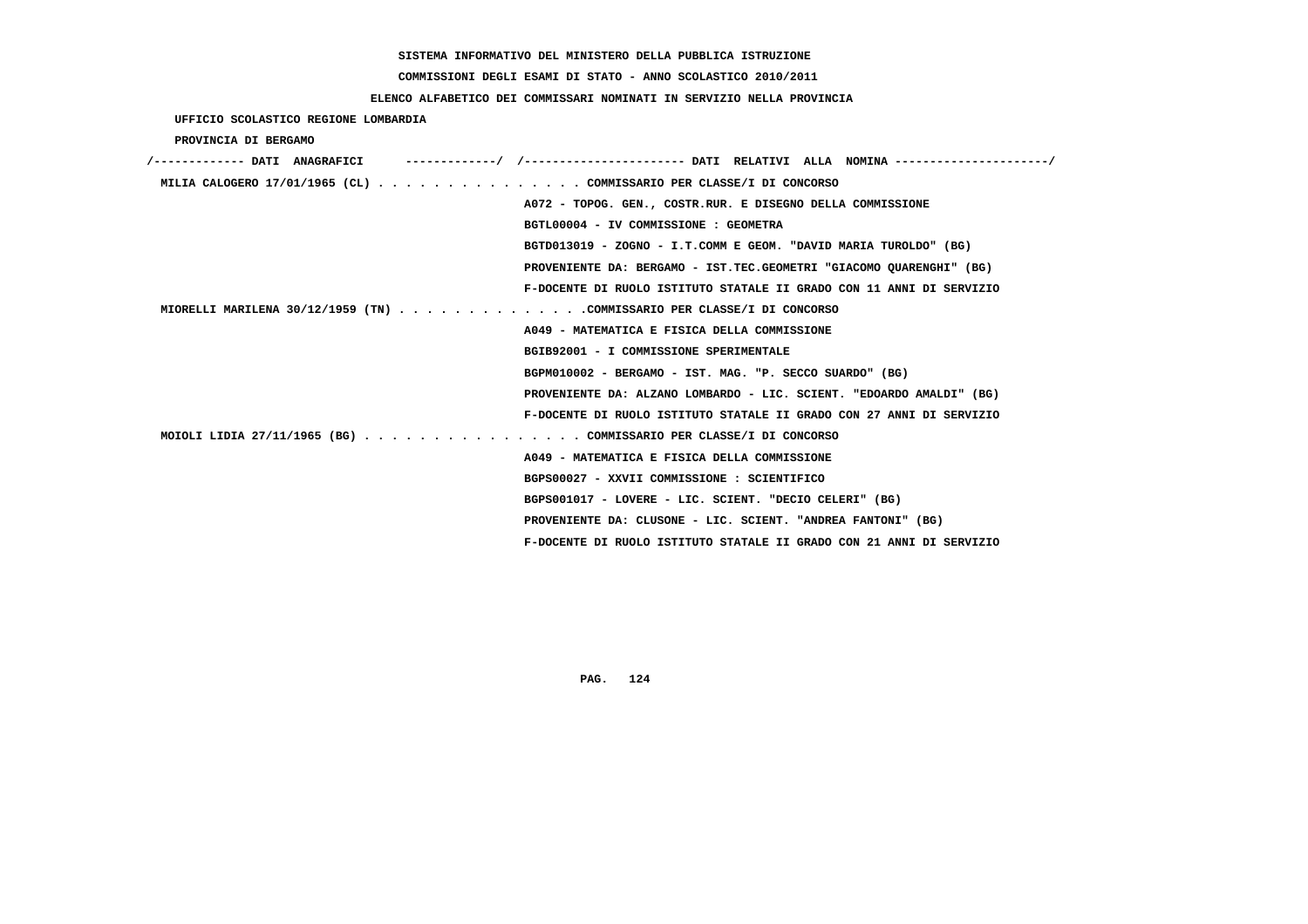# **COMMISSIONI DEGLI ESAMI DI STATO - ANNO SCOLASTICO 2010/2011**

### **ELENCO ALFABETICO DEI COMMISSARI NOMINATI IN SERVIZIO NELLA PROVINCIA**

|  | UFFICIO SCOLASTICO REGIONE LOMBARDIA |  |  |
|--|--------------------------------------|--|--|
|--|--------------------------------------|--|--|

 **PROVINCIA DI BERGAMO**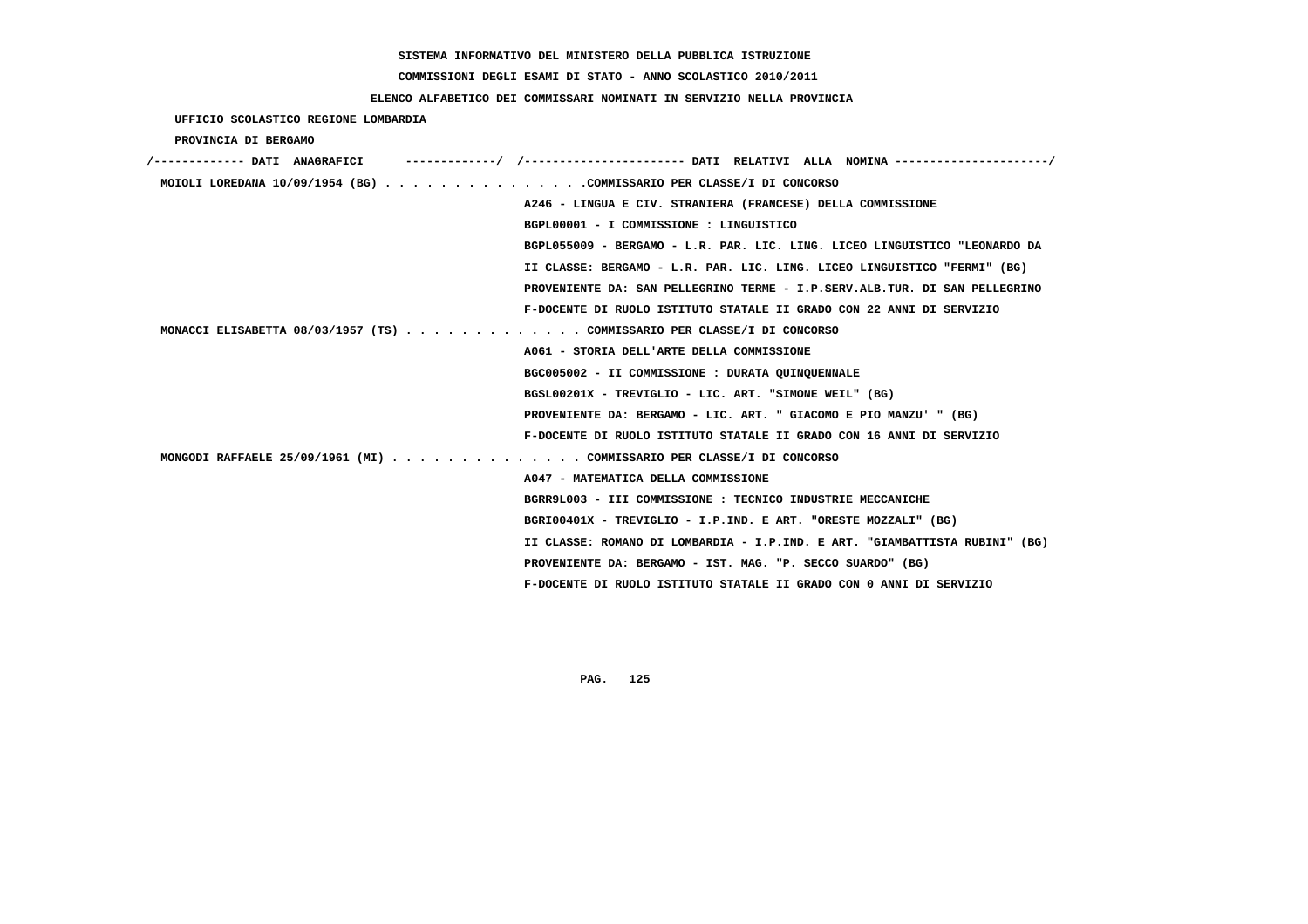# **COMMISSIONI DEGLI ESAMI DI STATO - ANNO SCOLASTICO 2010/2011**

### **ELENCO ALFABETICO DEI COMMISSARI NOMINATI IN SERVIZIO NELLA PROVINCIA**

 **UFFICIO SCOLASTICO REGIONE LOMBARDIA**

 **PROVINCIA DI BERGAMO**

|  | MONTANARI GLORIANA $14/05/1954$ (SO) COMMISSARIO PER CLASSE/I DI CONCORSO    |
|--|------------------------------------------------------------------------------|
|  | A036 - FILOSOFIA, PSICOL. E SC. DELL'EDUCAZ. DELLA COMMISSIONE               |
|  | BGIA44002 - II COMMISSIONE SPERIMENTALE                                      |
|  | BGPM02000L - BERGAMO - IST. MAG. "GIOVANNI FALCONE" (BG)                     |
|  | PROVENIENTE DA: PRESEZZO - IST. MAG. "BETTY AMBIVERI" (BG)                   |
|  | F-DOCENTE DI RUOLO ISTITUTO STATALE II GRADO CON 28 ANNI DI SERVIZIO         |
|  | MONTANARO GIUSEPPA 30/08/1969 (BR) COMMISSARIO PER CLASSE/I DI CONCORSO      |
|  | A039 - GEOGRAFIA DELLA COMMISSIONE                                           |
|  | BGRR9Q001 - I COMMISSIONE : TECNICO DEI SERVIZI TURISTICI                    |
|  | BGRC09000A - BERGAMO - IST.PROF.SERV.COM. "GUIDO GALLI" (BG)                 |
|  | PROVENIENTE DA: PRESEZZO - IST.TECN.COMM. "MAIRONI DA PONTE" (BG)            |
|  | H-DOCENTE NON DI RUOLO IN SERV. TERMINE ANNO SCOL. CON 0 ANNI DI SERVIZIO    |
|  | MONTINARO GIUSEPPE CIRO 30/01/1952 (LE) COMMISSARIO PER CLASSE/I DI CONCORSO |
|  | A036 - FILOSOFIA, PSICOL. E SC. DELL'EDUCAZ. DELLA COMMISSIONE               |
|  | BGIA44005 - V COMMISSIONE SPERIMENTALE                                       |
|  | BGPM010002 - BERGAMO - IST. MAG. "P. SECCO SUARDO" (BG)                      |
|  | PROVENIENTE DA: TRESCORE BALNEARIO - IST.PROF.SERV.COM. "LORENZO LOTTO" (BG  |
|  | I-DOCENTE NON DI RUOLO IN SERV. TERMINE ATTIV. DID. CON 26 ANNI DI SERVIZIO  |
|  |                                                                              |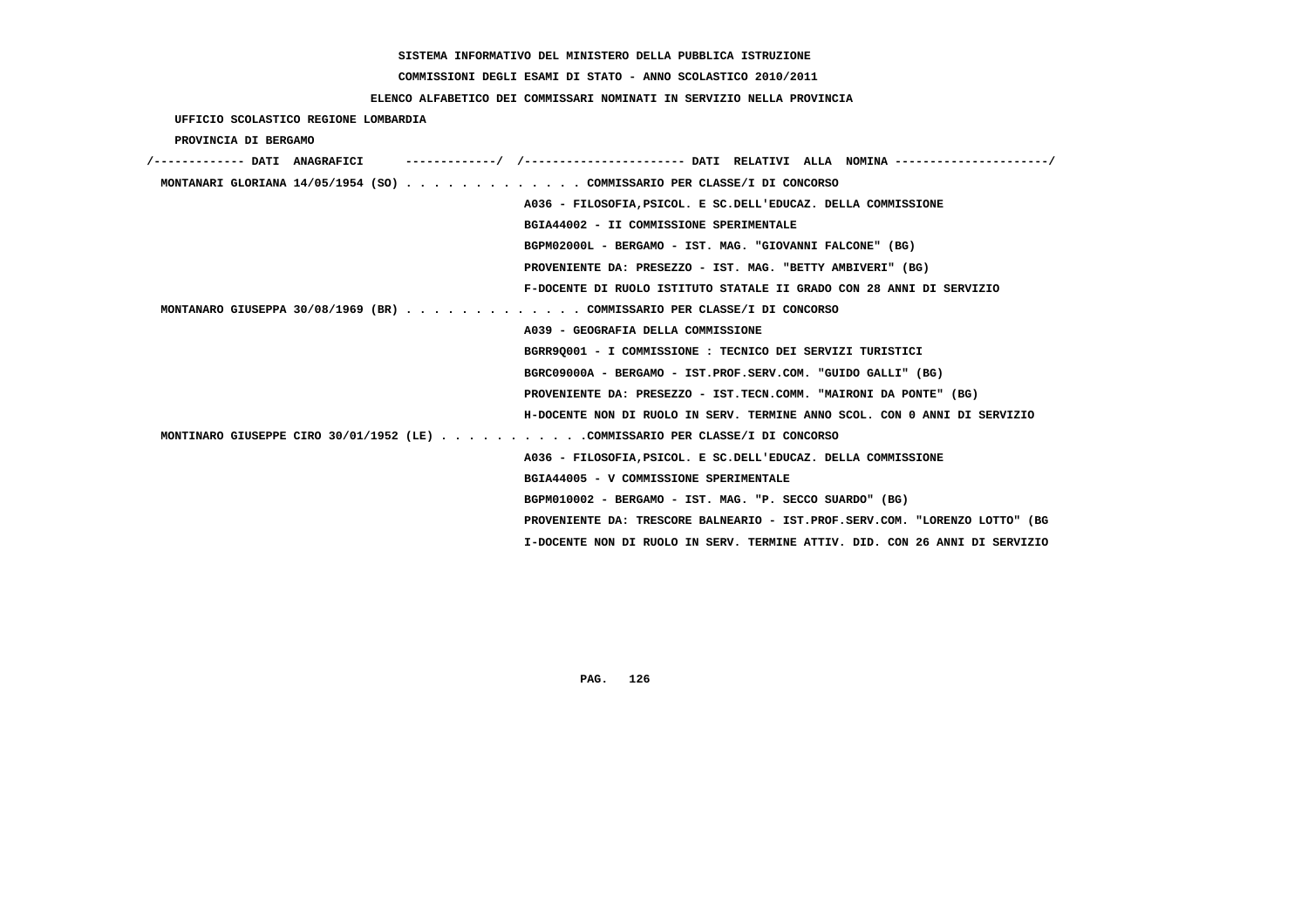**COMMISSIONI DEGLI ESAMI DI STATO - ANNO SCOLASTICO 2010/2011**

 **ELENCO ALFABETICO DEI COMMISSARI NOMINATI IN SERVIZIO NELLA PROVINCIA**

 **UFFICIO SCOLASTICO REGIONE LOMBARDIA**

 **PROVINCIA DI BERGAMO**

| /------------- DATI ANAGRAFICI | -----------/ /--------------------- DATI RELATIVI ALLA NOMINA --------------------/ |
|--------------------------------|-------------------------------------------------------------------------------------|
|                                | MORANDINI EMILIO 09/10/1955 (CA) COMMISSARIO PER CLASSE/I DI CONCORSO               |
|                                | A020 - DISCIPLINE MECCANICHE E TECNOLOGIA DELLA COMMISSIONE                         |
|                                | MNTF52002 - II COMMISSIONE : PER. IND.LE CAPOTECNICO-SPECIALIZZ.NE:MECCANIC         |
|                                | MNTF011013 - MANTOVA - IST.TECN.IND. ITI FERMI MN (MN)                              |
|                                | PROVENIENTE DA: BERGAMO - IST.TEC.GEOMETRI "GIACOMO OUARENGHI" (BG)                 |
|                                | F-DOCENTE DI RUOLO ISTITUTO STATALE II GRADO CON 11 ANNI DI SERVIZIO                |
|                                | MORETTI ROBERTA 08/07/1966 (BG) COMMISSARIO PER CLASSE/I DI CONCORSO                |
|                                | A060 - SC.NA., CH., GEOG., MIC. DELLA COMMISSIONE                                   |
|                                | BGPS00017 - XVII COMMISSIONE : SCIENTIFICO                                          |
|                                | BGPS05000B - BERGAMO - LIC. SCIENT. "LORENZO MASCHERONI" (BG)                       |
|                                | PROVENIENTE DA: LOVERE - IST.TECN.COMM. "IVAN PIANA" (BG)                           |
|                                | F-DOCENTE DI RUOLO ISTITUTO STATALE II GRADO CON 15 ANNI DI SERVIZIO                |
|                                | MOROSINI STEFANO 21/04/1979 (BG) COMMISSARIO PER CLASSE/I DI CONCORSO               |
|                                | A039 - GEOGRAFIA DELLA COMMISSIONE                                                  |
|                                | BGTD00015 - XV COMMISSIONE : RAGIONIERE E PERITO COMMERCIALE                        |
|                                | BGTD02000B - TREVIGLIO - IST.TECN.COMM. GUGLIELMO OBERDAN (BG)                      |
|                                | PROVENIENTE DA: BERGAMO - IST.TECN.COMM. "VITTORIO EMANUELE II" (BG)                |
|                                | H-DOCENTE NON DI RUOLO IN SERV. TERMINE ANNO SCOL. CON 0 ANNI DI SERVIZIO           |
|                                |                                                                                     |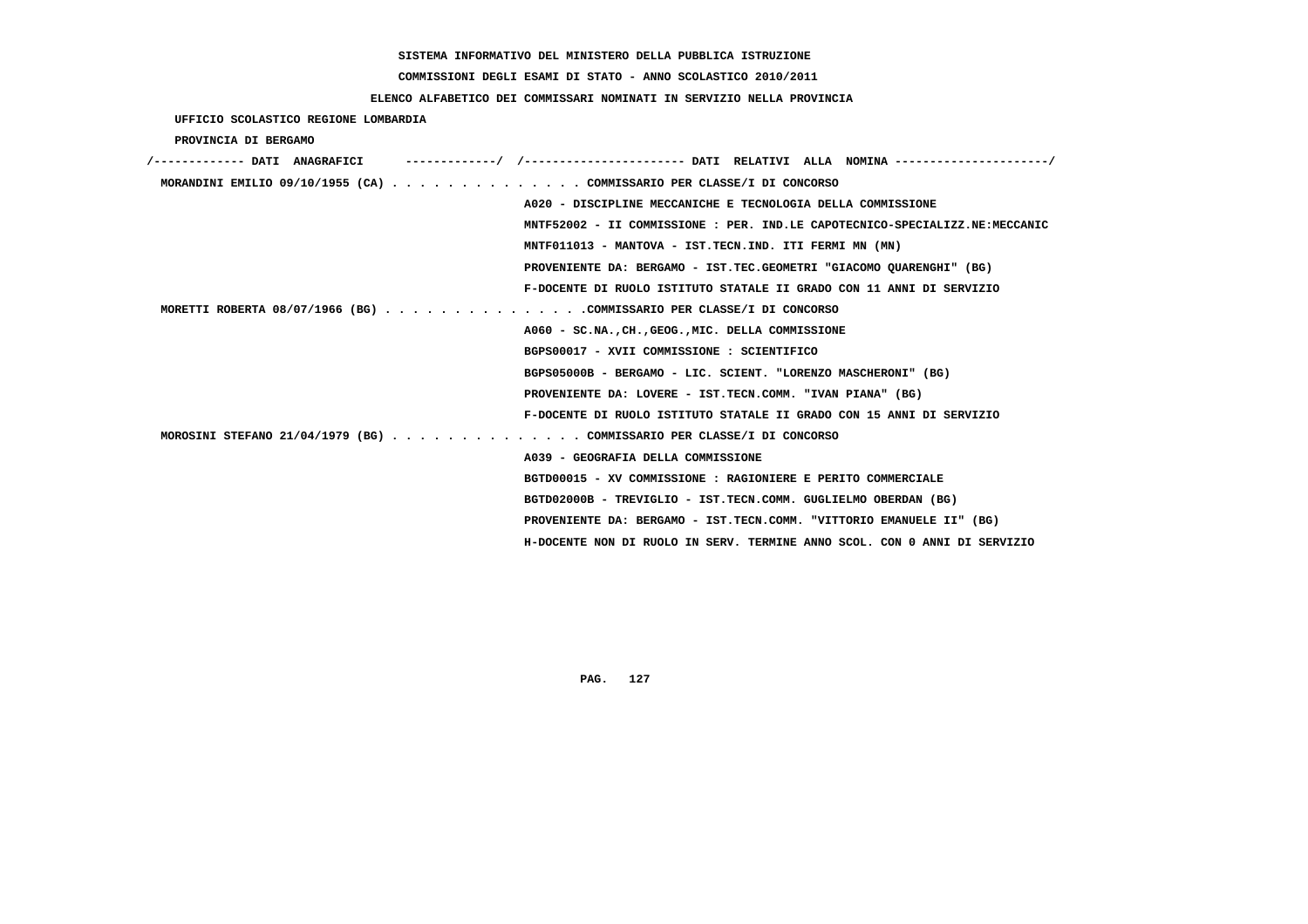# **COMMISSIONI DEGLI ESAMI DI STATO - ANNO SCOLASTICO 2010/2011**

### **ELENCO ALFABETICO DEI COMMISSARI NOMINATI IN SERVIZIO NELLA PROVINCIA**

 **UFFICIO SCOLASTICO REGIONE LOMBARDIA**

 **PROVINCIA DI BERGAMO**

| /------------- DATI ANAGRAFICI |                                                                        |
|--------------------------------|------------------------------------------------------------------------|
|                                | MUSETTI GRAZIELLA 13/02/1949 (BG) COMMISSARIO PER CLASSE/I DI CONCORSO |
|                                | A037 - FILOSOFIA E STORIA DELLA COMMISSIONE                            |
|                                | BGC005002 - II COMMISSIONE : DURATA QUINQUENNALE                       |
|                                | BGSL00201X - TREVIGLIO - LIC. ART. "SIMONE WEIL" (BG)                  |
|                                | PROVENIENTE DA: BERGAMO - LIC. ART. " GIACOMO E PIO MANZU' " (BG)      |
|                                | F-DOCENTE DI RUOLO ISTITUTO STATALE II GRADO CON 33 ANNI DI SERVIZIO   |
|                                | NAPOLI GIULIO 18/02/1957 (CS) COMMISSARIO PER CLASSE/I DI CONCORSO     |
|                                | A042 - INFORMATICA DELLA COMMISSIONE                                   |
|                                | BGRR9B002 - II COMMISSIONE : TECNICO GESTIONE AZIENDALE INFORMATICA    |
|                                | BGRC00301B - PRESEZZO - IS.PR.SERV.COM.TUR "BETTY AMBIVERI" (BG)       |
|                                | PROVENIENTE DA: BERGAMO - IST.PROF.SERV.COM. "GUIDO GALLI" (BG)        |
|                                | F-DOCENTE DI RUOLO ISTITUTO STATALE II GRADO CON 22 ANNI DI SERVIZIO   |
|                                | NAPPO GIOVANNA 29/09/1961 (NA) COMMISSARIO PER CLASSE/I DI CONCORSO    |
|                                | A346 - LINGUA E CIV. STRANIERA (INGLESE) DELLA COMMISSIONE             |
|                                | BGRR9A002 - II COMMISSIONE : TECNICO GESTIONE AZIENDALE LINGUISTICA    |
|                                | BGRC033017 - TREVIGLIO - IS.PR.SERV.COM.TUR "ZENALE E BUTINONE" (BG)   |
|                                | PROVENIENTE DA: BERGAMO - IST.TECN.IND. "GIULIO NATTA" (BG)            |
|                                | F-DOCENTE DI RUOLO ISTITUTO STATALE II GRADO CON 10 ANNI DI SERVIZIO   |
|                                |                                                                        |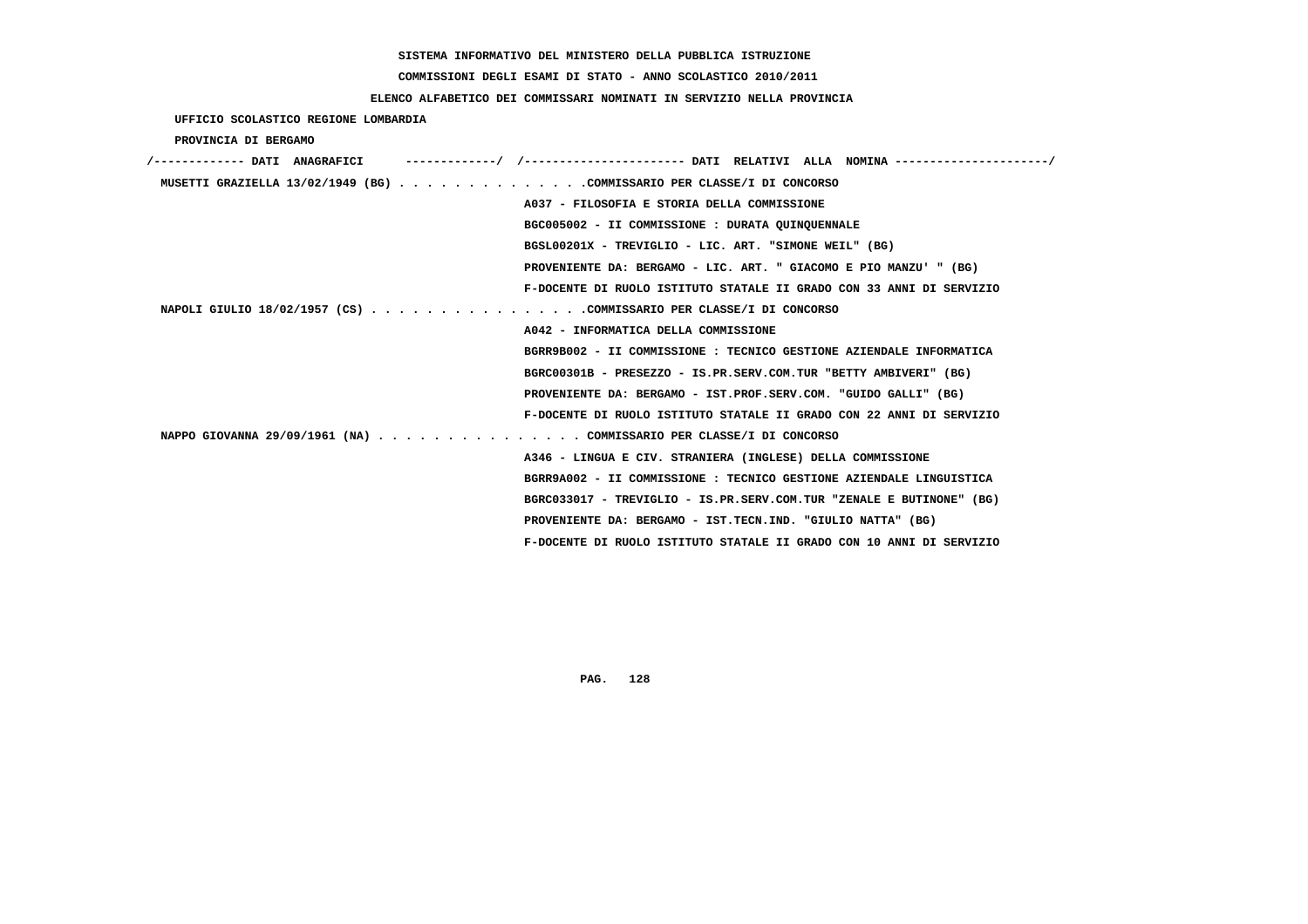# **COMMISSIONI DEGLI ESAMI DI STATO - ANNO SCOLASTICO 2010/2011**

 **UFFICIO SCOLASTICO REGIONE LOMBARDIA**

### **ELENCO ALFABETICO DEI COMMISSARI NOMINATI IN SERVIZIO NELLA PROVINCIA**

| PROVINCIA DI BERGAMO |                                                                             |
|----------------------|-----------------------------------------------------------------------------|
|                      |                                                                             |
|                      | NEBIOLO PAOLA 31/10/1963 (BG) COMMISSARIO PER CLASSE/I DI CONCORSO          |
|                      | A017 - DISCIPLINE ECONOMICO-AZIENDALI DELLA COMMISSIONE                     |
|                      | BGTD00003 - III COMMISSIONE : RAGIONIERE E PERITO COMMERCIALE               |
|                      | BGTD06000T - BERGAMO - IST.TECN.COMM. "BORTOLO BELOTTI" (BG)                |
|                      | II CLASSE: BERGAMO - L.R. PAR. IST.TECN.COMM. I.T.C "MARIA IMMACOLATA - IMI |
|                      | PROVENIENTE DA: TRESCORE BALNEARIO - IST.TECN.COMM. "LORENZO LOTTO" (BG)    |
|                      | I-DOCENTE NON DI RUOLO IN SERV. TERMINE ATTIV. DID. CON 20 ANNI DI SERVIZIO |
|                      | NEGRISOLI LAURA 17/07/1960 (BG) COMMISSARIO PER CLASSE/I DI CONCORSO        |
|                      | A017 - DISCIPLINE ECONOMICO-AZIENDALI DELLA COMMISSIONE                     |
|                      | BGTD18002 - II COMMISSIONE : RAGIONIERE E PERITO COMMERCIALE                |
|                      | BGTD02000B - TREVIGLIO - IST.TECN.COMM. GUGLIELMO OBERDAN (BG)              |
|                      | PROVENIENTE DA: BERGAMO - IST.TECN.COMM. "VITTORIO EMANUELE II" (BG)        |
|                      | F-DOCENTE DI RUOLO ISTITUTO STATALE II GRADO CON 25 ANNI DI SERVIZIO        |
|                      | NERI ROBERTO 22/12/1959 (SA) COMMISSARIO PER CLASSE/I DI CONCORSO           |
|                      | A047 - MATEMATICA DELLA COMMISSIONE                                         |
|                      | BGTF51003 - III COMMISSIONE : PER. IND.LE CAPOTEC.-SPECIAL.:ELETTROTEC.E AU |
|                      | BGTF016013 - GAZZANIGA - IST.TECN.IND. "VALLE SERIANA" (BG)                 |
|                      | PROVENIENTE DA: DALMINE - IS.PR.SERV.COM.TUR "LUIGI EINAUDI" (BG)           |
|                      | F-DOCENTE DI RUOLO ISTITUTO STATALE II GRADO CON 19 ANNI DI SERVIZIO        |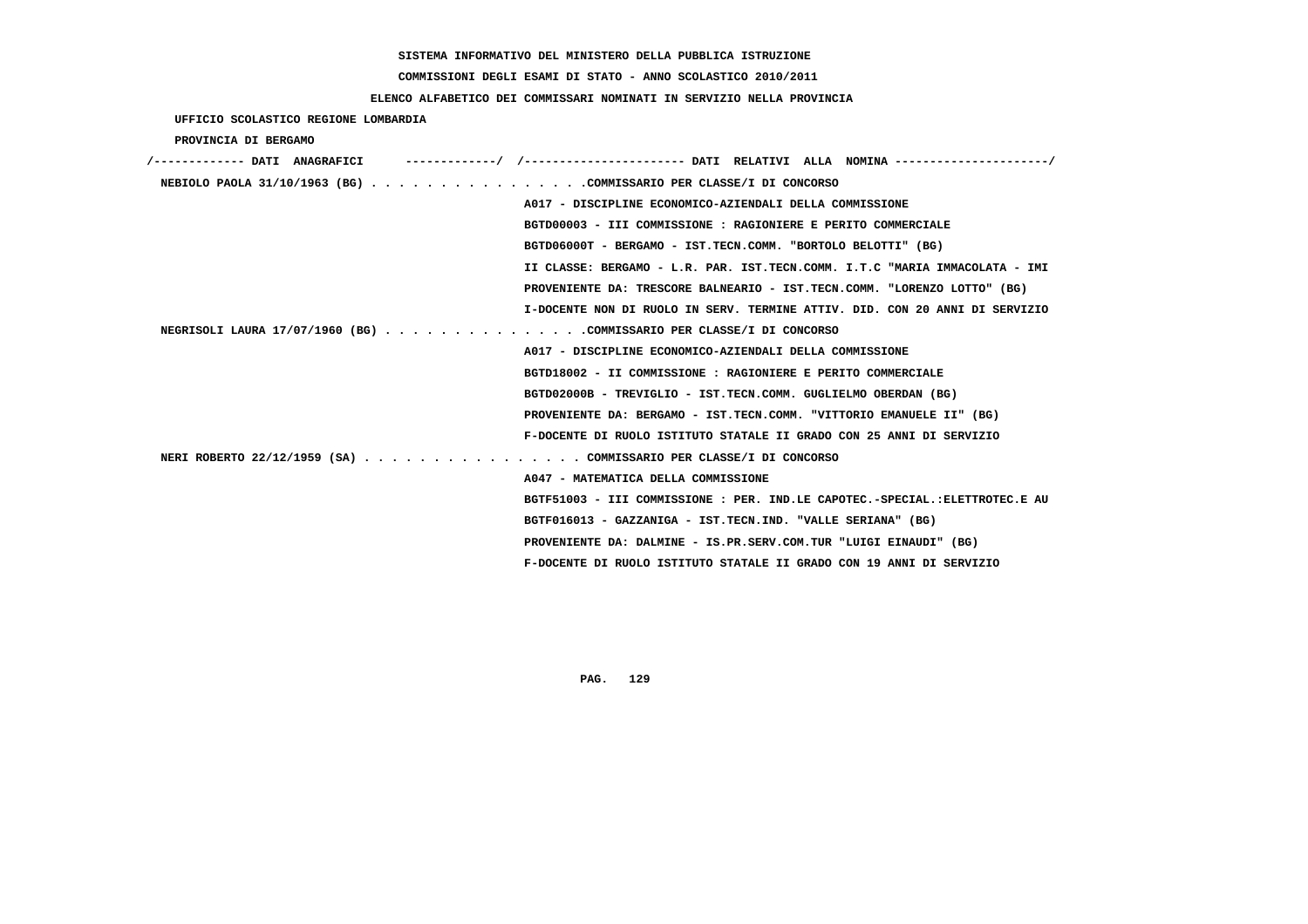# **COMMISSIONI DEGLI ESAMI DI STATO - ANNO SCOLASTICO 2010/2011**

## **ELENCO ALFABETICO DEI COMMISSARI NOMINATI IN SERVIZIO NELLA PROVINCIA**

 **UFFICIO SCOLASTICO REGIONE LOMBARDIA**

 **PROVINCIA DI BERGAMO**

| /------------- DATI ANAGRAFICI                                              |
|-----------------------------------------------------------------------------|
| NOBILI CRISTINA 18/12/1953 (BZ) COMMISSARIO PER CLASSE/I DI CONCORSO        |
| A061 - STORIA DELL'ARTE DELLA COMMISSIONE                                   |
| BGRR9T003 - III COMMISSIONE : TECNICO DELLA GRAFICA PUBBLICITARIA           |
| BGRC033017 - TREVIGLIO - IS.PR.SERV.COM.TUR "ZENALE E BUTINONE" (BG)        |
| PROVENIENTE DA: BERGAMO - LIC. ART. " GIACOMO E PIO MANZU' " (BG)           |
| F-DOCENTE DI RUOLO ISTITUTO STATALE II GRADO CON 27 ANNI DI SERVIZIO        |
| NORBIS FRANCESCO 18/02/1956 (BG) COMMISSARIO PER CLASSE/I DI CONCORSO       |
| A072 - TOPOG. GEN., COSTR.RUR. E DISEGNO DELLA COMMISSIONE                  |
| BGTA00001 - I COMMISSIONE : PERITO AGRARIO                                  |
| BGTA03101C - BERGAMO - IST.TECN.AGR. DI BERGAMO (BG)                        |
| PROVENIENTE DA: ZOGNO - I.T.COMM E GEOM. "DAVID MARIA TUROLDO" (BG)         |
| F-DOCENTE DI RUOLO ISTITUTO STATALE II GRADO CON 10 ANNI DI SERVIZIO        |
| OLIVASTRI ANNA 19/09/1968 (CH) COMMISSARIO PER CLASSE/I DI CONCORSO         |
| A017 - DISCIPLINE ECONOMICO-AZIENDALI DELLA COMMISSIONE                     |
| BGRR9A002 - II COMMISSIONE : TECNICO GESTIONE AZIENDALE LINGUISTICA         |
| BGRC033017 - TREVIGLIO - IS.PR.SERV.COM.TUR "ZENALE E BUTINONE" (BG)        |
| PROVENIENTE DA: ROMANO DI LOMBARDIA - I.T.COMM E GEOM. "GIAMBATTISTA RUBINI |
| I-DOCENTE NON DI RUOLO IN SERV. TERMINE ATTIV. DID. CON 7 ANNI DI SERVIZIO  |
|                                                                             |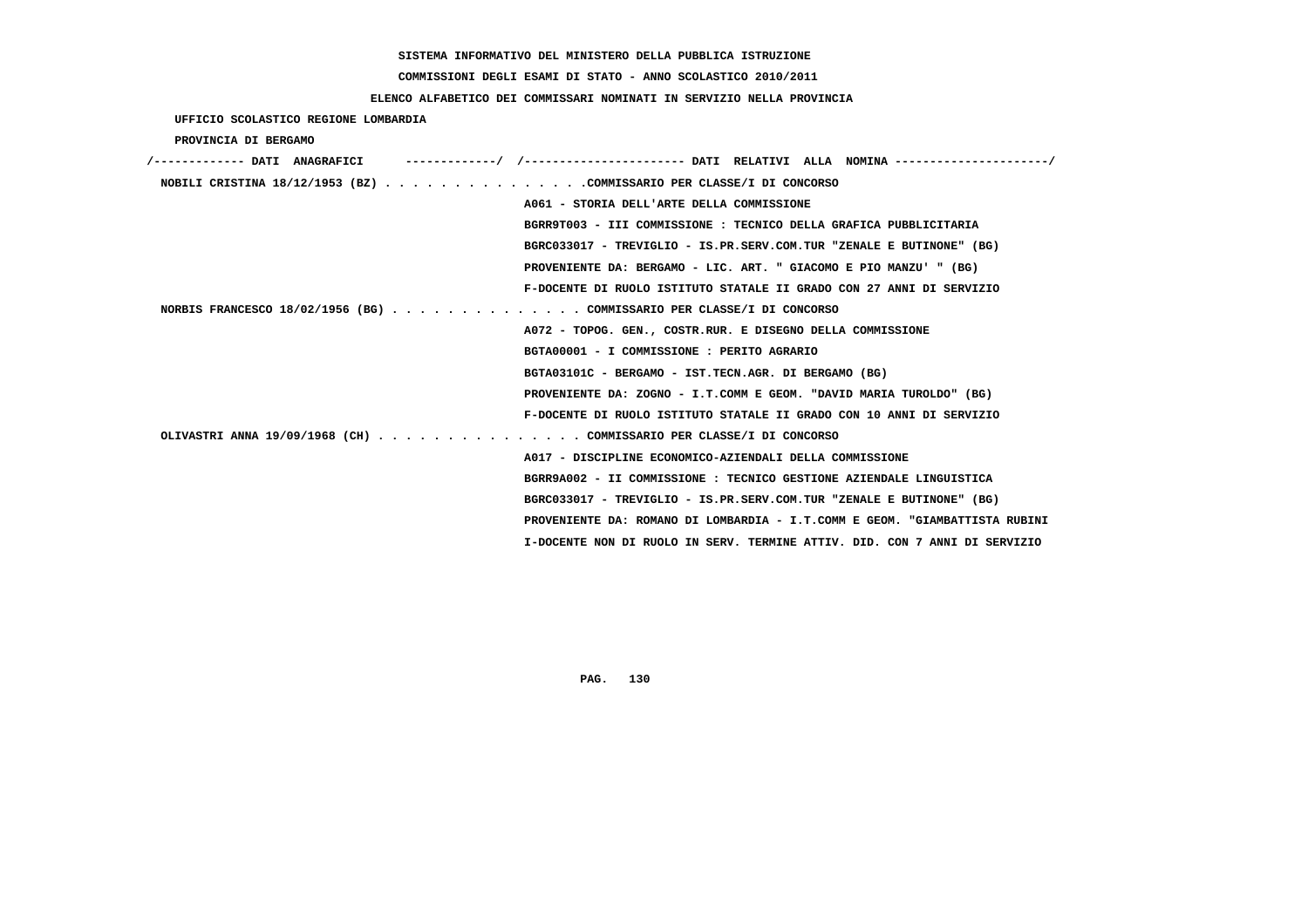# **COMMISSIONI DEGLI ESAMI DI STATO - ANNO SCOLASTICO 2010/2011**

## **ELENCO ALFABETICO DEI COMMISSARI NOMINATI IN SERVIZIO NELLA PROVINCIA**

 **UFFICIO SCOLASTICO REGIONE LOMBARDIA**

 **PROVINCIA DI BERGAMO**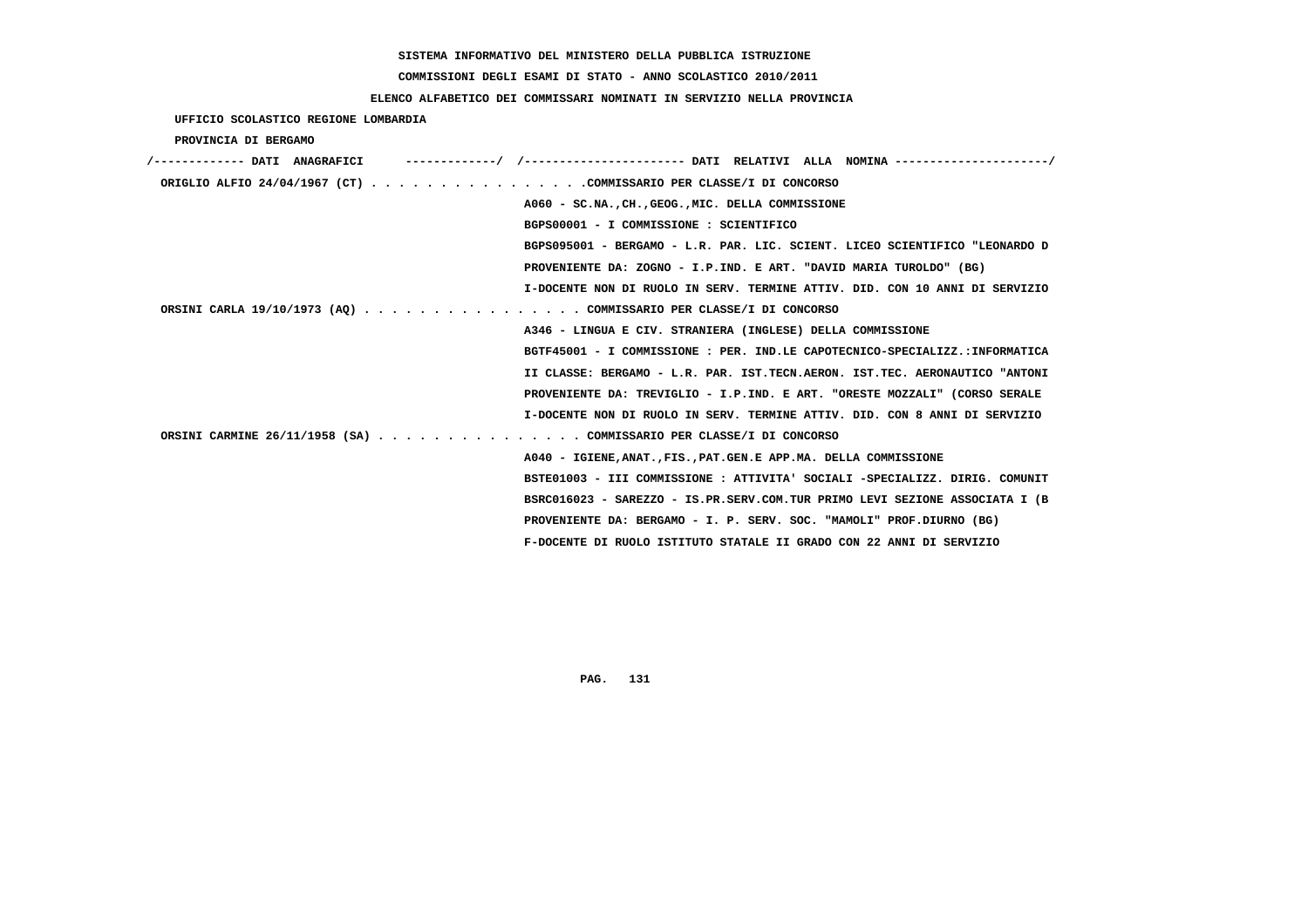**COMMISSIONI DEGLI ESAMI DI STATO - ANNO SCOLASTICO 2010/2011**

#### **ELENCO ALFABETICO DEI COMMISSARI NOMINATI IN SERVIZIO NELLA PROVINCIA**

 **UFFICIO SCOLASTICO REGIONE LOMBARDIA**

 **PROVINCIA DI BERGAMO**

| /------------- DATI ANAGRAFICI |                                                                                   |
|--------------------------------|-----------------------------------------------------------------------------------|
|                                | ORTEFA NIETO TERESA SONSOLES 11/06/1967 (EE) COMMISSARIO PER CLASSE/I DI CONCORSO |
|                                | A446 - LINGUA E CIV. STRANIERA (SPAGNOLO) DELLA COMMISSIONE                       |
|                                | BGISFU001 - I COMMISSIONE SPERIMENTALE                                            |
|                                | BGPM02000L - BERGAMO - IST. MAG. "GIOVANNI FALCONE" (BG)                          |
|                                | PROVENIENTE DA: TRESCORE BALNEARIO - IST.TECN.COMM. "LORENZO LOTTO" (BG)          |
|                                | H-DOCENTE NON DI RUOLO IN SERV. TERMINE ANNO SCOL. CON 6 ANNI DI SERVIZIO         |
|                                | PADALINO ANTONIO 01/06/1972 (BG) COMMISSARIO PER CLASSE/I DI CONCORSO             |
|                                | A020 - DISCIPLINE MECCANICHE E TECNOLOGIA DELLA COMMISSIONE                       |
|                                | BGRR9J002 - II COMMISSIONE : TECNICO DELLE INDUSTRIE ELETTRICHE                   |
|                                | BGRI00401X - TREVIGLIO - I.P.IND. E ART. "ORESTE MOZZALI" (BG)                    |
|                                | PROVENIENTE DA: ROMANO DI LOMBARDIA - I.T.COMM E GEOM. "GIAMBATTISTA RUBINI       |
|                                | F-DOCENTE DI RUOLO ISTITUTO STATALE II GRADO CON 3 ANNI DI SERVIZIO               |
|                                | PAGNOTTA ROBERTO 28/01/1964 (CS) COMMISSARIO PER CLASSE/I DI CONCORSO             |
|                                | A017 - DISCIPLINE ECONOMICO-AZIENDALI DELLA COMMISSIONE                           |
|                                | BGTP03001 - I COMMISSIONE : PERITO AZIENDALE E CORRISPOND. IN LINGUE ESTERE       |
|                                | BGTD05500A - BERGAMO - L.R. PAR. IST.TECN.COMM. I.T.C. "S.ANGELA MERICI" (B       |
|                                | II CLASSE: S. OMOBONO TERME - L.R. PAR. IST.TECN.COMM. I.T.C. "M.CONSOLATRI       |
|                                | PROVENIENTE DA: ZOGNO - I.T.COMM E GEOM. "DAVID MARIA TUROLDO" (BG)               |
|                                | I-DOCENTE NON DI RUOLO IN SERV. TERMINE ATTIV. DID. CON 15 ANNI DI SERVIZIO       |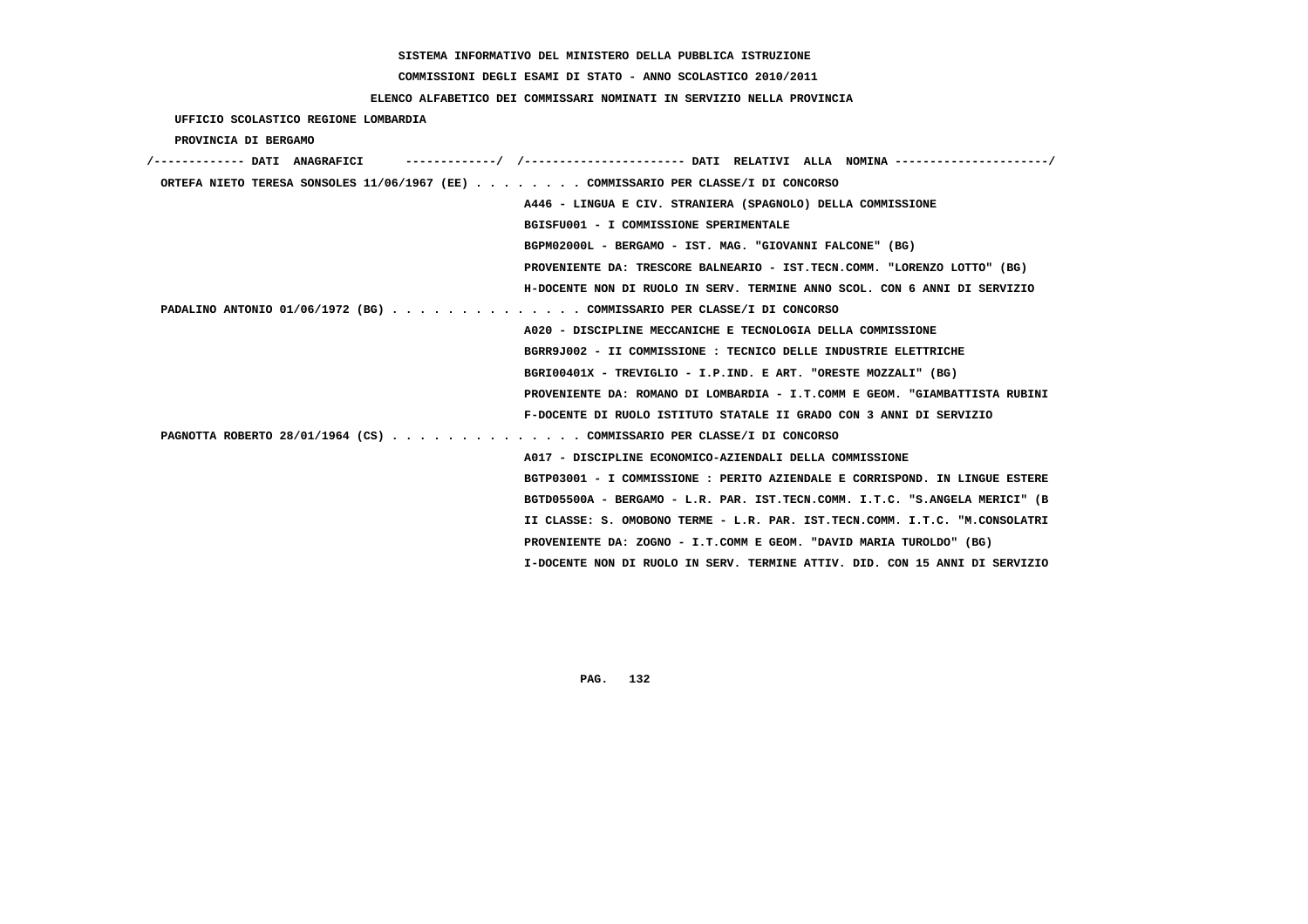**COMMISSIONI DEGLI ESAMI DI STATO - ANNO SCOLASTICO 2010/2011**

### **ELENCO ALFABETICO DEI COMMISSARI NOMINATI IN SERVIZIO NELLA PROVINCIA**

 **UFFICIO SCOLASTICO REGIONE LOMBARDIA**

 **PROVINCIA DI BERGAMO**

| /------------- DATI ANAGRAFICI                                            |
|---------------------------------------------------------------------------|
| PALLADINO GIOVANNINA 17/02/1954 (FG) COMMISSARIO PER CLASSE/I DI CONCORSO |
| A246 - LINGUA E CIV. STRANIERA (FRANCESE) DELLA COMMISSIONE               |
| BGISFU006 - VI COMMISSIONE SPERIMENTALE                                   |
| BGPM03401G - ROMANO DI LOMBARDIA - IST. MAG. "DON LORENZO MILANI" (BG)    |
| PROVENIENTE DA: BERGAMO - IST.TECN.COMM. "BORTOLO BELOTTI" (BG)           |
| F-DOCENTE DI RUOLO ISTITUTO STATALE II GRADO CON 26 ANNI DI SERVIZIO      |
| PANSERI CINZIA 16/06/1965 (BG) COMMISSARIO PER CLASSE/I DI CONCORSO       |
| A012 - CHIMICA AGRARIA DELLA COMMISSIONE                                  |
| BGTA00001 - I COMMISSIONE : PERITO AGRARIO                                |
| BGTA03101C - BERGAMO - IST.TECN.AGR. DI BERGAMO (BG)                      |
| PROVENIENTE DA: TREVIGLIO - IST.TECN.AGR. "GAETANO CANTONI" (BG)          |
| F-DOCENTE DI RUOLO ISTITUTO STATALE II GRADO CON 9 ANNI DI SERVIZIO       |
| PANUCCIO RITA 07/01/1951 (VV) COMMISSARIO PER CLASSE/I DI CONCORSO        |
| A052 - LETTERE, LATINO, GRECO LICEO CLASSICO DELLA COMMISSIONE            |
| BGPC00009 - IX COMMISSIONE : CLASSICO                                     |
| BGPC00201X - TREVIGLIO - LIC. CLAS. "SIMONE WEIL" (BG)                    |
| PROVENIENTE DA: BERGAMO - LIC. CLAS. "PAOLO SARPI" (BG)                   |
| F-DOCENTE DI RUOLO ISTITUTO STATALE II GRADO CON 34 ANNI DI SERVIZIO      |
|                                                                           |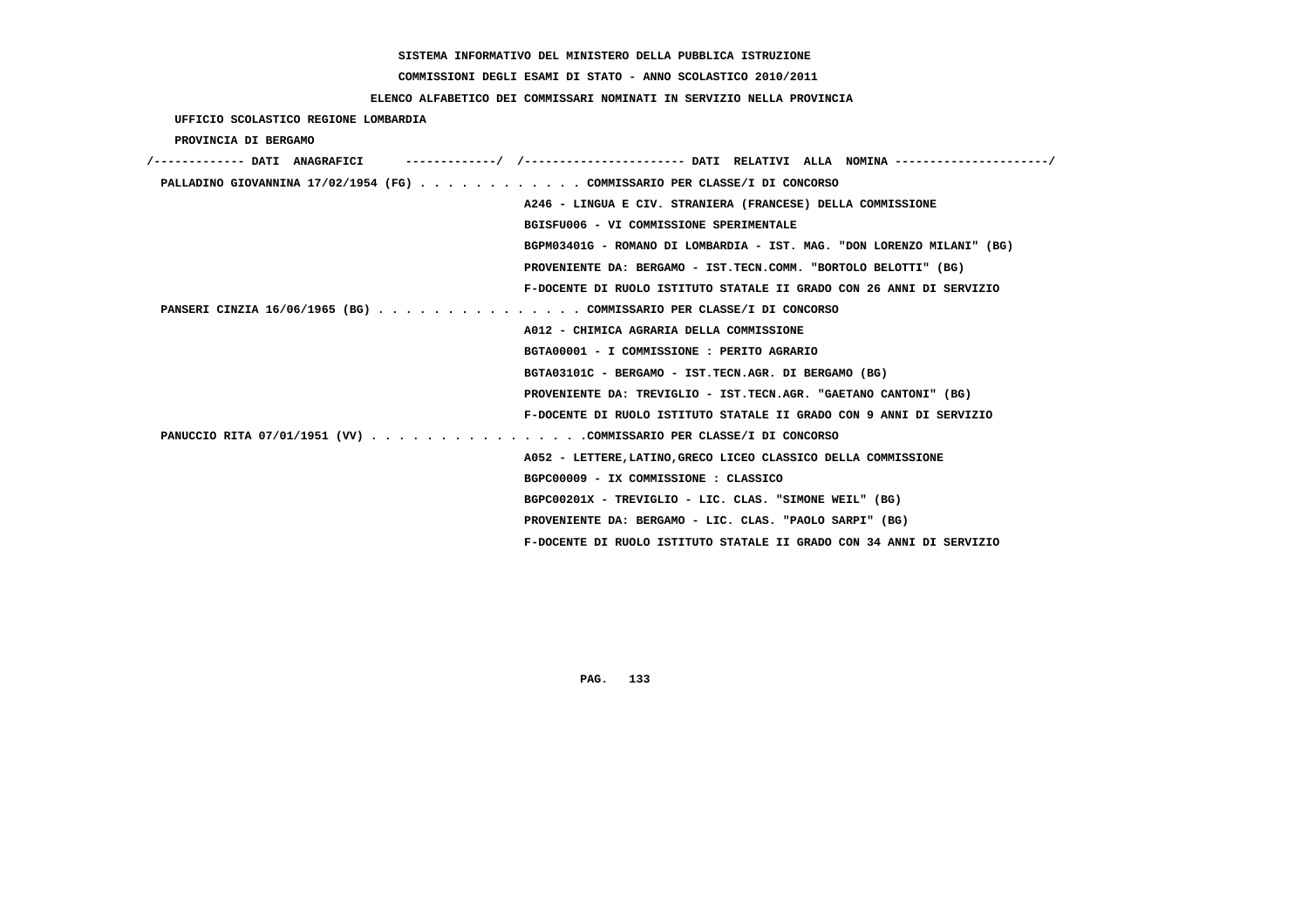**COMMISSIONI DEGLI ESAMI DI STATO - ANNO SCOLASTICO 2010/2011**

### **ELENCO ALFABETICO DEI COMMISSARI NOMINATI IN SERVIZIO NELLA PROVINCIA**

 **UFFICIO SCOLASTICO REGIONE LOMBARDIA**

 **PROVINCIA DI BERGAMO**

| /------------- DATI ANAGRAFICI |                                                                             |
|--------------------------------|-----------------------------------------------------------------------------|
|                                | PANZERA ISABELLA 02/03/1970 (RC) COMMISSARIO PER CLASSE/I DI CONCORSO       |
|                                | A057 - SCIENZA DEGLI ALIMENTI DELLA COMMISSIONE                             |
|                                | BGRR9R003 - III COMMISSIONE : TECNICO DEI SERVIZI DELLA RISTORAZIONE        |
|                                | BGRH01000P - SAN PELLEGRINO TERME - I.P.SERV.ALB.TUR. DI SAN PELLEGRINO TER |
|                                | PROVENIENTE DA: NEMBRO - I.P.SERV.ALB.TUR. "ALFREDO SONZOGNI" (BG)          |
|                                | F-DOCENTE DI RUOLO ISTITUTO STATALE II GRADO CON 5 ANNI DI SERVIZIO         |
|                                | PANZERI MATTEO 20/08/1955 (BG) COMMISSARIO PER CLASSE/I DI CONCORSO         |
|                                | A039 - GEOGRAFIA DELLA COMMISSIONE                                          |
|                                | BGRR90006 - VI COMMISSIONE : TECNICO DEI SERVIZI TURISTICI                  |
|                                | BGRC033017 - TREVIGLIO - IS.PR.SERV.COM.TUR "ZENALE E BUTINONE" (BG)        |
|                                | PROVENIENTE DA: BERGAMO - IST.TECN.COMM. "BORTOLO BELOTTI" (BG)             |
|                                | H-DOCENTE NON DI RUOLO IN SERV. TERMINE ANNO SCOL. CON 2 ANNI DI SERVIZIO   |
|                                | PANZI INES 05/11/1948 (RC) COMMISSARIO PER CLASSE/I DI CONCORSO             |
|                                | A025 - DISEGNO E STORIA DELL'ARTE DELLA COMMISSIONE                         |
|                                | BGPS00018 - XVIII COMMISSIONE : SCIENTIFICO                                 |
|                                | BGPS028017 - ALZANO LOMBARDO - LIC. SCIENT. "EDOARDO AMALDI" (BG)           |
|                                | PROVENIENTE DA: BERGAMO - IST. MAG. "GIOVANNI FALCONE" (BG)                 |
|                                | F-DOCENTE DI RUOLO ISTITUTO STATALE II GRADO CON 24 ANNI DI SERVIZIO        |
|                                |                                                                             |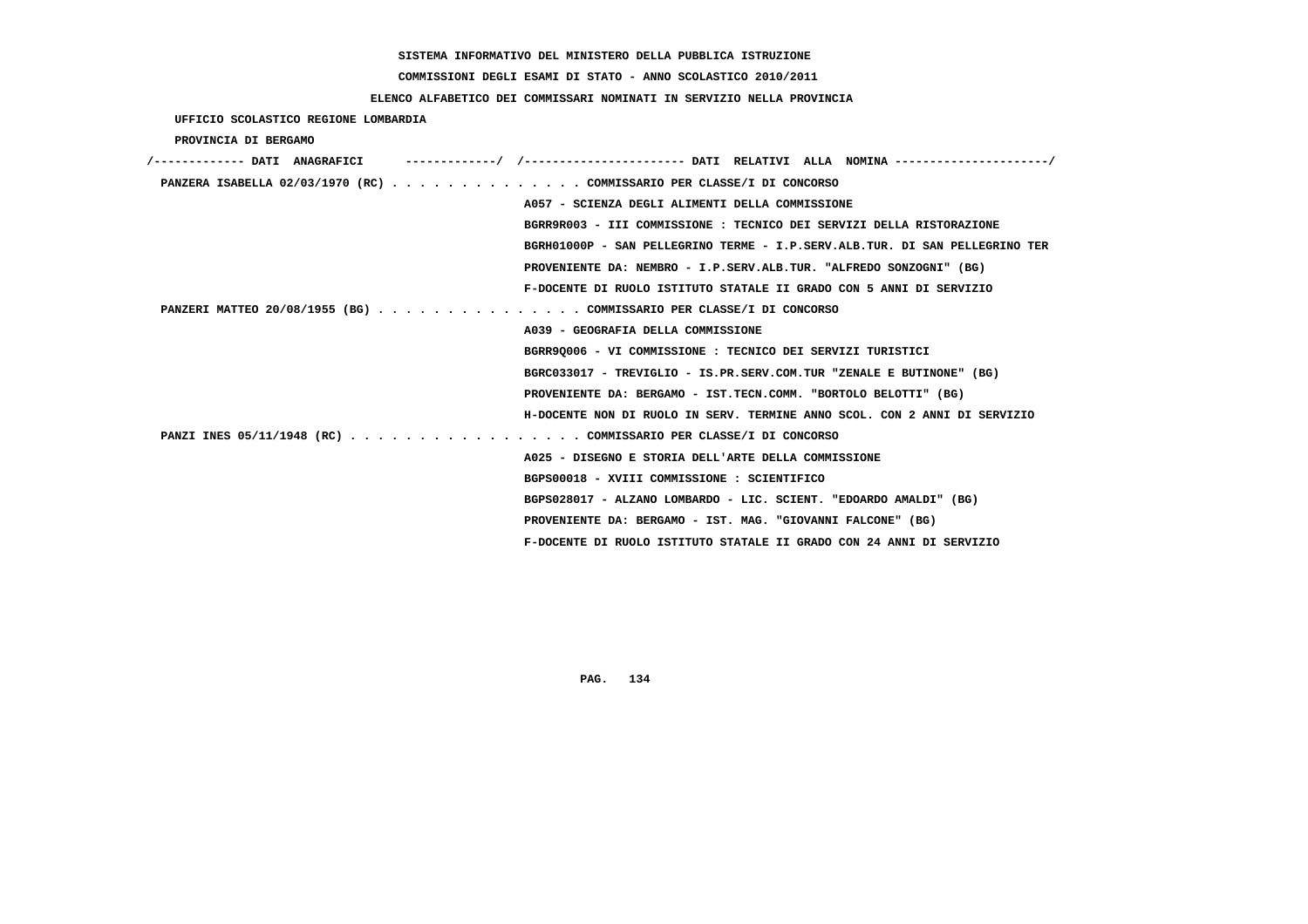# **COMMISSIONI DEGLI ESAMI DI STATO - ANNO SCOLASTICO 2010/2011**

### **ELENCO ALFABETICO DEI COMMISSARI NOMINATI IN SERVIZIO NELLA PROVINCIA**

 **UFFICIO SCOLASTICO REGIONE LOMBARDIA**

 **PROVINCIA DI BERGAMO**

| /------------- DATI ANAGRAFICI                                          | ---------/ /--------------------- DATI RELATIVI ALLA NOMINA--------------------/ |
|-------------------------------------------------------------------------|----------------------------------------------------------------------------------|
| PAOLINO LILIANA 22/04/1965 (SA) COMMISSARIO PER CLASSE/I DI CONCORSO    |                                                                                  |
|                                                                         | A016 - COSTR. TECNOL. DELLE COST. E DIS. TEC. DELLA COMMISSIONE                  |
|                                                                         | BGTL00004 - IV COMMISSIONE : GEOMETRA                                            |
|                                                                         | BGTD013019 - ZOGNO - I.T.COMM E GEOM. "DAVID MARIA TUROLDO" (BG)                 |
|                                                                         | PROVENIENTE DA: VILMINORE DI SCALVE - I.T.COMM E GEOM. I.T.C.G. DI VILMINOR      |
|                                                                         | I-DOCENTE NON DI RUOLO IN SERV. TERMINE ATTIV. DID. CON 4 ANNI DI SERVIZIO       |
| PARATICO MARINELLA 29/04/1957 (BG) COMMISSARIO PER CLASSE/I DI CONCORSO |                                                                                  |
|                                                                         | A047 - MATEMATICA DELLA COMMISSIONE                                              |
|                                                                         | BGTF51005 - V COMMISSIONE : PER. IND.LE CAPOTEC.-SPECIAL.:ELETTROTEC.E AUTO      |
|                                                                         | BGTF00401R - TREVIGLIO - IST.TECN.IND. "AUGUSTO RIGHI" (BG)                      |
|                                                                         | PROVENIENTE DA: DALMINE - IST.TECN.IND. "GUGLIELMO MARCONI" (BG)                 |
|                                                                         | F-DOCENTE DI RUOLO ISTITUTO STATALE II GRADO CON 11 ANNI DI SERVIZIO             |
| PARISE GIANFRANCO 10/12/1962 (CS) COMMISSARIO PER CLASSE/I DI CONCORSO  |                                                                                  |
|                                                                         | A034 - ELETTRONICA DELLA COMMISSIONE                                             |
|                                                                         | BGTF50004 - IV COMMISSIONE : PER. IND.LE CAPOTEC.-SPECIAL:ELETTRON.E TELECO      |
|                                                                         | BGTF016013 - GAZZANIGA - IST.TECN.IND. "VALLE SERIANA" (BG)                      |
|                                                                         | PROVENIENTE DA: BERGAMO - I.P.IND. E ART. "CESARE PESENTI" (CORSO SERALE (B      |
|                                                                         | I-DOCENTE NON DI RUOLO IN SERV. TERMINE ATTIV. DID. CON 10 ANNI DI SERVIZIO      |
|                                                                         |                                                                                  |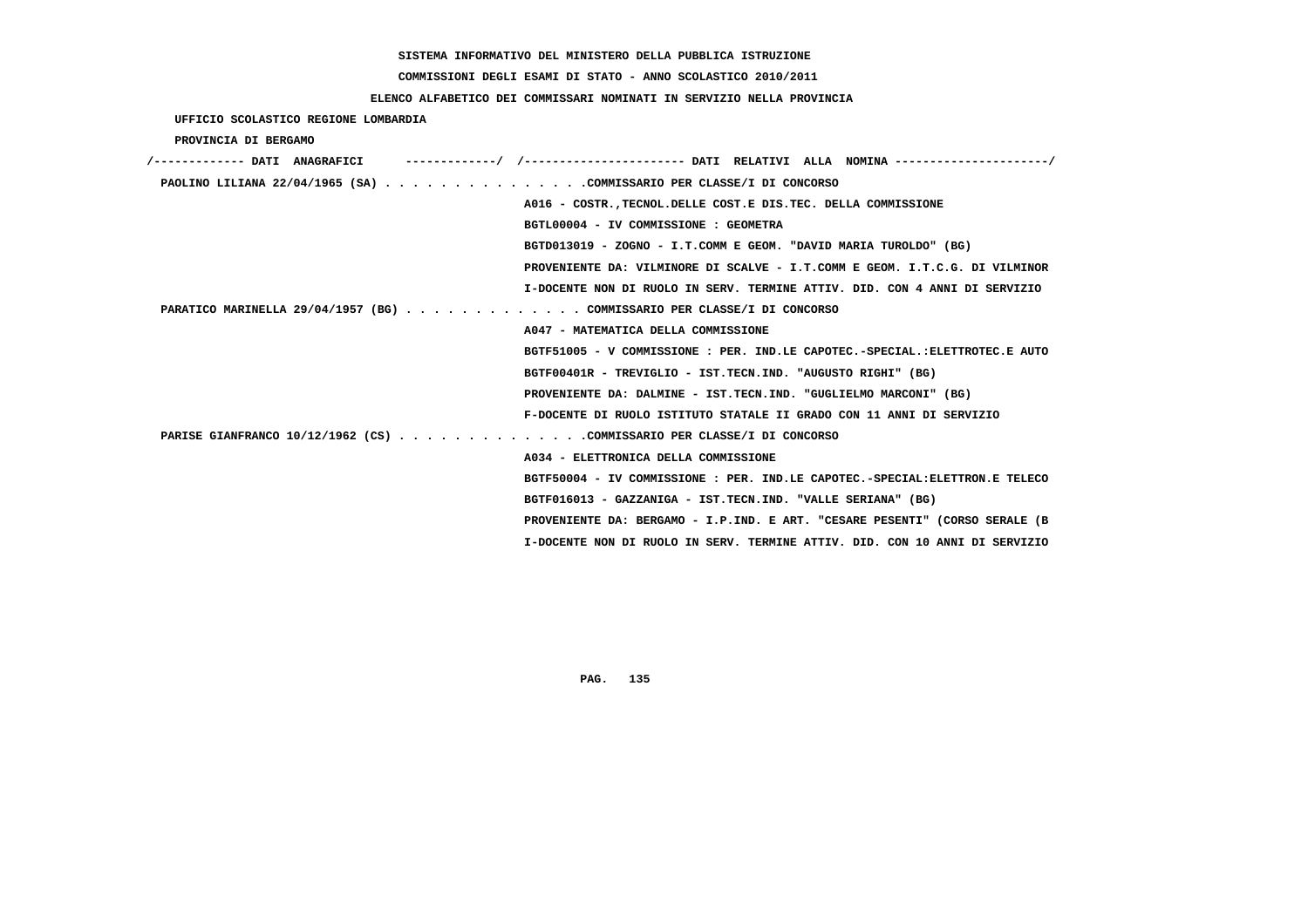# **COMMISSIONI DEGLI ESAMI DI STATO - ANNO SCOLASTICO 2010/2011**

### **ELENCO ALFABETICO DEI COMMISSARI NOMINATI IN SERVIZIO NELLA PROVINCIA**

 **UFFICIO SCOLASTICO REGIONE LOMBARDIA**

 **PROVINCIA DI BERGAMO**

| /------------- DATI ANAGRAFICI                                            |                                                                             |
|---------------------------------------------------------------------------|-----------------------------------------------------------------------------|
| PARISI GIUSEPPINA 03/01/1961 (MT) COMMISSARIO PER CLASSE/I DI CONCORSO    |                                                                             |
|                                                                           | A060 - SC.NA., CH., GEOG., MIC. DELLA COMMISSIONE                           |
|                                                                           | BGPC00004 - IV COMMISSIONE : CLASSICO                                       |
|                                                                           | BGPC02000C - BERGAMO - LIC. CLAS. "PAOLO SARPI" (BG)                        |
|                                                                           | PROVENIENTE DA: PRESEZZO - IST. MAG. "BETTY AMBIVERI" (BG)                  |
|                                                                           | F-DOCENTE DI RUOLO ISTITUTO STATALE II GRADO CON 18 ANNI DI SERVIZIO        |
| PASINETTI ROSSANA 07/03/1977 (BG) COMMISSARIO PER CLASSE/I DI CONCORSO    |                                                                             |
|                                                                           | A036 - FILOSOFIA, PSICOL. E SC. DELL'EDUCAZ. DELLA COMMISSIONE              |
|                                                                           | BGTE01002 - II COMMISSIONE : ATTIVITA' SOCIALI -SPECIALIZZ. DIRIG. COMUNITA |
|                                                                           | BGTD01101N - DALMINE - I.T.COMM E GEOM. "LUIGI EINAUDI" (BG)                |
|                                                                           | PROVENIENTE DA: TREVIGLIO - IST.TECN.AGR. "GAETANO CANTONI" (BG)            |
|                                                                           | F-DOCENTE DI RUOLO ISTITUTO STATALE II GRADO CON 4 ANNI DI SERVIZIO         |
| PASSALACQUA GIOVANNI 04/04/1972 (RG) COMMISSARIO PER CLASSE/I DI CONCORSO |                                                                             |
|                                                                           | A060 - SC.NA., CH., GEOG., MIC. DELLA COMMISSIONE                           |
|                                                                           | BGIA44003 - III COMMISSIONE SPERIMENTALE                                    |
|                                                                           | II CLASSE: SARNICO - LIC. SCIENT. "SERAFINO RIVA" (BG)                      |
|                                                                           | PROVENIENTE DA: ROMANO DI LOMBARDIA - IST. MAG. "DON LORENZO MILANI" (BG)   |
|                                                                           | I-DOCENTE NON DI RUOLO IN SERV. TERMINE ATTIV. DID. CON 6 ANNI DI SERVIZIO  |
|                                                                           |                                                                             |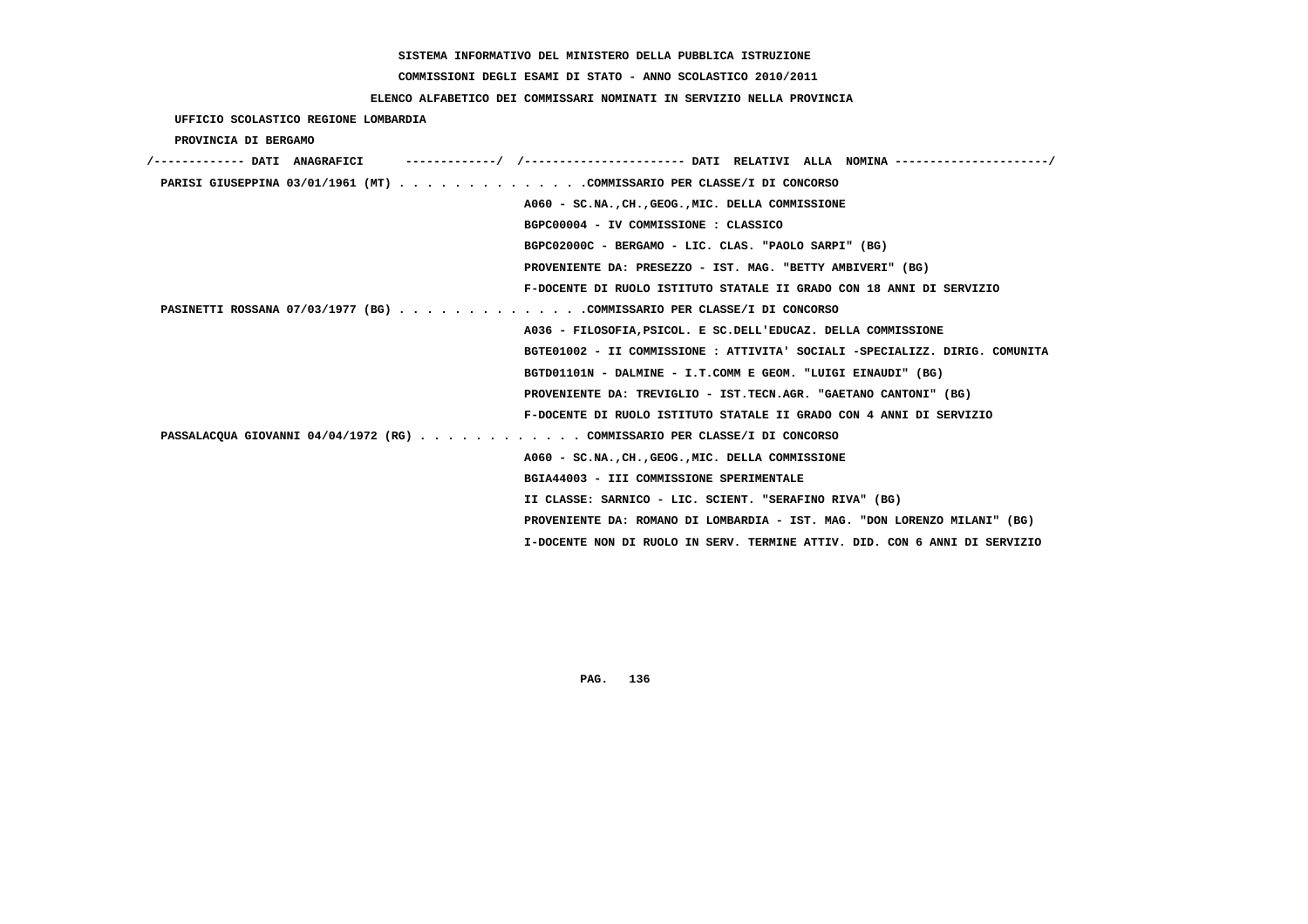# **COMMISSIONI DEGLI ESAMI DI STATO - ANNO SCOLASTICO 2010/2011**

## **ELENCO ALFABETICO DEI COMMISSARI NOMINATI IN SERVIZIO NELLA PROVINCIA**

 **UFFICIO SCOLASTICO REGIONE LOMBARDIA**

 **PROVINCIA DI BERGAMO**

| PASSONI EZIO 09/09/1966 (BG) COMMISSARIO PER CLASSE/I DI CONCORSO     |                                                                             |
|-----------------------------------------------------------------------|-----------------------------------------------------------------------------|
|                                                                       | A035 - ELETTROTECNICA ED APPLICAZIONI DELLA COMMISSIONE                     |
|                                                                       | BGTF51005 - V COMMISSIONE : PER. IND.LE CAPOTEC.-SPECIAL.:ELETTROTEC.E AUTO |
|                                                                       | BGTF00401R - TREVIGLIO - IST.TECN.IND. "AUGUSTO RIGHI" (BG)                 |
|                                                                       | PROVENIENTE DA: BERGAMO - IST.TECN.IND. "PIETRO PALEOCAPA" (BG)             |
|                                                                       | F-DOCENTE DI RUOLO ISTITUTO STATALE II GRADO CON 9 ANNI DI SERVIZIO         |
| PASTA EMANUELA 12/10/1974 (BG) COMMISSARIO PER CLASSE/I DI CONCORSO   |                                                                             |
|                                                                       | A346 - LINGUA E CIV. STRANIERA (INGLESE) DELLA COMMISSIONE                  |
|                                                                       | BGPS00006 - VI COMMISSIONE : SCIENTIFICO                                    |
|                                                                       | II CLASSE: CALCINATE - L.R. PAR. LIC. LING. LICEO LINGUISTICO "LA TRACCIA"  |
|                                                                       | PROVENIENTE DA: BERGAMO - IST. MAG. "GIOVANNI FALCONE" (BG)                 |
|                                                                       | F-DOCENTE DI RUOLO ISTITUTO STATALE II GRADO CON 9 ANNI DI SERVIZIO         |
| PASTORINO ANDREA 02/06/1962 (GE) COMMISSARIO PER CLASSE/I DI CONCORSO |                                                                             |
|                                                                       | A019 - DISCIPLINE GIURIDICHE ED ECONOMIC. DELLA COMMISSIONE                 |
|                                                                       | BGTF29001 - I COMMISSIONE : PER. IND.LE CAPOTECNICO-SPECIALIZZ.:TERMOTECNIC |
|                                                                       | BGTF02101E - BERGAMO - IST.TECN.IND. "CESARE PESENTI" (BG)                  |
|                                                                       | PROVENIENTE DA: ROMANO DI LOMBARDIA - IST. MAG. "DON LORENZO MILANI" (BG)   |
|                                                                       | F-DOCENTE DI RUOLO ISTITUTO STATALE II GRADO CON 4 ANNI DI SERVIZIO         |
|                                                                       |                                                                             |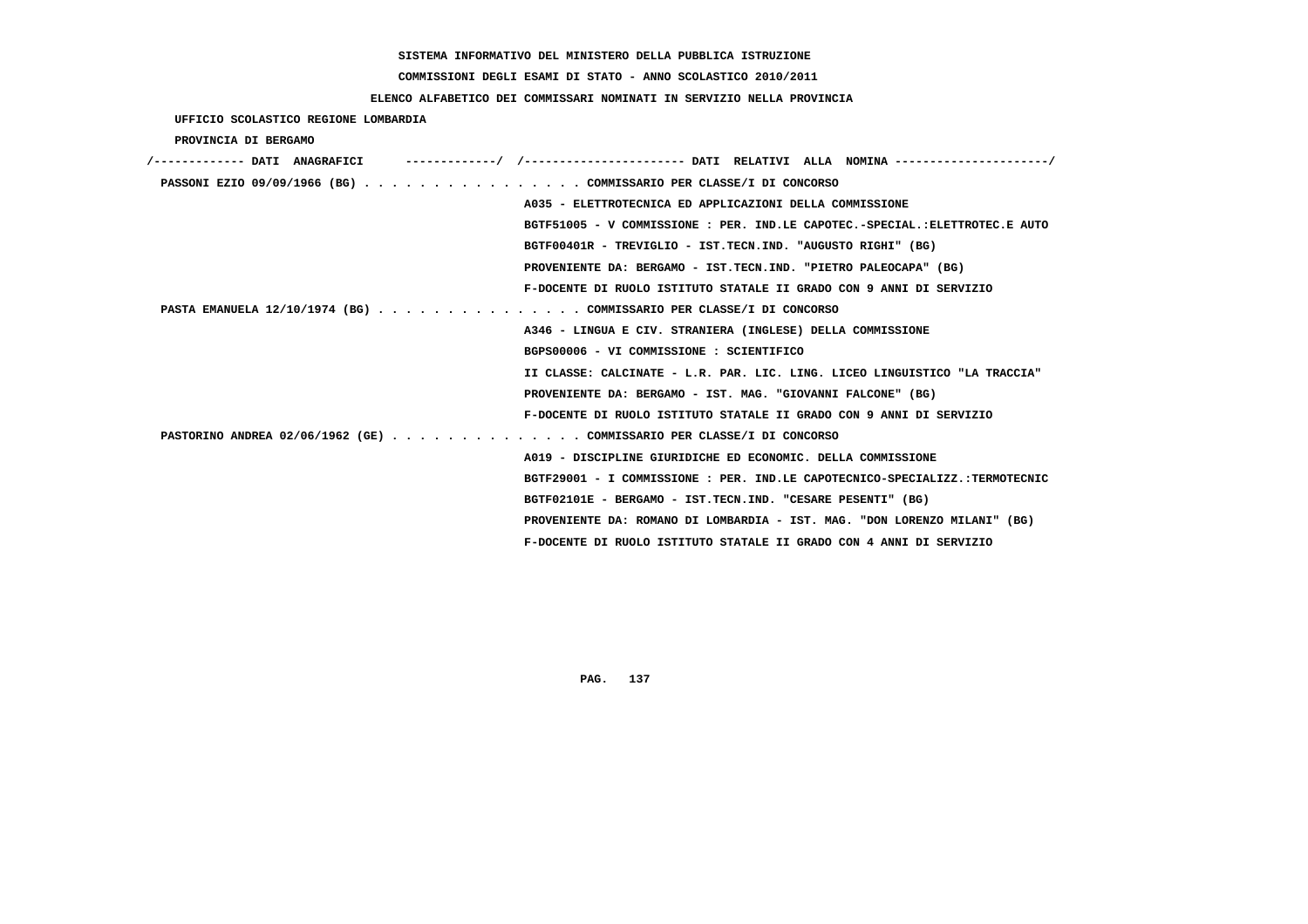# **COMMISSIONI DEGLI ESAMI DI STATO - ANNO SCOLASTICO 2010/2011**

## **ELENCO ALFABETICO DEI COMMISSARI NOMINATI IN SERVIZIO NELLA PROVINCIA**

 **UFFICIO SCOLASTICO REGIONE LOMBARDIA**

 **PROVINCIA DI BERGAMO**

| /------------- DATI ANAGRAFICI |                                                                         |
|--------------------------------|-------------------------------------------------------------------------|
|                                | PAZIENZA MARIO 01/09/1953 (FG) COMMISSARIO PER CLASSE/I DI CONCORSO     |
|                                | A017 - DISCIPLINE ECONOMICO-AZIENDALI DELLA COMMISSIONE                 |
|                                | BGRR90006 - VI COMMISSIONE : TECNICO DEI SERVIZI TURISTICI              |
|                                | BGRC033017 - TREVIGLIO - IS.PR.SERV.COM.TUR "ZENALE E BUTINONE" (BG)    |
|                                | PROVENIENTE DA: BERGAMO - IST.PROF.SERV.COM. "GUIDO GALLI" (BG)         |
|                                | F-DOCENTE DI RUOLO ISTITUTO STATALE II GRADO CON 27 ANNI DI SERVIZIO    |
|                                | PELIS FRANCESCA 04/09/1962 (BG) COMMISSARIO PER CLASSE/I DI CONCORSO    |
|                                | A036 - FILOSOFIA, PSICOL. E SC. DELL'EDUCAZ. DELLA COMMISSIONE          |
|                                | BGRR9R001 - I COMMISSIONE : TECNICO DEI SERVIZI DELLA RISTORAZIONE      |
|                                | PROVENIENTE DA: DALMINE - IS.PR.SERV.COM.TUR "LUIGI EINAUDI" (BG)       |
|                                | F-DOCENTE DI RUOLO ISTITUTO STATALE II GRADO CON 4 ANNI DI SERVIZIO     |
|                                | PELIZZARI PATRIZIA 04/06/1959 (BG) COMMISSARIO PER CLASSE/I DI CONCORSO |
|                                | A042 - INFORMATICA DELLA COMMISSIONE                                    |
|                                | SOTL01004 - IV COMMISSIONE : GEOMETRA                                   |
|                                | II CLASSE: SONDRIO - IST.PROF.SERV.COM. F. BESTA (SO)                   |
|                                | PROVENIENTE DA: ALBINO - IS.PR.SERV.COM.TUR "OSCAR ARNULFO ROMERO" (BG) |
|                                | F-DOCENTE DI RUOLO ISTITUTO STATALE II GRADO CON 9 ANNI DI SERVIZIO     |
|                                |                                                                         |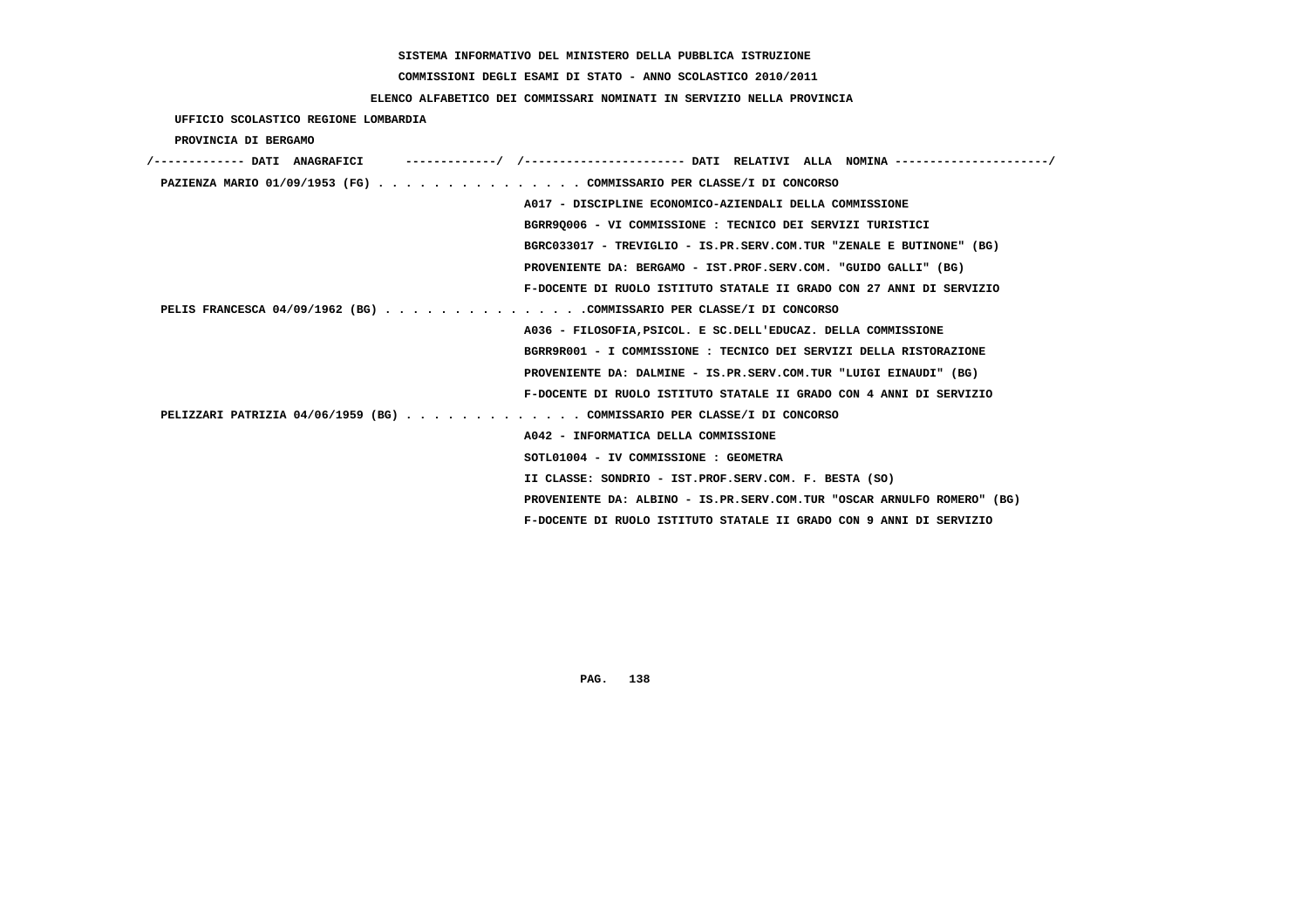# **COMMISSIONI DEGLI ESAMI DI STATO - ANNO SCOLASTICO 2010/2011**

### **ELENCO ALFABETICO DEI COMMISSARI NOMINATI IN SERVIZIO NELLA PROVINCIA**

 **UFFICIO SCOLASTICO REGIONE LOMBARDIA**

 **PROVINCIA DI BERGAMO**

| /------------- DATI ANAGRAFICI                                         | -------------/ /--------------------- DATI RELATIVI ALLA NOMINA --------------------/ |
|------------------------------------------------------------------------|---------------------------------------------------------------------------------------|
| PELIZZOLA MANUELA 22/01/1958 (MI) COMMISSARIO PER CLASSE/I DI CONCORSO |                                                                                       |
|                                                                        | A025 - DISEGNO E STORIA DELL'ARTE DELLA COMMISSIONE                                   |
|                                                                        | BGPS00022 - XXII COMMISSIONE : SCIENTIFICO                                            |
|                                                                        | BGPS04000R - CARAVAGGIO - LIC. SCIENT. "GALILEO GALILEI" (BG)                         |
|                                                                        | PROVENIENTE DA: ROMANO DI LOMBARDIA - IST. MAG. "DON LORENZO MILANI" (BG)             |
|                                                                        | F-DOCENTE DI RUOLO ISTITUTO STATALE II GRADO CON 22 ANNI DI SERVIZIO                  |
| PELUSO GABRIELE 17/01/1959 (CE) COMMISSARIO PER CLASSE/I DI CONCORSO   |                                                                                       |
|                                                                        | A039 - GEOGRAFIA DELLA COMMISSIONE                                                    |
|                                                                        | BGTD00005 - V COMMISSIONE : RAGIONIERE E PERITO COMMERCIALE                           |
|                                                                        | BGTD030002 - BERGAMO - IST.TECN.COMM. "VITTORIO EMANUELE II" (BG)                     |
|                                                                        | PROVENIENTE DA: PRESEZZO - IS.PR.SERV.COM.TUR "BETTY AMBIVERI" (BG)                   |
|                                                                        | F-DOCENTE DI RUOLO ISTITUTO STATALE II GRADO CON 23 ANNI DI SERVIZIO                  |
| PELUSO GIUSEPPE 01/09/1958 (LE) COMMISSARIO PER CLASSE/I DI CONCORSO   |                                                                                       |
|                                                                        | A019 - DISCIPLINE GIURIDICHE ED ECONOMIC. DELLA COMMISSIONE                           |
|                                                                        | BGTD18002 - II COMMISSIONE : RAGIONIERE E PERITO COMMERCIALE                          |
|                                                                        | BGTD02000B - TREVIGLIO - IST.TECN.COMM. GUGLIELMO OBERDAN (BG)                        |
|                                                                        | PROVENIENTE DA: BERGAMO - I. P. SERV. SOC. "MAMOLI" PROF.DIURNO (BG)                  |
|                                                                        | F-DOCENTE DI RUOLO ISTITUTO STATALE II GRADO CON 17 ANNI DI SERVIZIO                  |
|                                                                        |                                                                                       |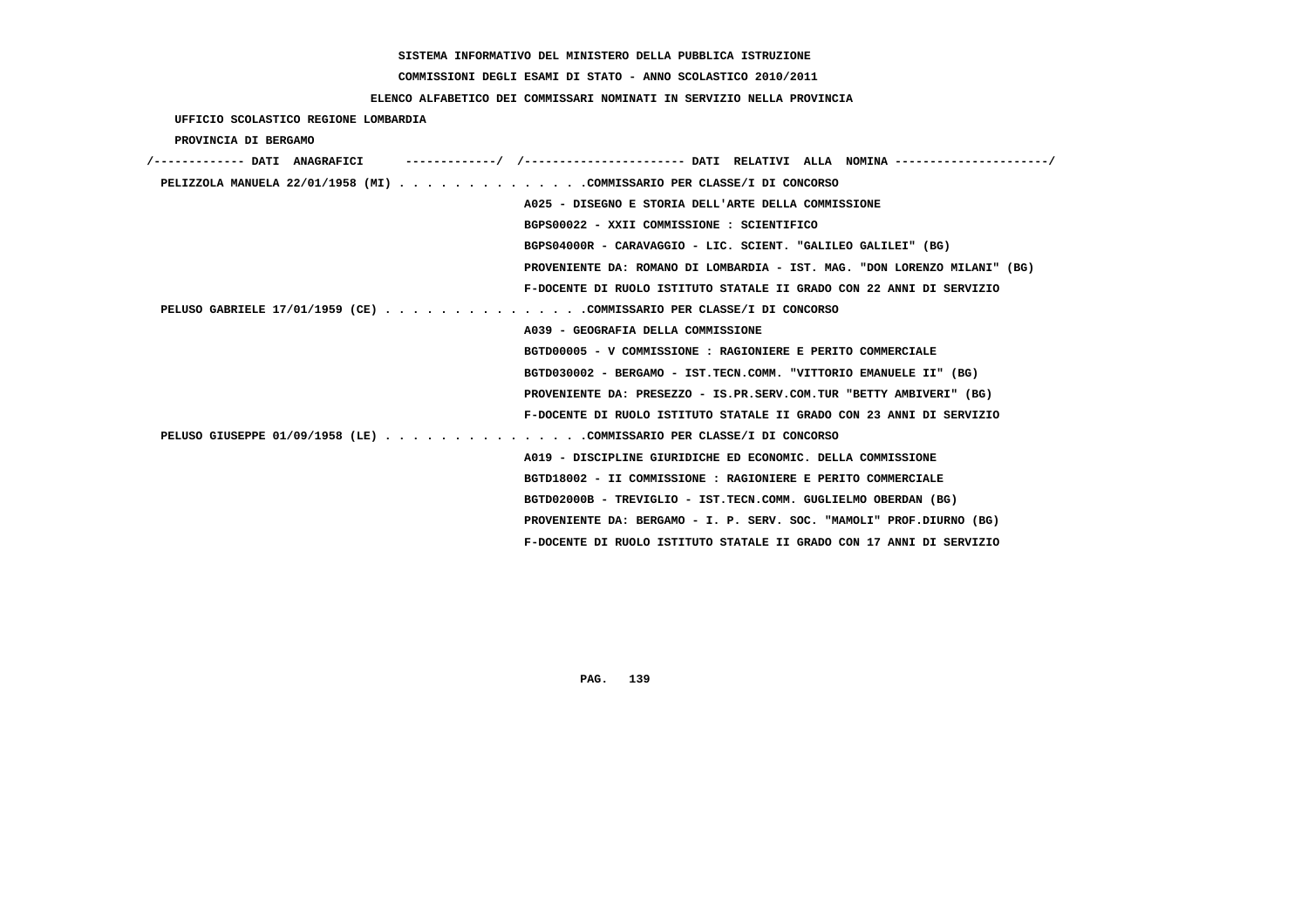**COMMISSIONI DEGLI ESAMI DI STATO - ANNO SCOLASTICO 2010/2011**

### **ELENCO ALFABETICO DEI COMMISSARI NOMINATI IN SERVIZIO NELLA PROVINCIA**

 **UFFICIO SCOLASTICO REGIONE LOMBARDIA**

 **PROVINCIA DI BERGAMO**

| /------------- DATI ANAGRAFICI                                            | /----------------------- DATI RELATIVI ALLA NOMINA ----------               |
|---------------------------------------------------------------------------|-----------------------------------------------------------------------------|
| PERGAMI FRANCESCA 14/10/1962 (BG) COMMISSARIO PER CLASSE/I DI CONCORSO    |                                                                             |
|                                                                           | A007 - ARTE DELLA FOTOGR. E GRAFICA PUBBL.                                  |
|                                                                           | A025 - DISEGNO E STORIA DELL'ARTE DELLA COMMISSIONE                         |
|                                                                           | BGRR9T001 - I COMMISSIONE : TECNICO DELLA GRAFICA PUBBLICITARIA             |
|                                                                           | BGRC02901G - BERGAMO - IST.PROF.SERV.COM. "CATERINA CANIANA" (BG)           |
|                                                                           | PROVENIENTE DA: TREVIGLIO - IS.PR.SERV.COM.TUR "ZENALE E BUTINONE" (BG)     |
|                                                                           | F-DOCENTE DI RUOLO ISTITUTO STATALE II GRADO CON 9 ANNI DI SERVIZIO         |
| PEROTTO SERENA MARIA 26/05/1962 (MI) COMMISSARIO PER CLASSE/I DI CONCORSO |                                                                             |
|                                                                           | A346 - LINGUA E CIV. STRANIERA (INGLESE) DELLA COMMISSIONE                  |
|                                                                           | BGTN01002 - II COMMISSIONE : PERITO PER IL TURISMO                          |
|                                                                           | BGTD030002 - BERGAMO - IST.TECN.COMM. "VITTORIO EMANUELE II" (BG)           |
|                                                                           | PROVENIENTE DA: ALBINO - IS.PR.SERV.COM.TUR "OSCAR ARNULFO ROMERO" (BG)     |
|                                                                           | I-DOCENTE NON DI RUOLO IN SERV. TERMINE ATTIV. DID. CON 16 ANNI DI SERVIZIO |
| PERSONENI STEFANIA 04/08/1952 (BG) COMMISSARIO PER CLASSE/I DI CONCORSO   |                                                                             |
|                                                                           | A346 - LINGUA E CIV. STRANIERA (INGLESE) DELLA COMMISSIONE                  |
|                                                                           | BGPS00007 - VII COMMISSIONE : SCIENTIFICO                                   |
|                                                                           | II CLASSE: TREVIGLIO - L.R. PAR. LIC. LING. LICEO LINGUISTICO "FACCHETTI" ( |
|                                                                           | PROVENIENTE DA: BERGAMO - IST.TECN.AGR. DI BERGAMO (BG)                     |
|                                                                           | F-DOCENTE DI RUOLO ISTITUTO STATALE II GRADO CON 35 ANNI DI SERVIZIO        |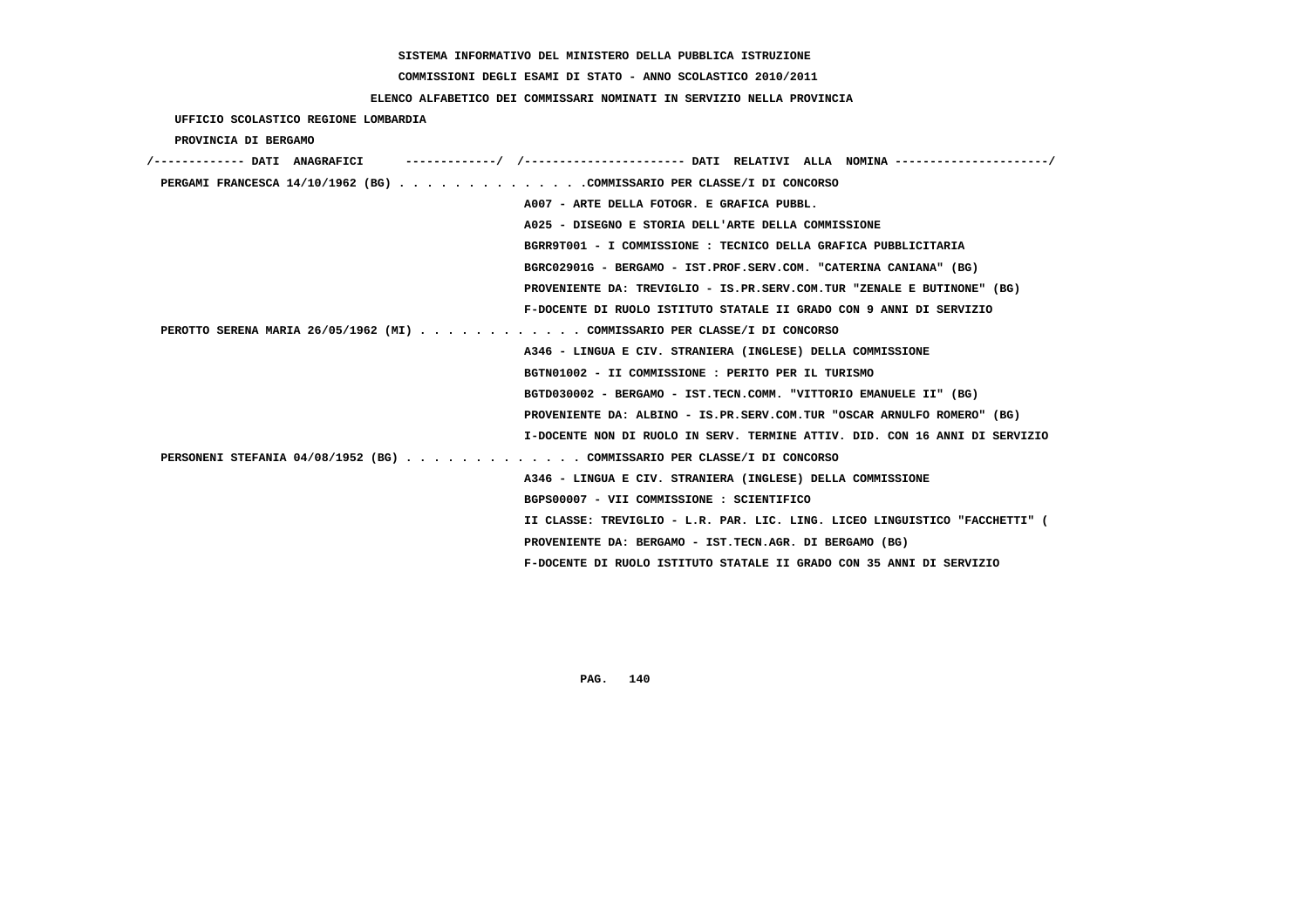**COMMISSIONI DEGLI ESAMI DI STATO - ANNO SCOLASTICO 2010/2011**

### **ELENCO ALFABETICO DEI COMMISSARI NOMINATI IN SERVIZIO NELLA PROVINCIA**

 **UFFICIO SCOLASTICO REGIONE LOMBARDIA**

 **PROVINCIA DI BERGAMO**

| -------/ /---------------------- DATI RELATIVI ALLA NOMINA ---------------------/<br>'------------- DATI ANAGRAFICI |
|---------------------------------------------------------------------------------------------------------------------|
| PERUZZA ROSA ANNA 02/03/1972 (TP) COMMISSARIO PER CLASSE/I DI CONCORSO                                              |
| A047 - MATEMATICA DELLA COMMISSIONE                                                                                 |
| BGTF51001 - I COMMISSIONE : PER. IND.LE CAPOTEC.-SPECIAL.:ELETTROTEC.E AUTO                                         |
| BGTF010003 - BERGAMO - IST.TECN.IND. "PIETRO PALEOCAPA" (BG)                                                        |
| PROVENIENTE DA: SERIATE - IST.TECN.IND. "ETTORE MAJORANA" (BG)                                                      |
| F-DOCENTE DI RUOLO ISTITUTO STATALE II GRADO CON 6 ANNI DI SERVIZIO                                                 |
| PETRONE ANTONIO 24/07/1968 (SA) COMMISSARIO PER CLASSE/I DI CONCORSO                                                |
| A019 - DISCIPLINE GIURIDICHE ED ECONOMIC. DELLA COMMISSIONE                                                         |
| BGRR9B002 - II COMMISSIONE : TECNICO GESTIONE AZIENDALE INFORMATICA                                                 |
| BGRC00301B - PRESEZZO - IS.PR.SERV.COM.TUR "BETTY AMBIVERI" (BG)                                                    |
| PROVENIENTE DA: TRESCORE BALNEARIO - IST.PROF.SERV.COM. "LORENZO LOTTO" (BG                                         |
| F-DOCENTE DI RUOLO ISTITUTO STATALE II GRADO CON 12 ANNI DI SERVIZIO                                                |
| PEZZICA ANNA 03/12/1955 (MS) COMMISSARIO PER CLASSE/I DI CONCORSO                                                   |
| A050 - LETTERE IST.ISTR.SECOND. DI II GR. DELLA COMMISSIONE                                                         |
| BGC005002 - II COMMISSIONE : DURATA QUINQUENNALE                                                                    |
| BGSL00201X - TREVIGLIO - LIC. ART. "SIMONE WEIL" (BG)                                                               |
| PROVENIENTE DA: BERGAMO - LIC. ART. " GIACOMO E PIO MANZU' " (BG)                                                   |
| F-DOCENTE DI RUOLO ISTITUTO STATALE II GRADO CON 23 ANNI DI SERVIZIO                                                |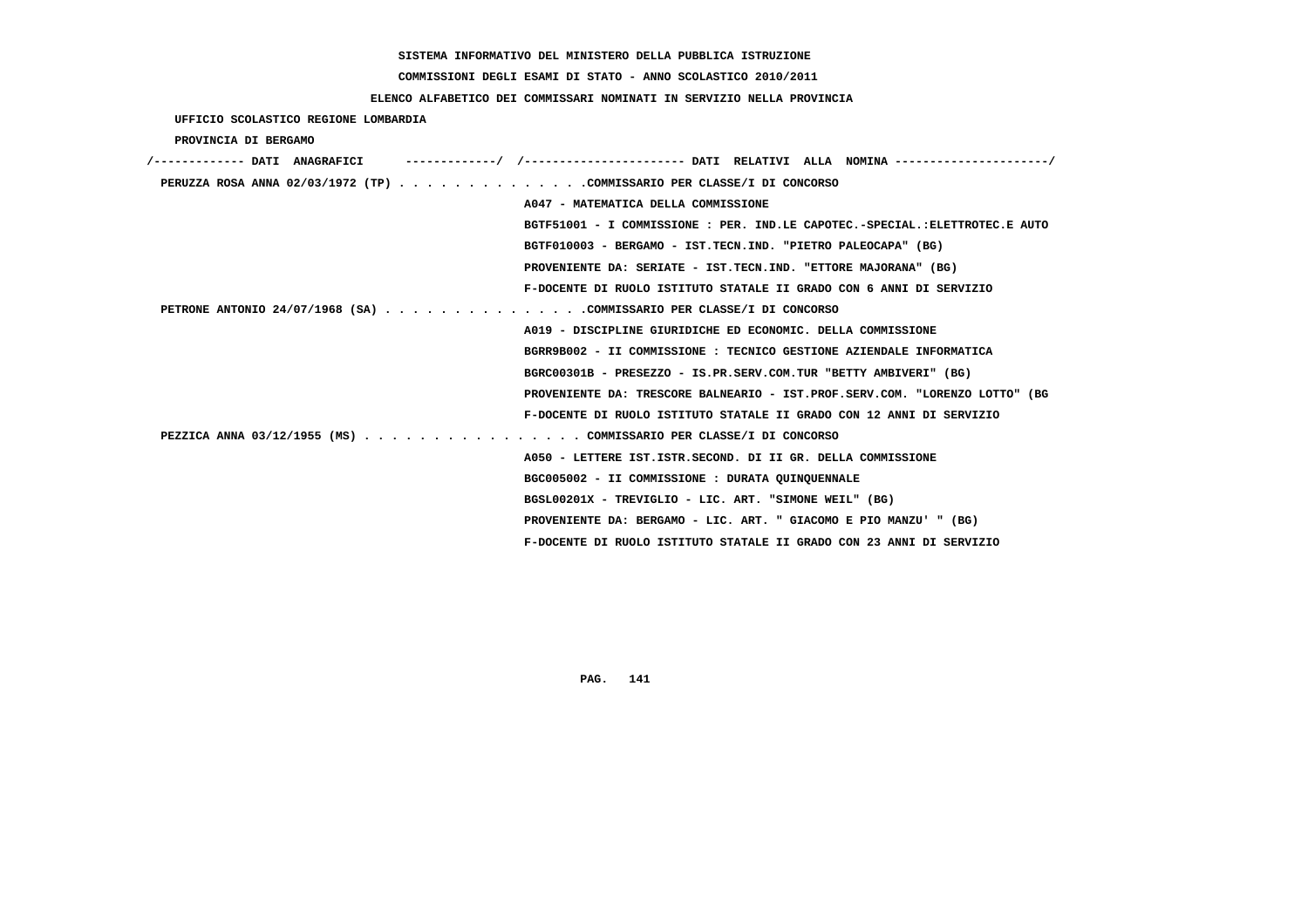**COMMISSIONI DEGLI ESAMI DI STATO - ANNO SCOLASTICO 2010/2011**

### **ELENCO ALFABETICO DEI COMMISSARI NOMINATI IN SERVIZIO NELLA PROVINCIA**

 **UFFICIO SCOLASTICO REGIONE LOMBARDIA**

 **PROVINCIA DI BERGAMO**

| /------------- DATI ANAGRAFICI                                              |                                                                      |
|-----------------------------------------------------------------------------|----------------------------------------------------------------------|
| PEZZOTTA ANNA 05/08/1975 (BG) COMMISSARIO PER CLASSE/I DI CONCORSO          |                                                                      |
|                                                                             | A446 - LINGUA E CIV. STRANIERA (SPAGNOLO) DELLA COMMISSIONE          |
|                                                                             | BSID92002 - II COMMISSIONE SPERIMENTALE                              |
|                                                                             | II CLASSE: CHIARI - I.T.COMM E GEOM. LUIGI EINAUDI (BS)              |
|                                                                             | PROVENIENTE DA: BERGAMO - IST.TECN.COMM. "BORTOLO BELOTTI" (BG)      |
|                                                                             | F-DOCENTE DI RUOLO ISTITUTO STATALE II GRADO CON 5 ANNI DI SERVIZIO  |
| PEZZOTTA LAURA TIZIANA 30/04/1960 (BG) COMMISSARIO PER CLASSE/I DI CONCORSO |                                                                      |
|                                                                             | A346 - LINGUA E CIV. STRANIERA (INGLESE) DELLA COMMISSIONE           |
|                                                                             | BGISFU002 - II COMMISSIONE SPERIMENTALE                              |
|                                                                             | BGPM02000L - BERGAMO - IST. MAG. "GIOVANNI FALCONE" (BG)             |
|                                                                             | PROVENIENTE DA: SERIATE - IST.TECN.IND. "ETTORE MAJORANA" (BG)       |
|                                                                             | F-DOCENTE DI RUOLO ISTITUTO STATALE II GRADO CON 24 ANNI DI SERVIZIO |
| PIAZZA TIZIANO 22/01/1959 (MI) COMMISSARIO PER CLASSE/I DI CONCORSO         |                                                                      |
|                                                                             | A039 - GEOGRAFIA DELLA COMMISSIONE                                   |
|                                                                             | BGTD00004 - IV COMMISSIONE : RAGIONIERE E PERITO COMMERCIALE         |
|                                                                             | BGTD030002 - BERGAMO - IST.TECN.COMM. "VITTORIO EMANUELE II" (BG)    |
|                                                                             | PROVENIENTE DA: ALBINO - IST.TECN.COMM. "OSCAR ARNULFO ROMERO" (BG)  |
|                                                                             | F-DOCENTE DI RUOLO ISTITUTO STATALE II GRADO CON 23 ANNI DI SERVIZIO |
|                                                                             |                                                                      |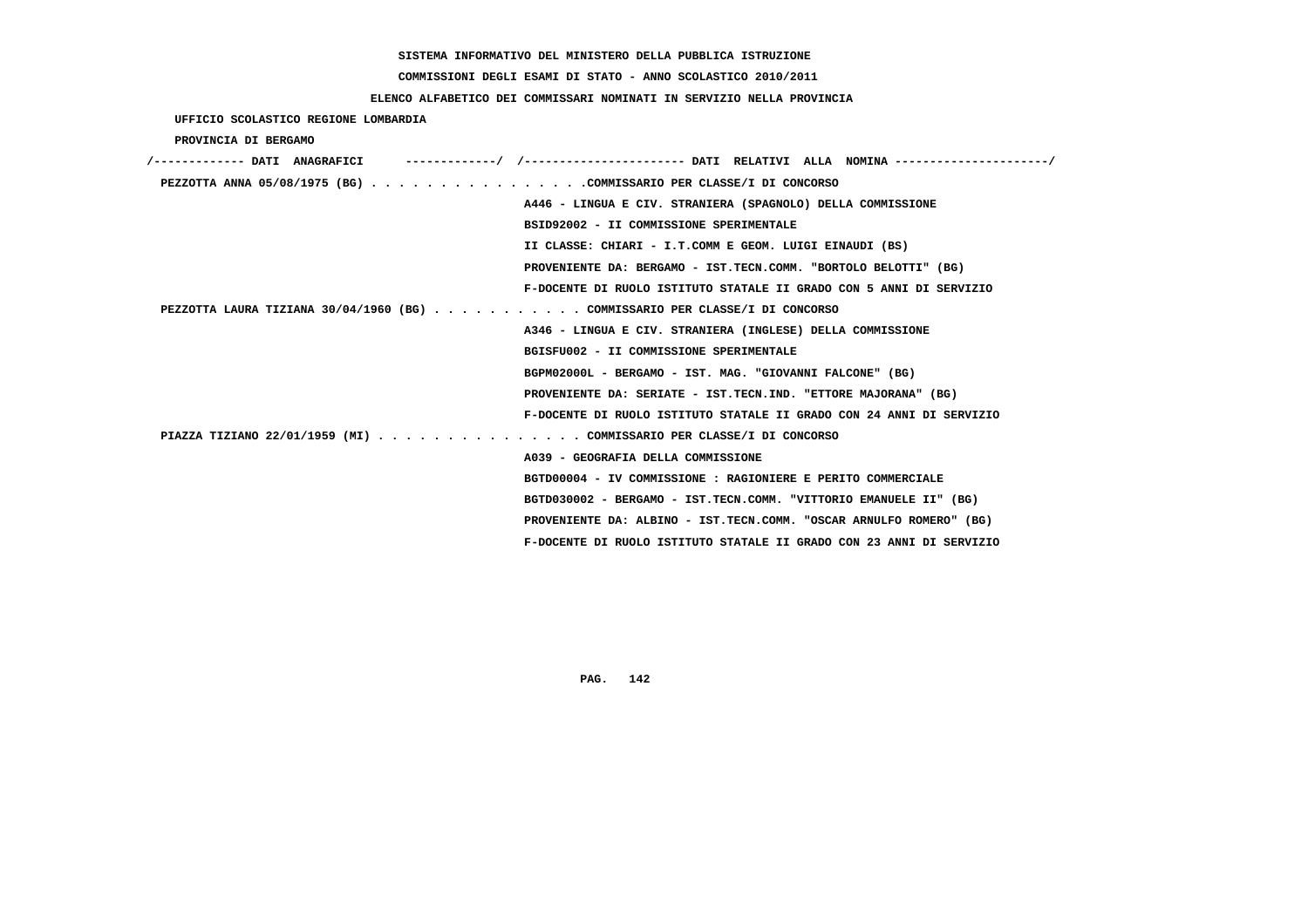# **COMMISSIONI DEGLI ESAMI DI STATO - ANNO SCOLASTICO 2010/2011**

### **ELENCO ALFABETICO DEI COMMISSARI NOMINATI IN SERVIZIO NELLA PROVINCIA**

 **UFFICIO SCOLASTICO REGIONE LOMBARDIA**

 **PROVINCIA DI BERGAMO**

| /------------- DATI ANAGRAFICI | -----------/ /---------------------- DATI RELATIVI ALLA NOMINA --------------------/ |
|--------------------------------|--------------------------------------------------------------------------------------|
|                                | PICCININI FRANCA 05/05/1951 (BG) COMMISSARIO PER CLASSE/I DI CONCORSO                |
|                                | A048 - MATEMATICA APPLICATA DELLA COMMISSIONE                                        |
|                                | BGTD18002 - II COMMISSIONE : RAGIONIERE E PERITO COMMERCIALE                         |
|                                | BGTD02000B - TREVIGLIO - IST.TECN.COMM. GUGLIELMO OBERDAN (BG)                       |
|                                | PROVENIENTE DA: BERGAMO - IST.TECN.COMM. "VITTORIO EMANUELE II" (BG)                 |
|                                | F-DOCENTE DI RUOLO ISTITUTO STATALE II GRADO CON 34 ANNI DI SERVIZIO                 |
|                                | PICCININI KATIA 10/09/1975 (BG) COMMISSARIO PER CLASSE/I DI CONCORSO                 |
|                                | A037 - FILOSOFIA E STORIA DELLA COMMISSIONE                                          |
|                                | BGPC00002 - II COMMISSIONE : CLASSICO                                                |
|                                | BGPC04500R - CAPRINO BERGAMASCO - L.R. PAR. LIC. CLAS. LICEO CLASSICO "CELA          |
|                                | PROVENIENTE DA: TRESCORE BALNEARIO - LIC. CLAS. "LORENZO FEDERICI" (BG)              |
|                                | I-DOCENTE NON DI RUOLO IN SERV. TERMINE ATTIV. DID. CON 10 ANNI DI SERVIZIO          |
|                                | PICCININI PAOLO 08/03/1966 (MO) COMMISSARIO PER CLASSE/I DI CONCORSO                 |
|                                | A035 - ELETTROTECNICA ED APPLICAZIONI DELLA COMMISSIONE                              |
|                                | LOTF51001 - I COMMISSIONE : PER. IND.LE CAPOTEC.-SPECIAL.:ELETTROTEC.E AUTO          |
|                                | LOTF004013 - LODI - IST.TECN.IND. ALESSANDRO VOLTA (LO)                              |
|                                | II CLASSE: LODI - IST.TECN.IND. ALESSANDRO VOLTA (LO)                                |
|                                | PROVENIENTE DA: SERIATE - IST.TECN.IND. "ETTORE MAJORANA" (BG)                       |
|                                | F-DOCENTE DI RUOLO ISTITUTO STATALE II GRADO CON 11 ANNI DI SERVIZIO                 |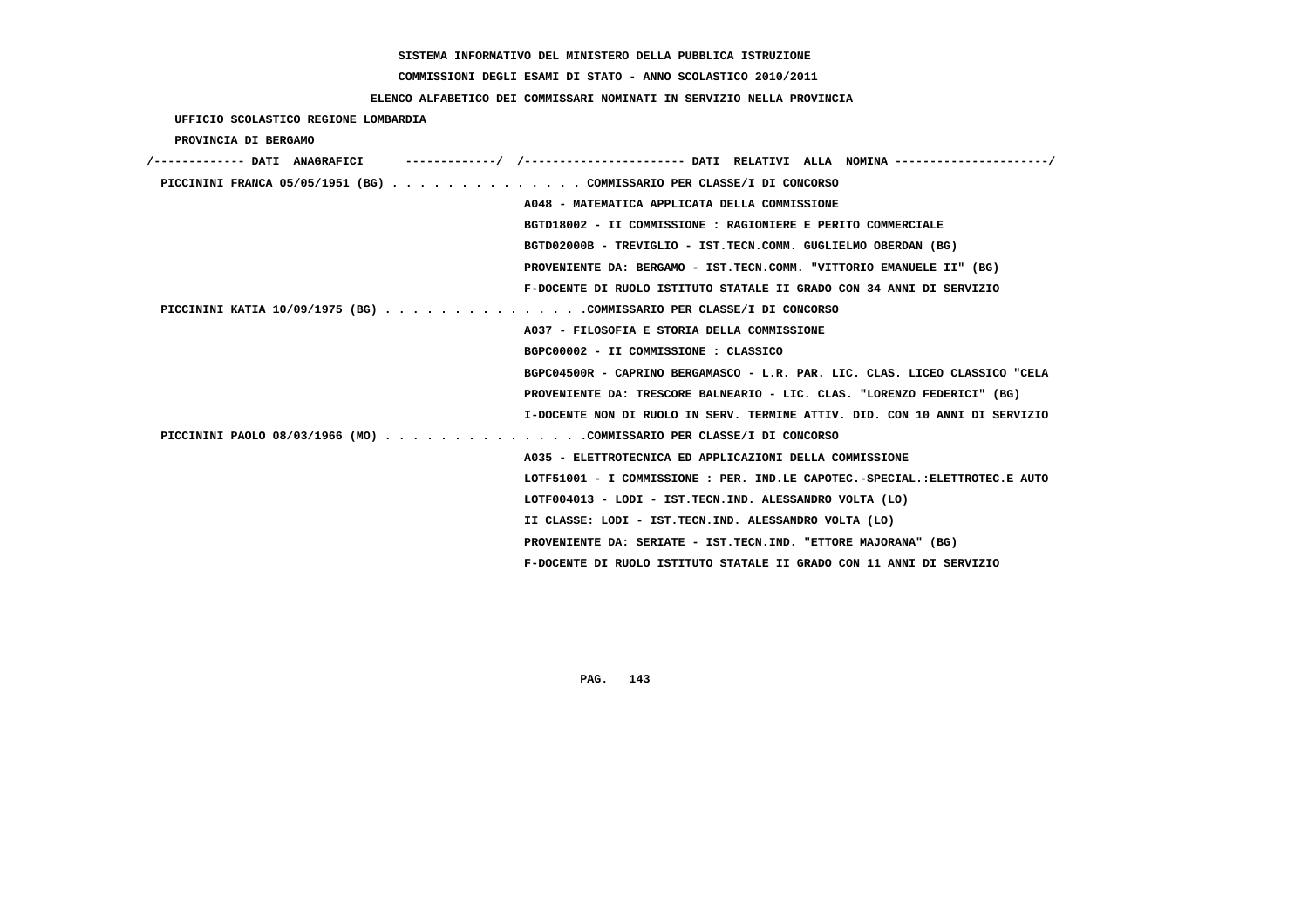**COMMISSIONI DEGLI ESAMI DI STATO - ANNO SCOLASTICO 2010/2011**

### **ELENCO ALFABETICO DEI COMMISSARI NOMINATI IN SERVIZIO NELLA PROVINCIA**

 **UFFICIO SCOLASTICO REGIONE LOMBARDIA**

 **PROVINCIA DI BERGAMO**

| /------------- DATI ANAGRAFICI |                                                                                    |
|--------------------------------|------------------------------------------------------------------------------------|
|                                | PIETROPINTO CARMELINA 11/11/1961 (EE) COMMISSARIO PER CLASSE/I DI CONCORSO         |
|                                | A019 - DISCIPLINE GIURIDICHE ED ECONOMIC. DELLA COMMISSIONE                        |
|                                | BGRR9S001 - I COMMISSIONE : TECNICO SERVIZI SOCIALI                                |
|                                | BGPM02601L - BERGAMO - IST. MAG. "MAMOLI" LICEO (BG)                               |
|                                | PROVENIENTE DA: ALBINO - IST. MAG. "OSCAR ARNULFO ROMERO" (BG)                     |
|                                | F-DOCENTE DI RUOLO ISTITUTO STATALE II GRADO CON 10 ANNI DI SERVIZIO               |
|                                | PIGNATARO MARIA 29/05/1956 (CS) COMMISSARIO PER CLASSE/I DI CONCORSO               |
|                                | A019 - DISCIPLINE GIURIDICHE ED ECONOMIC. DELLA COMMISSIONE                        |
|                                | BGTF52003 - III COMMISSIONE : PER. IND.LE CAPOTECNICO-SPECIALIZZ.NE:MECCANI        |
|                                | BGTF007018 - LOVERE - IST.TECN.IND. "GALILEO GALILEI" (BG)                         |
|                                | PROVENIENTE DA: BERGAMO - IST.TEC.GEOMETRI "GIACOMO OUARENGHI" (BG)                |
|                                | F-DOCENTE DI RUOLO ISTITUTO STATALE II GRADO CON 20 ANNI DI SERVIZIO               |
|                                | PIGNATIELLO DI MATTEO EUGENIA 19/05/1951 (BG) COMMISSARIO PER CLASSE/I DI CONCORSO |
|                                | A246 - LINGUA E CIV. STRANIERA (FRANCESE) DELLA COMMISSIONE                        |
|                                | BGTP02002 - II COMMISSIONE : PERITO AZIENDALE E CORRISPOND. IN LINGUE ESTER        |
|                                | BGTD06000T - BERGAMO - IST.TECN.COMM. "BORTOLO BELOTTI" (BG)                       |
|                                | PROVENIENTE DA: ALBINO - IST.TECN.COMM. "OSCAR ARNULFO ROMERO" (BG)                |
|                                | F-DOCENTE DI RUOLO ISTITUTO STATALE II GRADO CON 18 ANNI DI SERVIZIO               |
|                                |                                                                                    |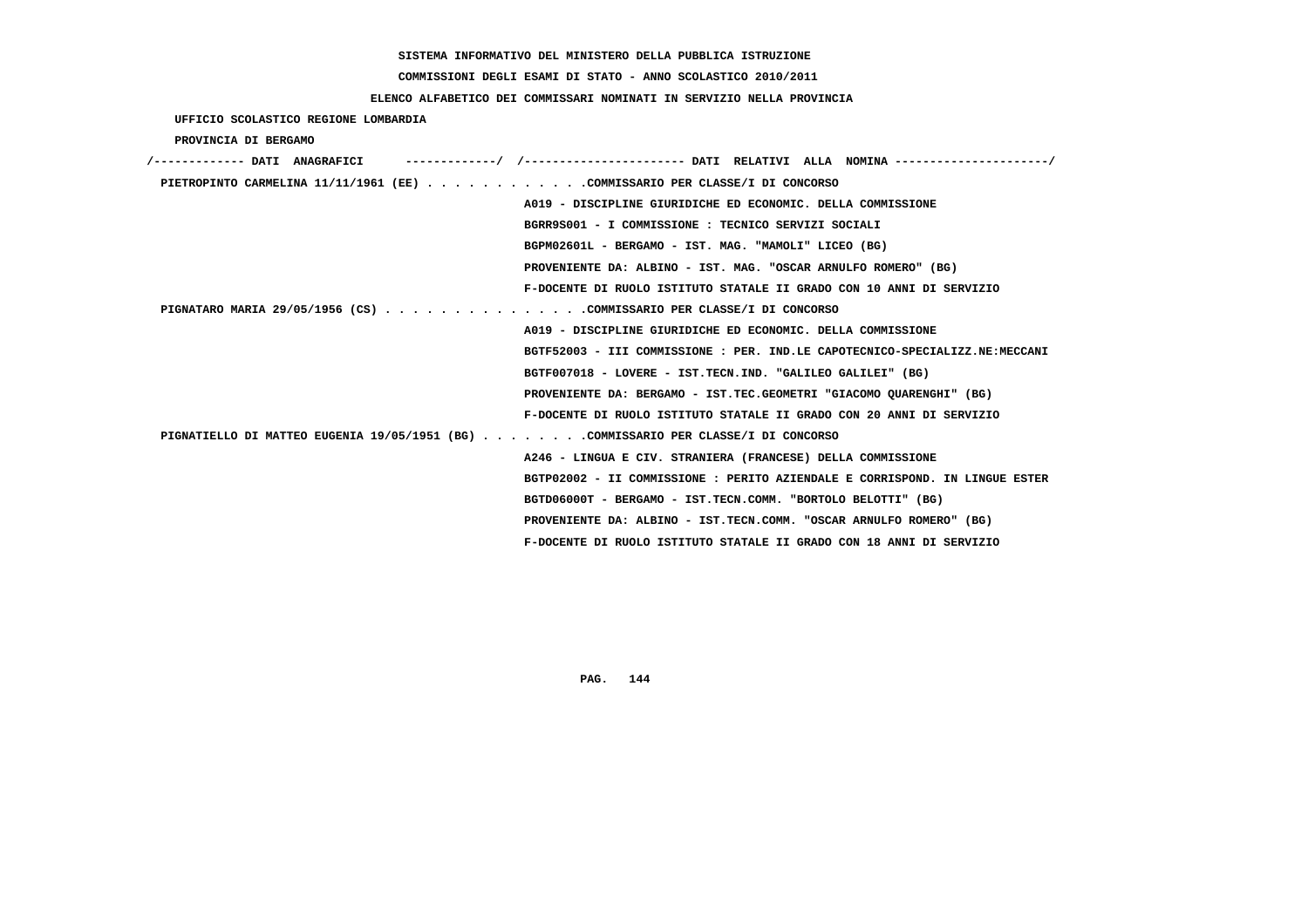# **COMMISSIONI DEGLI ESAMI DI STATO - ANNO SCOLASTICO 2010/2011**

# **ELENCO ALFABETICO DEI COMMISSARI NOMINATI IN SERVIZIO NELLA PROVINCIA**

 **UFFICIO SCOLASTICO REGIONE LOMBARDIA**

 **PROVINCIA DI BERGAMO**

| /------------- DATI ANAGRAFICI |                                                                             |
|--------------------------------|-----------------------------------------------------------------------------|
|                                | PINTO GRAZIA 22/03/1977 (ME) COMMISSARIO PER CLASSE/I DI CONCORSO           |
|                                | A049 - MATEMATICA E FISICA DELLA COMMISSIONE                                |
|                                | BGPS00001 - I COMMISSIONE : SCIENTIFICO                                     |
|                                | BGPS095001 - BERGAMO - L.R. PAR. LIC. SCIENT. LICEO SCIENTIFICO "LEONARDO D |
|                                | PROVENIENTE DA: ZOGNO - LIC. SCIENT. "DAVID MARIA TUROLDO" (BG)             |
|                                | I-DOCENTE NON DI RUOLO IN SERV. TERMINE ATTIV. DID. CON 8 ANNI DI SERVIZIO  |
|                                | PIOSELLI ANDREA 11/05/1973 (BG) COMMISSARIO PER CLASSE/I DI CONCORSO        |
|                                | A037 - FILOSOFIA E STORIA DELLA COMMISSIONE                                 |
|                                | BGPS00034 - XXXIV COMMISSIONE : SCIENTIFICO                                 |
|                                | II CLASSE: TRESCORE BALNEARIO - IST. MAG. "LORENZO FEDERICI" (BG)           |
|                                | PROVENIENTE DA: BERGAMO - LIC. CLAS. "PAOLO SARPI" (BG)                     |
|                                | F-DOCENTE DI RUOLO ISTITUTO STATALE II GRADO CON 9 ANNI DI SERVIZIO         |
|                                | PIRRAGLIA GIOVANNI 22/01/1967 (IS) COMMISSARIO PER CLASSE/I DI CONCORSO     |
|                                | A035 - ELETTROTECNICA ED APPLICAZIONI DELLA COMMISSIONE                     |
|                                | BGTF51003 - III COMMISSIONE : PER. IND.LE CAPOTEC.-SPECIAL.:ELETTROTEC.E AU |
|                                | BGTF016013 - GAZZANIGA - IST.TECN.IND. "VALLE SERIANA" (BG)                 |
|                                | PROVENIENTE DA: PRESEZZO - I.P.IND. E ART. "BETTY AMBIVERI" (BG)            |
|                                | F-DOCENTE DI RUOLO ISTITUTO STATALE II GRADO CON 12 ANNI DI SERVIZIO        |
|                                |                                                                             |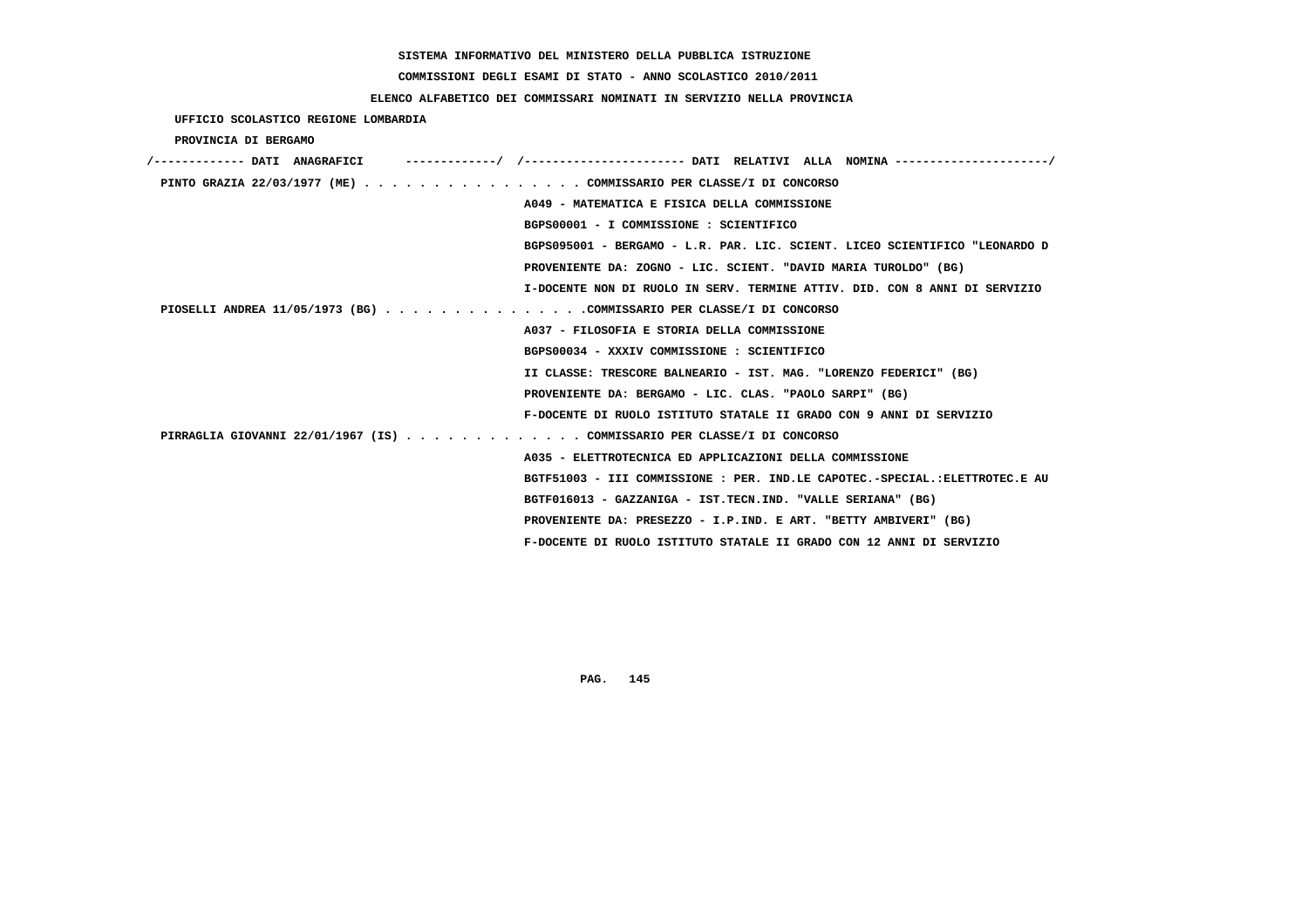# **COMMISSIONI DEGLI ESAMI DI STATO - ANNO SCOLASTICO 2010/2011**

# **ELENCO ALFABETICO DEI COMMISSARI NOMINATI IN SERVIZIO NELLA PROVINCIA**

 **UFFICIO SCOLASTICO REGIONE LOMBARDIA**

 **PROVINCIA DI BERGAMO**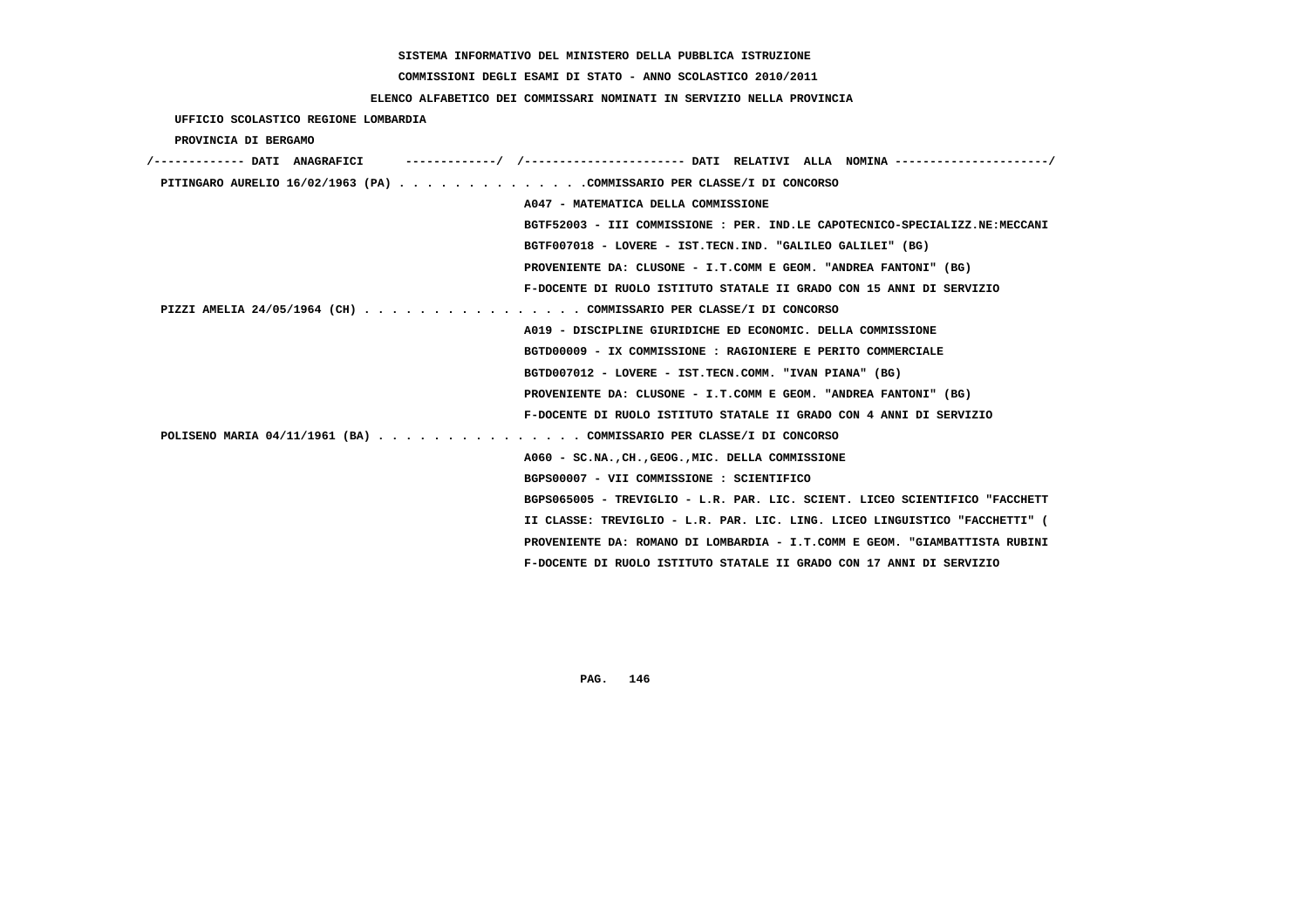**COMMISSIONI DEGLI ESAMI DI STATO - ANNO SCOLASTICO 2010/2011**

## **ELENCO ALFABETICO DEI COMMISSARI NOMINATI IN SERVIZIO NELLA PROVINCIA**

 **UFFICIO SCOLASTICO REGIONE LOMBARDIA**

 **PROVINCIA DI BERGAMO**

| /------------- DATI ANAGRAFICI |  | --------------------       DATI RELATIVI ALLA NOMINA----------------------/ |
|--------------------------------|--|-----------------------------------------------------------------------------|
|                                |  | POLITO DOMENICO 08/03/1965 (SA) COMMISSARIO PER CLASSE/I DI CONCORSO        |
|                                |  | A034 - ELETTRONICA DELLA COMMISSIONE                                        |
|                                |  | BGRR9K002 - II COMMISSIONE : TECNICO DELLE INDUSTRIE ELETTRONICHE           |
|                                |  | BGRI017023 - SERIATE - I.P.IND. E ART. "ETTORE MAJORANA" (BG)               |
|                                |  | PROVENIENTE DA: BERGAMO - I.P.IND. E ART. "CESARE PESENTI" (BG)             |
|                                |  | F-DOCENTE DI RUOLO ISTITUTO STATALE II GRADO CON 9 ANNI DI SERVIZIO         |
|                                |  | POSSENTI FRANCESCA 14/08/1964 (BG) COMMISSARIO PER CLASSE/I DI CONCORSO     |
|                                |  | A061 - STORIA DELL'ARTE DELLA COMMISSIONE                                   |
|                                |  | BGTN01001 - I COMMISSIONE : PERITO PER IL TURISMO                           |
|                                |  | BGTD030002 - BERGAMO - IST.TECN.COMM. "VITTORIO EMANUELE II" (BG)           |
|                                |  | II CLASSE: BERGAMO - L.R. PAR. IST.TEC.TURISMO I.T.T. "LEOPARDI" (BG)       |
|                                |  | PROVENIENTE DA: TREVIGLIO - LIC. ART. "SIMONE WEIL" (BG)                    |
|                                |  | F-DOCENTE DI RUOLO ISTITUTO STATALE II GRADO CON 1 ANNO DI SERVIZIO         |
|                                |  | PREVITALI PATRIZIA 09/03/1960 (BG) COMMISSARIO PER CLASSE/I DI CONCORSO     |
|                                |  | A049 - MATEMATICA E FISICA DELLA COMMISSIONE                                |
|                                |  | BGPS00028 - XXVIII COMMISSIONE : SCIENTIFICO                                |
|                                |  | BGPS001017 - LOVERE - LIC. SCIENT. "DECIO CELERI" (BG)                      |
|                                |  | PROVENIENTE DA: BERGAMO - LIC. SCIENT. "LORENZO MASCHERONI" (BG)            |
|                                |  | F-DOCENTE DI RUOLO ISTITUTO STATALE II GRADO CON 17 ANNI DI SERVIZIO        |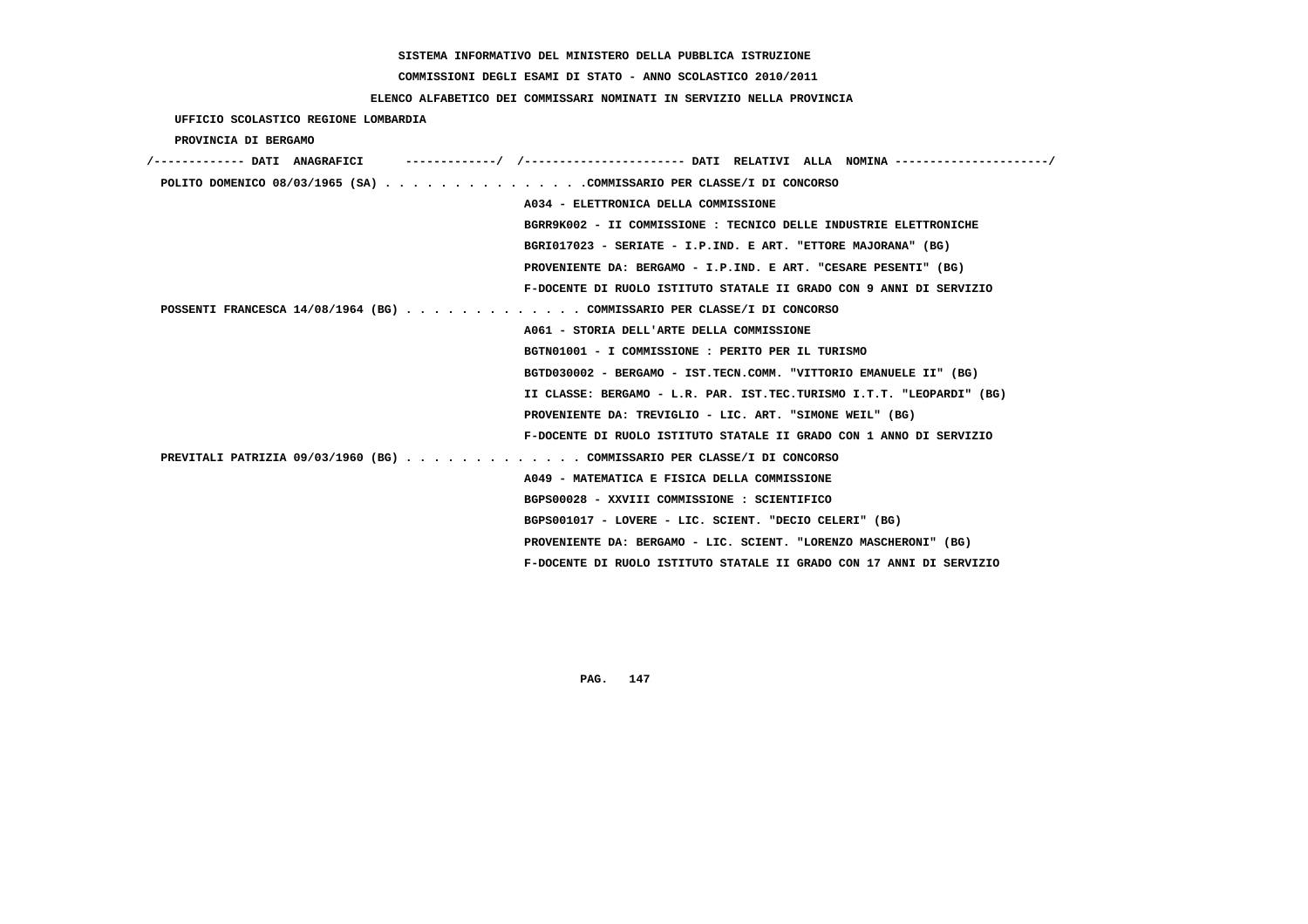# **COMMISSIONI DEGLI ESAMI DI STATO - ANNO SCOLASTICO 2010/2011**

# **ELENCO ALFABETICO DEI COMMISSARI NOMINATI IN SERVIZIO NELLA PROVINCIA**

 **UFFICIO SCOLASTICO REGIONE LOMBARDIA**

 **PROVINCIA DI BERGAMO**

| /------------- DATI ANAGRAFICI                                                  |
|---------------------------------------------------------------------------------|
| PROVINZANO GIUSEPPE 16/09/1974 (CL) COMMISSARIO PER CLASSE/I DI CONCORSO        |
| A049 - MATEMATICA E FISICA DELLA COMMISSIONE                                    |
| BGPS00016 - XVI COMMISSIONE : SCIENTIFICO                                       |
| BGPS05000B - BERGAMO - LIC. SCIENT. "LORENZO MASCHERONI" (BG)                   |
| PROVENIENTE DA: ROMANO DI LOMBARDIA - IST. MAG. "DON LORENZO MILANI" (BG)       |
| H-DOCENTE NON DI RUOLO IN SERV. TERMINE ANNO SCOL. CON 8 ANNI DI SERVIZIO       |
| PROVINZANO SERGIO 16/09/1974 (CL) COMMISSARIO PER CLASSE/I DI CONCORSO          |
| A049 - MATEMATICA E FISICA DELLA COMMISSIONE                                    |
| BGPC00002 - II COMMISSIONE : CLASSICO                                           |
| II CLASSE: CAPRINO BERGAMASCO - L.R. PAR. LIC. SCIENT. LICEO SCIENTIFICO "C     |
| PROVENIENTE DA: ROMANO DI LOMBARDIA - IST. MAG. "DON LORENZO MILANI" (BG)       |
| H-DOCENTE NON DI RUOLO IN SERV. TERMINE ANNO SCOL. CON 8 ANNI DI SERVIZIO       |
| PROVINZANO SERGIO GIOVANNI 09/09/1978 (CL) COMMISSARIO PER CLASSE/I DI CONCORSO |
| A049 - MATEMATICA E FISICA DELLA COMMISSIONE                                    |
| BGPS00008 - VIII COMMISSIONE : SCIENTIFICO                                      |
| BGPS02000G - BERGAMO - LIC. SCIENT. "FILIPPO LUSSANA" (BG)                      |
| PROVENIENTE DA: LOVERE - LIC. SCIENT. "DECIO CELERI" (BG)                       |
| I-DOCENTE NON DI RUOLO IN SERV. TERMINE ATTIV. DID. CON 5 ANNI DI SERVIZIO      |
|                                                                                 |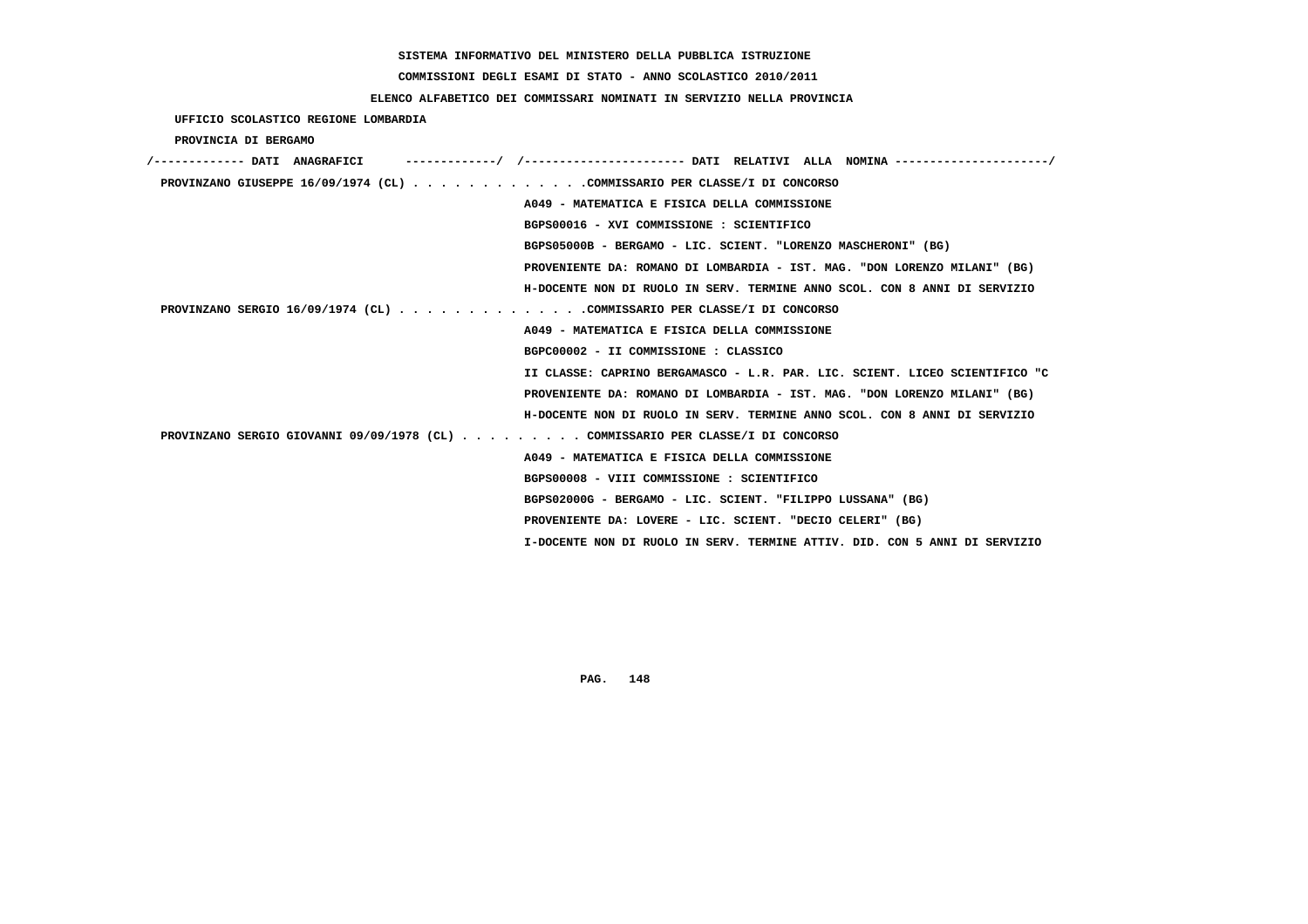# **COMMISSIONI DEGLI ESAMI DI STATO - ANNO SCOLASTICO 2010/2011**

# **ELENCO ALFABETICO DEI COMMISSARI NOMINATI IN SERVIZIO NELLA PROVINCIA**

 **UFFICIO SCOLASTICO REGIONE LOMBARDIA**

 **PROVINCIA DI BERGAMO**

| /------------- DATT ANAGRAFICT                                             |                                                                              |
|----------------------------------------------------------------------------|------------------------------------------------------------------------------|
| PRUNERI ADRIANO 01/04/1961 (BG) COMMISSARIO PER CLASSE/I DI CONCORSO       |                                                                              |
|                                                                            | A020 - DISCIPLINE MECCANICHE E TECNOLOGIA DELLA COMMISSIONE                  |
|                                                                            | BGTF50004 - IV COMMISSIONE : PER. IND.LE CAPOTEC.-SPECIAL:ELETTRON.E TELECO  |
|                                                                            | PROVENIENTE DA: BERGAMO - IST.TECN.IND. "PIETRO PALEOCAPA" (CORSO SERA (BG)  |
|                                                                            | F-DOCENTE DI RUOLO ISTITUTO STATALE II GRADO CON 3 ANNI DI SERVIZIO          |
| PUDDU STEFANO 25/02/1966 (SO) COMMISSARIO PER CLASSE/I DI CONCORSO         |                                                                              |
|                                                                            | A042 - INFORMATICA DELLA COMMISSIONE                                         |
|                                                                            | BGTF51003 - III COMMISSIONE : PER. IND.LE CAPOTEC.-SPECIAL.: ELETTROTEC.E AU |
|                                                                            | II CLASSE: CLUSONE - IST.TECN.IND. ISTITUTO SUPERIORE "TARCISIO P (BG)       |
|                                                                            | PROVENIENTE DA: DALMINE - IST.TECN.IND. "GUGLIELMO MARCONI" (BG)             |
|                                                                            | F-DOCENTE DI RUOLO ISTITUTO STATALE II GRADO CON 21 ANNI DI SERVIZIO         |
| OUATTROCCHI FRANCESCO 16/03/1966 (ME) COMMISSARIO PER CLASSE/I DI CONCORSO |                                                                              |
|                                                                            | A019 - DISCIPLINE GIURIDICHE ED ECONOMIC. DELLA COMMISSIONE                  |
|                                                                            | BGRR90004 - IV COMMISSIONE : TECNICO DEI SERVIZI TURISTICI                   |
|                                                                            | II CLASSE: BERGAMO - L.R. PAR. I.P.SERV.ALB.TUR. IST. PROF.SERVIZI ALBERGHI  |
|                                                                            | PROVENIENTE DA: VILMINORE DI SCALVE - I.T.COMM E GEOM. I.T.C.G. DI VILMINOR  |
|                                                                            | I-DOCENTE NON DI RUOLO IN SERV. TERMINE ATTIV. DID. CON 14 ANNI DI SERVIZIO  |
|                                                                            |                                                                              |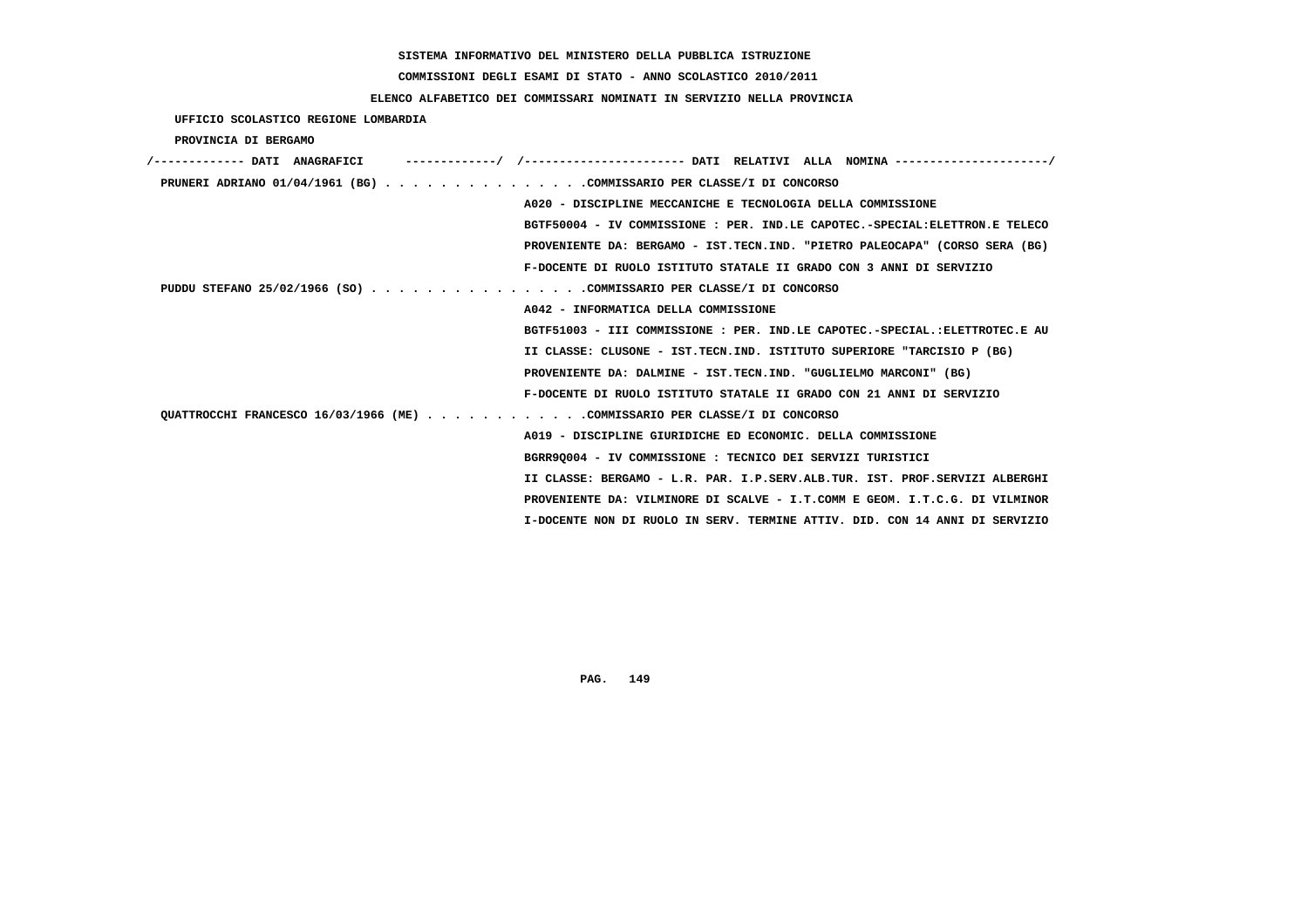# **COMMISSIONI DEGLI ESAMI DI STATO - ANNO SCOLASTICO 2010/2011**

# **ELENCO ALFABETICO DEI COMMISSARI NOMINATI IN SERVIZIO NELLA PROVINCIA**

 **UFFICIO SCOLASTICO REGIONE LOMBARDIA**

 **PROVINCIA DI BERGAMO**

| /------------- DATT ANAGRAFICT                                              |                                                                             |
|-----------------------------------------------------------------------------|-----------------------------------------------------------------------------|
| OUETTI GABRIELE 13/06/1972 (BS) COMMISSARIO PER CLASSE/I DI CONCORSO        |                                                                             |
|                                                                             | A034 - ELETTRONICA DELLA COMMISSIONE                                        |
|                                                                             | BSTF52004 - IV COMMISSIONE : PER. IND.LE CAPOTECNICO-SPECIALIZZ.NE:MECCANIC |
|                                                                             | II CLASSE: GARDONE VAL TROMPIA - I.P.IND. E ART. GARDONE VT (SEZ.ASS.I.S."B |
|                                                                             | PROVENIENTE DA: CLUSONE - I.P.IND. E ART. ISTITUTO SUPERIORE "TARCISIO P (B |
|                                                                             | F-DOCENTE DI RUOLO ISTITUTO STATALE II GRADO CON 10 ANNI DI SERVIZIO        |
| RADAELLI GIOVANNA 29/04/1958 (BG) COMMISSARIO PER CLASSE/I DI CONCORSO      |                                                                             |
|                                                                             | A017 - DISCIPLINE ECONOMICO-AZIENDALI DELLA COMMISSIONE                     |
|                                                                             | BGRR90004 - IV COMMISSIONE : TECNICO DEI SERVIZI TURISTICI                  |
|                                                                             | BGRH01000P - SAN PELLEGRINO TERME - I.P.SERV.ALB.TUR. DI SAN PELLEGRINO TER |
|                                                                             | II CLASSE: BERGAMO - L.R. PAR. I.P.SERV.ALB.TUR. IST. PROF.SERVIZI ALBERGHI |
|                                                                             | PROVENIENTE DA: TREVIGLIO - IST.TECN.COMM. GUGLIELMO OBERDAN (BG)           |
|                                                                             | F-DOCENTE DI RUOLO ISTITUTO STATALE II GRADO CON 26 ANNI DI SERVIZIO        |
| RADAELLI PAOLO CAMILLO 15/09/1953 (MI) COMMISSARIO PER CLASSE/I DI CONCORSO |                                                                             |
|                                                                             | A047 - MATEMATICA                                                           |
|                                                                             | A048 - MATEMATICA APPLICATA DELLA COMMISSIONE                               |
|                                                                             | BGTD14002 - II COMMISSIONE : RAGIONIERE PERITO COMMERCIALE E PROGRAMMATORE  |
|                                                                             | BGTD006016 - ROMANO DI LOMBARDIA - I.T.COMM E GEOM. "GIAMBATTISTA RUBINI" ( |
|                                                                             | PROVENIENTE DA: TREVIGLIO - IST.TECN.COMM. GUGLIELMO OBERDAN (BG)           |
|                                                                             | F-DOCENTE DI RUOLO ISTITUTO STATALE II GRADO CON 25 ANNI DI SERVIZIO        |
|                                                                             |                                                                             |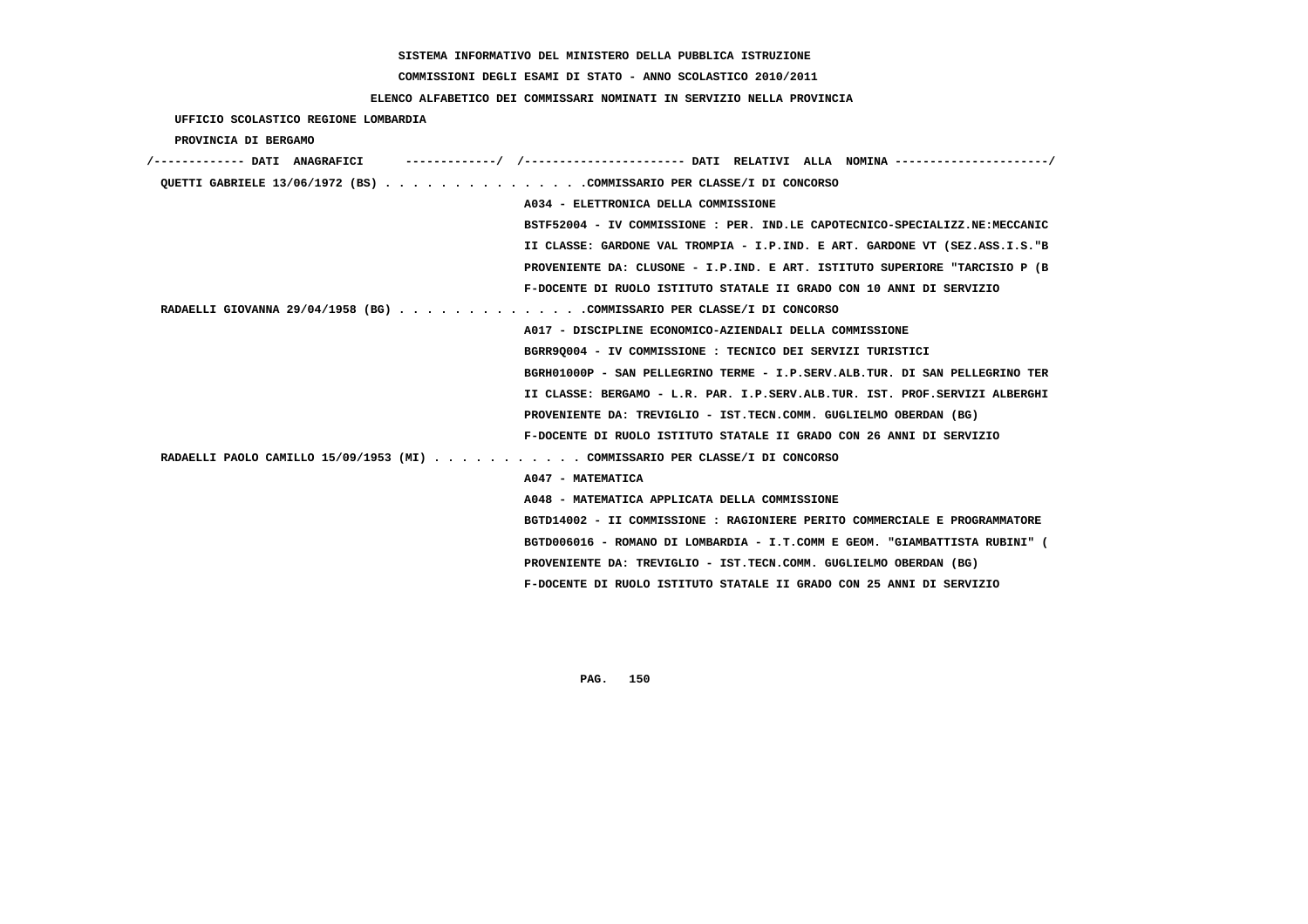# **COMMISSIONI DEGLI ESAMI DI STATO - ANNO SCOLASTICO 2010/2011**

# **ELENCO ALFABETICO DEI COMMISSARI NOMINATI IN SERVIZIO NELLA PROVINCIA**

 **UFFICIO SCOLASTICO REGIONE LOMBARDIA**

 **PROVINCIA DI BERGAMO**

| /------------- DATI ANAGRAFICI |                                                                             |
|--------------------------------|-----------------------------------------------------------------------------|
|                                | RANDO GIOVANNI 24/06/1966 (ME) COMMISSARIO PER CLASSE/I DI CONCORSO         |
|                                | A049 - MATEMATICA E FISICA DELLA COMMISSIONE                                |
|                                | BGPS00014 - XIV COMMISSIONE : SCIENTIFICO                                   |
|                                | BGPS05000B - BERGAMO - LIC. SCIENT. "LORENZO MASCHERONI" (BG)               |
|                                | PROVENIENTE DA: ROMANO DI LOMBARDIA - LIC. SCIENT. "DON LORENZO MILANI" (BG |
|                                | F-DOCENTE DI RUOLO ISTITUTO STATALE II GRADO CON 5 ANNI DI SERVIZIO         |
|                                | RAVASIO GIANLUIGI 29/07/1963 (BG) COMMISSARIO PER CLASSE/I DI CONCORSO      |
|                                | A036 - FILOSOFIA, PSICOL. E SC. DELL'EDUCAZ. DELLA COMMISSIONE              |
|                                | BGRR9S002 - II COMMISSIONE : TECNICO SERVIZI SOCIALI                        |
|                                | BGPM02601L - BERGAMO - IST. MAG. "MAMOLI" LICEO (BG)                        |
|                                | PROVENIENTE DA: ALBINO - IST. MAG. "OSCAR ARNULFO ROMERO" (BG)              |
|                                | F-DOCENTE DI RUOLO ISTITUTO STATALE II GRADO CON 27 ANNI DI SERVIZIO        |
|                                | RAVASIO MARZIO 12/03/1968 (BG) COMMISSARIO PER CLASSE/I DI CONCORSO         |
|                                | A036 - FILOSOFIA, PSICOL. E SC. DELL'EDUCAZ. DELLA COMMISSIONE              |
|                                | BGISFP003 - III COMMISSIONE SPERIMENTALE                                    |
|                                | BGPM03401G - ROMANO DI LOMBARDIA - IST. MAG. "DON LORENZO MILANI" (BG)      |
|                                | II CLASSE: TREVIGLIO - L.R. PAR. IST.TECN.COMM. I.T.C. "COLLEGIO DEGLI ANGE |
|                                | PROVENIENTE DA: PRESEZZO - IST. MAG. "BETTY AMBIVERI" (BG)                  |
|                                | F-DOCENTE DI RUOLO ISTITUTO STATALE II GRADO CON 15 ANNI DI SERVIZIO        |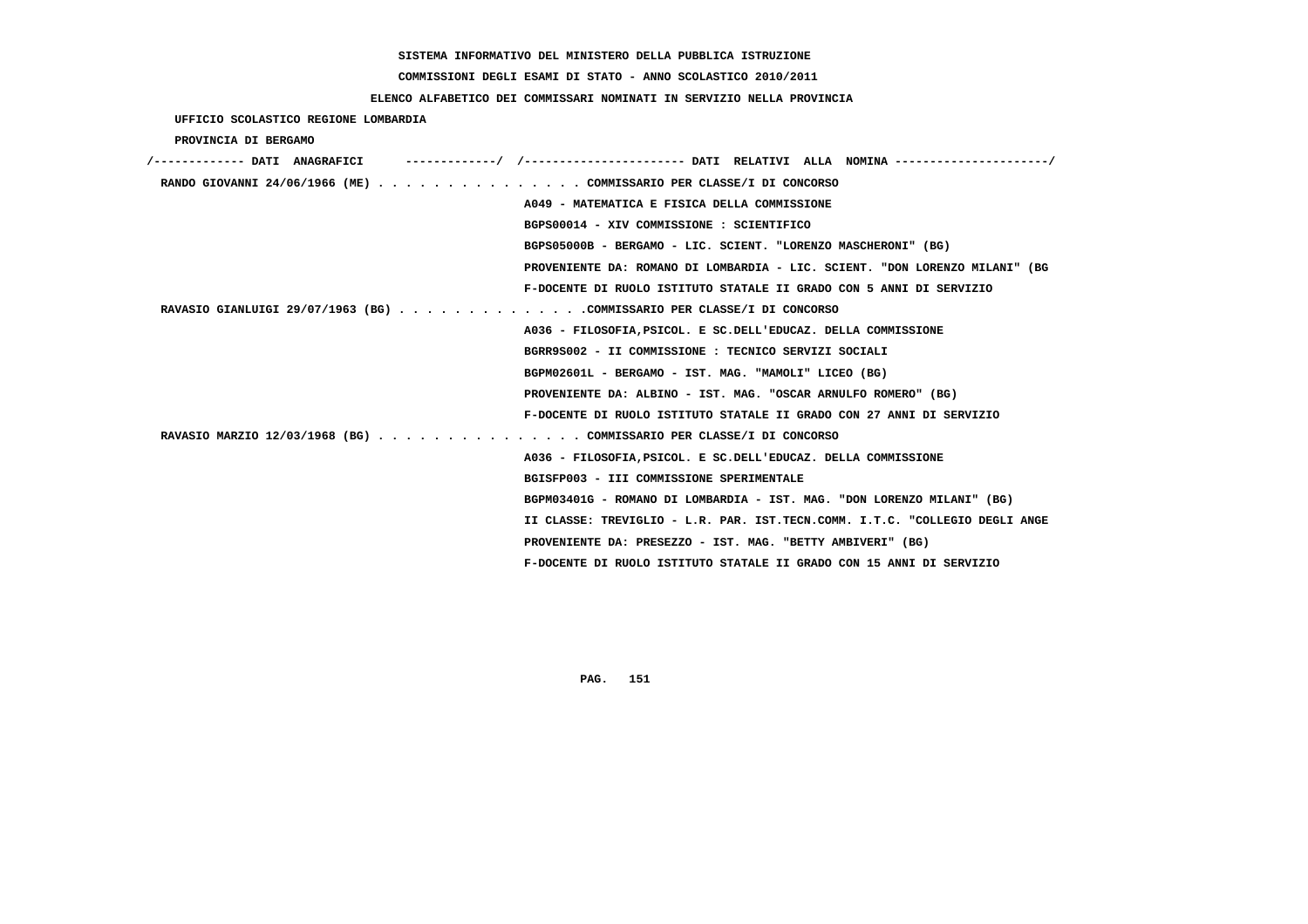# **COMMISSIONI DEGLI ESAMI DI STATO - ANNO SCOLASTICO 2010/2011**

# **ELENCO ALFABETICO DEI COMMISSARI NOMINATI IN SERVIZIO NELLA PROVINCIA**

 **UFFICIO SCOLASTICO REGIONE LOMBARDIA**

 **PROVINCIA DI BERGAMO**

| -----------/ /--------------------- DATI RELATIVI ALLA NOMINA --------------------/<br>/------------- DATI ANAGRAFICI |
|-----------------------------------------------------------------------------------------------------------------------|
| RAVELLI FLORA 12/01/1972 (BG) COMMISSARIO PER CLASSE/I DI CONCORSO                                                    |
| A050 - LETTERE IST.ISTR.SECOND. DI II GR. DELLA COMMISSIONE                                                           |
| BGTF25001 - I COMMISSIONE : PER. IND.LE CAPOTECNICO-SPECIALIZZ.NE:CHIMICO                                             |
| PROVENIENTE DA: PRESEZZO - I.P.IND. E ART. "BETTY AMBIVERI" (BG)                                                      |
| I-DOCENTE NON DI RUOLO IN SERV. TERMINE ATTIV. DID. CON 4 ANNI DI SERVIZIO                                            |
| RAVERA GIANLUIGI 30/06/1961 (BG) COMMISSARIO PER CLASSE/I DI CONCORSO                                                 |
| A346 - LINGUA E CIV. STRANIERA (INGLESE) DELLA COMMISSIONE                                                            |
| BGISFU003 - III COMMISSIONE SPERIMENTALE                                                                              |
| BGPM02000L - BERGAMO - IST. MAG. "GIOVANNI FALCONE" (BG)                                                              |
| PROVENIENTE DA: CARAVAGGIO - LIC. SCIENT. "GALILEO GALILEI" (BG)                                                      |
| F-DOCENTE DI RUOLO ISTITUTO STATALE II GRADO CON 9 ANNI DI SERVIZIO                                                   |
| RAVIZZA AMELIA 13/06/1977 (BG) COMMISSARIO PER CLASSE/I DI CONCORSO                                                   |
| A446 - LINGUA E CIV. STRANIERA (SPAGNOLO) DELLA COMMISSIONE                                                           |
| BGISFU004 - IV COMMISSIONE SPERIMENTALE                                                                               |
| BGPM02000L - BERGAMO - IST. MAG. "GIOVANNI FALCONE" (BG)                                                              |
| PROVENIENTE DA: TREVIGLIO - LIC. CLAS. "SIMONE WEIL" (BG)                                                             |
| H-DOCENTE NON DI RUOLO IN SERV. TERMINE ANNO SCOL. CON 3 ANNI DI SERVIZIO                                             |
|                                                                                                                       |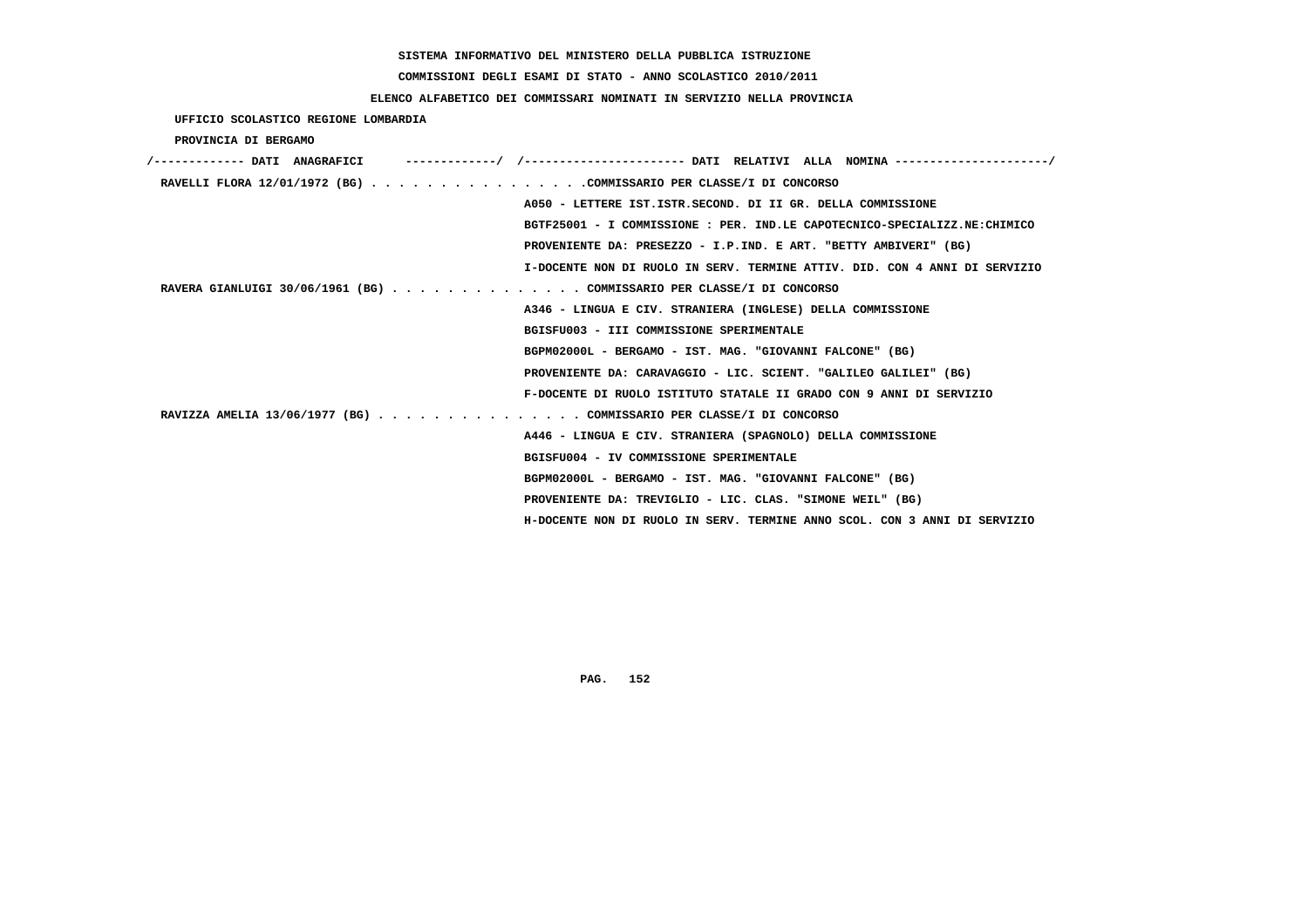# **COMMISSIONI DEGLI ESAMI DI STATO - ANNO SCOLASTICO 2010/2011**

# **ELENCO ALFABETICO DEI COMMISSARI NOMINATI IN SERVIZIO NELLA PROVINCIA**

 **UFFICIO SCOLASTICO REGIONE LOMBARDIA**

 **PROVINCIA DI BERGAMO**

| /------------- DATI ANAGRAFICI | ------------/ /--------------------- DATI RELATIVI ALLA NOMINA-------------------/ |
|--------------------------------|------------------------------------------------------------------------------------|
|                                | REMONDI MONIA 21/01/1976 (BG) COMMISSARIO PER CLASSE/I DI CONCORSO                 |
|                                | A042 - INFORMATICA DELLA COMMISSIONE                                               |
|                                | BGRR9Q005 - V COMMISSIONE : TECNICO DEI SERVIZI TURISTICI                          |
|                                | PROVENIENTE DA: LOVERE - IST.TECN.COMM. "IVAN PIANA" (BG)                          |
|                                | F-DOCENTE DI RUOLO ISTITUTO STATALE II GRADO CON 10 ANNI DI SERVIZIO               |
|                                | RENDA ROSANNA 22/03/1979 (CZ) COMMISSARIO PER CLASSE/I DI CONCORSO                 |
|                                | A050 - LETTERE IST. ISTR. SECOND. DI II GR. DELLA COMMISSIONE                      |
|                                | BGSL02002 - II COMMISSIONE : SECONDA SEZIONE ARCHITETTURA                          |
|                                | BGSL001014 - LOVERE - LIC. ART. "DECIO CELERI" (BG)                                |
|                                | PROVENIENTE DA: SAN PELLEGRINO TERME - I.P.SERV.ALB.TUR. DI SAN PELLEGRINO         |
|                                | I-DOCENTE NON DI RUOLO IN SERV. TERMINE ATTIV. DID. CON 5 ANNI DI SERVIZIO         |
|                                | RERA ALDO 12/07/1954 (BG) COMMISSARIO PER CLASSE/I DI CONCORSO                     |
|                                | A020 - DISCIPLINE MECCANICHE E TECNOLOGIA DELLA COMMISSIONE                        |
|                                | BGRR9L002 - II COMMISSIONE : TECNICO INDUSTRIE MECCANICHE                          |
|                                | BGRI003014 - PRESEZZO - I.P.IND. E ART. "BETTY AMBIVERI" (BG)                      |
|                                | PROVENIENTE DA: ZOGNO - I.P.IND. E ART. "DAVID MARIA TUROLDO" (BG)                 |
|                                | F-DOCENTE DI RUOLO ISTITUTO STATALE II GRADO CON 19 ANNI DI SERVIZIO               |
|                                |                                                                                    |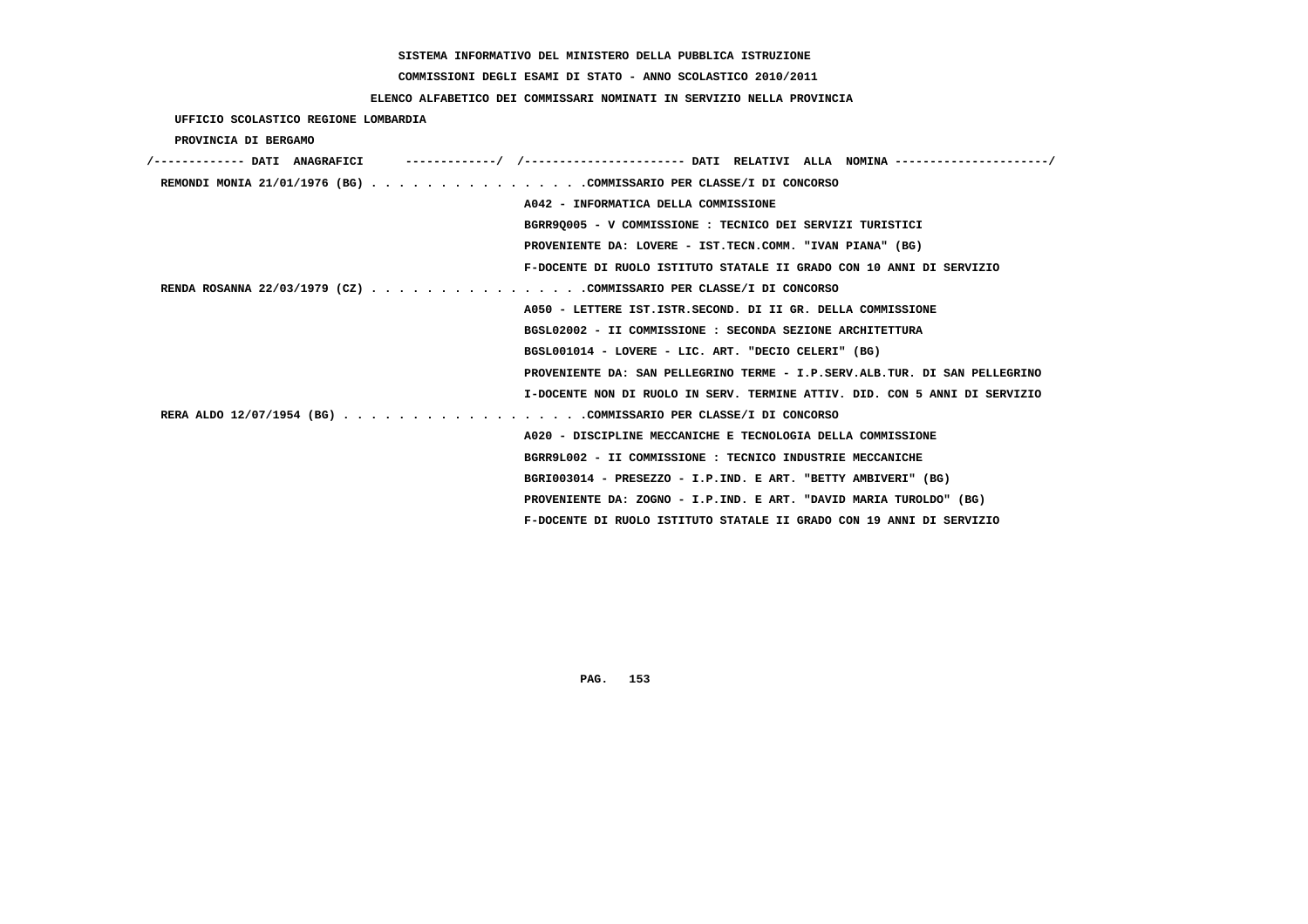# **COMMISSIONI DEGLI ESAMI DI STATO - ANNO SCOLASTICO 2010/2011**

# **ELENCO ALFABETICO DEI COMMISSARI NOMINATI IN SERVIZIO NELLA PROVINCIA**

 **UFFICIO SCOLASTICO REGIONE LOMBARDIA**

 **PROVINCIA DI BERGAMO**

| RHO STEFANO 30/03/1972 (EE) COMMISSARIO PER CLASSE/I DI CONCORSO            |                                                                             |
|-----------------------------------------------------------------------------|-----------------------------------------------------------------------------|
|                                                                             | A036 - FILOSOFIA, PSICOL. E SC. DELL'EDUCAZ. DELLA COMMISSIONE              |
|                                                                             | BGRR90002 - II COMMISSIONE : TECNICO DEI SERVIZI TURISTICI                  |
|                                                                             | BGRC01101A - DALMINE - IS.PR.SERV.COM.TUR "LUIGI EINAUDI" (BG)              |
|                                                                             | PROVENIENTE DA: PRESEZZO - IST. MAG. "BETTY AMBIVERI" (BG)                  |
|                                                                             | I-DOCENTE NON DI RUOLO IN SERV. TERMINE ATTIV. DID. CON 10 ANNI DI SERVIZIO |
| RIBONI ANTONIA 28/06/1956 (LO) COMMISSARIO PER CLASSE/I DI CONCORSO         |                                                                             |
|                                                                             | A047 - MATEMATICA DELLA COMMISSIONE                                         |
|                                                                             | CRTF52001 - I COMMISSIONE : PER. IND.LE CAPOTECNICO-SPECIALIZZ.NE:MECCANICA |
|                                                                             | CRTF00901T - CREMA - IST.TECN.IND. "G. GALILEI" (CR)                        |
|                                                                             | PROVENIENTE DA: TREVIGLIO - IST.TECN.IND. "AUGUSTO RIGHI" (BG)              |
|                                                                             | F-DOCENTE DI RUOLO ISTITUTO STATALE II GRADO CON 17 ANNI DI SERVIZIO        |
| RICAPITO ROSARIA MARIA 16/01/1969 (BG) COMMISSARIO PER CLASSE/I DI CONCORSO |                                                                             |
|                                                                             | A037 - FILOSOFIA E STORIA DELLA COMMISSIONE                                 |
|                                                                             | BGPC00004 - IV COMMISSIONE : CLASSICO                                       |
|                                                                             | BGPC02000C - BERGAMO - LIC. CLAS. "PAOLO SARPI" (BG)                        |
|                                                                             | PROVENIENTE DA: TRESCORE BALNEARIO - LIC. SCIENT. "LORENZO FEDERICI" (BG)   |
|                                                                             | I-DOCENTE NON DI RUOLO IN SERV. TERMINE ATTIV. DID. CON 15 ANNI DI SERVIZIO |
|                                                                             |                                                                             |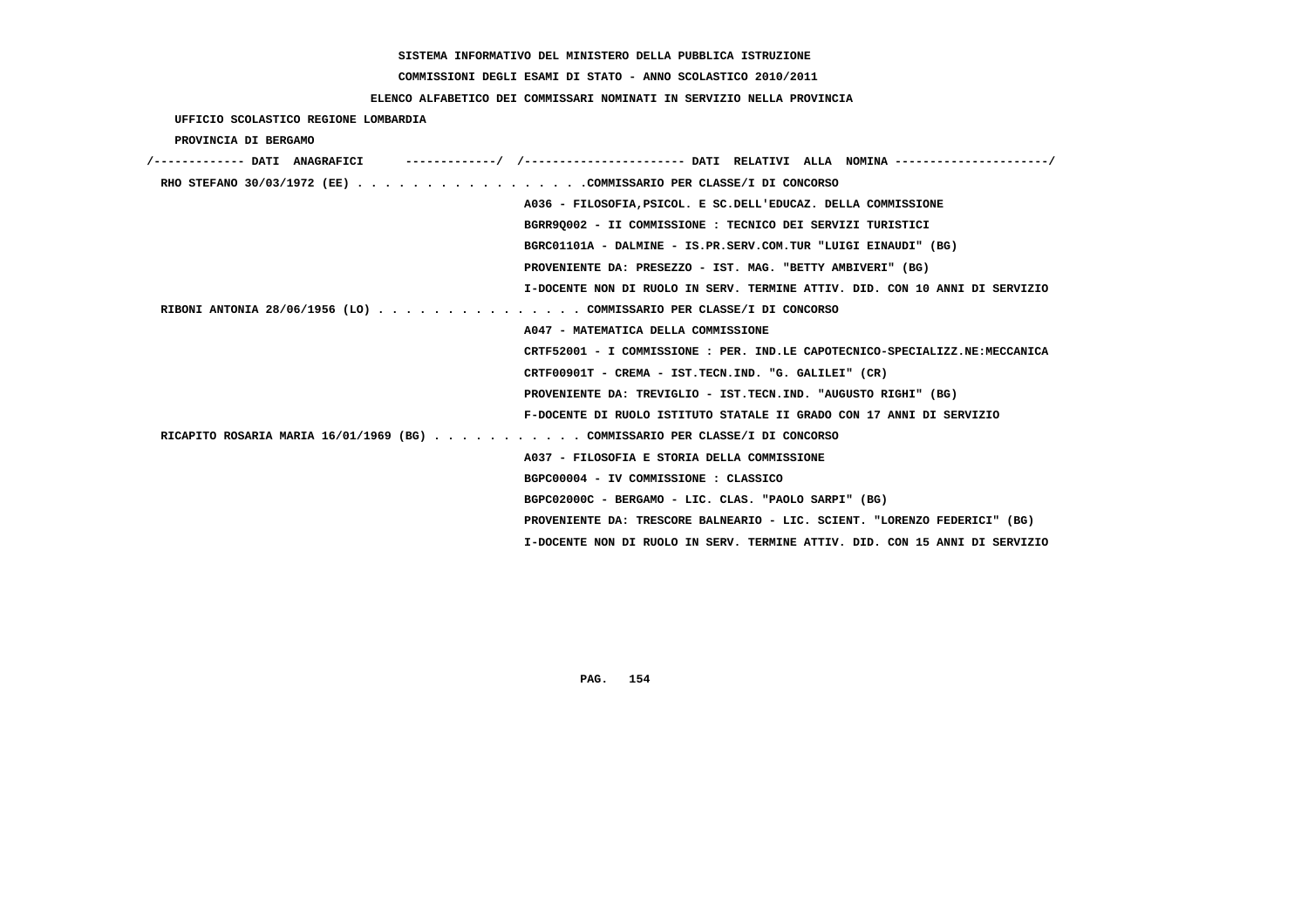# **COMMISSIONI DEGLI ESAMI DI STATO - ANNO SCOLASTICO 2010/2011**

# **ELENCO ALFABETICO DEI COMMISSARI NOMINATI IN SERVIZIO NELLA PROVINCIA**

 **UFFICIO SCOLASTICO REGIONE LOMBARDIA**

 **PROVINCIA DI BERGAMO**

| /------------- DATI ANAGRAFICI                                             |
|----------------------------------------------------------------------------|
| RICCI LAURA 03/08/1957 (LI) COMMISSARIO PER CLASSE/I DI CONCORSO           |
| A060 - SC.NA., CH., GEOG., MIC. DELLA COMMISSIONE                          |
| BGPC00009 - IX COMMISSIONE : CLASSICO                                      |
| BGPC00201X - TREVIGLIO - LIC. CLAS. "SIMONE WEIL" (BG)                     |
| PROVENIENTE DA: ROMANO DI LOMBARDIA - IST. MAG. "DON LORENZO MILANI" (BG)  |
| F-DOCENTE DI RUOLO ISTITUTO STATALE II GRADO CON 2 ANNI DI SERVIZIO        |
| RICCIARDONE SILVIO 24/11/1974 (EE) COMMISSARIO PER CLASSE/I DI CONCORSO    |
| A061 - STORIA DELL'ARTE DELLA COMMISSIONE                                  |
| BGTN01002 - II COMMISSIONE : PERITO PER IL TURISMO                         |
| BGTD030002 - BERGAMO - IST.TECN.COMM. "VITTORIO EMANUELE II" (BG)          |
| PROVENIENTE DA: CLUSONE - I.T.COMM E GEOM. "ANDREA FANTONI" (BG)           |
| I-DOCENTE NON DI RUOLO IN SERV. TERMINE ATTIV. DID. CON 7 ANNI DI SERVIZIO |
| RICOTTA ALESSANDRO 29/05/1975 (SA) COMMISSARIO PER CLASSE/I DI CONCORSO    |
| A037 - FILOSOFIA E STORIA DELLA COMMISSIONE                                |
| BSIB98001 - I COMMISSIONE SPERIMENTALE                                     |
| BSPS11000A - BRESCIA - LIC. SCIENT. LEONARDO - BRESCIA (BS)                |
| PROVENIENTE DA: BERGAMO - LIC. CLAS. "PAOLO SARPI" (BG)                    |
| F-DOCENTE DI RUOLO ISTITUTO STATALE II GRADO CON 5 ANNI DI SERVIZIO        |
|                                                                            |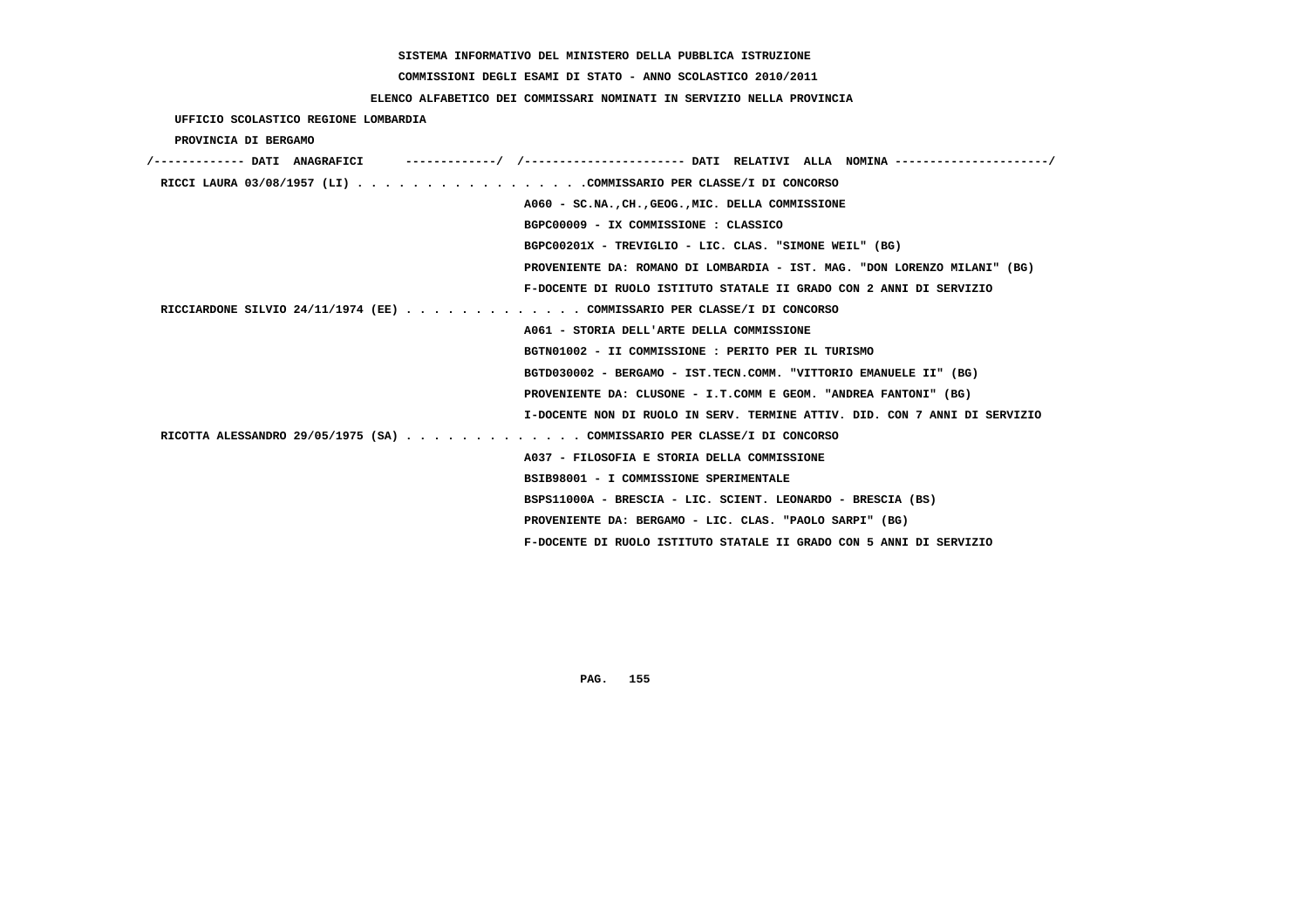# **COMMISSIONI DEGLI ESAMI DI STATO - ANNO SCOLASTICO 2010/2011**

# **ELENCO ALFABETICO DEI COMMISSARI NOMINATI IN SERVIZIO NELLA PROVINCIA**

 **UFFICIO SCOLASTICO REGIONE LOMBARDIA**

 **PROVINCIA DI BERGAMO**

| /------------- DATI ANAGRAFICI                                             |                                                                           |
|----------------------------------------------------------------------------|---------------------------------------------------------------------------|
| RICUCCI RAFFAELA 31/03/1947 (FG) COMMISSARIO PER CLASSE/I DI CONCORSO      |                                                                           |
|                                                                            | A036 - FILOSOFIA, PSICOL. E SC. DELL'EDUCAZ. DELLA COMMISSIONE            |
|                                                                            | BGRR90005 - V COMMISSIONE : TECNICO DEI SERVIZI TURISTICI                 |
|                                                                            | BGRC01401T - TRESCORE BALNEARIO - IST.PROF.SERV.COM. "LORENZO LOTTO" (BG) |
|                                                                            | PROVENIENTE DA: BERGAMO - IST. MAG. "P. SECCO SUARDO" (BG)                |
|                                                                            | F-DOCENTE DI RUOLO ISTITUTO STATALE II GRADO CON 19 ANNI DI SERVIZIO      |
| RIGANO LEONARDA 09/11/1963 (BG) COMMISSARIO PER CLASSE/I DI CONCORSO       |                                                                           |
|                                                                            | A017 - DISCIPLINE ECONOMICO-AZIENDALI DELLA COMMISSIONE                   |
|                                                                            | BGTD14001 - I COMMISSIONE : RAGIONIERE PERITO COMMERCIALE E PROGRAMMATORE |
|                                                                            | BGTD06000T - BERGAMO - IST.TECN.COMM. "BORTOLO BELOTTI" (BG)              |
|                                                                            | PROVENIENTE DA: TRESCORE BALNEARIO - IST.TECN.COMM. "LORENZO LOTTO" (BG)  |
|                                                                            | F-DOCENTE DI RUOLO ISTITUTO STATALE II GRADO CON 17 ANNI DI SERVIZIO      |
| RIGOLDI MARIA LETIZIA 20/06/1973 (BG) COMMISSARIO PER CLASSE/I DI CONCORSO |                                                                           |
|                                                                            | A036 - FILOSOFIA, PSICOL. E SC.DELL'EDUCAZ.                               |
|                                                                            | A037 - FILOSOFIA E STORIA DELLA COMMISSIONE                               |
|                                                                            | BGIB92002 - II COMMISSIONE SPERIMENTALE                                   |
|                                                                            | BGPM010002 - BERGAMO - IST. MAG. "P. SECCO SUARDO" (BG)                   |
|                                                                            | PROVENIENTE DA: ZOGNO - IST. MAG. "DAVID MARIA TUROLDO" (BG)              |
|                                                                            | F-DOCENTE DI RUOLO ISTITUTO STATALE II GRADO CON 3 ANNI DI SERVIZIO       |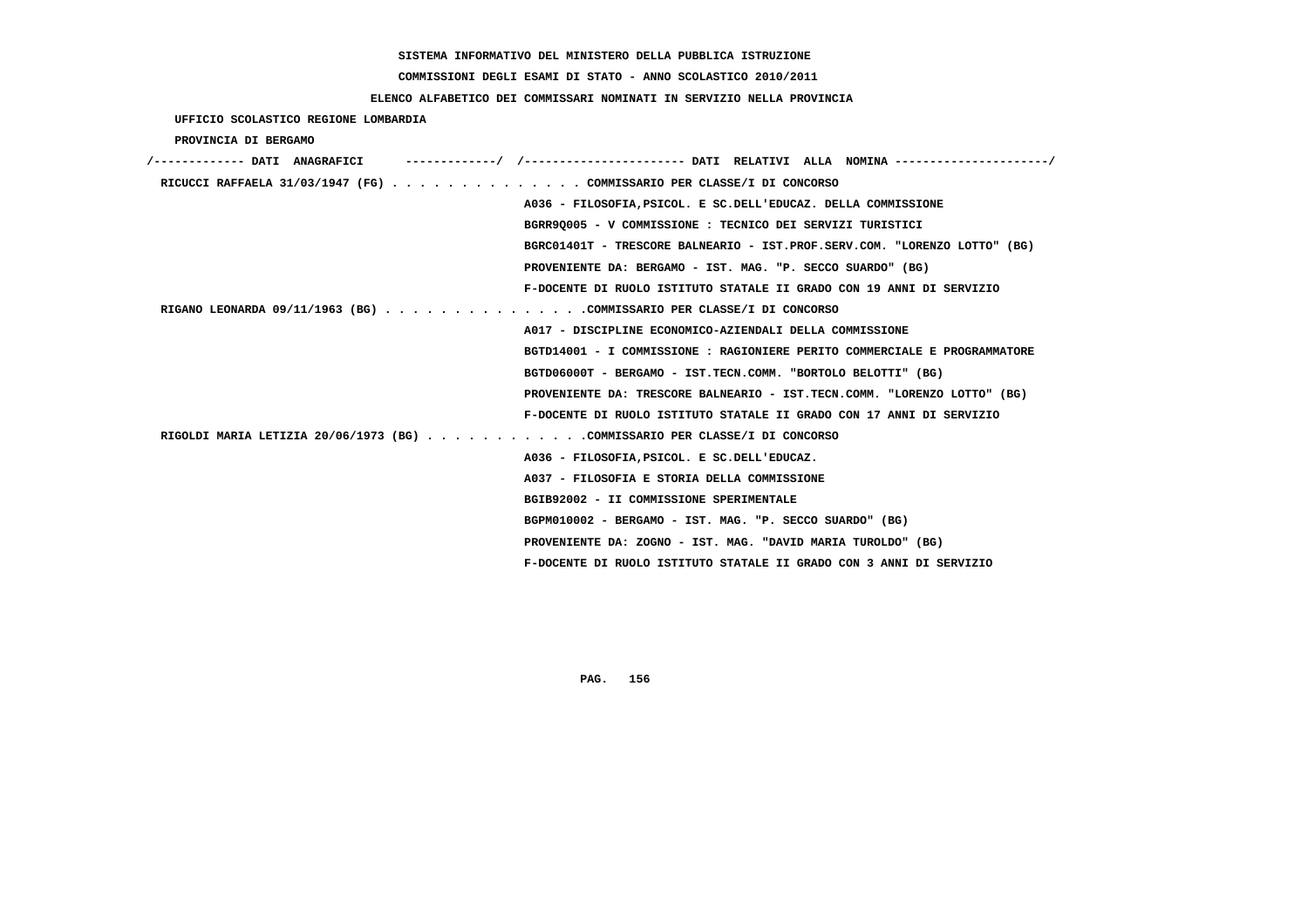# **COMMISSIONI DEGLI ESAMI DI STATO - ANNO SCOLASTICO 2010/2011**

# **ELENCO ALFABETICO DEI COMMISSARI NOMINATI IN SERVIZIO NELLA PROVINCIA**

 **UFFICIO SCOLASTICO REGIONE LOMBARDIA**

 **PROVINCIA DI BERGAMO**

| /------------- DATI ANAGRAFICI                                           |                                                                             |
|--------------------------------------------------------------------------|-----------------------------------------------------------------------------|
| RIGOLI PAOLO 15/03/1959 (BG) COMMISSARIO PER CLASSE/I DI CONCORSO        |                                                                             |
|                                                                          | A049 - MATEMATICA E FISICA DELLA COMMISSIONE                                |
|                                                                          | BGPS00026 - XXVI COMMISSIONE : SCIENTIFICO                                  |
|                                                                          | BGPS01101T - DALMINE - LIC. SCIENT. "LUIGI EINAUDI" (BG)                    |
|                                                                          | PROVENIENTE DA: PRESEZZO - LIC. SCIENT. "MAIRONI DA PONTE" (BG)             |
|                                                                          | F-DOCENTE DI RUOLO ISTITUTO STATALE II GRADO CON 25 ANNI DI SERVIZIO        |
| RIVA FIORELLA 25/06/1955 (FO) COMMISSARIO PER CLASSE/I DI CONCORSO       |                                                                             |
|                                                                          | A060 - SC.NA., CH., GEOG., MIC. DELLA COMMISSIONE                           |
|                                                                          | BGPS00014 - XIV COMMISSIONE : SCIENTIFICO                                   |
|                                                                          | BGPS05000B - BERGAMO - LIC. SCIENT. "LORENZO MASCHERONI" (BG)               |
|                                                                          | PROVENIENTE DA: ALBINO - IST. MAG. "OSCAR ARNULFO ROMERO" (BG)              |
|                                                                          | F-DOCENTE DI RUOLO ISTITUTO STATALE II GRADO CON 24 ANNI DI SERVIZIO        |
| RIVOLTELLA RICCARDO 05/03/1961 (BG) COMMISSARIO PER CLASSE/I DI CONCORSO |                                                                             |
|                                                                          | A042 - INFORMATICA DELLA COMMISSIONE                                        |
|                                                                          | BGTD14002 - II COMMISSIONE : RAGIONIERE PERITO COMMERCIALE E PROGRAMMATORE  |
|                                                                          | BGTD006016 - ROMANO DI LOMBARDIA - I.T.COMM E GEOM. "GIAMBATTISTA RUBINI" ( |
|                                                                          | PROVENIENTE DA: TREVIGLIO - IS.PR.SERV.COM.TUR "ZENALE E BUTINONE" (BG)     |
|                                                                          | F-DOCENTE DI RUOLO ISTITUTO STATALE II GRADO CON 13 ANNI DI SERVIZIO        |
|                                                                          |                                                                             |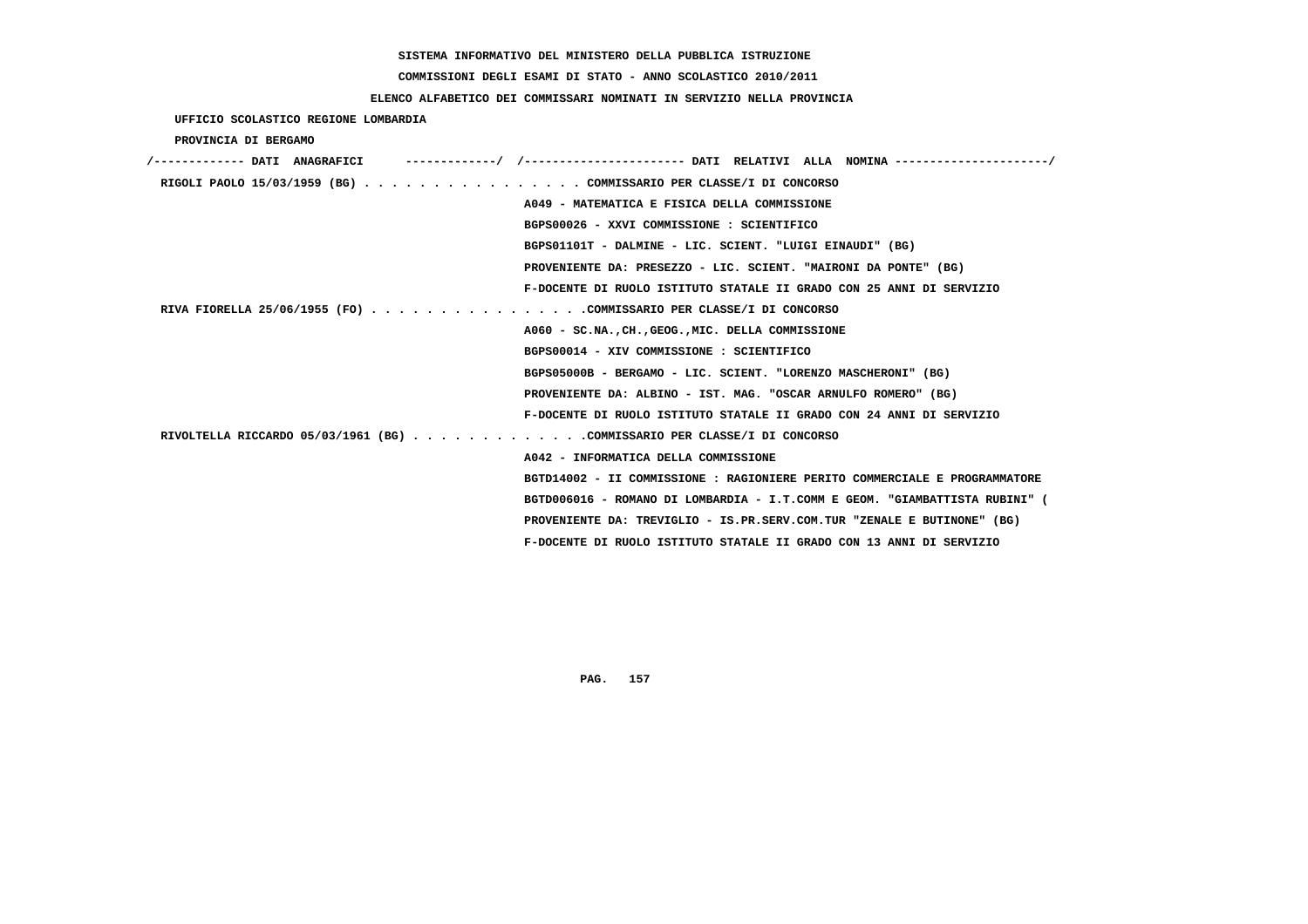**COMMISSIONI DEGLI ESAMI DI STATO - ANNO SCOLASTICO 2010/2011**

## **ELENCO ALFABETICO DEI COMMISSARI NOMINATI IN SERVIZIO NELLA PROVINCIA**

|  | UFFICIO SCOLASTICO REGIONE LOMBARDIA |  |  |  |
|--|--------------------------------------|--|--|--|
|--|--------------------------------------|--|--|--|

 **PROVINCIA DI BERGAMO**

| /------------- DATI ANAGRAFICI                                       |                                                                            |
|----------------------------------------------------------------------|----------------------------------------------------------------------------|
| RIZZI FRANCESCO 13/05/1980 (BA) COMMISSARIO PER CLASSE/I DI CONCORSO |                                                                            |
|                                                                      | A039 - GEOGRAFIA DELLA COMMISSIONE                                         |
|                                                                      | BGTD00012 - XII COMMISSIONE : RAGIONIERE E PERITO COMMERCIALE              |
|                                                                      | BGTD02301X - SARNICO - IST.TECN.COMM. "SERAFINO RIVA" (BG)                 |
|                                                                      | PROVENIENTE DA: TREVIGLIO - IST.TECN.COMM. GUGLIELMO OBERDAN (BG)          |
|                                                                      | I-DOCENTE NON DI RUOLO IN SERV. TERMINE ATTIV. DID. CON 5 ANNI DI SERVIZIO |
| RIZZO ANGELO 21/05/1967 (ME) COMMISSARIO PER CLASSE/I DI CONCORSO    |                                                                            |
|                                                                      | A047 - MATEMATICA                                                          |
|                                                                      | A049 - MATEMATICA E FISICA DELLA COMMISSIONE                               |
|                                                                      | BGIA44005 - V COMMISSIONE SPERIMENTALE                                     |
|                                                                      | BGPM010002 - BERGAMO - IST. MAG. "P. SECCO SUARDO" (BG)                    |
|                                                                      | PROVENIENTE DA: ZOGNO - I.P.IND. E ART. "DAVID MARIA TUROLDO" (BG)         |
|                                                                      | F-DOCENTE DI RUOLO ISTITUTO STATALE II GRADO CON 1 ANNO DI SERVIZIO        |
| ROCCA PLACIDO 11/02/1951 (CZ) COMMISSARIO PER CLASSE/I DI CONCORSO   |                                                                            |
|                                                                      | A020 - DISCIPLINE MECCANICHE E TECNOLOGIA DELLA COMMISSIONE                |
|                                                                      | BGRR9K001 - I COMMISSIONE : TECNICO DELLE INDUSTRIE ELETTRONICHE           |
|                                                                      | PROVENIENTE DA: BERGAMO - I.P.IND. E ART. "CESARE PESENTI" (BG)            |
|                                                                      | F-DOCENTE DI RUOLO ISTITUTO STATALE II GRADO CON 10 ANNI DI SERVIZIO       |
|                                                                      |                                                                            |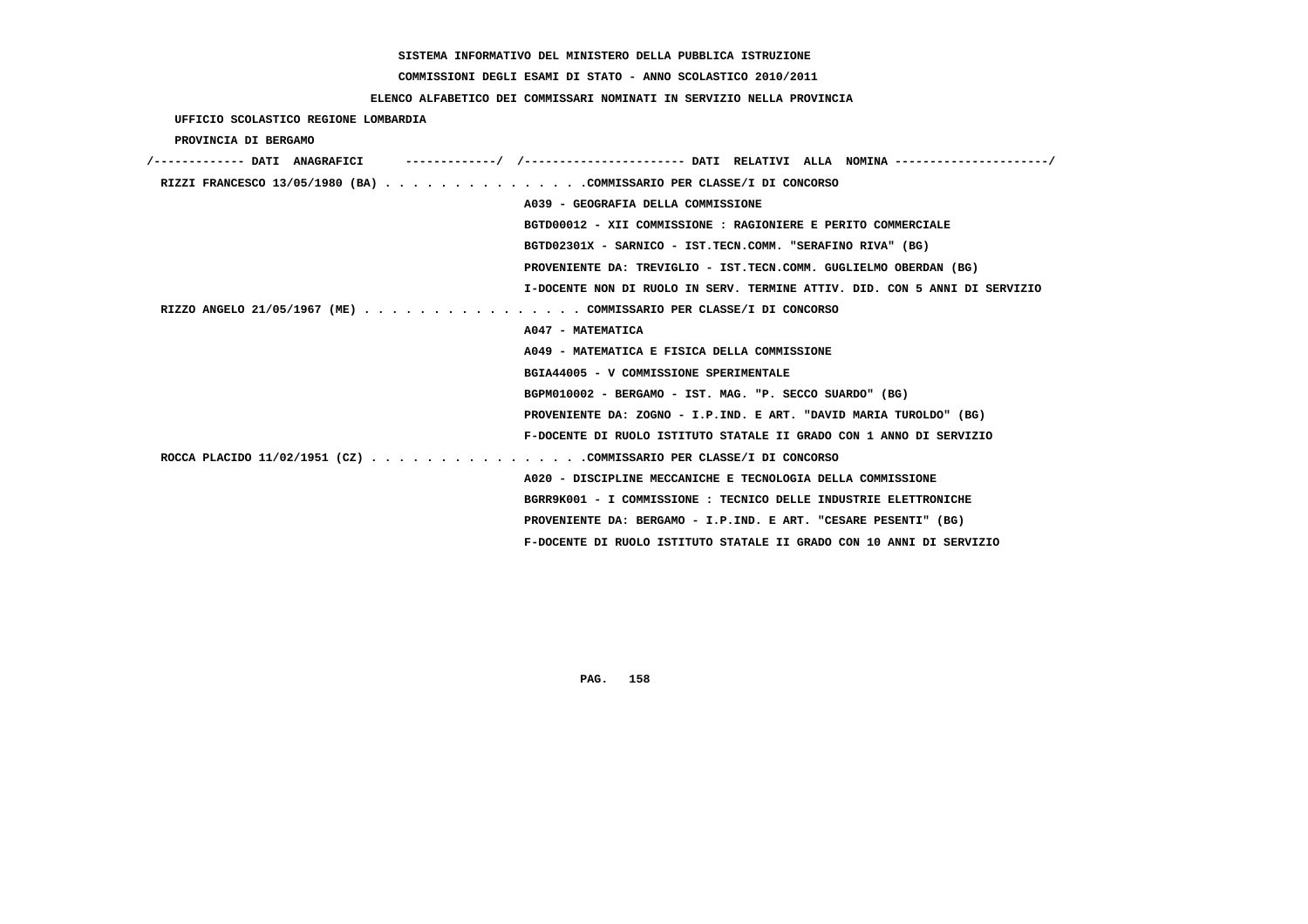# **COMMISSIONI DEGLI ESAMI DI STATO - ANNO SCOLASTICO 2010/2011**

# **ELENCO ALFABETICO DEI COMMISSARI NOMINATI IN SERVIZIO NELLA PROVINCIA**

 **UFFICIO SCOLASTICO REGIONE LOMBARDIA**

 **PROVINCIA DI BERGAMO**

| /------------- DATI ANAGRAFICI                                            | ----------/ /---------------------- DATI RELATIVI ALLA NOMINA --------------------/ |
|---------------------------------------------------------------------------|-------------------------------------------------------------------------------------|
| ROLLI MARIA CRISTINA 16/06/1976 (LE) COMMISSARIO PER CLASSE/I DI CONCORSO |                                                                                     |
|                                                                           | A057 - SCIENZA DEGLI ALIMENTI DELLA COMMISSIONE                                     |
|                                                                           | BGRR9R002 - II COMMISSIONE : TECNICO DEI SERVIZI DELLA RISTORAZIONE                 |
|                                                                           | BGRH020009 - NEMBRO - I.P.SERV.ALB.TUR. "ALFREDO SONZOGNI" (BG)                     |
|                                                                           | PROVENIENTE DA: SAN PELLEGRINO TERME - I.P.SERV.ALB.TUR. DI SAN PELLEGRINO          |
|                                                                           | I-DOCENTE NON DI RUOLO IN SERV. TERMINE ATTIV. DID. CON 2 ANNI DI SERVIZIO          |
| ROMANETTI MARIANGELA 22/08/1964 (PS) COMMISSARIO PER CLASSE/I DI CONCORSO |                                                                                     |
|                                                                           | A546 - LINGUA E CIV. STRANIERA (TEDESCO) DELLA COMMISSIONE                          |
|                                                                           | BGISFU006 - VI COMMISSIONE SPERIMENTALE                                             |
|                                                                           | BGPM03401G - ROMANO DI LOMBARDIA - IST. MAG. "DON LORENZO MILANI" (BG)              |
|                                                                           | PROVENIENTE DA: CARAVAGGIO - LIC. SCIENT. "GALILEO GALILEI" (BG)                    |
|                                                                           | F-DOCENTE DI RUOLO ISTITUTO STATALE II GRADO CON 14 ANNI DI SERVIZIO                |
| ROMANO FORTUNATO 09/10/1960 (NA) COMMISSARIO PER CLASSE/I DI CONCORSO     |                                                                                     |
|                                                                           | A048 - MATEMATICA APPLICATA DELLA COMMISSIONE                                       |
|                                                                           | BSTA10001 - I COMMISSIONE : PERITO AGRARIO                                          |
|                                                                           | II CLASSE: MONTICHIARI - IST.TECN.COMM. MONTICHIARI (SEZ.ASS.I.S."DON (BS)          |
|                                                                           | PROVENIENTE DA: ROMANO DI LOMBARDIA - I.T.COMM E GEOM. "GIAMBATTISTA RUBINI         |
|                                                                           | F-DOCENTE DI RUOLO ISTITUTO STATALE II GRADO CON 15 ANNI DI SERVIZIO                |
|                                                                           |                                                                                     |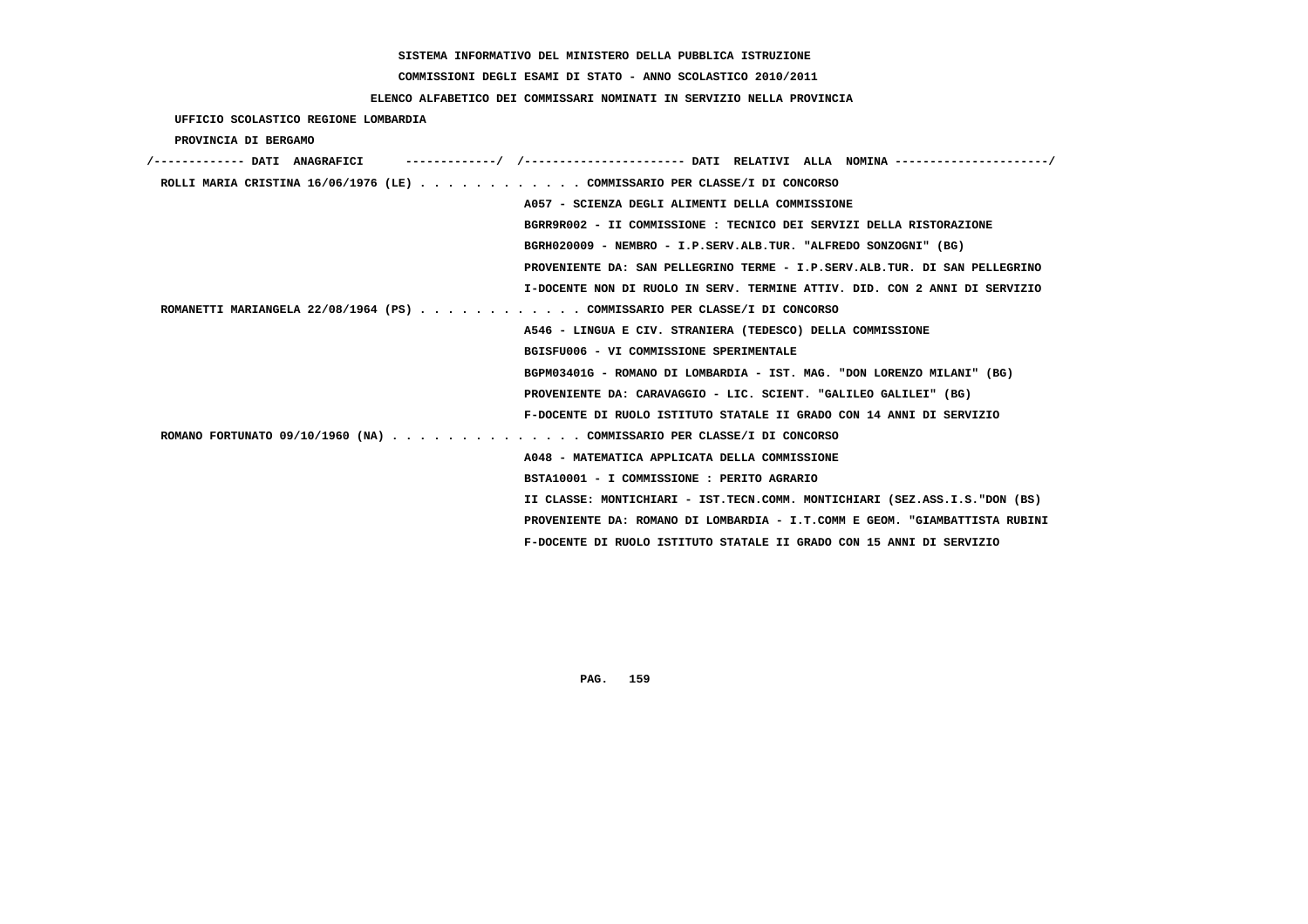**COMMISSIONI DEGLI ESAMI DI STATO - ANNO SCOLASTICO 2010/2011**

# **ELENCO ALFABETICO DEI COMMISSARI NOMINATI IN SERVIZIO NELLA PROVINCIA**

 **UFFICIO SCOLASTICO REGIONE LOMBARDIA**

 **PROVINCIA DI BERGAMO**

| /------------- DATI ANAGRAFICI |                                                                             |
|--------------------------------|-----------------------------------------------------------------------------|
|                                | ROMANO GIUSEPPE 25/09/1958 (SR) COMMISSARIO PER CLASSE/I DI CONCORSO        |
|                                | A025 - DISEGNO E STORIA DELL'ARTE DELLA COMMISSIONE                         |
|                                | BGPS00019 - XIX COMMISSIONE : SCIENTIFICO                                   |
|                                | BGPS028017 - ALZANO LOMBARDO - LIC. SCIENT. "EDOARDO AMALDI" (BG)           |
|                                | PROVENIENTE DA: BERGAMO - LIC. SCIENT. "FILIPPO LUSSANA" (BG)               |
|                                | F-DOCENTE DI RUOLO ISTITUTO STATALE II GRADO CON 23 ANNI DI SERVIZIO        |
|                                | ROMELLI CATERINA MARIA 13/05/1970 (BG) COMMISSARIO PER CLASSE/I DI CONCORSO |
|                                | A012 - CHIMICA AGRARIA DELLA COMMISSIONE                                    |
|                                | BGTA07002 - II COMMISSIONE : PERITO AGRARIO                                 |
|                                | BGTA02701R - TREVIGLIO - IST.TECN.AGR. "GAETANO CANTONI" (BG)               |
|                                | PROVENIENTE DA: BERGAMO - IST.TECN.AGR. DI BERGAMO (BG)                     |
|                                | F-DOCENTE DI RUOLO ISTITUTO STATALE II GRADO CON 5 ANNI DI SERVIZIO         |
|                                | ROMEO ANTONIO 10/07/1966 (EE) COMMISSARIO PER CLASSE/I DI CONCORSO          |
|                                | A049 - MATEMATICA E FISICA DELLA COMMISSIONE                                |
|                                | BGPS00022 - XXII COMMISSIONE : SCIENTIFICO                                  |
|                                | BGPS04000R - CARAVAGGIO - LIC. SCIENT. "GALILEO GALILEI" (BG)               |
|                                | PROVENIENTE DA: ZOGNO - LIC. SCIENT. "DAVID MARIA TUROLDO" (BG)             |
|                                | F-DOCENTE DI RUOLO ISTITUTO STATALE II GRADO CON 10 ANNI DI SERVIZIO        |
|                                |                                                                             |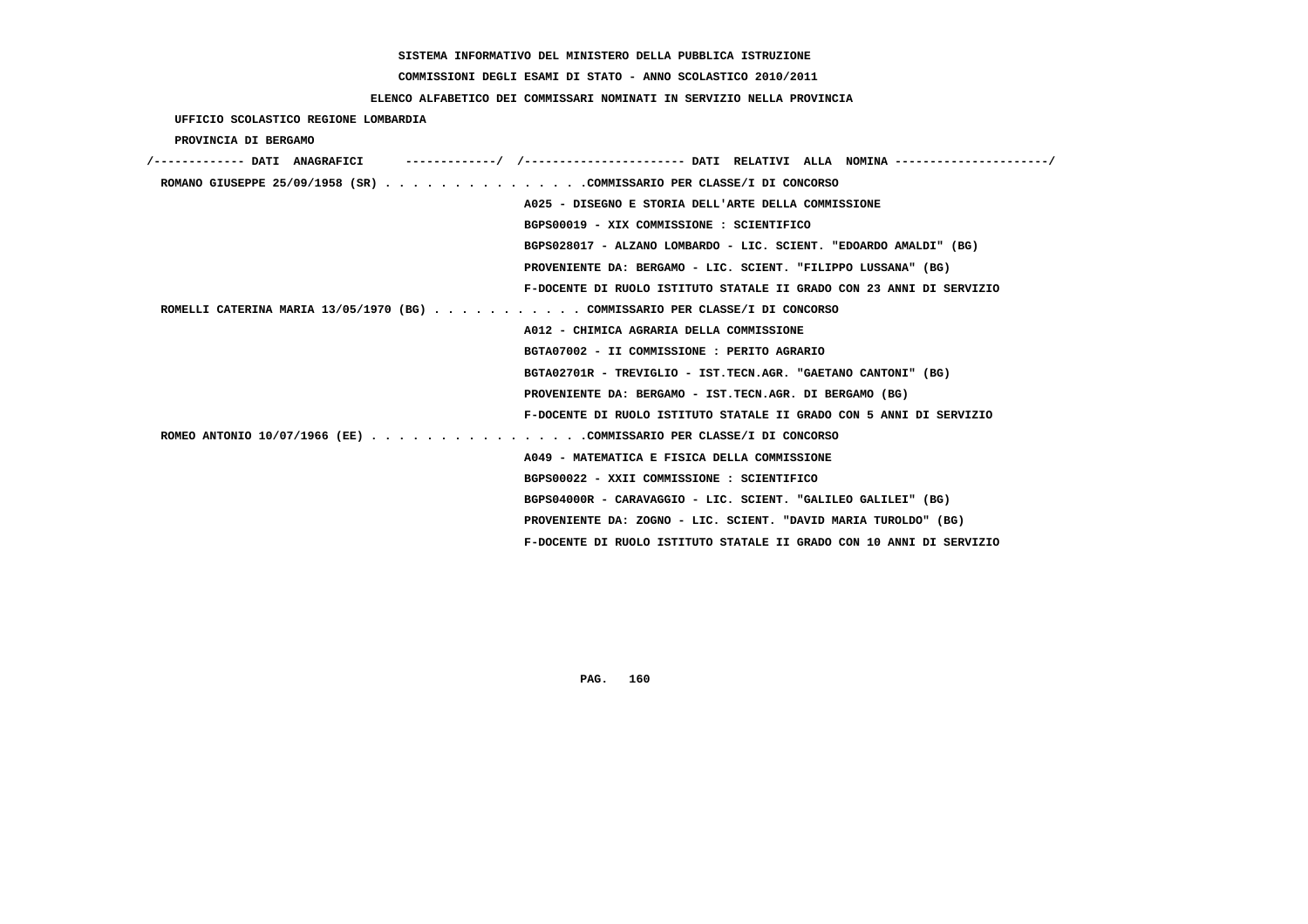# **COMMISSIONI DEGLI ESAMI DI STATO - ANNO SCOLASTICO 2010/2011**

# **ELENCO ALFABETICO DEI COMMISSARI NOMINATI IN SERVIZIO NELLA PROVINCIA**

 **UFFICIO SCOLASTICO REGIONE LOMBARDIA**

 **PROVINCIA DI BERGAMO**

| /------------- DATI ANAGRAFICI | -/ /----------------------- DATI RELATIVI ALLA NOMINA ---------------------/ |
|--------------------------------|------------------------------------------------------------------------------|
|                                | RONCALLI WILMA 08/03/1959 (MI) COMMISSARIO PER CLASSE/I DI CONCORSO          |
|                                | A012 - CHIMICA AGRARIA DELLA COMMISSIONE                                     |
|                                | MNTA08001 - I COMMISSIONE : PERITO AGRARIO                                   |
|                                | MNTA01001E - MANTOVA - IST.TECN.AGR. ITA STROZZI MN - S.A. ITA PALI (MN)     |
|                                | PROVENIENTE DA: TREVIGLIO - IST.TECN.AGR. "GAETANO CANTONI" (BG)             |
|                                | F-DOCENTE DI RUOLO ISTITUTO STATALE II GRADO CON 10 ANNI DI SERVIZIO         |
|                                | RONDELLI GIUSEPPINA 17/07/1956 (BG) COMMISSARIO PER CLASSE/I DI CONCORSO     |
|                                | A036 - FILOSOFIA, PSICOL, E SC. DELL'EDUCAZ, DELLA COMMISSIONE               |
|                                | BGIA44001 - I COMMISSIONE SPERIMENTALE                                       |
|                                | BGPM02000L - BERGAMO - IST. MAG. "GIOVANNI FALCONE" (BG)                     |
|                                | PROVENIENTE DA: ROMANO DI LOMBARDIA - IST. MAG. "DON LORENZO MILANI" (BG)    |
|                                | F-DOCENTE DI RUOLO ISTITUTO STATALE II GRADO CON 33 ANNI DI SERVIZIO         |
|                                | ROSA FABIO 24/06/1962 (MI) COMMISSARIO PER CLASSE/I DI CONCORSO              |
|                                | A346 - LINGUA E CIV. STRANIERA (INGLESE) DELLA COMMISSIONE                   |
|                                | BGTP02001 - I COMMISSIONE : PERITO AZIENDALE E CORRISPOND. IN LINGUE ESTERE  |
|                                | BGTD06000T - BERGAMO - IST.TECN.COMM. "BORTOLO BELOTTI" (BG)                 |
|                                | II CLASSE: LOVERE - IST.TECN.COMM. "IVAN PIANA" (BG)                         |
|                                | PROVENIENTE DA: SERIATE - IST.TECN.IND. "ETTORE MAJORANA" (BG)               |
|                                | I-DOCENTE NON DI RUOLO IN SERV. TERMINE ATTIV. DID. CON 3 ANNI DI SERVIZIO   |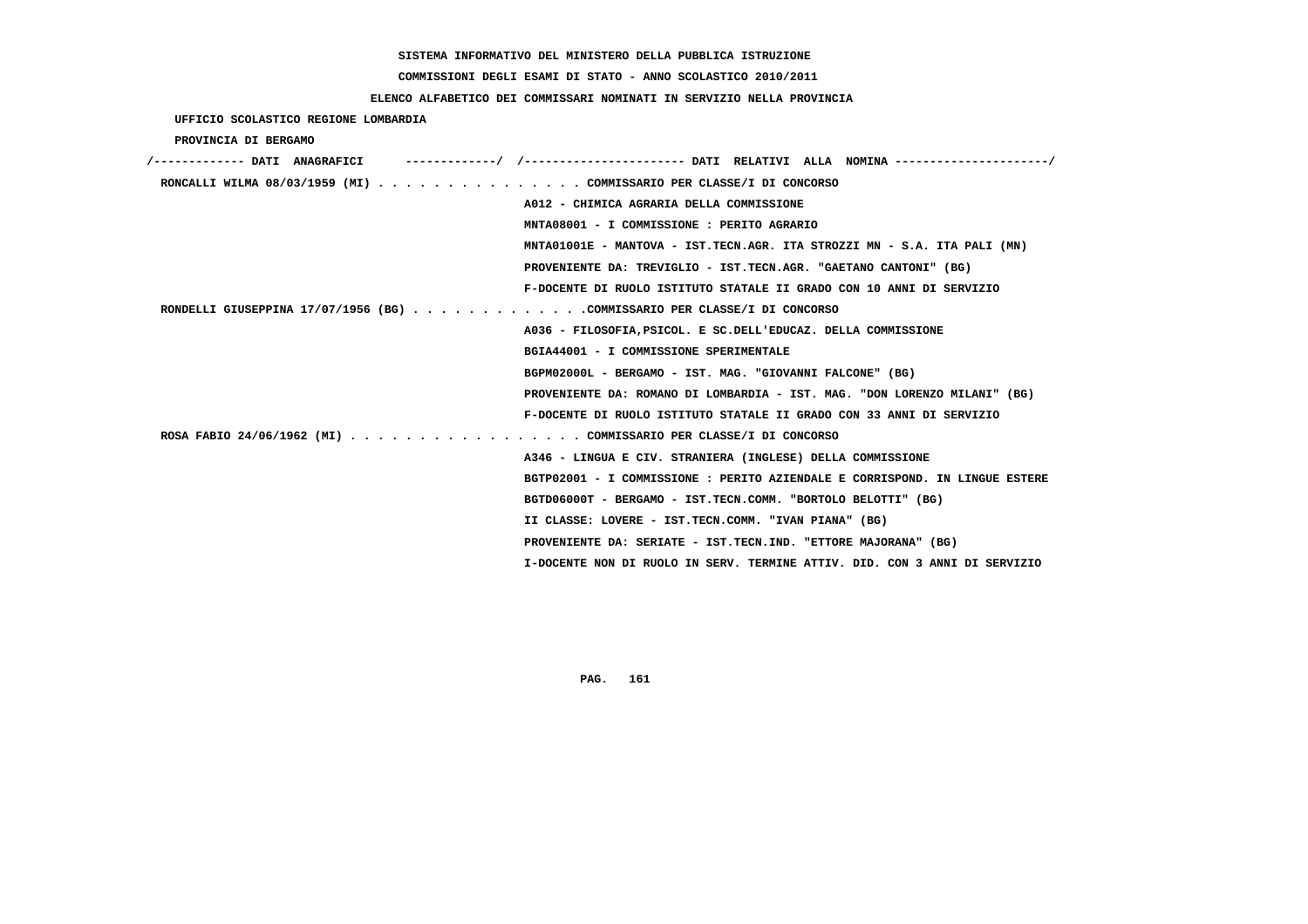# **COMMISSIONI DEGLI ESAMI DI STATO - ANNO SCOLASTICO 2010/2011**

# **ELENCO ALFABETICO DEI COMMISSARI NOMINATI IN SERVIZIO NELLA PROVINCIA**

 **UFFICIO SCOLASTICO REGIONE LOMBARDIA**

 **PROVINCIA DI BERGAMO**

| /------------- DATI ANAGRAFICI |                                                                             |  |
|--------------------------------|-----------------------------------------------------------------------------|--|
|                                | ROSATO MARIA CONCETTA 17/10/1962 (CH) COMMISSARIO PER CLASSE/I DI CONCORSO  |  |
|                                | A052 - LETTERE, LATINO, GRECO LICEO CLASSICO DELLA COMMISSIONE              |  |
|                                | BGPC00002 - II COMMISSIONE : CLASSICO                                       |  |
|                                | BGPC04500R - CAPRINO BERGAMASCO - L.R. PAR. LIC. CLAS. LICEO CLASSICO "CELA |  |
|                                | PROVENIENTE DA: TREVIGLIO - LIC. CLAS. "SIMONE WEIL" (BG)                   |  |
|                                | F-DOCENTE DI RUOLO ISTITUTO STATALE II GRADO CON 18 ANNI DI SERVIZIO        |  |
|                                | ROSSANO GIACOMO 06/10/1971 (NA) COMMISSARIO PER CLASSE/I DI CONCORSO        |  |
|                                | A035 - ELETTROTECNICA ED APPLICAZIONI DELLA COMMISSIONE                     |  |
|                                | BGRR9K002 - II COMMISSIONE : TECNICO DELLE INDUSTRIE ELETTRONICHE           |  |
|                                | PROVENIENTE DA: BERGAMO - IST.TECN.IND. "PIETRO PALEOCAPA" (CORSO SERA (BG) |  |
|                                | F-DOCENTE DI RUOLO ISTITUTO STATALE II GRADO CON 2 ANNI DI SERVIZIO         |  |
|                                | ROSSI ANNA MARIA 09/01/1959 (BG) COMMISSARIO PER CLASSE/I DI CONCORSO       |  |
|                                | A060 - SC.NA., CH., GEOG., MIC. DELLA COMMISSIONE                           |  |
|                                | BGPS00021 - XXI COMMISSIONE : SCIENTIFICO                                   |  |
|                                | BGPS028017 - ALZANO LOMBARDO - LIC. SCIENT. "EDOARDO AMALDI" (BG)           |  |
|                                | PROVENIENTE DA: BERGAMO - LIC. SCIENT. "LORENZO MASCHERONI" (BG)            |  |
|                                | F-DOCENTE DI RUOLO ISTITUTO STATALE II GRADO CON 25 ANNI DI SERVIZIO        |  |
|                                |                                                                             |  |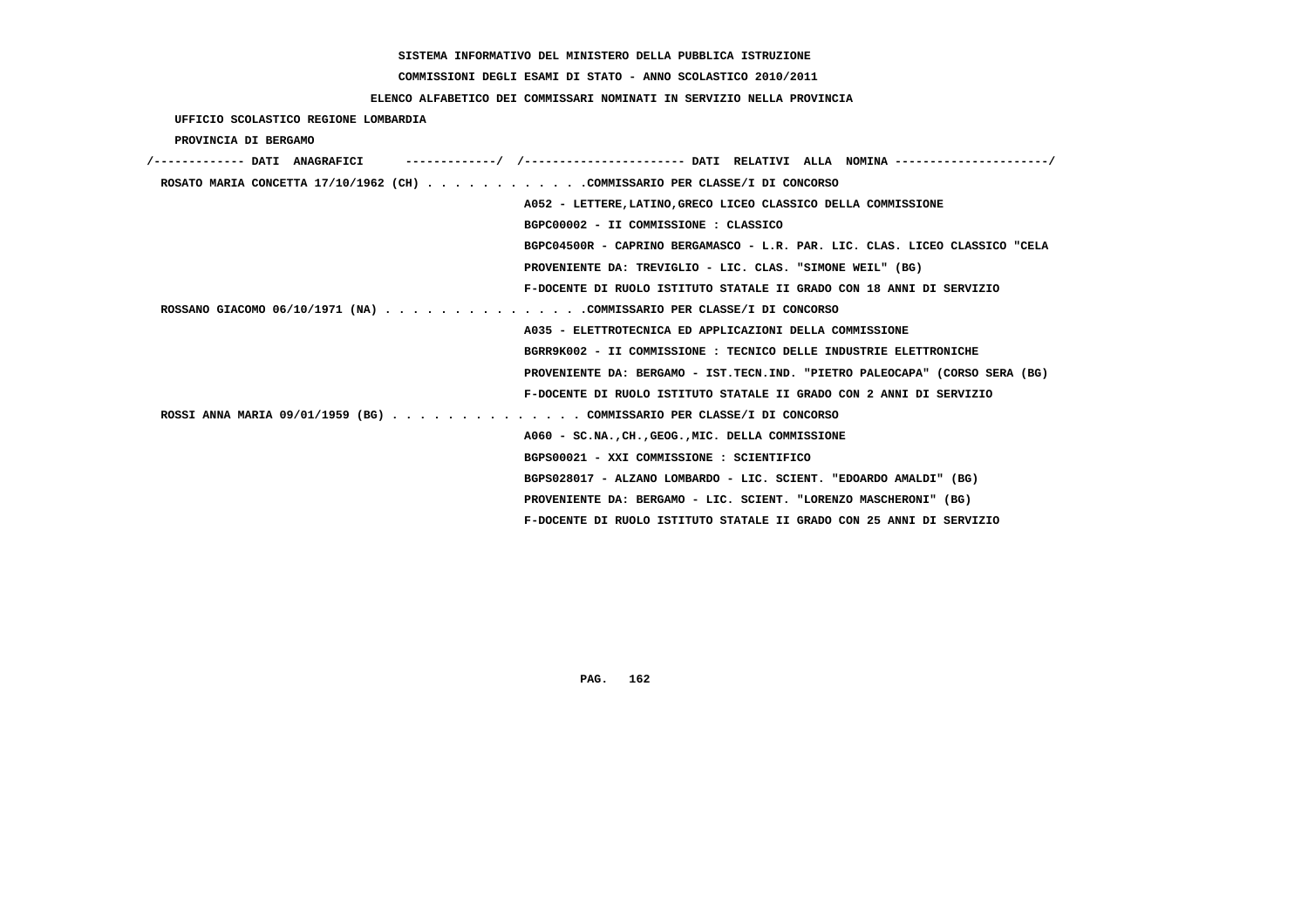# **COMMISSIONI DEGLI ESAMI DI STATO - ANNO SCOLASTICO 2010/2011**

# **ELENCO ALFABETICO DEI COMMISSARI NOMINATI IN SERVIZIO NELLA PROVINCIA**

 **UFFICIO SCOLASTICO REGIONE LOMBARDIA**

 **PROVINCIA DI BERGAMO**

| /------------- DATI ANAGRAFICI                                            |                                                                            |
|---------------------------------------------------------------------------|----------------------------------------------------------------------------|
| ROSSI CRISTINA 14/09/1970 (BG) COMMISSARIO PER CLASSE/I DI CONCORSO       |                                                                            |
|                                                                           | A037 - FILOSOFIA E STORIA DELLA COMMISSIONE                                |
|                                                                           | BGPC00003 - III COMMISSIONE : CLASSICO                                     |
|                                                                           | BGPC02000C - BERGAMO - LIC. CLAS. "PAOLO SARPI" (BG)                       |
|                                                                           | PROVENIENTE DA: CARAVAGGIO - LIC. SCIENT. "GALILEO GALILEI" (BG)           |
|                                                                           | I-DOCENTE NON DI RUOLO IN SERV. TERMINE ATTIV. DID. CON 4 ANNI DI SERVIZIO |
| ROSSI MARIA PATRIZIA 22/03/1952 (PS) COMMISSARIO PER CLASSE/I DI CONCORSO |                                                                            |
|                                                                           | A049 - MATEMATICA E FISICA DELLA COMMISSIONE                               |
|                                                                           | BGPC00001 - I COMMISSIONE : CLASSICO                                       |
|                                                                           | II CLASSE: BERGAMO - L.R. PAR. LIC. SCIENT. LICEO SCIENTIFICO "S. ALESSAND |
|                                                                           | PROVENIENTE DA: ALZANO LOMBARDO - LIC. SCIENT. "EDOARDO AMALDI" (BG)       |
|                                                                           | F-DOCENTE DI RUOLO ISTITUTO STATALE II GRADO CON 32 ANNI DI SERVIZIO       |
| ROSSITTO ROSINA 08/01/1962 (SR) COMMISSARIO PER CLASSE/I DI CONCORSO      |                                                                            |
|                                                                           | A019 - DISCIPLINE GIURIDICHE ED ECONOMIC. DELLA COMMISSIONE                |
|                                                                           | BGRR90005 - V COMMISSIONE : TECNICO DEI SERVIZI TURISTICI                  |
|                                                                           | PROVENIENTE DA: ZOGNO - I.T.COMM E GEOM. "DAVID MARIA TUROLDO" (BG)        |
|                                                                           | F-DOCENTE DI RUOLO ISTITUTO STATALE II GRADO CON 10 ANNI DI SERVIZIO       |
|                                                                           |                                                                            |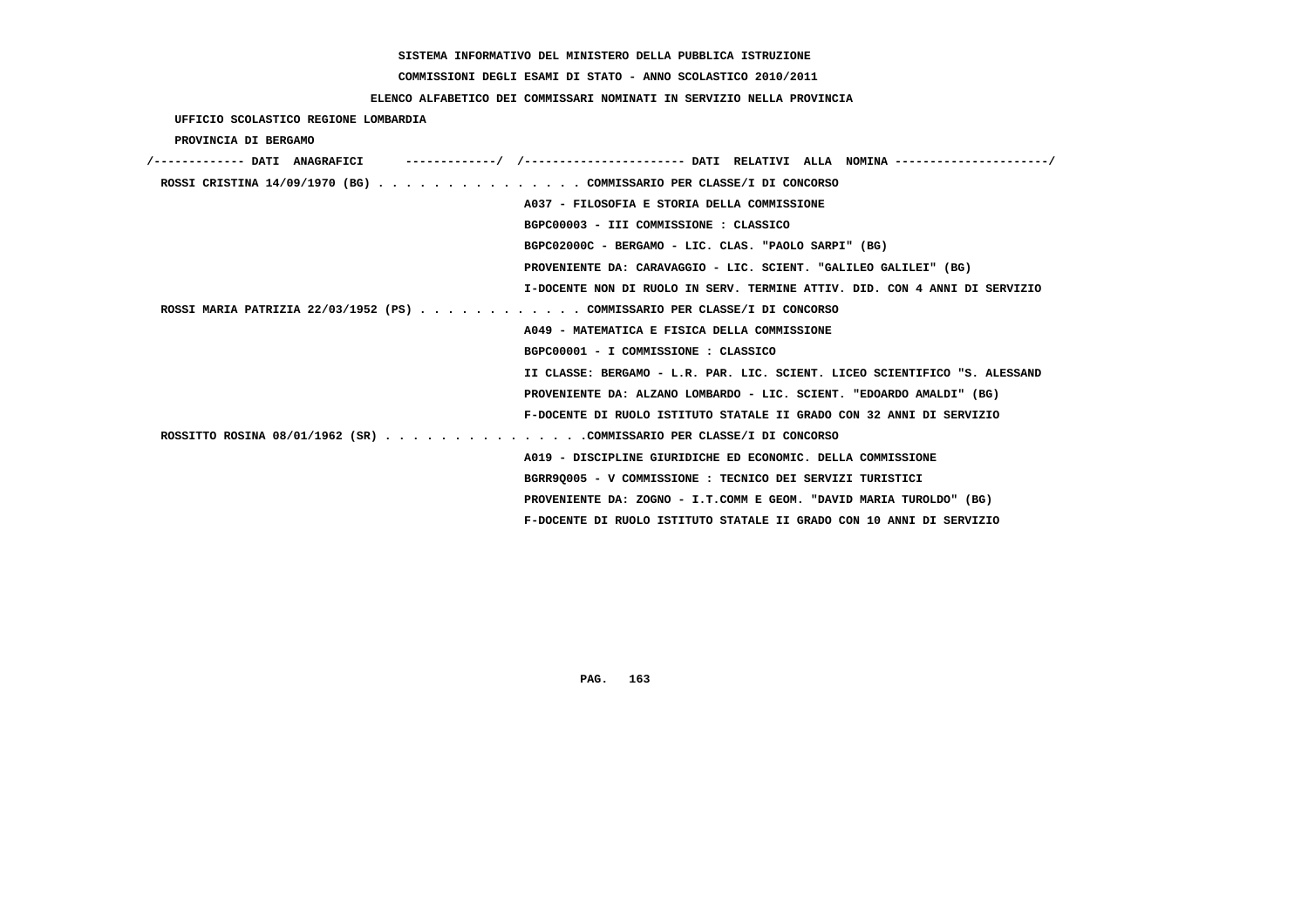# **COMMISSIONI DEGLI ESAMI DI STATO - ANNO SCOLASTICO 2010/2011**

# **ELENCO ALFABETICO DEI COMMISSARI NOMINATI IN SERVIZIO NELLA PROVINCIA**

 **UFFICIO SCOLASTICO REGIONE LOMBARDIA**

 **PROVINCIA DI BERGAMO**

| /------------- DATI ANAGRAFICI                                             |                                                                             |
|----------------------------------------------------------------------------|-----------------------------------------------------------------------------|
| ROTA GIAN PAOLO 02/01/1958 (BG) COMMISSARIO PER CLASSE/I DI CONCORSO       |                                                                             |
|                                                                            | A058 - SC.E MEC.AGR.E T.GEST.AZ., FIT., ENT. DELLA COMMISSIONE              |
|                                                                            | BGTL03001 - I COMMISSIONE : GEOMETRA                                        |
|                                                                            | BGTD01201D - CLUSONE - I.T.COMM E GEOM. "ANDREA FANTONI" (BG)               |
|                                                                            | PROVENIENTE DA: TREVIGLIO - IST.TECN.AGR. "GAETANO CANTONI" (BG)            |
|                                                                            | F-DOCENTE DI RUOLO ISTITUTO STATALE II GRADO CON 17 ANNI DI SERVIZIO        |
| ROTA LILIANA 27/12/1950 (EE) COMMISSARIO PER CLASSE/I DI CONCORSO          |                                                                             |
|                                                                            | A346 - LINGUA E CIV. STRANIERA (INGLESE) DELLA COMMISSIONE                  |
|                                                                            | BGISFU005 - V COMMISSIONE SPERIMENTALE                                      |
|                                                                            | BGPS04000R - CARAVAGGIO - LIC. SCIENT. "GALILEO GALILEI" (BG)               |
|                                                                            | PROVENIENTE DA: BERGAMO - LIC. SCIENT. "FILIPPO LUSSANA" (BG)               |
|                                                                            | F-DOCENTE DI RUOLO ISTITUTO STATALE II GRADO CON 36 ANNI DI SERVIZIO        |
| ROTA NODARI DONATELLA 28/01/1965 (BG) COMMISSARIO PER CLASSE/I DI CONCORSO |                                                                             |
|                                                                            | A025 - DISEGNO E STORIA DELL'ARTE DELLA COMMISSIONE                         |
|                                                                            | BGPS00007 - VII COMMISSIONE : SCIENTIFICO                                   |
|                                                                            | BGPS065005 - TREVIGLIO - L.R. PAR. LIC. SCIENT. LICEO SCIENTIFICO "FACCHETT |
|                                                                            | PROVENIENTE DA: TRESCORE BALNEARIO - IST. MAG. "LORENZO FEDERICI" (BG)      |
|                                                                            | I-DOCENTE NON DI RUOLO IN SERV. TERMINE ATTIV. DID. CON 10 ANNI DI SERVIZIO |
|                                                                            |                                                                             |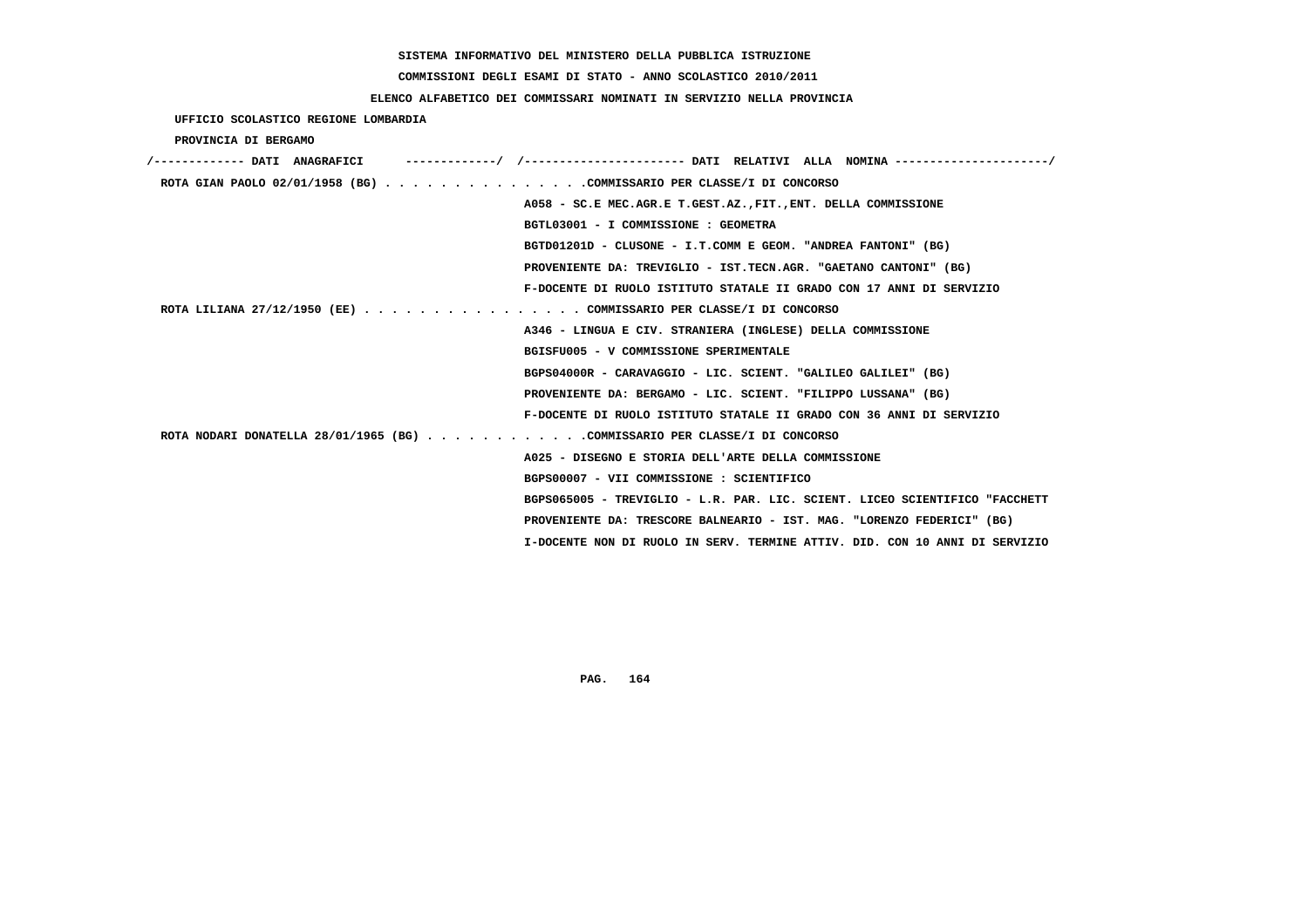# **COMMISSIONI DEGLI ESAMI DI STATO - ANNO SCOLASTICO 2010/2011**

# **ELENCO ALFABETICO DEI COMMISSARI NOMINATI IN SERVIZIO NELLA PROVINCIA**

 **UFFICIO SCOLASTICO REGIONE LOMBARDIA**

 **PROVINCIA DI BERGAMO**

| ROVARIS ALICE 11/05/1965 (BG) COMMISSARIO PER CLASSE/I DI CONCORSO   |                                                                             |
|----------------------------------------------------------------------|-----------------------------------------------------------------------------|
|                                                                      | A049 - MATEMATICA E FISICA DELLA COMMISSIONE                                |
|                                                                      | BGPS00030 - XXX COMMISSIONE : SCIENTIFICO                                   |
|                                                                      | BGPS008012 - PRESEZZO - LIC. SCIENT. "MAIRONI DA PONTE" (BG)                |
|                                                                      | PROVENIENTE DA: DALMINE - LIC. SCIENT. "LUIGI EINAUDI" (BG)                 |
|                                                                      | F-DOCENTE DI RUOLO ISTITUTO STATALE II GRADO CON 10 ANNI DI SERVIZIO        |
| ROVARIS SERGIO 28/02/1957 (BG) COMMISSARIO PER CLASSE/I DI CONCORSO  |                                                                             |
|                                                                      | A036 - FILOSOFIA, PSICOL. E SC. DELL'EDUCAZ. DELLA COMMISSIONE              |
|                                                                      | LCRR9T001 - I COMMISSIONE : TECNICO DELLA GRAFICA PUBBLICITARIA             |
|                                                                      | LCRC00500E - LECCO - L.R. PAR. IST.PROF.SERV.PUB. IST.PROF."CASA DEGLI ANGE |
|                                                                      | PROVENIENTE DA: BERGAMO - IST. MAG. "P. SECCO SUARDO" (BG)                  |
|                                                                      | F-DOCENTE DI RUOLO ISTITUTO STATALE II GRADO CON 24 ANNI DI SERVIZIO        |
| ROVERSI DANIELA 28/07/1964 (BL) COMMISSARIO PER CLASSE/I DI CONCORSO |                                                                             |
|                                                                      | A546 - LINGUA E CIV. STRANIERA (TEDESCO) DELLA COMMISSIONE                  |
|                                                                      | BGTP02005 - V COMMISSIONE : PERITO AZIENDALE E CORRISPOND. IN LINGUE ESTERE |
|                                                                      | BGTD02301X - SARNICO - IST.TECN.COMM. "SERAFINO RIVA" (BG)                  |
|                                                                      | PROVENIENTE DA: TRESCORE BALNEARIO - IST.TECN.COMM. "LORENZO LOTTO" (BG)    |
|                                                                      | F-DOCENTE DI RUOLO ISTITUTO STATALE II GRADO CON 15 ANNI DI SERVIZIO        |
|                                                                      |                                                                             |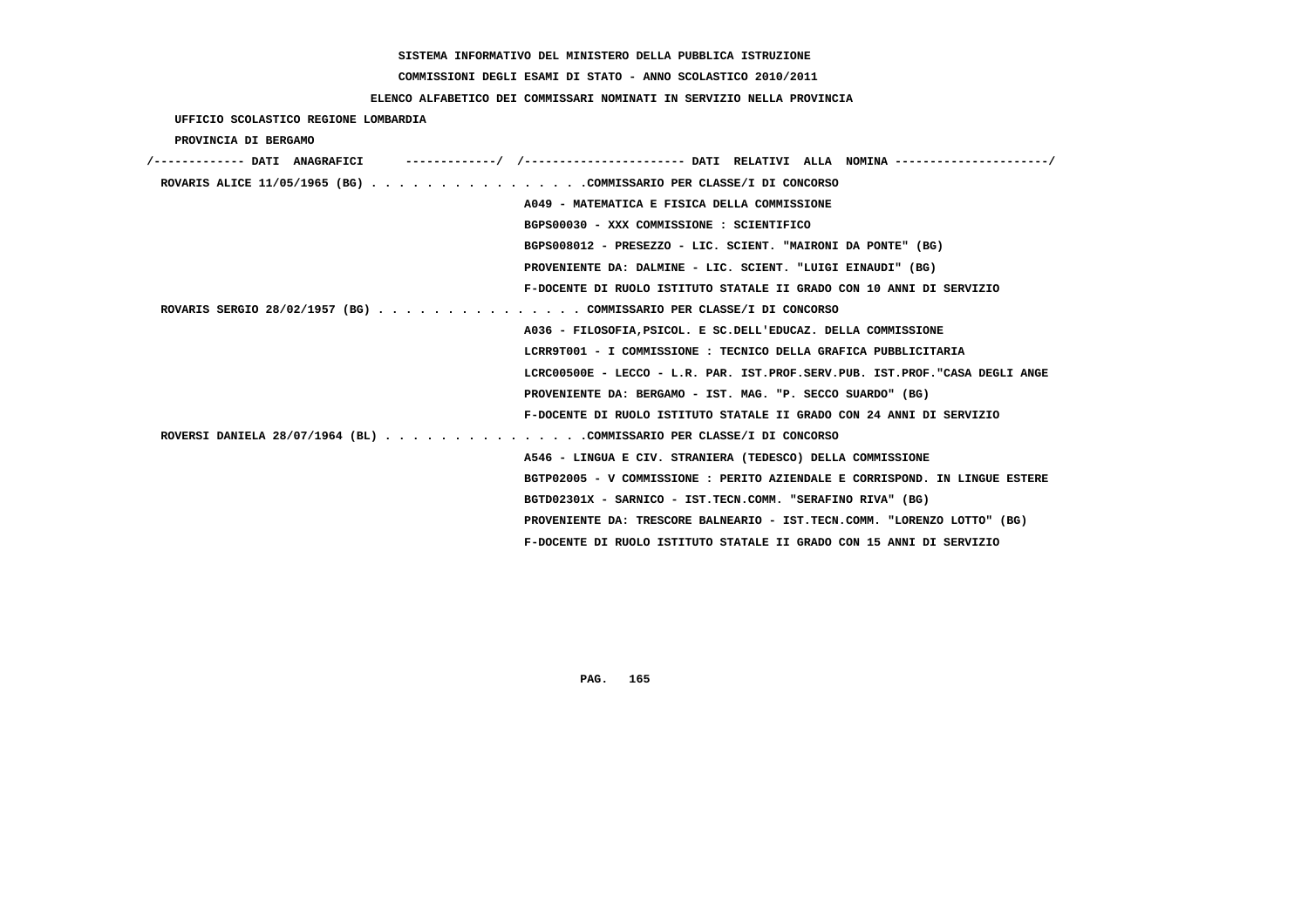**COMMISSIONI DEGLI ESAMI DI STATO - ANNO SCOLASTICO 2010/2011**

# **ELENCO ALFABETICO DEI COMMISSARI NOMINATI IN SERVIZIO NELLA PROVINCIA**

 **UFFICIO SCOLASTICO REGIONE LOMBARDIA**

 **PROVINCIA DI BERGAMO**

| '------------- DATI ANAGRAFICI                                        | --------/ /---------------------- DATI RELATIVI ALLA NOMINA---------------------/ |
|-----------------------------------------------------------------------|-----------------------------------------------------------------------------------|
| RUFFA GREGORIO 09/10/1958 (VV) COMMISSARIO PER CLASSE/I DI CONCORSO   |                                                                                   |
|                                                                       | A034 - ELETTRONICA DELLA COMMISSIONE                                              |
|                                                                       | MNRR9L001 - I COMMISSIONE: TECNICO INDUSTRIE MECCANICHE                           |
|                                                                       | MNRI02000X - MANTOVA - I.P.IND. E ART. IPSIA L.DA VINCI MN (MN)                   |
|                                                                       | PROVENIENTE DA: DALMINE - IST.TECN.IND. "GUGLIELMO MARCONI" (BG)                  |
|                                                                       | F-DOCENTE DI RUOLO ISTITUTO STATALE II GRADO CON 10 ANNI DI SERVIZIO              |
| RUFFINONI MARZIA 23/03/1961 (BG) COMMISSARIO PER CLASSE/I DI CONCORSO |                                                                                   |
|                                                                       | A048 - MATEMATICA APPLICATA DELLA COMMISSIONE                                     |
|                                                                       | BGTF51003 - III COMMISSIONE : PER. IND.LE CAPOTEC.-SPECIAL.: ELETTROTEC.E AU      |
|                                                                       | II CLASSE: CLUSONE - IST. TECN. IND. ISTITUTO SUPERIORE "TARCISIO P (BG)          |
|                                                                       | PROVENIENTE DA: BERGAMO - IST.TECN.COMM. "BORTOLO BELOTTI" (BG)                   |
|                                                                       | F-DOCENTE DI RUOLO ISTITUTO STATALE II GRADO CON 18 ANNI DI SERVIZIO              |
| RUSSO GIUSEPPINA 13/12/1955 (GE) COMMISSARIO PER CLASSE/I DI CONCORSO |                                                                                   |
|                                                                       | A036 - FILOSOFIA, PSICOL. E SC. DELL'EDUCAZ. DELLA COMMISSIONE                    |
|                                                                       | COTE01002 - II COMMISSIONE: ATTIVITA' SOCIALI -SPECIALIZZ, DIRIG, COMUNITA        |
|                                                                       | CORI010001 - COMO - I.P.IND. E ART. LUIGI RIPAMONTI (CO)                          |
|                                                                       | PROVENIENTE DA: BERGAMO - IST. MAG. "P. SECCO SUARDO" (BG)                        |
|                                                                       | F-DOCENTE DI RUOLO ISTITUTO STATALE II GRADO CON 18 ANNI DI SERVIZIO              |
|                                                                       |                                                                                   |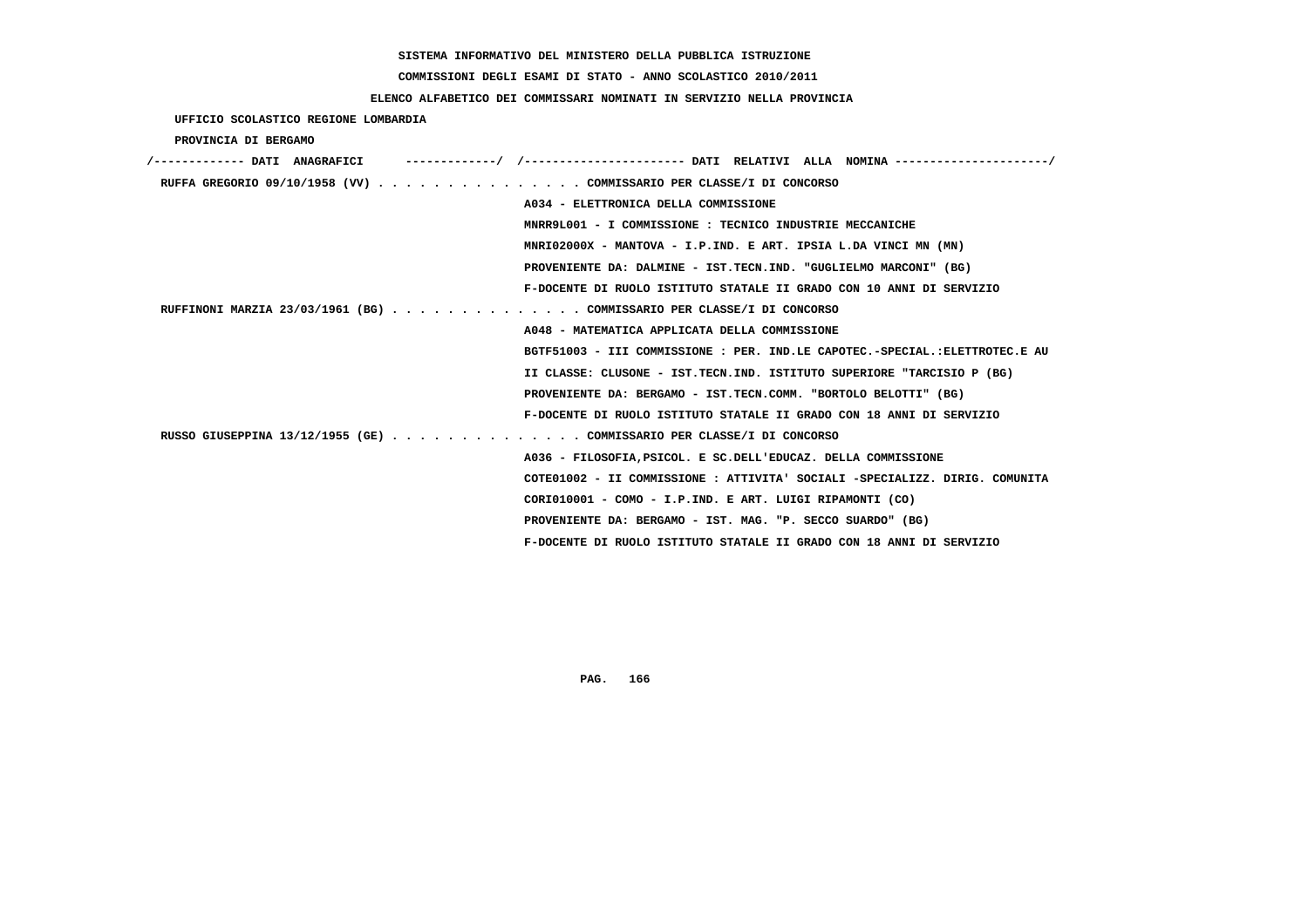**COMMISSIONI DEGLI ESAMI DI STATO - ANNO SCOLASTICO 2010/2011**

# **ELENCO ALFABETICO DEI COMMISSARI NOMINATI IN SERVIZIO NELLA PROVINCIA**

 **UFFICIO SCOLASTICO REGIONE LOMBARDIA**

 **PROVINCIA DI BERGAMO**

| /------------- DATI ANAGRAFICI                                            | -------------/ /--------------------- DATI RELATIVI ALLA NOMINA --------------------/ |
|---------------------------------------------------------------------------|---------------------------------------------------------------------------------------|
|                                                                           |                                                                                       |
|                                                                           | A035 - ELETTROTECNICA ED APPLICAZIONI DELLA COMMISSIONE                               |
|                                                                           | LOTF45001 - I COMMISSIONE : PER. IND.LE CAPOTECNICO-SPECIALIZZ.:INFORMATICA           |
|                                                                           | PROVENIENTE DA: GAZZANIGA - IST.TECN.IND. "VALLE SERIANA" (BG)                        |
|                                                                           | F-DOCENTE DI RUOLO ISTITUTO STATALE II GRADO CON 13 ANNI DI SERVIZIO                  |
| RUSSO ORAZIO VALERIO 28/01/1962 (CS) COMMISSARIO PER CLASSE/I DI CONCORSO |                                                                                       |
|                                                                           | A020 - DISCIPLINE MECCANICHE E TECNOLOGIA DELLA COMMISSIONE                           |
|                                                                           | BGRR9J003 - III COMMISSIONE : TECNICO DELLE INDUSTRIE ELETTRICHE                      |
|                                                                           | PROVENIENTE DA: PRESEZZO - I.P.IND. E ART. "BETTY AMBIVERI" (BG)                      |
|                                                                           | F-DOCENTE DI RUOLO ISTITUTO STATALE II GRADO CON 18 ANNI DI SERVIZIO                  |
| SABATINI IGNAZIO 31/07/1952 (SI) COMMISSARIO PER CLASSE/I DI CONCORSO     |                                                                                       |
|                                                                           | A049 - MATEMATICA E FISICA DELLA COMMISSIONE                                          |
|                                                                           | BGPS00020 - XX COMMISSIONE : SCIENTIFICO                                              |
|                                                                           | BGPS028017 - ALZANO LOMBARDO - LIC. SCIENT. "EDOARDO AMALDI" (BG)                     |
|                                                                           | PROVENIENTE DA: PRESEZZO - LIC. SCIENT. "MAIRONI DA PONTE" (BG)                       |
|                                                                           | F-DOCENTE DI RUOLO ISTITUTO STATALE II GRADO CON 21 ANNI DI SERVIZIO                  |
|                                                                           |                                                                                       |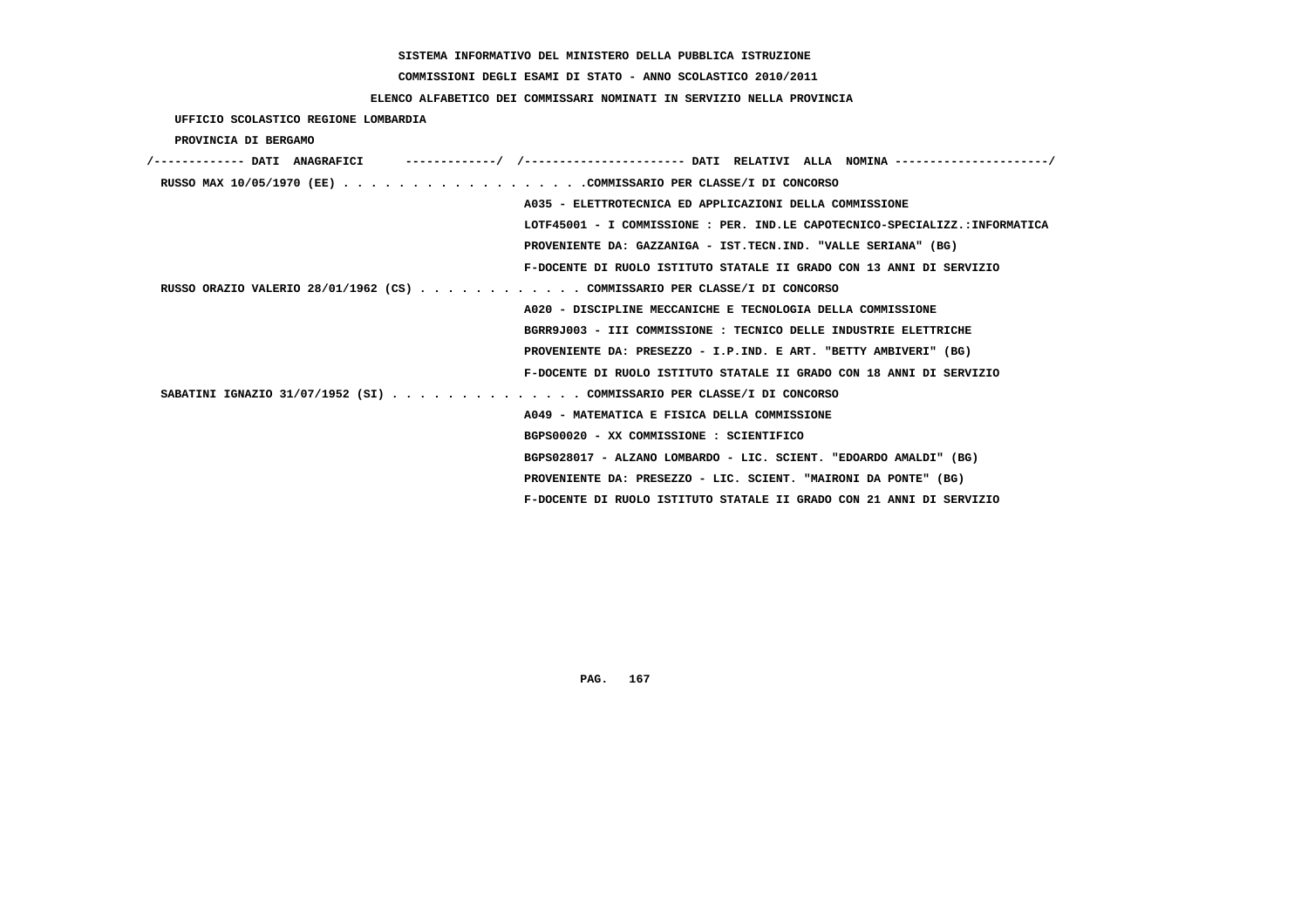#### **COMMISSIONI DEGLI ESAMI DI STATO - ANNO SCOLASTICO 2010/2011**

#### **ELENCO ALFABETICO DEI COMMISSARI NOMINATI IN SERVIZIO NELLA PROVINCIA**

 **UFFICIO SCOLASTICO REGIONE LOMBARDIA PROVINCIA DI BERGAMO /------------- DATI ANAGRAFICI -------------/ /----------------------- DATI RELATIVI ALLA NOMINA ----------------------/ SACCO ANTONELLA 12/06/1967 (FG) . . . . . . . . . . . . . . .COMMISSARIO PER CLASSE/I DI CONCORSO A050 - LETTERE IST.ISTR.SECOND. DI II GR. DELLA COMMISSIONE BGRR9D001 - I COMMISSIONE : OTTICO BGRI015009 - BERGAMO - L.R. PAR. I.P.IND. E ART. IST. PROF. ODONTOTECNICI-O PROVENIENTE DA: ROMANO DI LOMBARDIA - I.P.IND. E ART. "GIAMBATTISTA RUBINI" I-DOCENTE NON DI RUOLO IN SERV. TERMINE ATTIV. DID. CON 11 ANNI DI SERVIZIO SADDEMI GABRIELLA 16/11/1978 (RG) . . . . . . . . . . . . . .COMMISSARIO PER CLASSE/I DI CONCORSO A047 - MATEMATICA A049 - MATEMATICA E FISICA DELLA COMMISSIONE BGIA44002 - II COMMISSIONE SPERIMENTALE BGPM02000L - BERGAMO - IST. MAG. "GIOVANNI FALCONE" (BG) PROVENIENTE DA: TREVIGLIO - IST.TECN.AGR. "GAETANO CANTONI" (BG) I-DOCENTE NON DI RUOLO IN SERV. TERMINE ATTIV. DID. CON 2 ANNI DI SERVIZIO SALA ESTER 13/04/1950 (BG) . . . . . . . . . . . . . . . . . COMMISSARIO PER CLASSE/I DI CONCORSO A019 - DISCIPLINE GIURIDICHE ED ECONOMIC. DELLA COMMISSIONE BGRR9S004 - IV COMMISSIONE : TECNICO SERVIZI SOCIALI BGRC01401T - TRESCORE BALNEARIO - IST.PROF.SERV.COM. "LORENZO LOTTO" (BG) PROVENIENTE DA: BERGAMO - I. P. SERV. SOC. "MAMOLI" PROF.DIURNO (BG) F-DOCENTE DI RUOLO ISTITUTO STATALE II GRADO CON 11 ANNI DI SERVIZIO**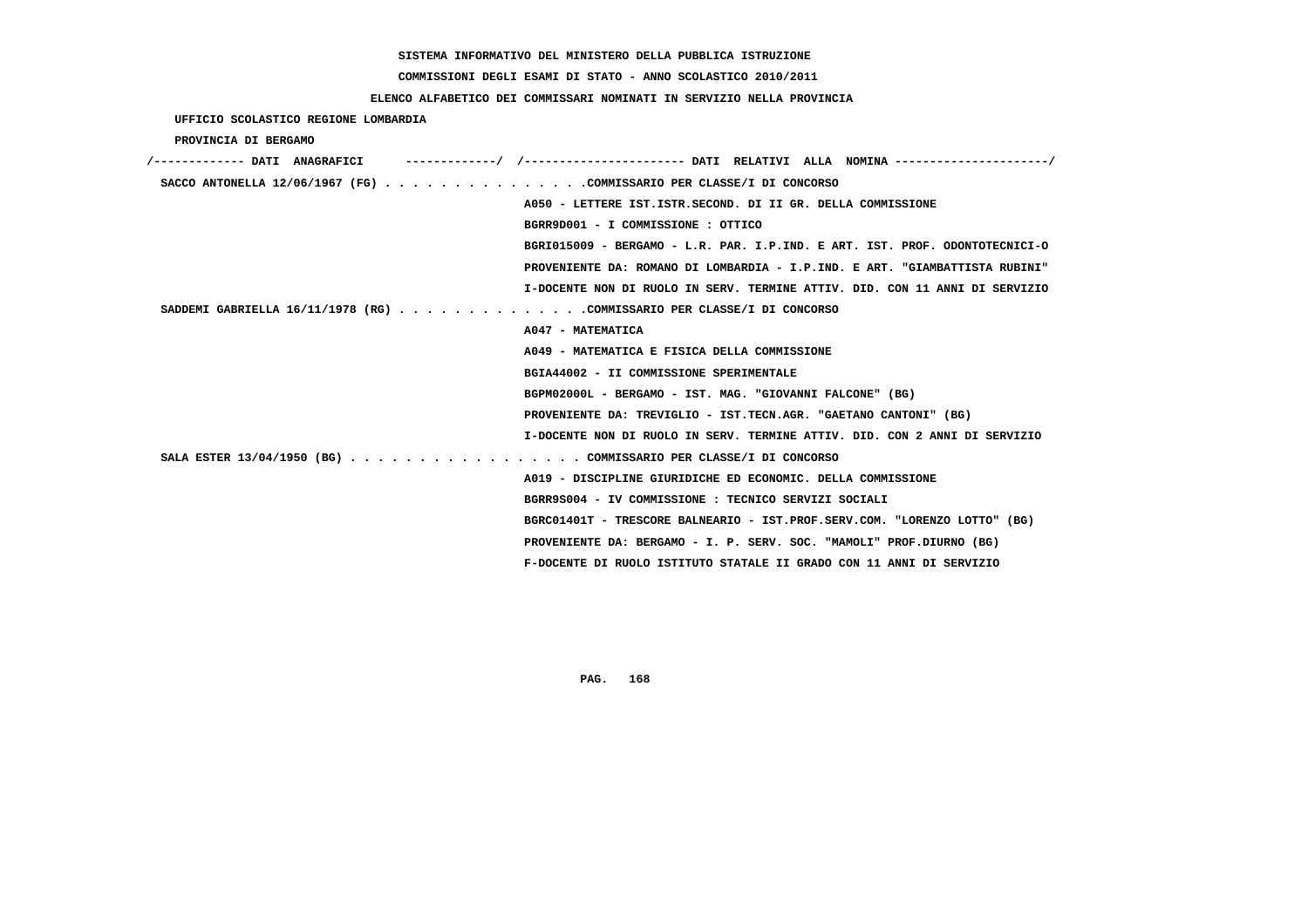# **COMMISSIONI DEGLI ESAMI DI STATO - ANNO SCOLASTICO 2010/2011**

# **ELENCO ALFABETICO DEI COMMISSARI NOMINATI IN SERVIZIO NELLA PROVINCIA**

 **UFFICIO SCOLASTICO REGIONE LOMBARDIA**

 **PROVINCIA DI BERGAMO**

| /------------- DATI ANAGRAFICI | -----------/ /---------------------- DATI RELATIVI ALLA NOMINA --------------------/ |
|--------------------------------|--------------------------------------------------------------------------------------|
|                                | SALAMONE AGATINA 17/01/1953 (CT) COMMISSARIO PER CLASSE/I DI CONCORSO                |
|                                | A037 - FILOSOFIA E STORIA DELLA COMMISSIONE                                          |
|                                | BGISFP005 - V COMMISSIONE SPERIMENTALE                                               |
|                                | BGPM03401G - ROMANO DI LOMBARDIA - IST. MAG. "DON LORENZO MILANI" (BG)               |
|                                | PROVENIENTE DA: BERGAMO - LIC. CLAS. "PAOLO SARPI" (BG)                              |
|                                | F-DOCENTE DI RUOLO ISTITUTO STATALE II GRADO CON 32 ANNI DI SERVIZIO                 |
|                                | SALATINO DOMENICO 23/03/1967 (CS) COMMISSARIO PER CLASSE/I DI CONCORSO               |
|                                | A035 - ELETTROTECNICA ED APPLICAZIONI DELLA COMMISSIONE                              |
|                                | BGTF51004 - IV COMMISSIONE : PER. IND.LE CAPOTEC.-SPECIAL.:ELETTROTEC.E AUT          |
|                                | BGTF01701V - SERIATE - IST.TECN.IND. "ETTORE MAJORANA" (BG)                          |
|                                | PROVENIENTE DA: BERGAMO - I.P.IND. E ART. "CESARE PESENTI" (BG)                      |
|                                | F-DOCENTE DI RUOLO ISTITUTO STATALE II GRADO CON 10 ANNI DI SERVIZIO                 |
|                                | SALERNO ANTONIO 01/09/1951 (CS) COMMISSARIO PER CLASSE/I DI CONCORSO                 |
|                                | A034 - ELETTRONICA DELLA COMMISSIONE                                                 |
|                                | SOTF45001 - I COMMISSIONE : PER. IND.LE CAPOTECNICO-SPECIALIZZ.:INFORMATICA          |
|                                | SOTF01000L - SONDRIO - IST.TECN.IND. ITI ENEA MATTEI (SO)                            |
|                                | PROVENIENTE DA: DALMINE - IST.TECN.IND. "GUGLIELMO MARCONI" (BG)                     |
|                                | F-DOCENTE DI RUOLO ISTITUTO STATALE II GRADO CON 9 ANNI DI SERVIZIO                  |
|                                |                                                                                      |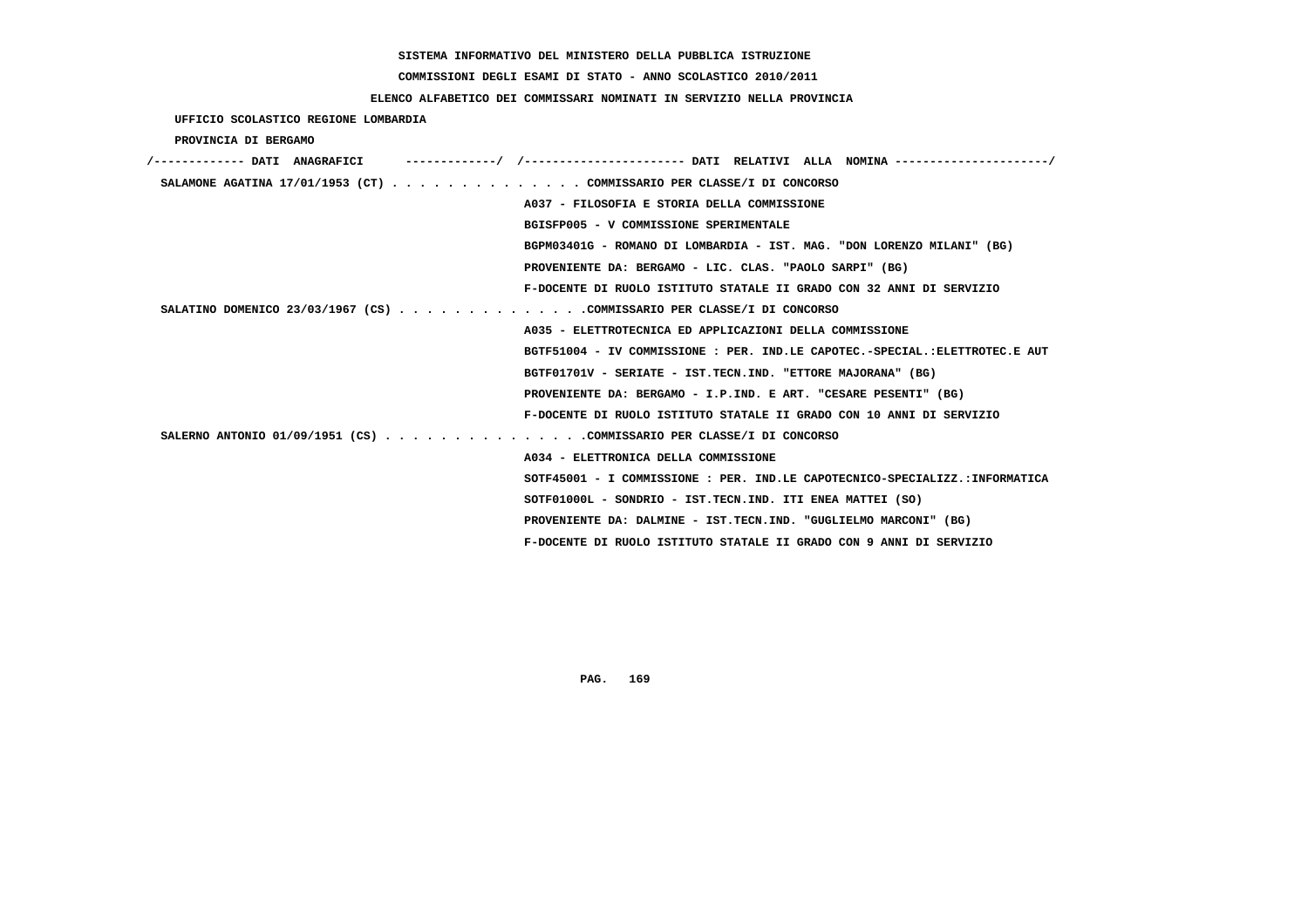# **COMMISSIONI DEGLI ESAMI DI STATO - ANNO SCOLASTICO 2010/2011**

## **ELENCO ALFABETICO DEI COMMISSARI NOMINATI IN SERVIZIO NELLA PROVINCIA**

 **UFFICIO SCOLASTICO REGIONE LOMBARDIA**

 **PROVINCIA DI BERGAMO**

| /------------- DATI ANAGRAFICI                                        |                                                                             |
|-----------------------------------------------------------------------|-----------------------------------------------------------------------------|
| SALERNO LUCIANO 25/01/1952 (RM) COMMISSARIO PER CLASSE/I DI CONCORSO  |                                                                             |
|                                                                       | A017 - DISCIPLINE ECONOMICO-AZIENDALI DELLA COMMISSIONE                     |
|                                                                       | BGTD00014 - XIV COMMISSIONE : RAGIONIERE E PERITO COMMERCIALE               |
|                                                                       | BGTD02000B - TREVIGLIO - IST.TECN.COMM. GUGLIELMO OBERDAN (BG)              |
|                                                                       | PROVENIENTE DA: BERGAMO - IST.TECN.COMM. "VITTORIO EMANUELE II" (CORSO (BG) |
|                                                                       | F-DOCENTE DI RUOLO ISTITUTO STATALE II GRADO CON 27 ANNI DI SERVIZIO        |
| SALVATI ISABELLA 12/09/1954 (BG) COMMISSARIO PER CLASSE/I DI CONCORSO |                                                                             |
|                                                                       | A060 - SC.NA., CH., GEOG., MIC. DELLA COMMISSIONE                           |
|                                                                       | BGPC00003 - III COMMISSIONE : CLASSICO                                      |
|                                                                       | BGPC02000C - BERGAMO - LIC. CLAS. "PAOLO SARPI" (BG)                        |
|                                                                       | PROVENIENTE DA: ALZANO LOMBARDO - LIC. SCIENT. "EDOARDO AMALDI" (BG)        |
|                                                                       | F-DOCENTE DI RUOLO ISTITUTO STATALE II GRADO CON 25 ANNI DI SERVIZIO        |
| SALVI ANGELA 26/01/1958 (BG) COMMISSARIO PER CLASSE/I DI CONCORSO     |                                                                             |
|                                                                       | A036 - FILOSOFIA, PSICOL. E SC. DELL'EDUCAZ. DELLA COMMISSIONE              |
|                                                                       | BGISFP007 - VII COMMISSIONE SPERIMENTALE                                    |
|                                                                       | BGTD013019 - ZOGNO - I.T.COMM E GEOM. "DAVID MARIA TUROLDO" (BG)            |
|                                                                       | PROVENIENTE DA: PRESEZZO - IST. MAG. "BETTY AMBIVERI" (BG)                  |
|                                                                       | F-DOCENTE DI RUOLO ISTITUTO STATALE II GRADO CON 29 ANNI DI SERVIZIO        |
|                                                                       |                                                                             |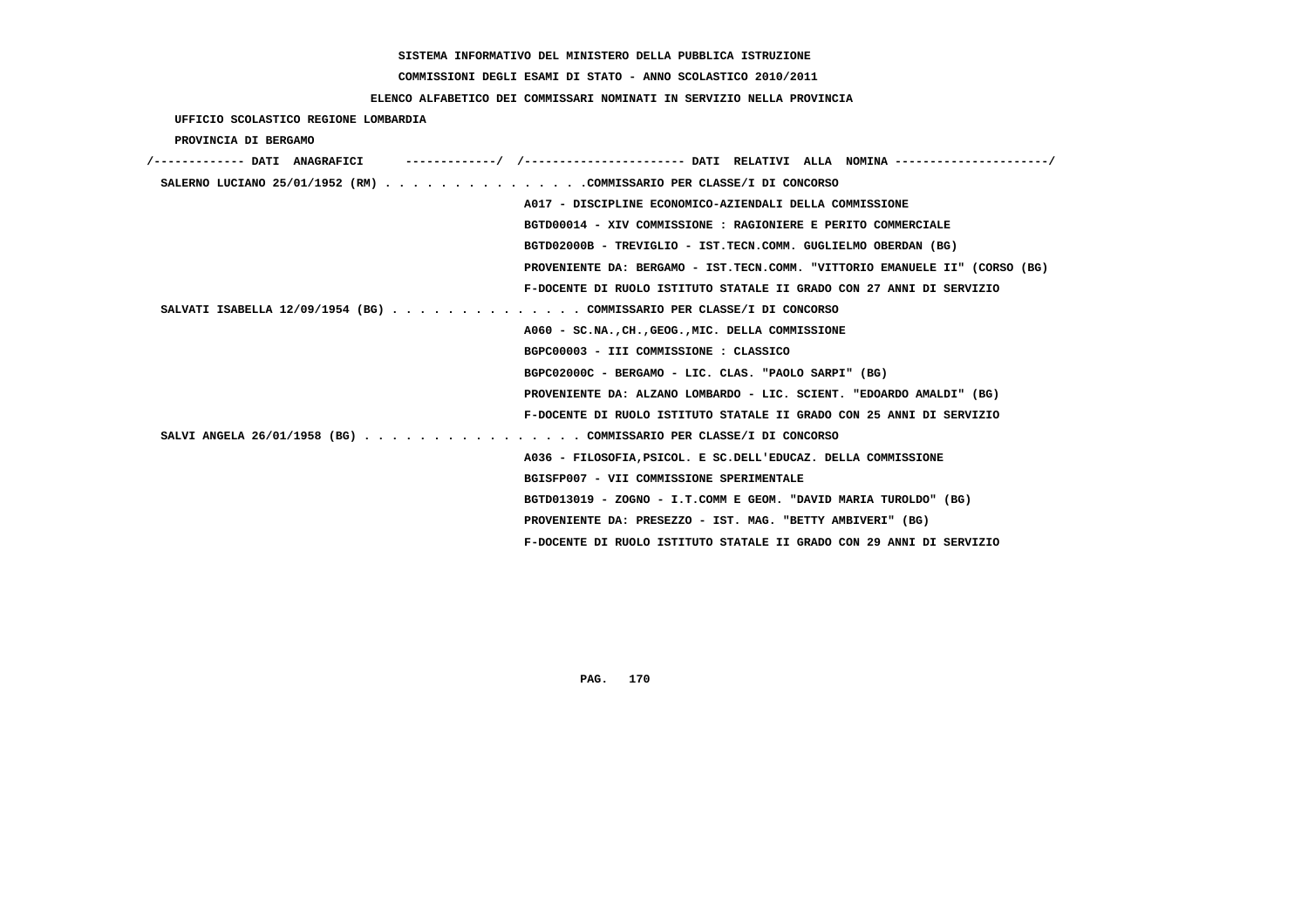# **COMMISSIONI DEGLI ESAMI DI STATO - ANNO SCOLASTICO 2010/2011**

# **ELENCO ALFABETICO DEI COMMISSARI NOMINATI IN SERVIZIO NELLA PROVINCIA**

 **UFFICIO SCOLASTICO REGIONE LOMBARDIA**

 **PROVINCIA DI BERGAMO**

| /------------- DATI ANAGRAFICI                                       |                                                                             |
|----------------------------------------------------------------------|-----------------------------------------------------------------------------|
| SAMOTTI LAVINIA 03/05/1957 (BG) COMMISSARIO PER CLASSE/I DI CONCORSO |                                                                             |
|                                                                      | A012 - CHIMICA AGRARIA DELLA COMMISSIONE                                    |
|                                                                      | BGTA00003 - III COMMISSIONE : PERITO AGRARIO                                |
|                                                                      | BGTA02701R - TREVIGLIO - IST.TECN.AGR. "GAETANO CANTONI" (BG)               |
|                                                                      | PROVENIENTE DA: BERGAMO - IST.TECN.AGR. DI BERGAMO (BG)                     |
|                                                                      | F-DOCENTE DI RUOLO ISTITUTO STATALE II GRADO CON 32 ANNI DI SERVIZIO        |
| SANCINETO MARIA 02/03/1958 (CS) COMMISSARIO PER CLASSE/I DI CONCORSO |                                                                             |
|                                                                      | A025 - DISEGNO E STORIA DELL'ARTE DELLA COMMISSIONE                         |
|                                                                      | BGPS00021 - XXI COMMISSIONE : SCIENTIFICO                                   |
|                                                                      | BGPS028017 - ALZANO LOMBARDO - LIC. SCIENT. "EDOARDO AMALDI" (BG)           |
|                                                                      | PROVENIENTE DA: BERGAMO - LIC. SCIENT. "FILIPPO LUSSANA" (BG)               |
|                                                                      | F-DOCENTE DI RUOLO ISTITUTO STATALE II GRADO CON 9 ANNI DI SERVIZIO         |
| SANSO' MARCELLA 10/04/1971 (LE) COMMISSARIO PER CLASSE/I DI CONCORSO |                                                                             |
|                                                                      | A047 - MATEMATICA                                                           |
|                                                                      | A049 - MATEMATICA E FISICA DELLA COMMISSIONE                                |
|                                                                      | BGIB70001 - I COMMISSIONE SPERIMENTALE                                      |
|                                                                      | BGP0235008 - BERGAMO - L.R. PAR. SC. MAG. LICEO DELLA COMUNICAZIONE "GIO (B |
|                                                                      | II CLASSE: BERGAMO - L.R. PAR. LIC. CLAS. LICEO CLASSICO "GIOVANNI XXIII (B |
|                                                                      | PROVENIENTE DA: ROMANO DI LOMBARDIA - IST. MAG. "DON LORENZO MILANI" (BG)   |
|                                                                      | H-DOCENTE NON DI RUOLO IN SERV. TERMINE ANNO SCOL. CON 7 ANNI DI SERVIZIO   |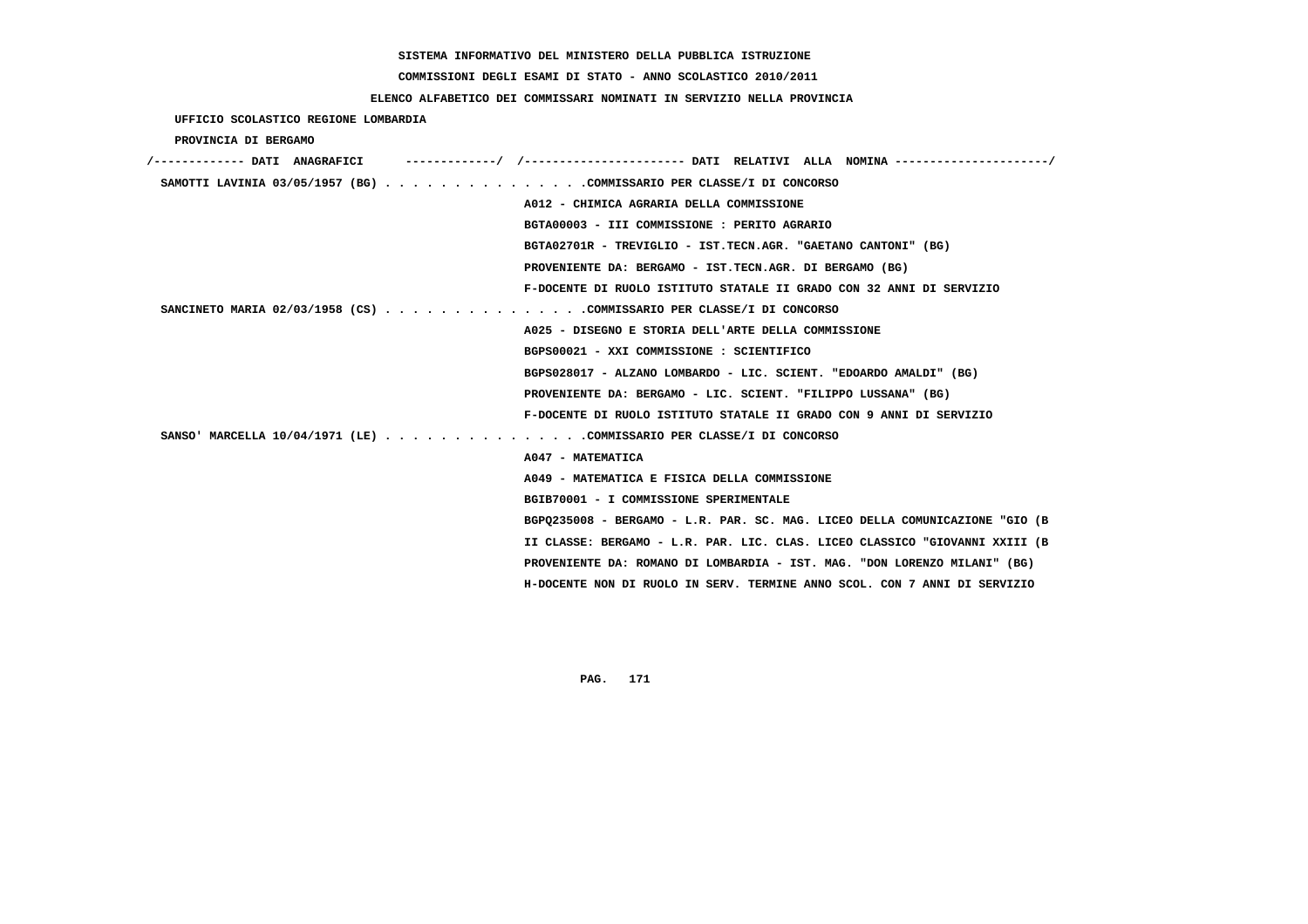# **COMMISSIONI DEGLI ESAMI DI STATO - ANNO SCOLASTICO 2010/2011**

# **ELENCO ALFABETICO DEI COMMISSARI NOMINATI IN SERVIZIO NELLA PROVINCIA**

 **UFFICIO SCOLASTICO REGIONE LOMBARDIA**

 **PROVINCIA DI BERGAMO**

| /------------- DATI ANAGRAFICI |                                                                                  |
|--------------------------------|----------------------------------------------------------------------------------|
|                                | SANTORO GIUSEPPE 25/09/1958 (CS) COMMISSARIO PER CLASSE/I DI CONCORSO            |
|                                | A016 - COSTR., TECNOL. DELLE COST. E DIS. TEC. DELLA COMMISSIONE                 |
|                                | BGTL00003 - III COMMISSIONE : GEOMETRA                                           |
|                                | BGTL02000T - BERGAMO - IST.TEC.GEOMETRI "GIACOMO QUARENGHI" (BG)                 |
|                                | PROVENIENTE DA: ROMANO DI LOMBARDIA - I.T.COMM E GEOM. "GIAMBATTISTA RUBINI      |
|                                | F-DOCENTE DI RUOLO ISTITUTO STATALE II GRADO CON 22 ANNI DI SERVIZIO             |
|                                | SCAFFIDI CARMELO 01/01/1963 (ME) COMMISSARIO PER CLASSE/I DI CONCORSO            |
|                                | A036 - FILOSOFIA, PSICOL. E SC. DELL'EDUCAZ. DELLA COMMISSIONE                   |
|                                | BGISFP004 - IV COMMISSIONE SPERIMENTALE                                          |
|                                | BGPM03401G - ROMANO DI LOMBARDIA - IST. MAG. "DON LORENZO MILANI" (BG)           |
|                                | PROVENIENTE DA: BERGAMO - I. P. SERV. SOC. "MAMOLI" PROF.DIURNO (BG)             |
|                                | F-DOCENTE DI RUOLO ISTITUTO STATALE II GRADO CON 12 ANNI DI SERVIZIO             |
|                                | SCAMARDELLA MARIA CONSIGLIA 12/09/1962 (NA) COMMISSARIO PER CLASSE/I DI CONCORSO |
|                                | A060 - SC.NA., CH., GEOG., MIC. DELLA COMMISSIONE                                |
|                                | BGPS00026 - XXVI COMMISSIONE : SCIENTIFICO                                       |
|                                | BGPS01101T - DALMINE - LIC. SCIENT. "LUIGI EINAUDI" (BG)                         |
|                                | PROVENIENTE DA: TREVIGLIO - IST.TECN.COMM. GUGLIELMO OBERDAN (BG)                |
|                                | F-DOCENTE DI RUOLO ISTITUTO STATALE II GRADO CON 10 ANNI DI SERVIZIO             |
|                                |                                                                                  |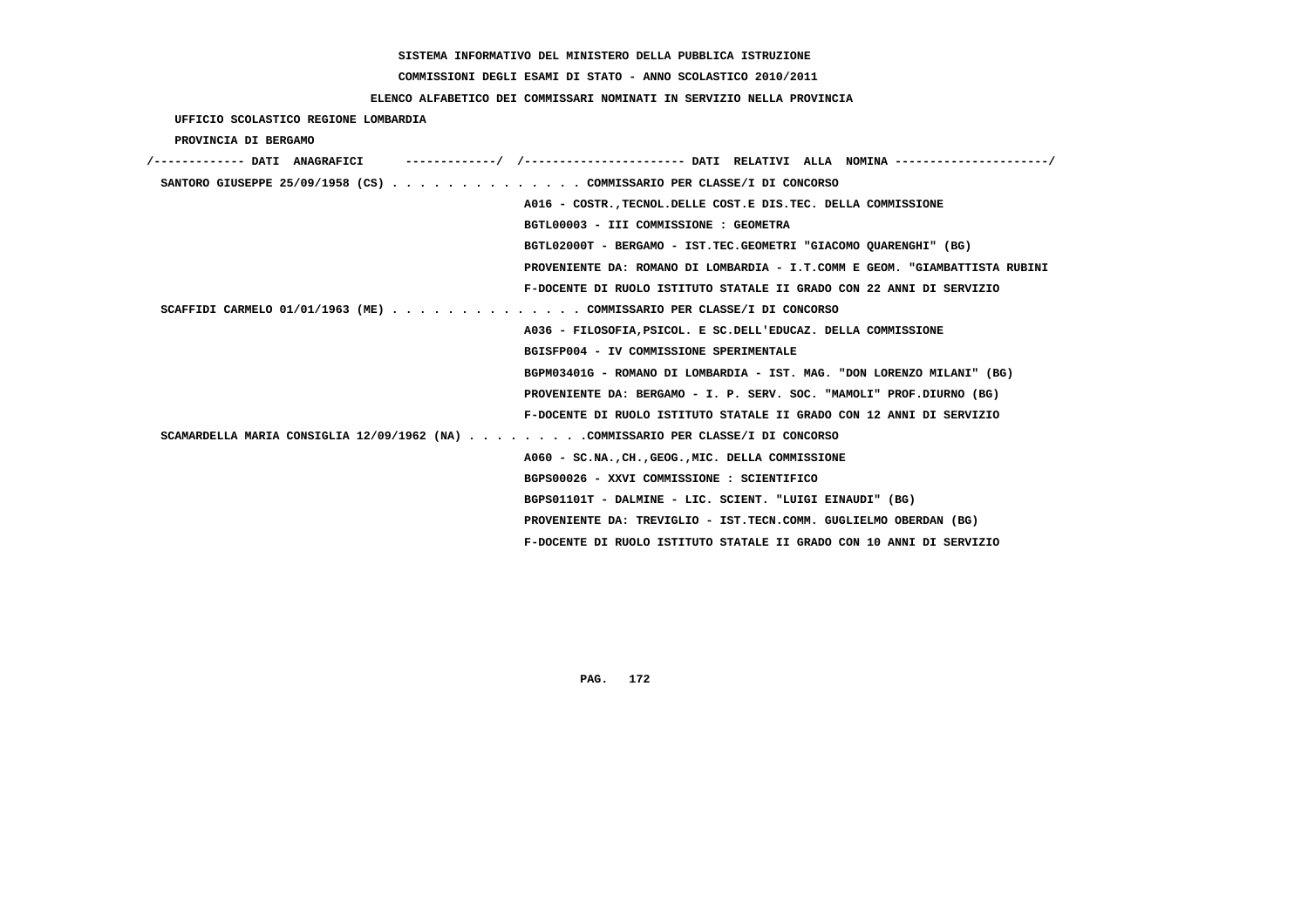# **COMMISSIONI DEGLI ESAMI DI STATO - ANNO SCOLASTICO 2010/2011**

# **ELENCO ALFABETICO DEI COMMISSARI NOMINATI IN SERVIZIO NELLA PROVINCIA**

 **UFFICIO SCOLASTICO REGIONE LOMBARDIA**

 **PROVINCIA DI BERGAMO**

| /------------- DATI ANAGRAFICI |  |                                                                              |
|--------------------------------|--|------------------------------------------------------------------------------|
|                                |  | SCARAMUZZI ADELAIDE IDA 21/01/1969 (MI) COMMISSARIO PER CLASSE/I DI CONCORSO |
|                                |  | A049 - MATEMATICA E FISICA DELLA COMMISSIONE                                 |
|                                |  | BGPS00005 - V COMMISSIONE : SCIENTIFICO                                      |
|                                |  | BGPS02500P - BERGAMO - L.R. PAR. LIC. SCIENT. LICEO SCIENTIFICO "S. ALESSAN  |
|                                |  | PROVENIENTE DA: CARAVAGGIO - LIC. SCIENT. "GALILEO GALILEI" (BG)             |
|                                |  | F-DOCENTE DI RUOLO ISTITUTO STATALE II GRADO CON 4 ANNI DI SERVIZIO          |
|                                |  | SCARCIONE CONCETTA 19/02/1954 (CZ) COMMISSARIO PER CLASSE/I DI CONCORSO      |
|                                |  | A546 - LINGUA E CIV. STRANIERA (TEDESCO) DELLA COMMISSIONE                   |
|                                |  | BGTP02007 - VII COMMISSIONE : PERITO AZIENDALE E CORRISPOND. IN LINGUE ESTE  |
|                                |  | BGTD02000B - TREVIGLIO - IST.TECN.COMM. GUGLIELMO OBERDAN (BG)               |
|                                |  | PROVENIENTE DA: BERGAMO - IST. MAG. "GIOVANNI FALCONE" (BG)                  |
|                                |  | F-DOCENTE DI RUOLO ISTITUTO STATALE II GRADO CON 22 ANNI DI SERVIZIO         |
|                                |  | SCARIONI FIORELLA 24/01/1958 (MI) COMMISSARIO PER CLASSE/I DI CONCORSO       |
|                                |  | A049 - MATEMATICA E FISICA DELLA COMMISSIONE                                 |
|                                |  | BGPS00019 - XIX COMMISSIONE : SCIENTIFICO                                    |
|                                |  | BGPS028017 - ALZANO LOMBARDO - LIC. SCIENT. "EDOARDO AMALDI" (BG)            |
|                                |  | PROVENIENTE DA: BERGAMO - LIC. SCIENT. "FILIPPO LUSSANA" (BG)                |
|                                |  | F-DOCENTE DI RUOLO ISTITUTO STATALE II GRADO CON 25 ANNI DI SERVIZIO         |
|                                |  |                                                                              |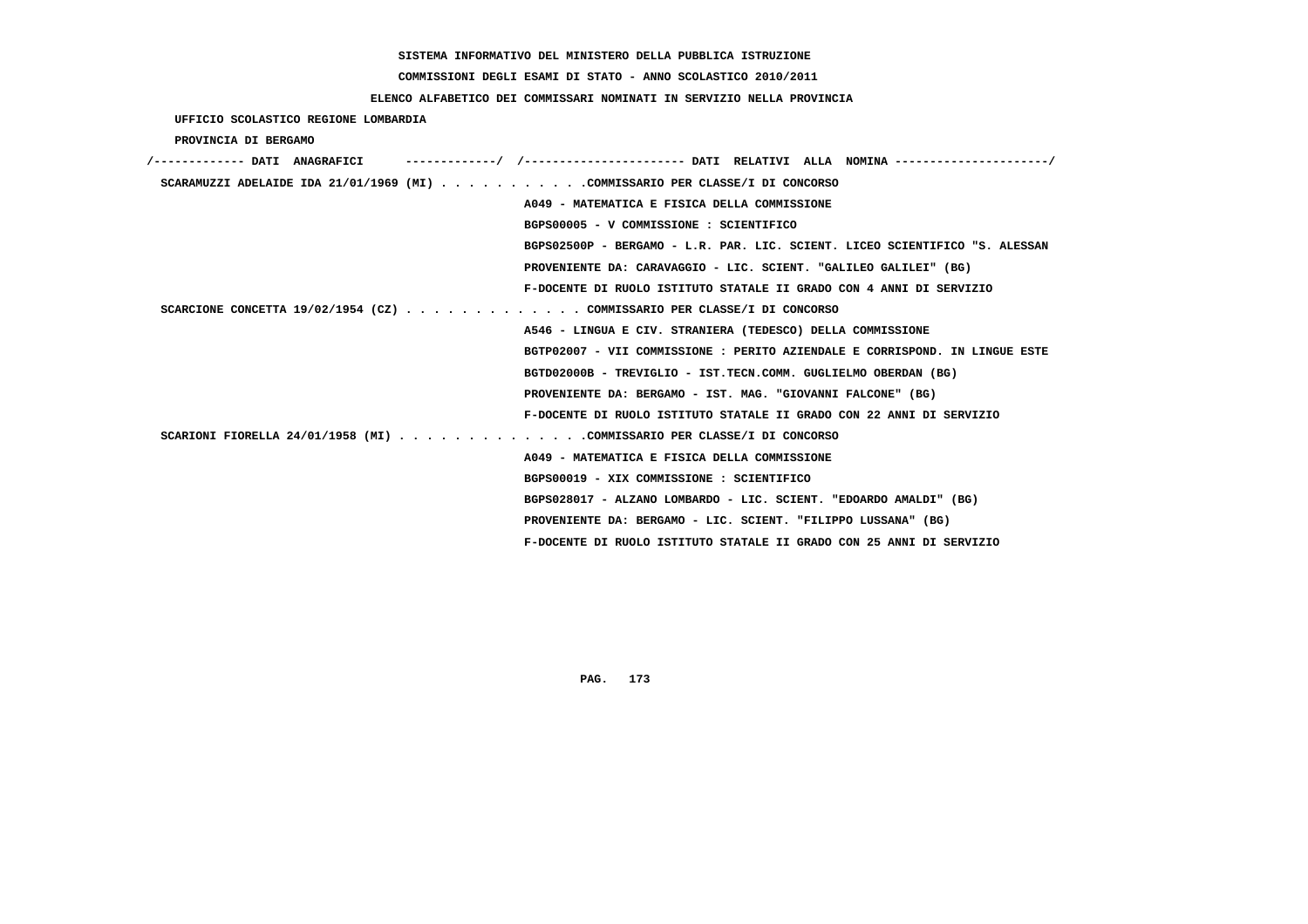# **COMMISSIONI DEGLI ESAMI DI STATO - ANNO SCOLASTICO 2010/2011**

# **ELENCO ALFABETICO DEI COMMISSARI NOMINATI IN SERVIZIO NELLA PROVINCIA**

 **UFFICIO SCOLASTICO REGIONE LOMBARDIA**

 **PROVINCIA DI BERGAMO**

| /------------- DATI ANAGRAFICI                                             |  |
|----------------------------------------------------------------------------|--|
| SCHIAVI ANTONIA 18/02/1966 (BG) COMMISSARIO PER CLASSE/I DI CONCORSO       |  |
| A017 - DISCIPLINE ECONOMICO-AZIENDALI DELLA COMMISSIONE                    |  |
| BGTD00006 - VI COMMISSIONE : RAGIONIERE E PERITO COMMERCIALE               |  |
| BGTD00901N - ALBINO - IST.TECN.COMM. "OSCAR ARNULFO ROMERO" (BG)           |  |
| PROVENIENTE DA: CLUSONE - I.T.COMM E GEOM. "ANDREA FANTONI" (BG)           |  |
| F-DOCENTE DI RUOLO ISTITUTO STATALE II GRADO CON 20 ANNI DI SERVIZIO       |  |
| SCIPIONI ANGELA 03/06/1959 (AN) COMMISSARIO PER CLASSE/I DI CONCORSO       |  |
| A060 - SC.NA., CH., GEOG., MIC. DELLA COMMISSIONE                          |  |
| BGPC00008 - VIII COMMISSIONE : CLASSICO                                    |  |
| BGPC00201X - TREVIGLIO - LIC. CLAS. "SIMONE WEIL" (BG)                     |  |
| PROVENIENTE DA: LOVERE - LIC. SCIENT. "DECIO CELERI" (BG)                  |  |
| F-DOCENTE DI RUOLO ISTITUTO STATALE II GRADO CON 18 ANNI DI SERVIZIO       |  |
| SCOPELLITI GIOVANNA 20/08/1975 (RC) COMMISSARIO PER CLASSE/I DI CONCORSO   |  |
| A039 - GEOGRAFIA DELLA COMMISSIONE                                         |  |
| BGTD00001 - I COMMISSIONE : RAGIONIERE E PERITO COMMERCIALE                |  |
| BGTD085006 - BERGAMO - L.R. PAR. IST.TECN.COMM. I.T.C. "LEONARDO DA VINCI" |  |
| PROVENIENTE DA: TRESCORE BALNEARIO - IST.TECN.COMM. "LORENZO LOTTO" (BG)   |  |
| H-DOCENTE NON DI RUOLO IN SERV. TERMINE ANNO SCOL. CON 2 ANNI DI SERVIZIO  |  |
|                                                                            |  |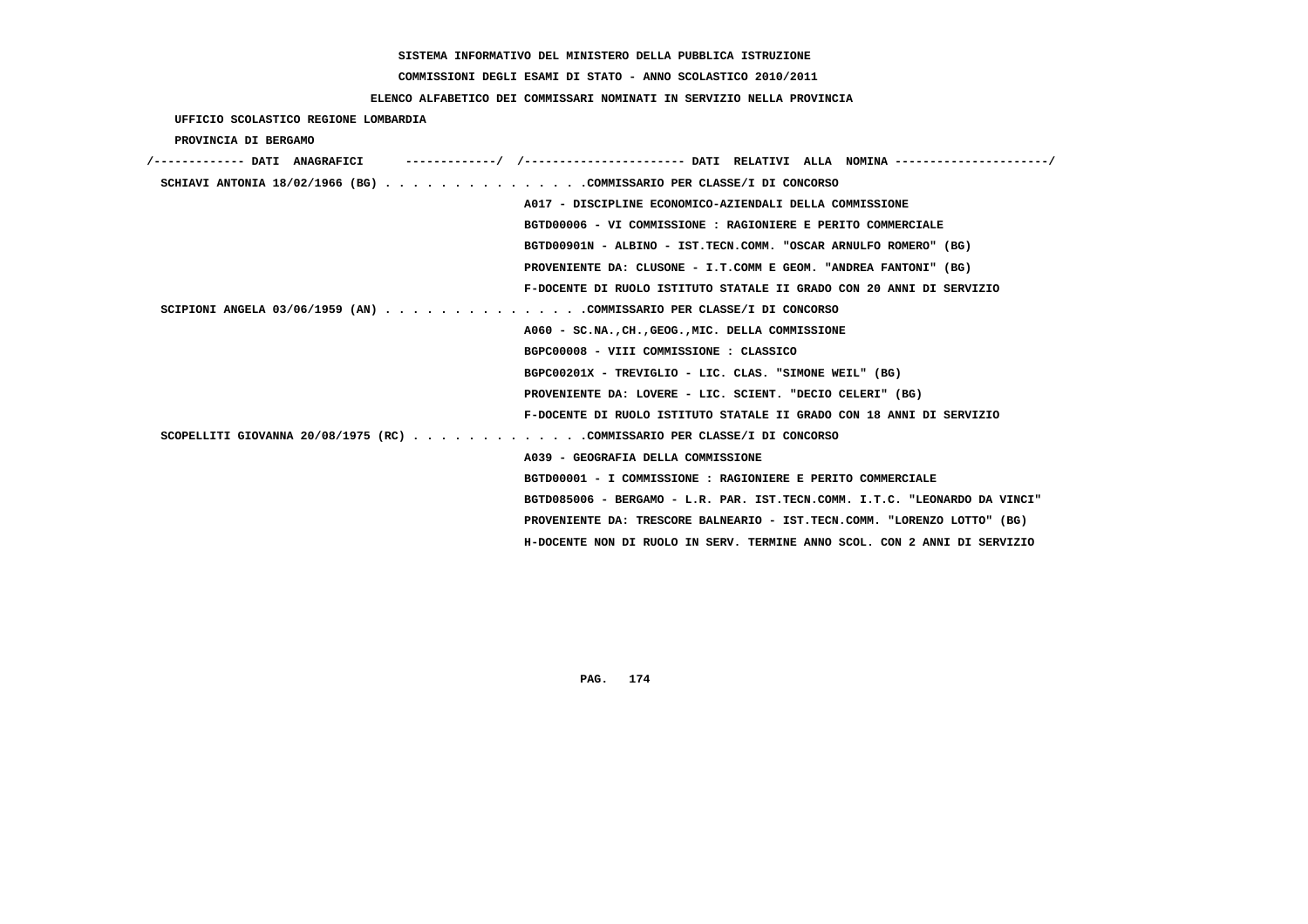# **COMMISSIONI DEGLI ESAMI DI STATO - ANNO SCOLASTICO 2010/2011**

# **ELENCO ALFABETICO DEI COMMISSARI NOMINATI IN SERVIZIO NELLA PROVINCIA**

 **UFFICIO SCOLASTICO REGIONE LOMBARDIA**

 **PROVINCIA DI BERGAMO**

| /------------- DATI ANAGRAFICI | -/ /---------------------- DATI RELATIVI ALLA NOMINA ---------------------/ |
|--------------------------------|-----------------------------------------------------------------------------|
|                                | SCORPO SALVATORE 19/09/1970 (SR) COMMISSARIO PER CLASSE/I DI CONCORSO       |
|                                | A034 - ELETTRONICA DELLA COMMISSIONE                                        |
|                                | BGRR9J002 - II COMMISSIONE : TECNICO DELLE INDUSTRIE ELETTRICHE             |
|                                | BGRI00401X - TREVIGLIO - I.P.IND. E ART. "ORESTE MOZZALI" (BG)              |
|                                | PROVENIENTE DA: ROMANO DI LOMBARDIA - I.P.IND. E ART. "GIAMBATTISTA RUBINI" |
|                                | I-DOCENTE NON DI RUOLO IN SERV. TERMINE ATTIV. DID. CON 6 ANNI DI SERVIZIO  |
|                                | SCRENCI TIZIANA 07/10/1975 (CZ) COMMISSARIO PER CLASSE/I DI CONCORSO        |
|                                | A050 - LETTERE IST. ISTR. SECOND. DI II GR. DELLA COMMISSIONE               |
|                                | BGSL02001 - I COMMISSIONE : SECONDA SEZIONE ARCHITETTURA                    |
|                                | BGSL01000T - BERGAMO - LIC. ART. " GIACOMO E PIO MANZU' " (BG)              |
|                                | II CLASSE: BERGAMO - LIC. ART. " GIACOMO E PIO MANZU' " (CORS (BG)          |
|                                | PROVENIENTE DA: SAN PELLEGRINO TERME - I.P.SERV.ALB.TUR. DI SAN PELLEGRINO  |
|                                | I-DOCENTE NON DI RUOLO IN SERV. TERMINE ATTIV. DID. CON 6 ANNI DI SERVIZIO  |
|                                | SCURRIA MARCELLO 04/12/1950 (ME) COMMISSARIO PER CLASSE/I DI CONCORSO       |
|                                | A012 - CHIMICA AGRARIA DELLA COMMISSIONE                                    |
|                                | BGTP02007 - VII COMMISSIONE : PERITO AZIENDALE E CORRISPOND. IN LINGUE ESTE |
|                                | II CLASSE: TREVIGLIO - IST.TECN.AGR. "GAETANO CANTONI" (BG)                 |
|                                | PROVENIENTE DA: BERGAMO - IST.TECN.AGR. DI BERGAMO (BG)                     |
|                                | F-DOCENTE DI RUOLO ISTITUTO STATALE II GRADO CON 32 ANNI DI SERVIZIO        |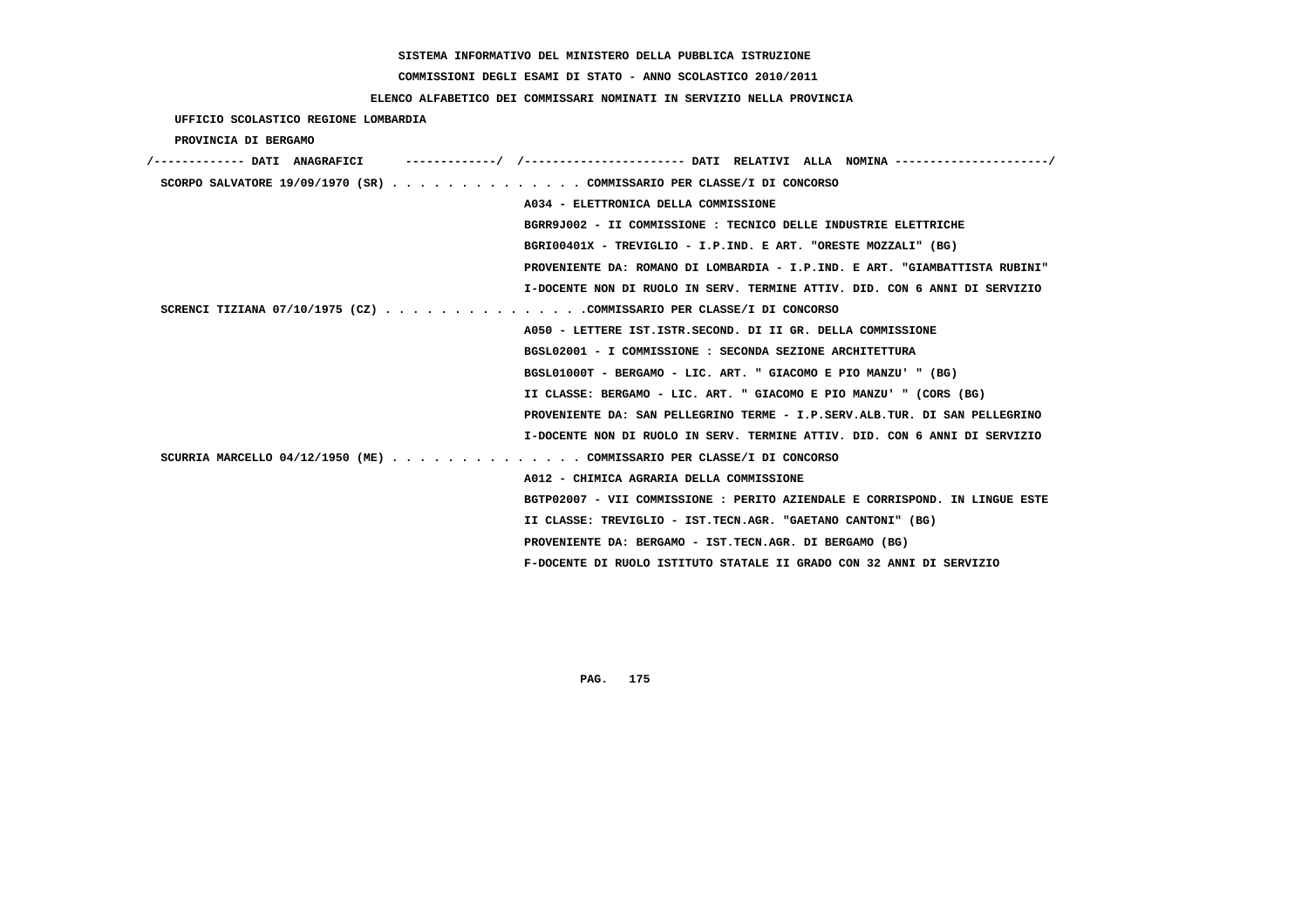# **COMMISSIONI DEGLI ESAMI DI STATO - ANNO SCOLASTICO 2010/2011**

# **ELENCO ALFABETICO DEI COMMISSARI NOMINATI IN SERVIZIO NELLA PROVINCIA**

|  | UFFICIO SCOLASTICO REGIONE LOMBARDIA |  |  |
|--|--------------------------------------|--|--|
|--|--------------------------------------|--|--|

 **PROVINCIA DI BERGAMO**

| /------------- DATI ANAGRAFICI                                            | -----------/ /--------------------- DATI RELATIVI ALLA NOMINA --------------------/ |
|---------------------------------------------------------------------------|-------------------------------------------------------------------------------------|
| SEGALA FAUSTO 18/06/1954 (RO) COMMISSARIO PER CLASSE/I DI CONCORSO        |                                                                                     |
|                                                                           | A034 - ELETTRONICA DELLA COMMISSIONE                                                |
|                                                                           | BGRR9L003 - III COMMISSIONE : TECNICO INDUSTRIE MECCANICHE                          |
|                                                                           | BGRI00401X - TREVIGLIO - I.P.IND. E ART. "ORESTE MOZZALI" (BG)                      |
|                                                                           | II CLASSE: ROMANO DI LOMBARDIA - I.P.IND. E ART. "GIAMBATTISTA RUBINI" (BG)         |
|                                                                           | PROVENIENTE DA: DALMINE - IST.TECN.IND. "GUGLIELMO MARCONI" (BG)                    |
|                                                                           | F-DOCENTE DI RUOLO ISTITUTO STATALE II GRADO CON 26 ANNI DI SERVIZIO                |
| SEGALLI MARIA TERESA 13/06/1956 (BG) COMMISSARIO PER CLASSE/I DI CONCORSO |                                                                                     |
|                                                                           | A049 - MATEMATICA E FISICA DELLA COMMISSIONE                                        |
|                                                                           | BGPS00004 - IV COMMISSIONE : SCIENTIFICO                                            |
|                                                                           | BGPS135006 - BERGAMO - L.R. PAR. LIC. SCIENT. LICEO SCIENTIFICO "MARIA IMMA         |
|                                                                           | PROVENIENTE DA: TREVIGLIO - LIC. CLAS. "SIMONE WEIL" (BG)                           |
|                                                                           | F-DOCENTE DI RUOLO ISTITUTO STATALE II GRADO CON 23 ANNI DI SERVIZIO                |
| SELINI DANILO 19/09/1953 (BG) COMMISSARIO PER CLASSE/I DI CONCORSO        |                                                                                     |
|                                                                           | A246 - LINGUA E CIV. STRANIERA (FRANCESE) DELLA COMMISSIONE                         |
|                                                                           | BGPS00006 - VI COMMISSIONE : SCIENTIFICO                                            |
|                                                                           | II CLASSE: CALCINATE - L.R. PAR. LIC. LING. LICEO LINGUISTICO "LA TRACCIA"          |
|                                                                           | PROVENIENTE DA: ROMANO DI LOMBARDIA - I.T.COMM E GEOM. "GIAMBATTISTA RUBINI         |
|                                                                           | F-DOCENTE DI RUOLO ISTITUTO STATALE II GRADO CON 20 ANNI DI SERVIZIO                |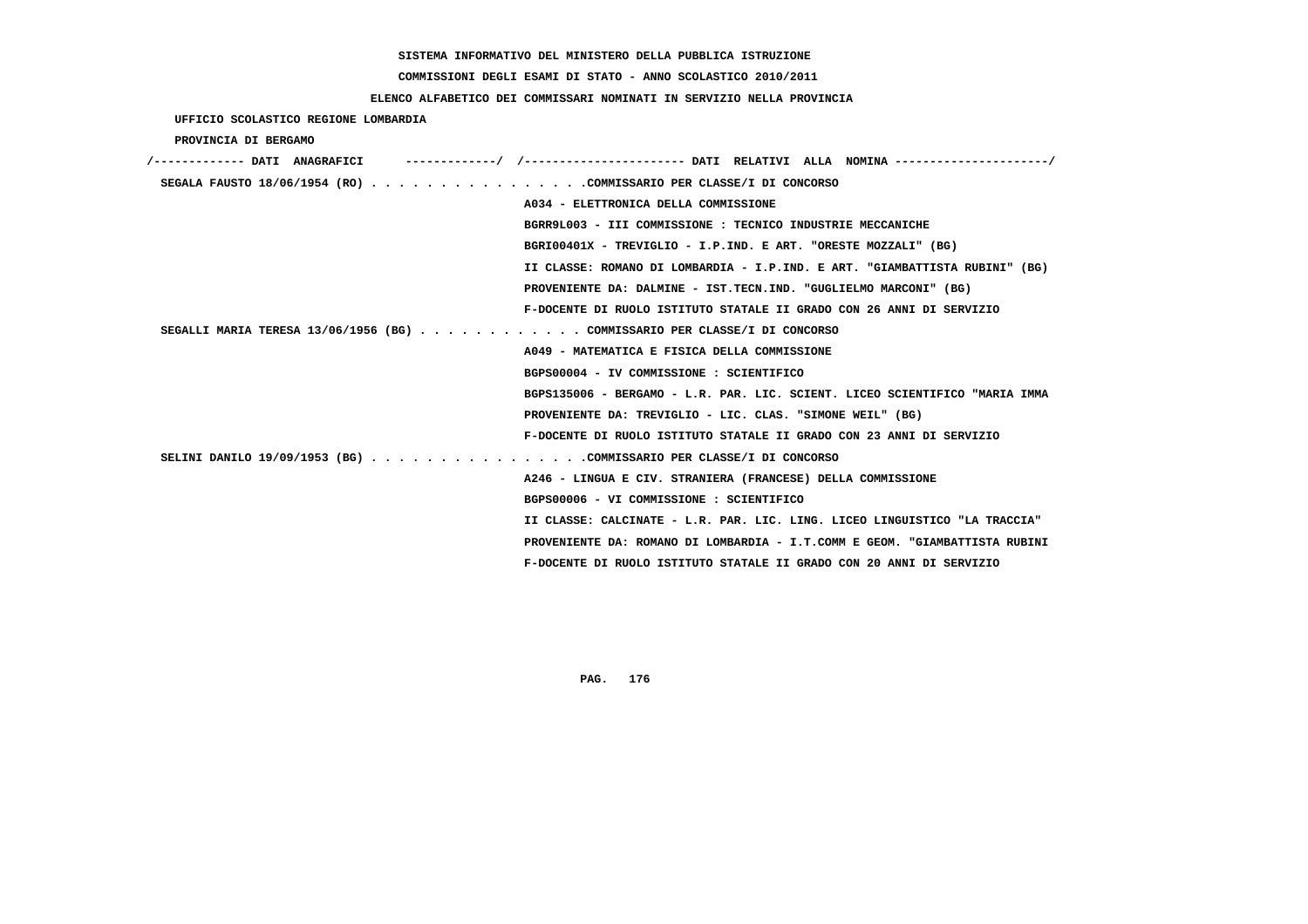# **COMMISSIONI DEGLI ESAMI DI STATO - ANNO SCOLASTICO 2010/2011**

# **ELENCO ALFABETICO DEI COMMISSARI NOMINATI IN SERVIZIO NELLA PROVINCIA**

 **UFFICIO SCOLASTICO REGIONE LOMBARDIA**

 **PROVINCIA DI BERGAMO**

| /------------- DATI ANAGRAFICI<br>/---------------------- DATI RELATIVI ALLA NOMINA---------------------/ |
|-----------------------------------------------------------------------------------------------------------|
| SEMINARA GIOACHINO 30/09/1959 (PA) COMMISSARIO PER CLASSE/I DI CONCORSO                                   |
| A017 - DISCIPLINE ECONOMICO-AZIENDALI DELLA COMMISSIONE                                                   |
| BGTD00011 - XI COMMISSIONE : RAGIONIERE E PERITO COMMERCIALE                                              |
| BGTD006016 - ROMANO DI LOMBARDIA - I.T.COMM E GEOM. "GIAMBATTISTA RUBINI" (                               |
| II CLASSE: TREVIGLIO - L.R. PAR. IST.TECN.COMM. I.T.C. "COLLEGIO DEGLI ANGE                               |
| PROVENIENTE DA: DALMINE - I.T.COMM E GEOM. "LUIGI EINAUDI" (BG)                                           |
| F-DOCENTE DI RUOLO ISTITUTO STATALE II GRADO CON 19 ANNI DI SERVIZIO                                      |
| SEMPERBONI CRISTINA 16/01/1964 (BG) COMMISSARIO PER CLASSE/I DI CONCORSO                                  |
| A048 - MATEMATICA APPLICATA DELLA COMMISSIONE                                                             |
| BGTF45004 - IV COMMISSIONE : PER. IND.LE CAPOTECNICO-SPECIALIZZ.:INFORMATIC                               |
| BGTF01701V - SERIATE - IST.TECN.IND. "ETTORE MAJORANA" (BG)                                               |
| II CLASSE: SARNICO - IST.TECN.IND. "SERAFINO RIVA" (BG)                                                   |
| PROVENIENTE DA: BERGAMO - IST.TECN.COMM. "VITTORIO EMANUELE II" (BG)                                      |
| F-DOCENTE DI RUOLO ISTITUTO STATALE II GRADO CON 21 ANNI DI SERVIZIO                                      |
| SEMPERBONI ENRICA 06/04/1959 (BG) COMMISSARIO PER CLASSE/I DI CONCORSO                                    |
| A546 - LINGUA E CIV. STRANIERA (TEDESCO) DELLA COMMISSIONE                                                |
| BGISEX001 - I COMMISSIONE SPERIMENTALE                                                                    |
| BGPC00201X - TREVIGLIO - LIC. CLAS. "SIMONE WEIL" (BG)                                                    |
| PROVENIENTE DA: SAN PELLEGRINO TERME - I.P.SERV.ALB.TUR. DI SAN PELLEGRINO                                |
| I-DOCENTE NON DI RUOLO IN SERV. TERMINE ATTIV. DID. CON 20 ANNI DI SERVIZIO                               |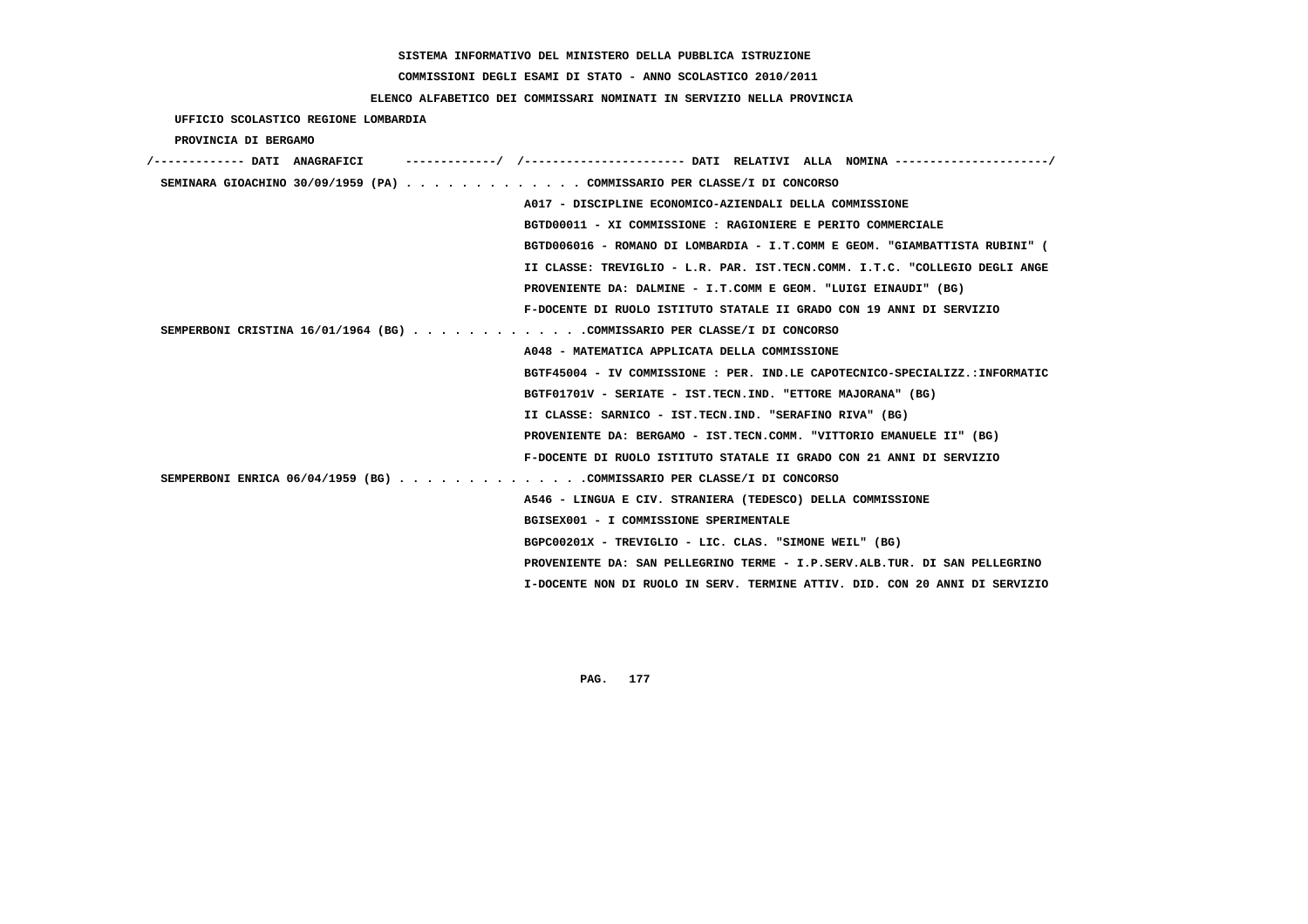**COMMISSIONI DEGLI ESAMI DI STATO - ANNO SCOLASTICO 2010/2011**

# **ELENCO ALFABETICO DEI COMMISSARI NOMINATI IN SERVIZIO NELLA PROVINCIA**

 **UFFICIO SCOLASTICO REGIONE LOMBARDIA**

 **PROVINCIA DI BERGAMO**

| /------------- DATI ANAGRAFICI                                                     |                                                                            |
|------------------------------------------------------------------------------------|----------------------------------------------------------------------------|
| SERGENT MARCEAU MARIA ASSUNTA 13/05/1953 (MI) COMMISSARIO PER CLASSE/I DI CONCORSO |                                                                            |
|                                                                                    | A050 - LETTERE IST.ISTR.SECOND. DI II GR. DELLA COMMISSIONE                |
|                                                                                    | BGC002001 - I COMMISSIONE : DURATA QUINQUENNALE                            |
|                                                                                    | BGSL01000T - BERGAMO - LIC. ART. " GIACOMO E PIO MANZU' " (BG)             |
|                                                                                    | PROVENIENTE DA: TREVIGLIO - I.P.IND. E ART. "ORESTE MOZZALI" (CORSO SERALE |
|                                                                                    | F-DOCENTE DI RUOLO ISTITUTO STATALE II GRADO CON 4 ANNI DI SERVIZIO        |
| SERGI FLAVIA ERMINIA 06/04/1965 (PZ) COMMISSARIO PER CLASSE/I DI CONCORSO          |                                                                            |
|                                                                                    | A019 - DISCIPLINE GIURIDICHE ED ECONOMIC. DELLA COMMISSIONE                |
|                                                                                    | BGRR9B001 - I COMMISSIONE : TECNICO GESTIONE AZIENDALE INFORMATICA         |
|                                                                                    | BGRC09000A - BERGAMO - IST.PROF.SERV.COM. "GUIDO GALLI" (BG)               |
|                                                                                    | PROVENIENTE DA: PRESEZZO - IS.PR.SERV.COM.TUR "BETTY AMBIVERI" (BG)        |
|                                                                                    | F-DOCENTE DI RUOLO ISTITUTO STATALE II GRADO CON 12 ANNI DI SERVIZIO       |
| SERRA MARIA GABRIELLA 08/07/1958 (CA) COMMISSARIO PER CLASSE/I DI CONCORSO         |                                                                            |
|                                                                                    | A346 - LINGUA E CIV. STRANIERA (INGLESE) DELLA COMMISSIONE                 |
|                                                                                    | BGISFU001 - I COMMISSIONE SPERIMENTALE                                     |
|                                                                                    | BGPM02000L - BERGAMO - IST. MAG. "GIOVANNI FALCONE" (BG)                   |
|                                                                                    | PROVENIENTE DA: ROMANO DI LOMBARDIA - IST. MAG. "DON LORENZO MILANI" (BG)  |
|                                                                                    | F-DOCENTE DI RUOLO ISTITUTO STATALE II GRADO CON 17 ANNI DI SERVIZIO       |
|                                                                                    |                                                                            |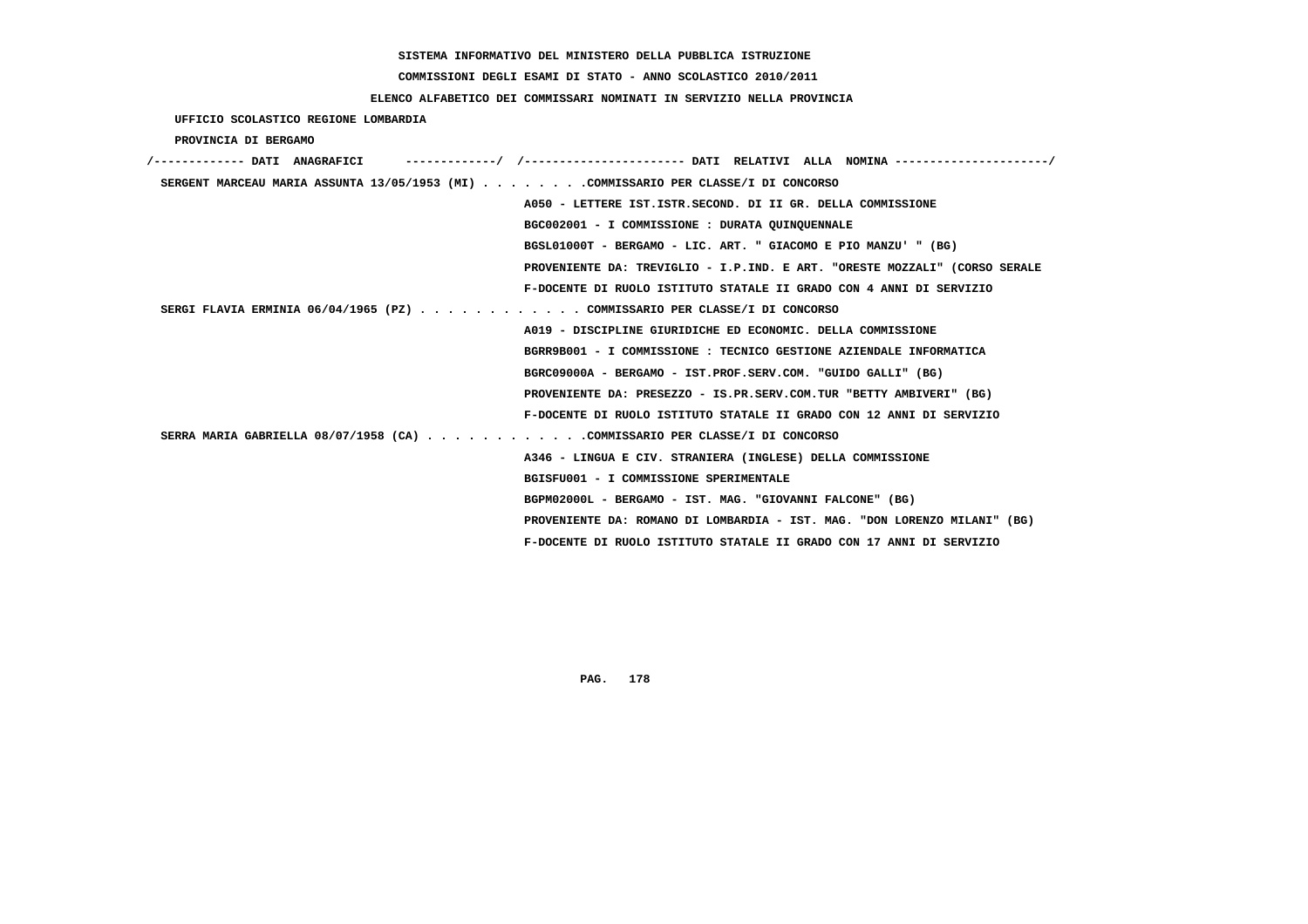# **COMMISSIONI DEGLI ESAMI DI STATO - ANNO SCOLASTICO 2010/2011**

# **ELENCO ALFABETICO DEI COMMISSARI NOMINATI IN SERVIZIO NELLA PROVINCIA**

 **UFFICIO SCOLASTICO REGIONE LOMBARDIA**

 **PROVINCIA DI BERGAMO**

| /------------- DATI ANAGRAFICI                                                 |                                                                             |
|--------------------------------------------------------------------------------|-----------------------------------------------------------------------------|
| SESTITO ELISABETTA 20/09/1956 (CZ) COMMISSARIO PER CLASSE/I DI CONCORSO        |                                                                             |
|                                                                                | A025 - DISEGNO E STORIA DELL'ARTE DELLA COMMISSIONE                         |
|                                                                                | BGPS00020 - XX COMMISSIONE : SCIENTIFICO                                    |
|                                                                                | BGPS028017 - ALZANO LOMBARDO - LIC. SCIENT. "EDOARDO AMALDI" (BG)           |
|                                                                                | PROVENIENTE DA: BERGAMO - LIC. SCIENT. "LORENZO MASCHERONI" (BG)            |
|                                                                                | F-DOCENTE DI RUOLO ISTITUTO STATALE II GRADO CON 21 ANNI DI SERVIZIO        |
| SIBELLA PAOLA 29/09/1970 (BG) COMMISSARIO PER CLASSE/I DI CONCORSO             |                                                                             |
|                                                                                | A024 - DISEGNO E STORIA DEL COSTUME DELLA COMMISSIONE                       |
|                                                                                | CRRR9M001 - I COMMISSIONE : TECNICO DELL'ABBIGLIAMENTO E DELLA MODA         |
|                                                                                | CRRI008015 - CREMONA - I.P.IND. E ART. IPIA LIUTARIO E DEL LEGNO "A.S (CR)  |
|                                                                                | PROVENIENTE DA: BERGAMO - IST.PROF.SERV.COM. "CATERINA CANIANA" (BG)        |
|                                                                                | F-DOCENTE DI RUOLO ISTITUTO STATALE II GRADO CON 10 ANNI DI SERVIZIO        |
| SIGHINOLFI MARIA GIOVANNA 16/02/1955 (MO) COMMISSARIO PER CLASSE/I DI CONCORSO |                                                                             |
|                                                                                | A052 - LETTERE, LATINO, GRECO LICEO CLASSICO DELLA COMMISSIONE              |
|                                                                                | BGPC00008 - VIII COMMISSIONE : CLASSICO                                     |
|                                                                                | BGPC00201X - TREVIGLIO - LIC. CLAS. "SIMONE WEIL" (BG)                      |
|                                                                                | II CLASSE: TREVIGLIO - L.R. PAR. LIC. CLAS. LICEO CLASSICO "DON BOSCO" (BG) |
|                                                                                | PROVENIENTE DA: BERGAMO - LIC. CLAS. "PAOLO SARPI" (BG)                     |
|                                                                                | F-DOCENTE DI RUOLO ISTITUTO STATALE II GRADO CON 26 ANNI DI SERVIZIO        |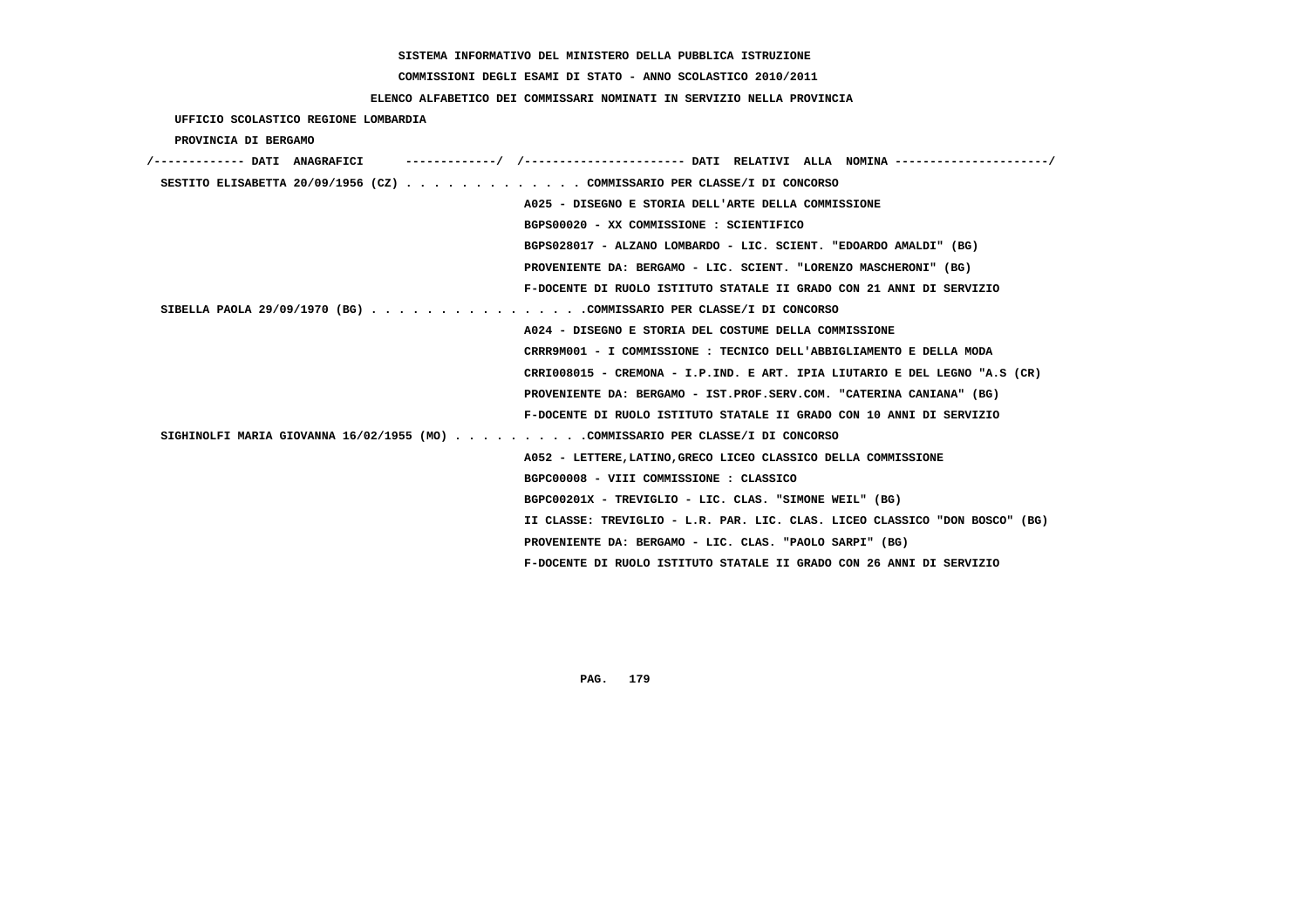# **COMMISSIONI DEGLI ESAMI DI STATO - ANNO SCOLASTICO 2010/2011**

# **ELENCO ALFABETICO DEI COMMISSARI NOMINATI IN SERVIZIO NELLA PROVINCIA**

 **UFFICIO SCOLASTICO REGIONE LOMBARDIA**

 **PROVINCIA DI BERGAMO**

| /------------- DATI ANAGRAFICI |                                                                               |
|--------------------------------|-------------------------------------------------------------------------------|
|                                | SILVA ANGELO 13/07/1958 (BG) COMMISSARIO PER CLASSE/I DI CONCORSO             |
|                                | A072 - TOPOG. GEN., COSTR.RUR. E DISEGNO DELLA COMMISSIONE                    |
|                                | BGTA00003 - III COMMISSIONE : PERITO AGRARIO                                  |
|                                | BGTA02701R - TREVIGLIO - IST.TECN.AGR. "GAETANO CANTONI" (BG)                 |
|                                | PROVENIENTE DA: ROMANO DI LOMBARDIA - I.T.COMM E GEOM. "GIAMBATTISTA RUBINI   |
|                                | F-DOCENTE DI RUOLO ISTITUTO STATALE II GRADO CON 3 ANNI DI SERVIZIO           |
|                                | SIMONE TERESA CATERINA $10/11/1974$ (ME) COMMISSARIO PER CLASSE/I DI CONCORSO |
|                                | A060 - SC.NA., CH., GEOG., MIC. DELLA COMMISSIONE                             |
|                                | BGPL00001 - I COMMISSIONE : LINGUISTICO                                       |
|                                | BGPL055009 - BERGAMO - L.R. PAR. LIC. LING. LICEO LINGUISTICO "LEONARDO DA    |
|                                | II CLASSE: BERGAMO - L.R. PAR. LIC. LING. LICEO LINGUISTICO "FERMI" (BG)      |
|                                | PROVENIENTE DA: ROMANO DI LOMBARDIA - IST. MAG. "DON LORENZO MILANI" (BG)     |
|                                | I-DOCENTE NON DI RUOLO IN SERV. TERMINE ATTIV. DID. CON 11 ANNI DI SERVIZIO   |
|                                | SIMONELLI VIVIANA 22/10/1967 (BG) COMMISSARIO PER CLASSE/I DI CONCORSO        |
|                                | A048 - MATEMATICA APPLICATA DELLA COMMISSIONE                                 |
|                                | BGTF45003 - III COMMISSIONE : PER. IND.LE CAPOTECNICO-SPECIALIZZ.:INFORMATI   |
|                                | BGTF05000D - DALMINE - IST.TECN.IND. "GUGLIELMO MARCONI" (BG)                 |
|                                | PROVENIENTE DA: TRESCORE BALNEARIO - IST.TECN.COMM. "LORENZO LOTTO" (BG)      |
|                                | F-DOCENTE DI RUOLO ISTITUTO STATALE II GRADO CON 8 ANNI DI SERVIZIO           |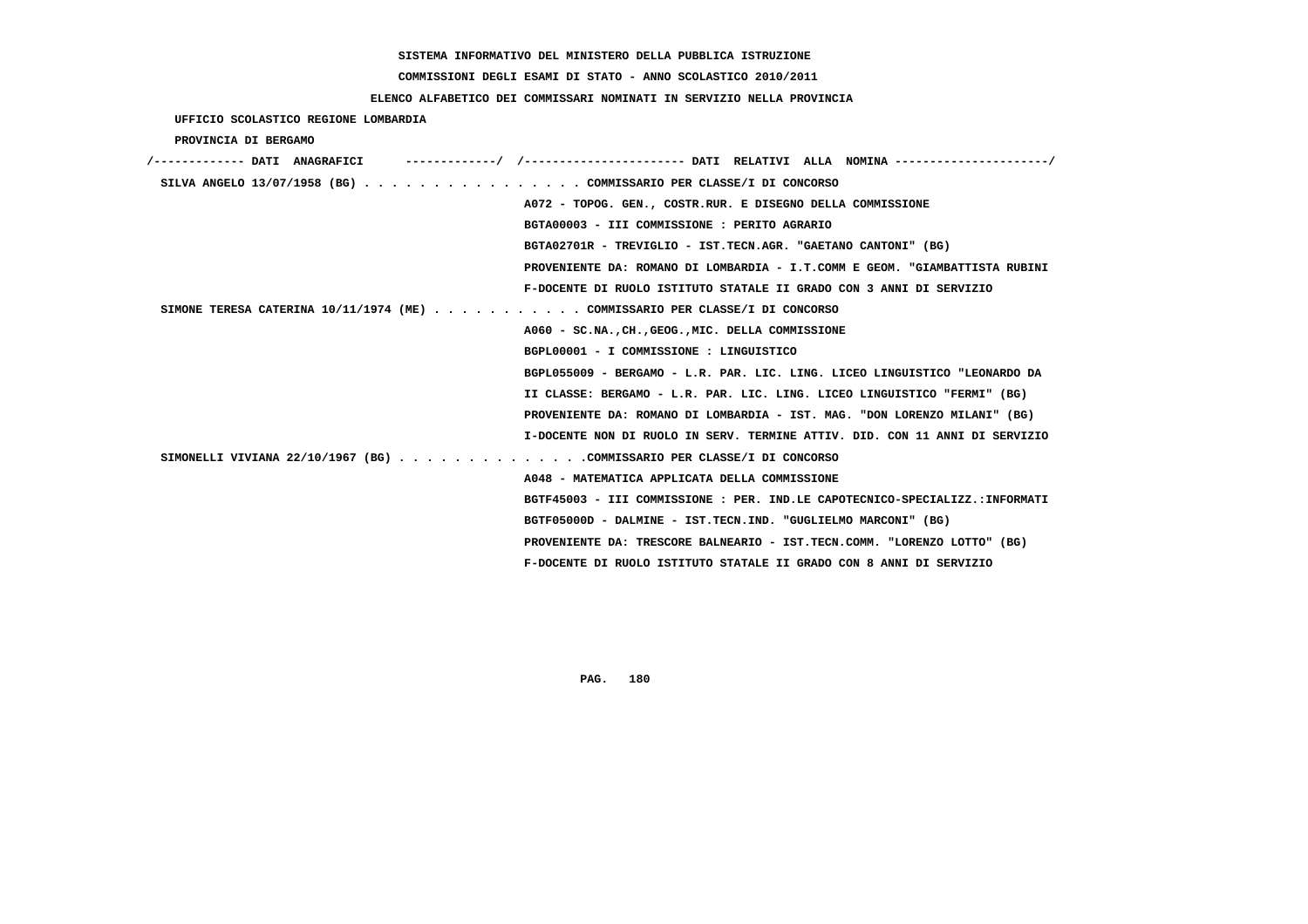**COMMISSIONI DEGLI ESAMI DI STATO - ANNO SCOLASTICO 2010/2011**

 **ELENCO ALFABETICO DEI COMMISSARI NOMINATI IN SERVIZIO NELLA PROVINCIA**

 **UFFICIO SCOLASTICO REGIONE LOMBARDIA**

 **PROVINCIA DI BERGAMO**

| /------------- DATI ANAGRAFICI                                               |                                         |                                                                             |  |
|------------------------------------------------------------------------------|-----------------------------------------|-----------------------------------------------------------------------------|--|
| SIMONETTI CATERINA 02/05/1950 (NA) COMMISSARIO PER CLASSE/I DI CONCORSO      |                                         |                                                                             |  |
|                                                                              |                                         | A019 - DISCIPLINE GIURIDICHE ED ECONOMIC. DELLA COMMISSIONE                 |  |
|                                                                              |                                         | MNSD19001 - I COMMISSIONE : ARTE APPL. - SEZ. DISEGNAT. DI ARCHIT. E ARRED. |  |
|                                                                              |                                         | MNSD012028 - MANTOVA - IST. D'ARTE IST.ARTE G.ROMANO MANTOVA (MN)           |  |
|                                                                              |                                         | PROVENIENTE DA: BERGAMO - IST.TEC.GEOMETRI "GIACOMO OUARENGHI" (BG)         |  |
|                                                                              |                                         | F-DOCENTE DI RUOLO ISTITUTO STATALE II GRADO CON 27 ANNI DI SERVIZIO        |  |
| SIMONETTI MARIA ANTONIA 11/12/1972 (BG) COMMISSARIO PER CLASSE/I DI CONCORSO |                                         |                                                                             |  |
|                                                                              |                                         | A025 - DISEGNO E STORIA DELL'ARTE DELLA COMMISSIONE                         |  |
|                                                                              | BGISFN002 - II COMMISSIONE SPERIMENTALE |                                                                             |  |
|                                                                              |                                         | BGPM03401G - ROMANO DI LOMBARDIA - IST. MAG. "DON LORENZO MILANI" (BG)      |  |
|                                                                              |                                         | PROVENIENTE DA: SARNICO - LIC. SCIENT. "SERAFINO RIVA" (BG)                 |  |
|                                                                              |                                         | I-DOCENTE NON DI RUOLO IN SERV. TERMINE ATTIV. DID. CON 10 ANNI DI SERVIZIO |  |
| SOLDANI CHIARA 22/08/1976 (BG) COMMISSARIO PER CLASSE/I DI CONCORSO          |                                         |                                                                             |  |
|                                                                              |                                         | A052 - LETTERE, LATINO, GRECO LICEO CLASSICO DELLA COMMISSIONE              |  |
|                                                                              | BGPC00005 - V COMMISSIONE : CLASSICO    |                                                                             |  |
|                                                                              |                                         | BGPC02000C - BERGAMO - LIC. CLAS. "PAOLO SARPI" (BG)                        |  |
|                                                                              |                                         | PROVENIENTE DA: TRESCORE BALNEARIO - LIC. CLAS. "LORENZO FEDERICI" (BG)     |  |
|                                                                              |                                         | F-DOCENTE DI RUOLO ISTITUTO STATALE II GRADO CON 3 ANNI DI SERVIZIO         |  |
|                                                                              |                                         |                                                                             |  |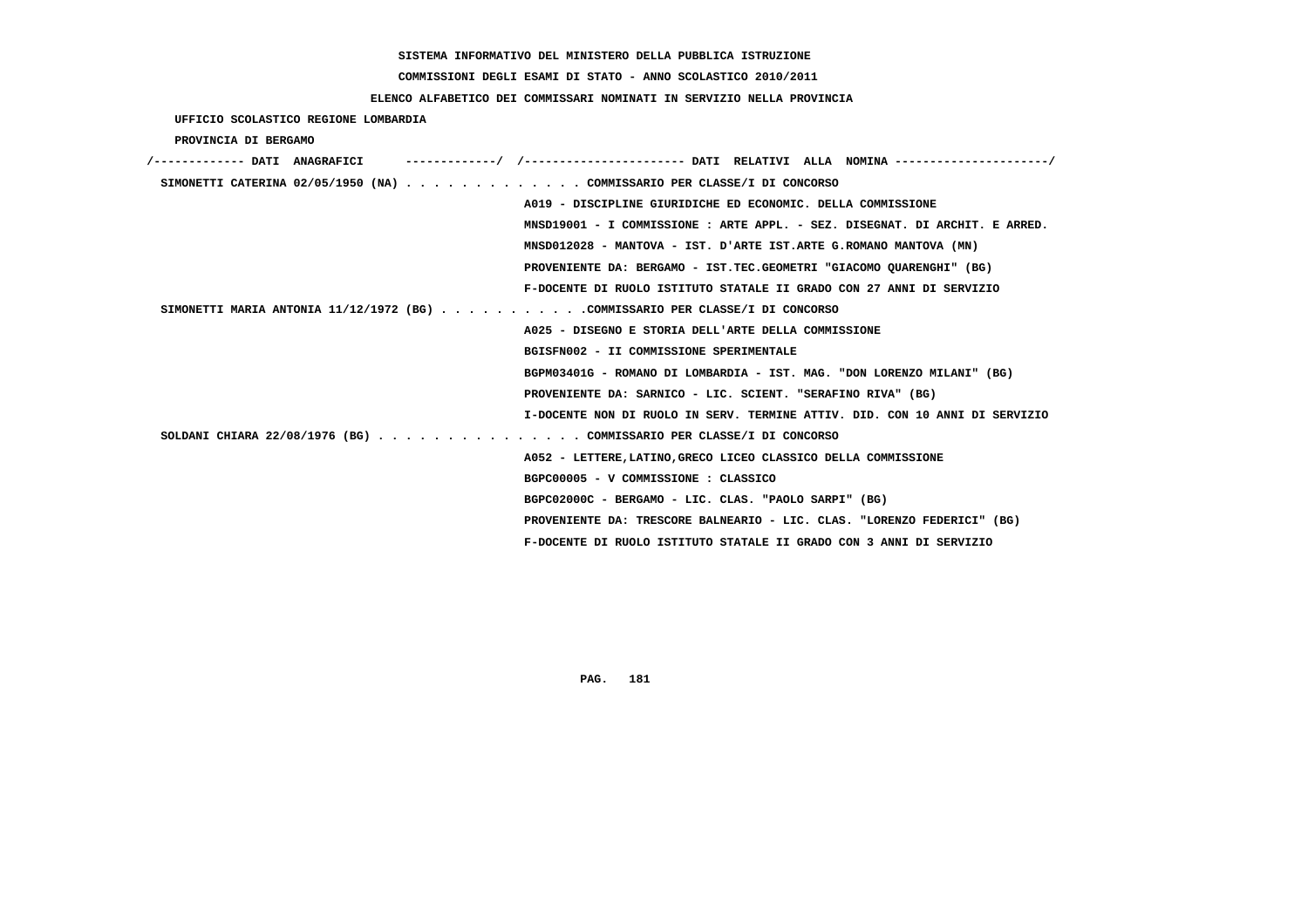# **COMMISSIONI DEGLI ESAMI DI STATO - ANNO SCOLASTICO 2010/2011**

## **ELENCO ALFABETICO DEI COMMISSARI NOMINATI IN SERVIZIO NELLA PROVINCIA**

 **UFFICIO SCOLASTICO REGIONE LOMBARDIA**

 **PROVINCIA DI BERGAMO**

| /------------- DATI ANAGRAFICI |                                                                              |
|--------------------------------|------------------------------------------------------------------------------|
|                                | SOLLAZZO MARIA CRISTINA 17/03/1963 (BG) COMMISSARIO PER CLASSE/I DI CONCORSO |
|                                | A346 - LINGUA E CIV. STRANIERA (INGLESE) DELLA COMMISSIONE                   |
|                                | BGISFU006 - VI COMMISSIONE SPERIMENTALE                                      |
|                                | BGPM03401G - ROMANO DI LOMBARDIA - IST. MAG. "DON LORENZO MILANI" (BG)       |
|                                | PROVENIENTE DA: CARAVAGGIO - LIC. SCIENT. "GALILEO GALILEI" (BG)             |
|                                | F-DOCENTE DI RUOLO ISTITUTO STATALE II GRADO CON 17 ANNI DI SERVIZIO         |
|                                | SPADARO CARMEN 05/01/1977 (BL) COMMISSARIO PER CLASSE/I DI CONCORSO          |
|                                | A052 - LETTERE, LATINO, GRECO LICEO CLASSICO DELLA COMMISSIONE               |
|                                | BGPC00003 - III COMMISSIONE : CLASSICO                                       |
|                                | BGPC02000C - BERGAMO - LIC. CLAS. "PAOLO SARPI" (BG)                         |
|                                | PROVENIENTE DA: TRESCORE BALNEARIO - LIC. CLAS. "LORENZO FEDERICI" (BG)      |
|                                | F-DOCENTE DI RUOLO ISTITUTO STATALE II GRADO CON 3 ANNI DI SERVIZIO          |
|                                | SPINA ADELE 19/09/1971 (CS) COMMISSARIO PER CLASSE/I DI CONCORSO             |
|                                | A060 - SC.NA., CH., GEOG., MIC. DELLA COMMISSIONE                            |
|                                | BGIB70001 - I COMMISSIONE SPERIMENTALE                                       |
|                                | II CLASSE: BERGAMO - L.R. PAR. LIC. CLAS. LICEO CLASSICO "GIOVANNI XXIII (B  |
|                                | PROVENIENTE DA: CARAVAGGIO - LIC. SCIENT. "GALILEO GALILEI" (BG)             |
|                                | I-DOCENTE NON DI RUOLO IN SERV. TERMINE ATTIV. DID. CON 5 ANNI DI SERVIZIO   |
|                                |                                                                              |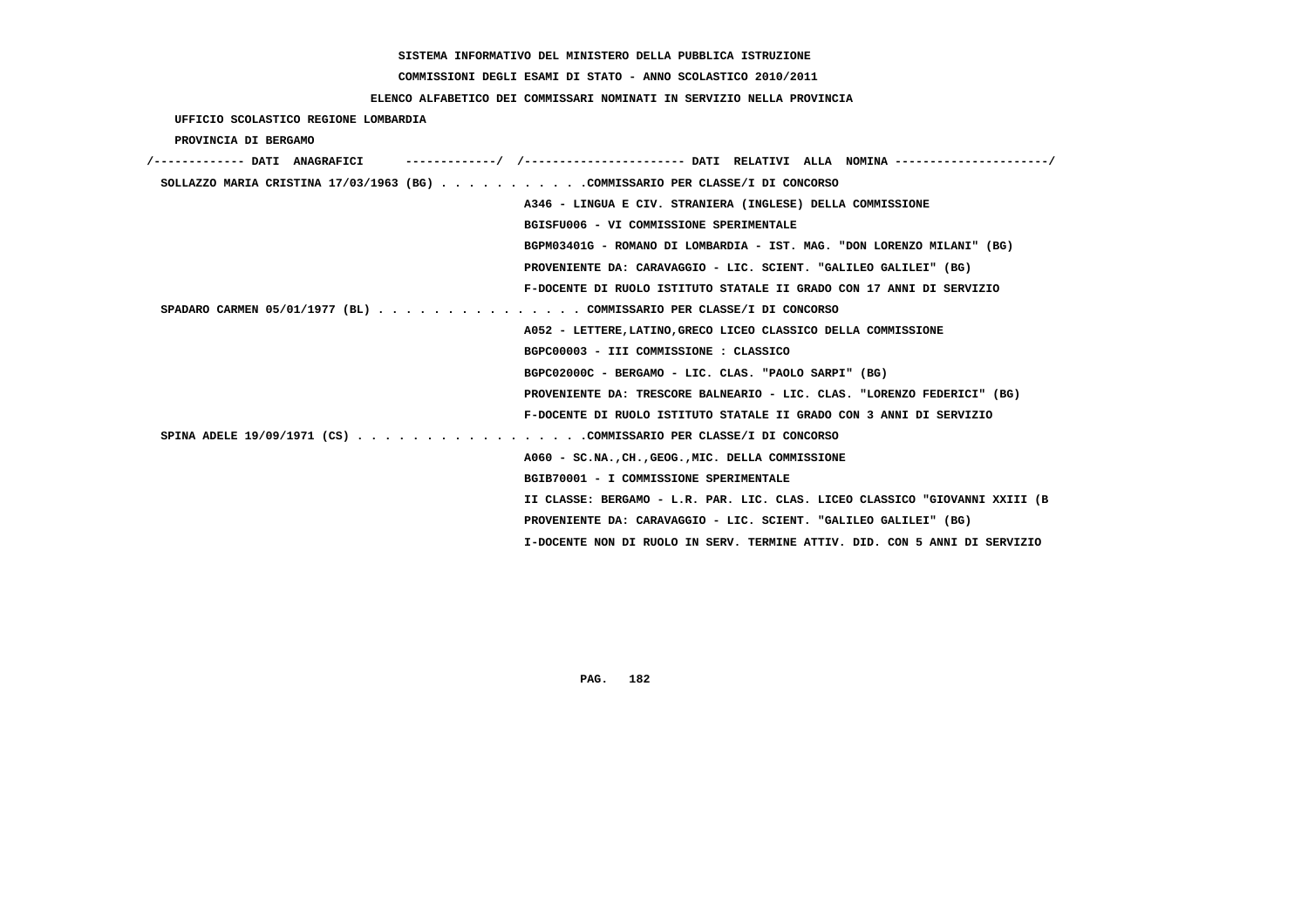**COMMISSIONI DEGLI ESAMI DI STATO - ANNO SCOLASTICO 2010/2011**

### **ELENCO ALFABETICO DEI COMMISSARI NOMINATI IN SERVIZIO NELLA PROVINCIA**

 **UFFICIO SCOLASTICO REGIONE LOMBARDIA**

 **PROVINCIA DI BERGAMO**

| /------------- DATI ANAGRAFICI |                                                                            |
|--------------------------------|----------------------------------------------------------------------------|
|                                | SPINELLA FORTUNATA 06/07/1971 (RC) COMMISSARIO PER CLASSE/I DI CONCORSO    |
|                                | A052 - LETTERE, LATINO, GRECO LICEO CLASSICO DELLA COMMISSIONE             |
|                                | BGPC00004 - IV COMMISSIONE : CLASSICO                                      |
|                                | BGPC02000C - BERGAMO - LIC. CLAS. "PAOLO SARPI" (BG)                       |
|                                | PROVENIENTE DA: LOVERE - LIC. CLAS. "DECIO CELERI" (BG)                    |
|                                | H-DOCENTE NON DI RUOLO IN SERV. TERMINE ANNO SCOL. CON 7 ANNI DI SERVIZIO  |
|                                | STEINER ROBERTA 17/09/1957 (BG) COMMISSARIO PER CLASSE/I DI CONCORSO       |
|                                | A057 - SCIENZA DEGLI ALIMENTI DELLA COMMISSIONE                            |
|                                | BGRR9R001 - I COMMISSIONE : TECNICO DEI SERVIZI DELLA RISTORAZIONE         |
|                                | BGRH020009 - NEMBRO - I.P.SERV.ALB.TUR. "ALFREDO SONZOGNI" (BG)            |
|                                | PROVENIENTE DA: SAN PELLEGRINO TERME - I.P.SERV.ALB.TUR. DI SAN PELLEGRINO |
|                                | F-DOCENTE DI RUOLO ISTITUTO STATALE II GRADO CON 12 ANNI DI SERVIZIO       |
|                                | STELLA GIOVANNA 29/06/1976 (BG) COMMISSARIO PER CLASSE/I DI CONCORSO       |
|                                | A049 - MATEMATICA E FISICA DELLA COMMISSIONE                               |
|                                | BGPS00024 - XXIV COMMISSIONE : SCIENTIFICO                                 |
|                                | BGPS01201N - CLUSONE - LIC. SCIENT. "ANDREA FANTONI" (BG)                  |
|                                | PROVENIENTE DA: DALMINE - LIC. SCIENT. "LUIGI EINAUDI" (BG)                |
|                                | H-DOCENTE NON DI RUOLO IN SERV. TERMINE ANNO SCOL. CON 8 ANNI DI SERVIZIO  |
|                                |                                                                            |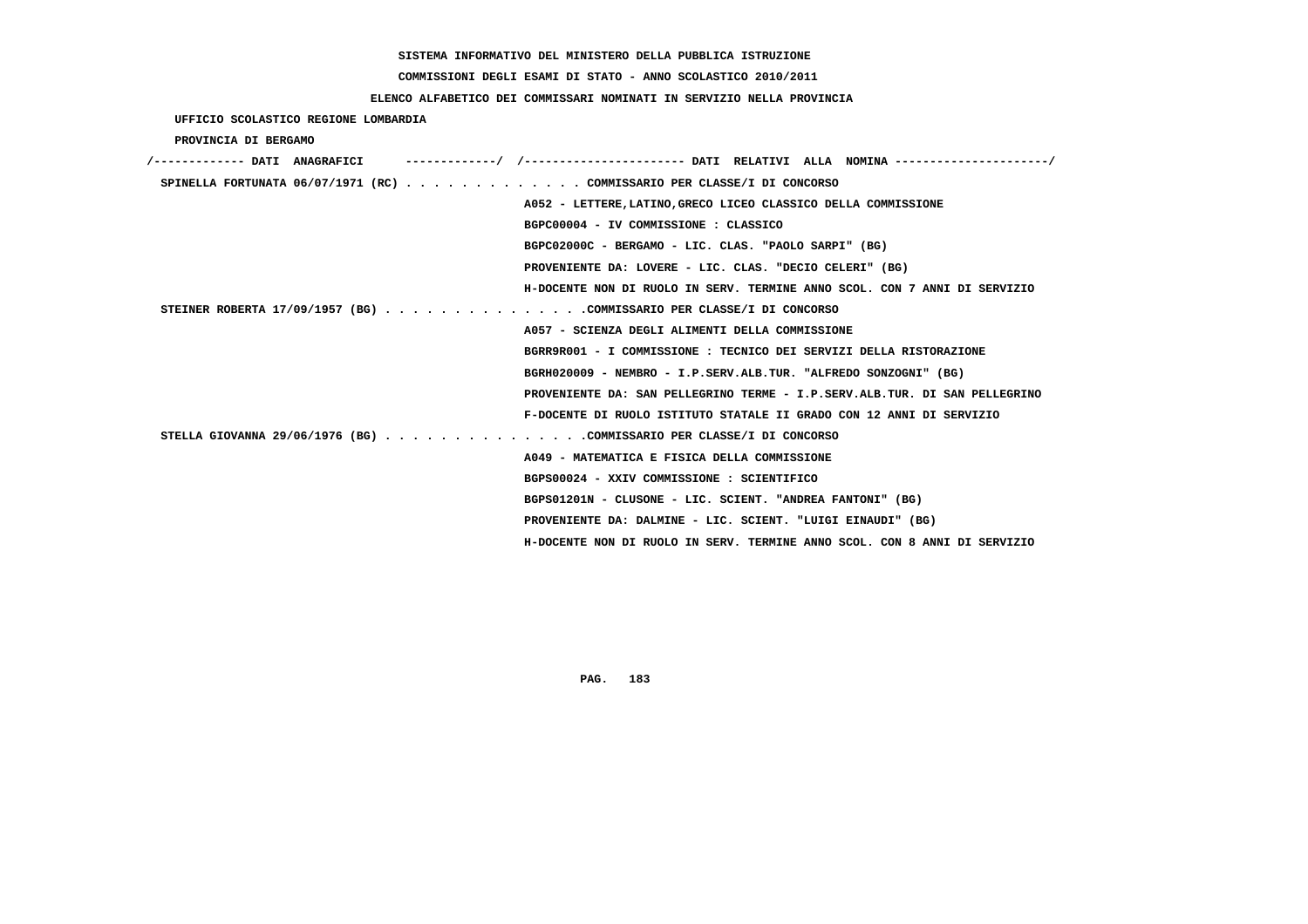# **COMMISSIONI DEGLI ESAMI DI STATO - ANNO SCOLASTICO 2010/2011**

## **ELENCO ALFABETICO DEI COMMISSARI NOMINATI IN SERVIZIO NELLA PROVINCIA**

 **UFFICIO SCOLASTICO REGIONE LOMBARDIA**

 **PROVINCIA DI BERGAMO**

| /------------- DATI ANAGRAFICI                                                   |
|----------------------------------------------------------------------------------|
| STERLI GREGORIO 25/09/1971 (BS) COMMISSARIO PER CLASSE/I DI CONCORSO             |
| A025 - DISEGNO E STORIA DELL'ARTE DELLA COMMISSIONE                              |
| BGPS00012 - XII COMMISSIONE : SCIENTIFICO                                        |
| BGPS02000G - BERGAMO - LIC. SCIENT. "FILIPPO LUSSANA" (BG)                       |
| PROVENIENTE DA: CLUSONE - LIC. SCIENT. "ANDREA FANTONI" (BG)                     |
| I-DOCENTE NON DI RUOLO IN SERV. TERMINE ATTIV. DID. CON 11 ANNI DI SERVIZIO      |
| STIGLIANI GIUSEPPE VINCENZO 05/08/1962 (EE) COMMISSARIO PER CLASSE/I DI CONCORSO |
| A446 - LINGUA E CIV. STRANIERA (SPAGNOLO) DELLA COMMISSIONE                      |
| BGPS00007 - VII COMMISSIONE : SCIENTIFICO                                        |
| II CLASSE: TREVIGLIO - L.R. PAR. LIC. LING. LICEO LINGUISTICO "FACCHETTI" (      |
| PROVENIENTE DA: BERGAMO - IST. MAG. "GIOVANNI FALCONE" (BG)                      |
| F-DOCENTE DI RUOLO ISTITUTO STATALE II GRADO CON 5 ANNI DI SERVIZIO              |
| STRAMANDINO FLAVIA 27/02/1972 (ME) COMMISSARIO PER CLASSE/I DI CONCORSO          |
| A037 - FILOSOFIA E STORIA DELLA COMMISSIONE                                      |
| BGPC00006 - VI COMMISSIONE : CLASSICO                                            |
| BGPC02000C - BERGAMO - LIC. CLAS. "PAOLO SARPI" (BG)                             |
| PROVENIENTE DA: CLUSONE - LIC. SCIENT. "ANDREA FANTONI" (BG)                     |
| I-DOCENTE NON DI RUOLO IN SERV. TERMINE ATTIV. DID. CON 8 ANNI DI SERVIZIO       |
|                                                                                  |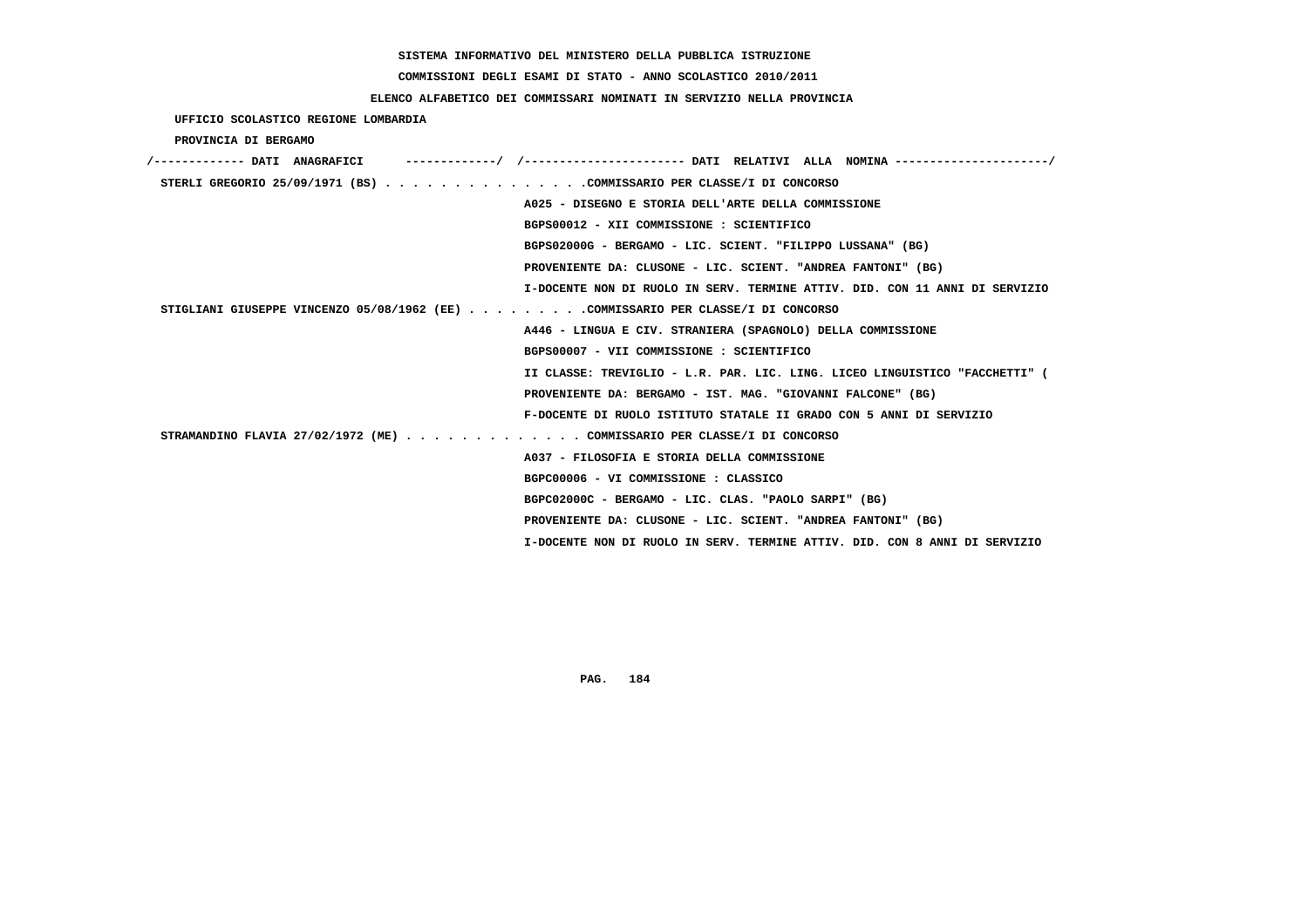# **COMMISSIONI DEGLI ESAMI DI STATO - ANNO SCOLASTICO 2010/2011**

## **ELENCO ALFABETICO DEI COMMISSARI NOMINATI IN SERVIZIO NELLA PROVINCIA**

 **UFFICIO SCOLASTICO REGIONE LOMBARDIA**

 **PROVINCIA DI BERGAMO**

| /------------- DATI ANAGRAFICI | ----------/ /--------------------- DATI RELATIVI ALLA NOMINA--------------------/ |
|--------------------------------|-----------------------------------------------------------------------------------|
|                                | STRANO CELESTINO $12/11/1958$ (RC) COMMISSARIO PER CLASSE/I DI CONCORSO           |
|                                | A246 - LINGUA E CIV. STRANIERA (FRANCESE) DELLA COMMISSIONE                       |
|                                | LCTN01003 - III COMMISSIONE : PERITO PER IL TURISMO                               |
|                                | II CLASSE: MERATE - IST.TECN.COMM. FRANCESCO VIGANO' (LC)                         |
|                                | PROVENIENTE DA: SAN PELLEGRINO TERME - I.P.SERV.ALB.TUR. DI SAN PELLEGRINO        |
|                                | F-DOCENTE DI RUOLO ISTITUTO STATALE II GRADO CON 4 ANNI DI SERVIZIO               |
|                                | SUAGHER NATALIA 27/08/1962 (BG) COMMISSARIO PER CLASSE/I DI CONCORSO              |
|                                | A346 - LINGUA E CIV. STRANIERA (INGLESE) DELLA COMMISSIONE                        |
|                                | BGTN01003 - III COMMISSIONE : PERITO PER IL TURISMO                               |
|                                | BGTD01201D - CLUSONE - I.T.COMM E GEOM. "ANDREA FANTONI" (BG)                     |
|                                | PROVENIENTE DA: ALBINO - IST.TECN.COMM. "OSCAR ARNULFO ROMERO" (BG)               |
|                                | F-DOCENTE DI RUOLO ISTITUTO STATALE II GRADO CON 14 ANNI DI SERVIZIO              |
|                                | SUARDI ROBERTA 03/02/1973 (BG) COMMISSARIO PER CLASSE/I DI CONCORSO               |
|                                | A060 - SC.NA., CH., GEOG., MIC. DELLA COMMISSIONE                                 |
|                                | BGPC00001 - I COMMISSIONE : CLASSICO                                              |
|                                | BGPC02500G - BERGAMO - L.R. PAR. LIC. CLAS. LICEO CLASSICO "S. ALESSANDRO"        |
|                                | II CLASSE: BERGAMO - L.R. PAR. LIC. SCIENT. LICEO SCIENTIFICO "S. ALESSAND        |
|                                | PROVENIENTE DA: TRESCORE BALNEARIO - IST.PROF.SERV.COM. "LORENZO LOTTO" (BG       |
|                                | F-DOCENTE DI RUOLO ISTITUTO STATALE II GRADO CON 5 ANNI DI SERVIZIO               |
|                                |                                                                                   |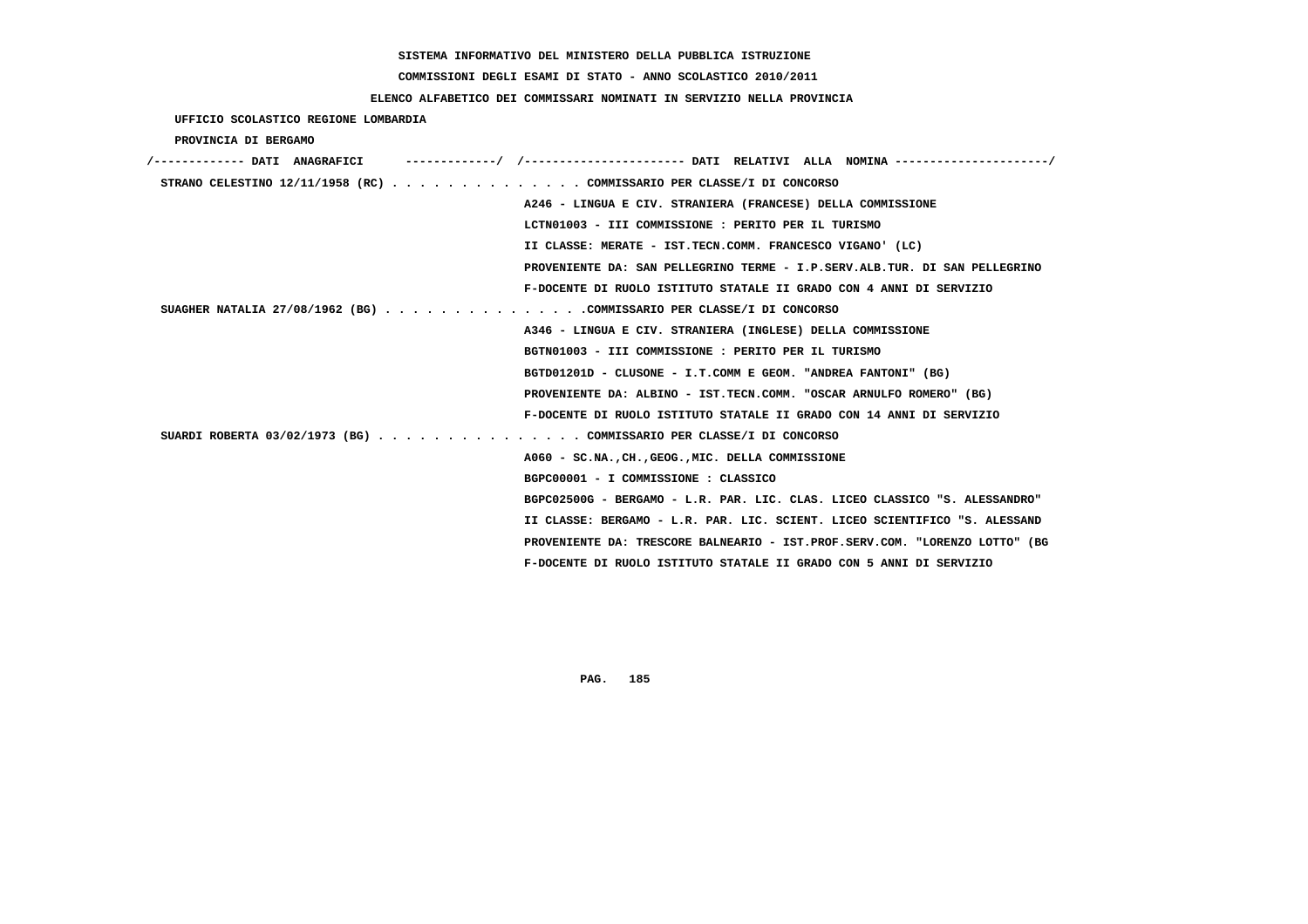**COMMISSIONI DEGLI ESAMI DI STATO - ANNO SCOLASTICO 2010/2011**

## **ELENCO ALFABETICO DEI COMMISSARI NOMINATI IN SERVIZIO NELLA PROVINCIA**

 **UFFICIO SCOLASTICO REGIONE LOMBARDIA**

 **PROVINCIA DI BERGAMO**

| /------------- DATI ANAGRAFICI                                         | ---------/ /--------------------- DATI RELATIVI ALLA NOMINA--------------------/ |
|------------------------------------------------------------------------|----------------------------------------------------------------------------------|
| SUMMARIA STEFANIA 04/02/1963 (CS) COMMISSARIO PER CLASSE/I DI CONCORSO |                                                                                  |
|                                                                        | A019 - DISCIPLINE GIURIDICHE ED ECONOMIC. DELLA COMMISSIONE                      |
|                                                                        | BGISFX001 - I COMMISSIONE SPERIMENTALE                                           |
|                                                                        | PROVENIENTE DA: TRESCORE BALNEARIO - IST.PROF.SERV.COM. "LORENZO LOTTO" (BG      |
|                                                                        | F-DOCENTE DI RUOLO ISTITUTO STATALE II GRADO CON 9 ANNI DI SERVIZIO              |
| TARTAGLIA RITA 27/02/1948 (PE) COMMISSARIO PER CLASSE/I DI CONCORSO    |                                                                                  |
|                                                                        | A016 - COSTR. TECNOL. DELLE COST. E DIS. TEC. DELLA COMMISSIONE                  |
|                                                                        | BGIM07001 - I COMMISSIONE SPERIMENTALE                                           |
|                                                                        | BGTD006016 - ROMANO DI LOMBARDIA - I.T.COMM E GEOM. "GIAMBATTISTA RUBINI" (      |
|                                                                        | II CLASSE: TREVIGLIO - L.R. PAR. IST.TEC.GEOMETRI I.T.G. "DON BOSCO" (BG)        |
|                                                                        | PROVENIENTE DA: BERGAMO - IST.TEC.GEOMETRI "GIACOMO OUARENGHI" (BG)              |
|                                                                        | F-DOCENTE DI RUOLO ISTITUTO STATALE II GRADO CON 33 ANNI DI SERVIZIO             |
| TASSETTI DAVIDE 01/08/1953 (BG) COMMISSARIO PER CLASSE/I DI CONCORSO   |                                                                                  |
|                                                                        | A019 - DISCIPLINE GIURIDICHE ED ECONOMIC. DELLA COMMISSIONE                      |
|                                                                        | LCISGJ001 - I COMMISSIONE SPERIMENTALE                                           |
|                                                                        | II CLASSE: CALOLZIOCORTE - IST.TECN.COMM. I.T.C.G. DI CALOLZIOCORTE (LC)         |
|                                                                        | PROVENIENTE DA: BERGAMO - IST.TECN.COMM. "VITTORIO EMANUELE II" (BG)             |
|                                                                        | F-DOCENTE DI RUOLO ISTITUTO STATALE II GRADO CON 22 ANNI DI SERVIZIO             |
|                                                                        |                                                                                  |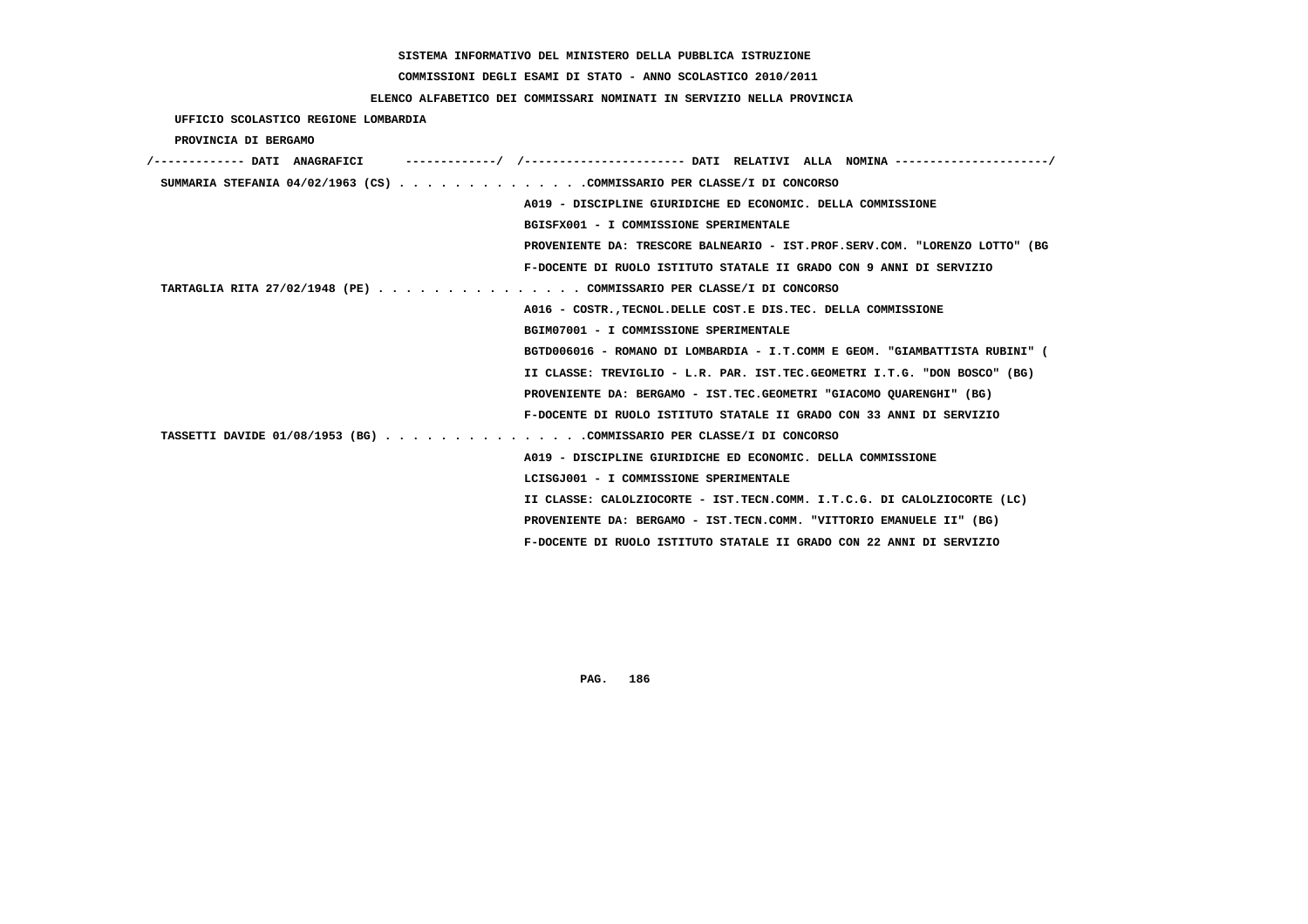**COMMISSIONI DEGLI ESAMI DI STATO - ANNO SCOLASTICO 2010/2011**

## **ELENCO ALFABETICO DEI COMMISSARI NOMINATI IN SERVIZIO NELLA PROVINCIA**

 **UFFICIO SCOLASTICO REGIONE LOMBARDIA**

 **PROVINCIA DI BERGAMO**

| /------------- DATI ANAGRAFICI                                                 | ----------/ /--------------------- DATI RELATIVI ALLA NOMINA --------------------/ |
|--------------------------------------------------------------------------------|------------------------------------------------------------------------------------|
| TENGATTINI GIULIANO LUIGI 12/08/1953 (BS) COMMISSARIO PER CLASSE/I DI CONCORSO |                                                                                    |
|                                                                                | A047 - MATEMATICA                                                                  |
|                                                                                | A049 - MATEMATICA E FISICA DELLA COMMISSIONE                                       |
|                                                                                | BSTP02008 - VIII COMMISSIONE : PERITO AZIENDALE E CORRISPOND. IN LINGUE EST        |
|                                                                                | II CLASSE: SALO' - L.R. PAR. IST. MAG. LICEO DELLA COMUNICAZIONE PARI (BS)         |
|                                                                                | PROVENIENTE DA: BERGAMO - LIC. SCIENT. "FILIPPO LUSSANA" (BG)                      |
|                                                                                | F-DOCENTE DI RUOLO ISTITUTO STATALE II GRADO CON 21 ANNI DI SERVIZIO               |
| TERUZZI GIOVANNI 08/07/1954 (BG) COMMISSARIO PER CLASSE/I DI CONCORSO          |                                                                                    |
|                                                                                | A060 - SC.NA., CH., GEOG., MIC. DELLA COMMISSIONE                                  |
|                                                                                | BGPC00007 - VII COMMISSIONE : CLASSICO                                             |
|                                                                                | BGPC001014 - LOVERE - LIC. CLAS. "DECIO CELERI" (BG)                               |
|                                                                                | II CLASSE: BERGAMO - LIC. CLAS. "PAOLO SARPI" (BG)                                 |
|                                                                                | PROVENIENTE DA: CLUSONE - I.T.COMM E GEOM. "ANDREA FANTONI" (BG)                   |
|                                                                                | F-DOCENTE DI RUOLO ISTITUTO STATALE II GRADO CON 24 ANNI DI SERVIZIO               |
| TESTA MARIA TERESA 10/05/1962 (BG) COMMISSARIO PER CLASSE/I DI CONCORSO        |                                                                                    |
|                                                                                | A036 - FILOSOFIA, PSICOL. E SC. DELL'EDUCAZ. DELLA COMMISSIONE                     |
|                                                                                | BGPS00025 - XXV COMMISSIONE : SCIENTIFICO                                          |
|                                                                                | II CLASSE: CLUSONE - L.R. PAR. IST. MAG. IST. MAGISTRALE "FIGLIE DELLA (BG)        |
|                                                                                | PROVENIENTE DA: TRESCORE BALNEARIO - IST. MAG. "LORENZO FEDERICI" (BG)             |
|                                                                                | F-DOCENTE DI RUOLO ISTITUTO STATALE II GRADO CON 5 ANNI DI SERVIZIO                |
|                                                                                |                                                                                    |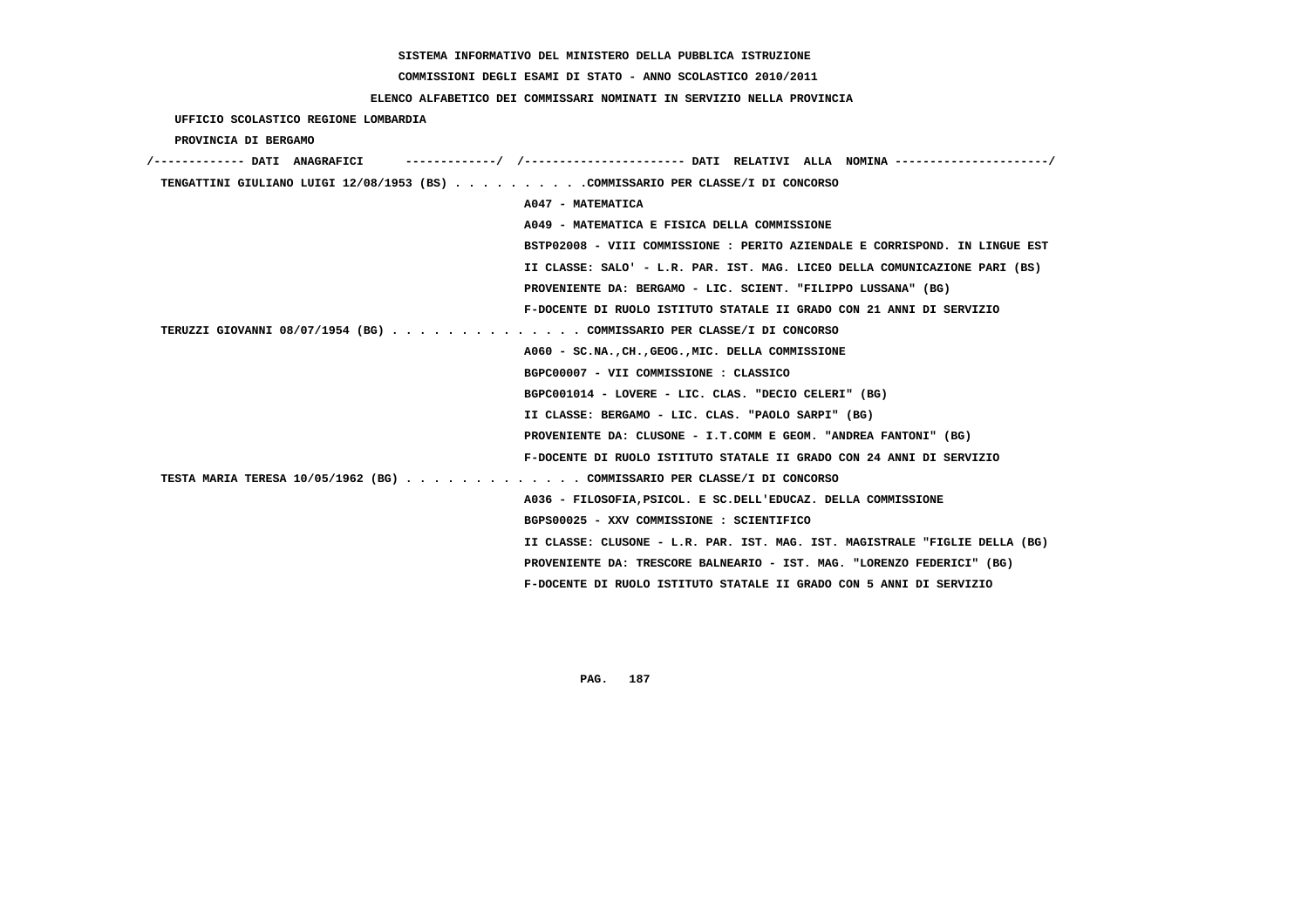# **COMMISSIONI DEGLI ESAMI DI STATO - ANNO SCOLASTICO 2010/2011**

## **ELENCO ALFABETICO DEI COMMISSARI NOMINATI IN SERVIZIO NELLA PROVINCIA**

 **UFFICIO SCOLASTICO REGIONE LOMBARDIA**

 **PROVINCIA DI BERGAMO**

| /------------- DATI ANAGRAFICI                                          |                                                                             |
|-------------------------------------------------------------------------|-----------------------------------------------------------------------------|
| TESTARDO CINZIA 05/03/1968 (SA) COMMISSARIO PER CLASSE/I DI CONCORSO    |                                                                             |
|                                                                         | A042 - INFORMATICA DELLA COMMISSIONE                                        |
|                                                                         | BGTF45001 - I COMMISSIONE : PER. IND.LE CAPOTECNICO-SPECIALIZZ.:INFORMATICA |
|                                                                         | BGTF010003 - BERGAMO - IST.TECN.IND. "PIETRO PALEOCAPA" (BG)                |
|                                                                         | PROVENIENTE DA: TREVIGLIO - IST.TECN.AGR. "GAETANO CANTONI" (BG)            |
|                                                                         | I-DOCENTE NON DI RUOLO IN SERV. TERMINE ATTIV. DID. CON 4 ANNI DI SERVIZIO  |
| TOGNI ANNALISA 30/11/1966 (BG) COMMISSARIO PER CLASSE/I DI CONCORSO     |                                                                             |
|                                                                         | A019 - DISCIPLINE GIURIDICHE ED ECONOMIC. DELLA COMMISSIONE                 |
|                                                                         | BGTD00014 - XIV COMMISSIONE : RAGIONIERE E PERITO COMMERCIALE               |
|                                                                         | BGTD02000B - TREVIGLIO - IST.TECN.COMM. GUGLIELMO OBERDAN (BG)              |
|                                                                         | PROVENIENTE DA: ROMANO DI LOMBARDIA - I.T.COMM E GEOM. "GIAMBATTISTA RUBINI |
|                                                                         | F-DOCENTE DI RUOLO ISTITUTO STATALE II GRADO CON 3 ANNI DI SERVIZIO         |
| TORNETTA SALVATORE 10/04/1956 (AG) COMMISSARIO PER CLASSE/I DI CONCORSO |                                                                             |
|                                                                         | A025 - DISEGNO E STORIA DELL'ARTE DELLA COMMISSIONE                         |
|                                                                         | BGIA44003 - III COMMISSIONE SPERIMENTALE                                    |
|                                                                         | II CLASSE: SARNICO - LIC. SCIENT. "SERAFINO RIVA" (BG)                      |
|                                                                         | PROVENIENTE DA: TRESCORE BALNEARIO - LIC. SCIENT. "LORENZO FEDERICI" (BG)   |
|                                                                         | F-DOCENTE DI RUOLO ISTITUTO STATALE II GRADO CON 16 ANNI DI SERVIZIO        |
|                                                                         |                                                                             |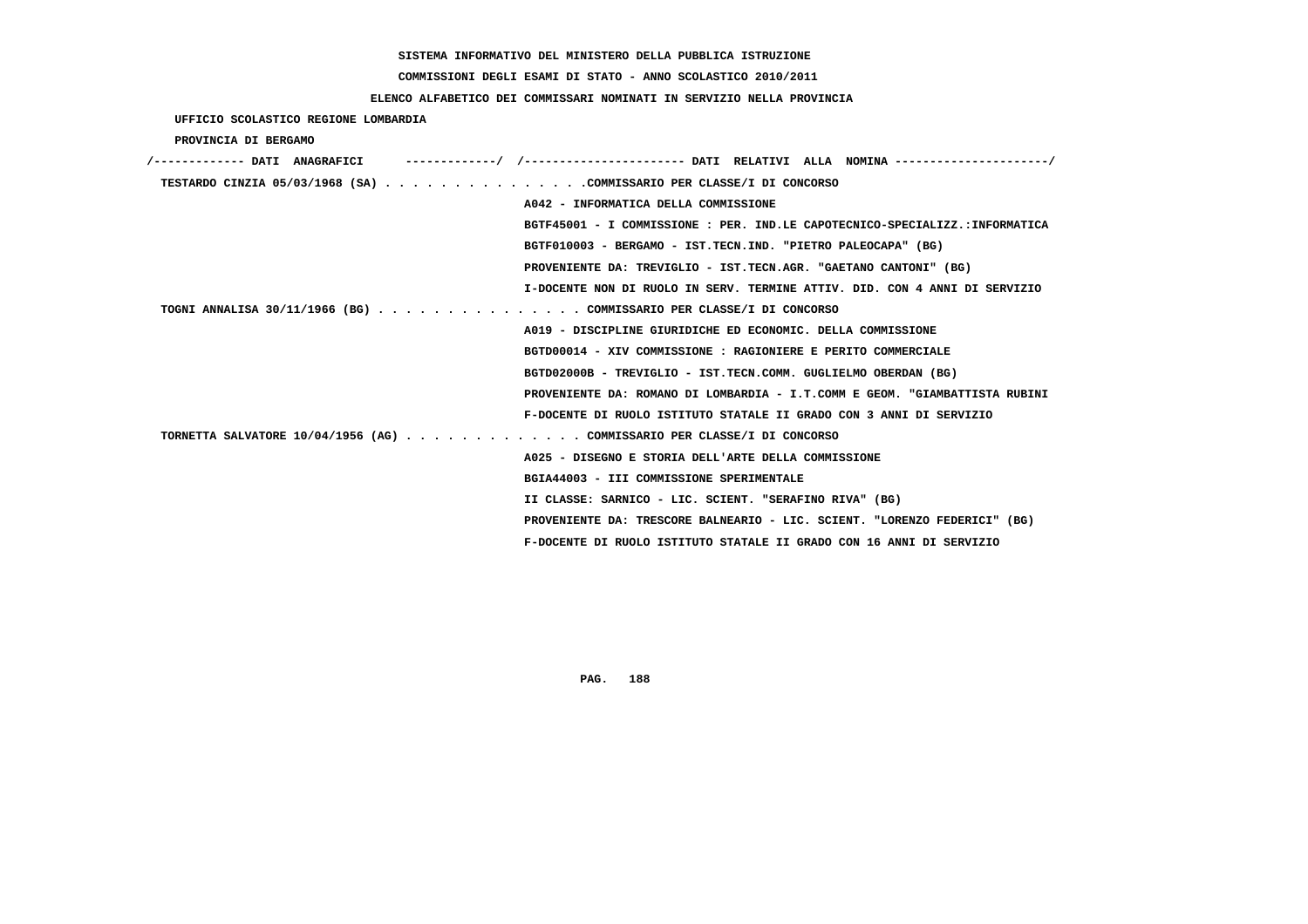# **COMMISSIONI DEGLI ESAMI DI STATO - ANNO SCOLASTICO 2010/2011**

## **ELENCO ALFABETICO DEI COMMISSARI NOMINATI IN SERVIZIO NELLA PROVINCIA**

 **UFFICIO SCOLASTICO REGIONE LOMBARDIA**

 **PROVINCIA DI BERGAMO**

| /------------- DATI ANAGRAFICI                                               |                                                                         |
|------------------------------------------------------------------------------|-------------------------------------------------------------------------|
| TRANCHIDA ELEUTERIA 12/03/1967 (EE) COMMISSARIO PER CLASSE/I DI CONCORSO     |                                                                         |
|                                                                              | A049 - MATEMATICA E FISICA DELLA COMMISSIONE                            |
|                                                                              | BGISFA002 - II COMMISSIONE SPERIMENTALE                                 |
|                                                                              | BGTF032011 - BERGAMO - IST.TECN.IND. "GIULIO NATTA" (BG)                |
|                                                                              | PROVENIENTE DA: LOVERE - LIC. ART. "DECIO CELERI" (BG)                  |
|                                                                              | F-DOCENTE DI RUOLO ISTITUTO STATALE II GRADO CON 3 ANNI DI SERVIZIO     |
| TRESOLDI DANIELE ENRICO 07/02/1961 (MI) COMMISSARIO PER CLASSE/I DI CONCORSO |                                                                         |
|                                                                              | A047 - MATEMATICA                                                       |
|                                                                              | A049 - MATEMATICA E FISICA DELLA COMMISSIONE                            |
|                                                                              | BGIA44004 - IV COMMISSIONE SPERIMENTALE                                 |
|                                                                              | BGPM010002 - BERGAMO - IST. MAG. "P. SECCO SUARDO" (BG)                 |
|                                                                              | PROVENIENTE DA: TREVIGLIO - IS.PR.SERV.COM.TUR "ZENALE E BUTINONE" (BG) |
|                                                                              | F-DOCENTE DI RUOLO ISTITUTO STATALE II GRADO CON 2 ANNI DI SERVIZIO     |
| TRIZIO ANNA 19/02/1952 (TA) COMMISSARIO PER CLASSE/I DI CONCORSO             |                                                                         |
|                                                                              | A061 - STORIA DELL'ARTE DELLA COMMISSIONE                               |
|                                                                              | CRSL04002 - II COMMISSIONE : SPERIM. GRAFICO VISIVO                     |
|                                                                              | CRSL01001R - CREMONA - LIC. ART. "MUNARI" SEZ. STACCATA DI CREM (CR)    |
|                                                                              | PROVENIENTE DA: BERGAMO - LIC. ART. " GIACOMO E PIO MANZU' " (BG)       |
|                                                                              | F-DOCENTE DI RUOLO ISTITUTO STATALE II GRADO CON 22 ANNI DI SERVIZIO    |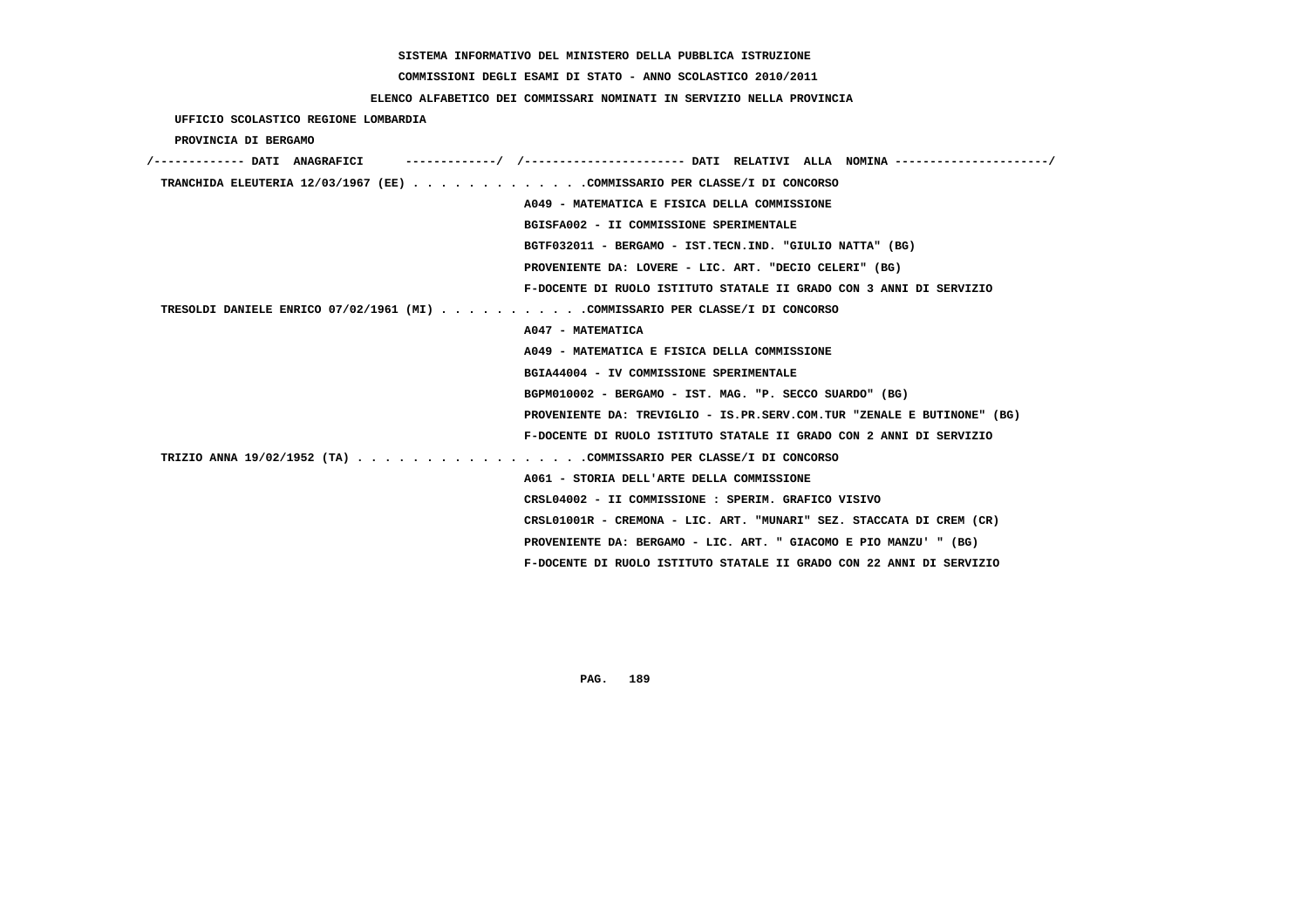**COMMISSIONI DEGLI ESAMI DI STATO - ANNO SCOLASTICO 2010/2011**

## **ELENCO ALFABETICO DEI COMMISSARI NOMINATI IN SERVIZIO NELLA PROVINCIA**

 **UFFICIO SCOLASTICO REGIONE LOMBARDIA**

 **PROVINCIA DI BERGAMO**

| /------------- DATI ANAGRAFICI                                            | -------------/ /--------------------- DATI RELATIVI ALLA NOMINA--------------------/ |
|---------------------------------------------------------------------------|--------------------------------------------------------------------------------------|
| TRONCONE CLAUDIO 31/08/1954 (BG) COMMISSARIO PER CLASSE/I DI CONCORSO     |                                                                                      |
|                                                                           | A021 - DISCIPLINE PITTORICHE DELLA COMMISSIONE                                       |
|                                                                           | BGSL02002 - II COMMISSIONE : SECONDA SEZIONE ARCHITETTURA                            |
|                                                                           | BGSL001014 - LOVERE - LIC. ART. "DECIO CELERI" (BG)                                  |
|                                                                           | PROVENIENTE DA: BERGAMO - LIC. ART. " GIACOMO E PIO MANZU' " (BG)                    |
|                                                                           | F-DOCENTE DI RUOLO ISTITUTO STATALE II GRADO CON 33 ANNI DI SERVIZIO                 |
| TRUSCELLO MARIA ROSA 27/01/1963 (ME) COMMISSARIO PER CLASSE/I DI CONCORSO |                                                                                      |
|                                                                           | A019 - DISCIPLINE GIURIDICHE ED ECONOMIC. DELLA COMMISSIONE                          |
|                                                                           | BGRR9R004 - IV COMMISSIONE : TECNICO DEI SERVIZI DELLA RISTORAZIONE                  |
|                                                                           | BGRH01000P - SAN PELLEGRINO TERME - I.P.SERV.ALB.TUR. DI SAN PELLEGRINO TER          |
|                                                                           | PROVENIENTE DA: BERGAMO - I.P.IND. E ART. "CESARE PESENTI" (BG)                      |
|                                                                           | F-DOCENTE DI RUOLO ISTITUTO STATALE II GRADO CON 17 ANNI DI SERVIZIO                 |
| TUPPUTI STERPETA 18/11/1964 (MI) COMMISSARIO PER CLASSE/I DI CONCORSO     |                                                                                      |
|                                                                           | A017 - DISCIPLINE ECONOMICO-AZIENDALI DELLA COMMISSIONE                              |
|                                                                           | BGRR9S003 - III COMMISSIONE : TECNICO SERVIZI SOCIALI                                |
|                                                                           | BGRC01101A - DALMINE - IS.PR.SERV.COM.TUR "LUIGI EINAUDI" (BG)                       |
|                                                                           | PROVENIENTE DA: TREVIGLIO - IST.TECN.COMM. GUGLIELMO OBERDAN (BG)                    |
|                                                                           | H-DOCENTE NON DI RUOLO IN SERV. TERMINE ANNO SCOL. CON 14 ANNI DI SERVIZIO           |
|                                                                           |                                                                                      |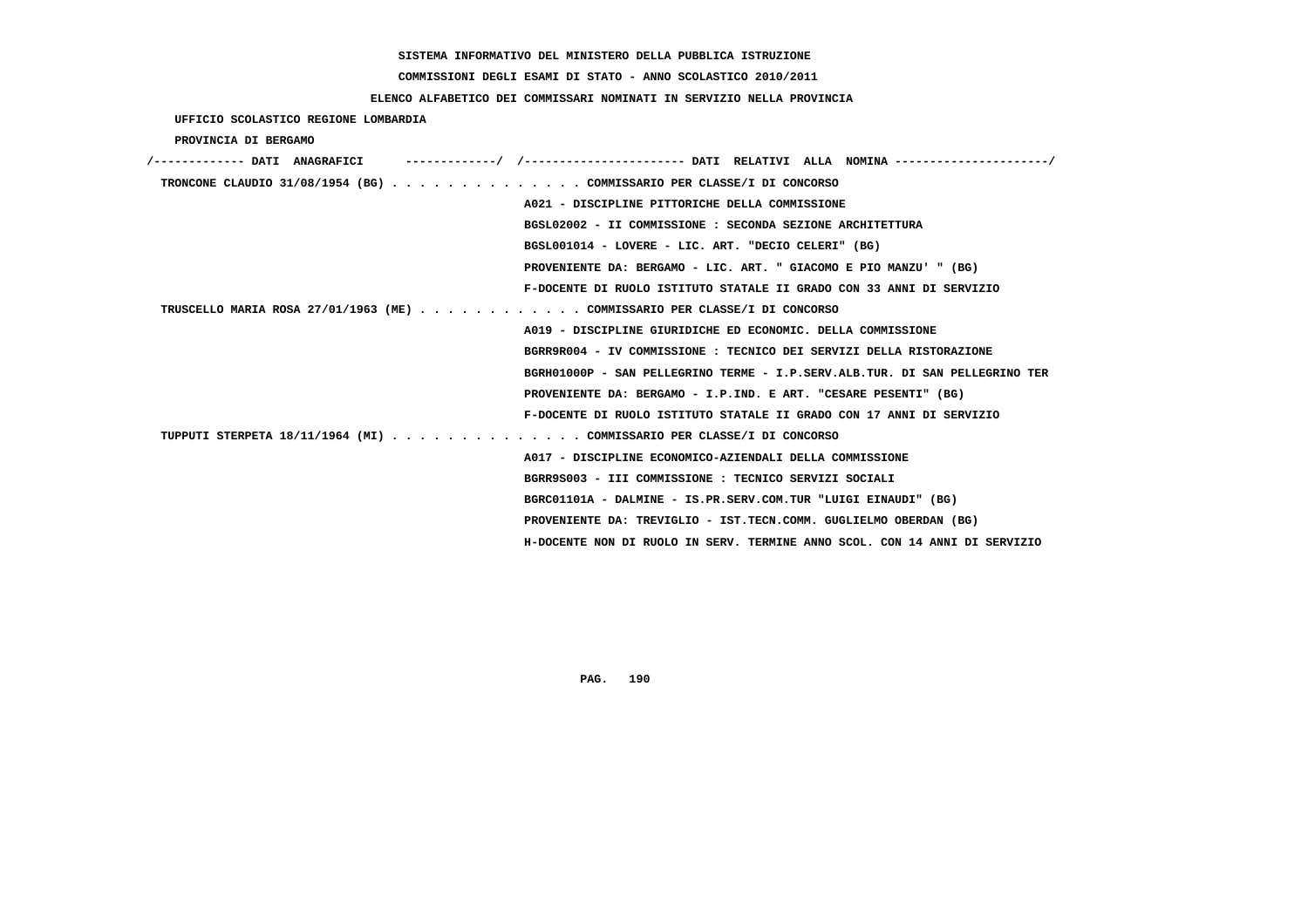# **COMMISSIONI DEGLI ESAMI DI STATO - ANNO SCOLASTICO 2010/2011**

## **ELENCO ALFABETICO DEI COMMISSARI NOMINATI IN SERVIZIO NELLA PROVINCIA**

 **UFFICIO SCOLASTICO REGIONE LOMBARDIA**

 **PROVINCIA DI BERGAMO**

| /------------- DATI ANAGRAFICI                                             | -----------/ /----------------------- DATI RELATIVI ALLA NOMINA ---------------------/ |
|----------------------------------------------------------------------------|----------------------------------------------------------------------------------------|
| TURBIGLIO ANTONINO 03/08/1960 (ME) COMMISSARIO PER CLASSE/I DI CONCORSO    |                                                                                        |
|                                                                            | A019 - DISCIPLINE GIURIDICHE ED ECONOMIC. DELLA COMMISSIONE                            |
|                                                                            | BGTD00003 - III COMMISSIONE : RAGIONIERE E PERITO COMMERCIALE                          |
|                                                                            | BGTD06000T - BERGAMO - IST.TECN.COMM. "BORTOLO BELOTTI" (BG)                           |
|                                                                            | II CLASSE: BERGAMO - L.R. PAR. IST.TECN.COMM. I.T.C "MARIA IMMACOLATA - IMI            |
|                                                                            | PROVENIENTE DA: NEMBRO - I.P.SERV.ALB.TUR. "ALFREDO SONZOGNI" (BG)                     |
|                                                                            | F-DOCENTE DI RUOLO ISTITUTO STATALE II GRADO CON 5 ANNI DI SERVIZIO                    |
| URSO ROCCO 17/12/1964 (LE) COMMISSARIO PER CLASSE/I DI CONCORSO            |                                                                                        |
|                                                                            | A047 - MATEMATICA DELLA COMMISSIONE                                                    |
|                                                                            | BGRR9K002 - II COMMISSIONE : TECNICO DELLE INDUSTRIE ELETTRONICHE                      |
|                                                                            | BGRI017023 - SERIATE - I.P.IND. E ART. "ETTORE MAJORANA" (BG)                          |
|                                                                            | PROVENIENTE DA: BERGAMO - I.P.IND. E ART. "CESARE PESENTI" (BG)                        |
|                                                                            | F-DOCENTE DI RUOLO ISTITUTO STATALE II GRADO CON 11 ANNI DI SERVIZIO                   |
| VACCARELLA ALESSANDRO 17/09/1950 (BN) COMMISSARIO PER CLASSE/I DI CONCORSO |                                                                                        |
|                                                                            | A034 - ELETTRONICA DELLA COMMISSIONE                                                   |
|                                                                            | BGTF51003 - III COMMISSIONE : PER. IND.LE CAPOTEC.-SPECIAL.:ELETTROTEC.E AU            |
|                                                                            | II CLASSE: CLUSONE - IST.TECN.IND. ISTITUTO SUPERIORE "TARCISIO P (BG)                 |
|                                                                            | PROVENIENTE DA: BERGAMO - IST.TECN.IND. "PIETRO PALEOCAPA" (BG)                        |
|                                                                            | H-DOCENTE NON DI RUOLO IN SERV. TERMINE ANNO SCOL. CON 16 ANNI DI SERVIZIO             |
|                                                                            |                                                                                        |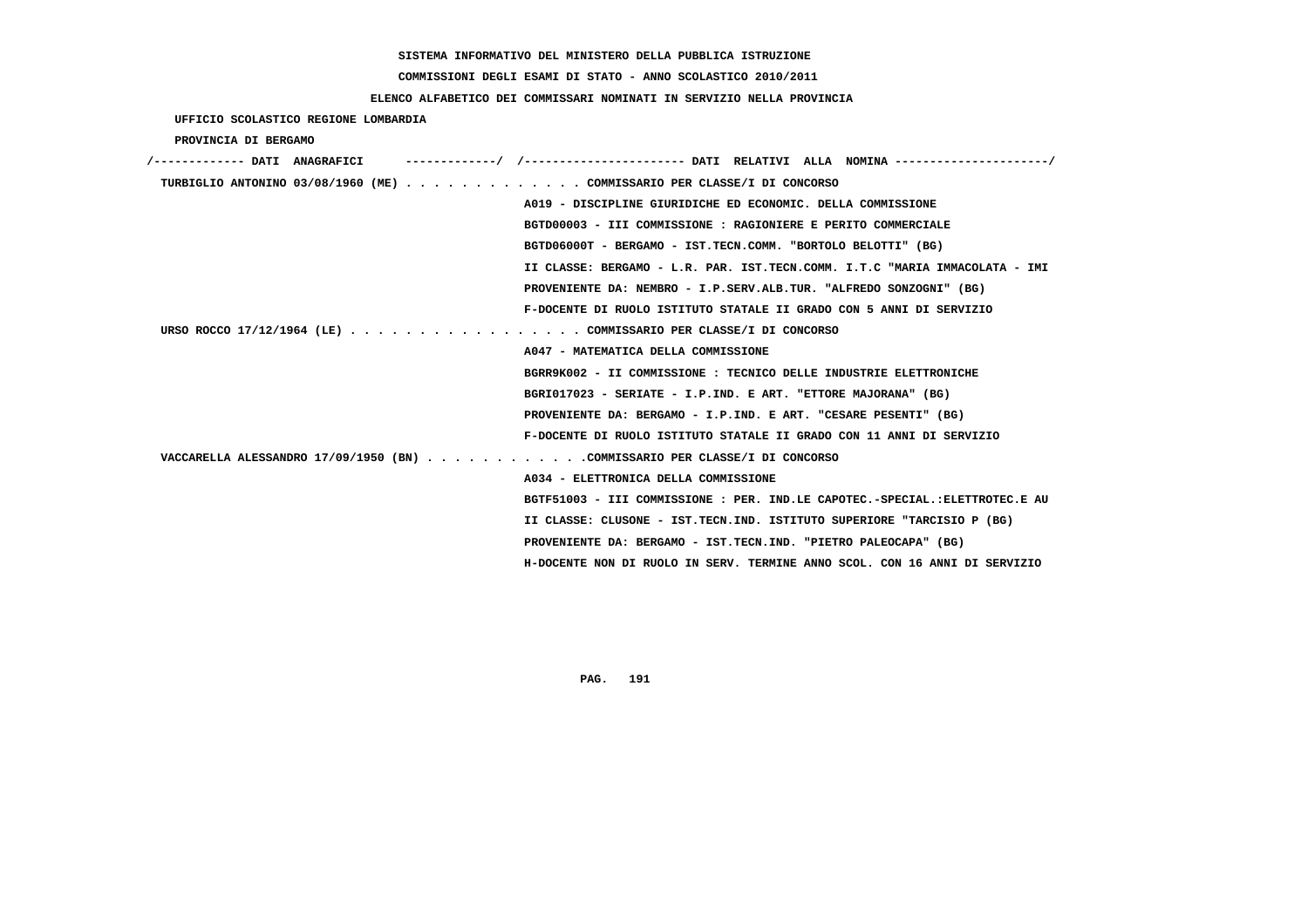# **COMMISSIONI DEGLI ESAMI DI STATO - ANNO SCOLASTICO 2010/2011**

## **ELENCO ALFABETICO DEI COMMISSARI NOMINATI IN SERVIZIO NELLA PROVINCIA**

 **UFFICIO SCOLASTICO REGIONE LOMBARDIA**

 **PROVINCIA DI BERGAMO**

| /------------- DATI ANAGRAFICI |                                                                             |
|--------------------------------|-----------------------------------------------------------------------------|
|                                | VALENARI CARMELA 29/03/1963 (BG) COMMISSARIO PER CLASSE/I DI CONCORSO       |
|                                | A036 - FILOSOFIA, PSICOL. E SC. DELL'EDUCAZ. DELLA COMMISSIONE              |
|                                | BGISFP001 - I COMMISSIONE SPERIMENTALE                                      |
|                                | BGPM00901V - ALBINO - IST. MAG. "OSCAR ARNULFO ROMERO" (BG)                 |
|                                | PROVENIENTE DA: BERGAMO - IST. MAG. "P. SECCO SUARDO" (BG)                  |
|                                | F-DOCENTE DI RUOLO ISTITUTO STATALE II GRADO CON 12 ANNI DI SERVIZIO        |
|                                | VALOTA ANNA 31/12/1952 (BG) COMMISSARIO PER CLASSE/I DI CONCORSO            |
|                                | A050 - LETTERE IST. ISTR. SECOND. DI II GR. DELLA COMMISSIONE               |
|                                | BGTF45001 - I COMMISSIONE : PER. IND.LE CAPOTECNICO-SPECIALIZZ.:INFORMATICA |
|                                | II CLASSE: BERGAMO - L.R. PAR. IST.TECN.AERON. IST.TEC. AERONAUTICO "ANTONI |
|                                | PROVENIENTE DA: TRESCORE BALNEARIO - IST.TECN.COMM. "LORENZO LOTTO" (BG)    |
|                                | F-DOCENTE DI RUOLO ISTITUTO STATALE II GRADO CON 28 ANNI DI SERVIZIO        |
|                                | VALOTA ARTURO 02/03/1957 (BG) COMMISSARIO PER CLASSE/I DI CONCORSO          |
|                                | A035 - ELETTROTECNICA ED APPLICAZIONI DELLA COMMISSIONE                     |
|                                | BGTF51005 - V COMMISSIONE : PER. IND.LE CAPOTEC.-SPECIAL.:ELETTROTEC.E AUTO |
|                                | BGTF00401R - TREVIGLIO - IST.TECN.IND. "AUGUSTO RIGHI" (BG)                 |
|                                | PROVENIENTE DA: SERIATE - I.P.IND. E ART. "ETTORE MAJORANA" (BG)            |
|                                | F-DOCENTE DI RUOLO ISTITUTO STATALE II GRADO CON 18 ANNI DI SERVIZIO        |
|                                |                                                                             |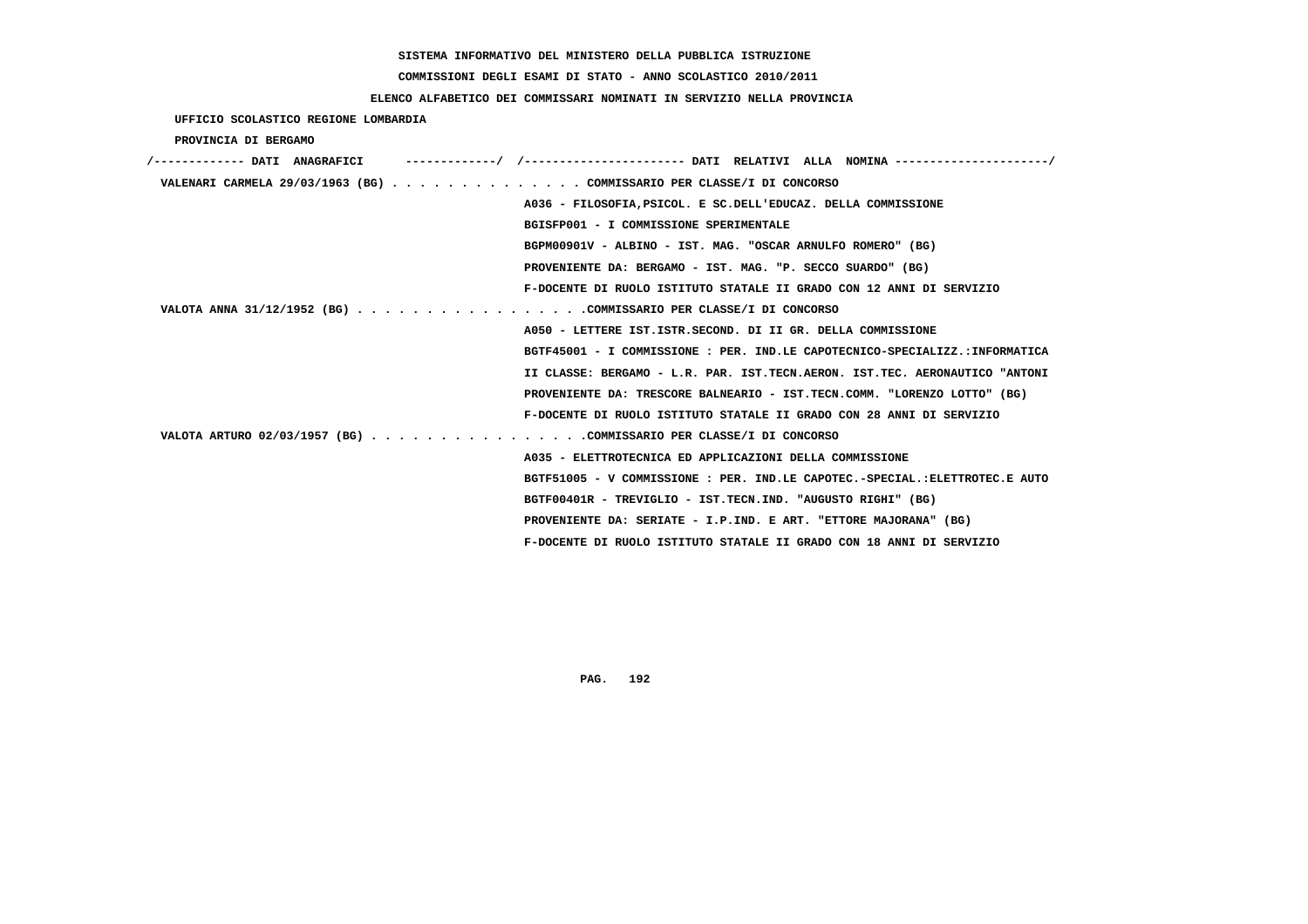# **COMMISSIONI DEGLI ESAMI DI STATO - ANNO SCOLASTICO 2010/2011**

## **ELENCO ALFABETICO DEI COMMISSARI NOMINATI IN SERVIZIO NELLA PROVINCIA**

 **UFFICIO SCOLASTICO REGIONE LOMBARDIA**

 **PROVINCIA DI BERGAMO**

| /------------- DATI ANAGRAFICI                                       |                                                                             |
|----------------------------------------------------------------------|-----------------------------------------------------------------------------|
| VALOTA PATRIZIA 24/04/1960 (BG) COMMISSARIO PER CLASSE/I DI CONCORSO |                                                                             |
| A019 - DISCIPLINE GIURIDICHE ED ECONOMIC. DELLA COMMISSIONE          |                                                                             |
| BGTL01003 - III COMMISSIONE : GEOMETRA                               |                                                                             |
|                                                                      | BGTD006016 - ROMANO DI LOMBARDIA - I.T.COMM E GEOM. "GIAMBATTISTA RUBINI" ( |
|                                                                      | PROVENIENTE DA: ALBINO - IST.TECN.COMM. "OSCAR ARNULFO ROMERO" (BG)         |
|                                                                      | F-DOCENTE DI RUOLO ISTITUTO STATALE II GRADO CON 19 ANNI DI SERVIZIO        |
| VALOTI MAURO 12/03/1962 (BG) COMMISSARIO PER CLASSE/I DI CONCORSO    |                                                                             |
| A072 - TOPOG. GEN., COSTR.RUR. E DISEGNO DELLA COMMISSIONE           |                                                                             |
| LCTL01001 - I COMMISSIONE : GEOMETRA                                 |                                                                             |
| LCTD00201B - OGGIONO - I.T.COMM E GEOM. VITTORIO BACHELET (LC)       |                                                                             |
|                                                                      | PROVENIENTE DA: BERGAMO - IST.TEC.GEOMETRI "GIACOMO OUARENGHI" (BG)         |
|                                                                      | F-DOCENTE DI RUOLO ISTITUTO STATALE II GRADO CON 11 ANNI DI SERVIZIO        |
| VANNUCCI SILVIA 28/12/1954 (MI) COMMISSARIO PER CLASSE/I DI CONCORSO |                                                                             |
| A246 - LINGUA E CIV. STRANIERA (FRANCESE) DELLA COMMISSIONE          |                                                                             |
|                                                                      | BGTP02006 - VI COMMISSIONE : PERITO AZIENDALE E CORRISPOND. IN LINGUE ESTER |
|                                                                      | PROVENIENTE DA: ROMANO DI LOMBARDIA - IST. MAG. "DON LORENZO MILANI" (BG)   |
|                                                                      | F-DOCENTE DI RUOLO ISTITUTO STATALE II GRADO CON 18 ANNI DI SERVIZIO        |
|                                                                      |                                                                             |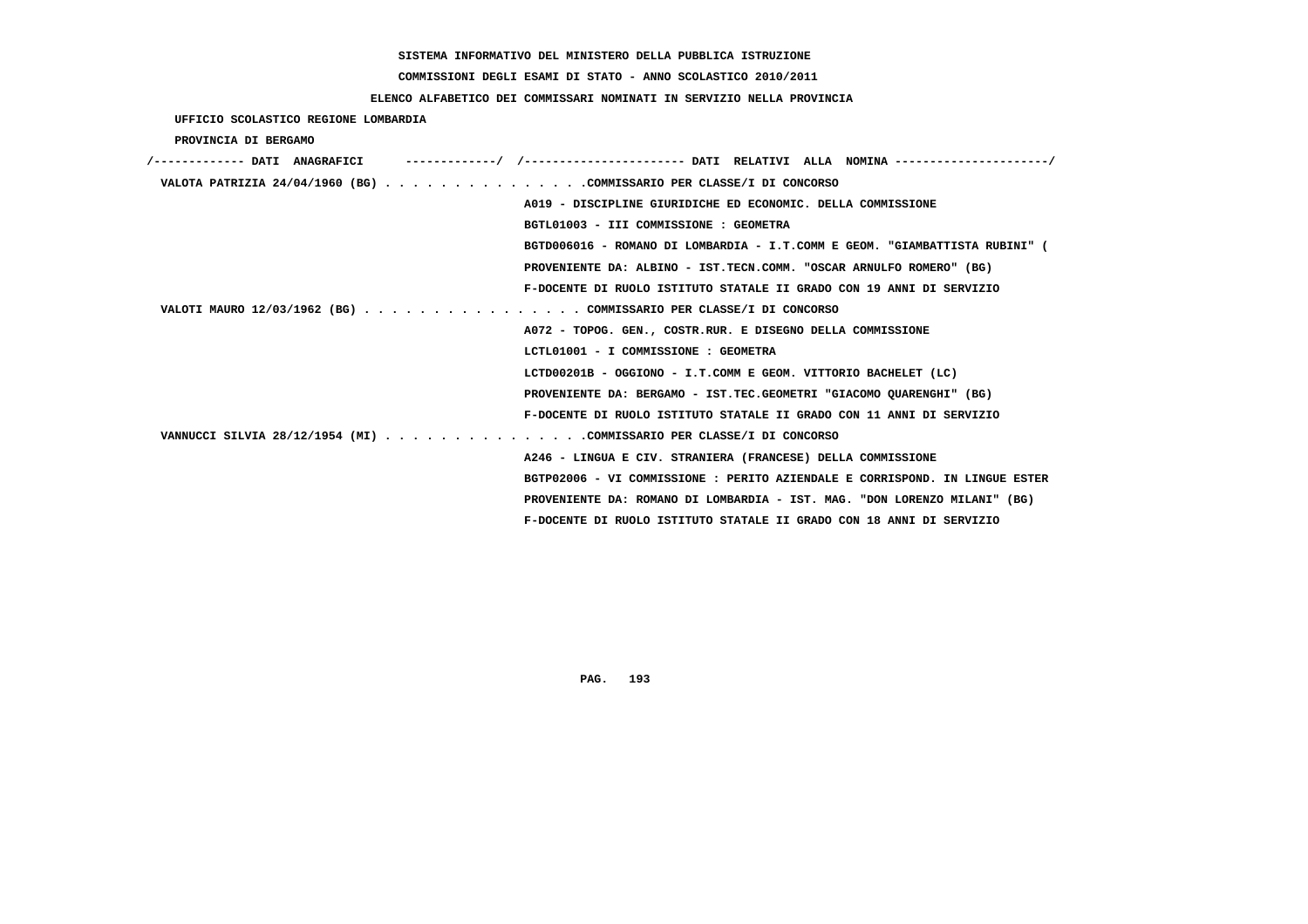**COMMISSIONI DEGLI ESAMI DI STATO - ANNO SCOLASTICO 2010/2011**

 **ELENCO ALFABETICO DEI COMMISSARI NOMINATI IN SERVIZIO NELLA PROVINCIA**

 **UFFICIO SCOLASTICO REGIONE LOMBARDIA**

 **PROVINCIA DI BERGAMO**

| /------------- DATI ANAGRAFICI                                            |                                                                             |
|---------------------------------------------------------------------------|-----------------------------------------------------------------------------|
| VECCHIERELLI SABRINA 30/07/1981 (BG) COMMISSARIO PER CLASSE/I DI CONCORSO |                                                                             |
|                                                                           | A446 - LINGUA E CIV. STRANIERA (SPAGNOLO) DELLA COMMISSIONE                 |
|                                                                           | BGTP02005 - V COMMISSIONE : PERITO AZIENDALE E CORRISPOND. IN LINGUE ESTERE |
|                                                                           | BGTD02301X - SARNICO - IST.TECN.COMM. "SERAFINO RIVA" (BG)                  |
|                                                                           | PROVENIENTE DA: TREVIGLIO - IST.TECN.COMM. GUGLIELMO OBERDAN (BG)           |
|                                                                           | I-DOCENTE NON DI RUOLO IN SERV. TERMINE ATTIV. DID. CON 2 ANNI DI SERVIZIO  |
| VEDOVATI CATERINA 04/07/1965 (BG) COMMISSARIO PER CLASSE/I DI CONCORSO    |                                                                             |
|                                                                           | A049 - MATEMATICA E FISICA DELLA COMMISSIONE                                |
|                                                                           | BGPS00002 - II COMMISSIONE : SCIENTIFICO                                    |
|                                                                           | BGPS095001 - BERGAMO - L.R. PAR. LIC. SCIENT. LICEO SCIENTIFICO "LEONARDO D |
|                                                                           | II CLASSE: BERGAMO - L.R. PAR. LIC. SCIENT. LICEO SCIENTIFICO "ANTONIO LOC  |
|                                                                           | PROVENIENTE DA: TRESCORE BALNEARIO - LIC. SCIENT. "LORENZO FEDERICI" (BG)   |
|                                                                           | I-DOCENTE NON DI RUOLO IN SERV. TERMINE ATTIV. DID. CON 8 ANNI DI SERVIZIO  |
| VENEZIANO SIMONE 01/05/1972 (MT) COMMISSARIO PER CLASSE/I DI CONCORSO     |                                                                             |
|                                                                           | A020 - DISCIPLINE MECCANICHE E TECNOLOGIA DELLA COMMISSIONE                 |
|                                                                           | BGRR9L001 - I COMMISSIONE : TECNICO INDUSTRIE MECCANICHE                    |
|                                                                           | BGRI02101N - BERGAMO - I.P.IND. E ART. "CESARE PESENTI" (BG)                |
|                                                                           | PROVENIENTE DA: TREVIGLIO - I.P.IND. E ART. "ORESTE MOZZALI" (BG)           |
|                                                                           | F-DOCENTE DI RUOLO ISTITUTO STATALE II GRADO CON 7 ANNI DI SERVIZIO         |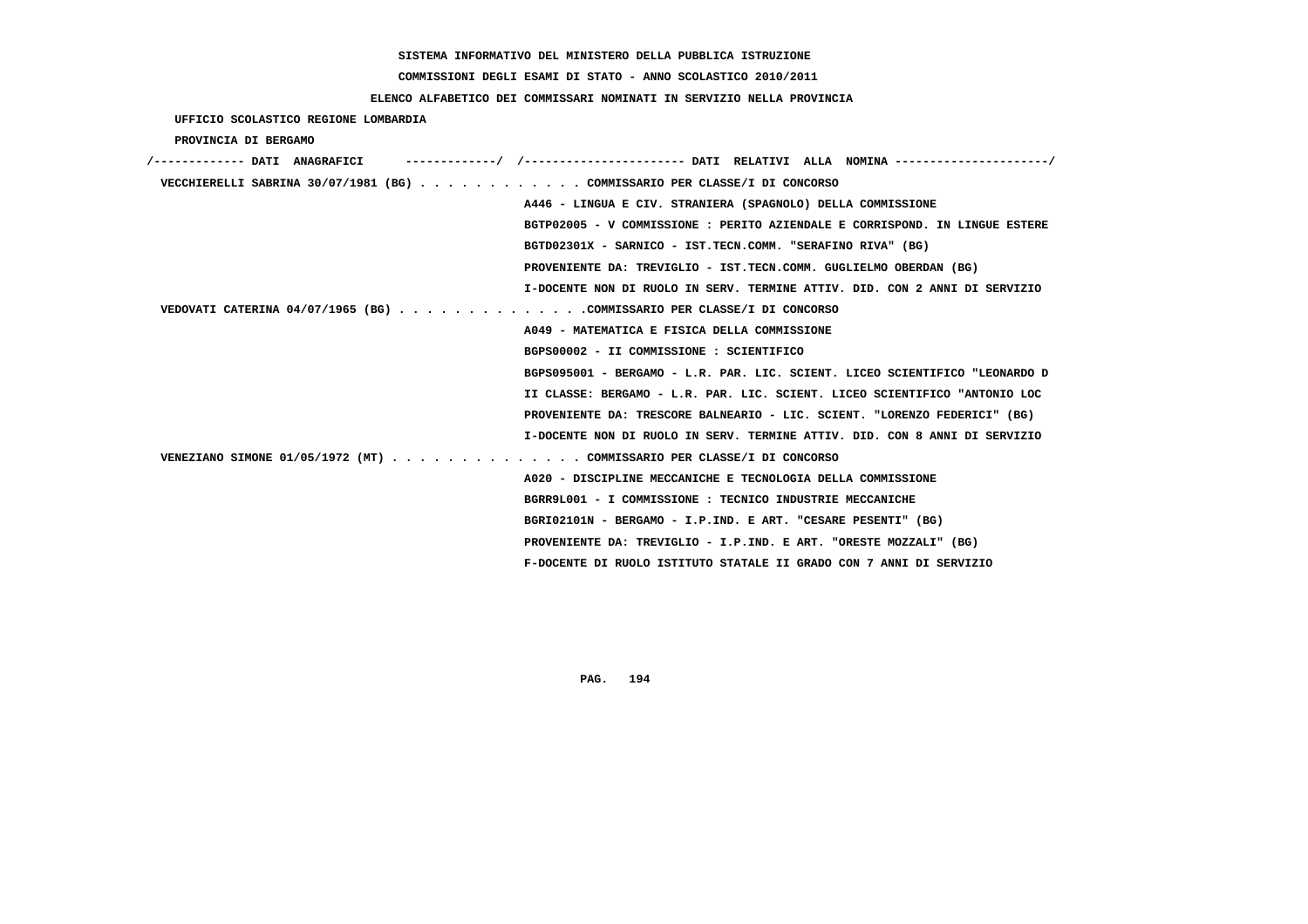# **COMMISSIONI DEGLI ESAMI DI STATO - ANNO SCOLASTICO 2010/2011**

## **ELENCO ALFABETICO DEI COMMISSARI NOMINATI IN SERVIZIO NELLA PROVINCIA**

 **UFFICIO SCOLASTICO REGIONE LOMBARDIA**

 **PROVINCIA DI BERGAMO**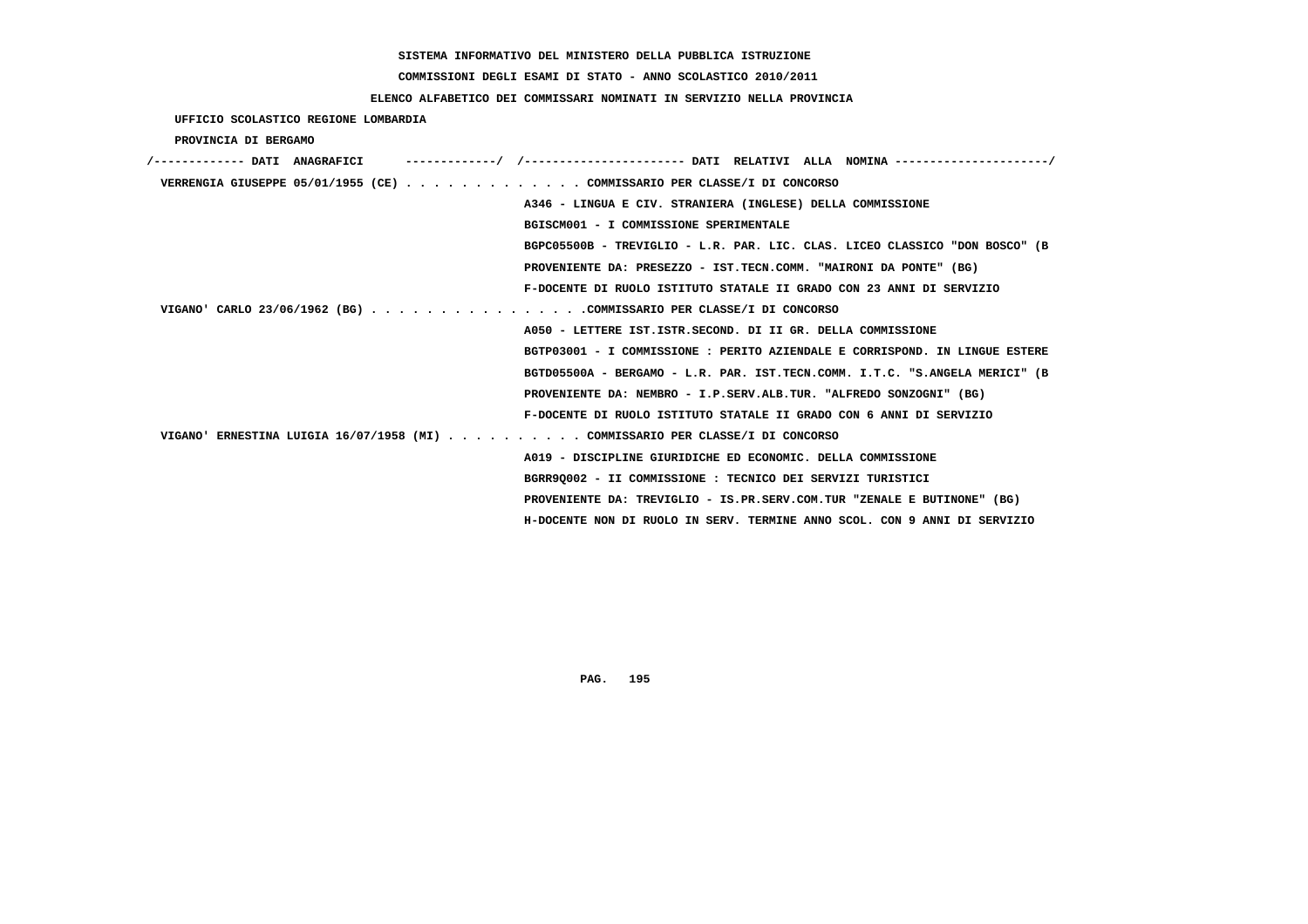**COMMISSIONI DEGLI ESAMI DI STATO - ANNO SCOLASTICO 2010/2011**

### **ELENCO ALFABETICO DEI COMMISSARI NOMINATI IN SERVIZIO NELLA PROVINCIA**

 **UFFICIO SCOLASTICO REGIONE LOMBARDIA**

 **PROVINCIA DI BERGAMO**

| /------------- DATI ANAGRAFICI                                            | ---------/ /---------------------- DATI RELATIVI ALLA NOMINA --------------------/ |
|---------------------------------------------------------------------------|------------------------------------------------------------------------------------|
| VIGENTINI ELISABETTA 05/08/1972 (MI) COMMISSARIO PER CLASSE/I DI CONCORSO |                                                                                    |
|                                                                           | A346 - LINGUA E CIV. STRANIERA (INGLESE) DELLA COMMISSIONE                         |
|                                                                           | BGISFU004 - IV COMMISSIONE SPERIMENTALE                                            |
|                                                                           | BGPM02000L - BERGAMO - IST. MAG. "GIOVANNI FALCONE" (BG)                           |
|                                                                           | PROVENIENTE DA: TREVIGLIO - IS.PR.SERV.COM.TUR "ZENALE E BUTINONE" (BG)            |
|                                                                           | F-DOCENTE DI RUOLO ISTITUTO STATALE II GRADO CON 1 ANNO DI SERVIZIO                |
| VILLA CARLA 21/02/1953 (BG) COMMISSARIO PER CLASSE/I DI CONCORSO          |                                                                                    |
|                                                                           | A019 - DISCIPLINE GIURIDICHE ED ECONOMIC. DELLA COMMISSIONE                        |
|                                                                           | BGTD00006 - VI COMMISSIONE : RAGIONIERE E PERITO COMMERCIALE                       |
|                                                                           | BGTD00901N - ALBINO - IST.TECN.COMM. "OSCAR ARNULFO ROMERO" (BG)                   |
|                                                                           | PROVENIENTE DA: BERGAMO - IST.TECN.COMM. "VITTORIO EMANUELE II" (BG)               |
|                                                                           | F-DOCENTE DI RUOLO ISTITUTO STATALE II GRADO CON 30 ANNI DI SERVIZIO               |
| VILLA GIAN BRUNO 08/05/1948 (BG) COMMISSARIO PER CLASSE/I DI CONCORSO     |                                                                                    |
|                                                                           | A049 - MATEMATICA E FISICA DELLA COMMISSIONE                                       |
|                                                                           | BGPS00007 - VII COMMISSIONE : SCIENTIFICO                                          |
|                                                                           | BGPS065005 - TREVIGLIO - L.R. PAR. LIC. SCIENT. LICEO SCIENTIFICO "FACCHETT        |
|                                                                           | PROVENIENTE DA: BERGAMO - LIC. ART. " GIACOMO E PIO MANZU' " (BG)                  |
|                                                                           | C-DOCENTE DI RUOLO IDONEO CONCORSO A PRESIDE CON 27 ANNI DI SERVIZIO               |
|                                                                           |                                                                                    |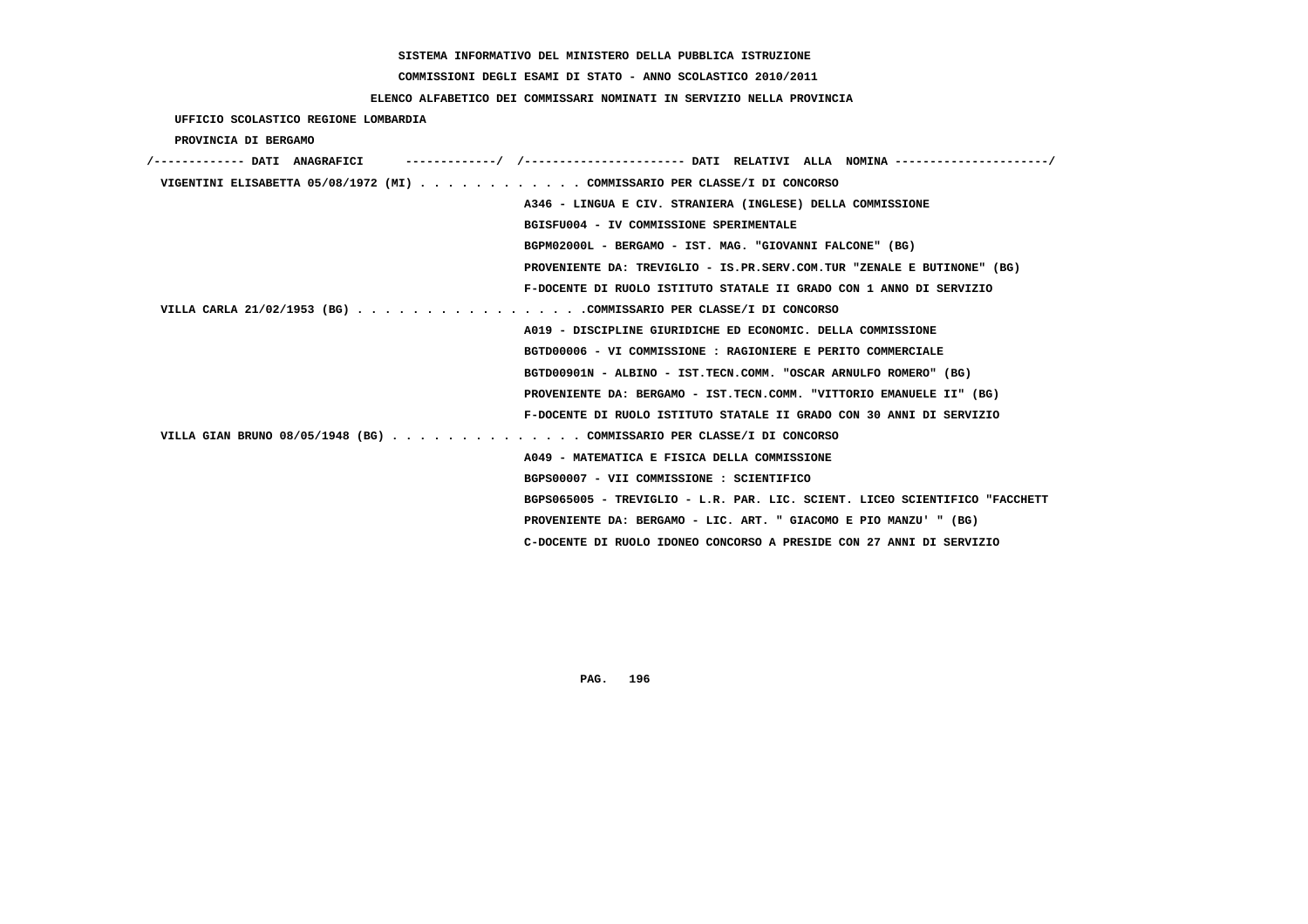# **COMMISSIONI DEGLI ESAMI DI STATO - ANNO SCOLASTICO 2010/2011**

## **ELENCO ALFABETICO DEI COMMISSARI NOMINATI IN SERVIZIO NELLA PROVINCIA**

 **UFFICIO SCOLASTICO REGIONE LOMBARDIA**

 **PROVINCIA DI BERGAMO**

| ------------- DATI ANAGRAFICI                                                 | --------/ /---------------------- DATI RELATIVI ALLA NOMINA---------------------/ |
|-------------------------------------------------------------------------------|-----------------------------------------------------------------------------------|
| VINZAN ANNA MARIA 14/02/1955 (EN) COMMISSARIO PER CLASSE/I DI CONCORSO        |                                                                                   |
|                                                                               | A019 - DISCIPLINE GIURIDICHE ED ECONOMIC. DELLA COMMISSIONE                       |
|                                                                               | BGTF50004 - IV COMMISSIONE: PER. IND.LE CAPOTEC.-SPECIAL:ELETTRON.E TELECO        |
|                                                                               | BGTF016013 - GAZZANIGA - IST.TECN.IND. "VALLE SERIANA" (BG)                       |
|                                                                               | PROVENIENTE DA: BERGAMO - IST.TECN.IND. "GIULIO NATTA" (BG)                       |
|                                                                               | F-DOCENTE DI RUOLO ISTITUTO STATALE II GRADO CON 25 ANNI DI SERVIZIO              |
| VIOLA VITTORIO 11/09/1964 (CS) COMMISSARIO PER CLASSE/I DI CONCORSO           |                                                                                   |
|                                                                               | A072 - TOPOG. GEN., COSTR.RUR. E DISEGNO DELLA COMMISSIONE                        |
|                                                                               | BGTL03001 - I COMMISSIONE : GEOMETRA                                              |
|                                                                               | BGTD01201D - CLUSONE - I.T.COMM E GEOM. "ANDREA FANTONI" (BG)                     |
|                                                                               | PROVENIENTE DA: ROMANO DI LOMBARDIA - I.T.COMM E GEOM. "GIAMBATTISTA RUBINI       |
|                                                                               | H-DOCENTE NON DI RUOLO IN SERV. TERMINE ANNO SCOL. CON 12 ANNI DI SERVIZIO        |
| VIRGILIO MILENA GIUSEPPA 17/02/1961 (LE) COMMISSARIO PER CLASSE/I DI CONCORSO |                                                                                   |
|                                                                               | A019 - DISCIPLINE GIURIDICHE ED ECONOMIC. DELLA COMMISSIONE                       |
|                                                                               | BGTD00015 - XV COMMISSIONE : RAGIONIERE E PERITO COMMERCIALE                      |
|                                                                               | BGTD02000B - TREVIGLIO - IST.TECN.COMM. GUGLIELMO OBERDAN (BG)                    |
|                                                                               | PROVENIENTE DA: SAN PELLEGRINO TERME - I.P.SERV.ALB.TUR. DI SAN PELLEGRINO        |
|                                                                               | F-DOCENTE DI RUOLO ISTITUTO STATALE II GRADO CON 11 ANNI DI SERVIZIO              |
|                                                                               |                                                                                   |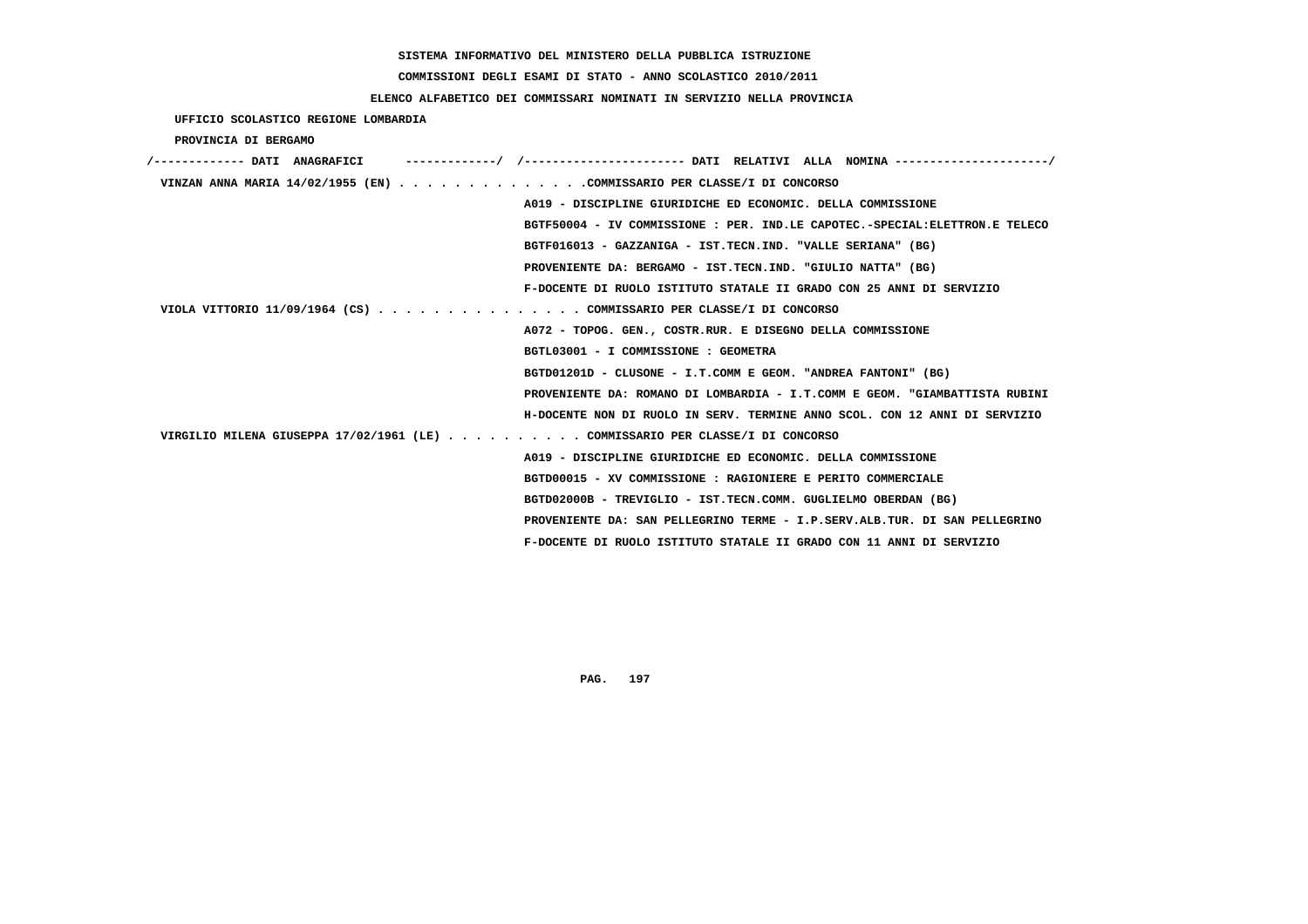**COMMISSIONI DEGLI ESAMI DI STATO - ANNO SCOLASTICO 2010/2011**

## **ELENCO ALFABETICO DEI COMMISSARI NOMINATI IN SERVIZIO NELLA PROVINCIA**

 **UFFICIO SCOLASTICO REGIONE LOMBARDIA**

 **PROVINCIA DI BERGAMO**

| VITALI ORIETTA ANTONIA 26/09/1962 (BG) COMMISSARIO PER CLASSE/I DI CONCORSO |
|-----------------------------------------------------------------------------|
| A017 - DISCIPLINE ECONOMICO-AZIENDALI DELLA COMMISSIONE                     |
| BGTD14003 - III COMMISSIONE : RAGIONIERE PERITO COMMERCIALE E PROGRAMMATORE |
| BGTD014015 - TRESCORE BALNEARIO - IST.TECN.COMM. "LORENZO LOTTO" (BG)       |
| PROVENIENTE DA: ROMANO DI LOMBARDIA - I.T.COMM E GEOM. "GIAMBATTISTA RUBINI |
| F-DOCENTE DI RUOLO ISTITUTO STATALE II GRADO CON 4 ANNI DI SERVIZIO         |
| VITELLO CALOGERA 26/12/1955 (CT) COMMISSARIO PER CLASSE/I DI CONCORSO       |
| A048 - MATEMATICA APPLICATA DELLA COMMISSIONE                               |
| BGTF50001 - I COMMISSIONE : PER. IND.LE CAPOTEC.-SPECIAL:ELETTRON.E TELECOM |
| PROVENIENTE DA: ALBINO - IST.TECN.COMM. "OSCAR ARNULFO ROMERO" (BG)         |
| F-DOCENTE DI RUOLO ISTITUTO STATALE II GRADO CON 3 ANNI DI SERVIZIO         |
| ZAMBETTI SUSANNA 05/07/1966 (BS) COMMISSARIO PER CLASSE/I DI CONCORSO       |
| A025 - DISEGNO E STORIA DELL'ARTE DELLA COMMISSIONE                         |
| BGPS00027 - XXVII COMMISSIONE : SCIENTIFICO                                 |
| BGPS001017 - LOVERE - LIC. SCIENT. "DECIO CELERI" (BG)                      |
| PROVENIENTE DA: CLUSONE - LIC. SCIENT. "ANDREA FANTONI" (BG)                |
| F-DOCENTE DI RUOLO ISTITUTO STATALE II GRADO CON 16 ANNI DI SERVIZIO        |
|                                                                             |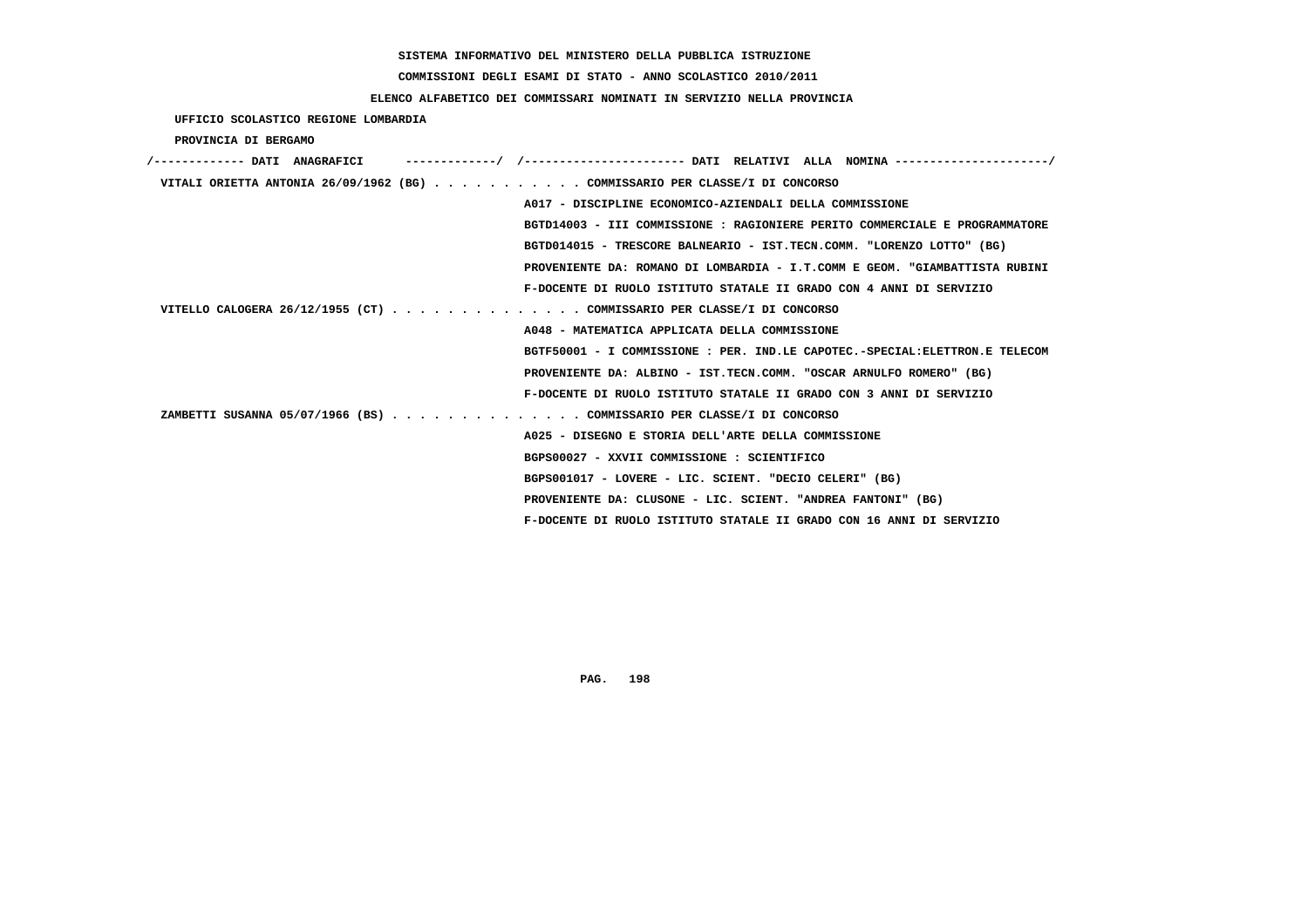# **COMMISSIONI DEGLI ESAMI DI STATO - ANNO SCOLASTICO 2010/2011**

## **ELENCO ALFABETICO DEI COMMISSARI NOMINATI IN SERVIZIO NELLA PROVINCIA**

 **UFFICIO SCOLASTICO REGIONE LOMBARDIA**

 **PROVINCIA DI BERGAMO**

| /------------- DATI ANAGRAFICI |                                                                             |
|--------------------------------|-----------------------------------------------------------------------------|
|                                | ZAMMARETTI MAURO 17/01/1965 (BG) COMMISSARIO PER CLASSE/I DI CONCORSO       |
|                                | A047 - MATEMATICA DELLA COMMISSIONE                                         |
|                                | BGRR9D001 - I COMMISSIONE : OTTICO                                          |
|                                | BGRI015009 - BERGAMO - L.R. PAR. I.P.IND. E ART. IST. PROF. ODONTOTECNICI-O |
|                                | PROVENIENTE DA: SAN PELLEGRINO TERME - I.P.SERV.ALB.TUR. DI SAN PELLEGRINO  |
|                                | F-DOCENTE DI RUOLO ISTITUTO STATALE II GRADO CON 1 ANNO DI SERVIZIO         |
|                                | ZANCHI STEFANO 28/02/1959 (BG) COMMISSARIO PER CLASSE/I DI CONCORSO         |
|                                | A017 - DISCIPLINE ECONOMICO-AZIENDALI DELLA COMMISSIONE                     |
|                                | BGRR90001 - I COMMISSIONE : TECNICO DEI SERVIZI TURISTICI                   |
|                                | BGRC09000A - BERGAMO - IST.PROF.SERV.COM. "GUIDO GALLI" (BG)                |
|                                | PROVENIENTE DA: SAN PELLEGRINO TERME - I.P.SERV.ALB.TUR. DI SAN PELLEGRINO  |
|                                | F-DOCENTE DI RUOLO ISTITUTO STATALE II GRADO CON 17 ANNI DI SERVIZIO        |
|                                | ZANETTI SILVIA 08/10/1970 (BG) COMMISSARIO PER CLASSE/I DI CONCORSO         |
|                                | A546 - LINGUA E CIV. STRANIERA (TEDESCO) DELLA COMMISSIONE                  |
|                                | BGTP02001 - I COMMISSIONE : PERITO AZIENDALE E CORRISPOND. IN LINGUE ESTERE |
|                                | BGTD06000T - BERGAMO - IST.TECN.COMM. "BORTOLO BELOTTI" (BG)                |
|                                | II CLASSE: LOVERE - IST.TECN.COMM. "IVAN PIANA" (BG)                        |
|                                | PROVENIENTE DA: PRESEZZO - IST.TECN.COMM. "MAIRONI DA PONTE" (BG)           |
|                                | H-DOCENTE NON DI RUOLO IN SERV. TERMINE ANNO SCOL. CON 12 ANNI DI SERVIZIO  |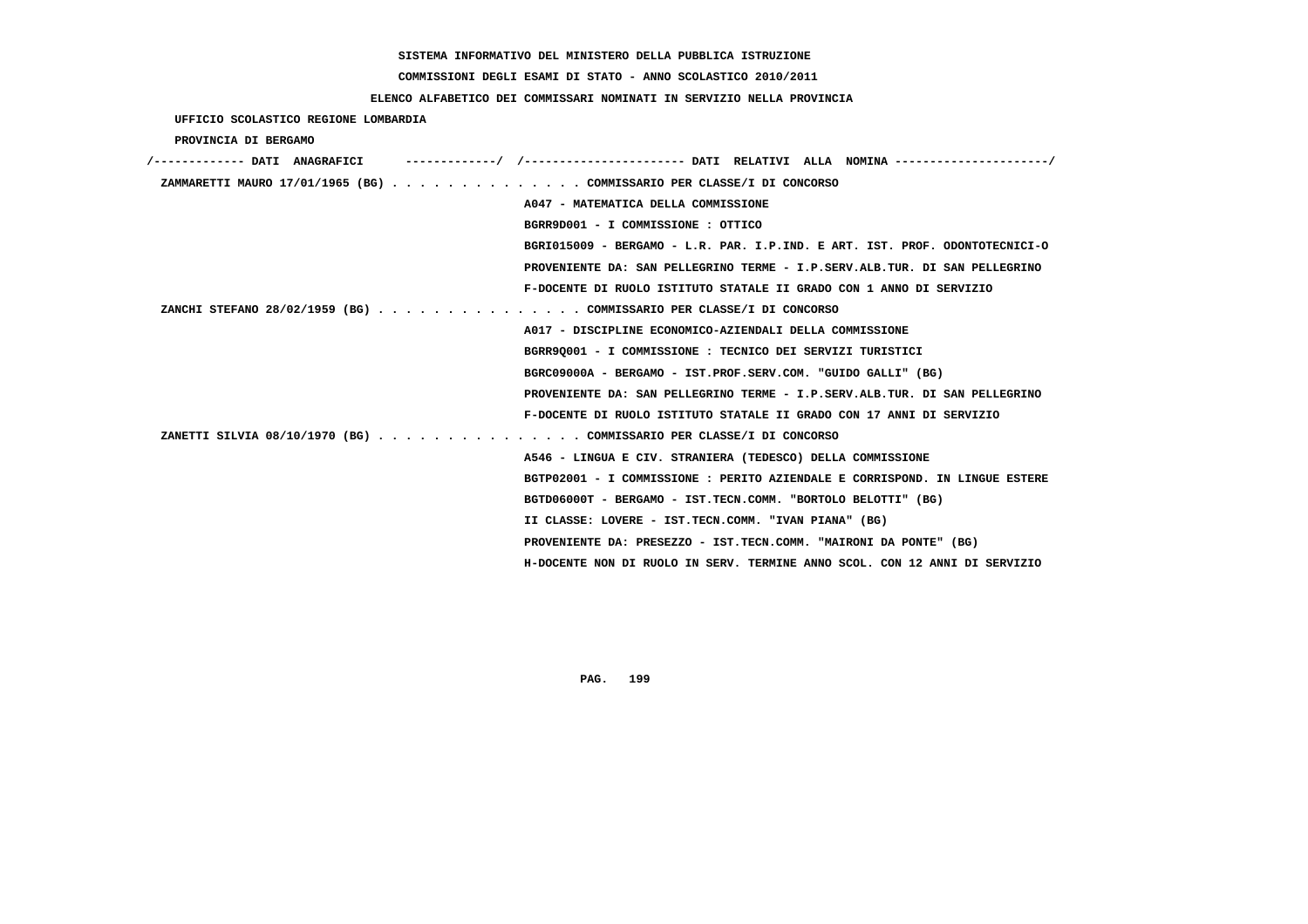**COMMISSIONI DEGLI ESAMI DI STATO - ANNO SCOLASTICO 2010/2011**

## **ELENCO ALFABETICO DEI COMMISSARI NOMINATI IN SERVIZIO NELLA PROVINCIA**

 **UFFICIO SCOLASTICO REGIONE LOMBARDIA**

 **PROVINCIA DI BERGAMO**

| /------------- DATI ANAGRAFICI                                        |                                                                             |
|-----------------------------------------------------------------------|-----------------------------------------------------------------------------|
| ZANGA MARCO 27/03/1965 (BG) COMMISSARIO PER CLASSE/I DI CONCORSO      |                                                                             |
|                                                                       | A039 - GEOGRAFIA DELLA COMMISSIONE                                          |
|                                                                       | BGTD00016 - XVI COMMISSIONE : RAGIONIERE E PERITO COMMERCIALE               |
|                                                                       | BGTD013019 - ZOGNO - I.T.COMM E GEOM. "DAVID MARIA TUROLDO" (BG)            |
|                                                                       | PROVENIENTE DA: ALBINO - IST.TECN.COMM. "OSCAR ARNULFO ROMERO" (BG)         |
|                                                                       | F-DOCENTE DI RUOLO ISTITUTO STATALE II GRADO CON 0 ANNI DI SERVIZIO         |
| ZANGHI' CONCETTA 15/09/1953 (ME) COMMISSARIO PER CLASSE/I DI CONCORSO |                                                                             |
|                                                                       | A050 - LETTERE IST.ISTR.SECOND. DI II GR. DELLA COMMISSIONE                 |
|                                                                       | BGTF51001 - I COMMISSIONE : PER. IND.LE CAPOTEC.-SPECIAL.:ELETTROTEC.E AUTO |
|                                                                       | BGTF010003 - BERGAMO - IST.TECN.IND. "PIETRO PALEOCAPA" (BG)                |
|                                                                       | PROVENIENTE DA: TRESCORE BALNEARIO - IST.TECN.COMM. "LORENZO LOTTO" (BG)    |
|                                                                       | F-DOCENTE DI RUOLO ISTITUTO STATALE II GRADO CON 29 ANNI DI SERVIZIO        |
| ZAPPA DANIELA 27/07/1962 (BG) COMMISSARIO PER CLASSE/I DI CONCORSO    |                                                                             |
|                                                                       | A019 - DISCIPLINE GIURIDICHE ED ECONOMIC. DELLA COMMISSIONE                 |
|                                                                       | BGRR9R003 - III COMMISSIONE : TECNICO DEI SERVIZI DELLA RISTORAZIONE        |
|                                                                       | BGRH01000P - SAN PELLEGRINO TERME - I.P.SERV.ALB.TUR. DI SAN PELLEGRINO TER |
|                                                                       | PROVENIENTE DA: PRESEZZO - IST.TECN.COMM. "MAIRONI DA PONTE" (BG)           |
|                                                                       | F-DOCENTE DI RUOLO ISTITUTO STATALE II GRADO CON 19 ANNI DI SERVIZIO        |
|                                                                       |                                                                             |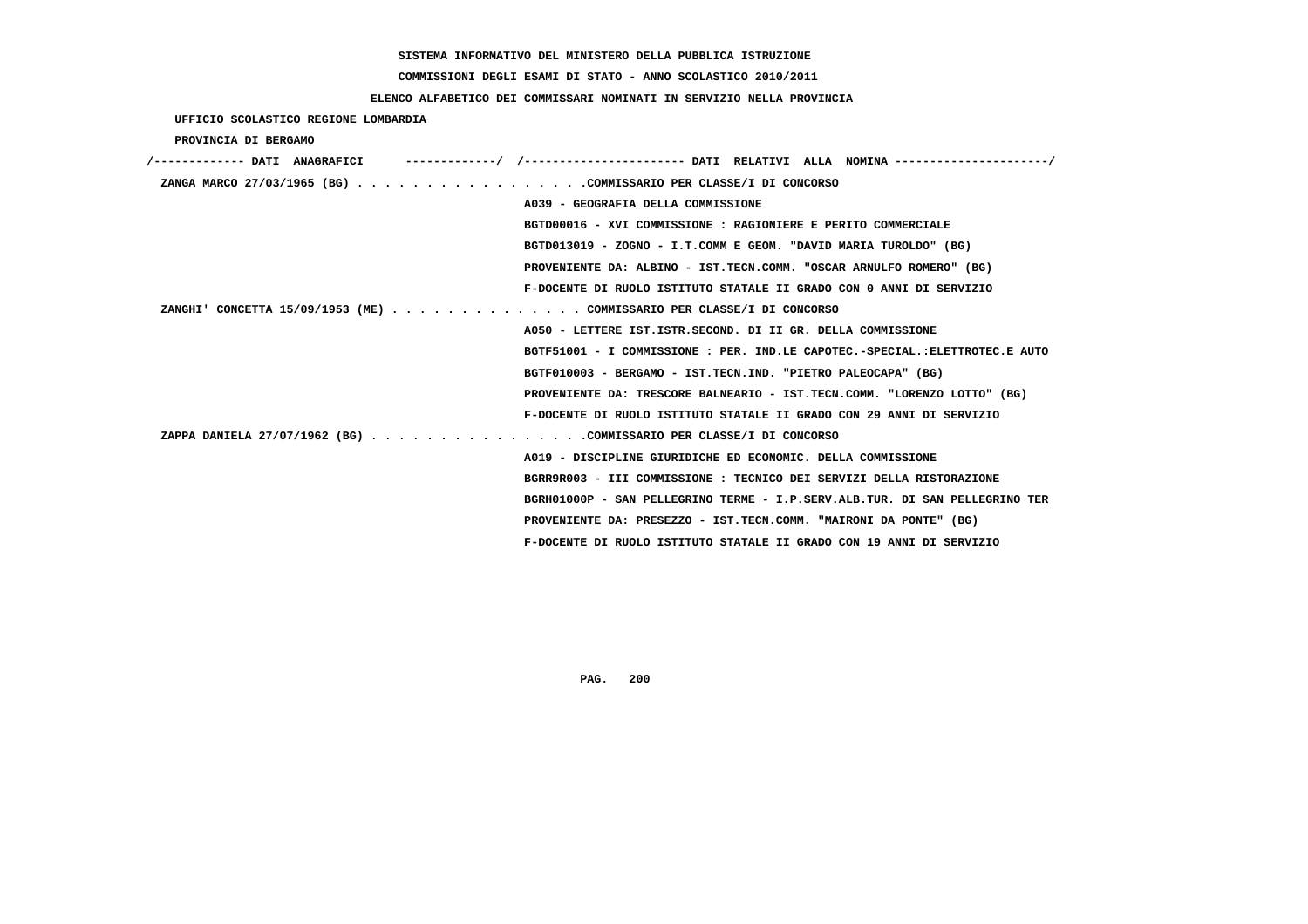# **COMMISSIONI DEGLI ESAMI DI STATO - ANNO SCOLASTICO 2010/2011**

## **ELENCO ALFABETICO DEI COMMISSARI NOMINATI IN SERVIZIO NELLA PROVINCIA**

 **UFFICIO SCOLASTICO REGIONE LOMBARDIA**

 **PROVINCIA DI BERGAMO**

| /------------- DATI ANAGRAFICI |                                                                        |
|--------------------------------|------------------------------------------------------------------------|
|                                | ZAPPOLI STEFANO 20/09/1968 (BO) COMMISSARIO PER CLASSE/I DI CONCORSO   |
|                                | A037 - FILOSOFIA E STORIA DELLA COMMISSIONE                            |
|                                | BGISFP006 - VI COMMISSIONE SPERIMENTALE                                |
|                                | BGPM024011 - TRESCORE BALNEARIO - IST. MAG. "LORENZO FEDERICI" (BG)    |
|                                | PROVENIENTE DA: BERGAMO - LIC. CLAS. "PAOLO SARPI" (BG)                |
|                                | F-DOCENTE DI RUOLO ISTITUTO STATALE II GRADO CON 11 ANNI DI SERVIZIO   |
|                                | ZECCA LUCA NICOLA 15/11/1963 (LE) COMMISSARIO PER CLASSE/I DI CONCORSO |
|                                | A246 - LINGUA E CIV. STRANIERA (FRANCESE) DELLA COMMISSIONE            |
|                                | BGISFU002 - II COMMISSIONE SPERIMENTALE                                |
|                                | BGPM02000L - BERGAMO - IST. MAG. "GIOVANNI FALCONE" (BG)               |
|                                | PROVENIENTE DA: TREVIGLIO - IST.TECN.COMM. GUGLIELMO OBERDAN (BG)      |
|                                | F-DOCENTE DI RUOLO ISTITUTO STATALE II GRADO CON 6 ANNI DI SERVIZIO    |
|                                | ZIBONI ASMARA 17/11/1956 (BG) COMMISSARIO PER CLASSE/I DI CONCORSO     |
|                                | A017 - DISCIPLINE ECONOMICO-AZIENDALI DELLA COMMISSIONE                |
|                                | BGTD00007 - VII COMMISSIONE : RAGIONIERE E PERITO COMMERCIALE          |
|                                | BGTD01201D - CLUSONE - I.T.COMM E GEOM. "ANDREA FANTONI" (BG)          |
|                                | PROVENIENTE DA: LOVERE - IST.TECN.COMM. "IVAN PIANA" (BG)              |
|                                | F-DOCENTE DI RUOLO ISTITUTO STATALE II GRADO CON 30 ANNI DI SERVIZIO   |
|                                |                                                                        |